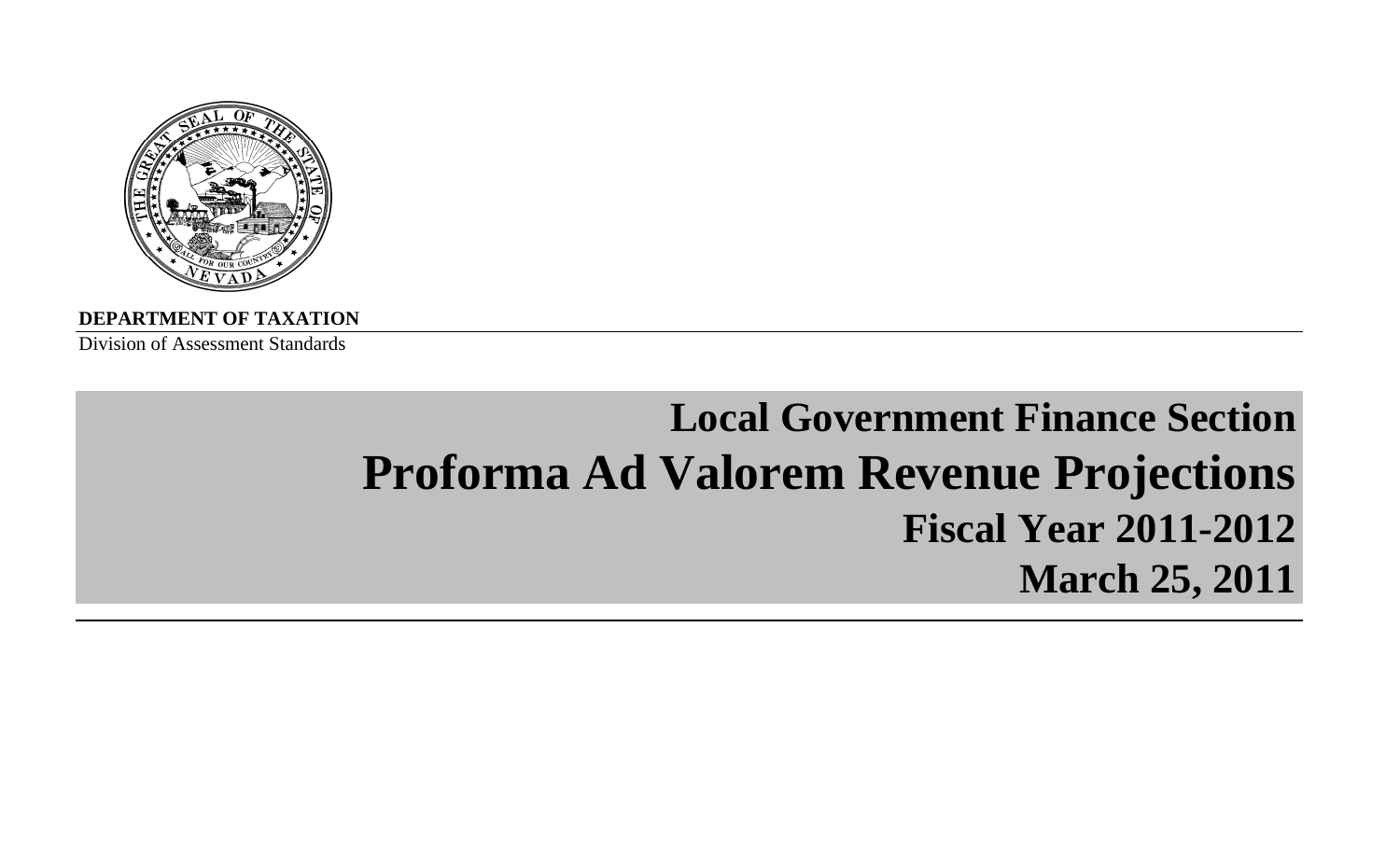# INDEX TO PRO FORMA AD VALOREM PROJECTIONS FY 2011-2012

| <b>COUNTY</b>                  | <b>PAGE NUMBER</b> |
|--------------------------------|--------------------|
| <b>CARSON CITY</b>             | 1                  |
| <b>CHURCH</b>                  | 4                  |
| <b>CLARK</b>                   | $\overline{7}$     |
| <b>DOUGLAS</b>                 | 21                 |
| <b>ELKO</b>                    | 30                 |
| <b>ESMERALDA</b>               | 35                 |
| <b>EUREKA</b>                  | 37                 |
| <b>HUMBOLDT</b>                | 41                 |
| <b>LANDER</b>                  | 46                 |
| <b>LINCOLN</b>                 | 50                 |
| <b>LYON</b>                    | 55                 |
| <b>MINERAL</b>                 | 61                 |
| <b>NYE</b>                     | 63                 |
| <b>PERSHING</b>                | 69                 |
| <b>STOREY</b>                  | 72                 |
| <b>WASHOE</b>                  | 74                 |
| <b>WHITE PINE</b>              | 81                 |
|                                |                    |
| <b>STATEWIDE SUMMARY</b>       | 83                 |
| <b>STATE 17 CENTS</b>          | 84                 |
| <b>SCHOOL DISTRICT SUMMARY</b> | 85                 |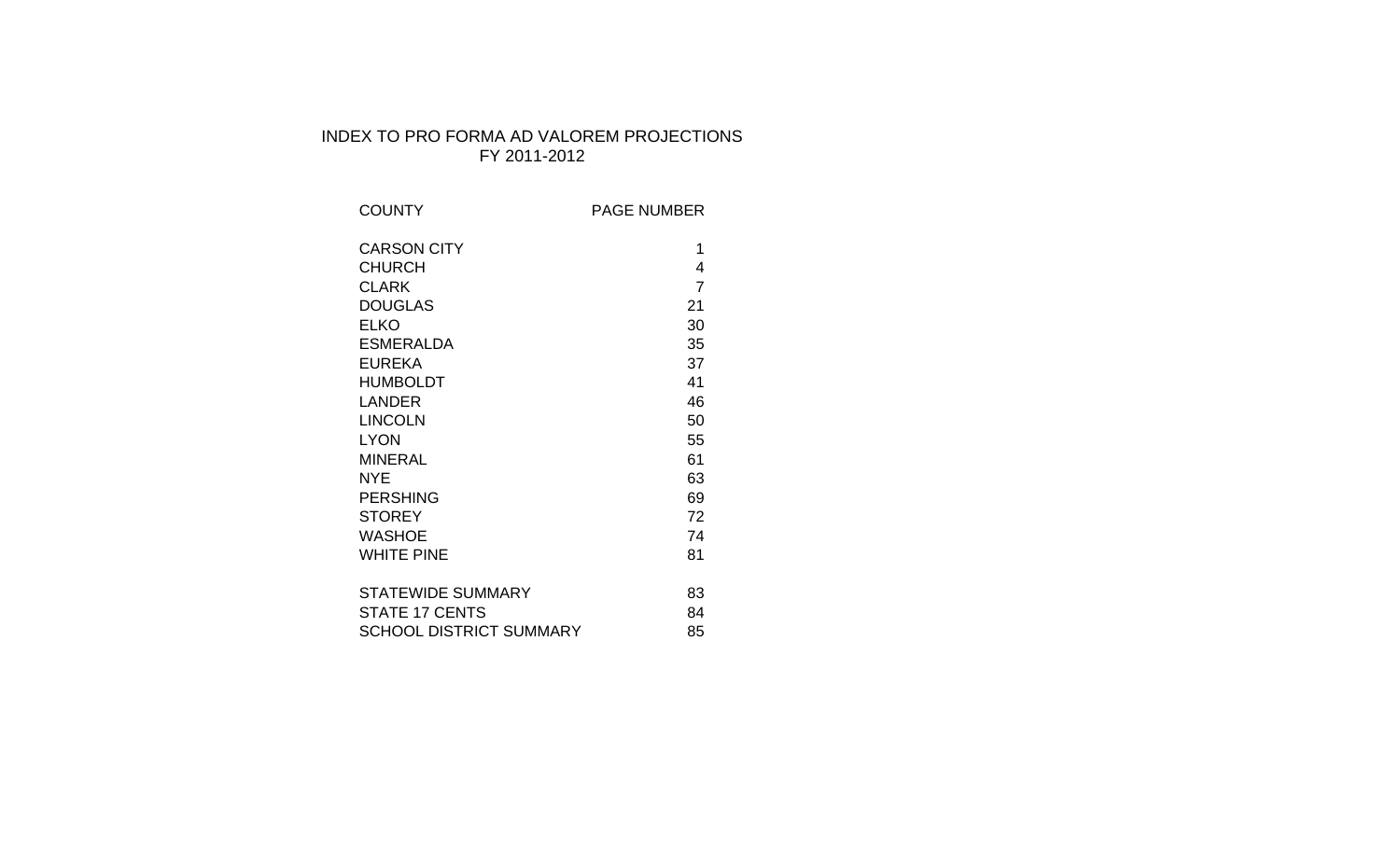| <b>CARSON CITY</b>                         |                                             |                                              |                               |                                                          |                                      |                                                                 |                                                                          |                   |                                   |                                                                 |                                   |                             |                  |                                                          |
|--------------------------------------------|---------------------------------------------|----------------------------------------------|-------------------------------|----------------------------------------------------------|--------------------------------------|-----------------------------------------------------------------|--------------------------------------------------------------------------|-------------------|-----------------------------------|-----------------------------------------------------------------|-----------------------------------|-----------------------------|------------------|----------------------------------------------------------|
|                                            | (1)                                         | (2)                                          | (3)                           | (4)                                                      | (5)                                  | (6)                                                             | (7)                                                                      | (8)               | (9)                               | (10)                                                            | (11)                              | (12)                        | (13)             | (15)                                                     |
| <b>TAX ENTITY</b>                          | <b>PROPOSED</b><br>FY 12 TAX<br><b>RATE</b> | <b>FY 12</b><br><b>EXEMPT</b><br><b>RATE</b> | <b>PARCEL</b><br><b>COUNT</b> | <b>TOTAL ASSESSED</b><br><b>VALUE</b><br>(EXCLUDING NPM) | <b>TAX ON NEW</b><br><b>PROPERTY</b> | <b>CAP-SUBJECT</b><br><b>TAX ON EXISTING</b><br><b>PROPERTY</b> | <b>CAP-EXEMPT</b><br><b>TAX ON</b><br><b>EXISTING</b><br><b>PROPERTY</b> | <b>EXEMPTIONS</b> | <b>RECAPTURE</b><br><b>AMOUNT</b> | <b>TOTAL</b><br>PREABATED TAX<br><b>AMOUNT</b><br>$(5+6+7-8+9)$ | <b>ABATEMENT</b><br><b>AMOUNT</b> | <b>NET TAX</b><br>$(10-11)$ | <b>REDEVELOP</b> | <b>NET TAX LESS</b><br><b>REDEVELOPMENT</b><br>$(12-13)$ |
| <b>ALL ENTITIES</b>                        |                                             |                                              |                               |                                                          |                                      |                                                                 |                                                                          |                   |                                   |                                                                 |                                   |                             |                  |                                                          |
| <b>STATE OF NEVADA</b>                     | 0.1700                                      | $\blacksquare$                               | 18,457                        | 1,559,149,477                                            | 24,305.74                            | 2,634,229.23                                                    |                                                                          | 7,998.43          | 32.66                             | 2,650,569.20                                                    | 132,356.32                        | 2,518,212.88                | 89,186.74        | 2,429,026.14                                             |
| <b>GENERAL COUNTY</b>                      | 1.7072                                      | $\sim$                                       | 18,457                        | 1,559,149,473                                            | 244,072.91                           | 26,453,591.21                                                   | $\sim$                                                                   | 79,938.17         | 329.27                            | 26,618,055.22                                                   | 4,915,571.82                      | 21,702,483.40               | 934,236.90       | 20,768,246.50                                            |
| <b>SCHOOL DISTRICT</b>                     | 1.1800                                      | $\blacksquare$                               | 18,457                        | 1,559,149,472                                            | 168,710.35                           | 18,284,653.05                                                   |                                                                          | 55,507.01         | 227.31                            | 18,398,083.70                                                   | 920,472.65                        | 17,477,611.05               | 676,420.61       | 16,801,190.44                                            |
| <b>EVUWB</b>                               | 0.0011                                      | $\sim$                                       | 16,992                        | 1,428,273,239                                            | 148.66                               | 15,563.56                                                       | $\sim$                                                                   | 45.87             | 0.20                              | 15,666.55                                                       | 2,068.88                          | 13,597.67                   | 609.42           | 12,988.25                                                |
| CWSD                                       | 0.0300                                      | $\sim$                                       | 18,454                        | 1,557,779,887                                            | 4,287.07                             | 464,450.60                                                      | $\sim$                                                                   | 1,405.89          | 5.76                              | 467,337.54                                                      | 23,321.91                         | 444,015.63                  | 17,197.47        | 426,818.16                                               |
| <b>CVUWB</b>                               | 0.0026                                      | $\blacksquare$                               | 329                           | 29,515,475                                               | 2.29                                 | 766.02                                                          |                                                                          | 2.81              | $\sim$                            | 765.49                                                          | 426.37                            | 339.12                      |                  | 339.12                                                   |
| <b>SFFPD</b>                               | 0.1000                                      | $\blacksquare$                               | 922                           | 134,333,882                                              | 1,243.95                             | 133,317.34                                                      | $\sim$                                                                   | 227.43            | 0.32                              | 134,334.18                                                      | 13,275.52                         | 121,058.66                  | 11,443.65        | 109,615.01                                               |
| <b>TOTAL COUNTY</b>                        |                                             |                                              | 18,457                        | 1,559,149,477                                            | 442,770.97                           | 47,986,571.00                                                   | $\sim$                                                                   | 145,125.61        | 595.52                            | 48,284,811.88                                                   | 6,007,493.47                      | 42,277,318.41               | 1,729,094.79     | 40,548,223.62                                            |
|                                            |                                             |                                              |                               |                                                          |                                      |                                                                 |                                                                          |                   |                                   | <b>Abatement Percent</b>                                        | 12.44%                            |                             |                  |                                                          |
| <b>STATE OF NEVADA</b>                     |                                             |                                              |                               |                                                          |                                      |                                                                 |                                                                          |                   |                                   |                                                                 |                                   |                             |                  |                                                          |
| <b>Existing Secured</b>                    | 0.1700                                      | $\blacksquare$                               | 18,457                        | 1,446,233,675                                            | 820.92                               | 2,462,861.06                                                    |                                                                          | 5,102.33          | 30.03                             | 2,458,609.68                                                    | 124,699.30                        | 2,333,910.38                | 88,638.70        | 2,245,271.68                                             |
| <b>New Property</b>                        | 0.1700                                      | $\blacksquare$                               |                               | 11,517,106                                               | 19.579.08                            |                                                                 |                                                                          |                   |                                   | 19.579.08                                                       |                                   | 19.579.08                   |                  | 19.579.08                                                |
| <b>Existing Unsecured</b>                  | 0.1700                                      | $\blacksquare$                               |                               | 55,568,893                                               |                                      | 94,467.12                                                       | $\sim$                                                                   |                   |                                   | 94,467.12                                                       |                                   | 94,467.12                   |                  | 94,467.12                                                |
| <b>Centrally Assessed</b>                  |                                             |                                              |                               |                                                          |                                      |                                                                 |                                                                          |                   |                                   |                                                                 |                                   |                             |                  |                                                          |
| Secured                                    | 0.1700                                      | $\blacksquare$                               |                               | 44,040,159                                               | 874.61                               | 76,889.78                                                       | $\sim$                                                                   | 2,896.10          | 2.63                              | 74,870.92                                                       | 7,645.75                          | 67,225.17                   | 521.06           | 66,704.11                                                |
| Unsecured                                  | 0.1700                                      | $\sim$                                       |                               | 1,789,644                                                | 3,031.13                             | 11.27                                                           |                                                                          |                   | $\overline{\phantom{a}}$          | 3.042.40                                                        | 11.27                             | 3,031.13                    | 26.98            | 3.004.15                                                 |
| TOTAL STATE OF NV                          | 0.1700                                      |                                              | 18.457                        | 1,559,149,477                                            | 24,305.74                            | 2,634,229.23                                                    |                                                                          | 7.998.43          | 32.66                             | 2,650,569.20                                                    | 132,356.32                        | 2,518,212.88                | 89,186.74        | 2,429,026.14                                             |
| Total AV - March Seg - Col. Q              |                                             |                                              |                               | 1,506,371,935                                            |                                      |                                                                 |                                                                          |                   |                                   |                                                                 |                                   |                             |                  |                                                          |
| <b>Difference</b><br><b>GENERAL COUNTY</b> |                                             |                                              |                               | 52,777,541                                               |                                      |                                                                 |                                                                          |                   |                                   |                                                                 |                                   |                             |                  |                                                          |
| <b>Existing Secured</b>                    |                                             |                                              |                               |                                                          |                                      |                                                                 |                                                                          |                   |                                   |                                                                 |                                   |                             |                  |                                                          |
| <b>City Operating</b>                      | 1.4794                                      |                                              | 18,457                        | 1,446,233,675                                            | 7,143.98                             | 21,432,688.89                                                   |                                                                          | 44,030.86         | 261.35                            | 21,396,063.36                                                   | 4,544,251.51                      | 16,851,811.85               | 799,721.98       | 16,052,089.87                                            |
| Cooperate Extension                        | 0.0128                                      |                                              | 18,457                        | 1,446,233,675                                            | 61.82                                | 185,437.87                                                      |                                                                          | 384.14            | 2.27                              | 185,117.82                                                      | 9,390.21                          | 175,727.61                  | 7,296.16         | 168,431.45                                               |
| Senior Citizen                             | 0.0500                                      |                                              | 18,457                        | 1,446,233,675                                            | 241.45                               | 724,371.41                                                      |                                                                          | 1,498.99          | 8.83                              | 723,122.70                                                      | 36,673.10                         | 686,449.60                  | 28,501.18        | 657,948.42                                               |
| Hospital Supplemental Indigent             | 0.0150                                      |                                              | 18,457                        | 1,446,233,675                                            | 72.43                                | 217,311.78                                                      |                                                                          | 451.11            | 2.66                              | 216,935.76                                                      | 11,001.93                         | 205,933.83                  | 8,550.48         | 197,383.35                                               |
| State Medical Indigent                     | 0.1000                                      |                                              | 18,457                        | 1,446,233,675                                            | 482.90                               | 1,448,741.71                                                    |                                                                          | 3,000.61          | 17.67                             | 1,446,241.67                                                    | 73,349.69                         | 1,372,891.98                | 57,002.62        | 1,315,889.36                                             |
| <b>Capital Project</b>                     | 0.0500                                      |                                              | 18,457                        | 1,446,233,675                                            | 241.45                               | 724,371.52                                                      |                                                                          | 1,499.06          | 8.83                              | 723,122.74                                                      | 36,673.11                         | 686,449.63                  | 28,501.20        | 657,948.43                                               |
| <b>GENERAL TOTAL</b>                       | 1.7072                                      |                                              | 18.457                        | 1,446,233,675                                            | 8.244.03                             | 24,732,923.18                                                   | $\sim$                                                                   | 50,864.77         | 301.61                            | 24.690.604.05                                                   | 4,711,339.55                      | 19,979,264.50               | 929,573.62       | 19,049,690.88                                            |
| <b>New Property</b>                        | 1.7072                                      | $\blacksquare$                               |                               | 11,517,102                                               | 196,619.97                           |                                                                 |                                                                          |                   |                                   | 196,619.97                                                      |                                   | 196,619.97                  |                  | 196,619.97                                               |
| <b>Existing Unsecured</b>                  | 1.7072                                      | $\sim$                                       |                               | 55,568,893                                               |                                      | 948,672.14                                                      |                                                                          |                   |                                   | 948,672.14                                                      |                                   | 948,672.14                  |                  | 948,672.14                                               |
| <b>Centrally Assessed</b>                  |                                             |                                              |                               |                                                          |                                      |                                                                 |                                                                          |                   |                                   |                                                                 |                                   |                             |                  |                                                          |
| Secured                                    | 1.7072                                      | $\blacksquare$                               |                               | 44,040,159                                               | 8,779.96                             | 771,882.78                                                      |                                                                          | 29,073.40         | 27.66                             | 751,617.00                                                      | 204,119.16                        | 547,497.84                  | 4,392.46         | 543,105.38                                               |
| Unsecured                                  | 1.7072                                      | $\sim$                                       |                               | 1,789,644                                                | 30,428.95                            | 113.11                                                          |                                                                          |                   |                                   | 30,542.06                                                       | 113.11                            | 30,428.95                   | 270.82           | 30,158.13                                                |
| <b>TOTAL GENERAL COUNTY</b>                | 1.7072                                      |                                              | 18,457                        | 1,559,149,473                                            | 244,072.91                           | 26,453,591.21                                                   | $\sim$                                                                   | 79,938.17         | 329.27                            | 26,618,055.22                                                   | 4,915,571.82                      | 21,702,483.40               | 934,236.90       | 20,768,246.50                                            |
| <b>March Assessors Report:</b>             |                                             |                                              |                               |                                                          |                                      |                                                                 |                                                                          |                   |                                   |                                                                 |                                   |                             |                  |                                                          |
| New secured                                |                                             |                                              |                               | 2,123,481                                                |                                      |                                                                 |                                                                          |                   |                                   |                                                                 |                                   |                             |                  |                                                          |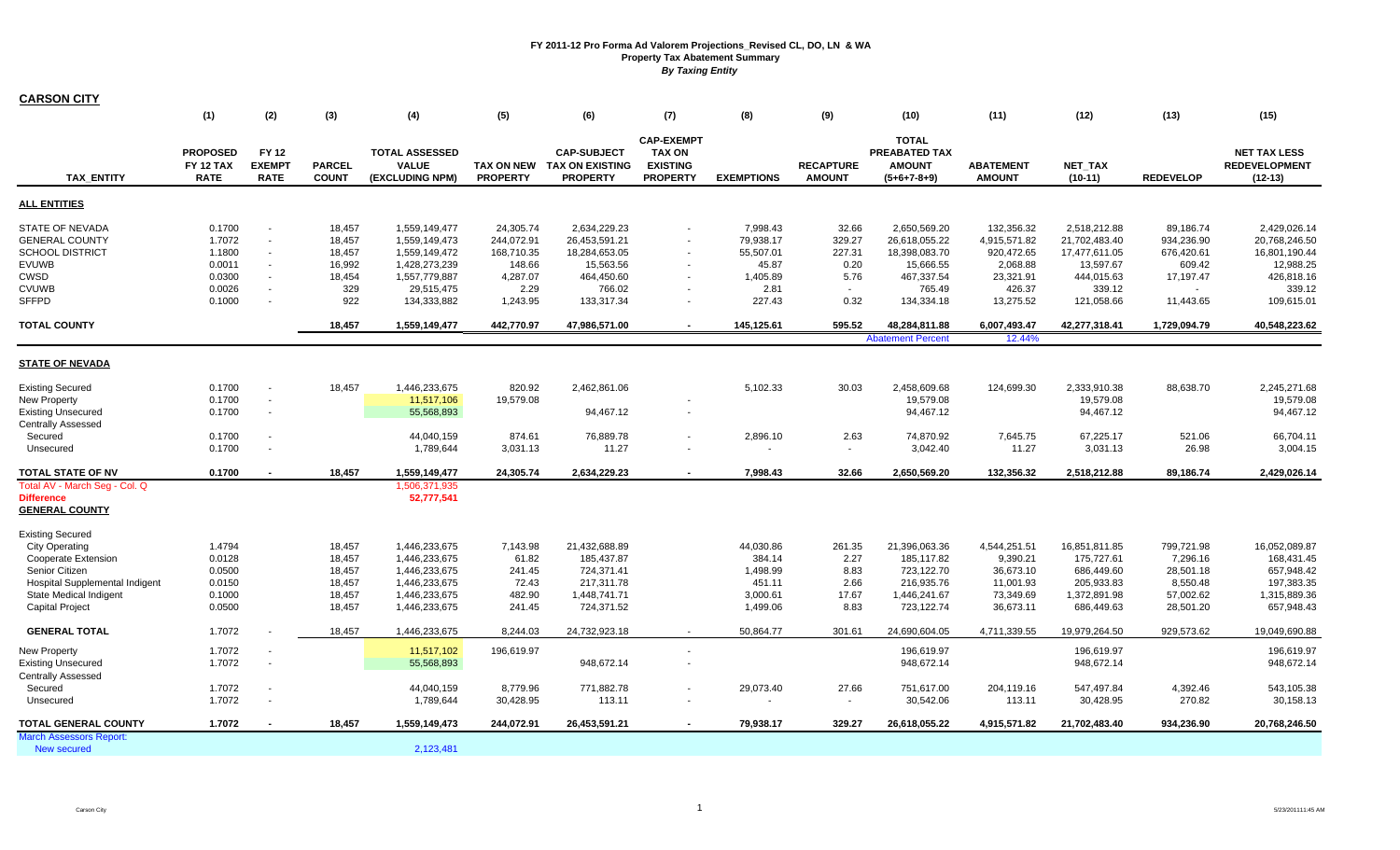| <b>CARSON CITY</b>                                                                                |                                             |                                              |                               |                                                          |                       |                                                                     |                                                                          |                          |                                   |                                                                 |                                   |                                          |                    |                                                          |
|---------------------------------------------------------------------------------------------------|---------------------------------------------|----------------------------------------------|-------------------------------|----------------------------------------------------------|-----------------------|---------------------------------------------------------------------|--------------------------------------------------------------------------|--------------------------|-----------------------------------|-----------------------------------------------------------------|-----------------------------------|------------------------------------------|--------------------|----------------------------------------------------------|
|                                                                                                   | (1)                                         | (2)                                          | (3)                           | (4)                                                      | (5)                   | (6)                                                                 | (7)                                                                      | (8)                      | (9)                               | (10)                                                            | (11)                              | (12)                                     | (13)               | (15)                                                     |
| TAX_ENTITY                                                                                        | <b>PROPOSED</b><br>FY 12 TAX<br><b>RATE</b> | <b>FY 12</b><br><b>EXEMPT</b><br><b>RATE</b> | <b>PARCEL</b><br><b>COUNT</b> | <b>TOTAL ASSESSED</b><br><b>VALUE</b><br>(EXCLUDING NPM) | <b>PROPERTY</b>       | <b>CAP-SUBJECT</b><br>TAX ON NEW TAX ON EXISTING<br><b>PROPERTY</b> | <b>CAP-EXEMPT</b><br><b>TAX ON</b><br><b>EXISTING</b><br><b>PROPERTY</b> | <b>EXEMPTIONS</b>        | <b>RECAPTURE</b><br><b>AMOUNT</b> | <b>TOTAL</b><br>PREABATED TAX<br><b>AMOUNT</b><br>$(5+6+7-8+9)$ | <b>ABATEMENT</b><br><b>AMOUNT</b> | NET_TAX<br>$(10-11)$                     | <b>REDEVELOP</b>   | <b>NET TAX LESS</b><br><b>REDEVELOPMENT</b><br>$(12-13)$ |
|                                                                                                   |                                             |                                              |                               |                                                          |                       |                                                                     |                                                                          |                          |                                   |                                                                 |                                   |                                          |                    |                                                          |
| <b>Existing Secured</b><br><b>Difference</b>                                                      |                                             |                                              |                               | 1,393,325,154<br>1,395,448,635<br>50,785,040             | 3.64%                 |                                                                     |                                                                          |                          |                                   |                                                                 |                                   |                                          |                    |                                                          |
| Total AV - March Seg - Col. Q<br><b>Difference</b>                                                |                                             |                                              |                               | 1,506,371,935<br>52,777,538                              |                       |                                                                     |                                                                          |                          |                                   |                                                                 |                                   |                                          |                    |                                                          |
| <b>SCHOOL DISTRICT</b>                                                                            |                                             |                                              |                               |                                                          |                       |                                                                     |                                                                          |                          |                                   |                                                                 |                                   |                                          |                    |                                                          |
| <b>Existing Secured</b><br>New Property<br><b>Existing Unsecured</b><br><b>Centrally Assessed</b> | 0.7500<br>0.7500<br>0.7500                  | $\sim$<br>$\blacksquare$                     | 18,457                        | 1,446,233,675<br>11,517,101<br>55,568,893                | 3,621.74<br>86,378.26 | 10,865,564.68<br>416,766.70                                         | $\overline{\phantom{a}}$<br>$\blacksquare$                               | 22,503.31                | 132.49                            | 10,846,815.60<br>86,378.26<br>416,766.70                        | 550,155.57                        | 10,296,660.03<br>86,378.26<br>416,766.70 | 427,518.10         | 9,869,141.93<br>86,378.26<br>416,766.70                  |
| Secured                                                                                           | 0.7500                                      | $\blacksquare$                               |                               | 44,040,159                                               | 3,858.54              | 339,219.58                                                          |                                                                          | 12,776.90                | 11.99                             | 330,313.21                                                      | 34,841.33                         | 295,471.88                               | 2,291.40           | 293,180.48                                               |
| Unsecured                                                                                         | 0.7500                                      |                                              |                               | 1,789,644                                                | 13,372.61             | 49.71                                                               |                                                                          |                          |                                   | 13,422.32                                                       | 49.71                             | 13,372.61                                | 119.03             | 13,253.59                                                |
| <b>TOTAL SCHOOL OPERATING</b>                                                                     | 0.7500                                      |                                              | 18,457                        | 1,559,149,472                                            | 107,231.15            | 11,621,600.66                                                       | $\sim$                                                                   | 35,280.21                | 144.48                            | 11,693,696.09                                                   | 585,046.61                        | 11,108,649.47                            | 429,928.52         | 10,678,720.95                                            |
|                                                                                                   |                                             |                                              |                               |                                                          |                       |                                                                     | $\sim$                                                                   |                          |                                   |                                                                 | 5.00%                             |                                          |                    |                                                          |
| <b>SCHOOL DEBT</b>                                                                                |                                             |                                              |                               |                                                          | 6,070.77<br>21,039.58 | 533,705.47<br>78.21                                                 |                                                                          | 20,102.32<br>$\sim$      | 18.86<br>$\sim$                   | 519,692.78<br>21,117.79                                         | 54,817.03<br>78.21                | 464,875.75<br>21,039.58                  | 3,605.13<br>187.27 | 461,270.62<br>20,852.31                                  |
| <b>Existing Secured</b>                                                                           | 0.4300                                      |                                              | 18,457                        | 1,446,233,675                                            | 2,076.46              | 6,229,591.76                                                        |                                                                          | 12,901.38                | 75.96                             | 6,218,842.80                                                    | 315,421.84                        | 5,903,420.96                             | 245,110.11         | 5,658,310.85                                             |
| <b>New Property</b>                                                                               | 0.4300                                      | $\overline{\phantom{a}}$                     |                               | 11,517,102                                               | 49,523.54             |                                                                     |                                                                          |                          |                                   | 49,523.54                                                       |                                   | 49,523.54                                |                    | 49,523.54                                                |
| <b>Existing Unsecured</b><br><b>Centrally Assessed</b>                                            | 0.4300                                      | $\sim$                                       |                               | 55,568,893                                               |                       | 238,946.24                                                          | $\mathbf{r}$                                                             |                          |                                   | 238,946.24                                                      |                                   | 238,946.24                               |                    | 238,946.24                                               |
| Secured                                                                                           | 0.4300                                      | $\overline{\phantom{a}}$                     |                               | 44,040,159                                               | 2,212.23              | 194,485.89                                                          | $\overline{\phantom{a}}$                                                 | 7,325.42                 | 6.87                              | 189,379.57                                                      | 19,975.70                         | 169,403.88                               | 1,313.73           | 168,090.14                                               |
| Unsecured                                                                                         | 0.4300                                      | $\blacksquare$                               |                               | 1,789,644                                                | 7,666.97              | 28.50                                                               |                                                                          | $\overline{\phantom{a}}$ | $\sim$                            | 7,695.47                                                        | 28.50                             | 7,666.97                                 | 68.24              | 7,598.72                                                 |
| <b>TOTAL SCHOOL DEBT</b>                                                                          | 0.4300                                      |                                              | 18,457                        | 1,559,149,473                                            | 61,479.20             | 6,663,052.39                                                        | $\sim$                                                                   | 20,226.80                | 82.83                             | 6,704,387.62                                                    | 335,426.04                        | 6,368,961.58                             | 246,492.09         | 6,122,469.49                                             |
| <b>TOTAL SCHOOL DISTRICT</b>                                                                      | 1.1800                                      | $\overline{\phantom{a}}$                     | 18,457                        | 1,559,149,472                                            | 168,710.35            | 18,284,653.05                                                       | $\sim$                                                                   | 55,507.01                | 227.31                            | 18,398,083.70                                                   | 920,472.65                        | 17,477,611.05                            | 676,420.61         | 16,801,190.44                                            |
| Total AV - March Seg - Col. Q<br><b>Difference</b><br>EAGLE VALLEY UNDERGROUND WATER BASIN        |                                             |                                              |                               | 1,506,371,935<br>52,777,537                              |                       |                                                                     |                                                                          |                          |                                   |                                                                 |                                   |                                          |                    |                                                          |
| <b>Existing Secured</b>                                                                           | 0.0011                                      |                                              | 16,992                        | 1,318,729,823                                            | 5.20                  | 14,530.28                                                           |                                                                          | 30.81                    | 0.19                              | 14,504.86                                                       | 2,056.08                          | 12,448.78                                | 605.99             | 11,842.79                                                |
| New Property                                                                                      | 0.0011                                      | $\overline{\phantom{a}}$                     |                               | 11,084,073                                               | 121.92                |                                                                     |                                                                          |                          |                                   | 121.92                                                          |                                   | 121.92                                   |                    | 121.92                                                   |
| <b>Existing Unsecured</b>                                                                         | 0.0011                                      | $\blacksquare$                               |                               | 55,165,043                                               |                       | 606.82                                                              | $\blacksquare$                                                           |                          |                                   | 606.82                                                          |                                   | 606.82                                   |                    | 606.82                                                   |
| <b>Centrally Assessed</b>                                                                         |                                             |                                              |                               |                                                          |                       |                                                                     |                                                                          |                          |                                   |                                                                 |                                   |                                          |                    |                                                          |
| Secured<br>Unsecured                                                                              | 0.0011<br>0.0011                            | $\sim$                                       |                               | 41,607,088<br>1,687,213                                  | 4.73<br>16.81         | 426.41<br>0.05                                                      |                                                                          | 15.06<br>$\sim$          | 0.01<br>$\sim$                    | 416.09<br>16.86                                                 | 12.75<br>0.05                     | 403.34<br>16.81                          | 3.27<br>0.16       | 400.07<br>16.65                                          |
|                                                                                                   |                                             |                                              |                               |                                                          |                       |                                                                     |                                                                          |                          |                                   |                                                                 |                                   |                                          |                    |                                                          |
| <b>TOTAL EVUW</b>                                                                                 | 0.0011                                      |                                              | 16.992                        | 1,428,273,239                                            | 148.66                | 15.563.56                                                           |                                                                          | 45.87                    | 0.20                              | 15.666.55                                                       | 2,068.88                          | 13,597.67                                | 609.42             | 12.988.25                                                |
| Total AV - March Seg - Col. Q<br><b>Difference</b>                                                |                                             |                                              |                               | 1,375,497,022<br>52,776,217                              |                       |                                                                     |                                                                          |                          |                                   |                                                                 |                                   |                                          |                    |                                                          |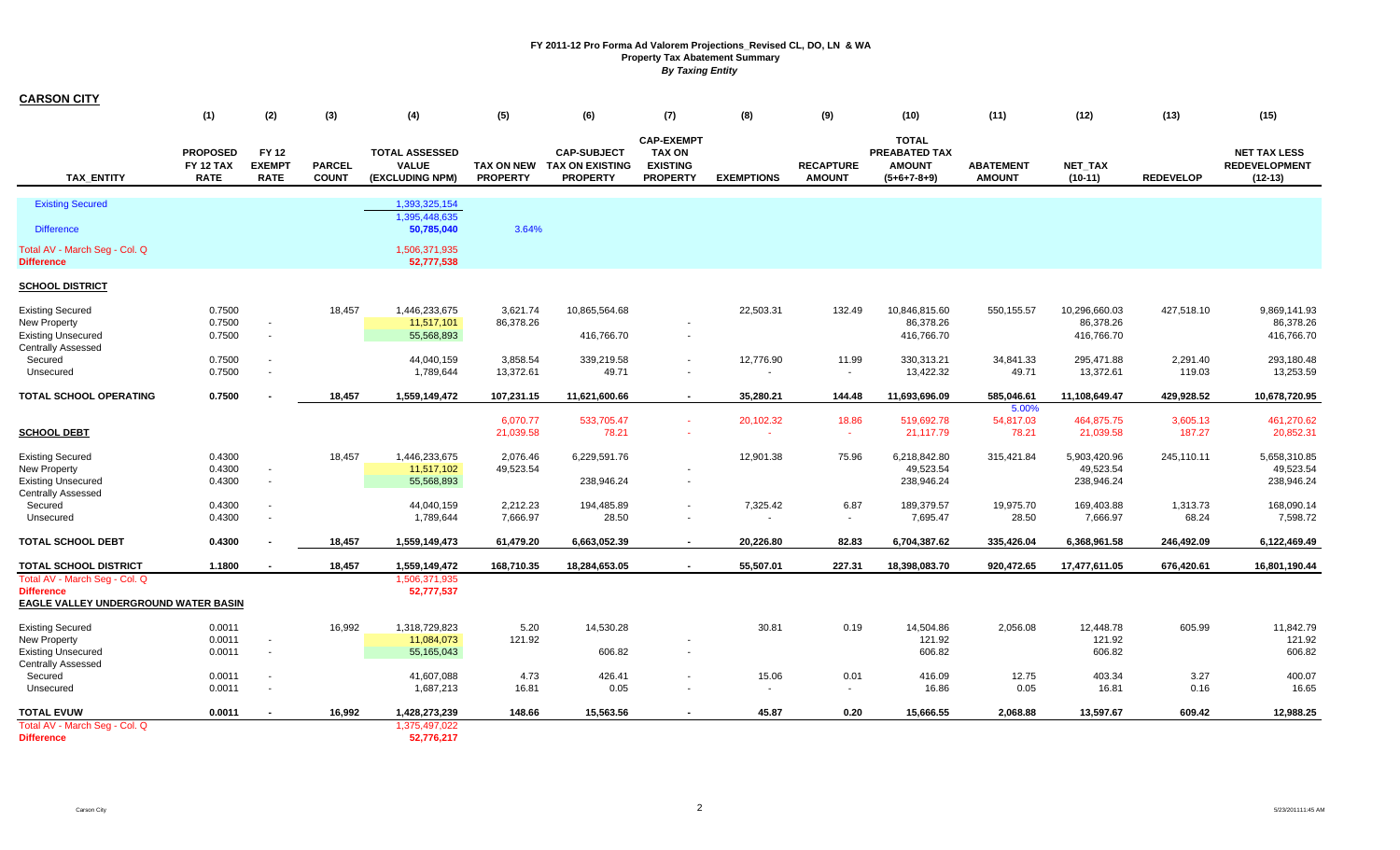| <b>CARSON CITY</b>                                                                                       |                                             |                                                      |                               |                                                          |                                      |                                                                 |                                                                          |                   |                                   |                                                                 |                                   |                                     |                          |                                                          |
|----------------------------------------------------------------------------------------------------------|---------------------------------------------|------------------------------------------------------|-------------------------------|----------------------------------------------------------|--------------------------------------|-----------------------------------------------------------------|--------------------------------------------------------------------------|-------------------|-----------------------------------|-----------------------------------------------------------------|-----------------------------------|-------------------------------------|--------------------------|----------------------------------------------------------|
|                                                                                                          | (1)                                         | (2)                                                  | (3)                           | (4)                                                      | (5)                                  | (6)                                                             | (7)                                                                      | (8)               | (9)                               | (10)                                                            | (11)                              | (12)                                | (13)                     | (15)                                                     |
| <b>TAX ENTITY</b>                                                                                        | <b>PROPOSED</b><br>FY 12 TAX<br><b>RATE</b> | <b>FY 12</b><br><b>EXEMPT</b><br><b>RATE</b>         | <b>PARCEL</b><br><b>COUNT</b> | <b>TOTAL ASSESSED</b><br><b>VALUE</b><br>(EXCLUDING NPM) | <b>TAX ON NEW</b><br><b>PROPERTY</b> | <b>CAP-SUBJECT</b><br><b>TAX ON EXISTING</b><br><b>PROPERTY</b> | <b>CAP-EXEMPT</b><br><b>TAX ON</b><br><b>EXISTING</b><br><b>PROPERTY</b> | <b>EXEMPTIONS</b> | <b>RECAPTURE</b><br><b>AMOUNT</b> | <b>TOTAL</b><br>PREABATED TAX<br><b>AMOUNT</b><br>$(5+6+7-8+9)$ | <b>ABATEMENT</b><br><b>AMOUNT</b> | <b>NET TAX</b><br>$(10-11)$         | <b>REDEVELOP</b>         | <b>NET TAX LESS</b><br><b>REDEVELOPMENT</b><br>$(12-13)$ |
| <b>CARSON WATER SUBCONSERVANCY DISTRICT</b>                                                              |                                             |                                                      |                               |                                                          |                                      |                                                                 |                                                                          |                   |                                   |                                                                 |                                   |                                     |                          |                                                          |
| <b>Existing Secured</b><br>New Property<br><b>Existing Unsecured</b><br><b>Centrally Assessed</b>        | 0.0300<br>0.0300<br>0.0300                  | $\sim$<br>$\blacksquare$                             | 18.454                        | 1,445,042,653<br>11,517,067<br>55,568,893                | 144.88<br>3,455.12                   | 434.264.69<br>16,670.67                                         | $\overline{\phantom{a}}$<br>$\overline{\phantom{a}}$                     | 898.98            | 5.29                              | 433,515.88<br>3,455.12<br>16,670.67                             | 21.982.92                         | 411,532.96<br>3,455.12<br>16,670.67 | 17,100.77                | 394,432.19<br>3,455.12<br>16,670.67                      |
| Secured<br>Unsecured                                                                                     | 0.0300<br>0.0300                            | $\blacksquare$<br>$\overline{\phantom{a}}$           |                               | 43,868,726<br>1,782,548                                  | 154.27<br>532.80                     | 13,513.25<br>1.99                                               | $\overline{\phantom{a}}$                                                 | 506.91<br>$\sim$  | 0.47<br>$\sim$                    | 13,161.08<br>534.79                                             | 1,337.00<br>1.99                  | 11,824.08<br>532.80                 | 91.95<br>4.75            | 11,732.13<br>528.05                                      |
| <b>TOTAL CWSD</b>                                                                                        | 0.0300                                      | $\sim$                                               | 18,454                        | 1,557,779,887                                            | 4.287.07                             | 464,450.60                                                      | $\blacksquare$                                                           | 1,405.89          | 5.76                              | 467,337.54                                                      | 23,321.91                         | 444,015.63                          | 17,197.47                | 426,818.16                                               |
| Total AV - March Seg - Col. Q<br><b>Difference</b><br><b>CARSON VALLEY UNDERGROUND WATER BASIN</b>       |                                             |                                                      |                               | 1,505,002,385<br>52,777,502                              |                                      |                                                                 |                                                                          |                   |                                   |                                                                 |                                   |                                     |                          |                                                          |
| <b>Existing Secured</b><br><b>New Property</b><br><b>Existing Unsecured</b><br><b>Centrally Assessed</b> | 0.0026<br>0.0026<br>0.0026                  | $\sim$<br>$\sim$                                     | 329                           | 28,744,738<br>65,600<br>88,007                           | $\sim$<br>1.71                       | 749.10<br>2.29                                                  |                                                                          | 1.78              | $\overline{\phantom{a}}$          | 747.32<br>1.71<br>2.29                                          | 414.09                            | 333.23<br>1.71<br>2.29              |                          | 333.23<br>1.71<br>2.29                                   |
| Secured<br>Unsecured                                                                                     | 0.0026<br>0.0026                            | $\overline{\phantom{a}}$<br>$\sim$                   |                               | 591.678<br>25,452                                        | $\sim$<br>0.58                       | 14.63<br>$\sim$                                                 | $\overline{a}$                                                           | 1.03<br>$\sim$    | $\sim$                            | 13.60<br>0.58                                                   | 12.28                             | 1.32<br>0.58                        | $\overline{\phantom{a}}$ | 1.32<br>0.58                                             |
| <b>TOTAL CVUWB</b>                                                                                       | 0.0026                                      | $\sim$                                               | 329                           | 29,515,475                                               | 2.29                                 | 766.02                                                          | $\overline{\phantom{a}}$                                                 | 2.81              | $\blacksquare$                    | 765.49                                                          | 426.37                            | 339.12                              | $\overline{\phantom{a}}$ | 339.12                                                   |
| Total AV - March Seg - Col. Q<br><b>Difference</b><br>SIERRA FOREST FIRE PROTECTION DISTRICT             |                                             |                                                      |                               | 29,515,475                                               |                                      |                                                                 |                                                                          |                   |                                   |                                                                 |                                   |                                     |                          |                                                          |
| <b>Existing Secured</b><br><b>New Property</b><br><b>Existing Unsecured</b><br><b>Centrally Assessed</b> | 0.1000<br>0.1000<br>0.1000                  | $\sim$<br>$\blacksquare$                             | 922                           | 128,372,636<br>1,072,000<br>2,959,497                    | 60.30<br>1,072.00                    | 128,397.60<br>2,959.50                                          |                                                                          | 85.28             | 0.27                              | 128,372.89<br>1,072.00<br>2,959.50                              | 12,852.29                         | 115,520.60<br>1,072.00<br>2,959.50  | 11,443.65                | 104,076.95<br>1,072.00<br>2,959.50                       |
| Secured<br>Unsecured                                                                                     | 0.1000<br>0.1000                            | $\overline{\phantom{a}}$<br>$\overline{\phantom{a}}$ |                               | 1,854,599<br>75,150                                      | 37.54<br>74.11                       | 1,959.21<br>1.03                                                |                                                                          | 142.15<br>$\sim$  | 0.05<br>$\sim$                    | 1,854.65<br>75.14                                               | 422.20<br>1.03                    | 1,432.45<br>74.11                   |                          | 1,432.45<br>74.11                                        |
| <b>TOTAL SFFPD</b>                                                                                       | 0.1000                                      | $\overline{\phantom{a}}$                             | 922                           | 134,333,882                                              | 1,243.95                             | 133,317.34                                                      | $\sim$                                                                   | 227.43            | 0.32                              | 134,334.18                                                      | 13,275.52                         | 121,058.66                          | 11,443.65                | 109,615.01                                               |
| Total AV - March Seg - Col. Q<br><b>Difference</b>                                                       |                                             |                                                      |                               | 121, 122, 801<br>13,211,081                              |                                      |                                                                 |                                                                          |                   |                                   |                                                                 |                                   |                                     |                          |                                                          |

**Note: The total existing secured value in column (4) includes \$60,597,033 incremental value of the Redevelopment Authority.**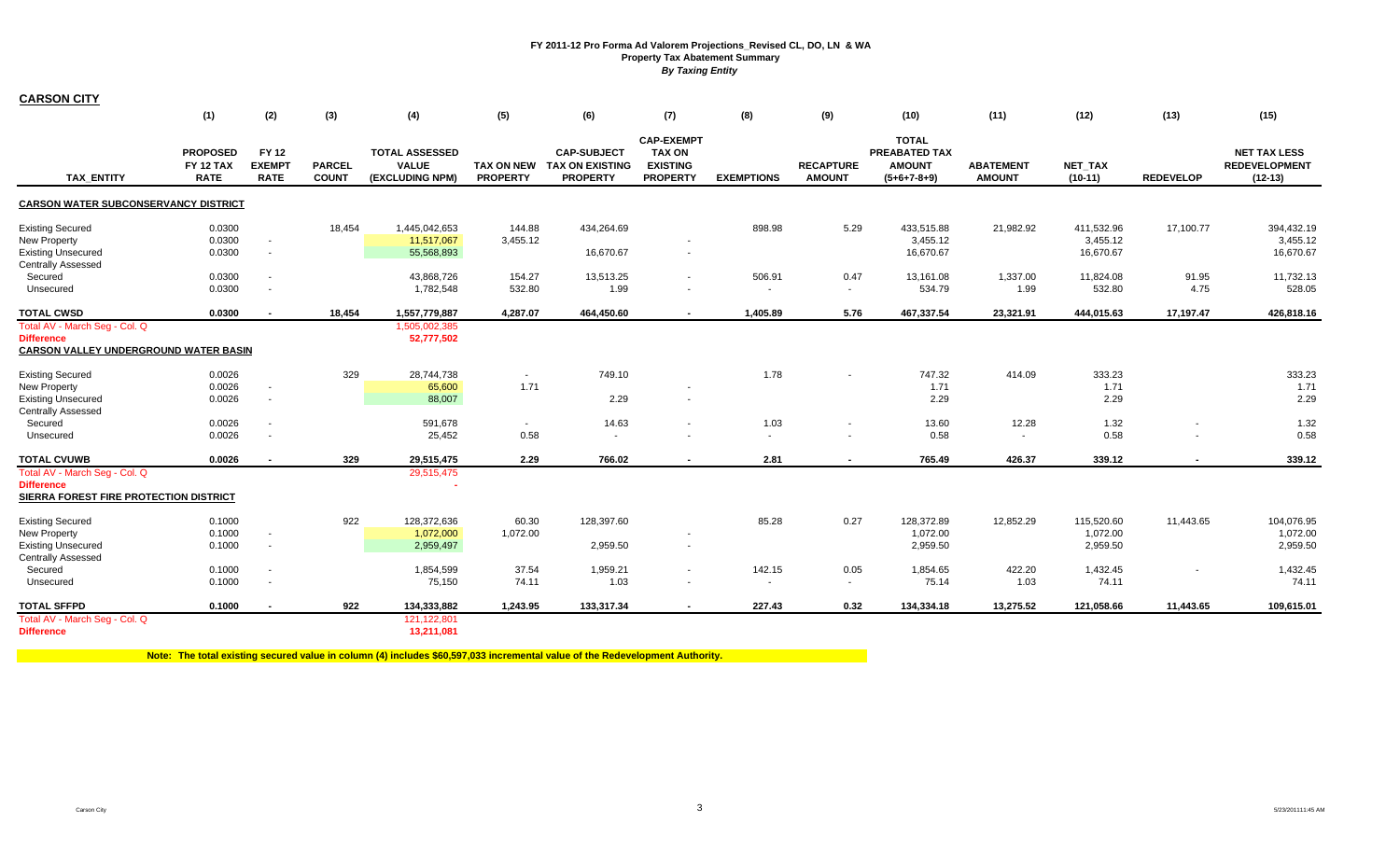| <b>CHURCHILL COUNTY</b>                                              |                                             |                                             |                               |                                                          |                                      |                                                                 |                                                                          |                   |                                   |                                                                 |                                   |                             |                  |                                                          |
|----------------------------------------------------------------------|---------------------------------------------|---------------------------------------------|-------------------------------|----------------------------------------------------------|--------------------------------------|-----------------------------------------------------------------|--------------------------------------------------------------------------|-------------------|-----------------------------------|-----------------------------------------------------------------|-----------------------------------|-----------------------------|------------------|----------------------------------------------------------|
|                                                                      | (1)                                         | (2)                                         | (3)                           | (4)                                                      | (5)                                  | (6)                                                             | (7)                                                                      | (8)               | (9)                               | (10)                                                            | (11)                              | (12)                        | (13)             | (15)                                                     |
| <b>TAX ENTITY</b>                                                    | <b>PROPOSED</b><br>FY 12 TAX<br><b>RATE</b> | <b>FY12</b><br><b>EXEMPT</b><br><b>RATE</b> | <b>PARCEL</b><br><b>COUNT</b> | <b>TOTAL ASSESSED</b><br><b>VALUE</b><br>(EXCLUDING NPM) | <b>TAX ON NEW</b><br><b>PROPERTY</b> | <b>CAP-SUBJECT</b><br><b>TAX ON EXISTING</b><br><b>PROPERTY</b> | <b>CAP-EXEMPT</b><br><b>TAX ON</b><br><b>EXISTING</b><br><b>PROPERTY</b> | <b>EXEMPTIONS</b> | <b>RECAPTURE</b><br><b>AMOUNT</b> | <b>TOTAL</b><br>PREABATED TAX<br><b>AMOUNT</b><br>$(5+6+7-8+9)$ | <b>ABATEMENT</b><br><b>AMOUNT</b> | <b>NET TAX</b><br>$(10-11)$ | <b>REDEVELOP</b> | <b>NET TAX LESS</b><br><b>REDEVELOPMENT</b><br>$(12-13)$ |
| <b>ALL ENTITIES</b>                                                  |                                             |                                             |                               |                                                          |                                      |                                                                 |                                                                          |                   |                                   |                                                                 |                                   |                             |                  |                                                          |
| STATE OF NEVADA                                                      | 0.1700                                      | $\sim$                                      | 12,067                        | 708,526,176                                              | 155,756.98                           | 1,061,484.35                                                    | $\blacksquare$                                                           | 12,649.61         | 700.08                            | 1,205,291.80                                                    | 33,535.47                         | 1,171,756.33                |                  | 1,171,756.33                                             |
| GENERAL COUNTY                                                       | 1.2229                                      | 0.0300                                      | 12,067                        | 708,526,227                                              | 1,095,566.32                         | 7,448,503.16                                                    | 212,196.85                                                               | 90,998.73         | 4,915.23                          | 8,670,182.83                                                    | 297,437.06                        | 8,372,745.77                |                  | 8,372,745.77                                             |
| SCHOOL DISTRICT                                                      | 1.3000                                      | $\sim$                                      | 12,067                        | 708,526,220                                              | 1,191,082.68                         | 8,117,230.75                                                    |                                                                          | 96,722.22         | 5,352.65                          | 9,216,943.86                                                    | 244,632.34                        | 8,972,311.52                |                  | 8,972,311.52                                             |
| FALLON                                                               | 0.8371                                      | $\sim$                                      | 3,685                         | 172,850,611                                              | 36,298.20                            | 1,425,389.23                                                    |                                                                          | 14,273.38         | 183.54                            | 1,447,597.59                                                    | 12,244.95                         | 1,435,352.64                |                  | 1,435,352.64                                             |
| CHURCHILL MOSQUITO                                                   | 0.0800                                      | ٠                                           | 12,067                        | 708,526,237                                              | 73,297.42                            | 499,521.76                                                      | $\blacksquare$                                                           | 5,952.21          | 329.48                            | 567,196.45                                                      | 15,782.03                         | 551,414.42                  |                  | 551,414.42                                               |
| CWSD                                                                 | 0.0300                                      | $\sim$                                      | 11.703                        | 661,066,217                                              | 26,922.04                            | 173.450.90                                                      | $\sim$                                                                   | 2,036.63          | 122.71                            | 198,459.02                                                      | 5,255.20                          | 193,203.82                  | $\sim$           | 193,203.82                                               |
| TOTAL COUNTY                                                         |                                             |                                             | 12.067                        | 708,526,176                                              | 2,578,923.63                         | 18,725,580.16                                                   | 212,196.85                                                               | 222,632.78        | 11,603.69                         | 21,305,671.55                                                   | 608,887.05                        | 20,696,784.50               | $\sim$           | 20,696,784.50                                            |
|                                                                      |                                             |                                             |                               |                                                          |                                      |                                                                 |                                                                          |                   |                                   | <b>Abatement Percent</b>                                        | 2.86%                             |                             |                  |                                                          |
| STATE OF NEVADA                                                      |                                             |                                             |                               |                                                          |                                      |                                                                 |                                                                          |                   |                                   |                                                                 |                                   |                             |                  |                                                          |
| <b>Existing Secured</b>                                              | 0.1700                                      |                                             | 12,067                        | 460,584,444                                              | 3,880.29                             | 787,299.84                                                      |                                                                          | 8,089.38          | 697.91                            | 783,788.66                                                      | 18,707.37                         | 765,081.29                  |                  | 765,081.29                                               |
| New Property                                                         | 0.1700                                      |                                             |                               | 82,919,886                                               | 140,963.81                           |                                                                 |                                                                          |                   |                                   | 140,963.81                                                      |                                   | 140,963.81                  |                  | 140,963.81                                               |
| <b>Existing Unsecured</b>                                            | 0.1700                                      | $\blacksquare$                              |                               | 98,275,402                                               |                                      | 167,068.18                                                      | $\overline{\phantom{a}}$                                                 |                   |                                   | 167,068.18                                                      |                                   | 167,068.18                  |                  | 167,068.18                                               |
| <b>Centrally Assessed</b>                                            |                                             |                                             |                               |                                                          |                                      |                                                                 |                                                                          |                   |                                   |                                                                 |                                   |                             |                  |                                                          |
| Secured                                                              | 0.1700                                      |                                             |                               | 64,739,736                                               | 7,828.49                             | 106,788.87                                                      | $\overline{\phantom{a}}$                                                 | 4,559.79          | 2.17                              | 110,059.74                                                      | 14,826.20                         | 95,233.54                   |                  | 95,233.54                                                |
| Unsecured                                                            | 0.1700                                      | $\blacksquare$                              |                               | 2,006,707                                                | 3.084.39                             | 327.46                                                          | $\sim$                                                                   | 0.44              | $\sim$                            | 3,411.41                                                        | 1.90                              | 3,409.51                    |                  | 3.409.51                                                 |
| TOTAL STATE OF NV                                                    | 0.1700                                      |                                             | 12.067                        | 708,526,176                                              | 155.756.98                           | 1.061.484.35                                                    |                                                                          | 12.649.61         | 700.08                            | 1.205.291.80                                                    | 33.535.47                         | 1,171,756.33                |                  | 1,171,756.33                                             |
| Total AV - March Seg - Col. Q<br>Difference<br><u>GENERAL COUNTY</u> |                                             |                                             |                               | 708,612,795<br>(86, 619)                                 |                                      |                                                                 |                                                                          |                   |                                   |                                                                 |                                   |                             |                  |                                                          |
| <b>Existing Secured</b>                                              |                                             |                                             |                               |                                                          |                                      |                                                                 |                                                                          |                   |                                   |                                                                 |                                   |                             |                  |                                                          |
| General Co.                                                          | 0.7740                                      |                                             | 12,067                        | 460,584,444                                              | 17,666.52                            | 3,584,532.71                                                    |                                                                          | 36,827.79         | 3,178.00                          | 3,568,549.44                                                    | 101,396.45                        | 3,467,152.99                |                  | 3,467,152.99                                             |
| Social Servs.                                                        | 0.0779                                      | $\blacksquare$                              | 12,067                        | 460,584,444                                              | 1,777.94                             | 360,768.80                                                      | $\blacksquare$                                                           | 3,705.19          | 319.82                            | 359,161.37                                                      | 10,631.47                         | 348,529.90                  |                  | 348,529.90                                               |
| Ag Extension                                                         | 0.0200                                      | ٠                                           | 12,067                        | 460,584,444                                              | 456.45                               | 92,624.64                                                       | $\sim$                                                                   | 951.50            | 82.20                             | 92,211.79                                                       | 2,204.37                          | 90,007.42                   |                  | 90,007.42                                                |
| Pub. Library                                                         | 0.0841                                      | ٠                                           | 12,067                        | 460,584,444                                              | 1,919.61                             | 389,482.59                                                      | $\blacksquare$                                                           | 4,001.29          | 345.28                            | 387,746.19                                                      | 9,256.53                          | 378,489.66                  |                  | 378,489.66                                               |
| Cap.Imp.Fund                                                         | 0.0500                                      | ٠                                           | 12,067                        | 460,584,444                                              | 1,141.26                             | 231,558.21                                                      | $\sim$                                                                   | 2,378.56          | 205.18                            | 230,526.09                                                      | 5,501.40                          | 225,024.69                  |                  | 225,024.69                                               |
| Tax Act 1991                                                         | 0.0219                                      | $\sim$                                      | 12,067                        | 460,584,444                                              | 499.89                               | 101,423.14                                                      | $\sim$                                                                   | 1,041.52          | 89.88                             | 100,971.39                                                      | 2,410.40                          | 98,560.99                   |                  | 98,560.99                                                |
| Hosp.Care MVA                                                        | 0.0150                                      | $\sim$                                      | 12,067                        | 460,584,444                                              | 342.44                               | 69.466.70                                                       | $\sim$                                                                   | 714.28            | 61.52                             | 69.156.38                                                       | 1,649.19                          | 67,507.19                   |                  | 67,507.19                                                |
| Fire Equip.                                                          | 0.0300                                      | 0.0300                                      | 12,067                        | 460,584,444                                              | 684.72                               | $\sim$                                                          | 138,935.37                                                               | 1,443.54          | $\sim$                            | 138,176.55                                                      | (2.55)                            | 138,179.10                  |                  | 138,179.10                                               |
| <b>Youth Service</b>                                                 | 0.0500                                      | $\sim$                                      | 12,067                        | 460,584,444                                              | 1,141.26                             | 231.558.09                                                      | $\sim$                                                                   | 2,378.56          | 205.18                            | 230,525.97                                                      | 5,501.28                          | 225,024.69                  |                  | 225,024.69                                               |
| Ind Med Care                                                         | 0.1000                                      | $\sim$                                      | 12,067                        | 460,584,444                                              | 2,282.26                             | 463,119.41                                                      | $\blacksquare$                                                           | 4,752.25          | 410.65                            | 461,060.07                                                      | 15,743.43                         | 445,316.64                  |                  | 445,316.64                                               |
| <b>GENERAL TOTAL</b>                                                 | 1.2229                                      | 0.0300                                      | 12,067                        | 460,584,444                                              | 27,912.35                            | 5,524,534.29                                                    | 138,935.37                                                               | 58,194.48         | 4,897.71                          | 5,638,085.24                                                    | 154,291.97                        | 5,483,793.27                |                  | 5,483,793.27                                             |
| <b>New Property</b>                                                  | 1.2229                                      | 0.0300                                      |                               | 82,919,938                                               | 989,151.94                           |                                                                 | 24,875.98                                                                |                   |                                   | 1,014,027.92                                                    |                                   | 1,014,027.92                |                  | 1,014,027.92                                             |
| <b>Existing Unsecured</b>                                            | 1.2229                                      | 0.0300                                      |                               | 98,275,402                                               |                                      | 1,172,327.27                                                    | 29,482.62                                                                |                   |                                   | 1,201,809.89                                                    |                                   | 1,201,809.89                |                  | 1,201,809.89                                             |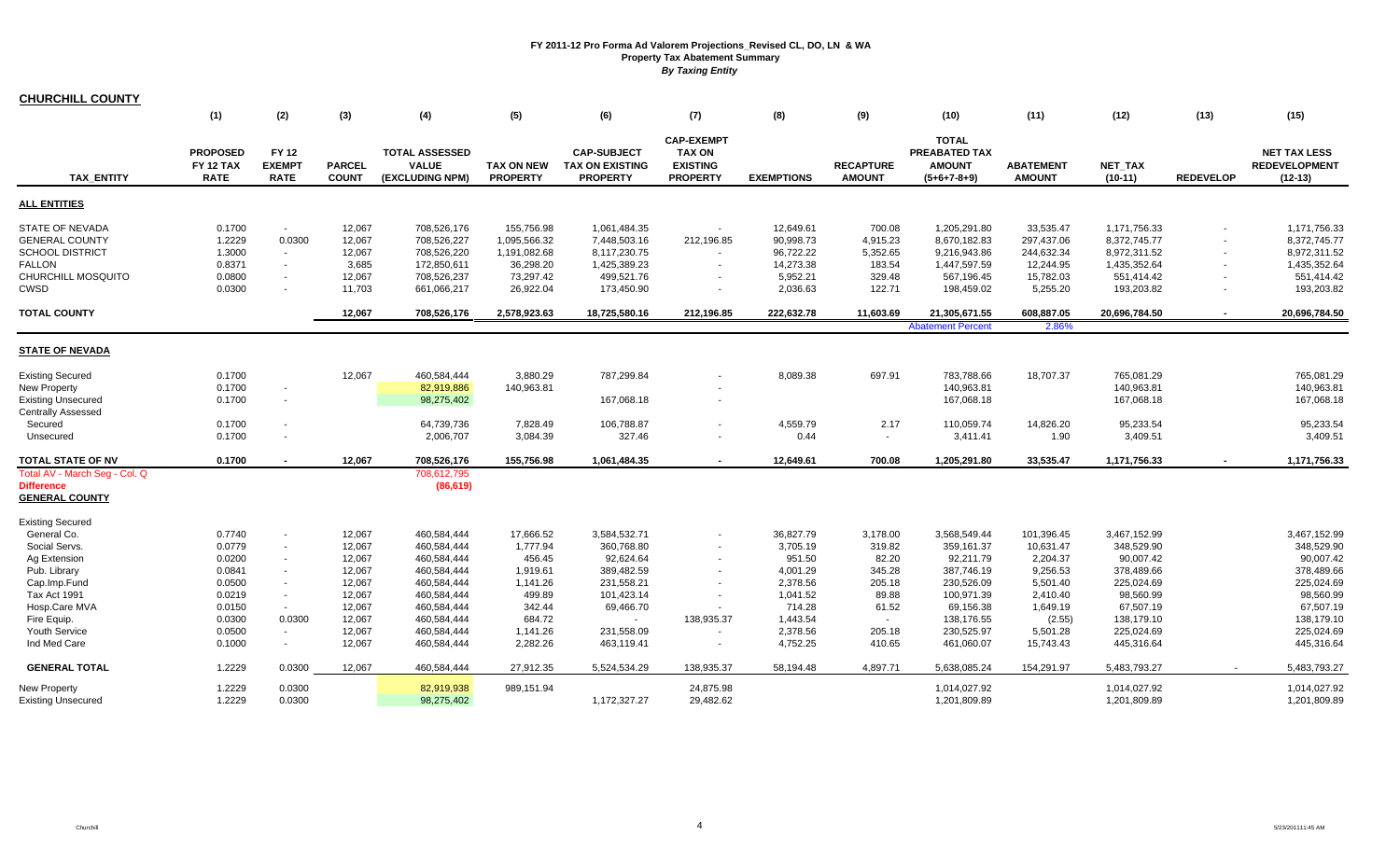| <b>CHURCHILL COUNTY</b>                                                         | (1)                                         | (2)                                          | (3)                           | (4)                                                      | (5)                           | (6)                                                             | (7)                                                 | (8)               | (9)                               | (10)                                                   | (11)                              | (12)                                     | (13)             | (15)                                                     |
|---------------------------------------------------------------------------------|---------------------------------------------|----------------------------------------------|-------------------------------|----------------------------------------------------------|-------------------------------|-----------------------------------------------------------------|-----------------------------------------------------|-------------------|-----------------------------------|--------------------------------------------------------|-----------------------------------|------------------------------------------|------------------|----------------------------------------------------------|
|                                                                                 |                                             |                                              |                               |                                                          |                               |                                                                 | <b>CAP-EXEMPT</b>                                   |                   |                                   | <b>TOTAL</b>                                           |                                   |                                          |                  |                                                          |
| <b>TAX ENTITY</b>                                                               | <b>PROPOSED</b><br>FY 12 TAX<br><b>RATE</b> | <b>FY 12</b><br><b>EXEMPT</b><br><b>RATE</b> | <b>PARCEL</b><br><b>COUNT</b> | <b>TOTAL ASSESSED</b><br><b>VALUE</b><br>(EXCLUDING NPM) | TAX ON NEW<br><b>PROPERTY</b> | <b>CAP-SUBJECT</b><br><b>TAX ON EXISTING</b><br><b>PROPERTY</b> | <b>TAX ON</b><br><b>EXISTING</b><br><b>PROPERTY</b> | <b>EXEMPTIONS</b> | <b>RECAPTURE</b><br><b>AMOUNT</b> | <b>PREABATED TAX</b><br><b>AMOUNT</b><br>$(5+6+7-8+9)$ | <b>ABATEMENT</b><br><b>AMOUNT</b> | NET_TAX<br>$(10-11)$                     | <b>REDEVELOP</b> | <b>NET TAX LESS</b><br><b>REDEVELOPMENT</b><br>$(12-13)$ |
| Centrally Assessed                                                              |                                             |                                              |                               |                                                          |                               |                                                                 |                                                     |                   |                                   |                                                        |                                   |                                          |                  |                                                          |
| Secured<br>Unsecured                                                            | 1.2229<br>1.2229                            | 0.0300<br>0.0300                             |                               | 64,739,736<br>2,006,707                                  | 56,314.42<br>22,187.61        | 749,343.79<br>2,297.81                                          | 18,845.10<br>57.78                                  | 32,801.07<br>3.18 | 17.52<br>$\sim$                   | 791,719.76<br>24,540.02                                | 143,131.77<br>13.32               | 648,587.99<br>24,526.70                  |                  | 648,587.99<br>24,526.70                                  |
| <b>TOTAL GENERAL COUNTY</b>                                                     | 1.2229                                      | 0.0300                                       | 12.067                        | 708,526,227                                              | 1,095,566.32                  | 7,448,503.16                                                    | 212,196.85                                          | 90,998.73         | 4,915.23                          | 8,670,182.83                                           | 297,437.06                        | 8,372,745.77                             | $\sim$           | 8,372,745.77                                             |
| <b>March Assessors Report:</b><br><b>New secured</b><br><b>Existing Secured</b> |                                             |                                              |                               | 2,213,612<br>458,388,540<br>460,602,152                  |                               |                                                                 |                                                     |                   |                                   |                                                        |                                   |                                          |                  |                                                          |
| <b>Difference</b>                                                               |                                             |                                              |                               | (17,708)                                                 | 0.00%                         |                                                                 |                                                     |                   |                                   |                                                        |                                   |                                          |                  |                                                          |
| Total AV - March Seg - Col. Q<br><b>Difference</b>                              |                                             |                                              |                               | 708,612,795<br>(86, 568)                                 |                               |                                                                 |                                                     |                   |                                   |                                                        |                                   |                                          |                  |                                                          |
| <b>SCHOOL DISTRICT</b>                                                          |                                             |                                              |                               |                                                          |                               |                                                                 |                                                     |                   |                                   |                                                        |                                   |                                          |                  |                                                          |
| <b>Existing Secured</b><br><b>New Property</b><br><b>Existing Unsecured</b>     | 0.7500<br>0.7500<br>0.7500                  | $\sim$<br>$\sim$                             | 12,067                        | 460,584,444<br>82,919,931<br>98,275,402                  | 17,118.59<br>621,899.49       | 3,473,380.46<br>737,065.52                                      | $\sim$                                              | 35,682.64         | 3,079.25                          | 3,457,895.66<br>621,899.49<br>737,065.52               | 82,536.99                         | 3,375,358.67<br>621,899.49<br>737,065.52 |                  | 3,375,358.67<br>621,899.49<br>737,065.52                 |
| <b>Centrally Assessed</b><br>Secured<br>Unsecured                               | 0.7500<br>0.7500                            |                                              |                               | 64,739,736<br>2,006,707                                  | 34,537.43<br>13,607.58        | 471,127.38<br>1,444.67                                          | $\sim$<br>$\blacksquare$                            | 20,116.78<br>1.95 | 8.86<br>$\sim$                    | 485,556.89<br>15,050.30                                | 58,589.43<br>8.37                 | 426,967.45<br>15,041.93                  |                  | 426,967.45<br>15,041.93                                  |
| <b>TOTAL SCHOOL OPERATING</b>                                                   | 0.7500                                      |                                              | 12,067                        | 708,526,220                                              | 687,163.08                    | 4,683,018.03                                                    | $\sim$                                              | 55,801.37         | 3,088.11                          | 5,317,467.85                                           | 141,134.80                        | 5,176,333.05                             | $\sim$           | 5,176,333.05                                             |
|                                                                                 |                                             |                                              |                               |                                                          | 59,864.87                     | 816,620.80                                                      | $\sim$                                              | 34,869.08         | 15.35                             | 841,631.94                                             | 2.65%<br>101,555.02               | 740,076.92                               | $\sim$           | 740,076.92                                               |
| <b>SCHOOL DEBT</b>                                                              |                                             |                                              |                               |                                                          | 23,586.48                     | 2,504.09                                                        | $\sim$                                              | 3.38              | $\sim$                            | 26,087.19                                              | 14.51                             | 26,072.68                                |                  | 26,072.68                                                |
| <b>Existing Secured</b>                                                         | 0.5500                                      |                                              | 12,067                        | 460,584,444                                              | 12,553.71                     | 2,547,145.17                                                    |                                                     | 26,167.12         | 2,258.05                          | 2,535,789.81                                           | 60,525.82                         | 2,475,263.99                             |                  | 2,475,263.99                                             |
| <b>New Property</b><br><b>Existing Unsecured</b><br><b>Centrally Assessed</b>   | 0.5500<br>0.5500                            | $\blacksquare$                               |                               | 82,919,917<br>98,275,402                                 | 456,059.55                    | 540,514.71                                                      | $\blacksquare$                                      |                   |                                   | 456,059.55<br>540,514.71                               |                                   | 456,059.55<br>540,514.71                 |                  | 456,059.55<br>540,514.71                                 |
| Secured<br>Unsecured                                                            | 0.5500<br>0.5500                            |                                              |                               | 64,739,736<br>2,006,707                                  | 25,327.45<br>9,978.90         | 345,493.42<br>1,059.42                                          | $\blacksquare$<br>$\sim$                            | 14,752.30<br>1.43 | 6.49<br>$\sim$                    | 356,075.05<br>11,036.89                                | 42,965.59<br>6.14                 | 313,109.47<br>11,030.75                  |                  | 313,109.47<br>11,030.75                                  |
| <b>TOTAL SCHOOL DEBT</b>                                                        | 0.5500                                      |                                              | 12,067                        | 708,526,206                                              | 503,919.60                    | 3,434,212.72                                                    |                                                     | 40,920.85         | 2,264.54                          | 3,899,476.01                                           | 103,497.54                        | 3,795,978.46                             | $\sim$           | 3,795,978.46                                             |
| TOTAL SCHOOL DISTRICT                                                           | 1.3000                                      |                                              | 12,067                        | 708,526,220                                              | 1,191,082.68                  | 8,117,230.75                                                    | $\sim$                                              | 96,722.22         | 5.352.65                          | 9,216,943.86                                           | 244,632.34                        | 8,972,311.52                             | $\sim$           | 8,972,311.52                                             |
| Total AV - March Seg - Col. Q<br><b>Difference</b><br><b>CITY OF FALLON</b>     |                                             |                                              |                               | 708,612,795<br>(86, 575)                                 |                               |                                                                 |                                                     |                   |                                   |                                                        |                                   |                                          |                  |                                                          |
| <b>Existing Secured</b><br><b>New Property</b><br><b>Existing Unsecured</b>     | 0.8371<br>0.8371<br>0.8371                  | $\blacksquare$                               | 3,685                         | 153,485,447<br>1,581,540<br>6,534,436                    | 5,624.76<br>13,239.07         | 1,293,615.63<br>54,699.76                                       | $\sim$                                              | 13,932.14         | 182.74                            | 1,285,490.99<br>13,239.07<br>54,699.76                 | 9,068.29                          | 1,276,422.70<br>13,239.07<br>54,699.76   |                  | 1,276,422.70<br>13,239.07<br>54,699.76                   |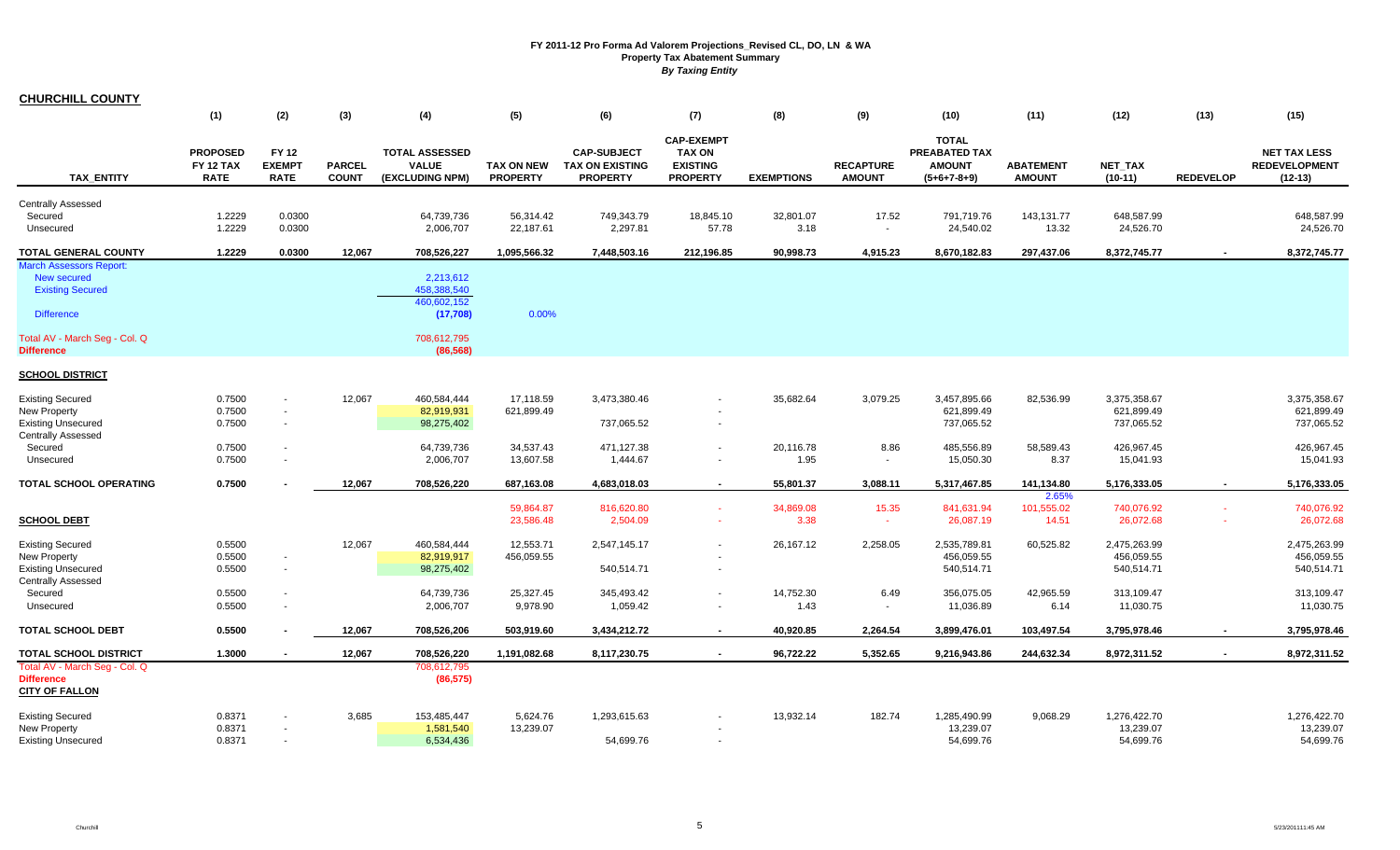|                                                                                                                                     | (1)                                         | (2)                                          | (3)                           | (4)                                                      | (5)                                  | (6)                                                             | (7)                                                                      | (8)               | (9)                               | (10)                                                            | (11)                              | (12)                                 | (13)             | (15)                                                     |
|-------------------------------------------------------------------------------------------------------------------------------------|---------------------------------------------|----------------------------------------------|-------------------------------|----------------------------------------------------------|--------------------------------------|-----------------------------------------------------------------|--------------------------------------------------------------------------|-------------------|-----------------------------------|-----------------------------------------------------------------|-----------------------------------|--------------------------------------|------------------|----------------------------------------------------------|
| <b>TAX ENTITY</b>                                                                                                                   | <b>PROPOSED</b><br>FY 12 TAX<br><b>RATE</b> | <b>FY 12</b><br><b>EXEMPT</b><br><b>RATE</b> | <b>PARCEL</b><br><b>COUNT</b> | <b>TOTAL ASSESSED</b><br><b>VALUE</b><br>(EXCLUDING NPM) | <b>TAX ON NEW</b><br><b>PROPERTY</b> | <b>CAP-SUBJECT</b><br><b>TAX ON EXISTING</b><br><b>PROPERTY</b> | <b>CAP-EXEMPT</b><br><b>TAX ON</b><br><b>EXISTING</b><br><b>PROPERTY</b> | <b>EXEMPTIONS</b> | <b>RECAPTURE</b><br><b>AMOUNT</b> | <b>TOTAL</b><br>PREABATED TAX<br><b>AMOUNT</b><br>$(5+6+7-8+9)$ | <b>ABATEMENT</b><br><b>AMOUNT</b> | <b>NET TAX</b><br>$(10-11)$          | <b>REDEVELOP</b> | <b>NET TAX LESS</b><br><b>REDEVELOPMENT</b><br>$(12-13)$ |
| <b>Centrally Assessed</b><br>Secured<br>Unsecured                                                                                   | 0.8371<br>0.8371                            | $\sim$                                       |                               | 11,065,025<br>184,163                                    | 15,892.74<br>1,541.63                | 77,073.84<br>$\sim$                                             |                                                                          | 341.24<br>$\sim$  | 0.80<br>$\sim$                    | 92,626.14<br>1,541.63                                           | 3,176.66<br>$\sim$                | 89,449.48<br>1,541.63                |                  | 89,449.48<br>1,541.63                                    |
| <b>TOTAL FALLON</b>                                                                                                                 | 0.8371                                      |                                              | 3,685                         | 172,850,611                                              | 36,298.20                            | 1,425,389.23                                                    |                                                                          | 14,273.38         | 183.54                            | 1,447,597.59                                                    | 12,244.95                         | 1,435,352.64                         | $\sim$           | 1,435,352.64                                             |
| Total AV - March Seq - Col. Q<br><b>Difference</b><br><b>CHURCHILL CO. MOSQUITO DISTRICT</b>                                        |                                             |                                              |                               | 172,989,635<br>(139, 024)                                |                                      |                                                                 |                                                                          |                   |                                   |                                                                 |                                   |                                      |                  |                                                          |
| <b>Existing Secured</b><br>New Property<br><b>Existing Unsecured</b>                                                                | 0.0800<br>0.0800<br>0.0800                  | $\sim$<br>$\sim$<br>$\sim$                   | 12,067                        | 460,584,444<br>82,919,948<br>98,275,402                  | 1,825.97<br>66,335.96                | 370,493.76<br>78,620.32                                         | $\overline{\phantom{a}}$                                                 | 3,806.20          | 328.45                            | 368,841.98<br>66,335.96<br>78,620.32                            | 8,804.06                          | 360,037.92<br>66,335.96<br>78,620.32 |                  | 360,037.92<br>66,335.96<br>78,620.32                     |
| <b>Centrally Assessed</b><br>Secured<br>Unsecured                                                                                   | 0.0800<br>0.0800                            | $\sim$                                       |                               | 64,739,736<br>2,006,707                                  | 3,684.02<br>1,451.47                 | 50,253.58<br>154.10                                             |                                                                          | 2,145.80<br>0.21  | 1.03<br>$\sim$                    | 51,792.83<br>1,605.36                                           | 6,977.08<br>0.89                  | 44,815.75<br>1,604.47                |                  | 44,815.75<br>1,604.47                                    |
| <b>TOTAL MOSQUITO DISTRICT</b><br>Total AV - March Seg - Col. Q<br><b>Difference</b><br><b>CARSON WATER SUBCONSERVANCY DISTRICT</b> | 0.0800                                      |                                              | 12,067                        | 708,526,237<br>708,612,795<br>(86, 558)                  | 73,297.42                            | 499,521.76                                                      |                                                                          | 5,952.21          | 329.48                            | 567,196.45                                                      | 15,782.03                         | 551,414.42                           | $\blacksquare$   | 551,414.42                                               |
| <b>Existing Secured</b><br>New Property<br><b>Existing Unsecured</b><br><b>Centrally Assessed</b>                                   | 0.0300<br>0.0300<br>0.0300                  | $\sim$<br>$\sim$<br>$\sim$                   | 11,703                        | 458,358,056<br>81,385,589<br>62,809,742                  | 684.72<br>24,415.68                  | 138,264.94<br>18,842.92                                         |                                                                          | 1,425.83          | 122.39                            | 137,646.22<br>24,415.68<br>18,842.92                            | 3,240.06                          | 134,406.16<br>24,415.68<br>18,842.92 |                  | 134,406.16<br>24,415.68<br>18,842.92                     |
| Secured<br>Unsecured                                                                                                                | 0.0300<br>0.0300                            | $\sim$<br>$\sim$                             |                               | 56,845,542<br>1,667,288                                  | 1,379.13<br>442.51                   | 16,285.26<br>57.78                                              | $\overline{\phantom{a}}$                                                 | 610.72<br>0.08    | 0.32<br>$\sim$                    | 17,053.99<br>500.21                                             | 2,014.81<br>0.33                  | 15,039.18<br>499.88                  |                  | 15,039.18<br>499.88                                      |
| <b>TOTAL CWSD</b><br>Total AV - March Seg - Col. Q                                                                                  | 0.0300                                      |                                              | 11,703                        | 661,066,217<br>661, 152, 713                             | 26,922.04                            | 173,450.90                                                      | $\overline{\phantom{a}}$                                                 | 2,036.63          | 122.71                            | 198,459.02                                                      | 5,255.20                          | 193,203.82                           | $\blacksquare$   | 193,203.82                                               |
| <b>Difference</b>                                                                                                                   |                                             |                                              |                               | (86, 496)                                                |                                      |                                                                 |                                                                          |                   |                                   |                                                                 |                                   |                                      |                  |                                                          |

**Note:**

**CHURCHILL COUNTY**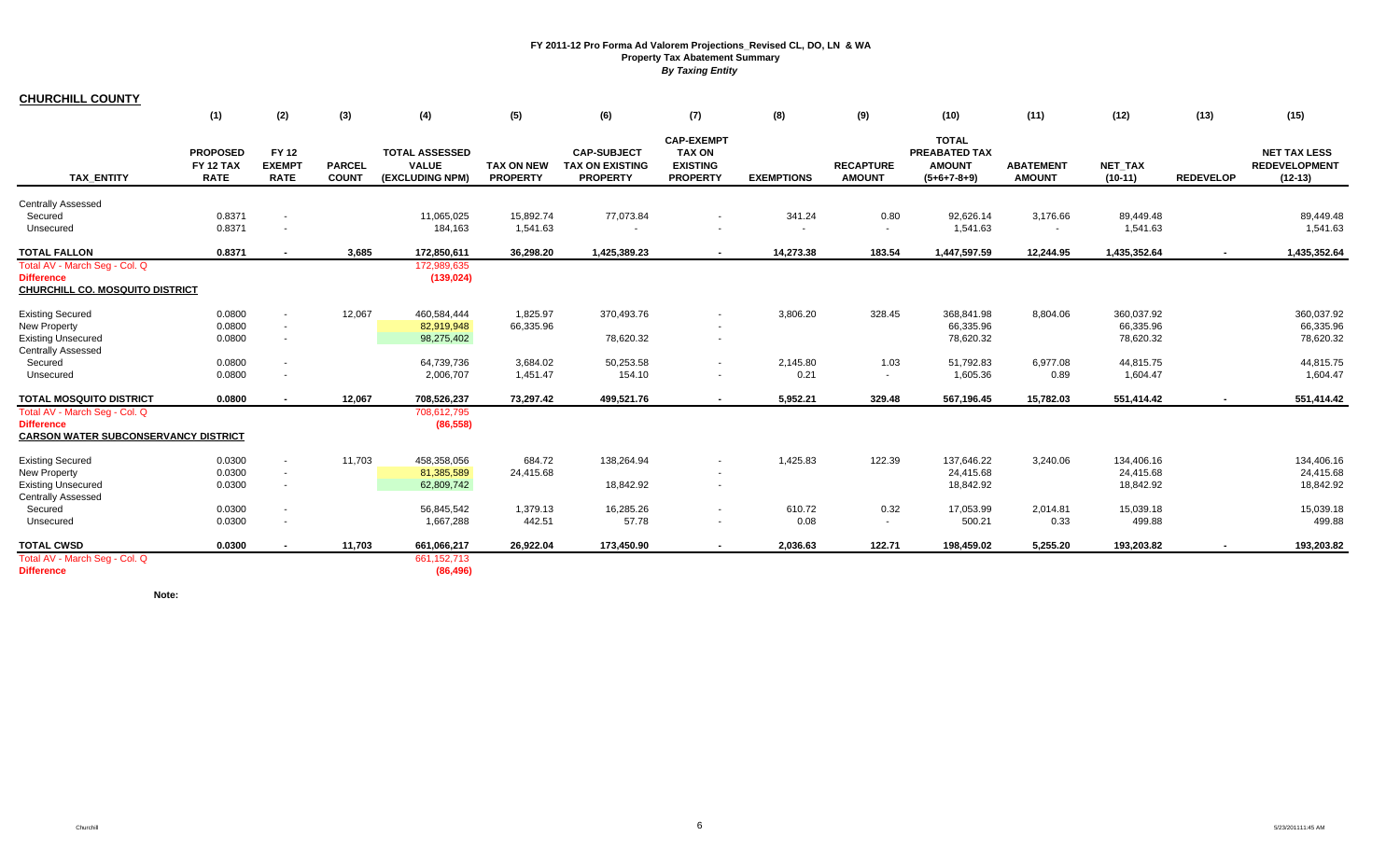| <b>CLARK COUNTY</b>                                                                                                                   |                                                    |                                             |                                                                               |                                                               |                                                                             |                                                                     |                                                      |                                                                           |                                                                 |                                                                           |                                                             |                                                                           |
|---------------------------------------------------------------------------------------------------------------------------------------|----------------------------------------------------|---------------------------------------------|-------------------------------------------------------------------------------|---------------------------------------------------------------|-----------------------------------------------------------------------------|---------------------------------------------------------------------|------------------------------------------------------|---------------------------------------------------------------------------|-----------------------------------------------------------------|---------------------------------------------------------------------------|-------------------------------------------------------------|---------------------------------------------------------------------------|
|                                                                                                                                       | (1)                                                | (3)                                         | (4)                                                                           | (5)                                                           | (6)                                                                         | (8)                                                                 | (9)                                                  | (10)                                                                      | (11)                                                            | (12)                                                                      | (13)                                                        | (15)                                                                      |
| TAX_ENTITY                                                                                                                            | <b>PROPOSED</b><br><b>FY 12 TAX</b><br><b>RATE</b> | <b>PARCEL</b><br><b>COUNT</b>               | <b>TOTAL ASSESSED</b><br>VALUE (EXCLUDING<br>NPM)                             | <b>TAX ON NEW</b><br><b>PROPERTY</b>                          | <b>CAP-SUBJECT TAX</b><br><b>ON EXISTING</b><br><b>PROPERTY</b>             | <b>EXEMPTIONS</b>                                                   | <b>RECAPTURE</b><br><b>AMOUNT</b>                    | <b>TOTAL PREABATED</b><br><b>TAX AMOUNT</b><br>$(5+6+7-8+9)$              | <b>ABATEMENT</b><br><b>AMOUNT</b>                               | <b>NET TAX</b><br>$(10-11)$                                               | <b>REDEVELOP</b>                                            | <b>NET TAX LESS</b><br><b>REDEVELOPMENT</b><br>$(12-13)$                  |
| <b>ALL ENTITIES</b>                                                                                                                   |                                                    |                                             |                                                                               |                                                               |                                                                             |                                                                     |                                                      |                                                                           |                                                                 |                                                                           |                                                             |                                                                           |
| <b>STATE OF NEVADA</b><br><b>GENERAL COUNTY</b><br><b>SCHOOL DISTRICT</b><br><b>BOULDER CITY</b>                                      | 0.1700<br>0.6541<br>1.3034<br>0.2600               | 732,417<br>732,417<br>732,417<br>7,568      | 70,385,284,902<br>70,385,284,902<br>70,385,284,902<br>883,486,741             | 967,942.43<br>3,724,300.87<br>7,421,271.69<br>10,496.03       | 116,997,434.70<br>449,368,991.16<br>902, 153, 371. 36<br>2,116,980.75       | 19,529,687.91<br>74,923,892.06<br>146,967,245.02<br>772,379.85      | 277,461.10<br>1,066,586.38<br>2,133,785.15<br>256.91 | 98,713,150.32<br>379,235,986.36<br>764,741,183.19<br>1,355,353.84         | 3,024,470.96<br>11,577,846.75<br>23,355,419.49<br>64,637.28     | 95,688,679.36<br>367,658,139.61<br>741,385,763.70<br>1,290,716.56         | 29,435.54<br>113,788.17<br>225,684.03<br>664.78             | 95,659,243.82<br>367,544,351.44<br>741,160,079.67<br>1,290,051.78         |
| <b>HENDERSON</b><br><b>LAS VEGAS</b><br><b>MESQUITE</b><br>N LAS VEGAS                                                                | 0.7108<br>0.7715<br>0.5520<br>1.1587               | 110,617<br>199,224<br>11,762<br>77,907      | 10,130,029,540<br>15,013,712,462<br>740,815,007<br>5,346,173,497              | 360,463.08<br>588,966.43<br>23,348.74<br>412,107.55           | 69,401,354.97<br>110,362,080.32<br>3,427,710.66<br>61,126,286.26            | 6,547,760.60<br>11,058,268.56<br>371,732.90<br>10,070,298.90        | 57,176.97<br>146,587.67<br>6,361.76<br>129,040.48    | 63,271,234.42<br>100,039,365.86<br>3,085,688.26<br>51,597,135.40          | 1,595,890.92<br>2,784,874.86<br>53,357.73<br>1,843,978.73       | 61,675,343.50<br>97,254,491.00<br>3,032,330.53<br>49,753,156.67           | 35,084.20<br>68,636.21<br>6,411.03<br>15,684.54             | 61,640,259.30<br>97,185,854.79<br>3,025,919.50<br>49,737,472.13           |
| <b>BUNKERVILLE</b><br><b>ENTERPRISE</b><br><b>INDIAN SPRINGS</b><br><b>LAUGHLIN</b>                                                   | 0.0200<br>0.2064<br>0.0200<br>0.8416               | 1,233<br>73,459<br>405<br>4,451             | 169,925,748<br>5,757,344,406<br>26,070,024<br>494,775,923                     | 170.88<br>126,011.74<br>34.41<br>48,043.81                    | 33,917.32<br>11,803,189.73<br>5,254.22<br>4,138,068.93                      | 28,548.09<br>1,094,456.72<br>2,659.99<br>906,360.06                 | 0.77<br>21,794.17<br>22,455.11                       | 5,540.88<br>10,856,538.92<br>2,628.64<br>3,302,207.79                     | 301.79<br>275,030.59<br>341.02<br>230,024.35                    | 5,239.09<br>10,581,508.33<br>2,287.62<br>3,072,183.44                     |                                                             | 5,239.09<br>10,581,508.33<br>2,287.62<br>3,072,183.44                     |
| <b>MOAPA</b><br><b>MOAPA VALLEY</b><br><b>MT CHARLESTON</b><br>PARADISE<br><b>SEARCHLIGHT</b>                                         | 0.0200<br>0.0200<br>0.0200<br>0.2064<br>0.0200     | 1,235<br>4,819<br>1,060<br>63,291<br>1,218  | 167,929,057<br>269,553,298<br>114,501,010<br>13,525,369,302<br>126, 174, 390  | 2,500.60<br>367.66<br>46.85<br>441,098.99<br>264.49           | 77,782.40<br>53,836.70<br>22,914.88<br>27,533,545.50<br>25,198.16           | 19,703.00<br>21,080.53<br>13,046.94<br>2,775,724.10<br>19,993.18    | 3.22<br>13.08<br>173,816.18<br>7.70                  | 60,583.22<br>33,136.91<br>9,914.79<br>25,372,736.57<br>5,477.17           | 44,410.53<br>731.92<br>489.37<br>785,252.24<br>484.85           | 16,172.69<br>32,404.99<br>9,425.42<br>24,587,484.33<br>4,992.32           |                                                             | 16,172.69<br>32,404.99<br>9,425.42<br>24,587,484.33<br>4,992.32           |
| <b>SPRING VALLEY</b><br><b>SUMMERLIN</b><br><b>SUNRISE MANOR</b><br><b>WHITNEY</b>                                                    | 0.2064<br>0.2064<br>0.2064<br>0.2064               | 69,869<br>12,707<br>49,105<br>14,524        | 5,214,421,982<br>1,712,527,756<br>2,754,928,495<br>702,217,392                | 52,079.08<br>31,354.24<br>25,068.92<br>13,469.58              | 10,756,816.02<br>3,513,317.50<br>5,702,010.77<br>1,446,235.43               | 818,337.74<br>314,254.22<br>1,113,318.01<br>386,560.06              | 8,059.97<br>5,463.30<br>22,632.65<br>1,331.29        | 9,998,617.33<br>3,235,880.83<br>4,636,394.33<br>1,074,476.24              | 223,423.45<br>78,669.53<br>235,226.35<br>31,078.95              | 9,775,193.88<br>3, 157, 211.30<br>4,401,167.98<br>1,043,397.29            | $\sim$                                                      | 9,775,193.88<br>3,157,211.30<br>4,401,167.98<br>1,043,397.29              |
| <b>WINCHESTER</b><br><b>BOULDER CITY LIBRARY</b><br><b>BOULDER CITY LIBRARY - DEBT</b><br><b>BOULDER CITY REDEVELOPMENT</b>           | 0.2064<br>0.0855<br>0.0740<br>$\sim$               | 9,260<br>7,568<br>7,259<br>664              | 1,375,174,161<br>883,486,741<br>722,387,084<br>112,885,272                    | 4,954.31<br>3,451.55<br>1,734.67                              | 2,840,136.16<br>696,161.00<br>535,160.44<br>1,362,379.98                    | 209,066.98<br>254,127.56<br>171,552.08<br>671,718.26                | 566.32<br>82.96<br>61.36                             | 2,636,589.82<br>445,567.95<br>365,404.39<br>690,661.72                    | 57,045.57<br>7,435.85<br>20,909.39<br>26,819.44                 | 2,579,544.25<br>438,132.10<br>344,495.00<br>663,842.28                    | 1,278.44<br>324.70<br>235.76<br>$\blacksquare$              | 2,578,265.81<br>437,807.40<br>344,259.24<br>663,842.28                    |
| <b>CLARK COUNTY FIRE</b><br><b>MOAPA TOWN PARKS</b><br><b>HENDERSON PUBLIC LIBRARY</b><br>HENDERSON REDEVELOPMENT                     | 0.2197<br>0.0894<br>0.0579<br>$\sim$               | 302,244<br>1,084<br>110,617<br>10,271       | 32,824,797,032<br>94,261,457<br>10,130,029,540<br>716,069,467                 | 777,047.98<br>822.24<br>29,362.44<br>$\overline{\phantom{a}}$ | 71,589,369.55<br>83,459.01<br>5,653,261.80<br>8,774,064.30                  | 8,273,032.24<br>51,760.08<br>533,310.80<br>2,055,639.17             | 262,196.33<br>12.86<br>4,657.80<br>16,566.90         | 64,355,581.62<br>32,534.03<br>5,153,971.24<br>6,734,992.03                | 1,965,316.54<br>2,900.47<br>174,498.27<br>289,863.46            | 62,390,265.08<br>29,633.56<br>4,979,472.97<br>6,445,128.57                | 1,360.81<br>$\sim$<br>2,657.10<br>$\sim$                    | 62,388,904.27<br>29,633.56<br>4,976,815.87<br>6,445,128.57                |
| KYLE CANYON WATER DEBT<br>LAS VEGAS ARTESIAN BASIN<br>LAS VEGAS/CLARK COUNTY LIBRA<br>LAS VEGAS/CLARK CO LIBRARY - [                  | 0.0346<br>0.0015<br>0.0942<br>$\sim$               | 573<br>675,584<br>536,325                   | 38,877,048<br>61,743,097,889<br>54,010,152,770<br>4,504,852,766               | 43.02<br>7,446.99<br>451,276.74<br>$\sim$                     | 13,456.34<br>904,047.02<br>49,767,204.89                                    | 1,243.97<br>104,256.28<br>8,811,359.48<br>$\blacksquare$            | $\sim$<br>2,290.63<br>135,470.71<br>8.61             | 12,255.39<br>809,528.36<br>41,542,592.86<br>8.61                          | 144.11<br>80,475.37<br>2,010,778.74<br>$\sim$                   | 12,111.28<br>729,052.99<br>39,531,814.12<br>8.61                          | $\blacksquare$<br>182.85<br>8,069.11<br>0.88                | 12,111.28<br>728,870.14<br>39,523,745.01<br>7.73                          |
| LOWER MOAPA VALLEY GWB<br>LVMPD MANPOWER (LV)<br>LVMPD MANPOWER (CO)<br>LVMPD EMERGENCY 911                                           | 0.0009<br>0.2800<br>0.2800<br>0.0050               | 3,850<br>199,224<br>325,339<br>514,583      | 239,743,045<br>15,013,712,462<br>38,244,025,713<br>49,489,838,665             | 10.28<br>213,753.20<br>1,115,777.96<br>21,743.43              | 2,155.80<br>41,393,426.26<br>106,382,265.08<br>2,422,240.76                 | 687.72<br>4,431,087.43<br>22,112,656.38<br>304,679.78               | 0.56<br>53,651.37<br>346,256.95<br>7,042.19          | 1,478.92<br>37,229,743.40<br>85,731,643.61<br>2,146,346.60                | 76.03<br>1,053,579.36<br>2,836,419.59<br>64,815.63              | 1,402.89<br>36,176,164.04<br>82,895,224.02<br>2,081,530.97                | $\sim$<br>24,907.91<br>1,734.30<br>478.36                   | 1,402.89<br>36, 151, 256. 13<br>82,893,489.72<br>2,081,052.61             |
| LAS VEGAS REDEVELOPMENT<br>MESQUITE REDEVELOPMENT<br><b>MT CHARLESTON FIRE</b><br>NORTH LAS VEGAS CITY LIBRARY<br>NORTH LAS VEGAS 911 | 0.8813<br>0.0632<br>0.0050                         | 6,715<br>1,058<br>1,145<br>77,907<br>77.907 | 1,335,796,566<br>149,761,728<br>122,732,003<br>5,346,173,497<br>5,346,173,497 | $\sim$<br>2,063.92<br>22,477.88<br>1,778.29                   | 20,232,586.03<br>2,683,269.38<br>1,082,283.98<br>3,334,065.20<br>263,770.96 | 6,280,769.41<br>110,116.20<br>645,349.21<br>549,275.47<br>43,459.64 | 6,856.38<br>75.63<br>7,038.39<br>556.83              | 13,958,673.00<br>2,573,228.81<br>438,998.69<br>2,814,306.00<br>222,646.44 | 650,712.22<br>108,469.18<br>21,563.21<br>102,053.16<br>8,073.08 | 13,307,960.78<br>2,464,759.63<br>417,435.48<br>2,712,252.84<br>214,573.36 | ÷.<br>$\overline{\phantom{a}}$<br>$\sim$<br>835.98<br>66.10 | 13,307,960.78<br>2,464,759.63<br>417,435.48<br>2,711,416.86<br>214,507.26 |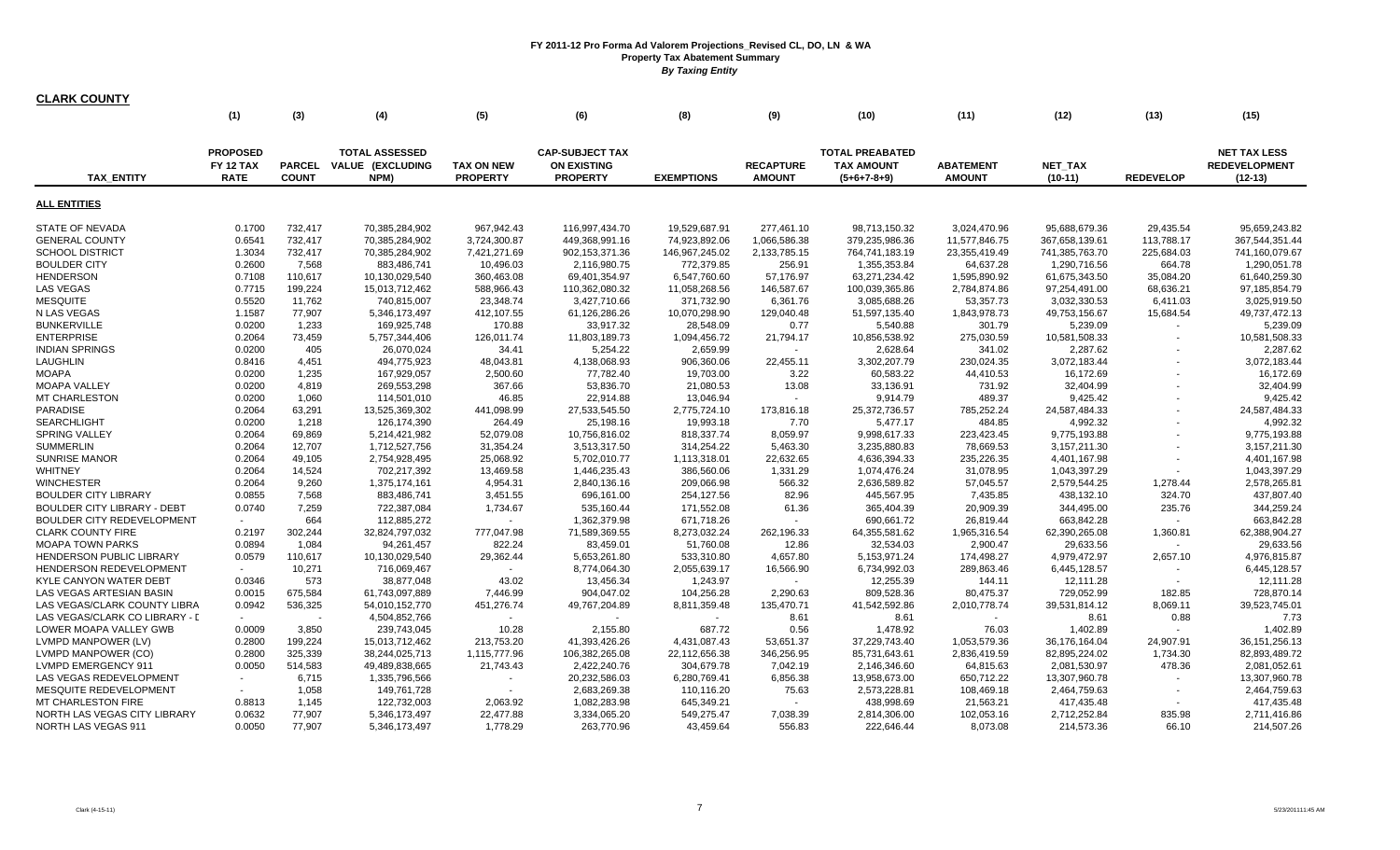| <b>CLARK COUNTY</b>                                                         |                                                    |                               |                                                   |                               |                                                                 |                   |                                   |                                                              |                                   |                             |                  |                                                          |
|-----------------------------------------------------------------------------|----------------------------------------------------|-------------------------------|---------------------------------------------------|-------------------------------|-----------------------------------------------------------------|-------------------|-----------------------------------|--------------------------------------------------------------|-----------------------------------|-----------------------------|------------------|----------------------------------------------------------|
|                                                                             | (1)                                                | (3)                           | (4)                                               | (5)                           | (6)                                                             | (8)               | (9)                               | (10)                                                         | (11)                              | (12)                        | (13)             | (15)                                                     |
| <b>TAX ENTITY</b>                                                           | <b>PROPOSED</b><br><b>FY 12 TAX</b><br><b>RATE</b> | <b>PARCEL</b><br><b>COUNT</b> | <b>TOTAL ASSESSED</b><br>VALUE (EXCLUDING<br>NPM) | TAX ON NEW<br><b>PROPERTY</b> | <b>CAP-SUBJECT TAX</b><br><b>ON EXISTING</b><br><b>PROPERTY</b> | <b>EXEMPTIONS</b> | <b>RECAPTURE</b><br><b>AMOUNT</b> | <b>TOTAL PREABATED</b><br><b>TAX AMOUNT</b><br>$(5+6+7-8+9)$ | <b>ABATEMENT</b><br><b>AMOUNT</b> | <b>NET TAX</b><br>$(10-11)$ | <b>REDEVELOP</b> | <b>NET TAX LESS</b><br><b>REDEVELOPMENT</b><br>$(12-13)$ |
| NORTH LAS VEGAS REDEVELOPMI                                                 |                                                    | 1,956                         | 149,716,585                                       | $\omega$                      | 1,940,362.93                                                    | 486,190.61        | 24,021.57                         | 1,478,193.89                                                 | 78,954.77                         | 1,399,239.12                |                  | 1,399,239.12                                             |
| <b>TOTAL COUNTY</b>                                                         |                                                    | 732,417                       | 70,385,284,902                                    | 16,903,152.96                 | 2,102,021,424.64                                                | 333,856,647.19    | 4,940,248.21                      | 1,790,008,178.63<br><b>Abatement Percent</b>                 | 55,766,845.10<br>3.12%            | 1,734,241,333.53            | 537,520.80       | 1,733,703,812.73                                         |
|                                                                             |                                                    |                               |                                                   |                               |                                                                 |                   |                                   |                                                              |                                   |                             |                  |                                                          |
| <b>STATE OF NEVADA</b>                                                      |                                                    |                               |                                                   |                               |                                                                 |                   |                                   |                                                              |                                   |                             |                  |                                                          |
| <b>Existing Secured</b>                                                     | 0.1700                                             | 732,417                       | 64,836,240,330                                    |                               | 108,128,107.79                                                  | 19,125,794.20     | 277,034.41                        | 89,279,348.00                                                | 1,773,280.03                      | 87,506,067.97               |                  | 87,506,067.97                                            |
| New Property                                                                | 0.1700                                             |                               | 424,805,535                                       | 722,169.41                    |                                                                 |                   |                                   | 722,169.41                                                   |                                   | 722,169.41                  |                  | 722,169.41                                               |
| <b>Existing Unsecured</b>                                                   | 0.1700                                             |                               | 2,931,221,870                                     |                               | 4,983,077.18                                                    |                   |                                   | 4,983,077.18                                                 |                                   | 4,983,077.18                |                  | 4,983,077.18                                             |
| <b>Centrally Assessed</b>                                                   |                                                    |                               |                                                   |                               |                                                                 |                   |                                   |                                                              |                                   |                             |                  |                                                          |
| Secured                                                                     | 0.1700                                             |                               | 2,091,148,540                                     | 93,468.06                     | 3,862,019.17                                                    | 400,534.87        | 426.69                            | 3,555,379.05                                                 | 1,249,831.33                      | 2,305,547.72                | 27,132.66        | 2,278,415.06                                             |
| Unsecured                                                                   | 0.1700                                             |                               | 101,868,627                                       | 152,304.96                    | 24,230.56                                                       | 3,358.84          |                                   | 173,176.68                                                   | 1,359.60                          | 171,817.08                  | 2,302.88         | 169,514.20                                               |
| TOTAL STATE OF NV                                                           | 0.1700                                             | 732,417                       | 70,385,284,902                                    | 967,942.43                    | 116,997,434.70                                                  | 19,529,687.91     | 277,461.10                        | 98,713,150.32                                                | 3,024,470.96                      | 95,688,679.36               | 29,435.54        | 95,659,243.82                                            |
| Total AV - March Seg - Col. Q<br><b>Difference</b><br><b>GENERAL COUNTY</b> |                                                    |                               | 57,876,696,265<br>1,258,121,461                   |                               |                                                                 |                   |                                   |                                                              |                                   |                             |                  |                                                          |
| <b>Existing Secured</b>                                                     |                                                    |                               |                                                   |                               |                                                                 |                   |                                   |                                                              |                                   |                             |                  |                                                          |
| <b>General Operating</b>                                                    | 0.4070                                             | 732,417                       | 64,836,240,330                                    |                               | 258,376,213.36                                                  | 45,652,837.70     | 662,627.73                        | 213,386,003.39                                               | 4,229,352.79                      | 209,156,650.60              |                  | 209,156,650.60                                           |
| <b>Family Court</b>                                                         | 0.0192                                             | 732,417                       | 64,836,240,330                                    |                               | 12,188,755.00                                                   | 2,153,636.99      | 31,259.10                         | 10,066,377.11                                                | 199,515.78                        | 9,866,861.33                |                  | 9,866,861.33                                             |
| Cooperate Extension                                                         | 0.0100                                             | 732,417                       | 64,836,240,330                                    |                               | 6,348,309.91                                                    | 1,121,666.14      | 16,280.77                         | 5,242,924.54                                                 | 103,916.96                        | 5,139,007.58                |                  | 5,139,007.58                                             |
| Medical Asst to Indigent Persons                                            | 0.1000                                             | 732,417                       | 64,836,240,330                                    |                               | 63,483,099.12                                                   | 11,216,931.83     | 162,807.80                        | 52,428,975.09                                                | 1,039,158.97                      | 51,389,816.12               |                  | 51,389,816.12                                            |
| <b>Clark County Debt</b>                                                    | 0.0129                                             | 732,417                       | 64,836,240,330                                    |                               | 8,189,319.79                                                    | 1,446,959.73      | 21,002.21                         | 6,763,362.27                                                 | 134,050.89                        | 6,629,311.38                |                  | 6,629,311.38                                             |
| <b>General Operating - Redirect to Stat</b>                                 | 0.0400                                             | 732,417                       | 64,836,240,330                                    |                               | 25,393,239.66                                                   | 4,486,815.38      | 65,123.12                         | 20,971,547.40                                                | 415,666.98                        | 20,555,880.42               |                  | 20,555,880.42                                            |
| Capital Projects - Redirect to State                                        | 0.0500                                             | 732,417                       | 64,836,240,330                                    |                               | 31,741,549.51                                                   | 5,608,445.82      | 81,403.90                         | 26,214,507.59                                                | 519,575.46                        | 25,694,932.13               |                  | 25,694,932.13                                            |
| <b>Indigent Accident</b>                                                    | 0.0150                                             | 732,417                       | 64,836,240,330                                    |                               | 9,522,464.82                                                    | 1,682,557.81      | 24,421.16                         | 7,864,328.17                                                 | 155,870.00                        | 7,708,458.17                |                  | 7,708,458.17                                             |
|                                                                             |                                                    |                               |                                                   |                               |                                                                 |                   |                                   | $\blacksquare$                                               |                                   | $\blacksquare$<br>$\sim$    |                  |                                                          |
|                                                                             |                                                    |                               |                                                   |                               |                                                                 | 11,216,916,588    |                                   |                                                              |                                   |                             |                  |                                                          |
| <b>GENERAL TOTAL</b>                                                        | 0.6541                                             | 732,417                       | 64,836,240,330                                    |                               | 415,242,951.17                                                  | 73,369,851.40     | 1,064,925.79                      | 342,938,025.56                                               | 6,797,107.83                      | 336,140,917.73              | $\sim$           | 336,140,917.73                                           |
| <b>New Property</b>                                                         | 0.6541                                             |                               | 424,805,535                                       | 2,778,653.00                  |                                                                 |                   |                                   | 2,778,653.00                                                 |                                   | 2,778,653.00                |                  | 2,778,653.00                                             |
| <b>Existing Unsecured</b>                                                   | 0.6541                                             |                               | 2,931,221,870                                     |                               | 19, 173, 122. 25                                                |                   |                                   | 19,173,122.25                                                |                                   | 19,173,122.25               |                  | 19,173,122.25                                            |
| <b>Centrally Assessed</b>                                                   |                                                    |                               |                                                   |                               |                                                                 |                   |                                   |                                                              |                                   |                             |                  |                                                          |
| Secured                                                                     | 0.6541                                             |                               | 2,091,148,540                                     | 359,632.49                    | 14,859,687.00                                                   | 1,541,117.10      | 1,660.59                          | 13,679,862.98                                                | 4,775,507.34                      | 8,904,355.64                | 104,927.63       | 8,799,428.01                                             |
| Unsecured                                                                   | 0.6541                                             |                               | 101,868,627                                       | 586,015.38                    | 93,230.74                                                       | 12,923.56         |                                   | 666,322.56                                                   | 5,231.58                          | 661,090.98                  | 8,860.54         | 652,230.44                                               |
| <b>TOTAL GENERAL COUNTY</b>                                                 | 0.6541                                             | 732,417                       | 70,385,284,902                                    | 3,724,300.87                  | 449,368,991.16                                                  | 74,923,892.06     | 1,066,586.38                      | 379,235,986.36                                               | 11,577,846.75                     | 367,658,139.61              | 113,788.17       | 367,544,351.44                                           |
| <b>March Assessors Report:</b>                                              |                                                    |                               |                                                   |                               |                                                                 |                   |                                   |                                                              |                                   |                             |                  |                                                          |
| <b>New secured</b>                                                          |                                                    |                               | 283,224,961                                       |                               |                                                                 |                   |                                   |                                                              |                                   |                             |                  |                                                          |
| <b>Existing Secured</b>                                                     |                                                    |                               | 52,356,201,079<br>52,639,426,040                  |                               |                                                                 |                   |                                   |                                                              |                                   |                             |                  |                                                          |
| <b>Difference</b>                                                           |                                                    |                               | 979,897,702                                       | 1.86%                         |                                                                 |                   |                                   |                                                              |                                   |                             |                  |                                                          |
|                                                                             |                                                    |                               |                                                   |                               |                                                                 |                   |                                   |                                                              |                                   |                             |                  |                                                          |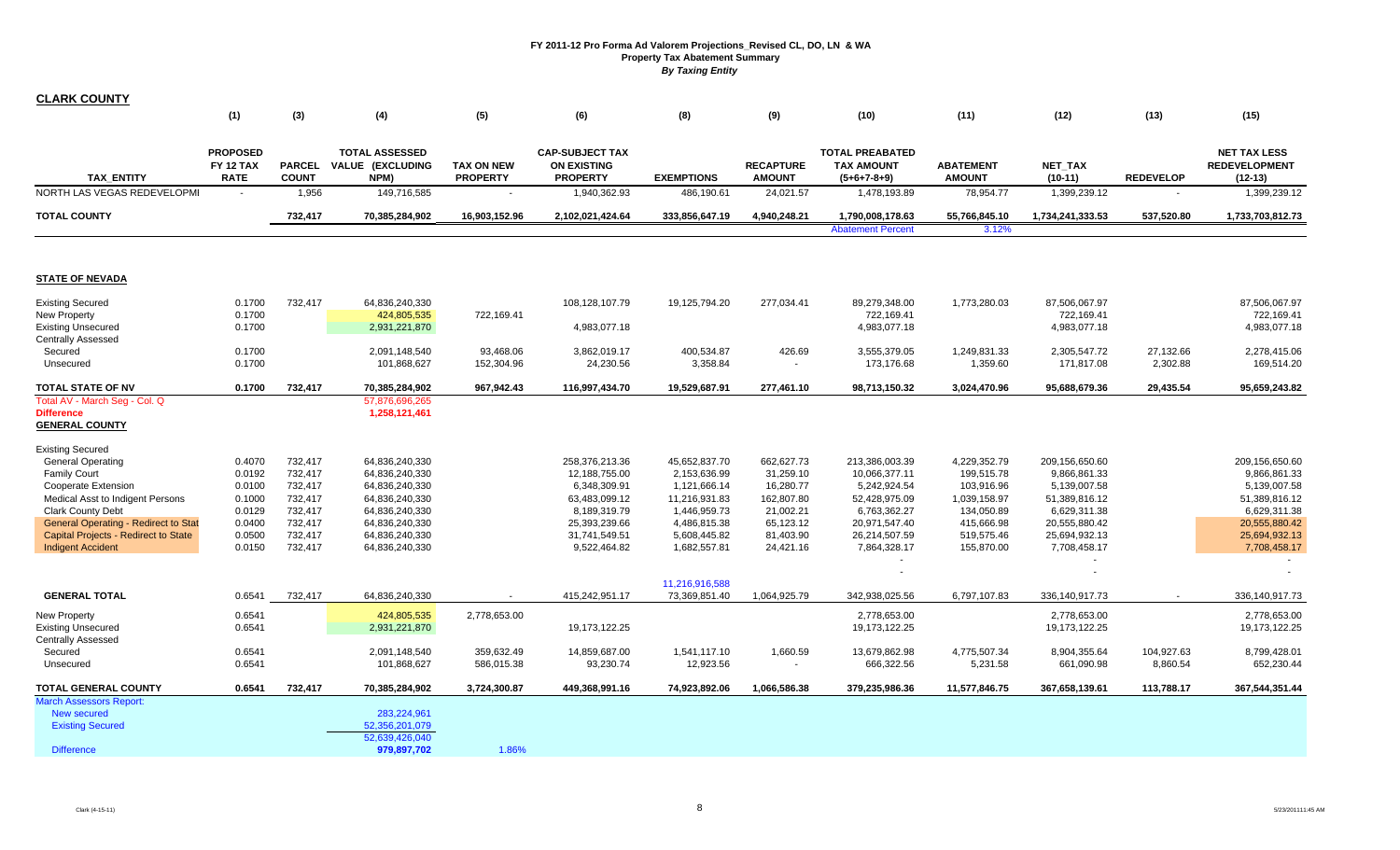| <b>CLARK COUNTY</b>                                                                                       |                                             |                               |                                                          |                                      |                                                                 |                                             |                                   |                                                              |                                                     |                                                 |                                   |                                                          |
|-----------------------------------------------------------------------------------------------------------|---------------------------------------------|-------------------------------|----------------------------------------------------------|--------------------------------------|-----------------------------------------------------------------|---------------------------------------------|-----------------------------------|--------------------------------------------------------------|-----------------------------------------------------|-------------------------------------------------|-----------------------------------|----------------------------------------------------------|
|                                                                                                           | (1)                                         | (3)                           | (4)                                                      | (5)                                  | (6)                                                             | (8)                                         | (9)                               | (10)                                                         | (11)                                                | (12)                                            | (13)                              | (15)                                                     |
| <b>TAX ENTITY</b>                                                                                         | <b>PROPOSED</b><br>FY 12 TAX<br><b>RATE</b> | <b>PARCEL</b><br><b>COUNT</b> | <b>TOTAL ASSESSED</b><br><b>VALUE (EXCLUDING</b><br>NPM) | <b>TAX ON NEW</b><br><b>PROPERTY</b> | <b>CAP-SUBJECT TAX</b><br><b>ON EXISTING</b><br><b>PROPERTY</b> | <b>EXEMPTIONS</b>                           | <b>RECAPTURE</b><br><b>AMOUNT</b> | <b>TOTAL PREABATED</b><br><b>TAX AMOUNT</b><br>$(5+6+7-8+9)$ | <b>ABATEMENT</b><br><b>AMOUNT</b>                   | NET_TAX<br>$(10-11)$                            | <b>REDEVELOP</b>                  | <b>NET TAX LESS</b><br><b>REDEVELOPMENT</b><br>$(12-13)$ |
| Total AV - March Seg - Col. Q<br><b>Difference</b>                                                        |                                             |                               | 57,876,696,265<br>1,291,672,049                          |                                      |                                                                 |                                             |                                   |                                                              |                                                     |                                                 |                                   |                                                          |
| <b>SCHOOL DISTRICT</b>                                                                                    |                                             |                               |                                                          |                                      |                                                                 |                                             |                                   |                                                              |                                                     |                                                 |                                   |                                                          |
| <b>Existing Secured</b><br>New Property<br><b>Existing Unsecured</b>                                      | 0.7500<br>0.7500<br>0.7500                  | 732,417                       | 64,836,240,330<br>424,805,535<br>2,931,221,870           | 3,186,041.51                         | 476,123,243.38<br>21,984,164.03                                 | 81,730,146.08                               | 1,221,058.48                      | 395,614,155.78<br>3,186,041.51<br>21,984,164.03              | 7,793,650.63                                        | 387,820,505.15<br>3,186,041.51<br>21,984,164.03 |                                   | 387,820,505.15<br>3,186,041.51<br>21,984,164.03          |
| <b>Centrally Assessed</b><br>Secured<br>Unsecured                                                         | 0.7500<br>0.7500                            |                               | 2,091,148,540<br>101,868,627                             | 412,359.63<br>671,933.19             | 17,038,320.49<br>106,899.65                                     | 1,767,066.05<br>14,818.24                   | 1,883.13<br>$\sim$                | 15,685,497.20<br>764,014.59                                  | 5,513,961.80<br>5,998.67                            | 10,171,535.41<br>758,015.92                     | 119,703.16<br>10,159.52           | 10,051,832.24<br>747,856.40                              |
| <b>TOTAL SCHOOL OPERATING</b>                                                                             | 0.7500                                      | 732,417                       | 70,385,284,902                                           | 4,270,334.33                         | 515,252,627.54                                                  | 83,512,030.37                               | 1,222,941.61                      | 437,233,873.11                                               | 13,313,611.10                                       | 423,920,262.01                                  | 129,862.68                        | 423,790,399.33                                           |
| <b>SCHOOL DEBT</b>                                                                                        |                                             |                               |                                                          | 716,626.06<br>1,167,730.29           | 834, 151, 718.94<br>29,610,329.24<br>185,777.33                 | 143,870,567.70<br>3,070,925.19<br>25,752.13 | 2,130,512.52<br>3,272.63          | 692,411,663.76<br>27,259,302.74<br>1,327,755.49              | 3.04%<br>13,762,464.19<br>9,582,530.41<br>10,424.89 | 678,649,199.57<br>17,676,772.33<br>1,317,330.60 | $\sim$<br>208,028.14<br>17,655.89 | 678,649,199.57<br>17,468,744.19<br>1,299,674.71          |
| <b>Existing Secured</b><br>New Property<br><b>Existing Unsecured</b><br><b>Centrally Assessed</b>         | 0.5534<br>0.5534<br>0.5534                  | 732,417                       | 64,836,240,330<br>424,805,535<br>2,931,221,870           | 2,350,873.83                         | 358,028,475.56<br>16,221,381.83                                 | 62,140,421.62                               | 909,454.04                        | 296,797,507.98<br>2,350,873.83<br>16,221,381.83              | 5,968,813.56                                        | 290,828,694.42<br>2,350,873.83<br>16,221,381.83 |                                   | 290,828,694.42<br>2,350,873.83<br>16,221,381.83          |
| Secured<br>Unsecured                                                                                      | 0.5534<br>0.5534                            |                               | 2,091,148,540<br>101,868,627                             | 304,266.43<br>495,797.10             | 12,572,008.75<br>78,877.68                                      | 1,303,859.14<br>10,933.89                   | 1,389.50<br>$\sim$                | 11,573,805.54<br>563,740.90                                  | 4,068,568.61<br>4,426.22                            | 7,505,236.92<br>559,314.68                      | 88,324.98<br>7,496.37             | 7,416,911.95<br>551,818.31                               |
| <b>TOTAL SCHOOL DEBT</b>                                                                                  | 0.5534                                      | 732,417                       | 70,385,284,902                                           | 3,150,937.36                         | 386,900,743.82                                                  | 63,455,214.65                               | 910,843.54                        | 327,507,310.08                                               | 10,041,808.39                                       | 317,465,501.68                                  | 95,821.35                         | 317,369,680.34                                           |
| <b>TOTAL SCHOOL DISTRICT</b><br>Total AV - March Seg - Col. Q<br><b>Difference</b><br><b>BOULDER CITY</b> | 1.3034                                      | 732,417                       | 70,385,284,902<br>57,876,696,265<br>1,611,235,826        | 7,421,271.69                         | 902,153,371.36                                                  | 146,967,245.02                              | 2,133,785.15                      | 764,741,183.19                                               | 23,355,419.49                                       | 741,385,763.70                                  | 225,684.03                        | 741,160,079.67                                           |
| <b>Existing Secured</b><br>New Property<br><b>Existing Unsecured</b><br><b>Centrally Assessed</b>         | 0.2600<br>0.2600<br>0.2600                  | 7,568                         | 789,404,339<br>889,972<br>65,853,871                     | 2,313.93                             | 1,877,845.07<br>171,220.06                                      | 767,362.56                                  | 205.50                            | 1,110,688.01<br>2,313.93<br>171,220.06                       | 38,055.18                                           | 1,072,632.83<br>2,313.93<br>171,220.06          |                                   | 1,072,632.83<br>2,313.93<br>171,220.06                   |
| Secured<br>Unsecured                                                                                      | 0.2600<br>0.2600                            |                               | 26,171,638<br>1,166,920                                  | 5,858.46<br>2,323.64                 | 67,093.71<br>821.91                                             | 4,905.74<br>111.55                          | 51.41<br>$\sim$                   | 68,097.84<br>3,034.00                                        | 26,491.48<br>90.62                                  | 41,606.36<br>2,943.38                           | 608.24<br>56.54                   | 40,998.12<br>2,886.84                                    |
| TOTAL BOULDER CITY<br>Total AV - March Seg - Col. Q<br><b>Difference</b><br><b>CITY OF HENDERSON</b>      | 0.2600                                      | 7,568                         | 883,486,741<br>525,806,003<br>62,541,292                 | 10,496.03                            | 2,116,980.75                                                    | 772,379.85                                  | 256.91                            | 1,355,353.84                                                 | 64,637.28                                           | 1,290,716.56                                    | 664.78                            | 1,290,051.78                                             |
| <b>Existing Secured</b><br><b>New Property</b>                                                            | 0.7108<br>0.7108                            | 110,617                       | 9,508,063,695<br>35,108,334                              | 249,550.04                           | 65,093,876.57                                                   | 6,300,752.38                                | 57,069.32                         | 58,850,193.51<br>249,550.04                                  | 786,235.65                                          | 58,063,957.86<br>249,550.04                     |                                   | 58,063,957.86<br>249,550.04                              |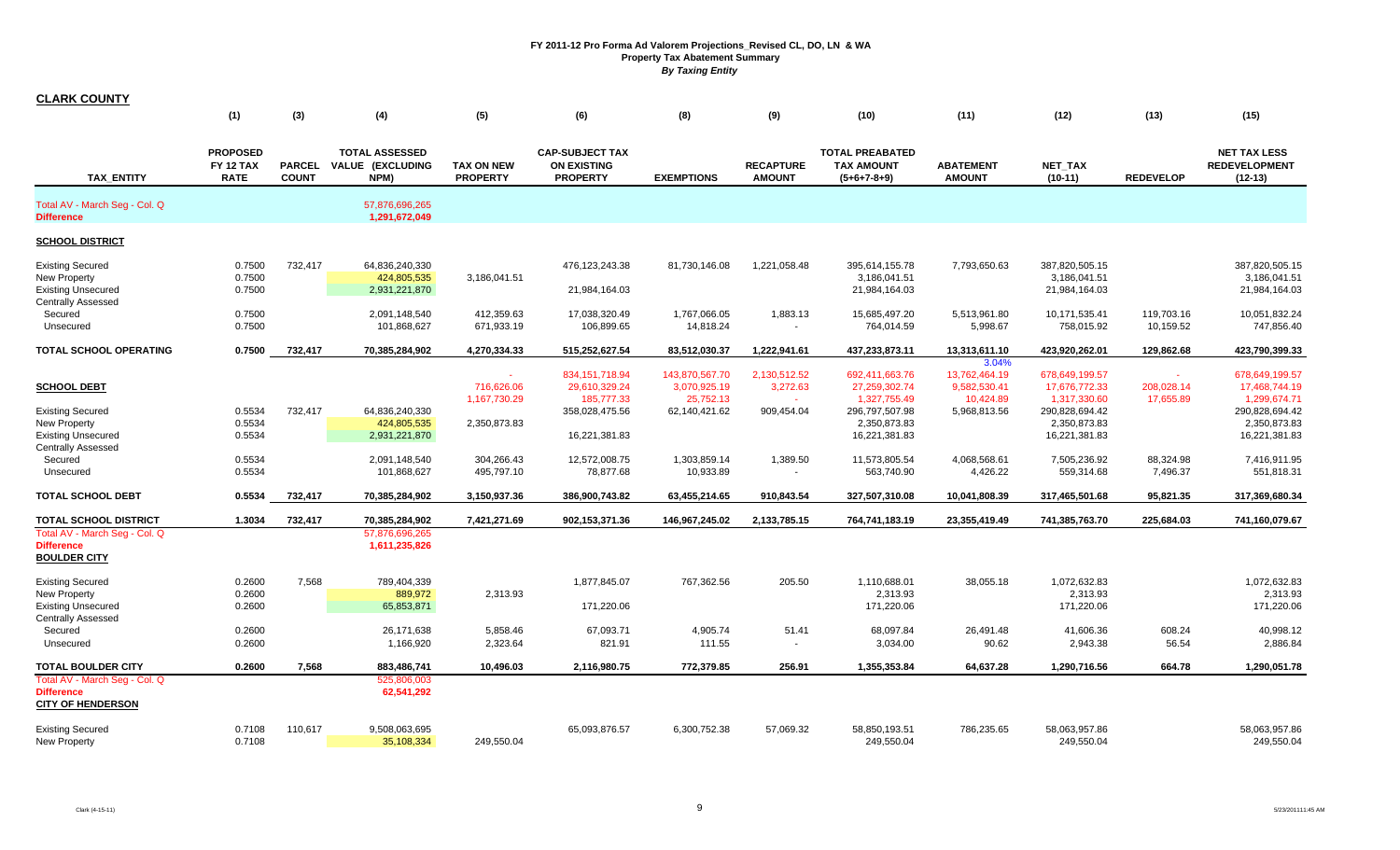|  | <b>CLARK COUNTY</b> |  |
|--|---------------------|--|
|  |                     |  |

|                                                                                | (1)                                                | (3)                           | (4)                                                      | (5)                                  | (6)                                                             | (8)                          | (9)                               | (10)                                                         | (11)                              | (12)                          | (13)                  | (15)                                                     |
|--------------------------------------------------------------------------------|----------------------------------------------------|-------------------------------|----------------------------------------------------------|--------------------------------------|-----------------------------------------------------------------|------------------------------|-----------------------------------|--------------------------------------------------------------|-----------------------------------|-------------------------------|-----------------------|----------------------------------------------------------|
| <b>TAX ENTITY</b>                                                              | <b>PROPOSED</b><br><b>FY 12 TAX</b><br><b>RATE</b> | <b>PARCEL</b><br><b>COUNT</b> | <b>TOTAL ASSESSED</b><br><b>VALUE (EXCLUDING</b><br>NPM) | <b>TAX ON NEW</b><br><b>PROPERTY</b> | <b>CAP-SUBJECT TAX</b><br><b>ON EXISTING</b><br><b>PROPERTY</b> | <b>EXEMPTIONS</b>            | <b>RECAPTURE</b><br><b>AMOUNT</b> | <b>TOTAL PREABATED</b><br><b>TAX AMOUNT</b><br>$(5+6+7-8+9)$ | <b>ABATEMENT</b><br><b>AMOUNT</b> | NET_TAX<br>$(10-11)$          | <b>REDEVELOP</b>      | <b>NET TAX LESS</b><br><b>REDEVELOPMENT</b><br>$(12-13)$ |
| <b>Existing Unsecured</b>                                                      | 0.7108                                             |                               | 305,974,684                                              |                                      | 2,174,868.05                                                    |                              |                                   | 2,174,868.05                                                 |                                   | 2,174,868.05                  |                       | 2,174,868.05                                             |
| <b>Centrally Assessed</b>                                                      |                                                    |                               |                                                          |                                      |                                                                 |                              |                                   |                                                              |                                   |                               |                       |                                                          |
| Secured<br>Unsecured                                                           | 0.7108<br>0.7108                                   |                               | 267,757,762<br>13,125,065                                | 23,278.23<br>87,634.81               | 2,125,873.44<br>6,736.91                                        | 245,929.43<br>1,078.79       | 107.65                            | 1,903,329.89<br>93,292.93                                    | 809,192.45<br>462.82              | 1,094,137.44<br>92,830.11     | 32,147.79<br>2,936.41 | 1,061,989.65<br>89,893.70                                |
|                                                                                |                                                    |                               |                                                          |                                      |                                                                 |                              |                                   |                                                              |                                   |                               |                       |                                                          |
| <b>TOTAL HENDERSON</b>                                                         | 0.7108                                             | 110,617                       | 10,130,029,540                                           | 360,463.08                           | 69,401,354.97                                                   | 6,547,760.60                 | 57,176.97                         | 63,271,234.42                                                | 1,595,890.92                      | 61,675,343.50                 | 35,084.20             | 61,640,259.30                                            |
| Total AV - March Seg - Col. Q<br><b>Difference</b><br><b>CITY OF LAS VEGAS</b> |                                                    |                               | 8,941,510,959<br>302,087,464                             |                                      |                                                                 |                              |                                   |                                                              |                                   |                               |                       |                                                          |
| <b>Existing Secured - City</b>                                                 | 0.7715                                             | 199,224                       | 14,136,003,720                                           |                                      | 90,312,035.64                                                   | 9,121,496.92                 | 128,224.04                        | 81,318,762.76                                                | 1,179,628.53                      | 80,139,134.23                 |                       | 80,139,134.23                                            |
| <b>Fire Safety</b>                                                             | 0.0950                                             |                               |                                                          |                                      | 13,451,360.99                                                   | 1,520,644.37                 | 18,266.92                         | 11,948,983.54                                                | 190,256.37                        | 11,758,727.17                 |                       | 11,758,727.17                                            |
| <b>New Property</b>                                                            | 0.7715                                             |                               | 52,913,686                                               | 408,229.09                           |                                                                 |                              |                                   | 408,229.09                                                   |                                   | 408,229.09                    |                       | 408,229.09                                               |
| <b>Existing Unsecured</b>                                                      | 0.7715                                             |                               | 389,236,087                                              |                                      | 3,002,956.41                                                    |                              |                                   | 3,002,956.41                                                 |                                   | 3,002,956.41                  |                       | 3,002,956.41                                             |
| <b>Centrally Assessed</b><br>Secured                                           | 0.7715                                             |                               | 415,058,413                                              | 28,192.34                            | 3,589,514.92                                                    | 415,531.68                   | 96.71                             | 3,202,272.29                                                 | 1,414,665.66                      | 1,787,606.63                  | 63,488.25             | 1,724,118.38                                             |
| Unsecured                                                                      | 0.7715                                             |                               | 20,500,556                                               | 152,545.00                           | 6,212.36                                                        | 595.59                       |                                   | 158,161.77                                                   | 324.30                            | 157,837.47                    | 5,147.96              | 152,689.51                                               |
| <b>TOTAL LAS VEGAS</b>                                                         | 0.7715                                             | 199,224                       | 15,013,712,462                                           | 588,966.43                           | 110,362,080.32                                                  | 11,058,268.56                | 146,587.67                        | 100,039,365.86                                               | 2,784,874.86                      | 97,254,491.00                 | 68,636.21             | 97,185,854.79                                            |
| Total AV - March Seg - Col. Q<br><b>Difference</b><br><b>CITY OF MESQUITE</b>  |                                                    |                               | 12,958,012,131<br>873,393,536                            |                                      |                                                                 |                              |                                   |                                                              |                                   |                               |                       |                                                          |
| <b>Existing Secured</b>                                                        | 0.5520                                             | 11,762                        | 719,380,146                                              |                                      | 3,332,396.28                                                    | 371,390.22                   | 6,361.76                          | 2,967,367.82                                                 | 53,356.90                         | 2,914,010.92                  |                       | 2,914,010.92                                             |
| <b>New Property</b>                                                            | 0.5520                                             |                               | 3,888,096                                                | 21,462.29                            |                                                                 |                              |                                   | 21,462.29                                                    |                                   | 21,462.29                     |                       | 21,462.29                                                |
| <b>Existing Unsecured</b>                                                      | 0.5520                                             |                               | 12,863,876                                               |                                      | 71,008.60                                                       |                              |                                   | 71,008.60                                                    |                                   | 71,008.60                     |                       | 71,008.60                                                |
| <b>Centrally Assessed</b>                                                      |                                                    |                               |                                                          |                                      |                                                                 |                              |                                   |                                                              |                                   |                               |                       |                                                          |
| Secured                                                                        | 0.5520                                             |                               | 4,340,201                                                | 6.07                                 | 24,294.53                                                       | 342.68                       |                                   | 23,957.92                                                    | 0.08                              | 23,957.84                     | 5,944.27              | 18,013.57                                                |
| Unsecured                                                                      | 0.5520                                             |                               | 342,688                                                  | 1,880.38                             | 11.25                                                           |                              |                                   | 1,891.63                                                     | 0.75                              | 1,890.88                      | 466.76                | 1,424.12                                                 |
| <b>TOTAL MESQUITE</b>                                                          | 0.5520                                             | 11,762                        | 740,815,007                                              | 23,348.74                            | 3,427,710.66                                                    | 371,732.90                   | 6,361.76                          | 3,085,688.26                                                 | 53,357.73                         | 3,032,330.53                  | 6,411.03              | 3,025,919.50                                             |
| Total AV - March Seg - Col. Q                                                  |                                                    |                               | 560,975,540                                              |                                      |                                                                 |                              |                                   |                                                              |                                   |                               |                       |                                                          |
| <b>Difference</b><br><b>CITY OF NORTH LAS VEGAS</b>                            |                                                    |                               | 112,558,630                                              |                                      |                                                                 |                              |                                   |                                                              |                                   |                               |                       |                                                          |
| Existing Secured - N. Las Vegas                                                | 1.1587                                             | 77,907                        | 4,738,177,082                                            |                                      | 10,796,136.70                                                   | 1,951,363.88                 | 25,660.74                         | 8,870,433.56                                                 | 187,479.52                        | 8,682,954.04                  |                       | 8,682,954.04                                             |
| <b>Public Safety</b><br><b>Street Maint/Fire/Park</b>                          |                                                    |                               |                                                          |                                      | 34, 162, 027. 73<br>9,265,865.06                                | 6,174,655.72<br>1,674,769.37 | 81,197.84<br>22,023.53            | 28,068,569.85<br>7,613,119.22                                | 593,229.64<br>160,905.09          | 27,475,340.21<br>7,452,214.13 |                       | 27,475,340.21<br>7,452,214.13                            |
| New Property<br><b>Existing Unsecured</b><br><b>Centrally Assessed</b>         | 1.1587<br>1.1587                                   |                               | 24,120,078<br>380,159,018                                | 279,479.34                           | 4,404,902.54                                                    |                              |                                   | 279,479.34<br>4,404,902.54                                   |                                   | 279,479.34<br>4,404,902.54    |                       | 279,479.34<br>4,404,902.54                               |
| Secured<br>Unsecured                                                           | 1.1587<br>1.1587                                   |                               | 194,333,983<br>9,383,336                                 | 26,011.10<br>106,617.11              | 2,495,176.39<br>2,177.84                                        | 269,439.72<br>70.21          | 158.37                            | 2,251,906.14<br>108,724.74                                   | 902,223.14<br>141.34              | 1,349,683.00<br>108,583.40    | 14,368.44<br>1,316.10 | 1,335,314.56<br>107,267.30                               |
| <b>TOTAL NORTH LAS VEGAS</b>                                                   | 1.1587                                             | 77.907                        | 5.346.173.497                                            | 412.107.55                           | 61.126.286.26                                                   | 10.070.298.90                | 129.040.48                        | 51.597.135.40                                                | 1,843,978.73                      | 49.753.156.67                 | 15.684.54             | 49.737.472.13                                            |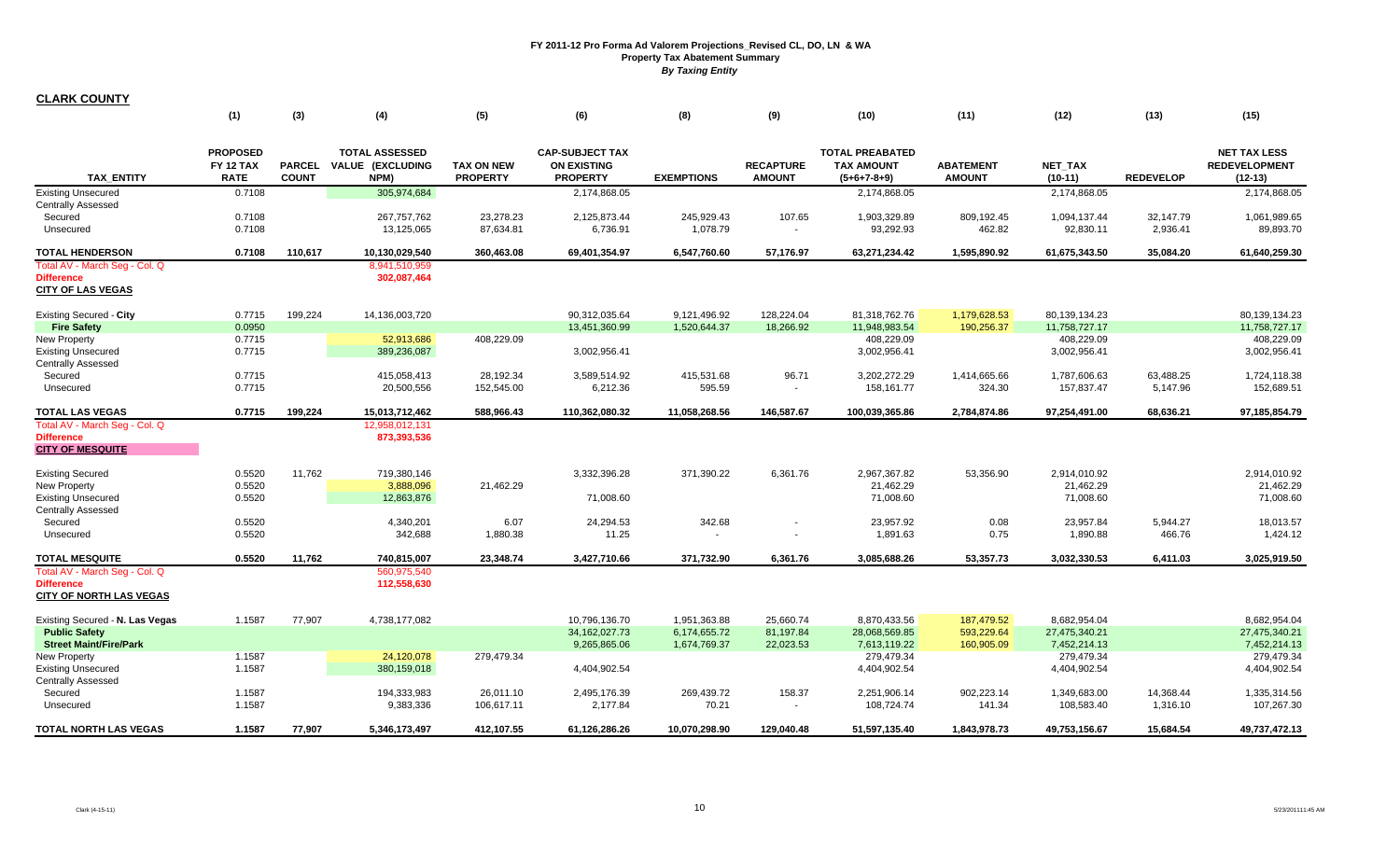|                                                                                                           | (1)                                                | (3)                           | (4)                                                      | (5)                                  | (6)                                                             | (8)                 | (9)                               | (10)                                                         | (11)                              | (12)                                     | (13)             | (15)                                                     |
|-----------------------------------------------------------------------------------------------------------|----------------------------------------------------|-------------------------------|----------------------------------------------------------|--------------------------------------|-----------------------------------------------------------------|---------------------|-----------------------------------|--------------------------------------------------------------|-----------------------------------|------------------------------------------|------------------|----------------------------------------------------------|
| <b>TAX ENTITY</b>                                                                                         | <b>PROPOSED</b><br><b>FY 12 TAX</b><br><b>RATE</b> | <b>PARCEL</b><br><b>COUNT</b> | <b>TOTAL ASSESSED</b><br><b>VALUE (EXCLUDING</b><br>NPM) | <b>TAX ON NEW</b><br><b>PROPERTY</b> | <b>CAP-SUBJECT TAX</b><br><b>ON EXISTING</b><br><b>PROPERTY</b> | <b>EXEMPTIONS</b>   | <b>RECAPTURE</b><br><b>AMOUNT</b> | <b>TOTAL PREABATED</b><br><b>TAX AMOUNT</b><br>$(5+6+7-8+9)$ | <b>ABATEMENT</b><br><b>AMOUNT</b> | <b>NET TAX</b><br>$(10-11)$              | <b>REDEVELOP</b> | <b>NET TAX LESS</b><br><b>REDEVELOPMENT</b><br>$(12-13)$ |
| Total AV - March Seq - Col. Q<br><b>Difference</b><br><b>BUNKERVILLE TOWN</b>                             |                                                    |                               | 4,434,688,599<br>65,641,369                              |                                      | 32,821.02                                                       |                     |                                   |                                                              |                                   |                                          |                  |                                                          |
| <b>Existing Secured</b><br><b>New Property</b><br><b>Existing Unsecured</b><br><b>Centrally Assessed</b>  | 0.0200<br>0.0200<br>0.0200                         | 1,233                         | 164,048,959<br>177,656<br>1,377,651                      | 35.53                                | 32,821.02<br>275.53                                             | 28,456.27           | 0.56                              | 4,365.31<br>35.53<br>275.53                                  | 290.26                            | 4,075.05<br>35.53<br>275.53              |                  | 4,075.05<br>35.53<br>275.53                              |
| Secured<br>Unsecured                                                                                      | 0.0200<br>0.0200                                   |                               | 3,990,755<br>330,727                                     | 122.69<br>12.66                      | 759.53<br>61.24                                                 | 84.04<br>7.78       | 0.21<br>$\sim$                    | 798.39<br>66.12                                              | 8.45<br>3.08                      | 789.94<br>63.04                          |                  | 789.94<br>63.04                                          |
| <b>TOTAL BUNKERVILLE</b>                                                                                  | 0.0200                                             | 1,233                         | 169,925,748                                              | 170.88                               | 33,917.32                                                       | 28,548.09           | 0.77                              | 5,540.88                                                     | 301.79                            | 5,239.09                                 | $\blacksquare$   | 5,239.09                                                 |
| Total AV - March Seg - Col. Q<br><b>Difference</b><br><b>ENTERPRISE TOWN</b>                              |                                                    |                               | 27,657,312<br>(12, 914)                                  |                                      |                                                                 |                     |                                   |                                                              |                                   |                                          |                  |                                                          |
| <b>Existing Secured</b><br><b>New Property</b><br><b>Existing Unsecured</b>                               | 0.2064<br>0.2064<br>0.2064                         | 73,459                        | 5,384,721,430<br>50,572,900<br>161,656,498               | 104,382.47                           | 11,120,444.53<br>333,659.01                                     | 1,054,793.62        | 21,756.45                         | 10,087,407.36<br>104,382.47<br>333,659.01                    | 147,070.30                        | 9,940,337.06<br>104,382.47<br>333,659.01 |                  | 9,940,337.06<br>104,382.47<br>333,659.01                 |
| <b>Centrally Assessed</b><br>Secured<br>Unsecured                                                         | 0.2064<br>0.2064                                   |                               | 153,112,778<br>7,280,800                                 | 7,693.73<br>13,935.54                | 347,775.19<br>1,311.00                                          | 39,444.13<br>218.97 | 37.72<br>$\sim$                   | 316,062.51<br>15,027.57                                      | 127,876.08<br>84.21               | 188,186.43<br>14,943.36                  |                  | 188,186.43<br>14,943.36                                  |
| <b>TOTAL ENTERPRISE</b>                                                                                   | 0.2064                                             | 73,459                        | 5,757,344,406                                            | 126,011.74                           | 11,803,189.73                                                   | 1,094,456.72        | 21,794.17                         | 10,856,538.92                                                | 275,030.59                        | 10,581,508.33                            |                  | 10,581,508.33                                            |
| Total AV - March Seg - Col. Q<br><b>Difference</b><br><b>INDIAN SPRINGS TOWN</b>                          |                                                    |                               | 5,209,640,855<br>36,660,130                              |                                      |                                                                 |                     |                                   |                                                              |                                   |                                          |                  |                                                          |
| <b>Existing Secured</b><br>New Property<br><b>Existing Unsecured</b><br><b>Centrally Assessed</b>         | 0.0200<br>0.0200<br>0.0200                         | 405                           | 22,170,436<br>34,742<br>1,169,610                        | 6.95                                 | 4,439.51<br>233.92                                              | 2,590.79            |                                   | 1,848.72<br>6.95<br>233.92                                   | 104.81                            | 1,743.91<br>6.95<br>233.92               |                  | 1,743.91<br>6.95<br>233.92                               |
| Secured                                                                                                   | 0.0200                                             |                               | 2,562,700                                                | 0.95                                 | 580.79                                                          | 69.20               |                                   | 512.54                                                       | 236.21                            | 276.33                                   |                  | 276.33                                                   |
| Unsecured                                                                                                 | 0.0200                                             |                               | 132,536                                                  | 26.51                                |                                                                 | $\sim$              |                                   | 26.51                                                        |                                   | 26.51                                    |                  | 26.51                                                    |
| <b>TOTAL INDIAN SPRINGS</b><br>Total AV - March Seg - Col. Q<br><b>Difference</b><br><b>LAUGHLIN TOWN</b> | 0.0200                                             | 405                           | 26,070,024<br>13,143,010<br>(26, 936)                    | 34.41                                | 5,254.22                                                        | 2,659.99            | $\sim$                            | 2,628.64                                                     | 341.02                            | 2,287.62                                 | $\sim$           | 2,287.62                                                 |
| <b>Existing Secured</b><br><b>New Property</b><br><b>Existing Unsecured</b><br><b>Centrally Assessed</b>  | 0.8416<br>0.8416<br>0.8416                         | 4,451                         | 459,609,788<br>4,264,672<br>13,552,575                   | 35,891.48                            | 3,873,411.89<br>114,058.47                                      | 889,617.46          | 22,283.12                         | 3,006,077.55<br>35,891.48<br>114,058.47                      | 174,411.27                        | 2,831,666.28<br>35,891.48<br>114,058.47  |                  | 2,831,666.28<br>35,891.48<br>114,058.47                  |
| Secured<br>Unsecured                                                                                      | 0.8416<br>0.8416                                   |                               | 16,575,016<br>773,872                                    | 5,974.86<br>6.177.47                 | 150,193.00<br>405.57                                            | 16,672.48<br>70.12  | 171.99<br>$\sim$                  | 139,667.37<br>6,512.92                                       | 55,597.20<br>15.88                | 84,070.17<br>6,497.04                    |                  | 84,070.17<br>6,497.04                                    |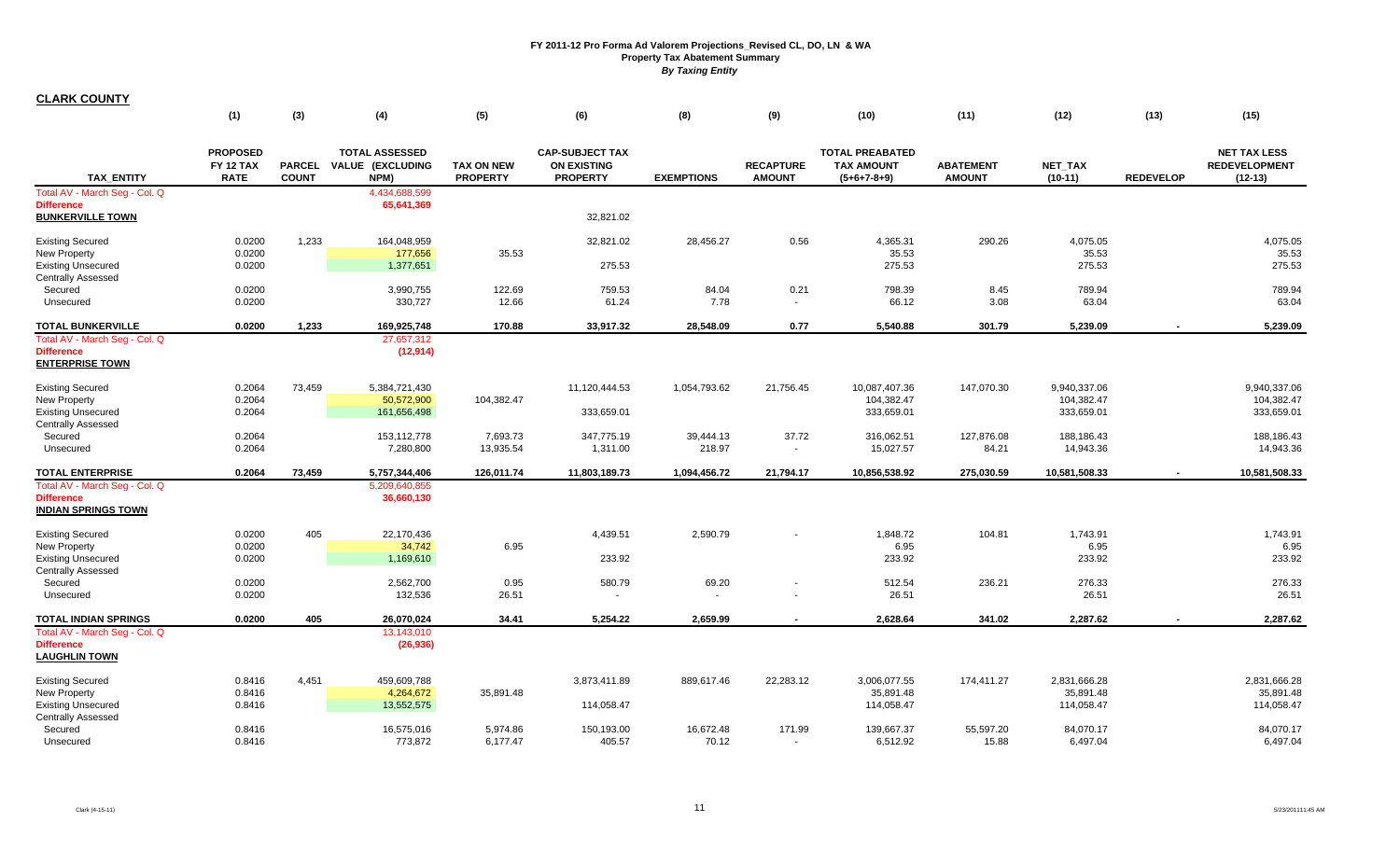|  | <b>CLARK COUNTY</b> |  |
|--|---------------------|--|
|  |                     |  |
|  |                     |  |

|                                                                                 | (1)                                         | (3)                           | (4)                                                      | (5)                                  | (6)                                                             | (8)               | (9)                               | (10)                                                         | (11)                              | (12)                        | (13)             | (15)                                                     |
|---------------------------------------------------------------------------------|---------------------------------------------|-------------------------------|----------------------------------------------------------|--------------------------------------|-----------------------------------------------------------------|-------------------|-----------------------------------|--------------------------------------------------------------|-----------------------------------|-----------------------------|------------------|----------------------------------------------------------|
| <b>TAX ENTITY</b>                                                               | <b>PROPOSED</b><br>FY 12 TAX<br><b>RATE</b> | <b>PARCEL</b><br><b>COUNT</b> | <b>TOTAL ASSESSED</b><br><b>VALUE (EXCLUDING</b><br>NPM) | <b>TAX ON NEW</b><br><b>PROPERTY</b> | <b>CAP-SUBJECT TAX</b><br><b>ON EXISTING</b><br><b>PROPERTY</b> | <b>EXEMPTIONS</b> | <b>RECAPTURE</b><br><b>AMOUNT</b> | <b>TOTAL PREABATED</b><br><b>TAX AMOUNT</b><br>$(5+6+7-8+9)$ | <b>ABATEMENT</b><br><b>AMOUNT</b> | <b>NET TAX</b><br>$(10-11)$ | <b>REDEVELOP</b> | <b>NET TAX LESS</b><br><b>REDEVELOPMENT</b><br>$(12-13)$ |
| <b>TOTAL LAUGHLIN</b>                                                           | 0.8416                                      | 4,451                         | 494,775,923                                              | 48,043.81                            | 4,138,068.93                                                    | 906,360.06        | 22,455.11                         | 3,302,207.79                                                 | 230,024.35                        | 3,072,183.44                | $\sim$           | 3,072,183.44                                             |
| Total AV - March Seg - Col. Q<br><b>Difference</b><br><b>MOAPA TOWN</b>         |                                             |                               | 389,604,258<br>(533, 832)                                |                                      |                                                                 |                   |                                   |                                                              |                                   |                             |                  |                                                          |
| <b>Existing Secured</b><br>New Property                                         | 0.0200<br>0.0200                            | 1,235                         | 112,602,634<br>376,893                                   | 75.38                                | 22,523.11                                                       | 16,410.12         | 2.88                              | 6,115.87<br>75.38                                            | 695.65                            | 5,420.22<br>75.38           |                  | 5,420.22<br>75.38                                        |
| <b>Existing Unsecured</b><br><b>Centrally Assessed</b>                          | 0.0200                                      |                               | 6,401,746                                                |                                      | 1,280.35                                                        |                   |                                   | 1,280.35                                                     |                                   | 1,280.35                    |                  | 1,280.35                                                 |
| Secured                                                                         | 0.0200                                      |                               | 46,499,362                                               | 218.44                               | 53,944.77                                                       | 3,292.88          | 0.34                              | 50,870.67                                                    | 43,686.93                         | 7,183.74                    |                  | 7,183.74                                                 |
| Unsecured                                                                       | 0.0200                                      |                               | 2,048,423                                                | 2,206.78                             | 34.17                                                           | $\sim$            | $\sim$                            | 2,240.95                                                     | 27.95                             | 2,213.00                    |                  | 2,213.00                                                 |
| <b>TOTAL MOAPA</b>                                                              | 0.0200                                      | 1,235                         | 167,929,057                                              | 2,500.60                             | 77,782.40                                                       | 19,703.00         | 3.22                              | 60,583.22                                                    | 44,410.53                         | 16,172.69                   |                  | 16,172.69                                                |
| Total AV - March Seg - Col. Q<br><b>Difference</b><br><b>MOAPA VALLEY TOWN</b>  |                                             |                               | 85,891,533<br>(13,076)                                   |                                      |                                                                 |                   |                                   |                                                              |                                   |                             |                  |                                                          |
| <b>Existing Secured</b>                                                         | 0.0200                                      | 4,819                         | 251,357,640                                              |                                      | 50,339.92                                                       | 20,855.30         | 12.51                             | 29,497.13                                                    | 681.99                            | 28,815.14                   |                  | 28,815.14                                                |
| <b>New Property</b><br><b>Existing Unsecured</b><br><b>Centrally Assessed</b>   | 0.0200<br>0.0200                            |                               | 287,413<br>7,725,889                                     | 57.48                                | 1,545.18                                                        |                   |                                   | 57.48<br>1,545.18                                            |                                   | 57.48<br>1,545.18           |                  | 57.48<br>1,545.18                                        |
| Secured<br>Unsecured                                                            | 0.0200<br>0.0200                            |                               | 9,645,309<br>537,048                                     | 302.52<br>7.66                       | 1,832.34<br>119.26                                              | 205.73<br>19.50   | 0.57<br>$\sim$                    | 1,929.70<br>107.42                                           | 44.83<br>5.10                     | 1,884.87<br>102.32          |                  | 1,884.87<br>102.32                                       |
| <b>TOTAL MOAPA VALLEY</b>                                                       | 0.0200                                      | 4,819                         | 269,553,298                                              | 367.66                               | 53,836.70                                                       | 21,080.53         | 13.08                             | 33,136.91                                                    | 731.92                            | 32,404.99                   |                  | 32,404.99                                                |
| Total AV - March Seg - Col. Q<br><b>Difference</b><br><b>MT CHARLESTON TOWN</b> |                                             |                               | 165,563,494<br>(286, 696)                                |                                      |                                                                 |                   |                                   |                                                              |                                   |                             |                  |                                                          |
| <b>Existing Secured</b><br>New Property<br><b>Existing Unsecured</b>            | 0.0200<br>0.0200<br>0.0200                  | 1,060                         | 111,582,000<br>127,181<br>651,352                        | 25.44                                | 22,320.84<br>130.27                                             | 12,989.87         |                                   | 9,330.97<br>25.44<br>130.27                                  | 293.87                            | 9,037.10<br>25.44<br>130.27 |                  | 9,037.10<br>25.44<br>130.27                              |
| <b>Centrally Assessed</b><br>Secured                                            | 0.0200                                      |                               | 2,037,385                                                | 0.79                                 | 463.77                                                          | 57.07             |                                   | 407.49                                                       | 195.50                            | 211.99                      |                  | 211.99                                                   |
| Unsecured                                                                       | 0.0200                                      |                               | 103,092                                                  | 20.62                                | $\blacksquare$                                                  | $\sim$            | $\blacksquare$                    | 20.62                                                        |                                   | 20.62                       |                  | 20.62                                                    |
| TOTAL MT CHARLESTON                                                             | 0.0200                                      | 1,060                         | 114,501,010                                              | 46.85                                | 22,914.88                                                       | 13,046.94         |                                   | 9,914.79                                                     | 489.37                            | 9,425.42                    |                  | 9,425.42                                                 |
| Total AV - March Seg - Col. Q<br><b>Difference</b><br><b>PARADISE TOWN</b>      |                                             |                               | 49,500,566<br>64,350,950                                 |                                      |                                                                 |                   |                                   |                                                              |                                   |                             |                  |                                                          |
| <b>Existing Secured</b><br>New Property                                         | 0.2064<br>0.2064                            | 63,291                        | 12,084,994,522<br>200,900,457                            | 414,658.54                           | 24,956,200.89                                                   | 2,730,214.08      | 173,771.40                        | 22,399,758.21<br>414,658.54                                  | 647,579.36                        | 21,752,178.85<br>414,658.54 |                  | 21,752,178.85<br>414,658.54                              |
| <b>Existing Unsecured</b>                                                       | 0.2064                                      |                               | 1,000,492,188                                            |                                      | 2,065,015.88                                                    |                   |                                   | 2,065,015.88                                                 |                                   | 2,065,015.88                |                  | 2,065,015.88                                             |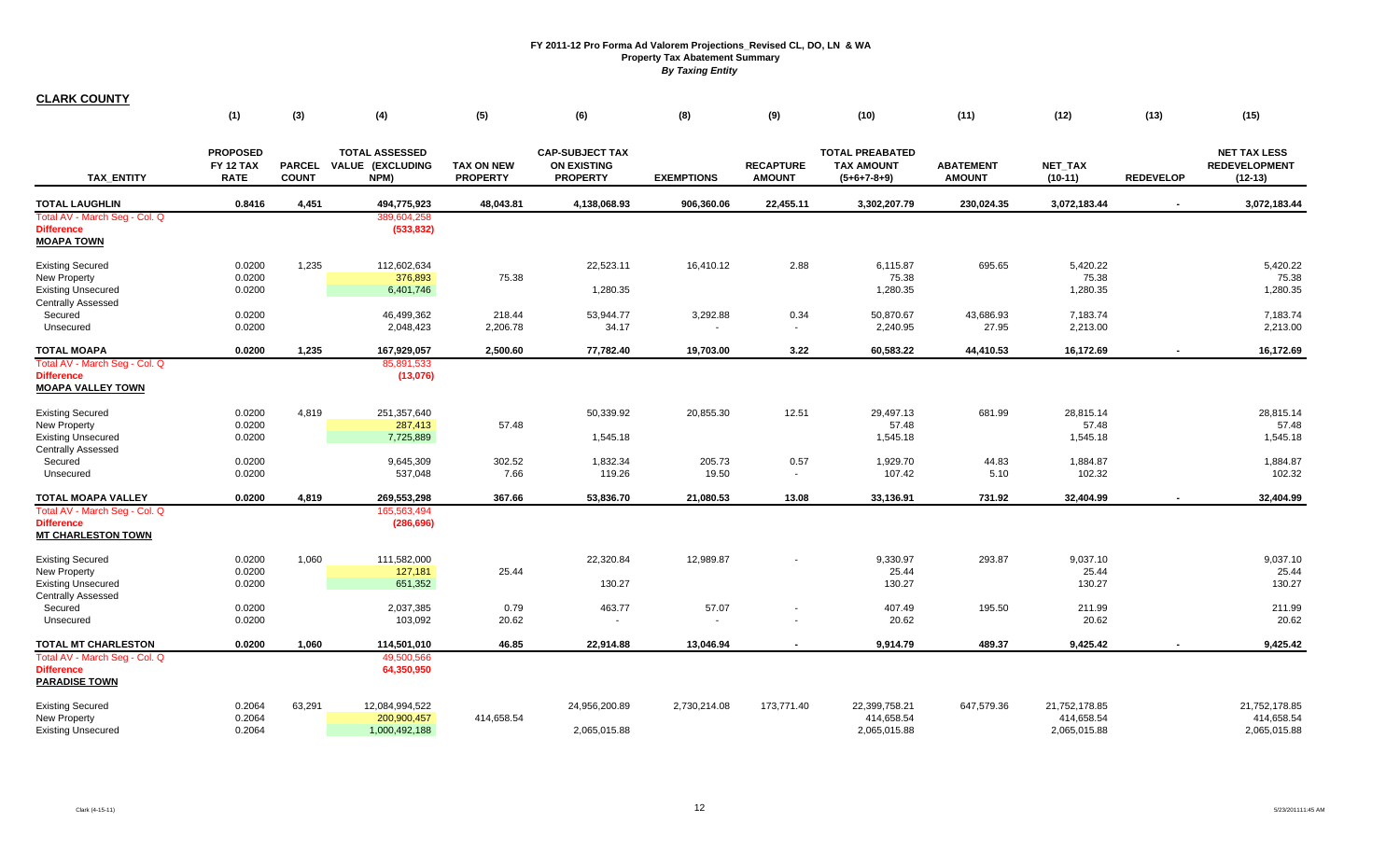|                                                                                                           | (1)                                                | (3)                           | (4)                                               | (5)                                  | (6)                                                             | (8)                 | (9)                               | (10)                                                         | (11)                              | (12)                                    | (13)             | (15)                                                     |
|-----------------------------------------------------------------------------------------------------------|----------------------------------------------------|-------------------------------|---------------------------------------------------|--------------------------------------|-----------------------------------------------------------------|---------------------|-----------------------------------|--------------------------------------------------------------|-----------------------------------|-----------------------------------------|------------------|----------------------------------------------------------|
| <b>TAX ENTITY</b>                                                                                         | <b>PROPOSED</b><br><b>FY 12 TAX</b><br><b>RATE</b> | <b>PARCEL</b><br><b>COUNT</b> | <b>TOTAL ASSESSED</b><br>VALUE (EXCLUDING<br>NPM) | <b>TAX ON NEW</b><br><b>PROPERTY</b> | <b>CAP-SUBJECT TAX</b><br><b>ON EXISTING</b><br><b>PROPERTY</b> | <b>EXEMPTIONS</b>   | <b>RECAPTURE</b><br><b>AMOUNT</b> | <b>TOTAL PREABATED</b><br><b>TAX AMOUNT</b><br>$(5+6+7-8+9)$ | <b>ABATEMENT</b><br><b>AMOUNT</b> | <b>NET TAX</b><br>$(10-11)$             | <b>REDEVELOP</b> | <b>NET TAX LESS</b><br><b>REDEVELOPMENT</b><br>$(12-13)$ |
| <b>Centrally Assessed</b><br>Secured<br>Unsecured                                                         | 0.2064<br>0.2064                                   |                               | 229,107,422<br>9,874,713                          | 7,770.19<br>18,670.26                | 510,283.37<br>2,045.36                                          | 45,175.83<br>334.19 | 44.78                             | 472,922.51<br>20,381.43                                      | 137,587.86<br>85.02               | 335,334.65<br>20,296.41                 |                  | 335,334.65<br>20,296.41                                  |
| <b>TOTAL PARADISE</b>                                                                                     | 0.2064                                             | 63,291                        | 13,525,369,302                                    | 441,098.99                           | 27,533,545.50                                                   | 2,775,724.10        | 173,816.18                        | 25,372,736.57                                                | 785,252.24                        | 24,587,484.33                           |                  | 24,587,484.33                                            |
| Total AV - March Seg - Col. Q<br><b>Difference</b><br><b>SEARCHLIGHT TOWN</b>                             |                                                    |                               | 12,421,302,087<br>(218, 710, 925)                 |                                      |                                                                 |                     |                                   |                                                              |                                   |                                         |                  |                                                          |
| <b>Existing Secured</b><br><b>New Property</b><br><b>Existing Unsecured</b><br><b>Centrally Assessed</b>  | 0.0200<br>0.0200<br>0.0200                         | 1,218                         | 114,278,047<br>22,772<br>1,229,183                | 4.55                                 | 22,864.92<br>245.84                                             | 19,774.65           | 1.80                              | 3,092.07<br>4.55<br>245.84                                   | 470.02                            | 2,622.05<br>4.55<br>245.84              |                  | 2,622.05<br>4.55<br>245.84                               |
| Secured<br>Unsecured                                                                                      | 0.0200<br>0.0200                                   |                               | 10,165,414<br>478,974                             | 179.69<br>80.25                      | 2,069.50<br>17.90                                               | 216.15<br>2.38      | 5.90<br>$\blacksquare$            | 2,038.94<br>95.77                                            | 13.47<br>1.36                     | 2,025.47<br>94.41                       |                  | 2,025.47<br>94.41                                        |
| <b>TOTAL SEARCHLIGHT</b>                                                                                  | 0.0200                                             | 1,218                         | 126,174,390                                       | 264.49                               | 25,198.16                                                       | 19,993.18           | 7.70                              | 5,477.17                                                     | 484.85                            | 4.992.32                                | $\blacksquare$   | 4,992.32                                                 |
| Total AV - March Seg - Col. Q<br><b>Difference</b><br><b>SPRING VALLEY TOWN</b>                           |                                                    |                               | 27,334,259<br>(33, 119)                           |                                      |                                                                 |                     |                                   |                                                              |                                   |                                         |                  |                                                          |
| <b>Existing Secured</b><br><b>New Property</b><br><b>Existing Unsecured</b><br><b>Centrally Assessed</b>  | 0.2064<br>0.2064<br>0.2064                         | 69,869                        | 4,894,590,547<br>17,098,274<br>157,751,165        | 35,290.84                            | 10,111,192.91<br>325,598.40                                     | 780,767.62          | 8,054.12                          | 9,338,479.41<br>35,290.84<br>325,598.40                      | 103,886.94                        | 9,234,592.47<br>35,290.84<br>325,598.40 |                  | 9,234,592.47<br>35,290.84<br>325,598.40                  |
| Secured<br>Unsecured                                                                                      | 0.2064<br>0.2064                                   |                               | 138,087,708<br>6,894,288                          | 3,606.54<br>13,181.70                | 318,759.70<br>1,265.01                                          | 37,353.21<br>216.91 | 5.85<br>$\blacksquare$            | 285,018.88<br>14,229.80                                      | 119,486.73<br>49.78               | 165,532.15<br>14,180.02                 |                  | 165,532.15<br>14,180.02                                  |
| <b>TOTAL SPRING VALLEY</b><br>Total AV - March Seg - Col. Q<br><b>Difference</b><br><b>SUMMERLIN TOWN</b> | 0.2064                                             | 69,869                        | 5,214,421,982<br>4,828,582,331<br>7,560,765       | 52,079.08                            | 10,756,816.02                                                   | 818,337.74          | 8,059.97                          | 9,998,617.33                                                 | 223,423.45                        | 9,775,193.88                            |                  | 9,775,193.88                                             |
| <b>Existing Secured</b><br><b>New Property</b><br><b>Existing Unsecured</b><br><b>Centrally Assessed</b>  | 0.2064<br>0.2064<br>0.2064                         | 12,707                        | 1,619,266,219<br>13,450,127<br>45,234,261         | 27,761.06                            | 3,344,111.25<br>93,363.51                                       | 306,185.56          | 5,463.22                          | 3,043,388.91<br>27,761.06<br>93,363.51                       | 51,455.06                         | 2,991,933.85<br>27,761.06<br>93,363.51  |                  | 2,991,933.85<br>27,761.06<br>93,363.51                   |
| Secured<br>Unsecured                                                                                      | 0.2064<br>0.2064                                   |                               | 32,900,849<br>1,676,299                           | 160.89<br>3,432.29                   | 75,812.01<br>30.73                                              | 8,065.54<br>3.12    | 0.08<br>$\blacksquare$            | 67,907.44<br>3,459.90                                        | 27,212.91<br>1.56                 | 40,694.53<br>3,458.34                   |                  | 40,694.53<br>3,458.34                                    |
| <b>TOTAL SUMMERLIN</b>                                                                                    | 0.2064                                             | 12,707                        | 1,712,527,756                                     | 31,354.24                            | 3,513,317.50                                                    | 314,254.22          | 5,463.30                          | 3,235,880.83                                                 | 78,669.53                         | 3,157,211.30                            |                  | 3,157,211.30                                             |
| Total AV - March Seg - Col. Q<br><b>Difference</b><br><b>SUNRISE MANOR TOWN</b>                           |                                                    |                               | 1,550,818,190<br>13,363,849                       |                                      |                                                                 |                     |                                   |                                                              |                                   |                                         |                  |                                                          |
| <b>Existing Secured</b>                                                                                   | 0.2064                                             | 49,105                        | 2,504,922,064                                     |                                      | 5,181,448.76                                                    | 1,083,700.37        | 22,629.03                         | 4,120,377.42                                                 | 138,275.28                        | 3,982,102.14                            |                  | 3,982,102.14                                             |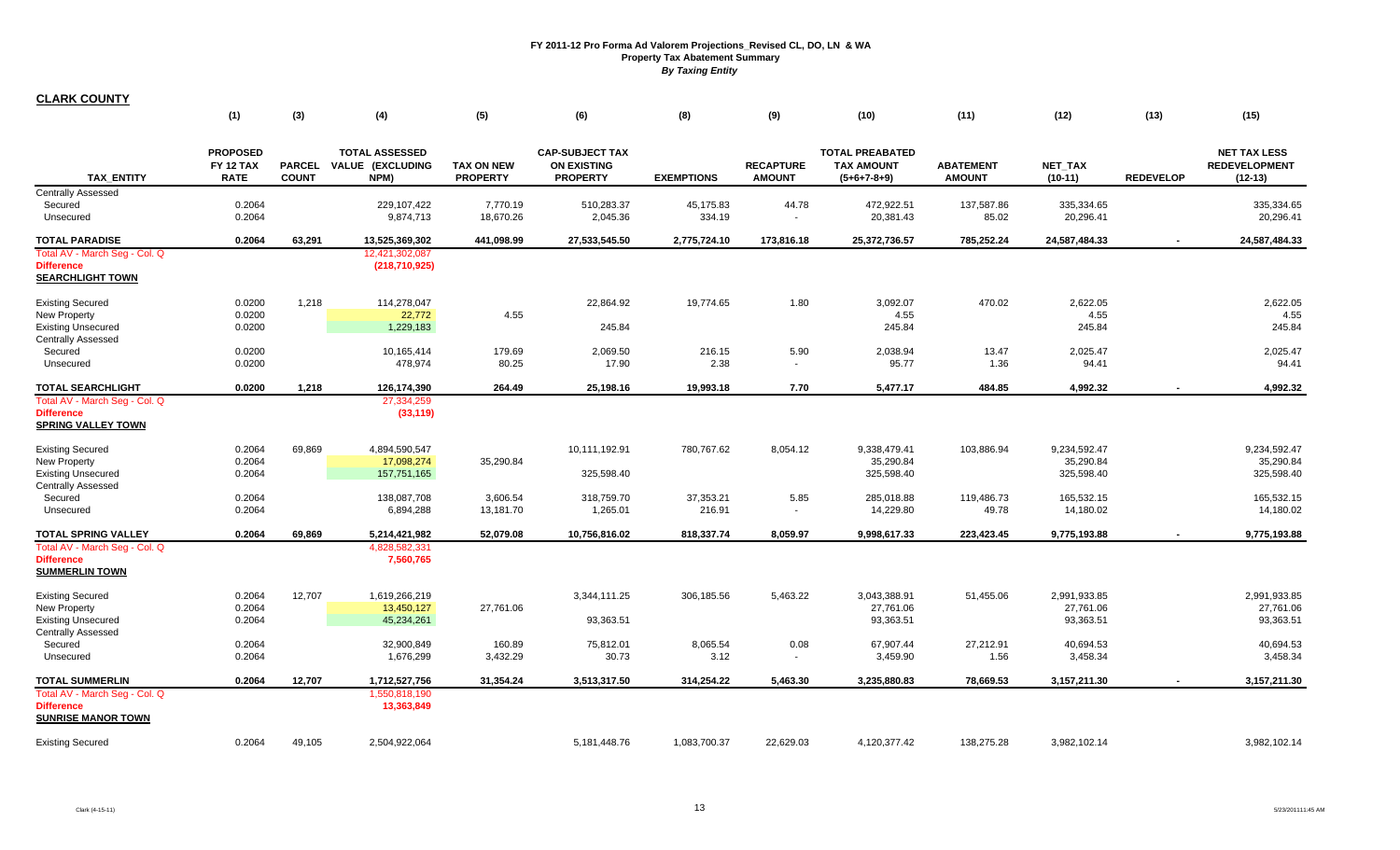|                                                | (1)              | (3)           | (4)                      | (5)               | (6)                    | (8)               | (9)              | (10)                    | (11)             | (12)                    | (13)             | (15)                    |
|------------------------------------------------|------------------|---------------|--------------------------|-------------------|------------------------|-------------------|------------------|-------------------------|------------------|-------------------------|------------------|-------------------------|
|                                                |                  |               |                          |                   |                        |                   |                  |                         |                  |                         |                  |                         |
|                                                | <b>PROPOSED</b>  |               | <b>TOTAL ASSESSED</b>    |                   | <b>CAP-SUBJECT TAX</b> |                   |                  | <b>TOTAL PREABATED</b>  |                  |                         |                  | <b>NET TAX LESS</b>     |
|                                                | <b>FY 12 TAX</b> | <b>PARCEL</b> | VALUE (EXCLUDING         | <b>TAX ON NEW</b> | <b>ON EXISTING</b>     |                   | <b>RECAPTURE</b> | <b>TAX AMOUNT</b>       | <b>ABATEMENT</b> | <b>NET TAX</b>          |                  | <b>REDEVELOPMENT</b>    |
| <b>TAX ENTITY</b>                              | <b>RATE</b>      | <b>COUNT</b>  | NPM)                     | <b>PROPERTY</b>   | <b>PROPERTY</b>        | <b>EXEMPTIONS</b> | <b>AMOUNT</b>    | $(5+6+7-8+9)$           | <b>AMOUNT</b>    | $(10-11)$               | <b>REDEVELOP</b> | $(12-13)$               |
| New Property<br><b>Existing Unsecured</b>      | 0.2064<br>0.2064 |               | 5,903,080<br>132,094,216 | 12,183.96         | 272,642.46             |                   |                  | 12,183.96<br>272,642.46 |                  | 12,183.96<br>272,642.46 |                  | 12,183.96<br>272,642.46 |
| <b>Centrally Assessed</b>                      |                  |               |                          |                   |                        |                   |                  |                         |                  |                         |                  |                         |
| Secured                                        | 0.2064           |               | 106,599,831              | 2,381.59          | 247,146.41             | 29,505.94         | 3.62             | 220,025.68              | 96,917.26        | 123,108.42              |                  | 123,108.42              |
| Unsecured                                      | 0.2064           |               | 5,409,303                | 10,503.37         | 773.14                 | 111.70            | $\sim$           | 11,164.81               | 33.81            | 11,131.00               |                  | 11,131.00               |
| <b>TOTAL SUNRISE MANOR</b>                     | 0.2064           | 49,105        | 2,754,928,495            | 25,068.92         | 5,702,010.77           | 1,113,318.01      | 22,632.65        | 4,636,394.33            | 235,226.35       | 4,401,167.98            |                  | 4,401,167.98            |
| Total AV - March Seg - Col. Q                  |                  |               | 2,232,090,252            |                   |                        |                   |                  |                         |                  |                         |                  |                         |
| <b>Difference</b>                              |                  |               | (2, 210, 386)            |                   |                        |                   |                  |                         |                  |                         |                  |                         |
| <b>WHITNEY TOWN</b>                            |                  |               |                          |                   |                        |                   |                  |                         |                  |                         |                  |                         |
|                                                |                  |               |                          |                   |                        |                   |                  |                         |                  |                         |                  |                         |
| <b>Existing Secured</b><br><b>New Property</b> | 0.2064<br>0.2064 | 14,524        | 650,249,821<br>4,845,999 | 10,002.14         | 1,344,756.80           | 378,872.82        | 1,329.69         | 967,213.67<br>10,002.14 | 6,591.14         | 960,622.53<br>10,002.14 |                  | 960,622.53<br>10,002.14 |
| <b>Existing Unsecured</b>                      | 0.2064           |               | 18,128,837               |                   | 37,417.92              |                   |                  | 37,417.92               |                  | 37,417.92               |                  | 37,417.92               |
| <b>Centrally Assessed</b>                      |                  |               |                          |                   |                        |                   |                  |                         |                  |                         |                  |                         |
| Secured                                        | 0.2064           |               | 27,596,753               | 811.24            | 63,788.69              | 7,640.30          | 1.60             | 56,961.23               | 24,476.61        | 32,484.62               |                  | 32,484.62               |
| Unsecured                                      | 0.2064           |               | 1,395,982                | 2,656.20          | 272.02                 | 46.94             | $\blacksquare$   | 2,881.28                | 11.20            | 2,870.08                |                  | 2,870.08                |
| TOTAL WHITNEY TOWN                             | 0.2064           | 14,524        | 702,217,392              | 13,469.58         | 1,446,235.43           | 386,560.06        | 1,331.29         | 1,074,476.24            | 31,078.95        | 1,043,397.29            |                  | 1,043,397.29            |
| Total AV - March Seg - Col. Q                  |                  |               | 517,649,937              |                   |                        |                   |                  |                         |                  |                         |                  |                         |
| <b>Difference</b>                              |                  |               | 1,005,042                |                   |                        |                   |                  |                         |                  |                         |                  |                         |
| <b>WINCHESTER TOWN</b>                         |                  |               |                          |                   |                        |                   |                  |                         |                  |                         |                  |                         |
| <b>Existing Secured</b>                        | 0.2064           | 9,260         | 1,300,895,090            |                   | 2,686,461.16           | 203,749.69        | 563.34           | 2,483,274.81            | 39,647.65        | 2,443,627.16            |                  | 2,443,627.16            |
| <b>New Property</b>                            | 0.2064           |               | 1,206,412                | 2,490.03          |                        |                   |                  | 2,490.03                |                  | 2,490.03                |                  | 2,490.03                |
| <b>Existing Unsecured</b>                      | 0.2064           |               | 52,613,287               |                   | 108,593.82             |                   |                  | 108,593.82              |                  | 108,593.82              |                  | 108,593.82              |
| <b>Centrally Assessed</b>                      |                  |               |                          |                   |                        |                   |                  |                         |                  |                         |                  |                         |
| Secured                                        | 0.2064           |               | 19,489,994               | 578.57            | 44,944.28              | 5,295.48          | 2.98             | 40,230.35               | 17,392.03        | 22,838.32               | 1,166.25         | 21,672.07               |
| Unsecured                                      | 0.2064           |               | 969,378                  | 1,885.71          | 136.90                 | 21.81             | $\blacksquare$   | 2,000.80                | 5.89             | 1,994.91                | 112.19           | 1,882.72                |
| <b>TOTAL WINCHESTER</b>                        | 0.2064           | 9,260         | 1,375,174,161            | 4,954.31          | 2,840,136.16           | 209,066.98        | 566.32           | 2,636,589.82            | 57,045.57        | 2,579,544.25            | 1,278.44         | 2,578,265.81            |
| Total AV - March Seg - Col. Q                  |                  |               | 1,079,707,074            |                   |                        |                   |                  |                         |                  |                         |                  |                         |
| <b>Difference</b>                              |                  |               | 196,751,152              |                   |                        |                   |                  |                         |                  |                         |                  |                         |
| <b>BOULDER CITY LIBRARY</b>                    |                  |               |                          |                   |                        |                   |                  |                         |                  |                         |                  |                         |
| <b>Existing Secured</b>                        | 0.0855           | 7,568         | 789,404,339              |                   | 617,522.12             | 252,477.64        | 67.58            | 365,112.06              | 3,110.32         | 362,001.74              |                  | 362,001.74              |
| <b>New Property</b>                            | 0.0855           |               | 889,972                  | 760.93            |                        |                   |                  | 760.93                  |                  | 760.93                  |                  | 760.93                  |
| <b>Existing Unsecured</b>                      | 0.0855           |               | 65,853,871               |                   | 56,305.06              |                   |                  | 56,305.06               |                  | 56,305.06               |                  | 56,305.06               |
| <b>Centrally Assessed</b>                      |                  |               |                          |                   |                        |                   |                  |                         |                  |                         |                  |                         |
| Secured                                        | 0.0855           |               | 26,171,638               | 1,926.50          | 22,063.52              | 1,613.25          | 15.38            | 22,392.15               | 4,295.73         | 18,096.42               | 306.10           | 17,790.32               |
| Unsecured                                      | 0.0855           |               | 1,166,920                | 764.12            | 270.30                 | 36.67             | $\sim$           | 997.75                  | 29.80            | 967.95                  | 18.60            | 949.35                  |
| TOTAL BOULDER CITY LIBRARY                     | 0.0855           | 7,568         | 883,486,741              | 3,451.55          | 696,161.00             | 254,127.56        | 82.96            | 445,567.95              | 7,435.85         | 438,132.10              | 324.70           | 437,807.40              |
| Total AV - March Seg - Col. Q                  |                  |               | 525,806,003              |                   |                        |                   |                  |                         |                  |                         |                  |                         |
| <b>Difference</b>                              |                  |               | 62,385,253               |                   |                        |                   |                  |                         |                  |                         |                  |                         |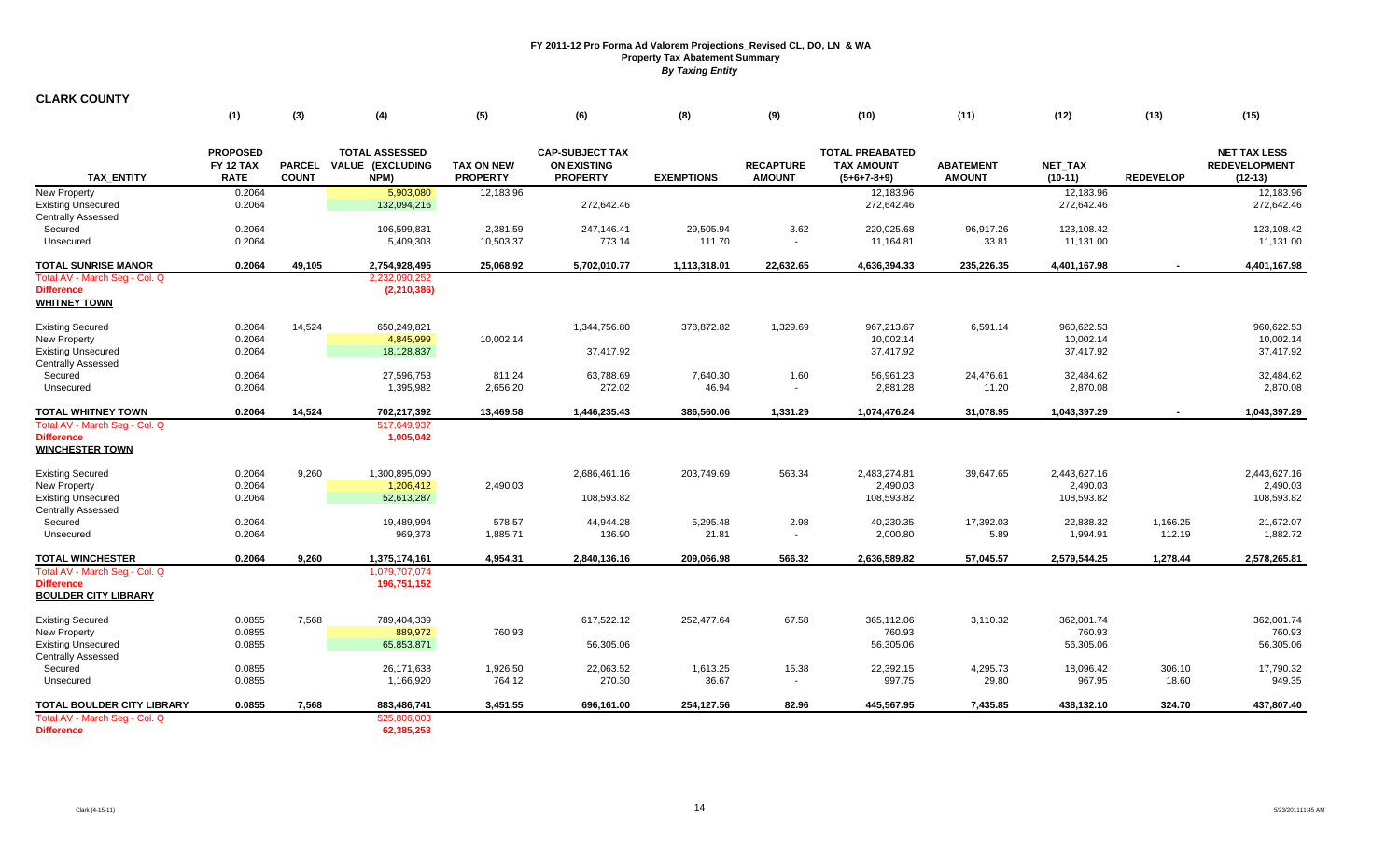|                                                                                                                                  | (1)                                                | (3)                           | (4)                                               | (5)                           | (6)                                                             | (8)                    | (9)                               | (10)                                                         | (11)                              | (12)                                                        | (13)               | (15)                                                     |
|----------------------------------------------------------------------------------------------------------------------------------|----------------------------------------------------|-------------------------------|---------------------------------------------------|-------------------------------|-----------------------------------------------------------------|------------------------|-----------------------------------|--------------------------------------------------------------|-----------------------------------|-------------------------------------------------------------|--------------------|----------------------------------------------------------|
| <b>TAX ENTITY</b>                                                                                                                | <b>PROPOSED</b><br><b>FY 12 TAX</b><br><b>RATE</b> | <b>PARCEL</b><br><b>COUNT</b> | <b>TOTAL ASSESSED</b><br>VALUE (EXCLUDING<br>NPM) | TAX ON NEW<br><b>PROPERTY</b> | <b>CAP-SUBJECT TAX</b><br><b>ON EXISTING</b><br><b>PROPERTY</b> | <b>EXEMPTIONS</b>      | <b>RECAPTURE</b><br><b>AMOUNT</b> | <b>TOTAL PREABATED</b><br><b>TAX AMOUNT</b><br>$(5+6+7-8+9)$ | <b>ABATEMENT</b><br><b>AMOUNT</b> | NET_TAX<br>$(10-11)$                                        | <b>REDEVELOP</b>   | <b>NET TAX LESS</b><br><b>REDEVELOPMENT</b><br>$(12-13)$ |
| <b>BOULDER CITY LIBRARY - DEBT</b>                                                                                               |                                                    |                               |                                                   |                               |                                                                 |                        |                                   |                                                              |                                   |                                                             |                    |                                                          |
| <b>Existing Secured</b><br><b>New Property</b><br><b>Existing Unsecured</b><br><b>Centrally Assessed</b>                         | 0.0740<br>0.0740<br>0.0740                         | 7,259                         | 691,477,787<br>757,268<br>15,524,904              | 560.38                        | 512,705.03<br>11,488.43                                         | 170,234.87             | 58.49                             | 342,528.65<br>560.38<br>11,488.43                            | 18,308.26                         | 324,220.39<br>560.38<br>11,488.43                           |                    | 324,220.39<br>560.38<br>11,488.43                        |
| Secured<br>Unsecured                                                                                                             | 0.0740<br>0.0740                                   |                               | 13,885,548<br>741,577                             | 842.98<br>331.31              | 10,705.97<br>261.01                                             | 1,273.61<br>43.60      | 2.87<br>$\sim$                    | 10,278.21<br>548.72                                          | 2,582.35<br>18.78                 | 7,695.86<br>529.94                                          | 221.98<br>13.78    | 7,473.88<br>516.16                                       |
| TOTAL BOULDER CITY LIBRARY -<br>Total AV - March Seg - Col. Q<br><b>Difference</b><br><b>BOULDER CITY REDEVELOPMENT</b>          | 0.0740                                             | 7,259                         | 722,387,084<br>467,132,890<br>252,935,923         | 1,734.67                      | 535,160.44                                                      | 171,552.08             | 61.36                             | 365,404.39                                                   | 20,909.39                         | 344,495.00                                                  | 235.76             | 344,259.24                                               |
| <b>Existing Secured</b><br><b>New Property</b><br><b>Existing Unsecured</b><br><b>Centrally Assessed</b><br>Secured<br>Unsecured |                                                    | 664                           | 112,885,272                                       |                               | 1,362,379.98                                                    | 671,718.26             |                                   | 690,661.72                                                   | 26,819.44                         | 663,842.28                                                  |                    | 663,842.28                                               |
| <b>TOTAL BOULDER CITY REDEVELO</b><br>Total AV - March Seg - Col. Q<br><b>Difference</b><br><b>CLARK COUNTY FIRE SERVICE</b>     | $\sim$                                             | 664                           | 112,885,272<br>35,081,078<br>#DIV/0!              |                               | 1,362,379.98                                                    | 671,718.26             |                                   | 690,661.72                                                   | 26,819.44                         | 663,842.28                                                  |                    | 663.842.28                                               |
| <b>Existing Secured</b><br>New Property<br><b>Existing Unsecured</b><br><b>Centrally Assessed</b>                                | 0.2197<br>0.2197<br>0.2197                         | 302,244                       | 30,019,764,525<br>300,261,551<br>1,662,239,291    | 659,674.63                    | 66,004,242.83<br>3,651,939.72                                   | 8,073,513.96           | 261,965.40                        | 58,192,694.27<br>659,674.63<br>3,651,939.72                  | 1,330,141.23                      | 56,862,553.04<br>659,674.63<br>3,651,939.72                 |                    | 56.862.553.04<br>659,674.63<br>3,651,939.72              |
| Secured<br>Unsecured                                                                                                             | 0.2197<br>0.2197                                   |                               | 805,391,504<br>37,140,161                         | 41,866.97<br>75,506.38        | 1,925,929.34<br>7,257.66                                        | 198,351.15<br>1,167.13 | 230.93<br>$\blacksquare$          | 1,769,676.09<br>81,596.91                                    | 634,816.81<br>358.50              | 1,134,859.28<br>81,238.41                                   | 1,241.39<br>119.42 | 1,133,617.89<br>81,118.99                                |
| <b>TOTAL CLARK COUNTY FIRE SERV</b><br>Total AV - March Seg - Col. Q<br><b>Difference</b><br><b>MOAPA TOWN PARKS</b>             | 0.2197                                             | 302,244                       | 32,824,797,032<br>29,107,672,725<br>3,679,468,266 | 777,047.98                    | 71,589,369.55                                                   | 8,273,032.24           | 262,196.33                        | 64,355,581.62                                                | 1,965,316.54                      | 62,390,265.08                                               | 1,360.81           | 62,388,904.27                                            |
| <b>Existing Secured</b><br>New Property<br><b>Existing Unsecured</b><br><b>Centrally Assessed</b><br>Secured<br>Unsecured        | 0.0894<br>0.0894<br>0.0894<br>0.0894<br>0.0894     | 1,084                         | 87,245,732<br>919,728<br>6,095,997                | 822.24                        | 78,009.19<br>5,449.82                                           | 51,760.08              | 12.86                             | 26,261.97<br>822.24<br>5,449.82                              | 2,900.47                          | 23,361.50<br>822.24<br>5,449.82<br>$\overline{\phantom{a}}$ |                    | 23,361.50<br>822.24<br>5,449.82                          |
| <b>TOTAL MOAPA TOWN PARKS</b>                                                                                                    | 0.0894                                             | 1.084                         | 94,261,457                                        | 822.24                        | 83.459.01                                                       | 51.760.08              | 12.86                             | 32.534.03                                                    | 2.900.47                          | 29.633.56                                                   |                    | 29,633.56                                                |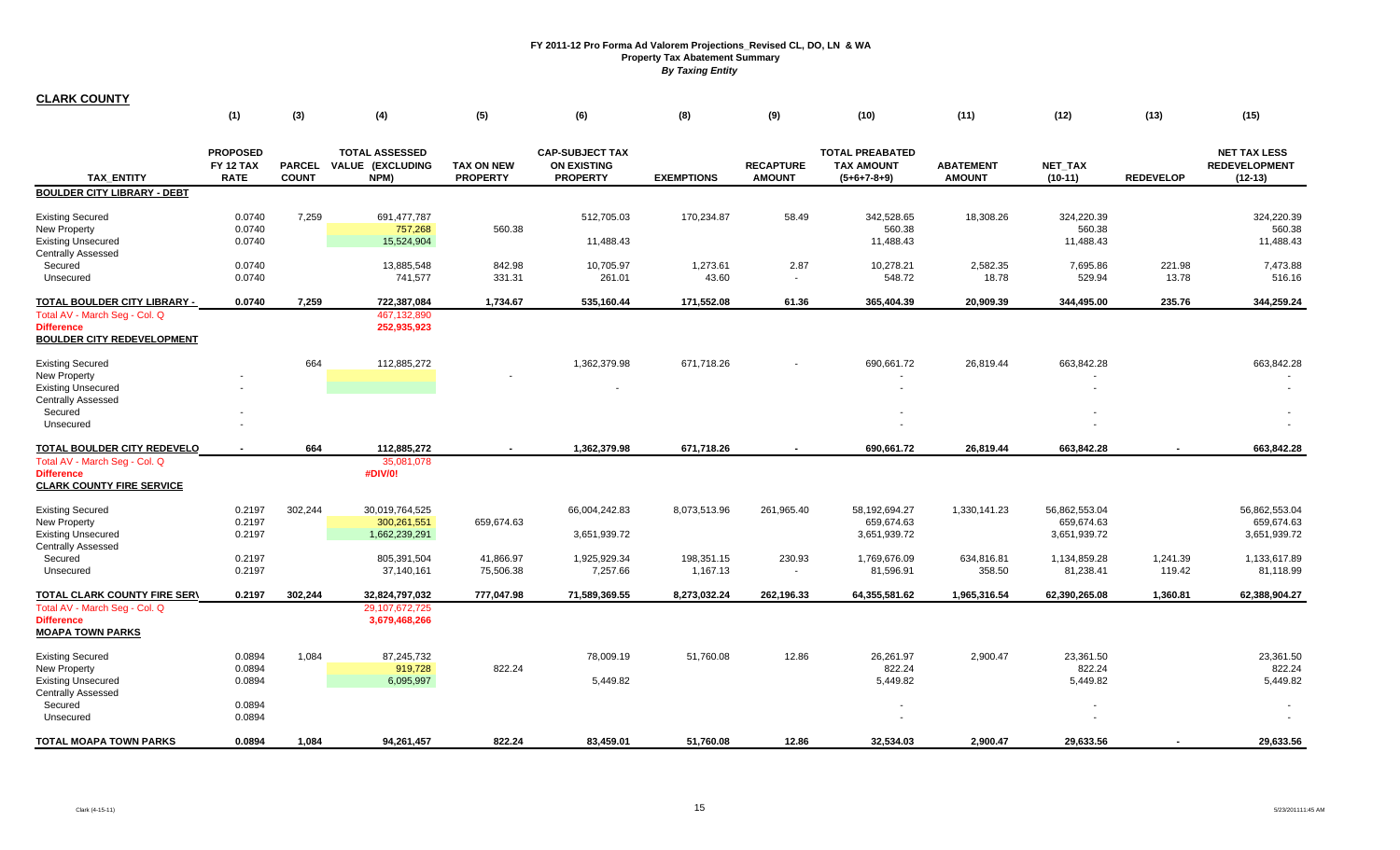|                                                                                                                      | (1)                                                | (3)                           | (4)                                               | (5)                                  | (6)                                                             | (8)                | (9)                               | (10)                                                         | (11)                              | (12)                                    | (13)               | (15)                                                     |
|----------------------------------------------------------------------------------------------------------------------|----------------------------------------------------|-------------------------------|---------------------------------------------------|--------------------------------------|-----------------------------------------------------------------|--------------------|-----------------------------------|--------------------------------------------------------------|-----------------------------------|-----------------------------------------|--------------------|----------------------------------------------------------|
| <b>TAX ENTITY</b>                                                                                                    | <b>PROPOSED</b><br><b>FY 12 TAX</b><br><b>RATE</b> | <b>PARCEL</b><br><b>COUNT</b> | <b>TOTAL ASSESSED</b><br>VALUE (EXCLUDING<br>NPM) | <b>TAX ON NEW</b><br><b>PROPERTY</b> | <b>CAP-SUBJECT TAX</b><br><b>ON EXISTING</b><br><b>PROPERTY</b> | <b>EXEMPTIONS</b>  | <b>RECAPTURE</b><br><b>AMOUNT</b> | <b>TOTAL PREABATED</b><br><b>TAX AMOUNT</b><br>$(5+6+7-8+9)$ | <b>ABATEMENT</b><br><b>AMOUNT</b> | NET_TAX<br>$(10-11)$                    | <b>REDEVELOP</b>   | <b>NET TAX LESS</b><br><b>REDEVELOPMENT</b><br>$(12-13)$ |
| Total AV - March Seg - Col. Q<br><b>Difference</b><br><b>HENDERSON PUBLIC LIBRARY</b>                                |                                                    |                               | 14,636,839<br>21,727,437                          |                                      |                                                                 |                    |                                   |                                                              |                                   |                                         |                    |                                                          |
| <b>Existing Secured</b><br><b>New Property</b><br><b>Existing Unsecured</b><br><b>Centrally Assessed</b>             | 0.0579<br>0.0579<br>0.0579                         | 110,617                       | 9,508,063,695<br>35,108,334<br>305,974,684        | 20,327.73                            | 5,302,385.28<br>177,159.34                                      | 513,190.14         | 4,648.73                          | 4,793,843.87<br>20,327.73<br>177,159.34                      | 102,557.13                        | 4,691,286.74<br>20,327.73<br>177,159.34 |                    | 4,691,286.74<br>20,327.73<br>177,159.34                  |
| Secured<br>Unsecured                                                                                                 | 0.0579<br>0.0579                                   |                               | 267,757,762<br>13,125,065                         | 1,896.19<br>7,138.52                 | 173,168.43<br>548.75                                            | 20,032.79<br>87.87 | 9.07<br>$\sim$                    | 155,040.90<br>7,599.40                                       | 71,903.45<br>37.69                | 83,137.45<br>7,561.71                   | 2,417.91<br>239.19 | 80,719.54<br>7,322.52                                    |
| TOTAL HENDERSON PUBLIC LIB                                                                                           | 0.0579                                             | 110,617                       | 10,130,029,540                                    | 29,362.44                            | 5,653,261.80                                                    | 533,310.80         | 4,657.80                          | 5,153,971.24                                                 | 174,498.27                        | 4,979,472.97                            | 2,657.10           | 4,976,815.87                                             |
| Total AV - March Seg - Col. Q<br><b>Difference</b><br><b>HENDERSON REDEVELOPMENT</b>                                 |                                                    |                               | 8,941,510,959<br>302,179,825                      |                                      |                                                                 |                    |                                   |                                                              |                                   |                                         |                    |                                                          |
| <b>Existing Secured</b><br><b>New Property</b><br><b>Existing Unsecured</b>                                          |                                                    | 10,271                        | 716,069,467                                       |                                      | 8,774,064.30                                                    | 2,055,639.17       | 16,566.90                         | 6,734,992.03<br>$\blacksquare$                               | 289,863.46                        | 6,445,128.57<br>$\sim$                  |                    | 6,445,128.57                                             |
| <b>Centrally Assessed</b><br>Secured<br>Unsecured                                                                    |                                                    |                               |                                                   |                                      |                                                                 |                    |                                   |                                                              |                                   |                                         |                    | $\sim$                                                   |
| <b>TOTAL HENDERSON REDEV</b>                                                                                         | $\blacksquare$                                     | 10,271                        | 716,069,467                                       |                                      | 8,774,064.30                                                    | 2,055,639.17       | 16,566.90                         | 6,734,992.03                                                 | 289,863.46                        | 6,445,128.57                            |                    | 6,445,128.57                                             |
| Total AV - March Seg - Col. Q<br><b>Difference</b><br><b>KYLE CANYON WATER</b>                                       |                                                    |                               | 215,899,958<br>#DIV/0!                            |                                      |                                                                 |                    |                                   |                                                              |                                   |                                         |                    |                                                          |
| <b>Existing Secured</b><br><b>New Property</b><br><b>Existing Unsecured</b><br><b>Centrally Assessed</b>             | 0.0346<br>0.0346<br>0.0346                         | 573                           | 37,589,005<br>79,889<br>318,956                   | 27.64                                | 13,012.68<br>110.36                                             | 1,202.95           |                                   | 11,809.73<br>27.64<br>110.36                                 | 6.40                              | 11,803.33<br>27.64<br>110.36            |                    | 11,803.33<br>27.64<br>110.36                             |
| Secured<br>Unsecured                                                                                                 | 0.0346<br>0.0346                                   |                               | 846,371<br>42,827                                 | 0.56<br>14.82                        | 333.30                                                          | 41.02              |                                   | 292.84<br>14.82                                              | 137.71                            | 155.13<br>14.82                         |                    | 155.13<br>14.82                                          |
| TOTAL KYLE CANYON WATER DEI<br>Total AV - March Seg - Col. Q<br><b>Difference</b><br><b>LAS VEGAS ARTESIAN BASIN</b> | 0.0346                                             | 573                           | 38,877,048<br>35,406,206<br>(5,892)               | 43.02                                | 13,456.34                                                       | 1,243.97           |                                   | 12,255.39                                                    | 144.11                            | 12,111.28                               |                    | 12,111.28                                                |
| <b>Existing Secured</b><br><b>New Property</b><br><b>Existing Unsecured</b><br><b>Centrally Assessed</b>             | 0.0015<br>0.0015<br>0.0015                         | 675,584                       | 56,963,089,131<br>402,561,651<br>2,704,083,984    | 6,038.42                             | 836,849.84<br>40,561.26                                         | 101,311.86         | 2,277.97                          | 737,815.95<br>6,038.42<br>40,561.26                          | 66,640.23                         | 671,175.72<br>6,038.42<br>40,561.26     |                    | 671,175.72<br>6,038.42<br>40,561.26                      |
| Secured<br>Unsecured                                                                                                 | 0.0015<br>0.0015                                   |                               | 1,596,117,630<br>77,245,492                       | 315.28<br>1,093.29                   | 26,560.36<br>75.56                                              | 2,934.10<br>10.32  | 12.66<br>$\sim$                   | 23,954.20<br>1,158.53                                        | 13,830.97<br>4.17                 | 10,123.23<br>1,154.36                   | 164.09<br>18.76    | 9,959.14<br>1,135.60                                     |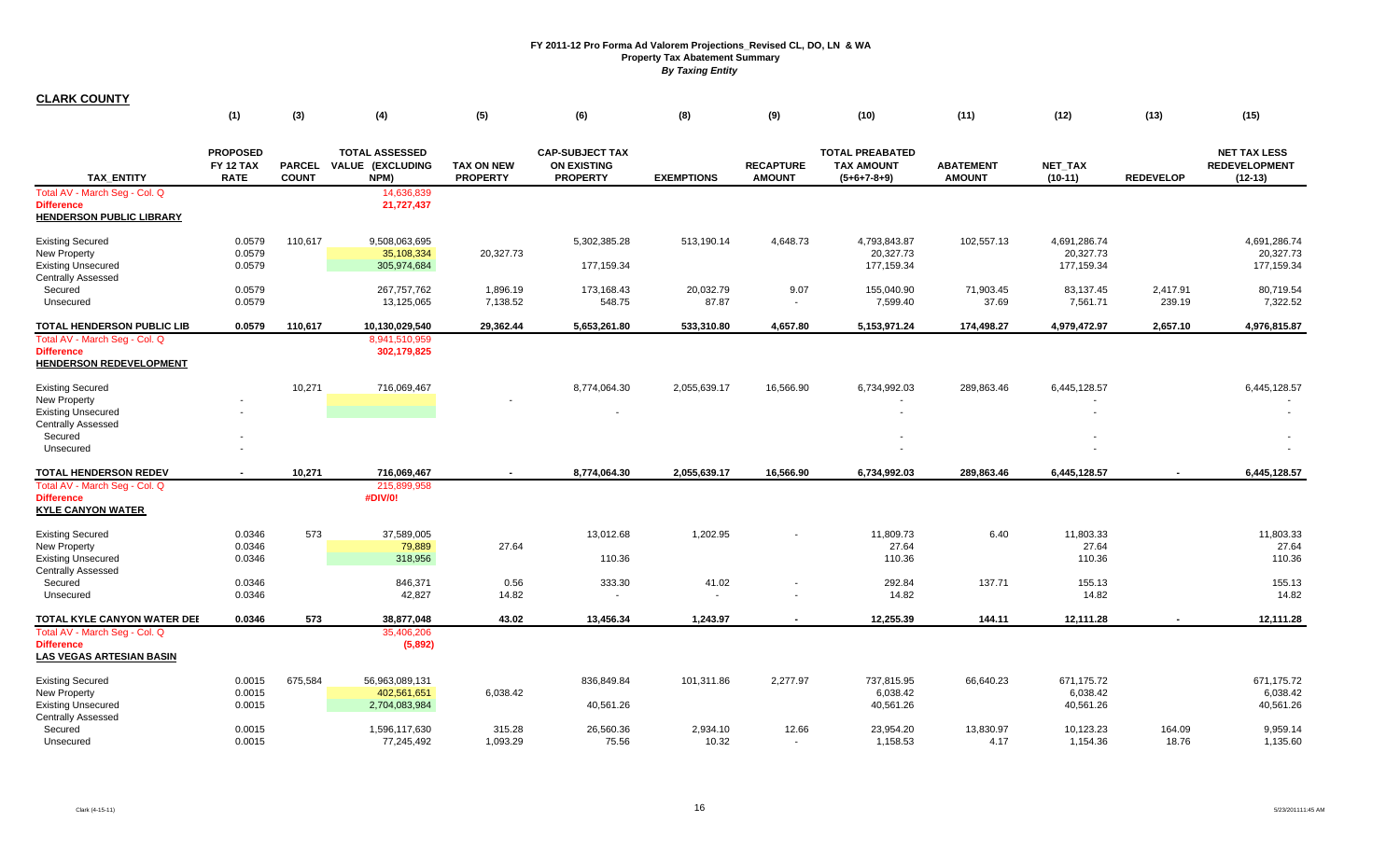| <b>CLARK COUNTY</b>                                                                                      |                                             |                               |                                                   |                                      |                                                                 |                          |                                   |                                                              |                                   |                                             |                  |                                                          |
|----------------------------------------------------------------------------------------------------------|---------------------------------------------|-------------------------------|---------------------------------------------------|--------------------------------------|-----------------------------------------------------------------|--------------------------|-----------------------------------|--------------------------------------------------------------|-----------------------------------|---------------------------------------------|------------------|----------------------------------------------------------|
|                                                                                                          | (1)                                         | (3)                           | (4)                                               | (5)                                  | (6)                                                             | (8)                      | (9)                               | (10)                                                         | (11)                              | (12)                                        | (13)             | (15)                                                     |
| <b>TAX ENTITY</b>                                                                                        | <b>PROPOSED</b><br>FY 12 TAX<br><b>RATE</b> | <b>PARCEL</b><br><b>COUNT</b> | <b>TOTAL ASSESSED</b><br>VALUE (EXCLUDING<br>NPM) | <b>TAX ON NEW</b><br><b>PROPERTY</b> | <b>CAP-SUBJECT TAX</b><br><b>ON EXISTING</b><br><b>PROPERTY</b> | <b>EXEMPTIONS</b>        | <b>RECAPTURE</b><br><b>AMOUNT</b> | <b>TOTAL PREABATED</b><br><b>TAX AMOUNT</b><br>$(5+6+7-8+9)$ | <b>ABATEMENT</b><br><b>AMOUNT</b> | <b>NET TAX</b><br>$(10-11)$                 | <b>REDEVELOP</b> | <b>NET TAX LESS</b><br><b>REDEVELOPMENT</b><br>$(12-13)$ |
| TOTAL LAS VEGAS ARTESIAN BAS                                                                             | 0.0015                                      | 675,584                       | 61,743,097,889                                    | 7,446.99                             | 904,047.02                                                      | 104,256.28               | 2,290.63                          | 809,528.36                                                   | 80,475.37                         | 729,052.99                                  | 182.85           | 728,870.14                                               |
| Total AV - March Seg - Col. Q<br><b>Difference</b><br><b>LAS VEGAS/CLARK COUNTY LIBRARY</b>              |                                             |                               | 53,815,047,964<br>1,173,925,925                   |                                      |                                                                 |                          |                                   |                                                              |                                   |                                             |                  |                                                          |
| <b>Existing Secured</b><br><b>New Property</b><br><b>Existing Unsecured</b><br><b>Centrally Assessed</b> | 0.0942<br>0.0942<br>0.0942                  | 536,325                       | 49,800,595,214<br>364,687,151<br>2,163,791,943    | 343,535.30                           | 46,085,737.47<br>2,038,292.01                                   | 8,644,018.63             | 135,249.41                        | 37,576,968.25<br>343,535.30<br>2,038,292.01                  | 1,327,680.38                      | 36,249,287.87<br>343,535.30<br>2,038,292.01 |                  | 36,249,287.87<br>343,535.30<br>2,038,292.01              |
| Secured                                                                                                  | 0.0942                                      |                               | 1,602,885,156                                     | 44,470.16                            | 1,631,116.68                                                    | 165,668.77               | 221.30                            | 1,510,139.37                                                 | 682,450.63                        | 827,688.74                                  | 7,309.70         | 820,379.04                                               |
| Unsecured                                                                                                | 0.0942                                      |                               | 78,193,306                                        | 63,271.28                            | 12,058.73                                                       | 1,672.08                 |                                   | 73,657.93                                                    | 647.73                            | 73,010.20                                   | 759.41           | 72,250.79                                                |
| TOTAL LV / CLARK CO LIBRARY                                                                              | 0.0942                                      | 536,325                       | 54,010,152,770                                    | 451,276.74                           | 49,767,204.89                                                   | 8,811,359.48             | 135,470.71                        | 41,542,592.86                                                | 2,010,778.74                      | 39,531,814.12                               | 8,069.11         | 39,523,745.01                                            |
| Total AV - March Seg - Col. Q<br><b>Difference</b><br><b>LOWER MOAPA VALLEY GWB</b>                      |                                             |                               | 43,959,248,351<br>874,663,835                     |                                      |                                                                 |                          |                                   |                                                              |                                   |                                             |                  |                                                          |
| <b>Existing Secured</b><br>New Property<br><b>Existing Unsecured</b><br><b>Centrally Assessed</b>        | 0.0009<br>0.0009<br>0.0009                  | 3,850                         | 218,001,998<br>286,313<br>7,126,033               | 2.58                                 | 1,965.09<br>64.13                                               | 682.40                   | 0.56                              | 1,283.25<br>2.58<br>64.13                                    | 28.70                             | 1,254.55<br>2.58<br>64.13                   |                  | 1,254.55<br>2.58<br>64.13                                |
| Secured                                                                                                  | 0.0009                                      |                               | 13,481,380                                        | 0.07                                 | 126.58                                                          | 5.32                     |                                   | 121.33                                                       | 47.33                             | 74.00                                       |                  | 74.00                                                    |
| Unsecured                                                                                                | 0.0009                                      |                               | 847,321                                           | 7.63                                 | $\sim$                                                          | $\overline{\phantom{a}}$ |                                   | 7.63                                                         |                                   | 7.63                                        |                  | 7.63                                                     |
| TOTAL LOWER MOAPA VLLY GWB                                                                               | 0.0009                                      | 3,850                         | 239,743,045                                       | 10.28                                | 2,155.80                                                        | 687.72                   | 0.56                              | 1,478.92                                                     | 76.03                             | 1,402.89                                    |                  | 1,402.89                                                 |
| Total AV - March Seq - Col. Q<br><b>Difference</b><br><b>LVMPD MANPOWER (LV)</b>                         |                                             |                               | 164,241,374<br>(320, 551)                         |                                      |                                                                 |                          |                                   |                                                              |                                   |                                             |                  |                                                          |
| <b>Existing Secured</b><br>New Property<br><b>Existing Unsecured</b>                                     | 0.2800<br>0.2800<br>0.2800                  | 199,224                       | 14,136,003,720<br>52,913,686<br>389,236,087       | 148,158.32                           | 38,998,570.21<br>1,089,861.04                                   | 4,280,062.61             | 53,619.90                         | 34,772,127.50<br>148,158.32<br>1,089,861.04                  | 540,037.97                        | 34,232,089.53<br>148,158.32<br>1,089,861.04 |                  | 34,232,089.53<br>148,158.32<br>1,089,861.04              |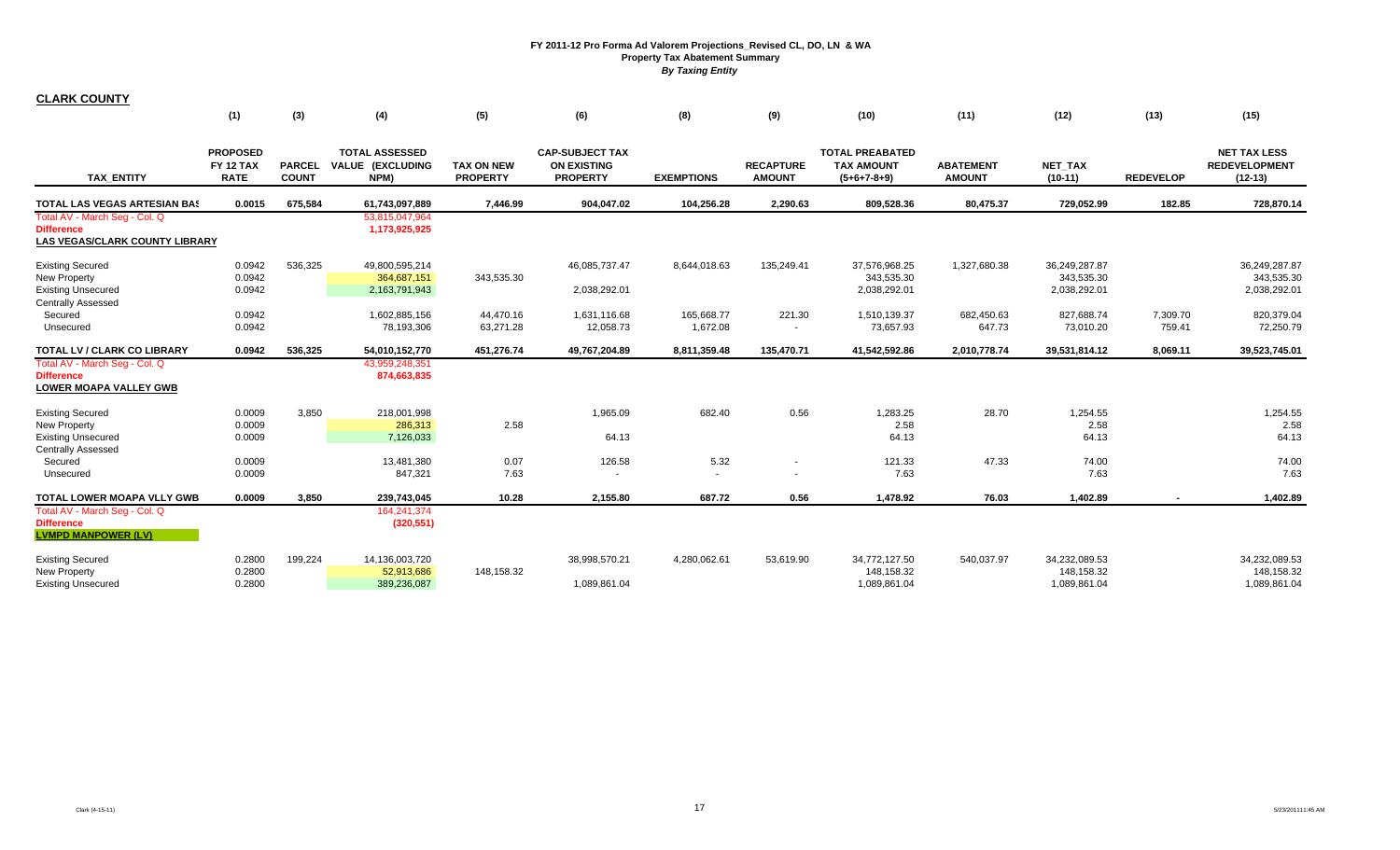|  | <b>CLARK COUNTY</b> |
|--|---------------------|
|  |                     |

|                                                                                                                     | (1)                                         | (3)                           | (4)                                               | (5)                                  | (6)                                                             | (8)                    | (9)                               | (10)                                                         | (11)                              | (12)                                        | (13)                  | (15)                                                     |
|---------------------------------------------------------------------------------------------------------------------|---------------------------------------------|-------------------------------|---------------------------------------------------|--------------------------------------|-----------------------------------------------------------------|------------------------|-----------------------------------|--------------------------------------------------------------|-----------------------------------|---------------------------------------------|-----------------------|----------------------------------------------------------|
| <b>TAX ENTITY</b>                                                                                                   | <b>PROPOSED</b><br>FY 12 TAX<br><b>RATE</b> | <b>PARCEL</b><br><b>COUNT</b> | <b>TOTAL ASSESSED</b><br>VALUE (EXCLUDING<br>NPM) | <b>TAX ON NEW</b><br><b>PROPERTY</b> | <b>CAP-SUBJECT TAX</b><br><b>ON EXISTING</b><br><b>PROPERTY</b> | <b>EXEMPTIONS</b>      | <b>RECAPTURE</b><br><b>AMOUNT</b> | <b>TOTAL PREABATED</b><br><b>TAX AMOUNT</b><br>$(5+6+7-8+9)$ | <b>ABATEMENT</b><br><b>AMOUNT</b> | NET_TAX<br>$(10-11)$                        | <b>REDEVELOP</b>      | <b>NET TAX LESS</b><br><b>REDEVELOPMENT</b><br>$(12-13)$ |
| Centrally Assessed<br>Secured<br>Unsecured                                                                          | 0.2800<br>0.2800                            |                               | 415,058,413<br>20,500,556                         | 10,231.79<br>55,363.09               | 1,302,740.35<br>2,254.66                                        | 150,808.66<br>216.16   | 31.47<br>$\sim$                   | 1,162,194.95<br>57,401.59                                    | 513,423.69<br>117.70              | 648,771.26<br>57,283.89                     | 23,039.59<br>1,868.32 | 625,731.67<br>55,415.57                                  |
| TOTAL LVMPD MANPOWER (LV)                                                                                           | 0.2800                                      | 199,224                       | 15,013,712,462                                    | 213,753.20                           | 41,393,426.26                                                   | 4,431,087.43           | 53,651.37                         | 37,229,743.40                                                | 1,053,579.36                      | 36,176,164.04                               | 24,907.91             | 36, 151, 256. 13                                         |
| Total AV - March Seg - Col. Q<br><b>Difference</b><br><b>LVMPD MANPOWER (CO)</b>                                    |                                             |                               | 14, 197, 714, 452<br>(712, 595, 779)              |                                      |                                                                 |                        |                                   |                                                              |                                   |                                             |                       |                                                          |
| <b>Existing Secured</b><br><b>New Property</b><br><b>Existing Unsecured</b>                                         | 0.2800<br>0.2800<br>0.2800                  | 325,339                       | 34,945,211,348<br>307,885,369<br>1,750,092,392    | 862,079.03                           | 97,915,156.79<br>4,900,258.70                                   | 21,766,450.84          | 345,716.98                        | 76,494,422.93<br>862,079.03<br>4,900,258.70                  | 1,846,874.88                      | 74,647,548.05<br>862,079.03<br>4,900,258.70 |                       | 74,647,548.05<br>862,079.03<br>4,900,258.70              |
| <b>Centrally Assessed</b><br>Secured<br>Unsecured                                                                   | 0.2800<br>0.2800                            |                               | 1,183,486,542<br>57,350,062                       | 121,948.35<br>131,750.58             | 3,533,265.96<br>33,583.63                                       | 341,451.55<br>4,753.99 | 539.97<br>$\blacksquare$          | 3,314,302.73<br>160,580.22                                   | 987,737.37<br>1,807.34            | 2,326,565.36<br>158,772.88                  | 1,582.11<br>152.19    | 2,324,983.25<br>158,620.69                               |
| <b>TOTAL LVMPD MANPOWER (CO)</b>                                                                                    | 0.2800                                      | 325,339                       | 38,244,025,713                                    | 1,115,777.96                         | 106,382,265.08                                                  | 22,112,656.38          | 346,256.95                        | 85,731,643.61                                                | 2,836,419.59                      | 82,895,224.02                               | 1,734.30              | 82,893,489.72                                            |
| Total AV - March Seg - Col. Q<br><b>Difference</b><br><b>LVMPD EMERGENCY 911</b>                                    |                                             |                               | 29,188,958,771<br>1,281,334,499                   |                                      |                                                                 |                        |                                   |                                                              |                                   |                                             |                       |                                                          |
| <b>Existing Secured</b><br>New Property<br><b>Existing Unsecured</b><br>Centrally Assessed                          | 0.0050<br>0.0050<br>0.0050                  | 514,583                       | 45,657,895,681<br>359,131,978<br>2,150,928,067    | 17,956.60                            | 2,244,803.23<br>107,546.40                                      | 297,095.81             | 7,033.21                          | 1,954,740.63<br>17,956.60<br>107,546.40                      | 40,664.69                         | 1,914,075.94<br>17,956.60<br>107,546.40     |                       | 1,914,075.94<br>17,956.60<br>107,546.40                  |
| Secured<br>Unsecured                                                                                                | 0.0050<br>0.0050                            |                               | 1,261,160,844<br>60,722,095                       | 974.49<br>2,812.34                   | 69,629.26<br>261.87                                             | 7,545.77<br>38.20      | 8.98<br>$\sim$                    | 63,066.96<br>3,036.01                                        | 24,138.53<br>12.41                | 38,928.43<br>3,023.60                       | 442.26<br>36.10       | 38,486.17<br>2,987.50                                    |
| <b>TOTAL LVMPD EMERGENCY 911</b>                                                                                    | 0.0050                                      | 514,583                       | 49,489,838,665                                    | 21,743.43                            | 2,422,240.76                                                    | 304,679.78             | 7,042.19                          | 2,146,346.60                                                 | 64,815.63                         | 2,081,530.97                                | 478.36                | 2,081,052.61                                             |
| Total AV - March Seg - Col. Q<br><b>Difference</b><br><b>LAS VEGAS REDEVELOPMENT</b>                                |                                             |                               | 42,754,626,968<br>793,295,497                     |                                      |                                                                 |                        |                                   |                                                              |                                   |                                             |                       |                                                          |
| <b>Existing Secured</b><br><b>New Property</b><br><b>Existing Unsecured</b><br><b>Centrally Assessed</b><br>Secured |                                             | 6,715                         | 1,335,796,566                                     |                                      | 20,232,586.03                                                   | 6,280,769.41           | 6,856.38                          | 13,958,673.00                                                | 650,712.22                        | 13,307,960.78                               |                       | 13,307,960.78                                            |
| Unsecured                                                                                                           |                                             |                               |                                                   |                                      |                                                                 |                        |                                   |                                                              |                                   |                                             |                       |                                                          |
| TOTAL LV REDEVELOPMENT<br>Total AV - March Seg - Col. Q<br><b>Difference</b>                                        |                                             | 6,715                         | 1,335,796,566<br>548,782,785<br>#DIV/0!           |                                      | 20,232,586.03                                                   | 6,280,769.41           | 6.856.38                          | 13,958,673.00                                                | 650,712.22                        | 13,307,960.78                               |                       | 13,307,960.78                                            |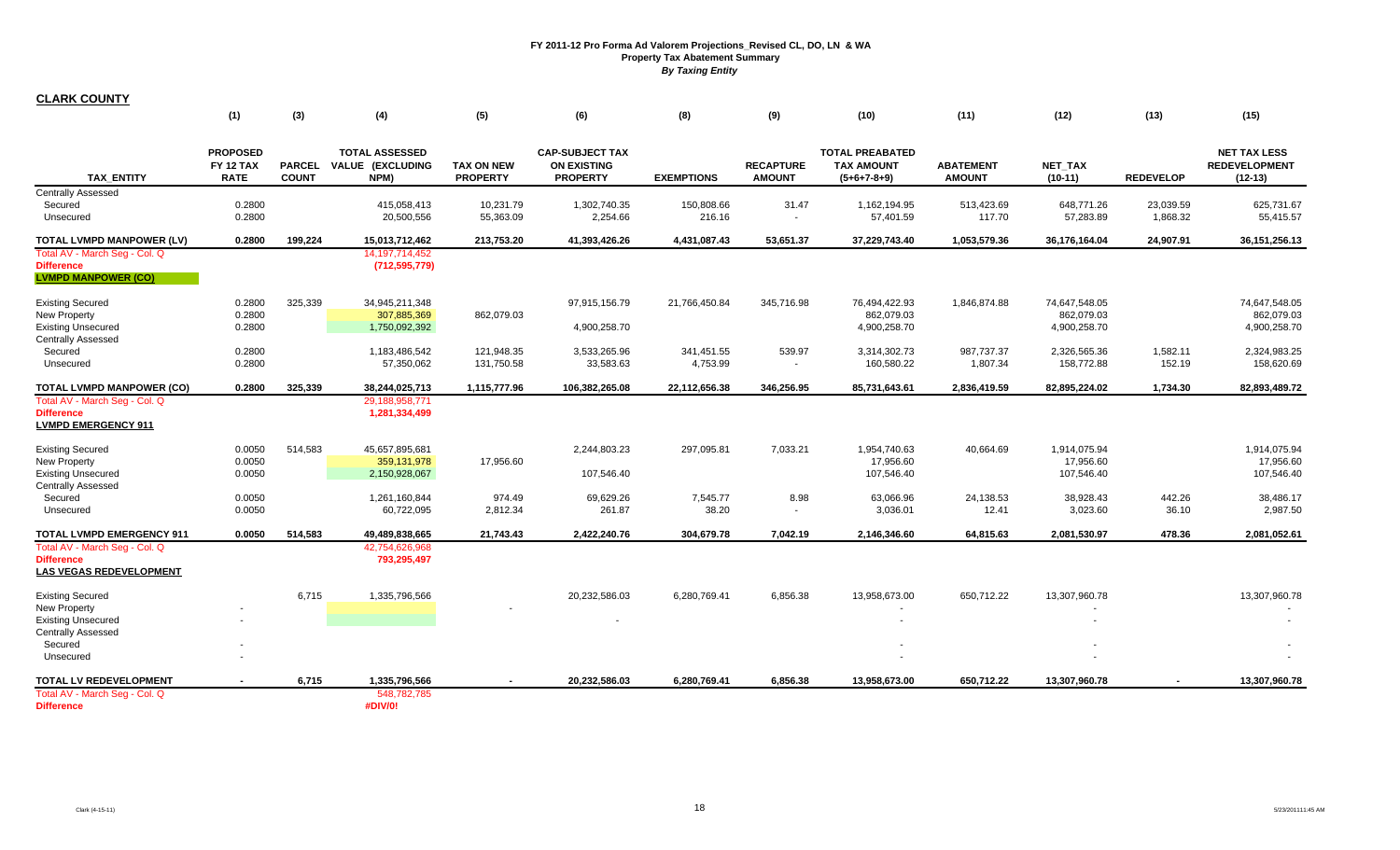|                                                                                                                       | (1)                                         | (3)                           | (4)                                               | (5)                                  | (6)                                                             | (8)               | (9)                               | (10)                                                         | (11)                              | (12)                                    | (13)             | (15)                                                     |
|-----------------------------------------------------------------------------------------------------------------------|---------------------------------------------|-------------------------------|---------------------------------------------------|--------------------------------------|-----------------------------------------------------------------|-------------------|-----------------------------------|--------------------------------------------------------------|-----------------------------------|-----------------------------------------|------------------|----------------------------------------------------------|
| <b>TAX ENTITY</b>                                                                                                     | <b>PROPOSED</b><br>FY 12 TAX<br><b>RATE</b> | <b>PARCEL</b><br><b>COUNT</b> | <b>TOTAL ASSESSED</b><br>VALUE (EXCLUDING<br>NPM) | <b>TAX ON NEW</b><br><b>PROPERTY</b> | <b>CAP-SUBJECT TAX</b><br><b>ON EXISTING</b><br><b>PROPERTY</b> | <b>EXEMPTIONS</b> | <b>RECAPTURE</b><br><b>AMOUNT</b> | <b>TOTAL PREABATED</b><br><b>TAX AMOUNT</b><br>$(5+6+7-8+9)$ | <b>ABATEMENT</b><br><b>AMOUNT</b> | NET_TAX<br>$(10-11)$                    | <b>REDEVELOP</b> | <b>NET TAX LESS</b><br><b>REDEVELOPMENT</b><br>$(12-13)$ |
| <b>MESQUITE REDEVELOPMENT</b>                                                                                         |                                             |                               |                                                   |                                      |                                                                 |                   |                                   |                                                              |                                   |                                         |                  |                                                          |
| <b>Existing Secured</b><br><b>New Property</b><br><b>Existing Unsecured</b><br><b>Centrally Assessed</b><br>Secured   |                                             | 1,058                         | 149,761,728                                       |                                      | 2,683,269.38                                                    | 110,116.20        | 75.63                             | 2,573,228.81                                                 | 108,469.18                        | 2,464,759.63                            |                  | 2,464,759.63                                             |
| Unsecured                                                                                                             |                                             |                               |                                                   |                                      |                                                                 |                   |                                   |                                                              |                                   |                                         |                  |                                                          |
| <b>TOTAL MESQUITE REDEV</b><br>Total AV - March Seg - Col. Q<br><b>Difference</b><br><b>MT CHARLESTON FIRE</b>        | $\blacksquare$                              | 1,058                         | 149,761,728<br>121,924,767<br>#DIV/0!             |                                      | 2,683,269.38                                                    | 110,116.20        | 75.63                             | 2,573,228.81                                                 | 108,469.18                        | 2,464,759.63                            |                  | 2,464,759.63                                             |
| <b>Existing Secured</b><br><b>New Property</b><br><b>Existing Unsecured</b><br><b>Centrally Assessed</b>              | 0.8813<br>0.8813<br>0.8813                  | 1,145                         | 119,811,422<br>127,181<br>652,923                 | 1,120.85                             | 1,056,093.97<br>5,754.21                                        | 642,834.36        |                                   | 413,259.61<br>1,120.85<br>5,754.21                           | 12,948.99                         | 400,310.62<br>1,120.85<br>5,754.21      |                  | 400,310.62<br>1,120.85<br>5,754.21                       |
| Secured<br>Unsecured                                                                                                  | 0.8813<br>0.8813                            |                               | 2,037,385<br>103,092                              | 34.52<br>908.55                      | 20,435.80                                                       | 2,514.85          |                                   | 17,955.47<br>908.55                                          | 8,614.22                          | 9,341.25<br>908.55                      |                  | 9,341.25<br>908.55                                       |
| TOTAL MT CHARLESTON FIRE<br>Total AV - March Seg - Col. Q<br><b>Difference</b><br><b>NORTH LAS VEGAS CITY LIBRARY</b> | 0.8813                                      | 1,145                         | 122,732,003<br>49,738,943<br>51,456               | 2.063.92                             | 1,082,283.98                                                    | 645,349.21        |                                   | 438,998.69                                                   | 21,563.21                         | 417,435.48                              |                  | 417,435.48                                               |
| <b>Existing Secured</b><br><b>New Property</b><br><b>Existing Unsecured</b><br><b>Centrally Assessed</b>              | 0.0632<br>0.0632<br>0.0632                  | 77,907                        | 4,738,177,082<br>24,120,078<br>380,159,018        | 15,243.89                            | 2,957,589.24<br>240,260.50                                      | 534,575.38        | 7,029.73                          | 2,430,043.59<br>15,243.89<br>240,260.50                      | 51,359.40                         | 2,378,684.19<br>15,243.89<br>240,260.50 |                  | 2,378,684.19<br>15,243.89<br>240,260.50                  |
| Secured<br>Unsecured                                                                                                  | 0.0632<br>0.0632                            |                               | 194,333,983<br>9,383,336                          | 1,418.68<br>5,815.31                 | 136,096.66<br>118.80                                            | 14,696.25<br>3.84 | 8.66<br>$\blacksquare$            | 122,827.75<br>5,930.27                                       | 50,686.05<br>7.71                 | 72,141.70<br>5,922.56                   | 764.21<br>71.77  | 71,377.49<br>5,850.79                                    |
| TOTAL N LV CITY LIBRARY                                                                                               | 0.0632                                      | 77,907                        | 5,346,173,497                                     | 22,477.88                            | 3,334,065.20                                                    | 549,275.47        | 7,038.39                          | 2,814,306.00                                                 | 102,053.16                        | 2,712,252.84                            | 835.98           | 2,711,416.86                                             |
| Total AV - March Seg - Col. Q<br><b>Difference</b><br><b>NORTH LAS VEGAS 911</b>                                      |                                             |                               | 4,434,688,599<br>65,637,778                       |                                      |                                                                 |                   |                                   |                                                              |                                   |                                         |                  |                                                          |
| <b>Existing Secured</b><br><b>New Property</b><br><b>Existing Unsecured</b><br><b>Centrally Assessed</b>              | 0.0050<br>0.0050<br>0.0050                  | 77,907                        | 4,738,177,082<br>24,120,078<br>380,159,018        | 1,206.00                             | 233,986.49<br>19,007.95                                         | 42,296.71         | 556.15                            | 192,245.93<br>1,206.00<br>19,007.95                          | 4,062.53                          | 188,183.40<br>1,206.00<br>19,007.95     |                  | 188,183.40<br>1,206.00<br>19,007.95                      |
| Secured<br>Unsecured                                                                                                  | 0.0050<br>0.0050                            |                               | 194,333,983<br>9,383,336                          | 112.23<br>460.06                     | 10,767.13<br>9.39                                               | 1,162.63<br>0.30  | 0.68<br>$\overline{\phantom{a}}$  | 9,717.41<br>469.15                                           | 4,009.94<br>0.61                  | 5,707.47<br>468.54                      | 60.44<br>5.66    | 5,647.03<br>462.88                                       |
| TOTAL N LAS VEGAS 911                                                                                                 | 0.0050                                      | 77.907                        | 5,346,173,497                                     | 1,778.29                             | 263,770.96                                                      | 43,459.64         | 556.83                            | 222.646.44                                                   | 8.073.08                          | 214,573.36                              | 66.10            | 214,507.26                                               |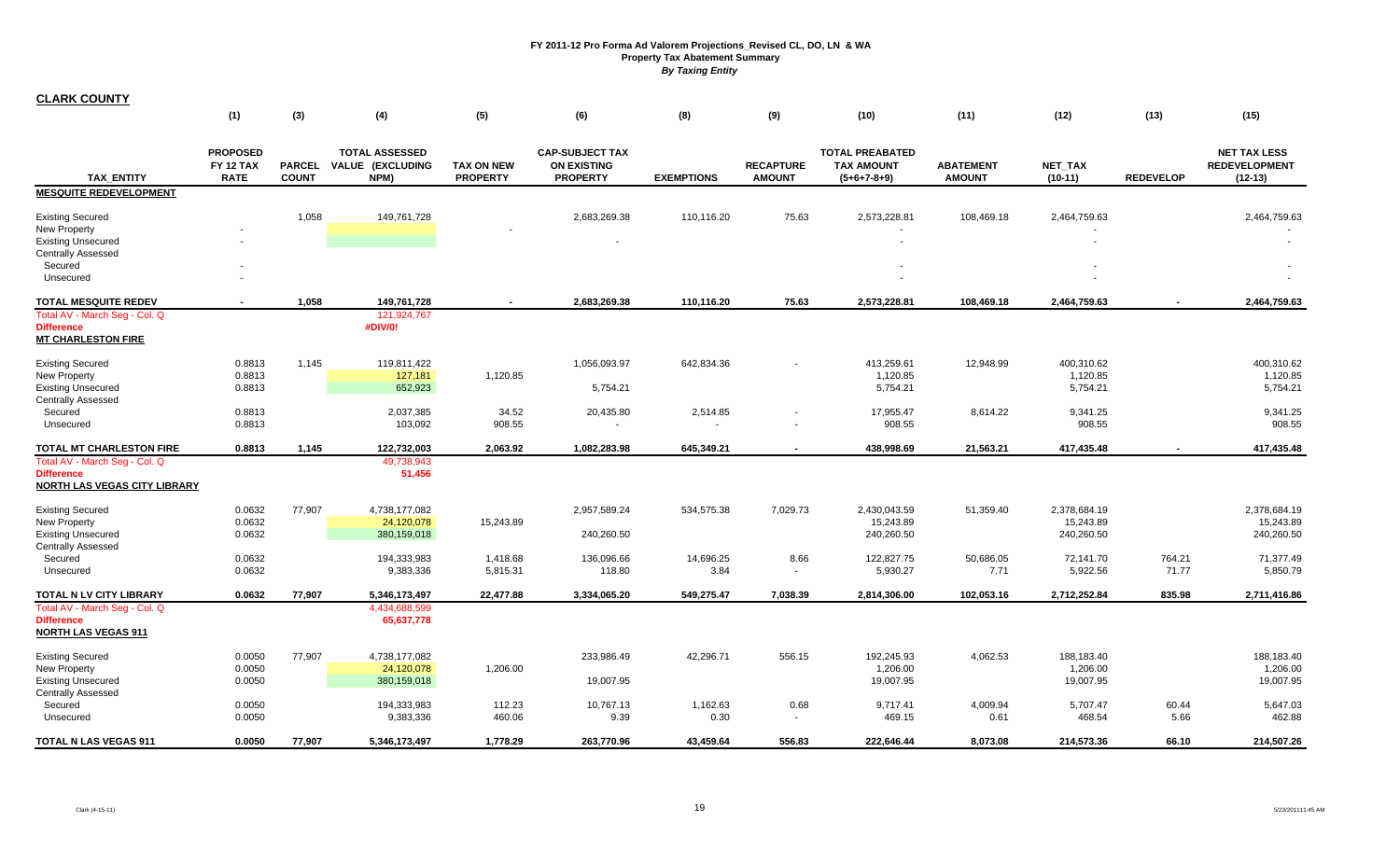| <b>CLARK COUNTY</b>                                                                        |                                             |                               |                                                           |                                      |                                                                 |                   |                                   |                                                              |                                   |                                          |                  |                                                          |
|--------------------------------------------------------------------------------------------|---------------------------------------------|-------------------------------|-----------------------------------------------------------|--------------------------------------|-----------------------------------------------------------------|-------------------|-----------------------------------|--------------------------------------------------------------|-----------------------------------|------------------------------------------|------------------|----------------------------------------------------------|
|                                                                                            | (1)                                         | (3)                           | (4)                                                       | (5)                                  | (6)                                                             | (8)               | (9)                               | (10)                                                         | (11)                              | (12)                                     | (13)             | (15)                                                     |
| <b>TAX ENTITY</b>                                                                          | <b>PROPOSED</b><br>FY 12 TAX<br><b>RATE</b> | <b>PARCEL</b><br><b>COUNT</b> | <b>TOTAL ASSESSED</b><br><b>VALUE (EXCLUDING)</b><br>NPM) | <b>TAX ON NEW</b><br><b>PROPERTY</b> | <b>CAP-SUBJECT TAX</b><br><b>ON EXISTING</b><br><b>PROPERTY</b> | <b>EXEMPTIONS</b> | <b>RECAPTURE</b><br><b>AMOUNT</b> | <b>TOTAL PREABATED</b><br><b>TAX AMOUNT</b><br>$(5+6+7-8+9)$ | <b>ABATEMENT</b><br><b>AMOUNT</b> | NET_TAX<br>$(10-11)$                     | <b>REDEVELOP</b> | <b>NET TAX LESS</b><br><b>REDEVELOPMENT</b><br>$(12-13)$ |
| Total AV - March Seg - Col. Q<br><b>Difference</b><br>NORTH LAS VEGAS REDEVELOPMENT AGENCY |                                             |                               | 4,434,688,599<br>65,550,698                               |                                      |                                                                 |                   |                                   |                                                              |                                   |                                          |                  |                                                          |
| <b>Existing Secured</b><br><b>New Property</b>                                             | $\sim$                                      | 1,956                         | 149,716,585                                               | $\overline{\phantom{a}}$             | 1,940,362.93                                                    | 486,190.61        | 24,021.57                         | 1,478,193.89                                                 | 78,954.77                         | 1,399,239.12<br>$\overline{\phantom{0}}$ |                  | 1,399,239.12                                             |
| <b>Existing Unsecured</b>                                                                  |                                             |                               |                                                           |                                      | $\overline{\phantom{a}}$                                        |                   |                                   |                                                              |                                   | $\overline{\phantom{0}}$                 |                  | $\sim$                                                   |
| <b>Centrally Assessed</b>                                                                  |                                             |                               |                                                           |                                      |                                                                 |                   |                                   |                                                              |                                   |                                          |                  |                                                          |
| Secured                                                                                    | $\sim$                                      |                               |                                                           |                                      |                                                                 |                   |                                   |                                                              |                                   | $\sim$                                   |                  | $\sim$                                                   |
| Unsecured                                                                                  | $\sim$                                      |                               |                                                           |                                      |                                                                 |                   |                                   | $\sim$                                                       |                                   | $\sim$                                   |                  | $\sim$                                                   |
| TOTAL N LV REDEVELOPMENT                                                                   | $\sim$                                      | 1,956                         | 149,716,585                                               |                                      | 1,940,362.93                                                    | 486,190.61        | 24,021.57                         | 1,478,193.89                                                 | 78,954.77                         | 1,399,239.12                             |                  | 1,399,239.12                                             |
| Total AV - March Seg - Col. Q<br><b>Difference</b>                                         |                                             |                               | 51,465,351<br>#DIV/0!                                     |                                      |                                                                 |                   |                                   |                                                              |                                   |                                          |                  |                                                          |

Note: Per the Clark County Treasurer's Office, the total secured value in column (4) includes \$11,215,897,062 VSBTE value for parcels where exemption is applied to the tax liability and is not value based.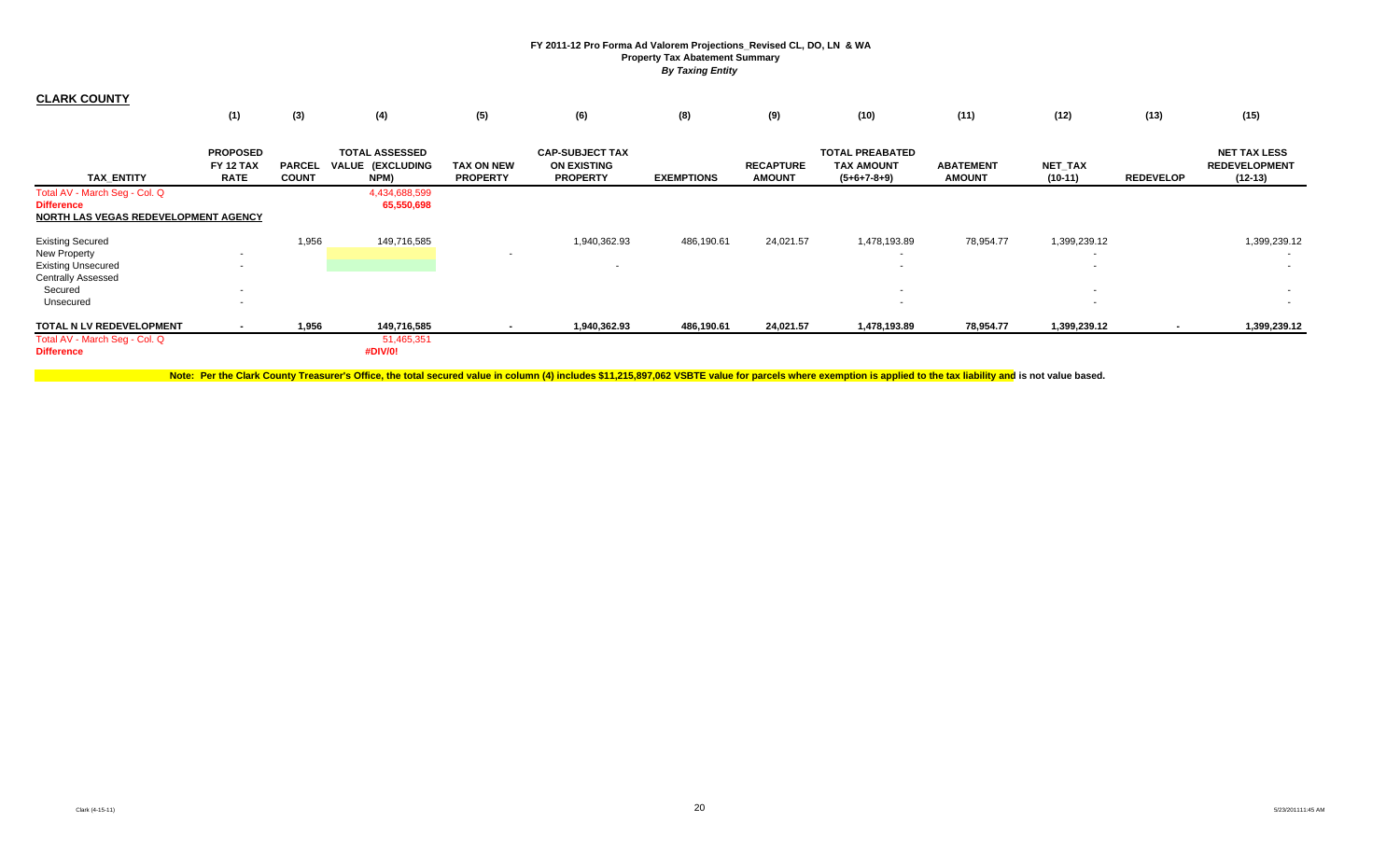|                                           | (1)                          | (2)                           | (3)           | (4)<br><b>TOTAL</b>                                  | (5)               | (6)                                                    | (7)                                                   | (8)                      | (9)              | (10)                                                  | (11)                     | (12)           | (13)                     | (15)                                            |
|-------------------------------------------|------------------------------|-------------------------------|---------------|------------------------------------------------------|-------------------|--------------------------------------------------------|-------------------------------------------------------|--------------------------|------------------|-------------------------------------------------------|--------------------------|----------------|--------------------------|-------------------------------------------------|
|                                           | <b>PROPOSED</b><br>FY 12 TAX | <b>FY 12</b><br><b>EXEMPT</b> | <b>PARCEL</b> | <b>ASSESSED</b><br><b>VALUE</b><br><b>(EXCLUDING</b> | <b>TAX ON NEW</b> | <b>CAP-SUBJECT</b><br><b>TAX ON</b><br><b>EXISTING</b> | <b>CAP-EXEMPT</b><br><b>TAX ON</b><br><b>EXISTING</b> |                          | <b>RECAPTURE</b> | <b>TOTAL</b><br><b>PREABATED TAX</b><br><b>AMOUNT</b> | <b>ABATEMENT</b>         | <b>NET TAX</b> |                          | <b>NET TAX LESS</b><br><b>REDEVELOPMEN</b><br>T |
| <b>TAX ENTITY</b>                         | <b>RATE</b>                  | <b>RATE</b>                   | <b>COUNT</b>  | NPM)                                                 | <b>PROPERTY</b>   | <b>PROPERTY</b>                                        | <b>PROPERTY</b>                                       | <b>EXEMPTIONS</b>        | <b>AMOUNT</b>    | $(5+6+7-8+9)$                                         | <b>AMOUNT</b>            | $(10-11)$      | <b>REDEVELOP</b>         | $(12-13)$                                       |
| <b>ALL ENTITIES</b>                       |                              |                               |               |                                                      |                   |                                                        |                                                       |                          |                  |                                                       |                          |                |                          |                                                 |
| STATE OF NEVADA                           | 0.1700                       | $\overline{\phantom{a}}$      | 26,449        | 2,837,790,107                                        | 39,410.98         | 4,850,893.77                                           |                                                       | 66,984.07                | $\overline{a}$   | 4,823,320.67                                          | 402,158.66               | 4,421,162.01   | 112,850.53               | 4,308,311.48                                    |
| <b>GENERAL COUNTY</b>                     | 1.1335                       | $\overline{\phantom{a}}$      | 26,449        | 2,837,790,107                                        | 262,498.38        | 32,334,637.35                                          |                                                       | 360,796.85               | 0.07             | 32,236,338.95                                         | 8,834,056.62             | 23,402,282.33  | 757,885.11               | 22,644,397.22                                   |
| <b>SCHOOL DISTRICT</b>                    | 0.8500                       |                               | 26,449        | 2,837,790,107                                        | 197,055.20        | 24,254,494.66                                          |                                                       | 334,922.15               | 0.01             | 24,116,627.72                                         | 2,010,863.08             | 22,105,764.64  | 544,494.29               | 21,561,270.35                                   |
| <b>GARDNERVILLE</b>                       | 0.6677                       |                               | 2,225         | 156,300,404                                          | 8,438.02          | 1,069,867.38                                           |                                                       | 32,356.94                |                  | 1,045,948.46                                          | 39,670.20                | 1,006,278.26   | $\overline{\phantom{a}}$ | 1,006,278.26                                    |
| <b>GENOA</b>                              | 0.3929                       |                               | 143           | 12,104,320                                           | 72.53             | 48,959.47                                              |                                                       | 1,474.12                 |                  | 47,557.88                                             | 10,367.57                | 37,190.31      | 8,947.61                 | 28,242.70                                       |
| <b>MINDEN</b>                             | 0.6677                       |                               | 1,763         | 145,136,121                                          | 18,777.18         | 959,431.40                                             |                                                       | 6,380.25                 |                  | 971,828.33                                            | 22,891.17                | 948,937.16     | $\overline{\phantom{a}}$ | 948,937.16                                      |
| CARSON WATER SUBCONSERVANCY               | 0.0300                       |                               | 21,201        | 1,719,305,885                                        | 5,309.12          | 515,234.81                                             |                                                       | 4,683.41                 |                  | 515,860.52                                            | 12,500.57                | 503,359.95     | 21,752.44                | 481,607.51                                      |
| <b>CAVE ROCK ESTATES GID</b>              | 0.3824                       |                               | 93            | 23,912,664                                           | 879.60            | 90,619.83                                              |                                                       | 57.09                    |                  | 91,442.34                                             | 17,535.51                | 73,906.83      |                          | 73,906.83                                       |
| DOUGLAS COUNTY MOSQUITO ABATEMENT         | 0.0345                       | $\overline{\phantom{a}}$      | 19,450        | 1,592,053,429                                        | 5,763.24          | 548.717.72                                             |                                                       | 4,854.59                 |                  | 549,626.37                                            | 176,488.53               | 373,137.84     | 20,953.28                | 352,184.56                                      |
| DOUGLAS COUNTY REDEVELOPMENT              | $\sim$                       |                               |               |                                                      |                   |                                                        |                                                       |                          |                  |                                                       | $\overline{\phantom{a}}$ |                |                          |                                                 |
| <b>EAST FORK FIRE PROTECTION DISTRICT</b> | 0.3282                       |                               | 21,091        | 1,674,520,565                                        | 58,640.04         | 5,493,959.38                                           |                                                       | 53,628.84                |                  | 5,498,970.58                                          | 847,420.82               | 4,651,549.76   | 222,367.88               | 4,429,181.88                                    |
| <b>EAST FORK PARAMEDIC DISTRICT</b>       | 0.1592                       | $\overline{\phantom{a}}$      | 21,091        | 1,674,520,565                                        | 28,415.43         | 2,663,986.96                                           |                                                       | 26,680.04                |                  | 2,665,722.35                                          | 63,421.96                | 2,602,300.39   | 115,277.93               | 2,487,022.46                                    |
| EAST FORK SWIMMING POOL DISTRICT          | 0.1645                       | $\overline{\phantom{a}}$      | 21,075        | 1,667,467,148                                        | 28,954.58         | 2,741,407.62                                           |                                                       | 26,615.92                |                  | 2,743,746.28                                          | 568,189.94               | 2,175,556.34   | 107,821.06               | 2,067,735.28                                    |
| <b>ELK POINT SANITATION DISTRICT</b>      | 0.0095                       |                               | 98            | 33,310,415                                           | 21.81             | 3,147.31                                               |                                                       | 12.68                    |                  | 3,156.45                                              | 763.97                   | 2.392.48       | $\sim$                   | 2.392.48                                        |
| <b>GARDNERVILLE RANCHOS GID</b>           | 0.3686                       |                               | 4,068         | 222,015,364                                          | 1,639.03          | 821,916.93                                             |                                                       | 5,937.23                 |                  | 817,618.73                                            | 2,612.13                 | 815,006.60     | $\overline{\phantom{a}}$ | 815,006.60                                      |
| <b>INDIAN HILLS GID</b>                   | 0.7901                       | $\overline{\phantom{a}}$      | 1,833         | 111,453,318                                          | 2,724.80          | 892,362.71                                             |                                                       | 6,686.60                 |                  | 888,400.90                                            | 28,007.77                | 860,393.13     | 65,349.61                | 795,043.52                                      |
| KINGSBURY GID                             | 0.4258                       |                               | 2,456         | 226,813,141                                          | 4,050.20          | 974,833.49                                             |                                                       | 12,372.06                |                  | 966,511.63                                            | 291,110.08               | 675,401.55     | $\overline{\phantom{a}}$ | 675,401.55                                      |
| LAKERIDGE GID                             | 0.1307                       |                               | 84            | 24,378,433                                           | 49.38             | 31,915.18                                              |                                                       | 101.42                   |                  | 31,863.14                                             | 6,396.91                 | 25,466.23      |                          | 25,466.23                                       |
| <b>LOGAN CREEK GID</b>                    | 0.6722                       |                               | 23            | 6,405,229                                            | 9.07              | 43.072.42                                              |                                                       | 25.43                    |                  | 43.056.06                                             | 9,839.77                 | 33.216.29      |                          | 33,216.29                                       |
| MINDEN-GARDNERVILLE SANITATION            | 0.1224                       | $\overline{a}$                | 3,988         | 301,883,465                                          | 4,986.21          | 372,259.93                                             |                                                       | 7,143.68                 |                  | 370,102.46                                            | 5,518.91                 | 364,583.55     |                          | 364,583.55                                      |
| <b>OLIVER PARK</b>                        | 0.4864                       | $\overline{\phantom{a}}$      | 92            | 10,363,615                                           | 46.34             | 55,499.36                                              |                                                       | 5,137.00                 |                  | 50,408.70                                             | 14,751.90                | 35,656.80      |                          | 35,656.80                                       |
| SIERRA FOREST FIRE PROTECTION             | $\overline{\phantom{a}}$     |                               |               |                                                      |                   |                                                        |                                                       | $\overline{\phantom{a}}$ |                  |                                                       |                          |                |                          |                                                 |
| <b>SKYLAND GID</b>                        | 0.2636                       | $\sim$                        | 235           | 73,577,055                                           | 258.96            | 193,741.84                                             |                                                       | 36.16                    |                  | 193,964.64                                            | 110,738.65               | 83,225.99      |                          | 83,225.99                                       |
| TAHOE-DOUGLAS FIRE PROTECTION             | 0.6381                       | 0.0500                        | 5,358         | 1,163,254,476                                        | 34,036.74         | 6,940,138.12                                           | 590,048.47                                            | 121,248.31               | 0.01             | 7,442,975.03                                          | 2,181,080.32             | 5,261,894.71   |                          | 5,261,894.71                                    |
| TAHOE-DOUGLAS SEWER DISTRICT              | 0.0350                       | $\sim$                        | 1,597         | 616,961,222                                          | 668.17            | 221,506.18                                             |                                                       | 5,468.63                 |                  | 216.705.72                                            | 68,255.71                | 148.450.01     |                          | 148,450.01                                      |
| TOPAZ RANCH ESTATES GID                   | 0.7114                       | $\overline{\phantom{a}}$      | 873           | 33,033,305                                           | 1,483.20          | 235,903.24                                             |                                                       | 2,311.13                 |                  | 235,075.30                                            | 53,757.85                | 181,317.45     |                          | 181,317.45                                      |
| ZEPHYR COVE GID                           | 0.1000                       |                               | 80            | 19,384,479                                           |                   |                                                        |                                                       | 37.26                    |                  | 19,384.47                                             |                          | 15,323.20      |                          | 15,323.20                                       |
|                                           |                              |                               |               |                                                      | 20.25             | 19,401.48                                              |                                                       |                          |                  |                                                       | 4,061.27                 |                |                          |                                                 |
| ZEPHYR HEIGHTS                            | 0.2798                       | $\overline{\phantom{a}}$      | 228           | 38,460,553                                           | 343.00            | 107,038.01                                             |                                                       | 294.73                   |                  | 107,086.29                                            | 30,523.06                | 76,563.23      |                          | 76,563.23                                       |
| ZEPHYR KNOLLS                             | 0.5220                       |                               | 65            | 9,271,901                                            | 104.52            | 48,439.98                                              |                                                       | 155.84                   |                  | 48,388.66                                             | 11,471.17                | 36,917.49      |                          | 36,917.49                                       |
| <b>TOTAL COUNTY</b>                       |                              |                               | 26.449        | 2,837,790,107                                        | 704,655.97        | 86,533,386.53                                          | 590.048.47                                            | 1,086,402.43             | 0.09             | 86,741,688.63                                         | 15,824,454.10            | 70,917,234.53  | 1,977,699.74             | 68,939,534.79                                   |
|                                           |                              |                               |               |                                                      |                   |                                                        |                                                       |                          |                  | <b>Abatement Percent</b>                              | 18.24%                   |                |                          |                                                 |
| <b>STATE OF NEVADA</b>                    |                              |                               |               |                                                      |                   |                                                        |                                                       |                          |                  |                                                       |                          |                |                          |                                                 |
| <b>Existing Secured</b>                   | 0.1700                       |                               | 26,449        | 2,731,637,517                                        | 36,859.93         | 4,668,374.81                                           |                                                       | 62,373.37                |                  | 4,642,861.37                                          | 389,555.91               | 4,253,305.46   | 111,712.53               | 4,141,592.93                                    |
| <b>New Property</b>                       | 0.1700                       |                               |               |                                                      |                   |                                                        |                                                       |                          |                  |                                                       |                          |                |                          |                                                 |
| <b>Existing Unsecured</b>                 | 0.1700                       | $\overline{\phantom{a}}$      |               | 56,959,568                                           |                   | 96,831.27                                              |                                                       |                          |                  | 96,831.27                                             |                          | 96,831.27      |                          | 96,831.27                                       |
| <b>Centrally Assessed</b>                 |                              |                               |               |                                                      |                   |                                                        |                                                       |                          |                  |                                                       |                          |                |                          |                                                 |
| Secured                                   | 0.1700                       |                               |               | 47,717,084                                           | 42.13             | 85,687.57                                              |                                                       | 4,610.70                 |                  | 81,119.00                                             | 12,602.63                | 68,516.37      | 1,108.79                 | 67,407.58                                       |
| Unsecured                                 | 0.1700                       |                               |               | 1,475,938                                            | 2,508.92          | 0.12                                                   |                                                       | $\blacksquare$           |                  | 2,509.04                                              | 0.12                     | 2,508.92       | 29.21                    | 2,479.71                                        |
| TOTAL STATE OF NV                         | 0.1700                       |                               | 26.449        | 2,837,790,107                                        | 39,410.98         | 4,850,893.77                                           |                                                       | 66,984.07                |                  | 4,823,320.67                                          | 402,158.66               | 4,421,162.01   | 112,850.53               | 4,308,311.48                                    |
|                                           |                              |                               |               |                                                      |                   |                                                        |                                                       |                          |                  |                                                       |                          |                |                          |                                                 |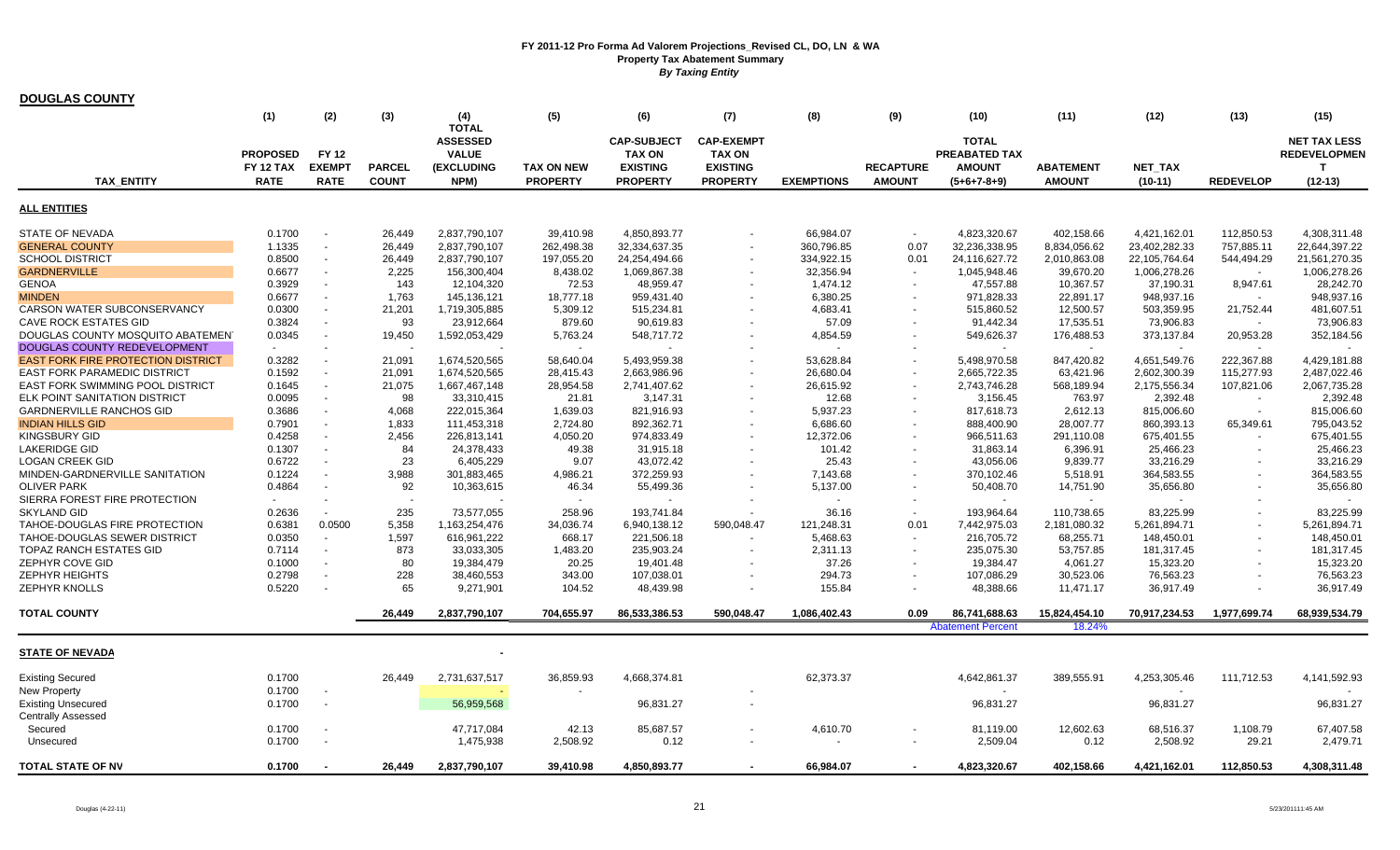|                                                    | (1)                                         | (2)                                          | (3)                           | (4)<br><b>TOTAL</b>                                   | (5)                                  | (6)                                                                       | (7)                                                                      | (8)               | (9)                               | (10)                                                            | (11)                              | (12)                        | (13)             | (15)                                                          |
|----------------------------------------------------|---------------------------------------------|----------------------------------------------|-------------------------------|-------------------------------------------------------|--------------------------------------|---------------------------------------------------------------------------|--------------------------------------------------------------------------|-------------------|-----------------------------------|-----------------------------------------------------------------|-----------------------------------|-----------------------------|------------------|---------------------------------------------------------------|
| <b>TAX ENTITY</b>                                  | <b>PROPOSED</b><br>FY 12 TAX<br><b>RATE</b> | <b>FY 12</b><br><b>EXEMPT</b><br><b>RATE</b> | <b>PARCEL</b><br><b>COUNT</b> | <b>ASSESSED</b><br><b>VALUE</b><br>(EXCLUDING<br>NPM) | <b>TAX ON NEW</b><br><b>PROPERTY</b> | <b>CAP-SUBJECT</b><br><b>TAX ON</b><br><b>EXISTING</b><br><b>PROPERTY</b> | <b>CAP-EXEMPT</b><br><b>TAX ON</b><br><b>EXISTING</b><br><b>PROPERTY</b> | <b>EXEMPTIONS</b> | <b>RECAPTURE</b><br><b>AMOUNT</b> | <b>TOTAL</b><br>PREABATED TAX<br><b>AMOUNT</b><br>$(5+6+7-8+9)$ | <b>ABATEMENT</b><br><b>AMOUNT</b> | <b>NET TAX</b><br>$(10-11)$ | <b>REDEVELOP</b> | <b>NET TAX LESS</b><br><b>REDEVELOPMEN</b><br>T.<br>$(12-13)$ |
| Total AV - March Seg - Col. Q                      |                                             |                                              |                               | 2,765,187,468                                         |                                      |                                                                           |                                                                          |                   |                                   |                                                                 |                                   |                             |                  |                                                               |
| <b>Difference</b>                                  |                                             |                                              |                               | 72,602,639                                            |                                      |                                                                           |                                                                          |                   |                                   |                                                                 |                                   |                             |                  |                                                               |
| <b>GENERAL COUNTY</b>                              |                                             |                                              |                               |                                                       |                                      |                                                                           |                                                                          |                   |                                   |                                                                 |                                   |                             |                  |                                                               |
|                                                    | 0.8869                                      |                                              |                               |                                                       |                                      |                                                                           |                                                                          |                   |                                   |                                                                 |                                   |                             |                  |                                                               |
| <b>Existing Secured</b><br><b>General Fund</b>     | 0.8332                                      |                                              | 26,449                        | 2,731,637,517                                         | 180,657.02                           | 22,880,545.91                                                             |                                                                          | 233,770.53        |                                   | 22,827,432.40                                                   | 6,993,327.05                      | 15,834,105.35               | 545.832.53       | 15,288,272.82                                                 |
| State Medical Assist Indigent                      | 0.1000                                      |                                              | 26,449                        | 2,731,637,517                                         | 21,682.31                            | 2,746,105.06                                                              |                                                                          | 29,461.67         |                                   | 2,738,325.70                                                    | 749,916.18                        | 1,988,409.52                | 66,443.34        | 1,921,966.18                                                  |
| Self Insurance                                     | 0.0100                                      |                                              | 26,449                        | 2,731,637,517                                         | 2,168.23                             | 274.607.75                                                                |                                                                          | 3,667.60          |                                   | 273,108.38                                                      | 22,912.88                         | 250,195.50                  | 7,183.89         | 243,011.61                                                    |
| Emergency 911                                      | 0.0475                                      |                                              | 26,449                        | 2,731,637,517                                         | 10,299.10                            | 1,304,398.83                                                              |                                                                          | 17,427.66         |                                   | 1,297,270.27                                                    | 108,844.84                        | 1,188,425.43                | 34,124.11        | 1,154,301.32                                                  |
| Capital Improvement                                | 0.0500                                      |                                              | 26,449                        | 2,731,637,517                                         | 10,841.16                            | 1,373,050.53                                                              |                                                                          | 18,344.63         |                                   | 1,365,547.06                                                    | 114,570.40                        | 1,250,976.66                | 35,920.51        | 1,215,056.15                                                  |
| <b>Social Services</b>                             | 0.0337                                      |                                              | 26,449                        | 2,731,637,517                                         | 7,306.94                             | 925,438.60                                                                |                                                                          | 10,260.50         |                                   | 922,485.04                                                      | 215,071.99                        | 707,413.05                  | 22,773.63        | 684,639.42                                                    |
| China Spring                                       | 0.0041                                      |                                              | 26,449                        | 2,731,637,517                                         | 888.97                               | 112,590.92                                                                |                                                                          | 1,289.27          |                                   | 112,190.62                                                      | 23,635.69                         | 88,554.93                   | 2,796.96         | 85,757.97                                                     |
| State MV Accident Indigent                         | 0.0150                                      |                                              | 26,449                        | 2,731,637,517                                         | 3,252.35                             | 411,916.58                                                                |                                                                          | 5,503.94          |                                   | 409,664.99                                                      | 34,371.05                         | 375,293.94                  | 10,776.03        | 364,517.91                                                    |
| <b>Agriculture Extension</b>                       | 0.0100                                      |                                              | 26,449                        | 2,731,637,517                                         | 2,168.23                             | 274,608.70                                                                |                                                                          | 3,667.22          |                                   | 273,109.71                                                      | 22,915.19                         | 250,194.52                  | 7,183.75         | 243,010.77                                                    |
| Western NV Regional Youth Center                   | 0.0300                                      |                                              | 26,449                        | 2,731,637,517                                         | 6,504.69                             | 823,828.25                                                                |                                                                          | 7,168.79          |                                   | 823,164.15                                                      | 329,703.02                        | 493,461.13                  | 18,882.45        | 474,578.68                                                    |
| <b>GENERAL TOTAL</b>                               | 1.1335                                      |                                              | 26,449                        | 2,731,637,517                                         | 245,769.00                           | 31,127,091.13                                                             | $\overline{a}$                                                           | 330,561.81        |                                   | 31,042,298.32                                                   | 8,615,268.29                      | 22,427,030.03               | 751,917.20       | 21,675,112.83                                                 |
| New Property                                       | 1.1335                                      | $\overline{\phantom{a}}$                     |                               |                                                       |                                      |                                                                           |                                                                          |                   |                                   | $\overline{\phantom{a}}$                                        |                                   | $\overline{\phantom{a}}$    |                  |                                                               |
| <b>Existing Unsecured</b>                          | 1.1335                                      | $\blacksquare$                               |                               | 56,959,568                                            |                                      | 645,636.70                                                                |                                                                          |                   |                                   | 645,636.70                                                      |                                   | 645,636.70                  |                  | 645,636.70                                                    |
| <b>Centrally Assessed</b>                          |                                             |                                              |                               |                                                       |                                      |                                                                           |                                                                          |                   |                                   |                                                                 |                                   |                             |                  |                                                               |
| Secured                                            | 1.1335                                      | $\overline{\phantom{a}}$                     |                               | 47,717,084                                            | 276.37                               | 561,908.74                                                                |                                                                          | 30,235.04         | 0.07                              | 531,950.14                                                      | 218,787.55                        | 313,162.59                  | 5,776.29         | 307,386.30                                                    |
| Unsecured                                          | 1.1335                                      | $\overline{\phantom{a}}$                     |                               | 1,475,938                                             | 16,453.01                            | 0.78                                                                      |                                                                          |                   | $\overline{\phantom{a}}$          | 16,453.79                                                       | 0.78                              | 16,453.01                   | 191.62           | 16.261.39                                                     |
| <b>TOTAL GENERAL COUNTY</b>                        | 1.1335                                      | $\sim$                                       | 26,449                        | 2,837,790,107                                         | 262,498.38                           | 32,334,637.35                                                             |                                                                          | 360,796.85        | 0.07                              | 32,236,338.95                                                   | 8,834,056.62                      | 23,402,282.33               | 757,885.11       | 22,644,397.22                                                 |
| <b>March Assessors Report:</b>                     |                                             |                                              |                               |                                                       |                                      |                                                                           |                                                                          |                   |                                   |                                                                 |                                   |                             |                  |                                                               |
| New secured                                        |                                             |                                              |                               | 950,431                                               |                                      |                                                                           |                                                                          |                   |                                   |                                                                 |                                   |                             |                  |                                                               |
| <b>Existing Secured</b>                            |                                             |                                              |                               | 2.638.020.644                                         |                                      |                                                                           |                                                                          |                   |                                   |                                                                 |                                   |                             |                  |                                                               |
| <b>Difference</b>                                  |                                             |                                              |                               | 2,638,971,075<br>92.666.442                           | 3.51%                                |                                                                           |                                                                          |                   |                                   |                                                                 |                                   |                             |                  |                                                               |
|                                                    |                                             |                                              |                               |                                                       |                                      |                                                                           |                                                                          |                   |                                   |                                                                 |                                   |                             |                  |                                                               |
| Total AV - March Seg - Col. Q<br><b>Difference</b> |                                             |                                              |                               | 2,765,187,468<br>72,602,639                           |                                      |                                                                           |                                                                          |                   |                                   |                                                                 |                                   |                             |                  |                                                               |
| <b>SCHOOL DISTRICT</b>                             |                                             |                                              |                               |                                                       |                                      |                                                                           |                                                                          |                   |                                   |                                                                 |                                   |                             |                  |                                                               |
|                                                    |                                             |                                              |                               |                                                       |                                      |                                                                           |                                                                          |                   |                                   |                                                                 |                                   |                             |                  |                                                               |
| <b>Existing Secured</b><br>New Property            | 0.7500<br>0.7500                            | $\overline{\phantom{a}}$                     | 26,449                        | 2,731,637,517                                         | 162,617.33                           | 20,595,794.91                                                             |                                                                          | 275,179.59        |                                   | 20,483,232.65                                                   | 1,718,701.87                      | 18,764,530.78               | 538,804.26       | 18,225,726.52                                                 |
| <b>Existing Unsecured</b>                          | 0.7500                                      | $\overline{\phantom{a}}$                     |                               | 56,959,568                                            |                                      | 427,196.76                                                                |                                                                          |                   |                                   | 427,196.76                                                      |                                   | 427,196.76                  |                  | 427,196.76                                                    |
| <b>Centrally Assessed</b>                          |                                             |                                              |                               |                                                       |                                      |                                                                           |                                                                          |                   |                                   |                                                                 |                                   |                             |                  |                                                               |
| Secured                                            | 0.7500                                      | $\overline{\phantom{a}}$                     |                               | 47,717,084                                            | 185.92                               | 378,033.33                                                                |                                                                          | 20,341.15         | 0.01                              | 357,878.11                                                      | 55,600.28                         | 302,277.83                  | 4,891.70         | 297,386.13                                                    |
| Unsecured                                          | 0.7500                                      | $\overline{\phantom{a}}$                     |                               | 1,475,938                                             | 11,068.99                            | 0.52                                                                      |                                                                          |                   |                                   | 11,069.51                                                       | 0.52                              | 11,068.99                   | 128.91           | 10,940.07                                                     |
| <b>TOTAL SCHOOL OPERATING</b>                      | 0.7500                                      |                                              | 26,449                        | 2,837,790,107                                         | 173,872.24                           | 21,401,025.52                                                             | $\sim$                                                                   | 295,520.74        | 0.01                              | 21,279,377.03                                                   | 1,774,302.67                      | 19,505,074.36               | 543,824.87       | 18,961,249.48                                                 |
|                                                    |                                             |                                              |                               |                                                       |                                      |                                                                           |                                                                          |                   |                                   |                                                                 | 8.34%                             |                             |                  |                                                               |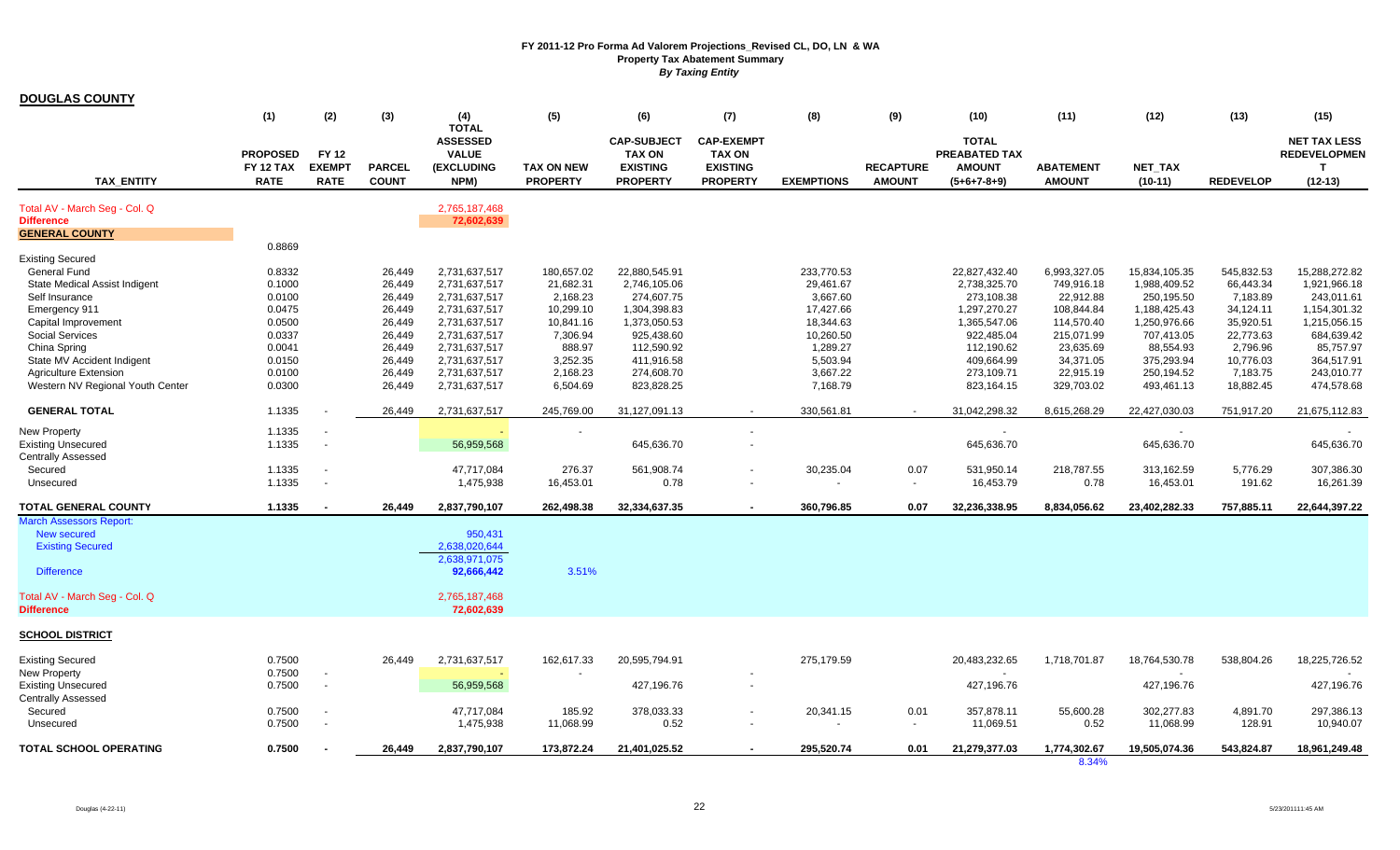|                                                                                                  | (1)                                                | (2)                                          | (3)                           | (4)<br><b>TOTAL</b>                                          | (5)                                  | (6)                                                                       | (7)                                                                      | (8)                               | (9)                                                  | (10)                                                            | (11)                              | (12)                        | (13)               | (15)                                                          |
|--------------------------------------------------------------------------------------------------|----------------------------------------------------|----------------------------------------------|-------------------------------|--------------------------------------------------------------|--------------------------------------|---------------------------------------------------------------------------|--------------------------------------------------------------------------|-----------------------------------|------------------------------------------------------|-----------------------------------------------------------------|-----------------------------------|-----------------------------|--------------------|---------------------------------------------------------------|
| <b>TAX ENTITY</b>                                                                                | <b>PROPOSED</b><br><b>FY 12 TAX</b><br><b>RATE</b> | <b>FY 12</b><br><b>EXEMPT</b><br><b>RATE</b> | <b>PARCEL</b><br><b>COUNT</b> | <b>ASSESSED</b><br><b>VALUE</b><br><b>(EXCLUDING</b><br>NPM) | <b>TAX ON NEW</b><br><b>PROPERTY</b> | <b>CAP-SUBJECT</b><br><b>TAX ON</b><br><b>EXISTING</b><br><b>PROPERTY</b> | <b>CAP-EXEMPT</b><br><b>TAX ON</b><br><b>EXISTING</b><br><b>PROPERTY</b> | <b>EXEMPTIONS</b>                 | <b>RECAPTURE</b><br><b>AMOUNT</b>                    | <b>TOTAL</b><br>PREABATED TAX<br><b>AMOUNT</b><br>$(5+6+7-8+9)$ | <b>ABATEMENT</b><br><b>AMOUNT</b> | <b>NET TAX</b><br>$(10-11)$ | <b>REDEVELOP</b>   | <b>NET TAX LESS</b><br><b>REDEVELOPMEN</b><br>T.<br>$(12-13)$ |
| <b>SCHOOL DEBT</b>                                                                               |                                                    |                                              |                               |                                                              | 210.71<br>12,544.85                  | 428, 437. 77<br>0.59                                                      |                                                                          | 23,053.30<br>$\sim$               | 0.01<br>$\sim$                                       | 405,595.19<br>12,545.44                                         | 63,013.65<br>0.59                 | 342,581.54<br>12,544.85     | 5,543.93<br>146.10 | 337,037.61<br>12,398.75                                       |
| <b>Existing Secured</b><br><b>New Property</b><br><b>Existing Unsecured</b>                      | 0.1000<br>0.1000<br>0.1000                         | $\overline{\phantom{a}}$                     | 26,449                        | 2,731,637,517<br>56,959,568                                  | 21,682.31                            | 2,746,105.06<br>56,959.57                                                 | $\overline{\phantom{a}}$                                                 | 36,689.26                         |                                                      | 2,731,098.11<br>56,959.57                                       | 229,146.97                        | 2,501,951.14<br>56,959.57   |                    | 2,501,951.14<br>56,959.57                                     |
| <b>Centrally Assessed</b><br>Secured<br>Unsecured                                                | 0.1000<br>0.1000                                   |                                              |                               | 47,717,084<br>1,475,938                                      | 24.79<br>1,475.86                    | 50,404.44<br>0.07                                                         |                                                                          | 2,712.15                          | 0.00<br>$\overline{a}$                               | 47,717.08<br>1,475.93                                           | 7,413.37<br>0.07                  | 40,303.71<br>1,475.86       | 652.23<br>17.19    | 39,651.48<br>1,458.68                                         |
| <b>TOTAL SCHOOL DEBT</b>                                                                         | 0.1000                                             |                                              | 26.449                        | 2,837,790,107                                                | 23,182.97                            | 2,853,469.14                                                              |                                                                          | 39,401.41                         | 0.00                                                 | 2,837,250.69                                                    | 236,560.41                        | 2,600,690.28                | 669.42             | 2,600,020.87                                                  |
| <b>TOTAL SCHOOL DISTRICT</b><br>Total AV - March Seq - Col. Q                                    | 0.8500                                             |                                              | 26,449                        | 2,837,790,107<br>2,765,187,468                               | 197,055.20                           | 24,254,494.66                                                             | $\sim$                                                                   | 334,922.15                        | 0.01                                                 | 24,116,627.72                                                   | 2,010,863.08                      | 22,105,764.64               | 544,494.29         | 21,561,270.35                                                 |
| <b>Difference</b><br><b>GARDNERVILLE TOWN</b>                                                    |                                                    |                                              |                               | 72,602,639                                                   |                                      |                                                                           |                                                                          |                                   |                                                      |                                                                 |                                   |                             |                    |                                                               |
| <b>Existing Secured</b><br><b>New Property</b><br><b>Existing Unsecured</b>                      | 0.6677<br>0.6677<br>0.6677                         | $\blacksquare$<br>$\blacksquare$             | 2,225                         | 146,292,017<br>7,282,626                                     | 7,990.94                             | 1,002,352.20<br>48,626.10                                                 |                                                                          | 31,602.29                         |                                                      | 978,740.85<br>48,626.10                                         | 38,186.77                         | 940,554.08<br>48,626.10     |                    | 940,554.08<br>48,626.10                                       |
| <b>Centrally Assessed</b><br>Secured<br>Unsecured                                                | 0.6677<br>0.6677                                   | $\overline{\phantom{a}}$                     |                               | 2,668,477<br>57,284                                          | 56.58<br>390.50                      | 18,889.08                                                                 |                                                                          | 754.65<br>$\overline{a}$          | $\sim$                                               | 18,191.01<br>390.50                                             | 1,483.43                          | 16,707.58<br>390.50         |                    | 16,707.58<br>390.50                                           |
| <b>TOTAL GARDNERVILLE</b><br>Total AV - March Seg - Col. Q<br><b>Difference</b>                  | 0.6677                                             |                                              | 2,225                         | 156,300,404<br>156,294,265<br>6,139                          | 8,438.02                             | 1,069,867.38                                                              |                                                                          | 32,356.94                         |                                                      | 1,045,948.46                                                    | 39,670.20                         | 1,006,278.26                |                    | 1,006,278.26                                                  |
| <b>GENOA TOWN</b><br><b>Existing Secured</b><br><b>New Property</b><br><b>Existing Unsecured</b> | 0.3929<br>0.3929<br>0.3929                         | $\blacksquare$                               | 143                           | 11,871,596<br>61,269                                         | 50.21                                | 48,025.32<br>240.72                                                       |                                                                          | 1,432.01                          |                                                      | 46,643.52<br>240.72                                             | 9,973.50                          | 36,670.02<br>240.72         | 8,896.46           | 27,773.56<br>240.72                                           |
| <b>Centrally Assessed</b><br>Secured<br>Unsecured                                                | 0.3929<br>0.3929                                   |                                              |                               | 165,806<br>5,649                                             | 0.12<br>22.20                        | 693.43                                                                    |                                                                          | 42.11<br>$\overline{\phantom{a}}$ | $\overline{\phantom{a}}$<br>$\overline{\phantom{a}}$ | 651.44<br>22.20                                                 | 394.07                            | 257.37<br>22.20             | 51.15              | 206.22<br>22.20                                               |
| <b>TOTAL GENOA</b><br>Total AV - March Seg - Col. Q                                              | 0.3929                                             |                                              | 143                           | 12,104,320<br>9,244,137                                      | 72.53                                | 48,959.47                                                                 |                                                                          | 1,474.12                          |                                                      | 47,557.88                                                       | 10,367.57                         | 37,190.31                   | 8,947.61           | 28,242.70                                                     |
| <b>Difference</b><br><b>MINDEN TOWN</b>                                                          |                                                    |                                              |                               | 2,860,183                                                    |                                      |                                                                           |                                                                          |                                   |                                                      |                                                                 |                                   |                             |                    |                                                               |
| <b>Existing Secured</b><br>New Property<br><b>Existing Unsecured</b>                             | 0.6677<br>0.6677<br>0.6677                         |                                              | 1,763                         | 140,410,689<br>2,800,935                                     | 18,486.68                            | 927,353.32<br>18,701.84                                                   |                                                                          | 5,832.82                          |                                                      | 940,007.18<br>18,701.84                                         | 21,087.11                         | 918,920.07<br>18,701.84     |                    | 918,920.07<br>18,701.84                                       |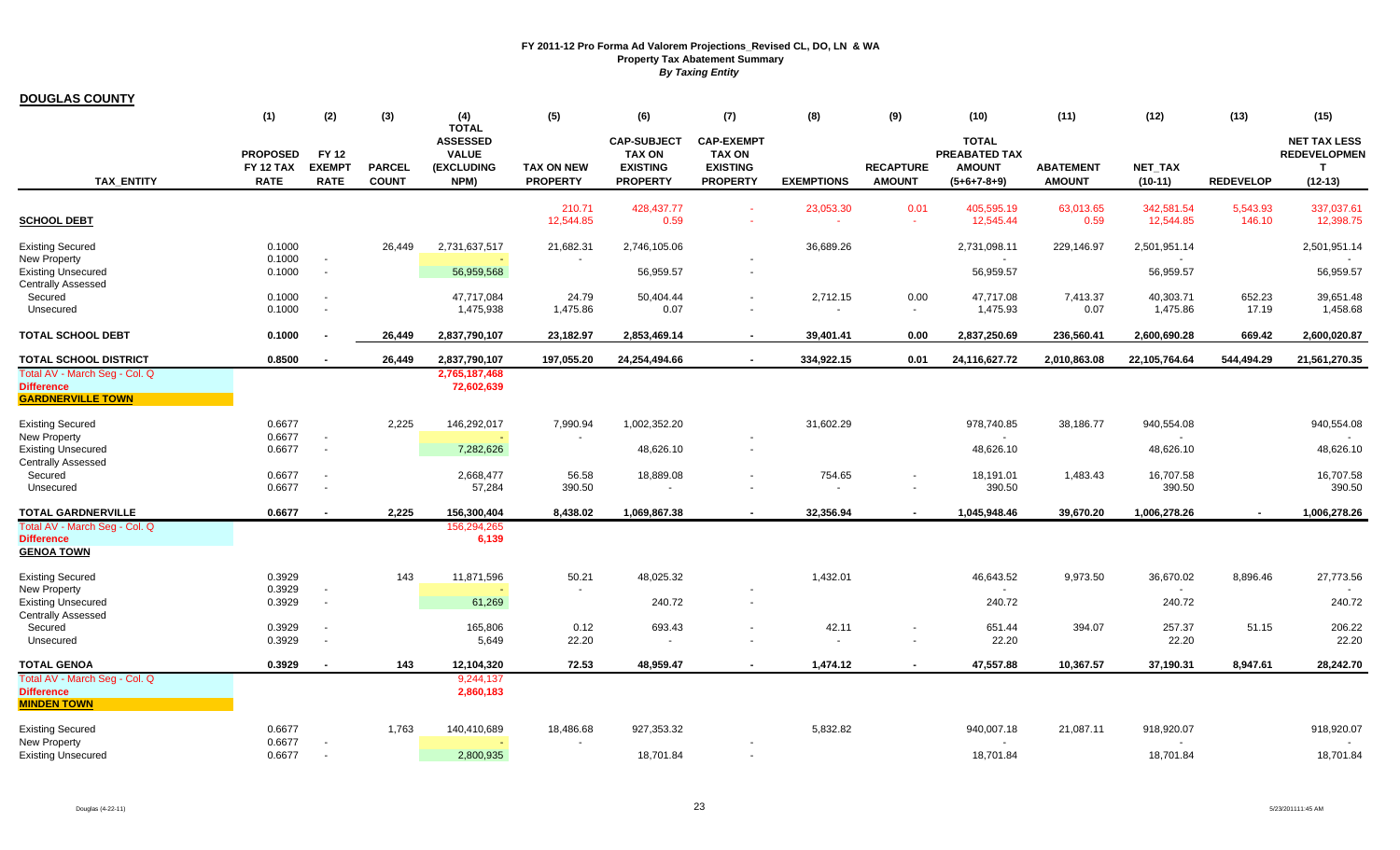#### **DOUGLAS COUNTY**

|                                                                                                   | (1)                                         | (2)                                                  | (3)                           | (4)                                                                   | (5)                                  | (6)                                                                       | (7)                                                                      | (8)                                | (9)                               | (10)                                                                   | (11)                              | (12)                                  | (13)             | (15)                                                          |
|---------------------------------------------------------------------------------------------------|---------------------------------------------|------------------------------------------------------|-------------------------------|-----------------------------------------------------------------------|--------------------------------------|---------------------------------------------------------------------------|--------------------------------------------------------------------------|------------------------------------|-----------------------------------|------------------------------------------------------------------------|-----------------------------------|---------------------------------------|------------------|---------------------------------------------------------------|
| TAX_ENTITY                                                                                        | <b>PROPOSED</b><br>FY 12 TAX<br><b>RATE</b> | <b>FY 12</b><br><b>EXEMPT</b><br><b>RATE</b>         | <b>PARCEL</b><br><b>COUNT</b> | <b>TOTAL</b><br><b>ASSESSED</b><br><b>VALUE</b><br>(EXCLUDING<br>NPM) | <b>TAX ON NEW</b><br><b>PROPERTY</b> | <b>CAP-SUBJECT</b><br><b>TAX ON</b><br><b>EXISTING</b><br><b>PROPERTY</b> | <b>CAP-EXEMPT</b><br><b>TAX ON</b><br><b>EXISTING</b><br><b>PROPERTY</b> | <b>EXEMPTIONS</b>                  | <b>RECAPTURE</b><br><b>AMOUNT</b> | <b>TOTAL</b><br><b>PREABATED TAX</b><br><b>AMOUNT</b><br>$(5+6+7-8+9)$ | <b>ABATEMENT</b><br><b>AMOUNT</b> | NET_TAX<br>$(10-11)$                  | <b>REDEVELOP</b> | <b>NET TAX LESS</b><br><b>REDEVELOPMEN</b><br>T.<br>$(12-13)$ |
| <b>Centrally Assessed</b>                                                                         |                                             |                                                      |                               |                                                                       |                                      |                                                                           |                                                                          |                                    |                                   |                                                                        |                                   |                                       |                  |                                                               |
| Secured<br>Unsecured                                                                              | 0.6677<br>0.6677                            | $\overline{\phantom{a}}$<br>$\overline{\phantom{a}}$ |                               | 1,882,814<br>41,683                                                   | 6.34<br>284.16                       | 13,376.24                                                                 |                                                                          | 547.43                             |                                   | 12,835.15<br>284.16                                                    | 1,804.06                          | 11,031.09<br>284.16                   |                  | 11,031.09<br>284.16                                           |
| <b>TOTAL MINDEN</b>                                                                               | 0.6677                                      | $\sim$                                               | 1,763                         | 145,136,121                                                           | 18,777.18                            | 959,431.40                                                                |                                                                          | 6,380.25                           |                                   | 971,828.33                                                             | 22,891.17                         | 948,937.16                            |                  | 948,937.16                                                    |
| Total AV - March Seg - Col. Q<br><b>Difference</b><br><b>CARSON WATER SUBCONSERVANCY</b>          |                                             |                                                      |                               | 145,287,921<br>(151, 800)                                             |                                      |                                                                           |                                                                          |                                    |                                   |                                                                        |                                   |                                       |                  |                                                               |
| <b>Existing Secured</b>                                                                           | 0.0300                                      |                                                      | 21,201                        | 1,632,501,413                                                         | 4,969.69                             | 488,922.29                                                                |                                                                          | 4,072.79                           |                                   | 489,819.19                                                             | 10,830.20                         | 478,988.99                            | 21,551.62        | 457,437.37                                                    |
| New Property<br><b>Existing Unsecured</b><br><b>Centrally Assessed</b>                            | 0.0300<br>0.0300                            | $\sim$<br>$\sim$                                     |                               | 49,200,418                                                            | $\sim$                               | 14,760.13                                                                 |                                                                          |                                    |                                   | 14,760.13                                                              |                                   | $\overline{a}$<br>14,760.13           |                  | 14,760.13                                                     |
| Secured<br>Unsecured                                                                              | 0.0300<br>0.0300                            | $\overline{\phantom{a}}$<br>$\overline{\phantom{a}}$ |                               | 36,491,570<br>1,112,484                                               | 5.68<br>333.75                       | 11,552.39                                                                 |                                                                          | 610.62<br>$\overline{\phantom{a}}$ | $\overline{\phantom{a}}$          | 10,947.45<br>333.75                                                    | 1,670.37                          | 9,277.08<br>333.75                    | 195.66<br>5.16   | 9,081.42<br>328.59                                            |
| <b>TOTAL CWSD</b>                                                                                 | 0.0300                                      | $\sim$                                               | 21,201                        | 1,719,305,885                                                         | 5.309.12                             | 515,234.81                                                                | $\sim$                                                                   | 4,683.41                           | $\sim$                            | 515,860.52                                                             | 12.500.57                         | 503,359.95                            | 21,752.44        | 481,607.51                                                    |
| Total AV - March Seg - Col. Q<br><b>Difference</b><br><b>CAVE ROCK ESTATES GID</b>                |                                             |                                                      |                               | 1,647,953,723<br>71,352,162                                           |                                      |                                                                           |                                                                          |                                    |                                   |                                                                        |                                   |                                       |                  |                                                               |
| <b>Existing Secured</b><br>New Property<br><b>Existing Unsecured</b><br><b>Centrally Assessed</b> | 0.3824<br>0.3824<br>0.3824                  | $\sim$<br>$\sim$                                     | 93                            | 23,801,178                                                            | 863.94                               | 90,178.69                                                                 |                                                                          | 26.61                              |                                   | 91,016.02                                                              | 17,447.20                         | 73,568.82<br>$\overline{\phantom{a}}$ |                  | 73,568.82                                                     |
| Secured<br>Unsecured                                                                              | 0.3824<br>0.3824                            | $\sim$<br>$\overline{\phantom{a}}$                   |                               | 107,402<br>4,084                                                      | 0.04<br>15.62                        | 441.14                                                                    |                                                                          | 30.48<br>$\overline{a}$            | $\overline{\phantom{a}}$          | 410.70<br>15.62                                                        | 88.31                             | 322.39<br>15.62                       |                  | 322.39<br>15.62                                               |
| <b>TOTAL CAVE ROCK</b>                                                                            | 0.3824                                      |                                                      | 93                            | 23,912,664                                                            | 879.60                               | 90,619.83                                                                 |                                                                          | 57.09                              |                                   | 91,442.34                                                              | 17,535.51                         | 73,906.83                             |                  | 73,906.83                                                     |
| Total AV - March Seg - Col. Q<br><b>Difference</b><br>DOUGLAS COUNTY MOSQUITO ABATEMENT           |                                             |                                                      |                               | 23,912,664<br>(0)                                                     |                                      |                                                                           |                                                                          |                                    |                                   |                                                                        |                                   |                                       |                  |                                                               |
| <b>Existing Secured</b><br><b>New Property</b>                                                    | 0.0345<br>0.0345                            | $\sim$                                               | 19,450                        | 1,513,072,343                                                         | 5,378.46                             | 521,159.15                                                                |                                                                          | 4,159.73                           |                                   | 522,377.88                                                             | 168,029.27                        | 354,348.61                            | 20,818.50        | 333,530.11                                                    |
| <b>Existing Unsecured</b><br><b>Centrally Assessed</b>                                            | 0.0345                                      | $\sim$                                               |                               | 42,012,037                                                            |                                      | 14,494.15                                                                 |                                                                          |                                    |                                   | 14,494.15                                                              |                                   | 14,494.15                             |                  | 14,494.15                                                     |
| Secured<br>Unsecured                                                                              | 0.0345<br>0.0345                            | $\sim$<br>$\sim$                                     |                               | 35,869,863<br>1,099,187                                               | 5.56<br>379.22                       | 13,064.42                                                                 |                                                                          | 694.86                             | $\overline{\phantom{a}}$          | 12,375.12<br>379.22                                                    | 8,459.26                          | 3,915.86<br>379.22                    | 128.84<br>5.94   | 3,787.02<br>373.28                                            |
| TOTAL DC MOSQUITO ABATE                                                                           | 0.0345                                      |                                                      | 19,450                        | 1,592,053,429                                                         | 5,763.24                             | 548,717.72                                                                |                                                                          | 4,854.59                           |                                   | 549,626.37                                                             | 176,488.53                        | 373,137.84                            | 20,953.28        | 352,184.56                                                    |
| Total AV - March Seg - Col. Q<br><b>Difference</b>                                                |                                             |                                                      |                               | 1,520,959,059<br>71,094,370                                           |                                      |                                                                           |                                                                          |                                    |                                   |                                                                        |                                   |                                       |                  |                                                               |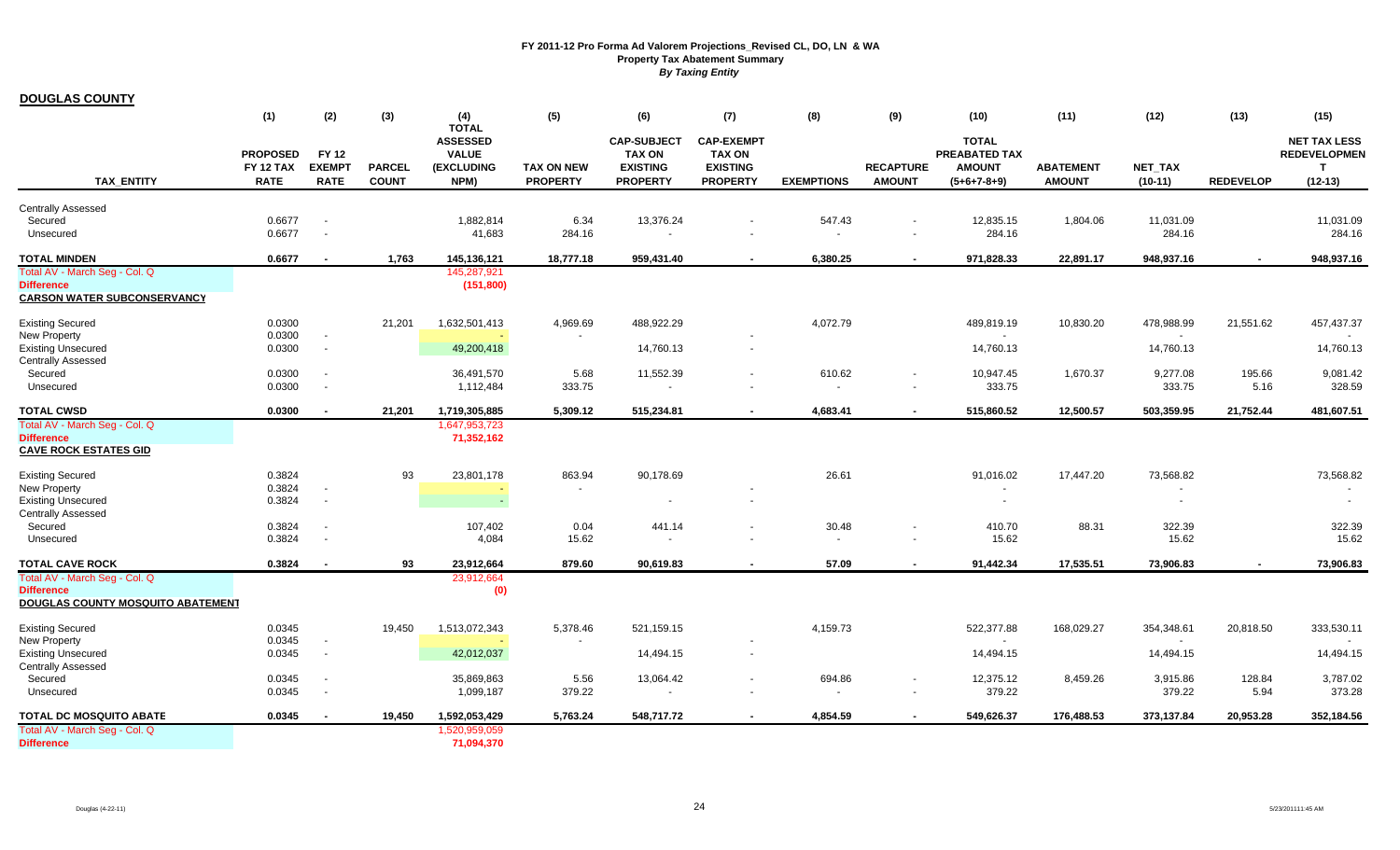|                                                                                               | (1)                                                | (2)                                                  | (3)                           | (4)<br><b>TOTAL</b>                                   | (5)                                  | (6)                                                                       | (7)                                                                      | (8)                                  | (9)                                                  | (10)                                                                   | (11)                              | (12)                             | (13)              | (15)                                                                    |
|-----------------------------------------------------------------------------------------------|----------------------------------------------------|------------------------------------------------------|-------------------------------|-------------------------------------------------------|--------------------------------------|---------------------------------------------------------------------------|--------------------------------------------------------------------------|--------------------------------------|------------------------------------------------------|------------------------------------------------------------------------|-----------------------------------|----------------------------------|-------------------|-------------------------------------------------------------------------|
| <b>TAX ENTITY</b>                                                                             | <b>PROPOSED</b><br><b>FY 12 TAX</b><br><b>RATE</b> | <b>FY 12</b><br><b>EXEMPT</b><br><b>RATE</b>         | <b>PARCEL</b><br><b>COUNT</b> | <b>ASSESSED</b><br><b>VALUE</b><br>(EXCLUDING<br>NPM) | <b>TAX ON NEW</b><br><b>PROPERTY</b> | <b>CAP-SUBJECT</b><br><b>TAX ON</b><br><b>EXISTING</b><br><b>PROPERTY</b> | <b>CAP-EXEMPT</b><br><b>TAX ON</b><br><b>EXISTING</b><br><b>PROPERTY</b> | <b>EXEMPTIONS</b>                    | <b>RECAPTURE</b><br><b>AMOUNT</b>                    | <b>TOTAL</b><br><b>PREABATED TAX</b><br><b>AMOUNT</b><br>$(5+6+7-8+9)$ | <b>ABATEMENT</b><br><b>AMOUNT</b> | <b>NET TAX</b><br>$(10-11)$      | <b>REDEVELOP</b>  | <b>NET TAX LESS</b><br><b>REDEVELOPMEN</b><br>$\mathbf{T}$<br>$(12-13)$ |
| <b>EAST FORK FIRE PROTECTION DISTRICT</b>                                                     |                                                    |                                                      |                               |                                                       |                                      |                                                                           |                                                                          |                                      |                                                      |                                                                        |                                   |                                  |                   |                                                                         |
| <b>Existing Secured</b><br>New Property                                                       | 0.3282<br>0.3282                                   | $\overline{\phantom{a}}$                             | 21,091                        | 1,584,392,227                                         | 54,394.12                            | 5,192,713.98                                                              |                                                                          | 45,886.28                            |                                                      | 5,201,221.82                                                           | 783,665.50                        | 4,417,556.32                     | 220,693.08        | 4,196,863.24                                                            |
| <b>Existing Unsecured</b><br><b>Centrally Assessed</b>                                        | 0.3282                                             | $\overline{\phantom{a}}$                             |                               | 48,689,806                                            |                                      | 159,799.94                                                                |                                                                          |                                      |                                                      | 159,799.94                                                             |                                   | 159,799.94                       |                   | 159,799.94                                                              |
| Secured<br>Unsecured                                                                          | 0.3282<br>0.3282                                   | $\overline{\phantom{a}}$<br>$\overline{\phantom{a}}$ |                               | 40,179,771<br>1,258,761                               | 55.50<br>4,190.42                    | 141,445.46                                                                |                                                                          | 7,742.56<br>$\overline{\phantom{a}}$ | $\overline{\phantom{a}}$<br>$\overline{\phantom{a}}$ | 133,758.40<br>4,190.42                                                 | 63,755.32                         | 70,003.08<br>4,190.42            | 1,617.58<br>57.22 | 68,385.50<br>4,133.20                                                   |
| <b>TOTAL EAST FORK FIRE</b>                                                                   | 0.3282                                             | $\sim$                                               | 21.091                        | 1,674,520,565                                         | 58,640.04                            | 5,493,959.38                                                              | $\sim$                                                                   | 53,628.84                            | $\sim$                                               | 5,498,970.58                                                           | 847,420.82                        | 4,651,549.76                     | 222,367.88        | 4,429,181.88                                                            |
| Total AV - March Seg - Col. Q<br><b>Difference</b><br><b>EAST FORK PARAMEDIC DISTRICT</b>     |                                                    |                                                      |                               | 1,603,101,050<br>71,419,515                           |                                      |                                                                           |                                                                          |                                      |                                                      |                                                                        |                                   |                                  |                   |                                                                         |
| <b>Existing Secured</b><br><b>New Property</b>                                                | 0.1592<br>0.1592                                   | $\sim$                                               | 21,091                        | 1,584,392,227                                         | 26,384.96                            | 2,518,830.46                                                              |                                                                          | 22,977.38                            |                                                      | 2,522,238.04                                                           | 53,348.34                         | 2,468,889.70                     | 114,211.01        | 2,354,678.69                                                            |
| <b>Existing Unsecured</b><br><b>Centrally Assessed</b>                                        | 0.1592                                             | $\overline{\phantom{a}}$                             |                               | 48,689,806                                            |                                      | 77,514.17                                                                 |                                                                          |                                      |                                                      | 77,514.17                                                              |                                   | 77,514.17                        |                   | 77,514.17                                                               |
| Secured<br>Unsecured                                                                          | 0.1592<br>0.1592                                   | $\overline{\phantom{a}}$<br>$\overline{\phantom{a}}$ |                               | 40,179,771<br>1,258,761                               | 26.55<br>2,003.92                    | 67,642.33                                                                 |                                                                          | 3,702.66<br>$\overline{\phantom{a}}$ | $\blacksquare$                                       | 63,966.22<br>2,003.92                                                  | 10,073.62                         | 53,892.60<br>2,003.92            | 1,039.55<br>27.37 | 52,853.05<br>1,976.55                                                   |
| TOTAL EAST FORK PARAMEDIC                                                                     | 0.1592                                             |                                                      | 21.091                        | 1,674,520,565                                         | 28.415.43                            | 2.663.986.96                                                              |                                                                          | 26.680.04                            |                                                      | 2.665.722.35                                                           | 63.421.96                         | 2,602,300.39                     | 115.277.93        | 2,487,022.46                                                            |
| Total AV - March Seg - Col. Q<br><b>Difference</b><br><b>EAST FORK SWIMMING POOL DISTRICT</b> |                                                    |                                                      |                               | 1,603,101,050<br>71,419,515                           |                                      |                                                                           |                                                                          |                                      |                                                      |                                                                        |                                   |                                  |                   |                                                                         |
| <b>Existing Secured</b>                                                                       | 0.1645                                             |                                                      | 21,075                        | 1,583,917,617                                         | 26,890.19                            | 2,602,272.63                                                              |                                                                          | 22,855.53                            |                                                      | 2,606,307.29                                                           | 536,232.82                        | 2,070,074.47                     | 107,004.79        | 1,963,069.68                                                            |
| <b>New Property</b><br><b>Existing Unsecured</b><br><b>Centrally Assessed</b>                 | 0.1645<br>0.1645                                   | $\overline{\phantom{a}}$<br>$\sim$                   |                               | 42,628,194                                            |                                      | 70,123.38                                                                 |                                                                          |                                      |                                                      | 70,123.38                                                              |                                   | 70,123.38                        |                   | 70,123.38                                                               |
| Secured<br>Unsecured                                                                          | 0.1645<br>0.1645                                   | $\overline{\phantom{a}}$<br>$\overline{\phantom{a}}$ |                               | 39,683,059<br>1,238,278                               | 27.42<br>2,036.97                    | 69,011.61                                                                 |                                                                          | 3,760.39<br>$\blacksquare$           |                                                      | 65,278.64<br>2,036.97                                                  | 31,957.12                         | 33,321.52<br>2,036.97            | 787.99<br>28.28   | 32,533.53<br>2,008.69                                                   |
| TOTAL EAST FORK SWIMMING POOL                                                                 | 0.1645                                             | $\sim$                                               | 21,075                        | 1,667,467,148                                         | 28,954.58                            | 2,741,407.62                                                              |                                                                          | 26,615.92                            | $\sim$                                               | 2,743,746.28                                                           | 568,189.94                        | 2,175,556.34                     | 107,821.06        | 2,067,735.28                                                            |
| Total AV - March Seg - Col. Q<br><b>Difference</b><br><b>ELK POINT SANITATION DISTRICT</b>    |                                                    |                                                      |                               | 1,596,047,633<br>71,419,515                           |                                      |                                                                           |                                                                          |                                      |                                                      |                                                                        |                                   |                                  |                   |                                                                         |
| <b>Existing Secured</b>                                                                       | 0.0095                                             |                                                      | 98                            | 33,302,064                                            | 21.81                                | 3,146.52                                                                  |                                                                          | 12.68                                |                                                      | 3,155.65                                                               | 763.96                            | 2,391.69                         |                   | 2,391.69                                                                |
| <b>New Property</b><br><b>Existing Unsecured</b><br><b>Centrally Assessed</b>                 | 0.0095<br>0.0095                                   | $\sim$<br>$\overline{\phantom{a}}$                   |                               | 5,409                                                 | $\overline{\phantom{a}}$             | 0.51                                                                      |                                                                          |                                      |                                                      | $\overline{a}$<br>0.51                                                 |                                   | 0.51                             |                   | 0.51                                                                    |
| Secured<br>Unsecured                                                                          | 0.0095<br>0.0095                                   | $\overline{\phantom{a}}$                             |                               | 2,936<br>6                                            |                                      | 0.28<br>$\sim$                                                            |                                                                          | $\overline{\phantom{a}}$             |                                                      | 0.28                                                                   | 0.01                              | 0.27<br>$\overline{\phantom{a}}$ |                   | 0.27<br>$\overline{\phantom{a}}$                                        |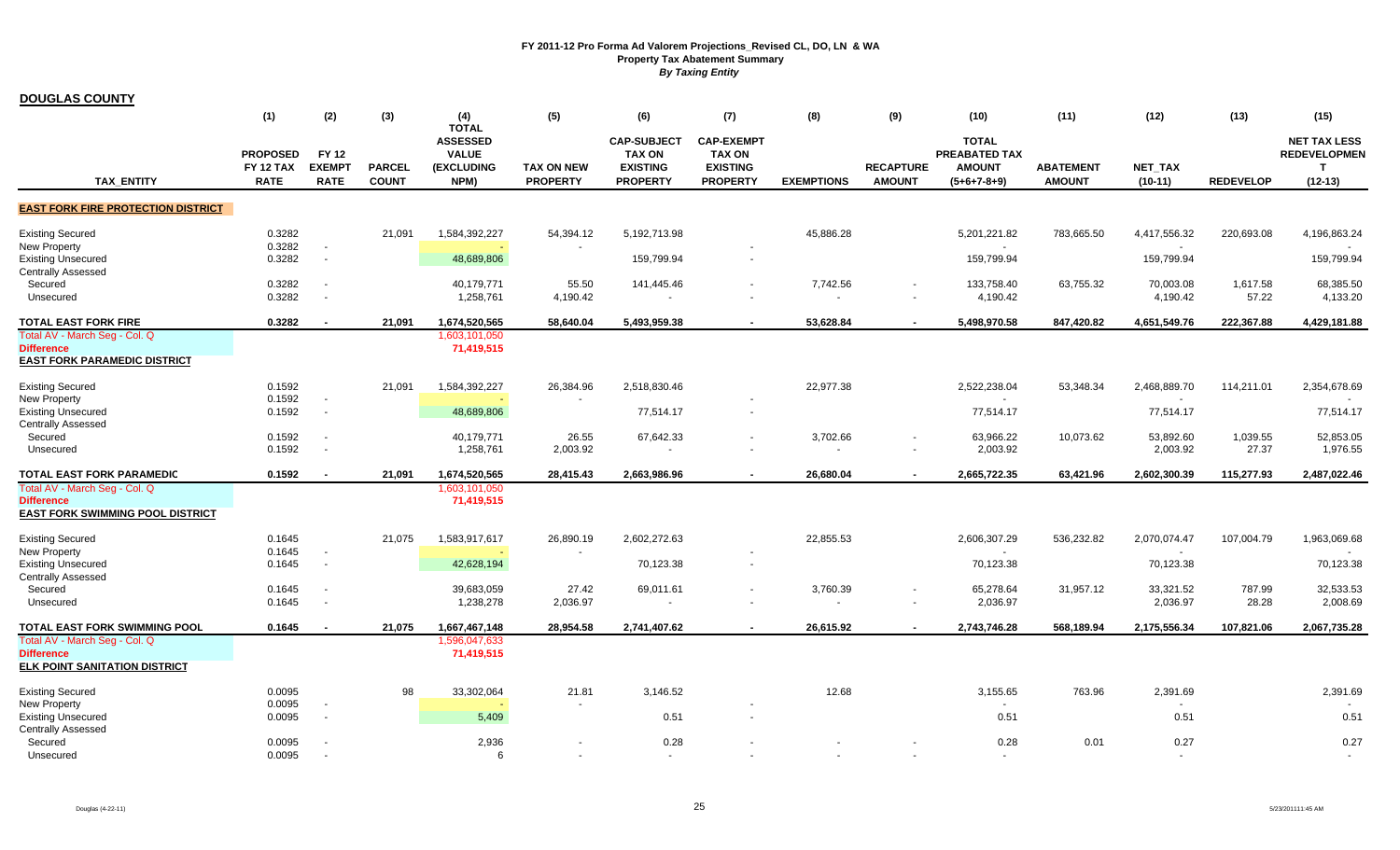|                                                                                       | (1)                                         | (2)                                                  | (3)                           | (4)<br><b>TOTAL</b>                                          | (5)                                  | (6)                                                                       | (7)                                                                      | (8)                                | (9)                                                  | (10)                                                                   | (11)                              | (12)                 | (13)              | (15)                                                         |
|---------------------------------------------------------------------------------------|---------------------------------------------|------------------------------------------------------|-------------------------------|--------------------------------------------------------------|--------------------------------------|---------------------------------------------------------------------------|--------------------------------------------------------------------------|------------------------------------|------------------------------------------------------|------------------------------------------------------------------------|-----------------------------------|----------------------|-------------------|--------------------------------------------------------------|
| <b>TAX ENTITY</b>                                                                     | <b>PROPOSED</b><br>FY 12 TAX<br><b>RATE</b> | <b>FY 12</b><br><b>EXEMPT</b><br><b>RATE</b>         | <b>PARCEL</b><br><b>COUNT</b> | <b>ASSESSED</b><br><b>VALUE</b><br><b>(EXCLUDING</b><br>NPM) | <b>TAX ON NEW</b><br><b>PROPERTY</b> | <b>CAP-SUBJECT</b><br><b>TAX ON</b><br><b>EXISTING</b><br><b>PROPERTY</b> | <b>CAP-EXEMPT</b><br><b>TAX ON</b><br><b>EXISTING</b><br><b>PROPERTY</b> | <b>EXEMPTIONS</b>                  | <b>RECAPTURE</b><br><b>AMOUNT</b>                    | <b>TOTAL</b><br><b>PREABATED TAX</b><br><b>AMOUNT</b><br>$(5+6+7-8+9)$ | <b>ABATEMENT</b><br><b>AMOUNT</b> | NET_TAX<br>$(10-11)$ | <b>REDEVELOP</b>  | <b>NET TAX LESS</b><br><b>REDEVELOPMEN</b><br>T<br>$(12-13)$ |
| <b>TOTAL ELK POINT</b>                                                                | 0.0095                                      | $\overline{a}$                                       | 98                            | 33,310,415                                                   | 21.81                                | 3,147.31                                                                  | $\sim$                                                                   | 12.68                              | $\sim$                                               | 3,156.45                                                               | 763.97                            | 2,392.48             | $\overline{a}$    | 2,392.48                                                     |
| Total AV - March Seg - Col. Q<br><b>Difference</b><br><b>GARDNERVILLE RANCHOS GID</b> |                                             |                                                      |                               | 33,225,435<br>84,980                                         |                                      |                                                                           |                                                                          |                                    |                                                      |                                                                        |                                   |                      |                   |                                                              |
| <b>Existing Secured</b>                                                               | 0.3686                                      |                                                      | 4,068                         | 217,809,042                                                  | 1,300.73                             | 806,105.89                                                                |                                                                          | 5,292.41                           |                                                      | 802,114.21                                                             | 823.39                            | 801,290.82           |                   | 801,290.82                                                   |
| New Property<br><b>Existing Unsecured</b><br><b>Centrally Assessed</b>                | 0.3686<br>0.3686                            | $\overline{\phantom{a}}$                             |                               | 843,355                                                      | $\overline{\phantom{a}}$             | 3,108.61                                                                  | $\overline{\phantom{a}}$                                                 |                                    |                                                      | 3,108.61                                                               |                                   | 3,108.61             |                   | 3,108.61                                                     |
| Secured<br>Unsecured                                                                  | 0.3686<br>0.3686                            | $\sim$                                               |                               | 3,272,355<br>90,611                                          | 4.30<br>334.00                       | 12,702.43                                                                 |                                                                          | 644.82<br>$\overline{\phantom{a}}$ |                                                      | 12,061.91<br>334.00                                                    | 1,788.74                          | 10,273.17<br>334.00  |                   | 10,273.17<br>334.00                                          |
| <b>TOTAL GARDNERVILLE RANCHOS</b>                                                     | 0.3686                                      |                                                      | 4.068                         | 222,015,364                                                  | 1,639.03                             | 821,916.93                                                                | $\sim$                                                                   | 5,937.23                           | ٠                                                    | 817,618.73                                                             | 2,612.13                          | 815,006.60           | $\sim$            | 815,006.60                                                   |
| Total AV - March Seg - Col. Q<br><b>Difference</b><br><b>INDIAN HILLS GID</b>         |                                             |                                                      |                               | 221,849,548<br>165,816                                       |                                      |                                                                           |                                                                          |                                    |                                                      |                                                                        |                                   |                      |                   |                                                              |
| <b>Existing Secured</b>                                                               | 0.7901                                      |                                                      | 1,833                         | 108,986,155                                                  | 2,340.85                             | 872,280.13                                                                |                                                                          | 5,970.17                           |                                                      | 868,650.81                                                             | 26,143.62                         | 842,507.19           | 63,705.31         | 778,801.88                                                   |
| <b>New Property</b><br><b>Existing Unsecured</b><br><b>Centrally Assessed</b>         | 0.7901<br>0.7901                            | $\overline{\phantom{a}}$<br>$\overline{\phantom{a}}$ |                               | 631,095                                                      |                                      | 4,986.28                                                                  |                                                                          |                                    |                                                      | $\overline{a}$<br>4,986.28                                             |                                   | 4,986.28             |                   | 4,986.28                                                     |
| Secured<br>Unsecured                                                                  | 0.7901<br>0.7901                            | $\overline{\phantom{a}}$                             |                               | 1,789,003<br>47,065                                          | 5.49<br>378.46                       | 15,096.30<br>$\overline{a}$                                               | $\overline{a}$                                                           | 716.43<br>$\overline{\phantom{a}}$ | $\overline{\phantom{a}}$                             | 14,385.36<br>378.46                                                    | 1,864.15                          | 12,521.21<br>378.46  | 1,616.00<br>28.30 | 10,905.21<br>350.16                                          |
| <b>TOTAL INDIAN HILLS</b>                                                             | 0.7901                                      |                                                      | 1,833                         | 111,453,318                                                  | 2,724.80                             | 892,362.71                                                                | $\sim$                                                                   | 6,686.60                           |                                                      | 888,400.90                                                             | 28,007.77                         | 860,393.13           | 65,349.61         | 795,043.52                                                   |
| Total AV - March Seg - Col. Q<br><b>Difference</b><br><b>KINGSBURY GID</b>            |                                             |                                                      |                               | 103,298,005<br>8,155,313                                     |                                      |                                                                           |                                                                          |                                    |                                                      |                                                                        |                                   |                      |                   |                                                              |
| <b>Existing Secured</b><br>New Property                                               | 0.4258<br>0.4258                            |                                                      | 2,456                         | 223,659,126                                                  | 3,830.21                             | 961,262.60                                                                |                                                                          | 12,010.97                          |                                                      | 953,081.84                                                             | 289,557.83                        | 663,524.01           |                   | 663,524.01                                                   |
| <b>Existing Unsecured</b><br><b>Centrally Assessed</b>                                | 0.4258                                      | $\overline{\phantom{a}}$                             |                               | 1,376,192                                                    |                                      | 5,859.83                                                                  | $\overline{\phantom{a}}$                                                 |                                    |                                                      | 5,859.83                                                               |                                   | 5,859.83             |                   | 5,859.83                                                     |
| Secured<br>Unsecured                                                                  | 0.4258<br>0.4258                            | $\overline{\phantom{a}}$                             |                               | 1,726,558<br>51,265                                          | 1.71<br>218.28                       | 7,711.06                                                                  | $\overline{\phantom{m}}$                                                 | 361.09<br>$\overline{\phantom{a}}$ | $\overline{\phantom{a}}$<br>$\overline{\phantom{a}}$ | 7,351.68<br>218.28                                                     | 1,552.25                          | 5,799.43<br>218.28   |                   | 5,799.43<br>218.28                                           |
| <b>TOTAL KINGSBURY</b>                                                                | 0.4258                                      | $\sim$                                               | 2,456                         | 226,813,141                                                  | 4,050.20                             | 974,833.49                                                                | $\sim$                                                                   | 12,372.06                          | $\sim$                                               | 966,511.63                                                             | 291,110.08                        | 675,401.55           | $\sim$            | 675,401.55                                                   |
| Total AV - March Seg - Col. Q<br><b>Difference</b><br><b>LAKERIDGE GID</b>            |                                             |                                                      |                               | 226,555,349<br>257,792                                       |                                      |                                                                           |                                                                          |                                    |                                                      |                                                                        |                                   |                      |                   |                                                              |
| <b>Existing Secured</b><br>New Property                                               | 0.1307<br>0.1307                            |                                                      | 84                            | 23,422,508                                                   |                                      | 30,619.37                                                                 |                                                                          | 5.61                               |                                                      | 30,613.76                                                              | 6,224.91                          | 24,388.85            |                   | 24,388.85                                                    |
| <b>Existing Unsecured</b>                                                             | 0.1307                                      | $\overline{\phantom{a}}$                             |                               | 8,289                                                        |                                      | 10.83                                                                     | $\overline{\phantom{a}}$                                                 |                                    |                                                      | 10.83                                                                  |                                   | 10.83                |                   | 10.83                                                        |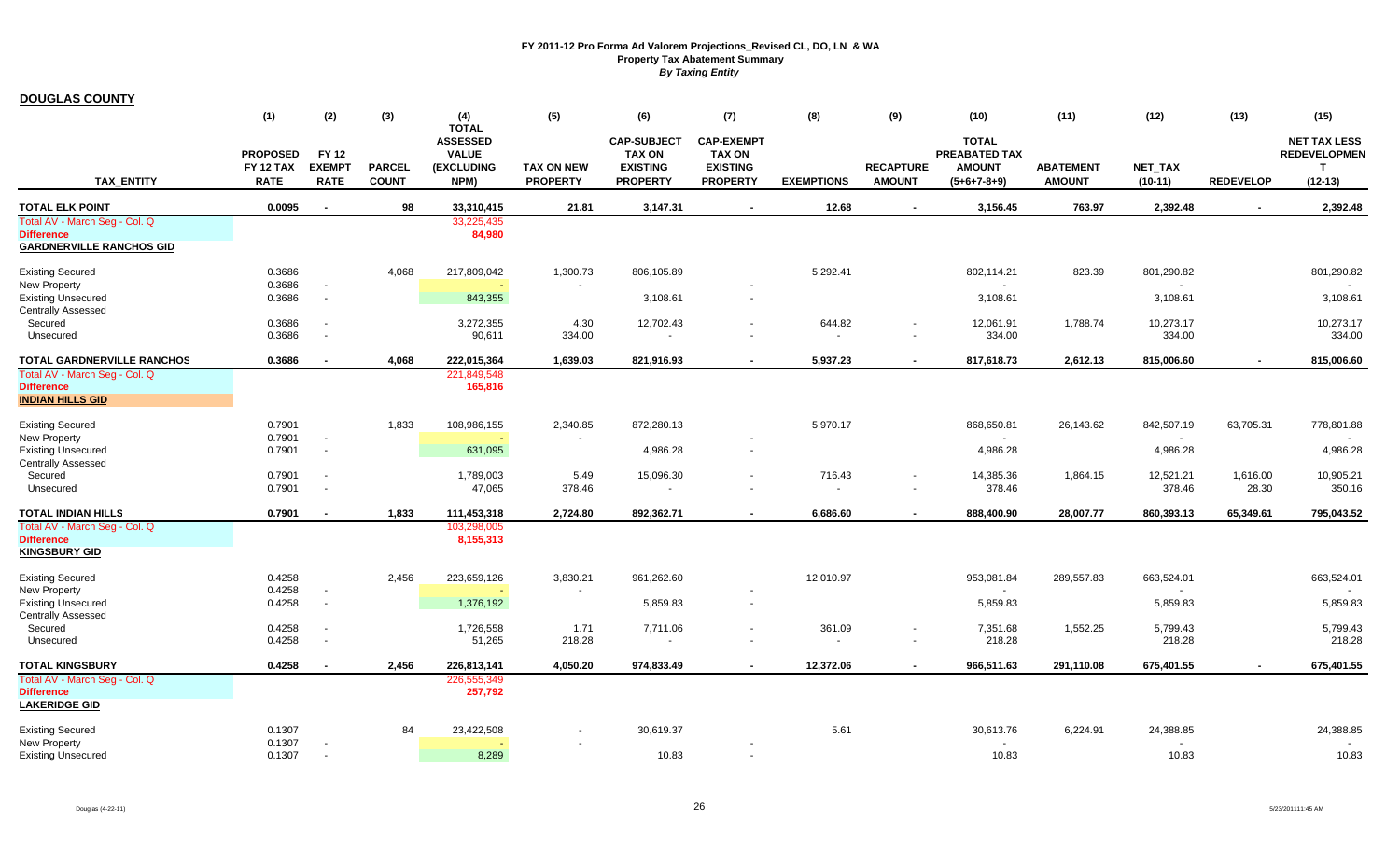**DOUGLAS COUNTY**

|                                                                                                          | (1)                                         | (2)                                                  | (3)                           | (4)                                                                   | (5)                                  | (6)                                                                       | (7)                                                                      | (8)                               | (9)                                                  | (10)                                                                   | (11)                              | (12)                                                | (13)             | (15)                                                                    |
|----------------------------------------------------------------------------------------------------------|---------------------------------------------|------------------------------------------------------|-------------------------------|-----------------------------------------------------------------------|--------------------------------------|---------------------------------------------------------------------------|--------------------------------------------------------------------------|-----------------------------------|------------------------------------------------------|------------------------------------------------------------------------|-----------------------------------|-----------------------------------------------------|------------------|-------------------------------------------------------------------------|
| <b>TAX ENTITY</b>                                                                                        | <b>PROPOSED</b><br>FY 12 TAX<br><b>RATE</b> | <b>FY 12</b><br><b>EXEMPT</b><br><b>RATE</b>         | <b>PARCEL</b><br><b>COUNT</b> | <b>TOTAL</b><br><b>ASSESSED</b><br><b>VALUE</b><br>(EXCLUDING<br>NPM) | <b>TAX ON NEW</b><br><b>PROPERTY</b> | <b>CAP-SUBJECT</b><br><b>TAX ON</b><br><b>EXISTING</b><br><b>PROPERTY</b> | <b>CAP-EXEMPT</b><br><b>TAX ON</b><br><b>EXISTING</b><br><b>PROPERTY</b> | <b>EXEMPTIONS</b>                 | <b>RECAPTURE</b><br><b>AMOUNT</b>                    | <b>TOTAL</b><br><b>PREABATED TAX</b><br><b>AMOUNT</b><br>$(5+6+7-8+9)$ | <b>ABATEMENT</b><br><b>AMOUNT</b> | NET_TAX<br>$(10-11)$                                | <b>REDEVELOP</b> | <b>NET TAX LESS</b><br><b>REDEVELOPMEN</b><br>$\mathbf{T}$<br>$(12-13)$ |
| <b>Centrally Assessed</b>                                                                                |                                             |                                                      |                               |                                                                       |                                      |                                                                           |                                                                          |                                   |                                                      |                                                                        |                                   |                                                     |                  |                                                                         |
| Secured<br>Unsecured                                                                                     | 0.1307<br>0.1307                            | $\overline{\phantom{a}}$<br>$\overline{\phantom{a}}$ |                               | 909,866<br>37,770                                                     | 0.02<br>49.36                        | 1,284.98                                                                  |                                                                          | 95.81<br>$\blacksquare$           | $\blacksquare$                                       | 1,189.19<br>49.36                                                      | 172.00                            | 1,017.19<br>49.36                                   |                  | 1,017.19<br>49.36                                                       |
| <b>TOTAL LAKERIDGE</b>                                                                                   | 0.1307                                      |                                                      | 84                            | 24,378,433                                                            | 49.38                                | 31,915.18                                                                 |                                                                          | 101.42                            |                                                      | 31,863.14                                                              | 6,396.91                          | 25,466.23                                           |                  | 25,466.23                                                               |
| Total AV - March Seg - Col. Q<br><b>Difference</b><br><b>LOGAN CREEK GID</b>                             |                                             |                                                      |                               | 24,378,433<br>0                                                       |                                      |                                                                           |                                                                          |                                   |                                                      |                                                                        |                                   |                                                     |                  |                                                                         |
| <b>Existing Secured</b><br>New Property<br><b>Existing Unsecured</b><br><b>Centrally Assessed</b>        | 0.6722<br>0.6722<br>0.6722                  | $\sim$<br>$\sim$                                     | 23                            | 6,370,496                                                             |                                      | 42,830.34                                                                 | $\overline{\phantom{a}}$                                                 | 7.75                              |                                                      | 42,822.59<br>$\overline{\phantom{0}}$                                  | 9,810.72                          | 33,011.87<br>$\overline{\phantom{a}}$               |                  | 33,011.87<br>$\overline{\phantom{a}}$<br>$\overline{\phantom{a}}$       |
| Secured<br>Unsecured                                                                                     | 0.6722<br>0.6722                            | $\overline{\phantom{a}}$<br>$\overline{\phantom{a}}$ |                               | 33,385<br>1,348                                                       | 0.01<br>9.06                         | 242.08<br>$\overline{a}$                                                  |                                                                          | 17.68<br>$\blacksquare$           | $\overline{\phantom{a}}$                             | 224.41<br>9.06                                                         | 29.05                             | 195.36<br>9.06                                      |                  | 195.36<br>9.06                                                          |
| <b>TOTAL LOGAN CREEK</b>                                                                                 | 0.6722                                      | $\sim$                                               | 23                            | 6,405,229                                                             | 9.07                                 | 43,072.42                                                                 |                                                                          | 25.43                             |                                                      | 43,056.06                                                              | 9,839.77                          | 33,216.29                                           |                  | 33,216.29                                                               |
| Total AV - March Seg - Col. Q<br><b>Difference</b><br><b>MINDEN-GARDNERVILLE SANITATION</b>              |                                             |                                                      |                               | 6,405,229<br>(0)                                                      |                                      |                                                                           |                                                                          |                                   |                                                      |                                                                        |                                   |                                                     |                  |                                                                         |
| <b>Existing Secured</b><br>New Property<br><b>Existing Unsecured</b>                                     | 0.1224<br>0.1224<br>0.1224                  | $\sim$<br>$\overline{\phantom{a}}$                   | 3,988                         | 286,840,110<br>10,393,097                                             | 4,853.77<br>$\overline{\phantom{a}}$ | 353,745.50<br>12,721.15                                                   |                                                                          | 6,909.89                          |                                                      | 351,689.38<br>$\overline{\phantom{a}}$<br>12,721.15                    | 4,869.72                          | 346,819.66<br>$\overline{\phantom{a}}$<br>12,721.15 |                  | 346,819.66<br>12,721.15                                                 |
| <b>Centrally Assessed</b><br>Secured<br>Unsecured                                                        | 0.1224<br>0.1224                            | $\overline{\phantom{a}}$<br>$\overline{\phantom{a}}$ |                               | 4,551,291<br>98,967                                                   | 11.30<br>121.14                      | 5,793.28                                                                  |                                                                          | 233.79<br>$\blacksquare$          | $\overline{\phantom{a}}$<br>$\overline{\phantom{a}}$ | 5,570.79<br>121.14                                                     | 649.19                            | 4,921.60<br>121.14                                  |                  | 4,921.60<br>121.14                                                      |
| TOTAL MINDEN-GARD SANITATION<br>Total AV - March Seg - Col. Q<br><b>Difference</b><br><b>OLIVER PARK</b> | 0.1224                                      | $\sim$                                               | 3,988                         | 301,883,465<br>301,891,721<br>(8, 256)                                | 4,986.21                             | 372,259.93                                                                |                                                                          | 7,143.68                          | $\sim$                                               | 370,102.46                                                             | 5,518.91                          | 364,583.55                                          |                  | 364,583.55                                                              |
| <b>Existing Secured</b><br>New Property<br><b>Existing Unsecured</b>                                     | 0.4864<br>0.4864<br>0.4864                  | $\overline{\phantom{a}}$<br>$\overline{\phantom{a}}$ | 92                            | 9,676,934<br>546,813                                                  | 24.25<br>$\overline{\phantom{a}}$    | 52,138.76<br>2,659.70                                                     | $\overline{\phantom{a}}$                                                 | 5,094.35                          |                                                      | 47,068.66<br>2,659.70                                                  | 14,387.52                         | 32,681.14<br>$\overline{\phantom{a}}$<br>2,659.70   |                  | 32,681.14<br>2.659.70                                                   |
| <b>Centrally Assessed</b><br>Secured<br>Unsecured                                                        | 0.4864<br>0.4864                            | $\sim$<br>$\overline{\phantom{a}}$                   |                               | 135,359<br>4,510                                                      | 0.15<br>21.94                        | 700.90                                                                    |                                                                          | 42.65<br>$\overline{\phantom{a}}$ | $\overline{\phantom{a}}$<br>$\overline{\phantom{a}}$ | 658.40<br>21.94                                                        | 364.38                            | 294.02<br>21.94                                     |                  | 294.02<br>21.94                                                         |
| <b>TOTAL OLIVER PARK</b>                                                                                 | 0.4864                                      |                                                      | 92                            | 10,363,615                                                            | 46.34                                | 55,499.36                                                                 |                                                                          | 5,137.00                          |                                                      | 50,408.70                                                              | 14,751.90                         | 35,656.80                                           |                  | 35,656.80                                                               |
| Total AV - March Seg - Col. Q<br><b>Difference</b>                                                       |                                             |                                                      |                               | 10,365,105<br>(1,490)                                                 |                                      |                                                                           |                                                                          |                                   |                                                      |                                                                        |                                   |                                                     |                  |                                                                         |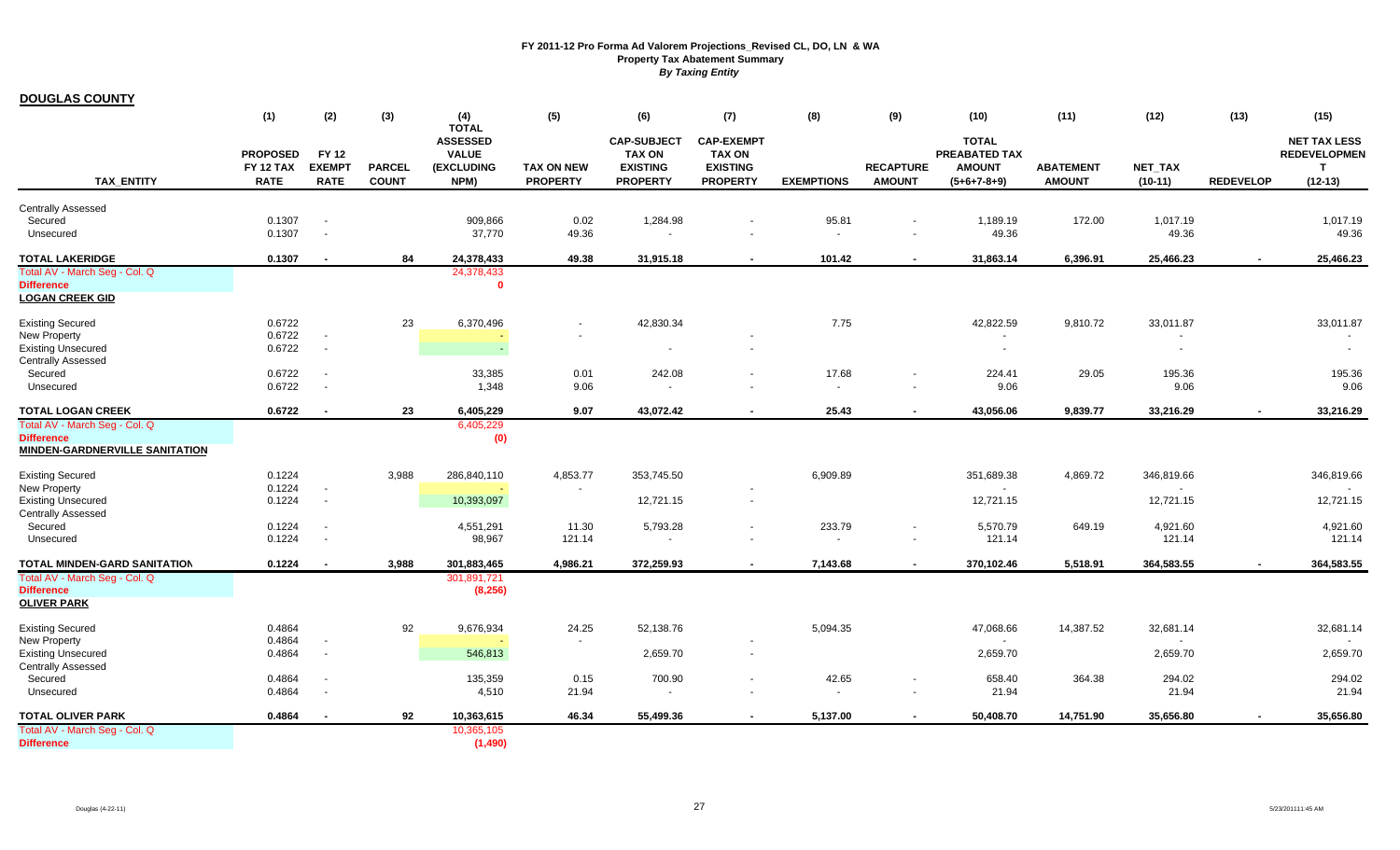**DOUGLAS COUNTY**

 $\overline{\phantom{a}}$ 

|                                                                                                     | (1)                                                | (2)                                          | (3)                           | (4)<br><b>TOTAL</b>                                   | (5)                                  | (6)                                                                       | (7)                                                                      | (8)                                | (9)                               | (10)                                                            | (11)                              | (12)                  | (13)             | (15)                                                          |
|-----------------------------------------------------------------------------------------------------|----------------------------------------------------|----------------------------------------------|-------------------------------|-------------------------------------------------------|--------------------------------------|---------------------------------------------------------------------------|--------------------------------------------------------------------------|------------------------------------|-----------------------------------|-----------------------------------------------------------------|-----------------------------------|-----------------------|------------------|---------------------------------------------------------------|
| <b>TAX ENTITY</b>                                                                                   | <b>PROPOSED</b><br><b>FY 12 TAX</b><br><b>RATE</b> | <b>FY 12</b><br><b>EXEMPT</b><br><b>RATE</b> | <b>PARCEL</b><br><b>COUNT</b> | <b>ASSESSED</b><br><b>VALUE</b><br>(EXCLUDING<br>NPM) | <b>TAX ON NEW</b><br><b>PROPERTY</b> | <b>CAP-SUBJECT</b><br><b>TAX ON</b><br><b>EXISTING</b><br><b>PROPERTY</b> | <b>CAP-EXEMPT</b><br><b>TAX ON</b><br><b>EXISTING</b><br><b>PROPERTY</b> | <b>EXEMPTIONS</b>                  | <b>RECAPTURE</b><br><b>AMOUNT</b> | <b>TOTAL</b><br>PREABATED TAX<br><b>AMOUNT</b><br>$(5+6+7-8+9)$ | <b>ABATEMENT</b><br><b>AMOUNT</b> | NET_TAX<br>$(10-11)$  | <b>REDEVELOP</b> | <b>NET TAX LESS</b><br><b>REDEVELOPMEN</b><br>T.<br>$(12-13)$ |
| <b>SKYLAND GID</b>                                                                                  |                                                    |                                              |                               |                                                       |                                      |                                                                           |                                                                          |                                    |                                   |                                                                 |                                   |                       |                  |                                                               |
| <b>Existing Secured</b>                                                                             | 0.2636                                             |                                              | 235                           | 73,352,534                                            | 243.35                               | 193,135.44                                                                |                                                                          | 5.99                               |                                   | 193,372.80                                                      | 110,273.01                        | 83,099.79             |                  | 83,099.79                                                     |
| New Property<br><b>Existing Unsecured</b><br><b>Centrally Assessed</b>                              | 0.2636<br>0.2636                                   | $\overline{\phantom{a}}$                     |                               | 30,618                                                |                                      | 80.71                                                                     |                                                                          |                                    |                                   | 80.71                                                           |                                   | 80.71                 |                  | 80.71                                                         |
| Secured<br>Unsecured                                                                                | 0.2636<br>0.2636                                   |                                              |                               | 188,035<br>5,867                                      | 0.14<br>15.47                        | 525.69                                                                    |                                                                          | 30.17<br>$\overline{\phantom{a}}$  | $\overline{a}$                    | 495.66<br>15.47                                                 | 465.64                            | 30.02<br>15.47        |                  | 30.02<br>15.47                                                |
| TOTAL SKYLAND                                                                                       | 0.2636                                             |                                              | 235                           | 73,577,055                                            | 258.96                               | 193,741.84                                                                | $\sim$                                                                   | 36.16                              |                                   | 193,964.64                                                      | 110,738.65                        | 83,225.99             | $\sim$           | 83,225.99                                                     |
| Total AV - March Seg - Col. Q<br><b>Difference</b><br><b>TAHOE-DOUGLAS FIRE PROTECTION DISTRICT</b> |                                                    |                                              |                               | 73,577,055<br>(0)                                     |                                      |                                                                           |                                                                          |                                    |                                   |                                                                 |                                   |                       |                  |                                                               |
| <b>Existing Secured</b>                                                                             | 0.6381                                             | 0.0500                                       | 5,358                         | 1,147,245,289                                         | 32,599.54                            | 6,845,040.41                                                              | 581,963.35                                                               | 118,782.90                         |                                   | 7,340,820.40                                                    | 2,168,348.56                      | 5,172,471.84          |                  | 5,172,471.84                                                  |
| New Property<br><b>Existing Unsecured</b><br><b>Centrally Assessed</b>                              | 0.6381<br>0.6381                                   | 0.0500<br>0.0500                             |                               | 8,254,696                                             |                                      | 48,545.87                                                                 | 4,127.35                                                                 |                                    |                                   | 52,673.22                                                       |                                   | 52,673.22             |                  | 52,673.22                                                     |
| Secured<br>Unsecured                                                                                | 0.6381<br>0.6381                                   | 0.0500<br>0.0500                             |                               | 7,537,313<br>217,178                                  | 51.80<br>1,385.40                    | 46,551.43<br>0.41                                                         | 3,957.74<br>0.03                                                         | 2,465.41                           | 0.01<br>$\overline{\phantom{a}}$  | 48,095.57<br>1,385.84                                           | 12,731.35<br>0.41                 | 35,364.22<br>1,385.43 |                  | 35,364.22<br>1,385.43                                         |
| <b>TOTAL TAHOE-DOUGLAS FIRE</b>                                                                     | 0.6381                                             | 0.0500                                       | 5,358                         | 1,163,254,476                                         | 34,036.74                            | 6,940,138.12                                                              | 590,048.47                                                               | 121,248.31                         | 0.01                              | 7,442,975.03                                                    | 2,181,080.32                      | 5,261,894.71          |                  | 5,261,894.71                                                  |
| Total AV - March Seg - Col. Q<br><b>Difference</b><br><b>TAHOE-DOUGLAS SEWER DISTRICT</b>           |                                                    |                                              |                               | 1,162,071,353<br>1,183,123                            |                                      |                                                                           |                                                                          |                                    |                                   |                                                                 |                                   |                       |                  |                                                               |
| <b>Existing Secured</b><br><b>New Property</b>                                                      | 0.0350<br>0.0350                                   |                                              | 1,597                         | 612,342,578                                           | 631.95                               | 219,856.99                                                                |                                                                          | 5,399.77                           |                                   | 215,089.17                                                      | 67,998.23                         | 147,090.94            |                  | 147,090.94                                                    |
| <b>Existing Unsecured</b><br>Centrally Assessed                                                     | 0.0350                                             | $\overline{\phantom{a}}$                     |                               | 1,579,056                                             |                                      | 552.67                                                                    |                                                                          |                                    |                                   | 552.67                                                          |                                   | 552.67                |                  | 552.67                                                        |
| Secured<br>Unsecured                                                                                | 0.0350<br>0.0350                                   | $\overline{\phantom{a}}$                     |                               | 2,936,592<br>102,996                                  | 0.18<br>36.04                        | 1,096.52                                                                  |                                                                          | 68.86<br>$\overline{\phantom{a}}$  |                                   | 1,027.84<br>36.04                                               | 257.48                            | 770.36<br>36.04       |                  | 770.36<br>36.04                                               |
| <b>TOTAL TAHOE-DOUGLAS SEWER</b>                                                                    | 0.0350                                             |                                              | 1.597                         | 616,961,222                                           | 668.17                               | 221,506.18                                                                |                                                                          | 5.468.63                           |                                   | 216,705.72                                                      | 68.255.71                         | 148,450.01            |                  | 148,450.01                                                    |
| Total AV - March Seg - Col. Q<br><b>Difference</b><br><b>TOPAZ RANCH ESTATES GID</b>                |                                                    |                                              |                               | 616,642,451<br>318,771                                |                                      |                                                                           |                                                                          |                                    |                                   |                                                                 |                                   |                       |                  |                                                               |
| <b>Existing Secured</b>                                                                             | 0.7114                                             |                                              | 873                           | 31,560,972                                            | 1,125.33                             | 225,090.41                                                                |                                                                          | 1,614.62                           |                                   | 224,601.12                                                      | 52,293.44                         | 172,307.68            |                  | 172,307.68                                                    |
| New Property<br><b>Existing Unsecured</b><br><b>Centrally Assessed</b>                              | 0.7114<br>0.7114                                   | $\overline{\phantom{a}}$                     |                               | 107,843                                               | $\overline{\phantom{a}}$             | 767.20                                                                    | $\overline{\phantom{a}}$                                                 |                                    |                                   | 767.20                                                          |                                   | 767.20                |                  | 767.20                                                        |
| Secured<br>Unsecured                                                                                | 0.7114<br>0.7114                                   |                                              |                               | 1,314,321<br>50,170                                   | 0.96<br>356.91                       | 10,045.63<br>$\overline{\phantom{a}}$                                     |                                                                          | 696.51<br>$\overline{\phantom{a}}$ |                                   | 9,350.08<br>356.91                                              | 1,464.41                          | 7,885.67<br>356.91    |                  | 7,885.67<br>356.91                                            |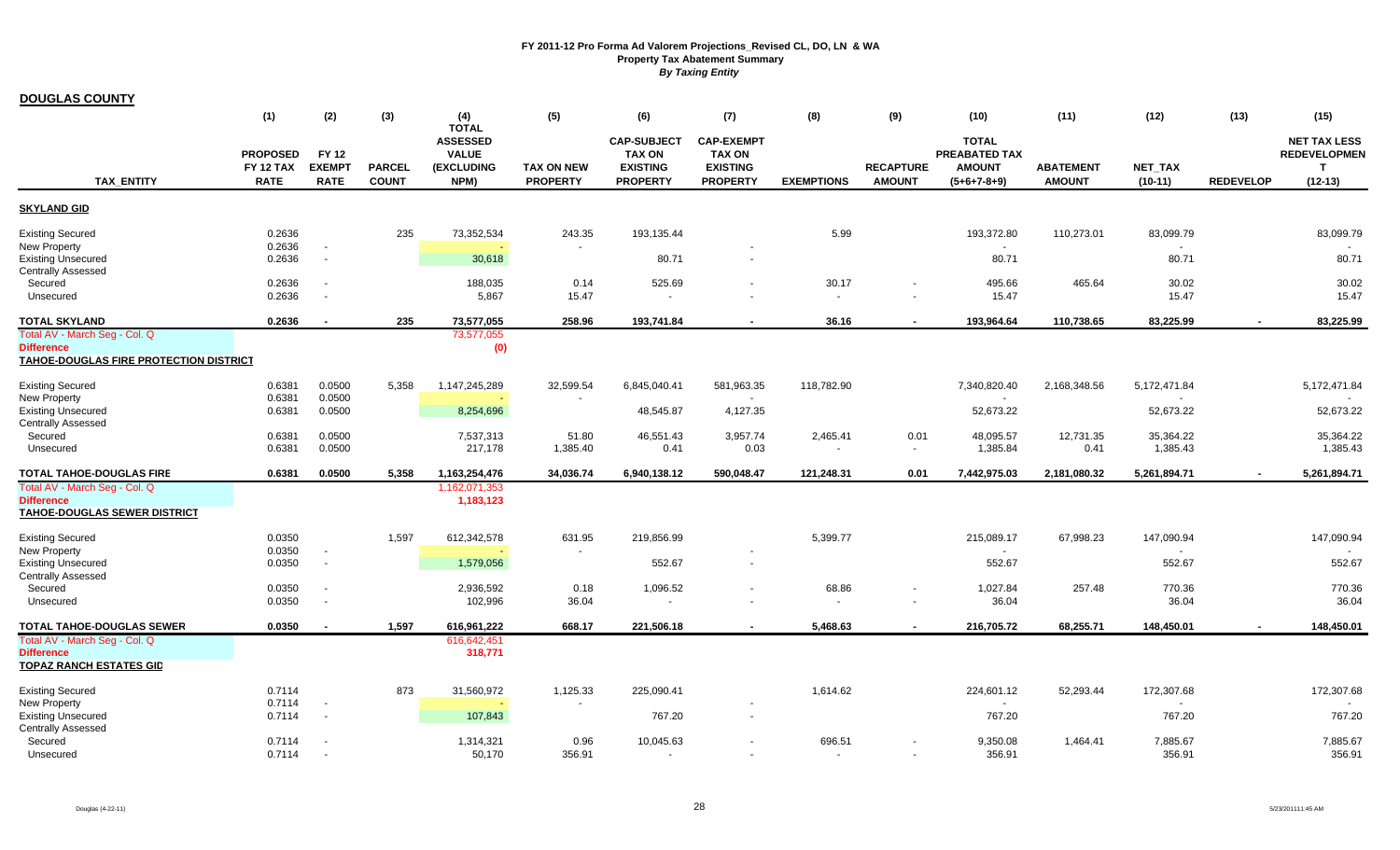**DOUGLAS COUNTY**

|                                                        | (1)                                         | (2)                                          | (3)                           | (4)<br><b>TOTAL</b>                                          | (5)                                  | (6)                                                                       | (7)                                                                      | (8)                      | (9)                               | (10)                                                            | (11)                              | (12)                        | (13)             | (15)                                                          |
|--------------------------------------------------------|---------------------------------------------|----------------------------------------------|-------------------------------|--------------------------------------------------------------|--------------------------------------|---------------------------------------------------------------------------|--------------------------------------------------------------------------|--------------------------|-----------------------------------|-----------------------------------------------------------------|-----------------------------------|-----------------------------|------------------|---------------------------------------------------------------|
| <b>TAX ENTITY</b>                                      | <b>PROPOSED</b><br>FY 12 TAX<br><b>RATE</b> | <b>FY 12</b><br><b>EXEMPT</b><br><b>RATE</b> | <b>PARCEL</b><br><b>COUNT</b> | <b>ASSESSED</b><br><b>VALUE</b><br><b>(EXCLUDING</b><br>NPM) | <b>TAX ON NEW</b><br><b>PROPERTY</b> | <b>CAP-SUBJECT</b><br><b>TAX ON</b><br><b>EXISTING</b><br><b>PROPERTY</b> | <b>CAP-EXEMPT</b><br><b>TAX ON</b><br><b>EXISTING</b><br><b>PROPERTY</b> | <b>EXEMPTIONS</b>        | <b>RECAPTURE</b><br><b>AMOUNT</b> | <b>TOTAL</b><br>PREABATED TAX<br><b>AMOUNT</b><br>$(5+6+7-8+9)$ | <b>ABATEMENT</b><br><b>AMOUNT</b> | <b>NET TAX</b><br>$(10-11)$ | <b>REDEVELOP</b> | <b>NET TAX LESS</b><br><b>REDEVELOPMEN</b><br>T.<br>$(12-13)$ |
| <b>TOTAL TOPAZ RANCH ESTATES</b>                       | 0.7114                                      |                                              | 873                           | 33,033,305                                                   | 1,483.20                             | 235,903.24                                                                | $\sim$                                                                   | 2,311.13                 | $\sim$                            | 235,075.30                                                      | 53,757.85                         | 181,317.45                  |                  | 181,317.45                                                    |
| Total AV - March Seg - Col. Q                          |                                             |                                              |                               | 33,002,324                                                   |                                      |                                                                           |                                                                          |                          |                                   |                                                                 |                                   |                             |                  |                                                               |
| <b>Difference</b>                                      |                                             |                                              |                               | 30,981                                                       |                                      |                                                                           |                                                                          |                          |                                   |                                                                 |                                   |                             |                  |                                                               |
| <b>ZEPHYR COVE GID</b>                                 |                                             |                                              |                               |                                                              |                                      |                                                                           |                                                                          |                          |                                   |                                                                 |                                   |                             |                  |                                                               |
| <b>Existing Secured</b>                                | 0.1000                                      |                                              | 80                            | 19,291,644                                                   | 17.61                                | 19,306.17                                                                 |                                                                          | 32.14                    |                                   | 19,291.64                                                       | 4,047.03                          | 15,244.61                   |                  | 15,244.61                                                     |
| New Property                                           | 0.1000                                      | $\overline{\phantom{a}}$                     |                               |                                                              | $\overline{\phantom{a}}$             |                                                                           |                                                                          |                          |                                   | $\sim$                                                          |                                   |                             |                  |                                                               |
| <b>Existing Unsecured</b><br><b>Centrally Assessed</b> | 0.1000                                      | $\overline{\phantom{a}}$                     |                               | 13,652                                                       |                                      | 13.65                                                                     | $\overline{\phantom{a}}$                                                 |                          |                                   | 13.65                                                           |                                   | 13.65                       |                  | 13.65                                                         |
| Secured                                                | 0.1000                                      |                                              |                               | 76,553                                                       | 0.01                                 | 81.66                                                                     |                                                                          | 5.12                     |                                   | 76.55                                                           | 14.24                             | 62.31                       |                  | 62.31                                                         |
| Unsecured                                              | 0.1000                                      |                                              |                               | 2,630                                                        | 2.63                                 | $\blacksquare$                                                            |                                                                          | $\overline{\phantom{a}}$ |                                   | 2.63                                                            |                                   | 2.63                        |                  | 2.63                                                          |
| <b>TOTAL ZEPHYR COVE</b>                               | 0.1000                                      |                                              | 80                            | 19,384,479                                                   | 20.25                                | 19,401.48                                                                 |                                                                          | 37.26                    |                                   | 19,384.47                                                       | 4,061.27                          | 15,323.20                   |                  | 15,323.20                                                     |
| Total AV - March Seg - Col. Q                          |                                             |                                              |                               | 19,384,479                                                   |                                      |                                                                           |                                                                          |                          |                                   |                                                                 |                                   |                             |                  |                                                               |
| <b>Difference</b><br><b>ZEPHYR HEIGHTS</b>             |                                             |                                              |                               | $\Omega$                                                     |                                      |                                                                           |                                                                          |                          |                                   |                                                                 |                                   |                             |                  |                                                               |
| <b>Existing Secured</b>                                | 0.2798                                      |                                              | 228                           | 38,226,319                                                   | 327.15                               | 106,368.63                                                                |                                                                          | 264.89                   |                                   | 106,430.89                                                      | 30,440.64                         | 75,990.25                   |                  | 75,990.25                                                     |
| <b>New Property</b>                                    | 0.2798                                      |                                              |                               |                                                              | $\overline{\phantom{a}}$             |                                                                           |                                                                          |                          |                                   |                                                                 |                                   |                             |                  |                                                               |
| <b>Existing Unsecured</b>                              | 0.2798                                      | $\overline{\phantom{a}}$                     |                               | 59,512                                                       |                                      | 166.51                                                                    | $\overline{\phantom{a}}$                                                 |                          |                                   | 166.51                                                          |                                   | 166.51                      |                  | 166.51                                                        |
| <b>Centrally Assessed</b>                              |                                             |                                              |                               |                                                              |                                      |                                                                           |                                                                          |                          |                                   |                                                                 |                                   |                             |                  |                                                               |
| Secured                                                | 0.2798                                      |                                              |                               | 169,093                                                      | 0.10                                 | 502.87                                                                    |                                                                          | 29.84                    |                                   | 473.13                                                          | 82.42                             | 390.71                      |                  | 390.71                                                        |
| Unsecured                                              | 0.2798                                      | $\overline{\phantom{a}}$                     |                               | 5,629                                                        | 15.75                                | $\overline{\phantom{a}}$                                                  |                                                                          | $\overline{\phantom{a}}$ | $\overline{\phantom{a}}$          | 15.75                                                           |                                   | 15.75                       |                  | 15.75                                                         |
| <b>TOTAL ZEPHYR HEIGHTS</b>                            | 0.2798                                      |                                              | 228                           | 38,460,553                                                   | 343.00                               | 107,038.01                                                                |                                                                          | 294.73                   | $\sim$                            | 107,086.29                                                      | 30,523.06                         | 76,563.23                   |                  | 76,563.23                                                     |
| Total AV - March Seg - Col. Q                          |                                             |                                              |                               | 38,270,126                                                   |                                      |                                                                           |                                                                          |                          |                                   |                                                                 |                                   |                             |                  |                                                               |
| <b>Difference</b><br><b>ZEPHYR KNOLLS</b>              |                                             |                                              |                               | 190,427                                                      |                                      |                                                                           |                                                                          |                          |                                   |                                                                 |                                   |                             |                  |                                                               |
|                                                        |                                             |                                              |                               |                                                              |                                      |                                                                           |                                                                          |                          |                                   |                                                                 |                                   |                             |                  |                                                               |
| <b>Existing Secured</b>                                | 0.5220                                      |                                              | 65                            | 9,218,729                                                    | 94.91                                | 48,153.33                                                                 |                                                                          | 137.14                   |                                   | 48,111.10                                                       | 11,425.71                         | 36,685.39                   |                  | 36,685.39                                                     |
| New Property                                           | 0.5220                                      |                                              |                               |                                                              | $\overline{\phantom{a}}$             |                                                                           |                                                                          |                          |                                   |                                                                 |                                   |                             |                  |                                                               |
| <b>Existing Unsecured</b><br><b>Centrally Assessed</b> | 0.5220                                      | $\overline{\phantom{a}}$                     |                               | 5,414                                                        |                                      | 28.26                                                                     |                                                                          |                          |                                   | 28.26                                                           |                                   | 28.26                       |                  | 28.26                                                         |
| Secured                                                | 0.5220                                      |                                              |                               | 45,921                                                       | 0.01                                 | 258.39                                                                    |                                                                          | 18.70                    |                                   | 239.70                                                          | 45.46                             | 194.24                      |                  | 194.24                                                        |
| Unsecured                                              | 0.5220                                      | $\overline{\phantom{a}}$                     |                               | 1,838                                                        | 9.60                                 | $\overline{\phantom{a}}$                                                  |                                                                          | $\overline{\phantom{a}}$ | $\overline{\phantom{a}}$          | 9.60                                                            |                                   | 9.60                        |                  | 9.60                                                          |
| <b>TOTAL ZEPHYR KNOLLS</b>                             | 0.5220                                      |                                              | 65                            | 9,271,901                                                    | 104.52                               | 48,439.98                                                                 |                                                                          | 155.84                   |                                   | 48,388.66                                                       | 11,471.17                         | 36,917.49                   |                  | 36,917.49                                                     |
| Total AV - March Seq - Col. Q                          |                                             |                                              |                               | 9,269,221                                                    |                                      |                                                                           |                                                                          |                          |                                   |                                                                 |                                   |                             |                  |                                                               |
| <b>Difference</b>                                      |                                             |                                              |                               | 2,680                                                        |                                      |                                                                           |                                                                          |                          |                                   |                                                                 |                                   |                             |                  |                                                               |

**NOTE: Total secured value includes \$73,758,625 incremental value of the Redevelopment Agency.**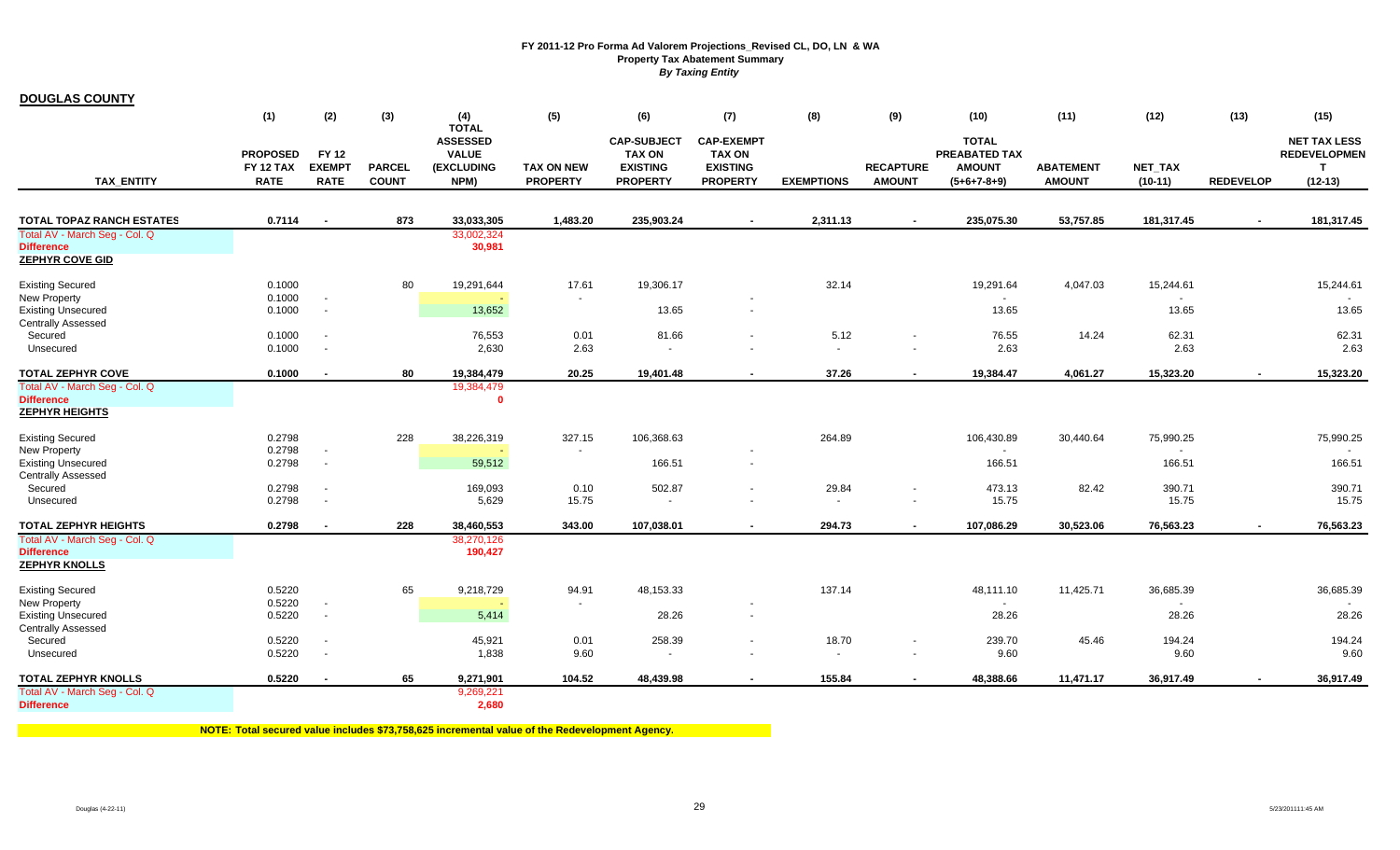| <b>ELKO COUNTY</b>                |                 |               |               |                                 |                   |                        |                                    |                   |                          |                               |                  |                |                          |                     |
|-----------------------------------|-----------------|---------------|---------------|---------------------------------|-------------------|------------------------|------------------------------------|-------------------|--------------------------|-------------------------------|------------------|----------------|--------------------------|---------------------|
|                                   | (1)             | (2)           | (3)           | (4)                             | (5)               | (6)                    | (7)                                | (8)               | (9)                      | (10)                          | (11)             | (12)           | (13)                     | (15)                |
|                                   |                 |               |               | <b>TOTAL</b>                    |                   |                        |                                    |                   |                          |                               |                  |                |                          | <b>NET TAX LESS</b> |
|                                   | <b>PROPOSED</b> | <b>FY 12</b>  |               | <b>ASSESSED</b><br><b>VALUE</b> |                   | <b>CAP-SUBJECT</b>     | <b>CAP-EXEMPT</b><br><b>TAX ON</b> |                   |                          | <b>TOTAL</b><br>PREABATED TAX |                  |                |                          | <b>REDEVELOPMEN</b> |
|                                   | FY 12 TAX       | <b>EXEMPT</b> | <b>PARCEL</b> | (EXCLUDING                      | <b>TAX ON NEW</b> | <b>TAX ON EXISTING</b> | <b>EXISTING</b>                    |                   | <b>RECAPTURE</b>         | <b>AMOUNT</b>                 | <b>ABATEMENT</b> | <b>NET TAX</b> |                          | (12)<br>T           |
| <b>TAX ENTITY</b>                 | <b>RATE</b>     | <b>RATE</b>   | <b>COUNT</b>  | NPM)                            | <b>PROPERTY</b>   | <b>PROPERTY</b>        | <b>PROPERTY</b>                    | <b>EXEMPTIONS</b> | <b>AMOUNT</b>            | $(5+6+7-8+9)$                 | <b>AMOUNT</b>    | $(10-11)$      | <b>REDEVELOP</b>         | 13)                 |
| <b>ALL ENTITIES</b>               |                 |               |               |                                 |                   |                        |                                    |                   |                          |                               |                  |                |                          |                     |
|                                   |                 |               |               |                                 |                   |                        |                                    |                   |                          |                               |                  |                |                          |                     |
| <b>STATE OF NEVADA</b>            | 0.1700          | $\sim$        | 42,049        | 1,195,155,660                   | 128,954.02        | 1,982,190.93           |                                    | 79,276.55         | 206.93                   | 2,032,075.33                  | 103,939.51       | 1,928,135.82   | 3,800.10                 | 1,924,335.72        |
| <b>GENERAL COUNTY</b>             | 0.8386          | $\sim$        | 42,049        | 1,195,155,857                   | 636,122.58        | 9,778,046.86           |                                    | 391,053.12        | 1,020.77                 | 10,024,137.08                 | 531,373.86       | 9,492,763.22   | 20,472.80                | 9,472,290.42        |
| <b>SCHOOL DISTRICT</b>            | 1.5000          | $\sim$        | 42,049        | 1,195,155,728                   | 1,137,829.57      | 17,490,003.54          |                                    | 699,490.63        | 1,825.62                 | 17,930,168.10                 | 917,165.97       | 17,013,002.13  | 18,327.86                | 16,994,674.27       |
| <b>CITY OF CARLIN</b>             | 1.1481          | $\sim$        | 938           | 27,953,445                      | 27,264.13         | 295,717.07             |                                    | 2,047.78          | 13.35                    | 320,946.77                    | 11,017.23        | 309,929.54     | $\blacksquare$           | 309,929.54          |
| CITY OF ELKO                      | 0.9200          | $\sim$        | 5,688         | 389,241,680                     | 215,282.63        | 3,377,486.61           |                                    | 11,745.76         | 595.87                   | 3,581,619.35                  | 104,973.65       | 3,476,645.70   | 22,481.51                | 3,454,164.19        |
| <b>CITY OF WELLS</b>              | 0.9605          | $\sim$        | 811           | 23,021,145                      | 16,815.62         | 205,460.13             |                                    | 1,157.70          | 69.36                    | 221,187.41                    | 5,097.58         | 216,089.83     |                          | 216,089.83          |
| CITY OF WEST WENDOVER             | 0.9360          | $\sim$        | 808           | 123,166,941                     | 46,295.12         | 1,113,646.53           |                                    | 7,099.11          | 0.74                     | 1,152,843.27                  | 7,508.25         | 1,145,335.02   |                          | 1,145,335.02        |
| <b>JACKPOT</b>                    | 0.5891          | $\sim$        | 183           | 29,145,598                      | 10,368.62         | 161,587.91             |                                    | 259.94            | 122.92                   | 171,819.51                    | 3,572.36         | 168,247.15     | $\overline{\phantom{a}}$ | 168,247.15          |
| <b>MONTELLO</b>                   | 0.4858          | $\sim$        | 167           | 1,077,138                       | 136.30            | 5,310.85               |                                    | 46.68             | $\sim$                   | 5,400.47                      | 658.50           | 4,741.97       |                          | 4,741.97            |
| <b>MOUNTAIN CITY</b>              | 0.4347          | $\sim$        | 86            | 1,785,224                       | 254.42            | 7,867.33               |                                    | 361.40            | $\sim$                   | 7,760.34                      | 1,823.58         | 5,936.76       |                          | 5,936.76            |
| ELKO CONVENTION & VISITORS AUTHOR | 0.0392          | $\sim$        | 25,677        | 768,663,874                     | 16,831.92         | 286,890.18             |                                    | 2.392.20          | 28.11                    | 301,358.01                    | 10,923.57        | 290,434.44     | 958.04                   | 289,476.40          |
| ELKO TELEVISION DISTRICT          | 0.0289          |               | 25,483        | 825,447,083                     | 13,368.50         | 227,512.46             |                                    | 2,321.21          | 20.46                    | 238,580.21                    | 12,323.50        | 226,256.71     | 705.10                   | 225,551.61          |
| <b>TOTAL COUNTY</b>               |                 |               | 42,049        | 1,195,155,660                   | 2,249,523.41      | 34,931,720.40          |                                    | 1,197,252.08      | 3,904.13                 | 35,987,895.86                 | 1,710,377.56     | 34,277,518.30  | 66,745.41                | 34,210,772.89       |
|                                   |                 |               |               |                                 |                   |                        |                                    |                   |                          | <b>Abatement Percent</b>      | 4.75%            |                |                          |                     |
| <b>STATE OF NEVADA</b>            |                 |               |               |                                 |                   |                        |                                    |                   |                          |                               |                  |                |                          |                     |
| <b>Existing Secured</b>           | 0.1700          |               | 42,049        | 900,157,849                     | 12,717.60         | 1,587,594.65           |                                    | 69,940.22         | 195.02                   | 1,530,567.05                  | 65,746.44        | 1,464,820.61   | 3,800.10                 | 1,461,020.51        |
| <b>New Property</b>               | 0.1700          |               |               | 60,953,752                      | 103,621.38        |                        |                                    |                   |                          | 103,621.38                    |                  | 103,621.38     |                          | 103,621.38          |
| <b>Existing Unsecured</b>         | 0.1700          |               |               | 96,392,642                      |                   | 163,867.49             |                                    |                   |                          | 163,867.49                    |                  | 163,867.49     |                          | 163,867.49          |
| <b>Centrally Assessed</b>         |                 |               |               |                                 |                   |                        |                                    |                   |                          |                               |                  |                |                          |                     |
| Secured                           | 0.1700          |               |               | 133,485,108                     | 7,348.13          | 228,877.92             |                                    | 9,301.29          | 11.91                    | 226,936.67                    | 38,148.62        | 188,788.05     |                          | 188,788.05          |
| Unsecured                         | 0.1700          |               |               | 4,166,309                       | 5,266.91          | 1,850.87               |                                    | 35.04             | $\overline{\phantom{a}}$ | 7,082.74                      | 44.45            | 7,038.29       |                          | 7,038.29            |
| TOTAL STATE OF NV                 | 0.1700          |               | 42,049        | 1,195,155,660                   | 128,954.02        | 1,982,190.93           | $\sim$                             | 79,276.55         | 206.93                   | 2,032,075.33                  | 103,939.51       | 1,928,135.82   | 3,800.10                 | 1,924,335.72        |
| Total AV - March Seg - Col. Q     |                 |               |               | 1,192,226,529                   |                   |                        |                                    |                   |                          |                               |                  |                |                          |                     |
| <b>Difference</b>                 |                 |               |               |                                 |                   |                        |                                    |                   |                          |                               |                  |                |                          |                     |
| <b>GENERAL COUNTY</b>             |                 |               |               | 2,929,131                       |                   |                        |                                    |                   |                          |                               |                  |                |                          |                     |
| <b>Existing Secured</b>           |                 |               |               |                                 |                   |                        |                                    |                   |                          |                               |                  |                |                          |                     |
| General Co.                       | 0.5280          | $\sim$        | 42,049        | 900,157,849                     | 39,498.14         | 4,930,877.45           |                                    | 217,218.14        | 605.86                   | 4,753,763.31                  | 219,338.47       | 4,534,424.84   | 12,886.28                | 4,521,538.56        |
| Gen Indigent                      | 0.0280          | $\sim$        | 42,049        | 900,157,849                     | 2,094.58          | 261,495.61             |                                    | 11,520.38         | 32.17                    | 252,101.98                    | 11,398.67        | 240,703.31     | 683.66                   | 240,019.65          |
| Extension                         | 0.0100          | $\sim$        | 42,049        | 900,157,849                     | 748.35            | 93,371.35              |                                    | 4,113.21          | 11.49                    | 90,017.98                     | 3,871.66         | 86,146.32      | 244.41                   | 85,901.91           |
|                                   |                 |               |               |                                 |                   |                        |                                    |                   |                          |                               |                  |                |                          |                     |
| Library                           | 0.0361          | $\sim$        | 42,049        | 900,157,849                     | 2,700.46          | 337,124.49             |                                    | 14,849.80         | 41.41                    | 325,016.56                    | 15,523.01        | 309,493.55     | 880.39                   | 308,613.16          |
| Juvenile Prob                     | 0.0558          | $\sim$        | 42,049        | 900,157,849                     | 4.174.18          | 521,121.82             |                                    | 22,957.43         | 63.98                    | 502,402.55                    | 22,771.59        | 479,630.96     | 1,362.27                 | 478,268.69          |
| Sr Citizen Sv                     | 0.0200          | $\sim$        | 42,049        | 900,157,849                     | 1,496.16          | 186,779.40             |                                    | 8,228.22          | 22.94                    | 180,070.28                    | 7,737.18         | 172,333.10     | 488.65                   | 171,844.45          |
| Jail Operatns                     | 0.0190          | $\sim$        | 42,049        | 900,157,849                     | 1,421.40          | 177,436.11             |                                    | 7,815.09          | 21.79                    | 171,064.21                    | 7,342.82         | 163,721.39     | 464.37                   | 163,257.02          |
| Med Indigent                      | 0.0400          | $\sim$        | 42,049        | 900,157,849                     | 2,992.26          | 373,564.70             |                                    | 16,457.61         | 45.87                    | 360,145.22                    | 15,464.52        | 344,680.70     | 977.60                   | 343,703.10          |
| Co Captl Proj                     | 0.0500          | $\sim$        | 42,049        | 900,157,849                     | 3,740.84          | 466,951.91             |                                    | 20,570.33         | 57.33                    | 450,179.75                    | 19,336.08        | 430,843.67     | 1,221.85                 | 429,621.82          |
| Fair Board Im                     | 0.0061          | $\sim$        | 42,049        | 900,157,849                     | 456.04            | 56,953.85              |                                    | 2,508.54          | 6.98                     | 54,908.33                     | 2,357.77         | 52,550.56      | 149.23                   | 52,401.33           |
| Hosp Indigent                     | 0.0150          | $\sim$        | 42,049        | 900,157,849                     | 1,121.94          | 140,083.27             |                                    | 6,171.25          | 17.18                    | 135,051.14                    | 5,794.98         | 129,256.16     | 366.54                   | 128,889.62          |
| Youth Service                     | 0.0117          |               | 42.049        | 900,157,849                     | 875.35            | 109,250.84             |                                    | 4,812.67          | 13.45                    | 105,326.97                    | 4,521.55         | 100,805.42     | 285.97                   | 100,519.45          |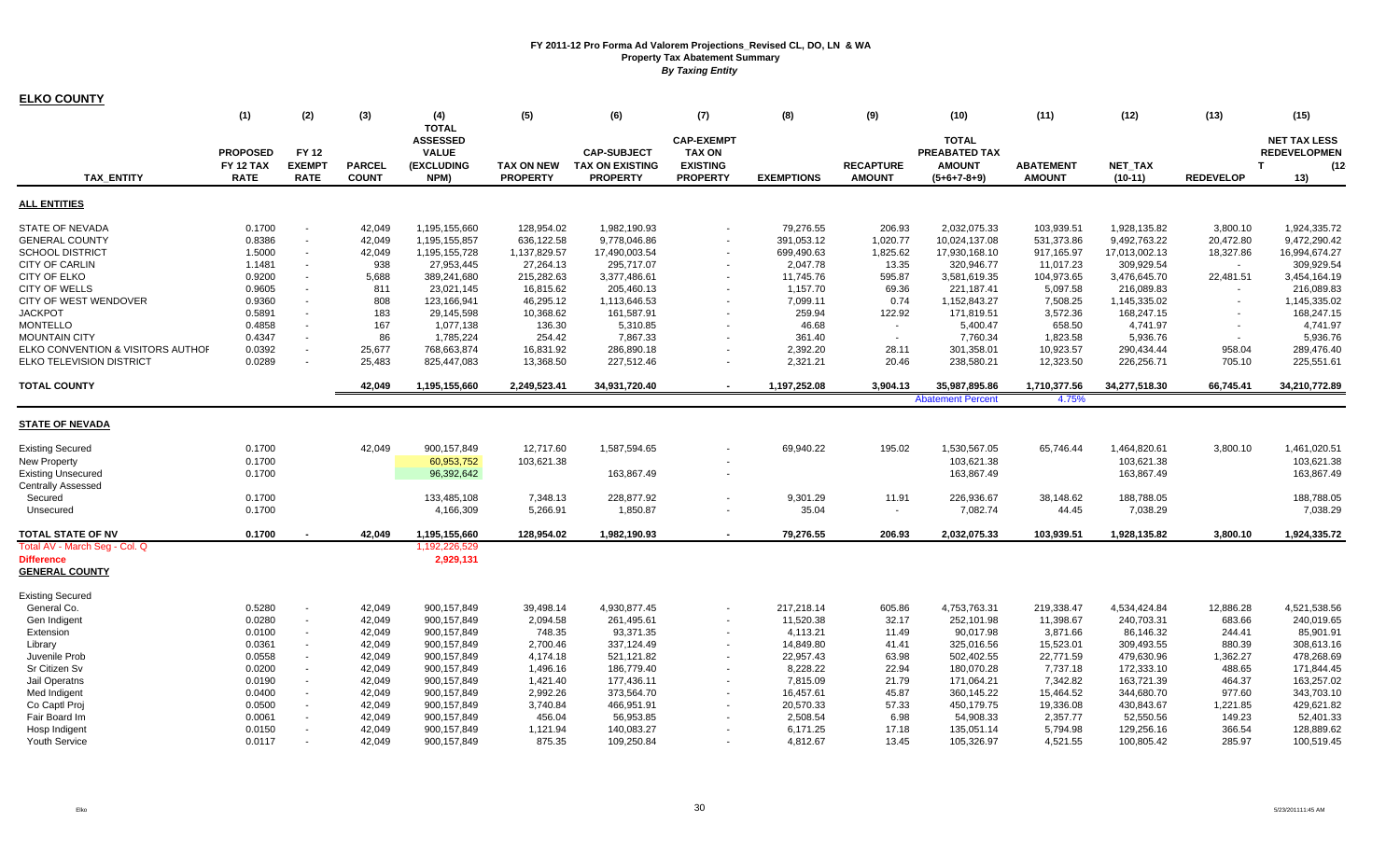|--|

|                                                                                                   | (1)                          | (2)                              | (3)           | (4)<br><b>TOTAL</b>                           | (5)                     | (6)                                          | (7)                                                   | (8)                 | (9)              | (10)                                           | (11)                 | (12)                                     | (13)             | (15)                                                               |
|---------------------------------------------------------------------------------------------------|------------------------------|----------------------------------|---------------|-----------------------------------------------|-------------------------|----------------------------------------------|-------------------------------------------------------|---------------------|------------------|------------------------------------------------|----------------------|------------------------------------------|------------------|--------------------------------------------------------------------|
|                                                                                                   | <b>PROPOSED</b><br>FY 12 TAX | <b>FY 12</b><br><b>EXEMPT</b>    | <b>PARCEL</b> | <b>ASSESSED</b><br><b>VALUE</b><br>(EXCLUDING | <b>TAX ON NEW</b>       | <b>CAP-SUBJECT</b><br><b>TAX ON EXISTING</b> | <b>CAP-EXEMPT</b><br><b>TAX ON</b><br><b>EXISTING</b> |                     | <b>RECAPTURE</b> | <b>TOTAL</b><br>PREABATED TAX<br><b>AMOUNT</b> | <b>ABATEMENT</b>     | <b>NET TAX</b>                           |                  | <b>NET TAX LESS</b><br><b>REDEVELOPMEN</b><br>(12)<br>$\mathbf{T}$ |
| <b>TAX ENTITY</b>                                                                                 | <b>RATE</b>                  | <b>RATE</b>                      | <b>COUNT</b>  | NPM)                                          | <b>PROPERTY</b>         | <b>PROPERTY</b>                              | <b>PROPERTY</b>                                       | <b>EXEMPTIONS</b>   | <b>AMOUNT</b>    | $(5+6+7-8+9)$                                  | <b>AMOUNT</b>        | $(10-11)$                                | <b>REDEVELOP</b> | 13)                                                                |
| Museum                                                                                            | 0.0189                       | $\sim$                           | 42,049        | 900,157,849                                   | 1,413.82                | 176,516.01                                   |                                                       | 7,774.64            | 21.68            | 170,176.87                                     | 7,511.25             | 162,665.62                               | 461.58           | 162,204.04                                                         |
| <b>GENERAL TOTAL</b>                                                                              | 0.8386                       |                                  | 42,049        | 900,157,849                                   | 62,733.52               | 7,831,526.81                                 |                                                       | 344,997.31          | 962.13           | 7,550,225.15                                   | 342,969.55           | 7,207,255.60                             | 20,472.80        | 7,186,782.80                                                       |
| <b>New Property</b><br><b>Existing Unsecured</b><br><b>Centrally Assessed</b>                     | 0.8386<br>0.8386             | $\sim$                           |               | 60,953,949<br>96,392,642                      | 511,159.82              | 808,348.70                                   |                                                       |                     |                  | 511,159.82<br>808,348.70                       |                      | 511,159.82<br>808,348.70                 |                  | 511,159.82<br>808,348.70                                           |
| Secured<br>Unsecured                                                                              | 0.8386<br>0.8386             | $\blacksquare$<br>$\sim$         |               | 133,485,108<br>4,166,309                      | 36,247.91<br>25,981.33  | 1,129,041.12<br>9,130.23                     |                                                       | 45,882.93<br>172.88 | 58.64            | 1,119,464.74<br>34,938.68                      | 188,185.10<br>219.21 | 931,279.64<br>34,719.47                  |                  | 931,279.64<br>34,719.47                                            |
| <b>TOTAL GENERAL COUNTY</b>                                                                       | 0.8386                       | $\blacksquare$                   | 42,049        | 1,195,155,857                                 | 636,122.58              | 9,778,046.86                                 |                                                       | 391,053.12          | 1,020.77         | 10,024,137.08                                  | 531,373.86           | 9,492,763.22                             | 20,472.80        | 9,472,290.42                                                       |
| <b>March Assessors Report:</b><br><b>New secured</b><br><b>Existing Secured</b>                   |                              |                                  |               | 6,754,171<br>889,747,777<br>896,501,948       |                         |                                              |                                                       |                     |                  |                                                |                      |                                          |                  |                                                                    |
| <b>Difference</b>                                                                                 |                              |                                  |               | 3,655,901                                     | 0.41%                   |                                              |                                                       |                     |                  |                                                |                      |                                          |                  |                                                                    |
| Total AV - March Seg - Col. Q<br><b>Difference</b>                                                |                              |                                  |               | 1,192,226,529<br>2,929,328                    |                         |                                              |                                                       |                     |                  |                                                |                      |                                          |                  |                                                                    |
| <b>SCHOOL DISTRICT</b>                                                                            |                              |                                  |               |                                               |                         |                                              |                                                       |                     |                  |                                                |                      |                                          |                  |                                                                    |
| <b>Existing Secured</b><br>New Property<br><b>Existing Unsecured</b>                              | 0.7500<br>0.7500<br>0.7500   | $\sim$<br>$\sim$                 | 42.049        | 900,157,849<br>60,953,820<br>96,392,642       | 56,106.55<br>457,153.65 | 7.004.136.03<br>722,944.82                   |                                                       | 308,555.38          | 860.37           | 6,752,547.57<br>457,153.65<br>722,944.82       | 290,084.03           | 6,462,463.54<br>457,153.65<br>722,944.82 | 18,327.86        | 6,444,135.68<br>457,153.65<br>722,944.82                           |
| <b>Centrally Assessed</b><br>Secured<br>Unsecured                                                 | 0.7500<br>0.7500             | $\sim$<br>$\sim$                 |               | 133,485,108<br>4,166,309                      | 32,418.25<br>23,236.34  | 1,009,755.34<br>8,165.59                     | $\blacksquare$                                        | 41,035.32<br>154.62 | 52.44<br>$\sim$  | 1,001,190.71<br>31,247.31                      | 168,302.91<br>196.05 | 832,887.80<br>31,051.26                  |                  | 832,887.80<br>31,051.26                                            |
| <b>TOTAL SCHOOL OPERATING</b>                                                                     | 0.7500                       |                                  | 42,049        | 1,195,155,728                                 | 568,914.78              | 8,745,001.77                                 | $\sim$                                                | 349,745.32          | 912.81           | 8,965,084.05                                   | 458,582.99           | 8,506,501.06                             | 18,327.86        | 8,488,173.20                                                       |
|                                                                                                   |                              |                                  |               |                                               | 64,836.50               | 2,019,510.68                                 |                                                       | 82,070.64           | 104.88           | 2,002,381.42                                   | 5.12%<br>336,605.82  | 1,665,775.60                             |                  | 1,665,775.60                                                       |
| SCHOOL - PAY-AS-YOU-GO                                                                            |                              |                                  |               |                                               | 46,472.67               | 16,331.17                                    |                                                       | 309.23              | $\sim$           | 62,494.61                                      | 392.09               | 62,102.52                                |                  | 62,102.52                                                          |
| <b>Existing Secured</b><br>New Property<br><b>Existing Unsecured</b><br><b>Centrally Assessed</b> | 0.7500<br>0.7500<br>0.7500   | $\blacksquare$<br>$\blacksquare$ | 42.049        | 900,157,849<br>60,953,820<br>96,392,642       | 56,106.55<br>457,153.65 | 7,004,136.03<br>722,944.82                   |                                                       | 308,555.38          | 860.37           | 6,752,547.57<br>457,153.65<br>722,944.82       | 290,084.03           | 6,462,463.54<br>457,153.65<br>722,944.82 |                  | 6,462,463.54<br>457,153.65<br>722,944.82                           |
| Secured<br>Unsecured                                                                              | 0.7500<br>0.7500             | $\blacksquare$<br>$\omega$       |               | 133,485,108<br>4,166,309                      | 32,418.25<br>23,236.34  | 1,009,755.34<br>8,165.59                     |                                                       | 41,035.32<br>154.62 | 52.44<br>$\sim$  | 1,001,190.71<br>31,247.31                      | 168,302.91<br>196.05 | 832,887.80<br>31,051.26                  |                  | 832,887.80<br>31,051.26                                            |
| <b>TOTAL SCHOOL DEBT</b>                                                                          | 0.7500                       |                                  | 42.049        | 1,195,155,728                                 | 568,914.78              | 8,745,001.77                                 | ۰.                                                    | 349,745.32          | 912.81           | 8,965,084.05                                   | 458.582.99           | 8,506,501.06                             | $\blacksquare$   | 8,506,501.06                                                       |
| <b>TOTAL SCHOOL DISTRICT</b>                                                                      | 1.5000                       |                                  | 42,049        | 1,195,155,728                                 | 1,137,829.57            | 17,490,003.54                                |                                                       | 699,490.63          | 1,825.62         | 17,930,168.10                                  | 917,165.97           | 17,013,002.13                            | 18,327.86        | 16,994,674.27                                                      |
| Total AV - March Seg - Col. Q<br><b>Difference</b>                                                |                              |                                  |               | 1,192,226,529<br>2,929,199                    |                         |                                              |                                                       |                     |                  |                                                |                      |                                          |                  |                                                                    |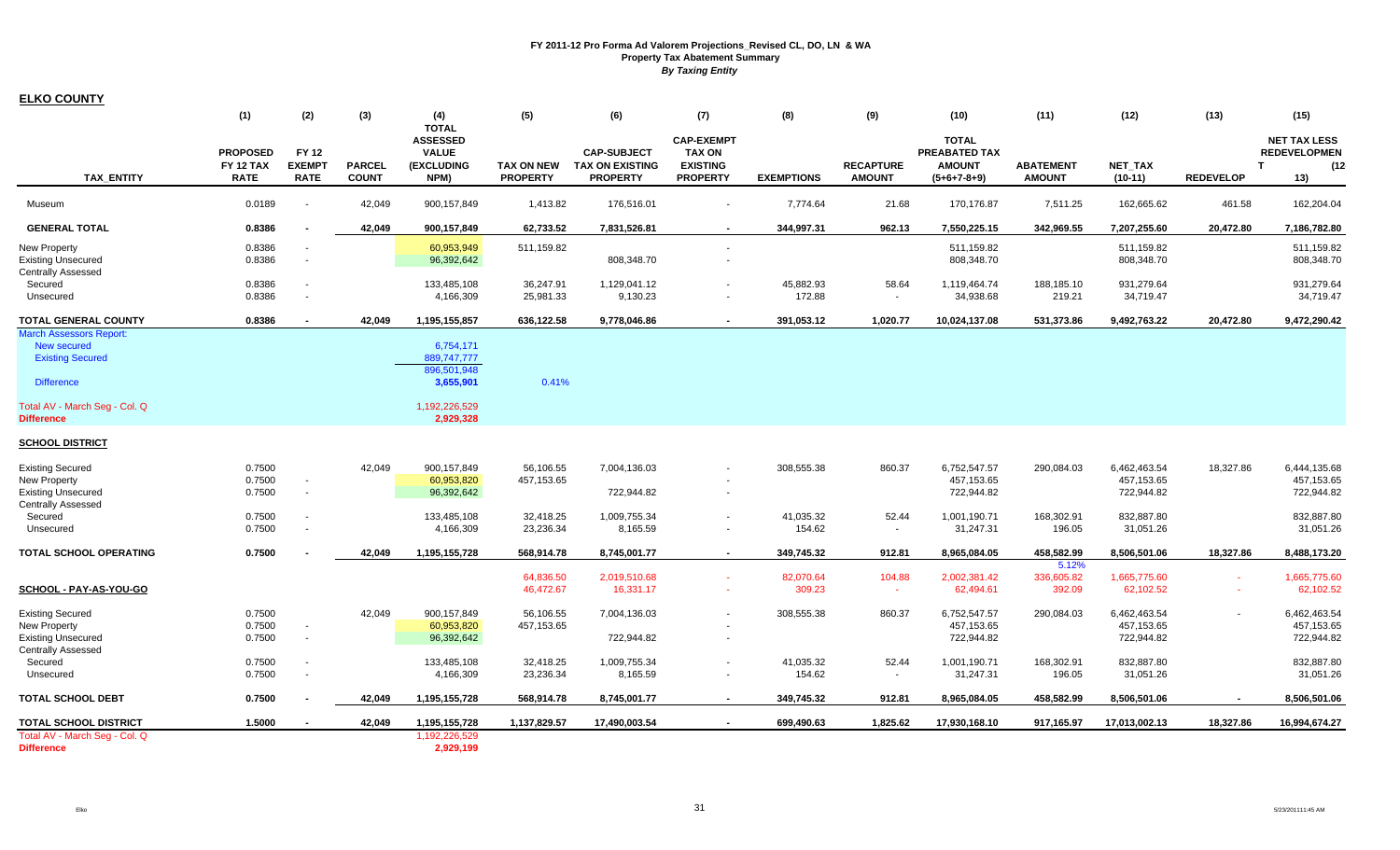|                                                        | (1)                      | (2)                          | (3)                           | (4)<br><b>TOTAL</b>             | (5)                                  | (6)                                       | (7)                                | (8)               | (9)<br>(10)                       |                                | (11)                              | (12)                   | (13)             | (15)                                       |
|--------------------------------------------------------|--------------------------|------------------------------|-------------------------------|---------------------------------|--------------------------------------|-------------------------------------------|------------------------------------|-------------------|-----------------------------------|--------------------------------|-----------------------------------|------------------------|------------------|--------------------------------------------|
|                                                        | <b>PROPOSED</b>          | <b>FY 12</b>                 |                               | <b>ASSESSED</b><br><b>VALUE</b> |                                      | <b>CAP-SUBJECT</b>                        | <b>CAP-EXEMPT</b><br><b>TAX ON</b> |                   |                                   | <b>TOTAL</b><br>PREABATED TAX  |                                   |                        |                  | <b>NET TAX LESS</b><br><b>REDEVELOPMEN</b> |
| <b>TAX ENTITY</b>                                      | FY 12 TAX<br><b>RATE</b> | <b>EXEMPT</b><br><b>RATE</b> | <b>PARCEL</b><br><b>COUNT</b> | (EXCLUDING<br>NPM)              | <b>TAX ON NEW</b><br><b>PROPERTY</b> | <b>TAX ON EXISTING</b><br><b>PROPERTY</b> | <b>EXISTING</b><br><b>PROPERTY</b> | <b>EXEMPTIONS</b> | <b>RECAPTURE</b><br><b>AMOUNT</b> | <b>AMOUNT</b><br>$(5+6+7-8+9)$ | <b>ABATEMENT</b><br><b>AMOUNT</b> | NET_TAX<br>$(10-11)$   | <b>REDEVELOP</b> | (12)<br>$\mathbf{T}$<br>13)                |
| <b>CITY OF CARLIN</b>                                  |                          |                              |                               |                                 |                                      |                                           |                                    |                   |                                   |                                |                                   |                        |                  |                                            |
| <b>Existing Secured</b>                                | 1.1481                   |                              | 938                           | 18,332,762                      | 1,999.40                             | 208,976.04                                |                                    | 497.05            | 11.49                             | 210,489.88                     | 986.34                            | 209,503.54             |                  | 209,503.54                                 |
| New Property<br><b>Existing Unsecured</b>              | 1.1481<br>1.1481         | $\sim$<br>$\sim$             |                               | 2,009,584<br>3,072,818          | 23,072.04                            | 35,279.02                                 |                                    |                   |                                   | 23,072.04<br>35,279.02         |                                   | 23,072.04<br>35,279.02 |                  | 23,072.04<br>35,279.02                     |
| <b>Centrally Assessed</b>                              |                          |                              |                               |                                 |                                      |                                           |                                    |                   |                                   |                                |                                   |                        |                  |                                            |
| Secured                                                | 1.1481                   | $\omega$                     |                               | 4,430,083                       | 1,266.85                             | 51,139.52                                 | $\blacksquare$                     | 1,544.62          | 1.86                              | 50,863.61                      | 10,023.15                         | 40,840.46              |                  | 40,840.46                                  |
| Unsecured                                              | 1.1481                   | $\blacksquare$               |                               | 108,198                         | 925.84                               | 322.49                                    | $\sim$                             | 6.11              | $\sim$                            | 1,242.22                       | 7.74                              | 1,234.48               |                  | 1,234.48                                   |
| <b>TOTAL CARLIN</b>                                    | 1.1481                   | $\overline{\phantom{a}}$     | 938                           | 27,953,445                      | 27,264.13                            | 295,717.07                                | ۰.                                 | 2,047.78          | 13.35                             | 320,946.77                     | 11,017.23                         | 309,929.54             | $\sim$           | 309,929.54                                 |
| Total AV - March Seg - Col. Q                          |                          |                              |                               | 27,962,172                      |                                      |                                           |                                    |                   |                                   |                                |                                   |                        |                  |                                            |
| <b>Difference</b><br><b>CITY OF ELKO</b>               |                          |                              |                               | (8,727)                         |                                      |                                           |                                    |                   |                                   |                                |                                   |                        |                  |                                            |
| <b>Existing Secured</b>                                | 0.9200                   | $\sim$                       | 5,688                         | 319.946.099                     | 24,299.32                            | 2,926,393.95                              |                                    | 7,189.13          | 593.34                            | 2,944,097.48                   | 58,618.77                         | 2,885,478.71           | 22,481.51        | 2,862,997.20                               |
| <b>New Property</b>                                    | 0.9200                   | $\sim$                       |                               | 20,286,320                      | 186,634.14                           |                                           |                                    |                   |                                   | 186,634.14                     |                                   | 186,634.14             |                  | 186,634.14                                 |
| <b>Existing Unsecured</b><br><b>Centrally Assessed</b> | 0.9200                   | $\sim$                       |                               | 24,048,268                      |                                      | 221,244.07                                | ٠                                  |                   |                                   | 221,244.07                     |                                   | 221,244.07             |                  | 221,244.07                                 |
| Secured                                                | 0.9200                   |                              |                               | 24,623,348                      | 1,455.17                             | 229,632.17                                |                                    | 4,552.54          | 2.53                              | 226,537.33                     | 46,349.69                         | 180,187.64             |                  | 180,187.64                                 |
| Unsecured                                              | 0.9200                   | $\sim$                       |                               | 337,645                         | 2,894.00                             | 216.42                                    |                                    | 4.09              | $\sim$                            | 3,106.33                       | 5.19                              | 3,101.14               |                  | 3,101.14                                   |
| <b>TOTAL ELKO CITY</b>                                 | 0.9200                   | $\sim$                       | 5,688                         | 389,241,680                     | 215,282.63                           | 3,377,486.61                              |                                    | 11,745.76         | 595.87                            | 3,581,619.35                   | 104,973.65                        | 3,476,645.70           | 22,481.51        | 3,454,164.19                               |
| Total AV - March Seg - Col. Q<br><b>Difference</b>     |                          |                              |                               | 386,249,054<br>2,992,626        |                                      |                                           |                                    |                   |                                   |                                |                                   |                        |                  |                                            |
| <b>CITY OF WELLS</b>                                   |                          |                              |                               |                                 |                                      |                                           |                                    |                   |                                   |                                |                                   |                        |                  |                                            |
| <b>Existing Secured</b>                                | 0.9605                   | $\blacksquare$               | 811                           | 17,185,021                      | 1,188.06                             | 164,485.84                                |                                    | 611.82            | 68.38                             | 165,130.46                     | 1,942.98                          | 163,187.48             |                  | 163,187.48                                 |
| <b>New Property</b>                                    | 0.9605                   | $\omega$                     |                               | 1,508,896                       | 14,492.95                            |                                           |                                    |                   |                                   | 14,492.95                      |                                   | 14,492.95              |                  | 14,492.95                                  |
| <b>Existing Unsecured</b><br><b>Centrally Assessed</b> | 0.9605                   | $\omega$                     |                               | 1,861,847                       |                                      | 17,883.04                                 |                                    |                   |                                   | 17,883.04                      |                                   | 17,883.04              |                  | 17,883.04                                  |
| Secured                                                | 0.9605                   | $\blacksquare$               |                               | 2,421,661                       | 889.95                               | 22,912.59                                 |                                    | 542.50            | 0.98                              | 23,261.02                      | 3,150.31                          | 20,110.71              |                  | 20,110.71                                  |
| Unsecured                                              | 0.9605                   | $\blacksquare$               |                               | 43,720                          | 244.66                               | 178.66                                    | ٠                                  | 3.38              | $\blacksquare$                    | 419.94                         | 4.29                              | 415.65                 |                  | 415.65                                     |
| <b>TOTAL WELLS</b>                                     | 0.9605                   | $\blacksquare$               | 811                           | 23,021,145                      | 16,815.62                            | 205,460.13                                | $\blacksquare$                     | 1,157.70          | 69.36                             | 221,187.41                     | 5,097.58                          | 216,089.83             |                  | 216,089.83                                 |
| Total AV - March Seg - Col. Q                          |                          |                              |                               | 23,044,332                      |                                      |                                           |                                    |                   |                                   |                                |                                   |                        |                  |                                            |
| <b>Difference</b><br><b>CITY OF WEST WENDOVER</b>      |                          |                              |                               | (23, 187)                       |                                      |                                           |                                    |                   |                                   |                                |                                   |                        |                  |                                            |
| <b>Existing Secured</b>                                | 0.9360                   | $\blacksquare$               | 808                           | 95,694,645                      | 4,689.42                             | 897,994.28                                |                                    | 6,981.85          | $\sim$                            | 895,701.85                     | 3,707.29                          | 891,994.56             |                  | 891,994.56                                 |
| <b>New Property</b>                                    | 0.9360                   | $\omega$                     |                               | 4,393,953                       | 41,127.40                            |                                           |                                    |                   |                                   | 41,127.40                      |                                   | 41,127.40              |                  | 41,127.40                                  |
| <b>Existing Unsecured</b><br><b>Centrally Assessed</b> | 0.9360                   | $\omega$                     |                               | 20,763,988                      |                                      | 194,350.93                                |                                    |                   |                                   | 194,350.93                     |                                   | 194,350.93             |                  | 194,350.93                                 |
| Secured                                                | 0.9360                   | $\sim$                       |                               | 2,292,559                       | 274.29                               | 21,301.32                                 |                                    | 117.26            | 0.74                              | 21,459.09                      | 3,800.96                          | 17,658.13              |                  | 17,658.13                                  |
| Unsecured                                              | 0.9360                   | $\sim$                       |                               | 21,796                          | 204.01                               | $\blacksquare$                            |                                    | $\sim$            | $\sim$                            | 204.01                         |                                   | 204.01                 |                  | 204.01                                     |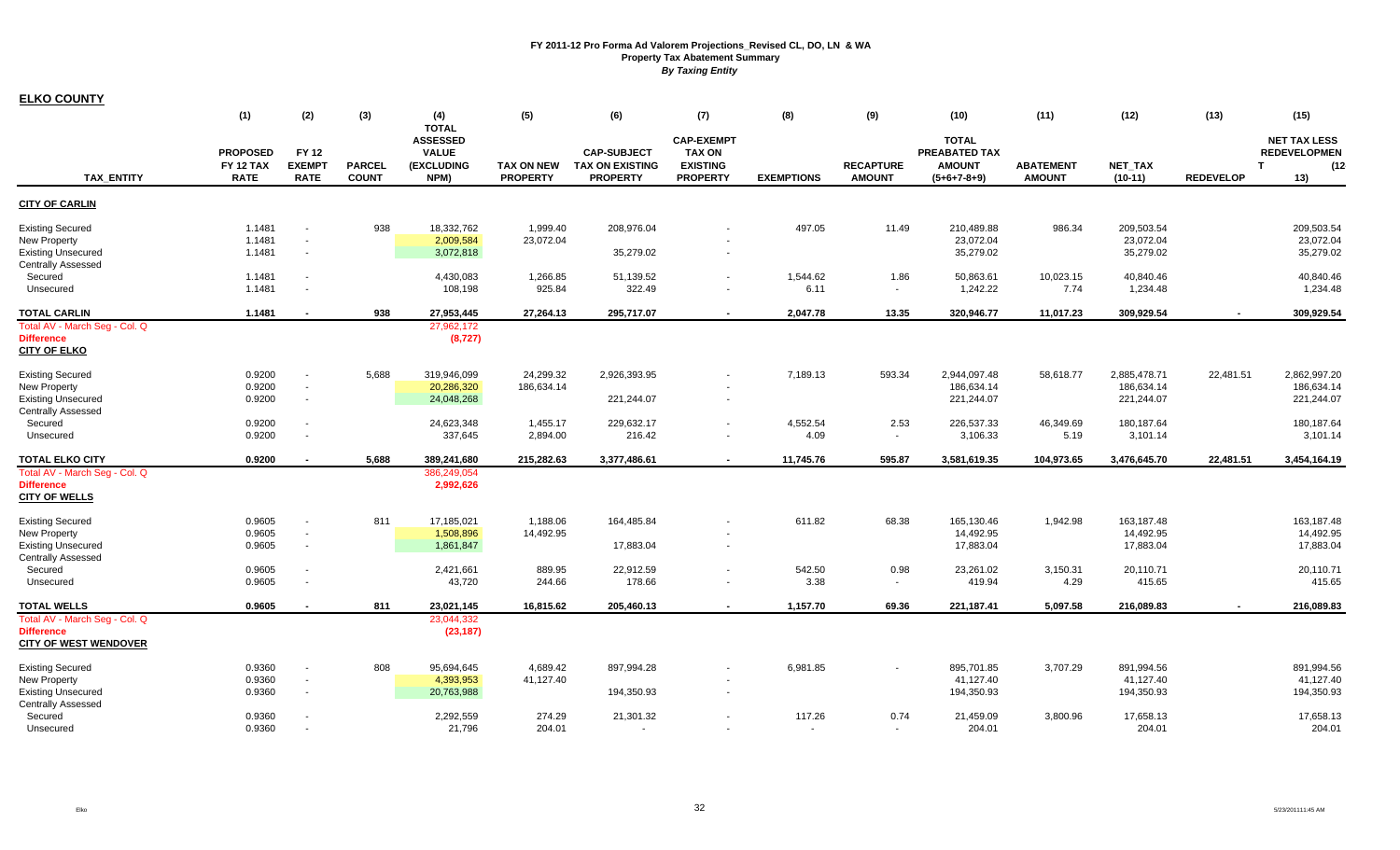| <b>ELKO COUNTY</b>                              |                 |                          |               |                                 |                   |                        |                                    |                   |                  |                               |                  |              |                  |                                            |
|-------------------------------------------------|-----------------|--------------------------|---------------|---------------------------------|-------------------|------------------------|------------------------------------|-------------------|------------------|-------------------------------|------------------|--------------|------------------|--------------------------------------------|
|                                                 | (1)             | (2)                      | (3)           | (4)                             | (5)               | (6)                    | (7)                                | (8)               | (9)              | (10)                          | (11)             | (12)         | (13)             | (15)                                       |
|                                                 |                 |                          |               | <b>TOTAL</b>                    |                   |                        |                                    |                   |                  |                               |                  |              |                  |                                            |
|                                                 | <b>PROPOSED</b> | <b>FY 12</b>             |               | <b>ASSESSED</b><br><b>VALUE</b> |                   | <b>CAP-SUBJECT</b>     | <b>CAP-EXEMPT</b><br><b>TAX ON</b> |                   |                  | <b>TOTAL</b><br>PREABATED TAX |                  |              |                  | <b>NET TAX LESS</b><br><b>REDEVELOPMEN</b> |
|                                                 | FY 12 TAX       | <b>EXEMPT</b>            | <b>PARCEL</b> | <b>(EXCLUDING</b>               | <b>TAX ON NEW</b> | <b>TAX ON EXISTING</b> | <b>EXISTING</b>                    |                   | <b>RECAPTURE</b> | <b>AMOUNT</b>                 | <b>ABATEMENT</b> | NET_TAX      |                  | $\mathbf{T}$<br>(12)                       |
| <b>TAX ENTITY</b>                               | <b>RATE</b>     | <b>RATE</b>              | <b>COUNT</b>  | NPM)                            | <b>PROPERTY</b>   | <b>PROPERTY</b>        | <b>PROPERTY</b>                    | <b>EXEMPTIONS</b> | <b>AMOUNT</b>    | $(5+6+7-8+9)$                 | <b>AMOUNT</b>    | $(10-11)$    | <b>REDEVELOP</b> | 13)                                        |
|                                                 |                 |                          |               |                                 |                   |                        |                                    |                   |                  |                               |                  |              |                  |                                            |
| <b>TOTAL WEST WENDOVER</b>                      | 0.9360          |                          | 808           | 123,166,941                     | 46,295.12         | 1,113,646.53           |                                    | 7,099.11          | 0.74             | 1,152,843.27                  | 7,508.25         | 1,145,335.02 | $\blacksquare$   | 1,145,335.02                               |
| Total AV - March Seg - Col. Q                   |                 |                          |               | 123,166,939                     |                   |                        |                                    |                   |                  |                               |                  |              |                  |                                            |
| <b>Difference</b>                               |                 |                          |               | $\overline{\mathbf{2}}$         |                   |                        |                                    |                   |                  |                               |                  |              |                  |                                            |
| <b>JACKPOT TOWN</b>                             |                 |                          |               |                                 |                   |                        |                                    |                   |                  |                               |                  |              |                  |                                            |
| <b>Existing Secured</b>                         | 0.5891          |                          | 183           | 26,343,386                      | 3,682.04          | 151,506.71             |                                    |                   | 122.92           | 155,311.67                    | 2,627.54         | 152,684.13   |                  | 152,684.13                                 |
| <b>New Property</b>                             | 0.5891          | $\sim$                   |               | 1,072,271                       | 6,316.75          |                        |                                    |                   |                  | 6,316.75                      |                  | 6,316.75     |                  | 6,316.75                                   |
| <b>Existing Unsecured</b>                       | 0.5891          | $\sim$                   |               | 878,087                         |                   | 5,172.81               |                                    |                   |                  | 5,172.81                      |                  | 5,172.81     |                  | 5,172.81                                   |
| <b>Centrally Assessed</b>                       |                 |                          |               |                                 |                   |                        |                                    |                   |                  |                               |                  |              |                  |                                            |
| Secured                                         | 0.5891          | $\sim$                   |               | 823,861                         | 204.92            | 4,908.39               |                                    | 259.94            | $\blacksquare$   | 4,853.37                      | 944.82           | 3,908.55     |                  | 3,908.55                                   |
| Unsecured                                       | 0.5891          | $\sim$                   |               | 27,993                          | 164.91            |                        |                                    | $\sim$            | $\blacksquare$   | 164.91                        |                  | 164.91       |                  | 164.91                                     |
| <b>TOTAL JACKPOT</b>                            | 0.5891          | $\overline{\phantom{a}}$ | 183           | 29,145,598                      | 10,368.62         | 161,587.91             |                                    | 259.94            | 122.92           | 171,819.51                    | 3,572.36         | 168,247.15   |                  | 168,247.15                                 |
| Total AV - March Seg - Col. Q                   |                 |                          |               | 29,145,598                      |                   |                        |                                    |                   |                  |                               |                  |              |                  |                                            |
| <b>Difference</b>                               |                 |                          |               | (0)                             |                   |                        |                                    |                   |                  |                               |                  |              |                  |                                            |
| <b>MONTELLO TOWN</b>                            |                 |                          |               |                                 |                   |                        |                                    |                   |                  |                               |                  |              |                  |                                            |
| <b>Existing Secured</b>                         | 0.4858          | $\sim$                   | 167           | 444,928                         | 8.43              | 2,361.44               |                                    | 40.66             |                  | 2,329.21                      | 287.74           | 2,041.47     |                  | 2,041.47                                   |
| <b>New Property</b>                             | 0.4858          | $\sim$                   |               | 1,913                           | 9.29              |                        |                                    |                   |                  | 9.29                          |                  | 9.29         |                  | 9.29                                       |
| <b>Existing Unsecured</b>                       | 0.4858          | $\sim$                   |               | 139,206                         |                   | 676.26                 | $\blacksquare$                     |                   |                  | 676.26                        |                  | 676.26       |                  | 676.26                                     |
| <b>Centrally Assessed</b>                       |                 |                          |               |                                 |                   |                        |                                    |                   |                  |                               |                  |              |                  |                                            |
| Secured                                         | 0.4858          | $\sim$                   |               | 489,967                         | 113.12            | 2,273.15               |                                    | 6.02              |                  | 2,380.25                      | 370.76           | 2,009.49     |                  | 2,009.49                                   |
| Unsecured                                       | 0.4858          | $\sim$                   |               | 1,124                           | 5.46              |                        |                                    | $\sim$            |                  | 5.46                          |                  | 5.46         |                  | 5.46                                       |
| <b>TOTAL MONTELLO</b>                           | 0.4858          | $\overline{\phantom{a}}$ | 167           | 1,077,138                       | 136.30            | 5,310.85               |                                    | 46.68             | $\blacksquare$   | 5,400.47                      | 658.50           | 4,741.97     | $\blacksquare$   | 4,741.97                                   |
| Total AV - March Seg - Col. Q                   |                 |                          |               | 1,077,139                       |                   |                        |                                    |                   |                  |                               |                  |              |                  |                                            |
| <b>Difference</b>                               |                 |                          |               | (1)                             |                   |                        |                                    |                   |                  |                               |                  |              |                  |                                            |
| <b>MOUNTAIN CITY TOWN</b>                       |                 |                          |               |                                 |                   |                        |                                    |                   |                  |                               |                  |              |                  |                                            |
| <b>Existing Secured</b>                         | 0.4347          | $\overline{\phantom{a}}$ | 86            | 765,117                         | 6.05              | 3,345.33               |                                    | 25.44             |                  | 3,325.94                      | 602.44           | 2,723.50     |                  | 2,723.50                                   |
| <b>New Property</b>                             | 0.4347          | $\sim$                   |               | 16,739                          | 72.77             |                        |                                    |                   |                  | 72.77                         |                  | 72.77        |                  | 72.77                                      |
| <b>Existing Unsecured</b>                       | 0.4347          | $\sim$                   |               | 19,259                          |                   | 83.72                  | $\blacksquare$                     |                   |                  | 83.72                         |                  | 83.72        |                  | 83.72                                      |
| <b>Centrally Assessed</b>                       |                 |                          |               |                                 |                   |                        |                                    |                   |                  |                               |                  |              |                  |                                            |
| Secured                                         | 0.4347          | $\sim$                   |               | 944,506                         | 3.45              | 4,438.28               | $\blacksquare$                     | 335.96            | $\blacksquare$   | 4,105.77                      | 1,221.14         | 2,884.63     |                  | 2,884.63                                   |
| Unsecured                                       | 0.4347          | $\overline{\phantom{a}}$ |               | 39,602                          | 172.15            | $\blacksquare$         | $\blacksquare$                     |                   | $\blacksquare$   | 172.15                        |                  | 172.15       |                  | 172.15                                     |
| TOTAL MONTAIN CITY                              | 0.4347          |                          | 86            | 1,785,224                       | 254.42            | 7,867.33               |                                    | 361.40            | $\blacksquare$   | 7,760.34                      | 1,823.58         | 5,936.76     |                  | 5,936.76                                   |
| Total AV - March Seg - Col. Q                   |                 |                          |               | 1,785,225                       |                   |                        |                                    |                   |                  |                               |                  |              |                  |                                            |
| <b>Difference</b>                               |                 |                          |               | (1)                             |                   |                        |                                    |                   |                  |                               |                  |              |                  |                                            |
| <b>ELKO CONVENTION &amp; VISITORS AUTHORITY</b> |                 |                          |               |                                 |                   |                        |                                    |                   |                  |                               |                  |              |                  |                                            |
| <b>Existing Secured</b>                         | 0.0392          |                          | 25,677        | 637,936,512                     | 2,070.88          | 249,474.65             |                                    | 1,460.79          | 27.84            | 250,112.58                    | 8,006.33         | 242,106.25   | 958.04           | 241,148.21                                 |
| <b>New Property</b>                             | 0.0392          | $\sim$                   |               | 36,075,666                      | 14,141.66         |                        |                                    |                   |                  | 14,141.66                     |                  | 14,141.66    |                  | 14,141.66                                  |
| <b>Existing Unsecured</b>                       | 0.0392          |                          |               | 52,523,960                      |                   | 20.589.39              | $\blacksquare$                     |                   |                  | 20,589.39                     |                  | 20,589.39    |                  | 20,589.39                                  |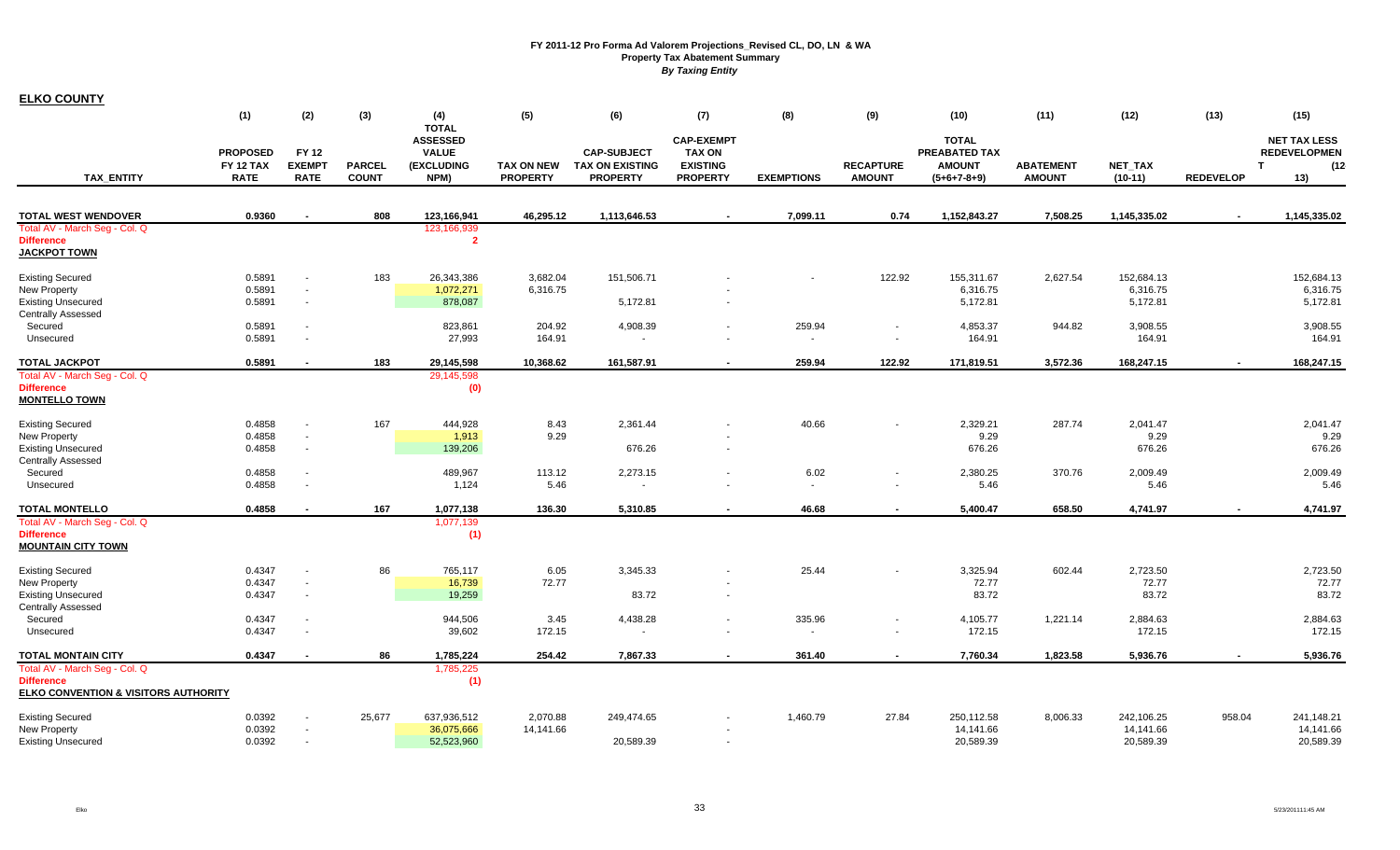| <b>ELKO COUNTY</b>                                   |                 |                          |               |                     |                   |                        |                   |                   |                  |               |                  |            |                  |                     |
|------------------------------------------------------|-----------------|--------------------------|---------------|---------------------|-------------------|------------------------|-------------------|-------------------|------------------|---------------|------------------|------------|------------------|---------------------|
|                                                      | (1)             | (2)                      | (3)           | (4)<br><b>TOTAL</b> | (5)               | (6)                    | (7)               | (8)               | (9)              | (10)          | (11)             | (12)       | (13)             | (15)                |
|                                                      |                 |                          |               | <b>ASSESSED</b>     |                   |                        | <b>CAP-EXEMPT</b> |                   |                  | <b>TOTAL</b>  |                  |            |                  | <b>NET TAX LESS</b> |
|                                                      | <b>PROPOSED</b> | <b>FY 12</b>             |               | <b>VALUE</b>        |                   | <b>CAP-SUBJECT</b>     | <b>TAX ON</b>     |                   |                  | PREABATED TAX |                  |            |                  | <b>REDEVELOPMEN</b> |
|                                                      | FY 12 TAX       | <b>EXEMPT</b>            | <b>PARCEL</b> | <b>(EXCLUDING</b>   | <b>TAX ON NEW</b> | <b>TAX ON EXISTING</b> | <b>EXISTING</b>   |                   | <b>RECAPTURE</b> | <b>AMOUNT</b> | <b>ABATEMENT</b> | NET_TAX    |                  | (12)                |
| <b>TAX ENTITY</b>                                    | <b>RATE</b>     | <b>RATE</b>              | <b>COUNT</b>  | NPM)                | <b>PROPERTY</b>   | <b>PROPERTY</b>        | <b>PROPERTY</b>   | <b>EXEMPTIONS</b> | <b>AMOUNT</b>    | $(5+6+7-8+9)$ | <b>AMOUNT</b>    | $(10-11)$  | <b>REDEVELOP</b> | 13)                 |
| <b>Centrally Assessed</b>                            |                 |                          |               |                     |                   |                        |                   |                   |                  |               |                  |            |                  |                     |
| Secured                                              | 0.0392          | $\sim$                   |               | 41,265,846          | 308.53            | 16,798.61              |                   | 930.90            | 0.27             | 16,176.51     | 2,916.58         | 13,259.93  |                  | 13,259.93           |
| Unsecured                                            | 0.0392          | $\sim$                   |               | 861,890             | 310.85            | 27.53                  | $\sim$            | 0.51              | $\sim$           | 337.87        | 0.66             | 337.21     |                  | 337.21              |
| <b>TOTAL ELKO CONV &amp; VISITORS</b>                | 0.0392          | $\overline{\phantom{a}}$ | 25,677        | 768,663,874         | 16,831.92         | 286,890.18             |                   | 2,392.20          | 28.11            | 301,358.01    | 10,923.57        | 290,434.44 | 958.04           | 289,476.40          |
| Total AV - March Seg - Col. Q                        |                 |                          |               | 765,702,942         |                   |                        |                   |                   |                  |               |                  |            |                  |                     |
| <b>Difference</b><br><b>ELKO TELEVISION DISTRICT</b> |                 |                          |               | 2,960,932           |                   |                        |                   |                   |                  |               |                  |            |                  |                     |
| <b>Existing Secured</b>                              | 0.0289          | $\sim$                   | 25,483        | 649,301,169         | 1,564.21          | 187,175.47             | $\sim$            | 1,086.06          | 20.06            | 187,673.68    | 6,864.11         | 180,809.57 | 705.10           | 180,104.47          |
| New Property                                         | 0.0289          | $\sim$                   |               | 36,948,552          | 10,678.13         |                        | . .               |                   |                  | 10,678.13     |                  | 10,678.13  |                  | 10,678.13           |
| <b>Existing Unsecured</b>                            | 0.0289          | $\sim$                   |               | 53,618,797          |                   | 15,495.83              |                   |                   |                  | 15,495.83     |                  | 15,495.83  |                  | 15,495.83           |
| <b>Centrally Assessed</b>                            |                 |                          |               |                     |                   |                        |                   |                   |                  |               |                  |            |                  |                     |
| Secured                                              | 0.0289          | $\sim$                   |               | 83,277,082          | 602.24            | 24,697.25              | $\sim$            | 1,232.42          | 0.40             | 24,067.47     | 5,455.94         | 18,611.53  |                  | 18,611.53           |
| Unsecured                                            | 0.0289          | $\sim$                   |               | 2,301,483           | 523.92            | 143.91                 | . .               | 2.73              | $\sim$           | 665.10        | 3.45             | 661.65     |                  | 661.65              |
| <b>TOTAL ELKO TV</b>                                 | 0.0289          | $\sim$                   | 25,483        | 825,447,083         | 13,368.50         | 227,512.46             | $\sim$            | 2,321.21          | 20.46            | 238,580.21    | 12,323.50        | 226,256.71 | 705.10           | 225,551.61          |
| Total AV - March Seg - Col. Q                        |                 |                          |               | 822,484,982         |                   |                        |                   |                   |                  |               |                  |            |                  |                     |
| <b>Difference</b>                                    |                 |                          |               | 2,962,101           |                   |                        |                   |                   |                  |               |                  |            |                  |                     |

**Note: The total existing secured value in column (4) includes incremental value (\$3,538,068) of parcels located within the boundary of the Redevelopment Authority.**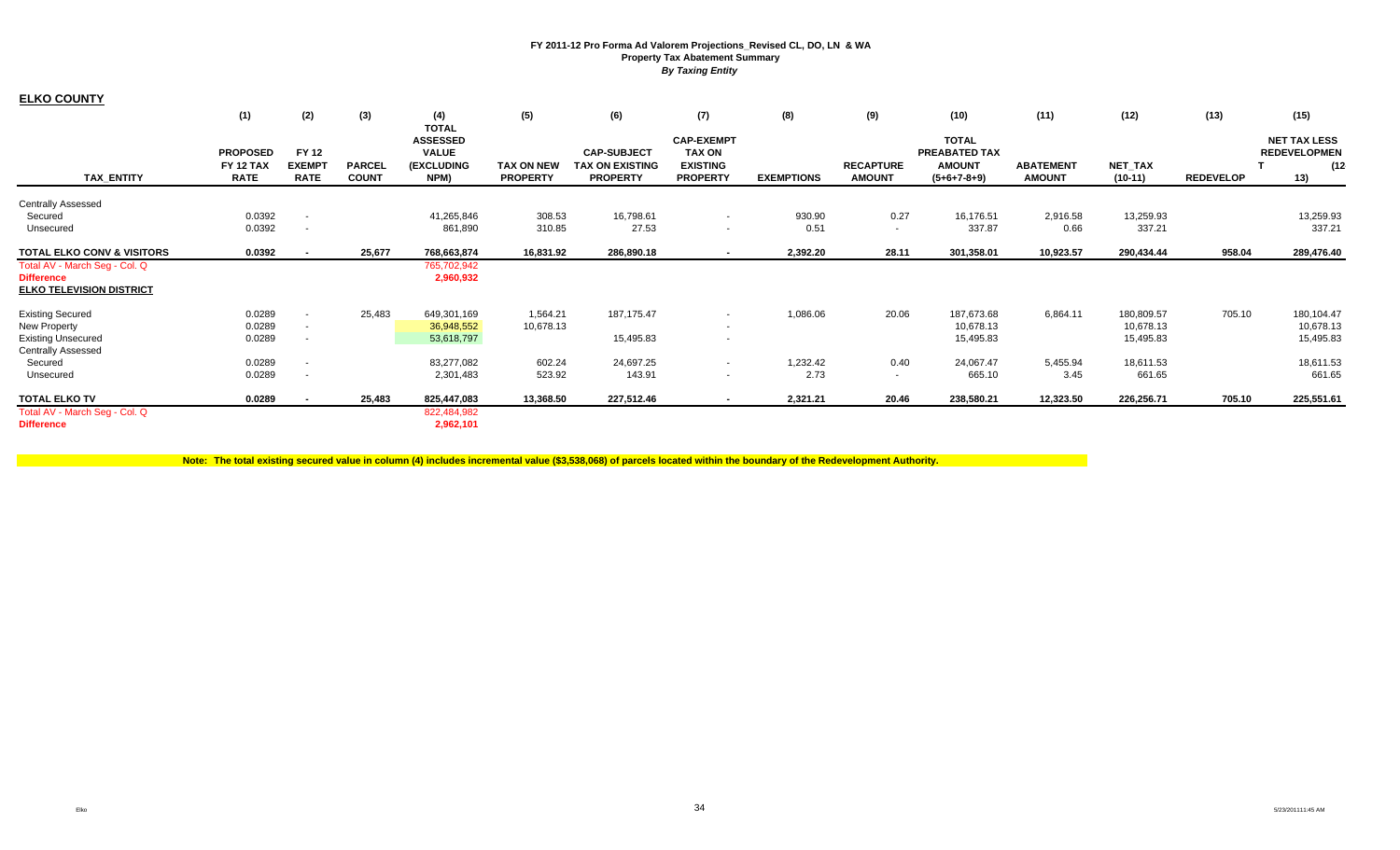| <b>ESMERALDA COUNTY</b>                                                                                  |                                             |                                              |                               |                                                          |                                    |                                                                     |                                                                          |                                    |                                   |                                                                 |                                    |                                       |                  |                                                                     |
|----------------------------------------------------------------------------------------------------------|---------------------------------------------|----------------------------------------------|-------------------------------|----------------------------------------------------------|------------------------------------|---------------------------------------------------------------------|--------------------------------------------------------------------------|------------------------------------|-----------------------------------|-----------------------------------------------------------------|------------------------------------|---------------------------------------|------------------|---------------------------------------------------------------------|
|                                                                                                          | (1)                                         | (2)                                          | (3)                           | (4)                                                      | (5)                                | (6)                                                                 | (7)                                                                      | (8)                                | (9)                               | (10)                                                            | (11)                               | (12)                                  | (13)             | (15)                                                                |
| <b>TAX ENTITY</b>                                                                                        | <b>PROPOSED</b><br>FY 12 TAX<br><b>RATE</b> | <b>FY 12</b><br><b>EXEMPT</b><br><b>RATE</b> | <b>PARCEL</b><br><b>COUNT</b> | <b>TOTAL</b><br><b>ASSESSED VALUE</b><br>(EXCLUDING NPM) | <b>PROPERTY</b>                    | <b>CAP-SUBJECT</b><br>TAX ON NEW TAX ON EXISTING<br><b>PROPERTY</b> | <b>CAP-EXEMPT</b><br><b>TAX ON</b><br><b>EXISTING</b><br><b>PROPERTY</b> | <b>EXEMPTIONS</b>                  | <b>RECAPTURE</b><br><b>AMOUNT</b> | <b>TOTAL</b><br>PREABATED TAX<br><b>AMOUNT</b><br>$(5+6+7-8+9)$ | <b>ABATEMENT</b><br><b>AMOUNT</b>  | NET_TAX<br>$(10-11)$                  | <b>REDEVELOP</b> | <b>NET TAX LESS</b><br><b>REDEVELOPME</b><br><b>NT</b><br>$(12-13)$ |
| <b>ALL ENTITIES</b>                                                                                      |                                             |                                              |                               |                                                          |                                    |                                                                     |                                                                          |                                    |                                   |                                                                 |                                    |                                       |                  |                                                                     |
| <b>STATE OF NEVADA</b><br><b>GENERAL COUNTY</b><br><b>SCHOOL DISTRICT</b>                                | 0.1700<br>2.0995<br>0.7500                  | $\sim$                                       | 2,518<br>2,518<br>2,518       | 48,464,497<br>48,464,555<br>48,464,556                   | 4,808.07<br>59,379.68<br>21,212.08 | 79,974.60<br>987,691.37<br>352,830.96                               | $\sim$                                                                   | 2,393.34<br>29,557.17<br>10,558.66 | 2.80<br>34.49<br>12.33            | 82,392.13<br>1,017,548.37<br>363,496.70                         | 7,428.46<br>91,739.96<br>32,772.16 | 74.963.67<br>925,808.41<br>330,724.54 |                  | 74,963.67<br>925,808.41<br>330,724.54                               |
| <b>TOTAL COUNTY</b>                                                                                      |                                             |                                              | 2,518                         | 48,464,497                                               | 85,399.83                          | 1,420,496.92                                                        |                                                                          | 42,509.17                          | 49.62                             | 1,463,437.20                                                    | 131,940.58                         | 1,331,496.62                          |                  | 1,331,496.62                                                        |
|                                                                                                          |                                             |                                              |                               |                                                          |                                    |                                                                     |                                                                          |                                    |                                   | <b>Abatement Percent</b>                                        | 9.02%                              |                                       |                  |                                                                     |
| <b>STATE OF NEVADA</b>                                                                                   |                                             |                                              |                               |                                                          |                                    |                                                                     |                                                                          |                                    |                                   |                                                                 |                                    |                                       |                  |                                                                     |
| <b>Existing Secured</b><br><b>New Property</b><br><b>Existing Unsecured</b><br><b>Centrally Assessed</b> | 0.1700<br>0.1700<br>0.1700                  |                                              | 2,518                         | 24,231,506<br>646,577<br>2,074,734                       | 2,285.89<br>1,099.18               | 39,593.66<br>3,527.05                                               |                                                                          | 686.30                             | 2.06                              | 41,195.31<br>1,099.18<br>3,527.05                               | 2,134.44                           | 39,060.87<br>1,099.18<br>3,527.05     |                  | 39,060.87<br>1,099.18<br>3,527.05                                   |
| Secured<br>Unsecured                                                                                     | 0.1700<br>0.1700                            |                                              |                               | 20,867,107<br>644,573                                    | 349.67<br>1,073.33                 | 36,831.45<br>22.44                                                  |                                                                          | 1,707.04                           | 0.74<br>$\sim$                    | 35,474.82<br>1,095.77                                           | 5,293.85<br>0.17                   | 30,180.97<br>1,095.60                 |                  | 30,180.97<br>1,095.60                                               |
| TOTAL STATE OF NV                                                                                        | 0.1700                                      |                                              | 2,518                         | 48,464,497                                               | 4,808.07                           | 79,974.60                                                           | $\sim$                                                                   | 2,393.34                           | 2.80                              | 82,392.13                                                       | 7,428.46                           | 74,963.67                             |                  | 74,963.67                                                           |
| Total AV - March Seg - Col. Q<br><b>Difference</b><br><b>GENERAL COUNTY</b>                              |                                             |                                              |                               | 48,464,553<br>(56)                                       |                                    |                                                                     |                                                                          |                                    |                                   |                                                                 |                                    |                                       |                  |                                                                     |
| <b>Existing Secured</b>                                                                                  |                                             |                                              |                               |                                                          |                                    |                                                                     |                                                                          |                                    |                                   |                                                                 |                                    |                                       |                  |                                                                     |
| <b>General Fund</b>                                                                                      | 1.9925                                      |                                              | 2,518                         | 24,231,506                                               | 26,790.90                          | 464,064.84                                                          |                                                                          | 8,043.28                           | 24.06                             | 482,836.52                                                      | 25,015.23                          | 457,821.29                            |                  | 457,821.29                                                          |
| State Indigent                                                                                           | 0.0150                                      | ٠                                            | 2,518                         | 24,231,506                                               | 201.72                             | 3,494.07                                                            |                                                                          | 60.58                              | 0.18                              | 3,635.39                                                        | 188.19                             | 3,447.20                              |                  | 3,447.20                                                            |
| <b>County Medical Assistance</b>                                                                         | 0.0600                                      | $\sim$                                       | 2,518                         | 24,231,506                                               | 806.68                             | 13,974.40                                                           |                                                                          | 242.11                             | 0.72                              | 14,539.69                                                       | 753.25                             | 13,786.44                             |                  | 13,786.44                                                           |
| <b>Agriculture Extension</b>                                                                             | 0.0100                                      |                                              | 2,518                         | 24,231,506                                               | 134.45                             | 2,328.81                                                            |                                                                          | 40.29                              | 0.12                              | 2,423.09                                                        | 125.53                             | 2,297.56                              |                  | 2,297.56                                                            |
| Youth Services<br>HEALTH/WELFARE                                                                         | 0.0020                                      |                                              | 2,518<br>2,518                | 24,231,506                                               | 26.87                              | 466.20                                                              |                                                                          | 8.12<br>80.76                      | 0.02<br>0.24                      | 484.97                                                          | 25.12                              | 459.85                                |                  | 459.85<br>4,595.62                                                  |
|                                                                                                          | 0.0200                                      |                                              |                               | 24,231,506                                               | 268.89                             | 4,658.30                                                            |                                                                          |                                    |                                   | 4,846.67                                                        | 251.05                             | 4,595.62                              |                  |                                                                     |
| <b>GENERAL TOTAL</b>                                                                                     | 2.0995                                      |                                              | 2,518                         | 24,231,506                                               | 28,229.51                          | 488,986.62                                                          | $\sim$                                                                   | 8,475.14                           | 25.34                             | 508,766.33                                                      | 26,358.37                          | 482,407.96                            |                  | 482,407.96                                                          |
| <b>New Property</b>                                                                                      | 2.0995                                      |                                              |                               | 646,635                                                  | 13,576.11                          |                                                                     | $\sim$                                                                   |                                    |                                   | 13,576.11                                                       |                                    | 13,576.11                             |                  | 13,576.11                                                           |
| <b>Existing Unsecured</b><br><b>Centrally Assessed</b>                                                   | 2.0995                                      |                                              |                               | 2,074,734                                                |                                    | 43,559.04                                                           |                                                                          |                                    |                                   | 43,559.04                                                       |                                    | 43,559.04                             |                  | 43,559.04                                                           |
| Secured                                                                                                  | 2.0995                                      |                                              |                               | 20,867,107                                               | 4,318.42                           | 454,868.53                                                          |                                                                          | 21,082.03                          | 9.15                              | 438,114.07                                                      | 65,379.47                          | 372,734.60                            |                  | 372,734.60                                                          |
| Unsecured                                                                                                | 2.0995                                      |                                              |                               | 644,573                                                  | 13,255.64                          | 277.18                                                              |                                                                          |                                    | $\sim$                            | 13,532.82                                                       | 2.12                               | 13,530.70                             |                  | 13,530.70                                                           |
| <b>TOTAL GENERAL COUNTY</b>                                                                              | 2.0995                                      | $\mathbf{r}$                                 | 2,518                         | 48,464,555                                               | 59,379.68                          | 987,691.37                                                          | $\mathbf{r}$                                                             | 29,557.17                          | 34.49                             | 1,017,548.37                                                    | 91,739.96                          | 925,808.41                            |                  | 925,808.41                                                          |
| <b>March Assessors Report:</b><br>New secured<br><b>Existing Secured</b><br><b>Difference</b>            |                                             |                                              |                               | 1,344,585<br>22,886,921<br>24,231,506                    | 0.00%                              |                                                                     |                                                                          |                                    |                                   |                                                                 |                                    |                                       |                  |                                                                     |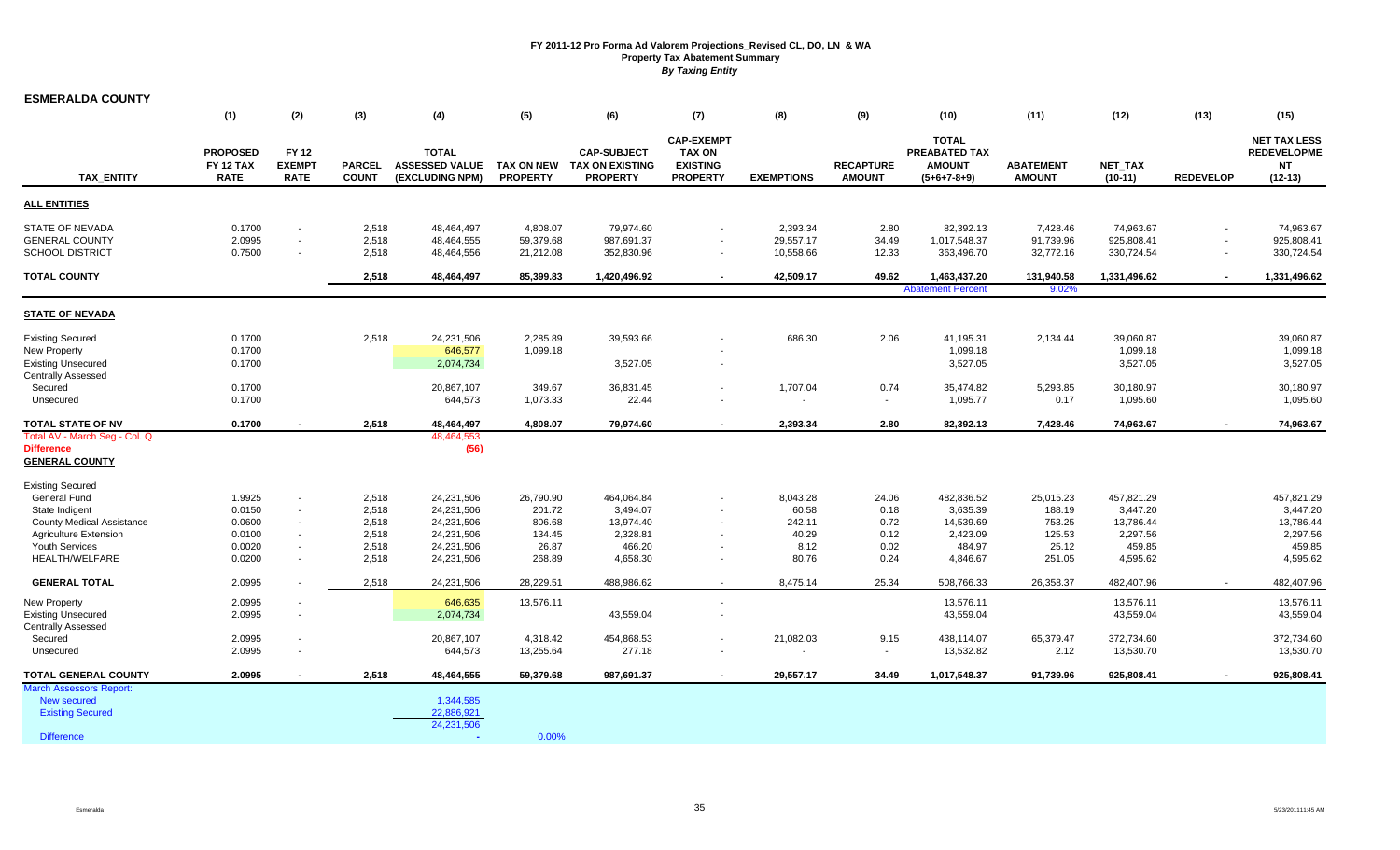| <b>ESMERALDA COUNTY</b>                                                                           |                                             |                                              |                               |                                                          |                                      |                                                                 |                                                                          |                   |                                   |                                                                 |                                   |                                     |                  |                                                                     |
|---------------------------------------------------------------------------------------------------|---------------------------------------------|----------------------------------------------|-------------------------------|----------------------------------------------------------|--------------------------------------|-----------------------------------------------------------------|--------------------------------------------------------------------------|-------------------|-----------------------------------|-----------------------------------------------------------------|-----------------------------------|-------------------------------------|------------------|---------------------------------------------------------------------|
|                                                                                                   | (1)                                         | (2)                                          | (3)                           | (4)                                                      | (5)                                  | (6)                                                             | (7)                                                                      | (8)               | (9)                               | (10)                                                            | (11)                              | (12)                                | (13)             | (15)                                                                |
| <b>TAX ENTITY</b>                                                                                 | <b>PROPOSED</b><br>FY 12 TAX<br><b>RATE</b> | <b>FY 12</b><br><b>EXEMPT</b><br><b>RATE</b> | <b>PARCEL</b><br><b>COUNT</b> | <b>TOTAL</b><br><b>ASSESSED VALUE</b><br>(EXCLUDING NPM) | <b>TAX ON NEW</b><br><b>PROPERTY</b> | <b>CAP-SUBJECT</b><br><b>TAX ON EXISTING</b><br><b>PROPERTY</b> | <b>CAP-EXEMPT</b><br><b>TAX ON</b><br><b>EXISTING</b><br><b>PROPERTY</b> | <b>EXEMPTIONS</b> | <b>RECAPTURE</b><br><b>AMOUNT</b> | <b>TOTAL</b><br>PREABATED TAX<br><b>AMOUNT</b><br>$(5+6+7-8+9)$ | <b>ABATEMENT</b><br><b>AMOUNT</b> | NET_TAX<br>$(10-11)$                | <b>REDEVELOP</b> | <b>NET TAX LESS</b><br><b>REDEVELOPME</b><br><b>NT</b><br>$(12-13)$ |
|                                                                                                   |                                             |                                              |                               |                                                          |                                      |                                                                 |                                                                          |                   |                                   |                                                                 |                                   |                                     |                  |                                                                     |
| Total AV - March Seg - Col. Q<br><b>Difference</b>                                                |                                             |                                              |                               | 48,464,553<br>$\overline{2}$                             |                                      |                                                                 |                                                                          |                   |                                   |                                                                 |                                   |                                     |                  |                                                                     |
| <b>SCHOOL DISTRICT</b>                                                                            |                                             |                                              |                               |                                                          |                                      |                                                                 |                                                                          |                   |                                   |                                                                 |                                   |                                     |                  |                                                                     |
| <b>Existing Secured</b><br>New Property<br><b>Existing Unsecured</b><br><b>Centrally Assessed</b> | 0.7500<br>0.7500<br>0.7500                  | $\sim$                                       | 2,518                         | 24,231,506<br>646,637<br>2,074,734                       | 10,084.36<br>4,849.78                | 174,679.70<br>15,560.51                                         | $\sim$<br>$\sim$                                                         | 3,027.58          | 9.06                              | 181,745.54<br>4,849.78<br>15,560.51                             | 9,416.06                          | 172,329.48<br>4,849.78<br>15,560.51 |                  | 172,329.48<br>4,849.78<br>15,560.51                                 |
| Secured<br>Unsecured                                                                              | 0.7500<br>0.7500                            |                                              |                               | 20,867,107<br>644,573                                    | 1,542.66<br>4,735.28                 | 162,491.73<br>99.02                                             | $\sim$                                                                   | 7,531.08          | 3.27<br>$\sim$                    | 156,506.58<br>4,834.30                                          | 23,355.34<br>0.76                 | 133, 151.24<br>4,833.54             |                  | 133,151.24<br>4,833.54                                              |
| <b>TOTAL SCHOOL OPERATING</b>                                                                     | 0.7500                                      |                                              | 2,518                         | 48,464,556                                               | 21,212.08                            | 352,830.96                                                      | $\sim$                                                                   | 10,558.66         | 12.33                             | 363,496.70                                                      | 32,772.16<br>9.02%                | 330,724.54                          |                  | 330,724.54                                                          |
| <b>SCHOOL DEBT</b>                                                                                |                                             |                                              |                               |                                                          |                                      |                                                                 |                                                                          |                   |                                   |                                                                 |                                   |                                     |                  |                                                                     |
| <b>Existing Secured</b><br>New Property                                                           |                                             |                                              |                               |                                                          |                                      |                                                                 |                                                                          |                   |                                   |                                                                 |                                   |                                     |                  |                                                                     |
| <b>Existing Unsecured</b><br><b>Centrally Assessed</b><br>Secured                                 |                                             |                                              |                               |                                                          |                                      |                                                                 |                                                                          |                   |                                   |                                                                 |                                   |                                     |                  |                                                                     |
| Unsecured                                                                                         |                                             |                                              |                               |                                                          |                                      |                                                                 |                                                                          |                   |                                   |                                                                 |                                   |                                     |                  | $\sim$                                                              |
| <b>TOTAL SCHOOL DEBT</b>                                                                          | $\blacksquare$                              |                                              |                               |                                                          |                                      |                                                                 |                                                                          |                   |                                   |                                                                 |                                   |                                     |                  |                                                                     |
| <b>TOTAL SCHOOL DISTRICT</b>                                                                      | 0.7500                                      | $\sim$                                       | 2,518                         | 48,464,556                                               | 21,212.08                            | 352,830.96                                                      | $\sim$                                                                   | 10,558.66         | 12.33                             | 363,496.70                                                      | 32,772.16                         | 330,724.54                          | $\sim$           | 330,724.54                                                          |
| Total AV - March Seg - Col. Q<br><b>Difference</b>                                                |                                             |                                              |                               | 48,464,553<br>-3                                         |                                      |                                                                 |                                                                          |                   |                                   |                                                                 |                                   |                                     |                  |                                                                     |

**Note:**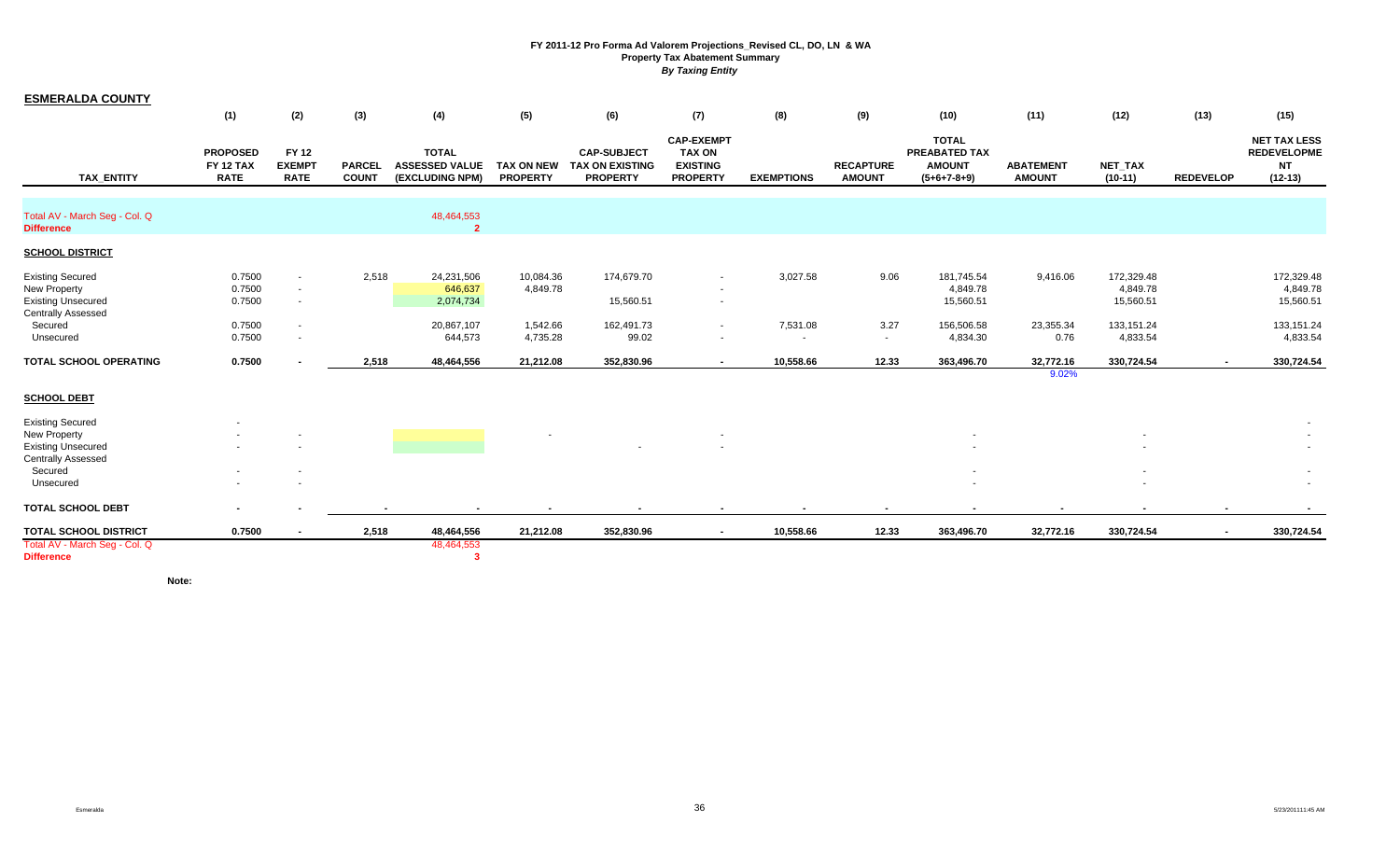| <b>EUREKA COUNTY</b>             |                              |                               |               |                                                               |                   |                                              |                                                       |                   |                  |                                                |                  |               |                          |                                                            |
|----------------------------------|------------------------------|-------------------------------|---------------|---------------------------------------------------------------|-------------------|----------------------------------------------|-------------------------------------------------------|-------------------|------------------|------------------------------------------------|------------------|---------------|--------------------------|------------------------------------------------------------|
|                                  | (1)                          | (2)                           | (3)           | (4)                                                           | (5)               | (6)                                          | (7)                                                   | (8)               | (9)              | (10)                                           | (11)             | (12)          | (13)                     | (15)                                                       |
|                                  | <b>PROPOSED</b><br>FY 12 TAX | <b>FY 12</b><br><b>EXEMPT</b> | <b>PARCEL</b> | <b>TOTAL</b><br><b>ASSESSED</b><br><b>VALUE</b><br>(EXCLUDING | <b>TAX ON NEW</b> | <b>CAP-SUBJECT</b><br><b>TAX ON EXISTING</b> | <b>CAP-EXEMPT</b><br><b>TAX ON</b><br><b>EXISTING</b> |                   | <b>RECAPTURE</b> | <b>TOTAL</b><br>PREABATED TAX<br><b>AMOUNT</b> | <b>ABATEMENT</b> | NET_TAX       |                          | <b>NET TAX LESS</b><br><b>REDEVELOPMEN</b><br>$\mathbf{T}$ |
| <b>TAX ENTITY</b>                | <b>RATE</b>                  | <b>RATE</b>                   | <b>COUNT</b>  | NPM)                                                          | <b>PROPERTY</b>   | <b>PROPERTY</b>                              | <b>PROPERTY</b>                                       | <b>EXEMPTIONS</b> | <b>AMOUNT</b>    | $(5+6+7-8+9)$                                  | <b>AMOUNT</b>    | $(10-11)$     | <b>REDEVELOP</b>         | $(12-13)$                                                  |
| <b>ALL ENTITIES</b>              |                              |                               |               |                                                               |                   |                                              |                                                       |                   |                  |                                                |                  |               |                          |                                                            |
| <b>STATE OF NEVADA</b>           | 0.1700                       |                               | 3,836         | 586,205,092                                                   | 82,083.40         | 1,320,324.18                                 | $\overline{\phantom{a}}$                              | 405,857.37        | 5.10             | 996,555.31                                     | 10,525.32        | 986,029.99    |                          | 986,029.99                                                 |
| <b>GENERAL COUNTY</b>            | 0.8458                       | $\sim$                        | 3,836         | 586,205,078                                                   | 408,389.08        | 6,568,999.63                                 | $\sim$                                                | 2,019,259.40      | 25.38            | 4,958,154.69                                   | 52,365.69        | 4,905,789.00  | $\overline{\phantom{a}}$ | 4,905,789.00                                               |
| <b>SCHOOL DISTRICT</b>           | 0.7500                       | $\sim$                        | 3,836         | 586,205,073                                                   | 362,132.64        | 5,770,953.30                                 | 54,007.05                                             | 1,790,547.11      | 21.70            | 4,396,567.58                                   | 45,788.10        | 4,350,779.48  |                          | 4,350,779.48                                               |
| <b>CRESCENT VALLEY TOWN</b>      | 0.2153                       | $\sim$                        | 501           | 3,528,679                                                     | 518.87            | 7,176.09                                     | $\sim$                                                | 97.46             | 0.02             | 7,597.51                                       | 369.89           | 7,227.62      | $\sim$                   | 7,227.62                                                   |
| EUREKA TOWN                      | 0.2153                       | $\sim$                        | 393           | 10,414,207                                                    | 848.71            | 21,636.88                                    | $\sim$                                                | 63.81             | 0.05             | 22,421.83                                      | 275.02           | 22,146.81     | $\sim$                   | 22,146.81                                                  |
| DIAMOND VALLEY RODENT CONTROL D  | $\sim$                       |                               | $\sim$        | 431,464                                                       | $\sim$            |                                              | $\sim$                                                |                   | $\sim$           | $\sim$                                         | $\sim$           |               |                          |                                                            |
| DIAMOND VALLEY WEED CONTROL DIST |                              |                               | $\sim$        | 431,464                                                       | ×.                |                                              |                                                       |                   | $\sim$           | ٠                                              | $\sim$           |               |                          |                                                            |
| EUREKA CO TV DISTRICT            | 0.0085                       |                               | 3,836         | 586,204,427                                                   | 4,104.18          | 66,017.01                                    | $\sim$                                                | 20,292.89         | 0.25             | 49,828.56                                      | 526.66           | 49,301.90     | $\blacksquare$           | 49,301.90                                                  |
| <b>TOTAL COUNTY</b>              |                              |                               | 3,836         | 586,205,092                                                   | 858,076.88        | 13,755,107.09                                | 54,007.05                                             | 4,236,118.04      | 52.50            | 10,431,125.48                                  | 109,850.68       | 10,321,274.80 | $\sim$                   | 10,321,274.80                                              |
|                                  |                              |                               |               |                                                               |                   |                                              |                                                       |                   |                  | <b>Abatement Percent</b>                       | 1.05%            |               |                          |                                                            |
| <b>STATE OF NEVADA</b>           |                              |                               |               |                                                               | 930,629           |                                              |                                                       | 237,416,988.24    |                  |                                                |                  |               |                          |                                                            |
| <b>Existing Secured</b>          | 0.1700                       |                               | 3,836         | 498,051,202                                                   | 1,582.07          | 1,248,715.41                                 |                                                       | 403,608.88        | 3.36             | 846,691.96                                     | 3,238.61         | 843,453.35    |                          | 843,453.35                                                 |
| <b>New Property</b>              | 0.1700                       |                               |               | 45,003,543                                                    | 76,506.02         |                                              |                                                       |                   |                  | 76.506.02                                      |                  | 76.506.02     |                          | 76,506.02                                                  |
| <b>Existing Unsecured</b>        | 0.1700                       |                               |               | 8,887,682                                                     |                   | 15,109.06                                    | $\overline{\phantom{a}}$                              |                   |                  | 15,109.06                                      |                  | 15,109.06     |                          | 15,109.06                                                  |
|                                  |                              |                               |               |                                                               |                   |                                              |                                                       |                   |                  |                                                |                  |               |                          |                                                            |
| <b>Centrally Assessed</b>        |                              |                               |               |                                                               |                   |                                              |                                                       |                   |                  |                                                |                  |               |                          |                                                            |
| Secured                          | 0.1700                       |                               |               | 33,318,247                                                    | 2,544.46          | 56,344.83                                    |                                                       | 2,248.27          | 1.74             | 56,642.76                                      | 7,286.59         | 49,356.17     |                          | 49,356.17                                                  |
| Unsecured                        | 0.1700                       |                               |               | 944,418                                                       | 1,450.85          | 154.88                                       | $\blacksquare$                                        | 0.22              | $\sim$           | 1,605.51                                       | 0.12             | 1,605.39      |                          | 1,605.39                                                   |
| TOTAL STATE OF NV                | 0.1700                       |                               | 3,836         | 586,205,092                                                   | 82,083.40         | 1,320,324.18                                 | $\overline{\phantom{a}}$                              | 405,857.37        | 5.10             | 996,555.31                                     | 10,525.32        | 986,029.99    |                          | 986,029.99                                                 |
| Total AV - March Seg - Col. Q    |                              |                               |               | 586,205,076                                                   |                   |                                              |                                                       |                   |                  |                                                |                  |               |                          |                                                            |
| <b>Difference</b>                |                              |                               |               | 16                                                            |                   |                                              |                                                       |                   |                  |                                                |                  |               |                          |                                                            |
| <b>GENERAL COUNTY</b>            |                              |                               |               |                                                               |                   |                                              |                                                       |                   |                  |                                                |                  |               |                          |                                                            |
| <b>Existing Secured</b>          |                              |                               |               |                                                               |                   |                                              |                                                       |                   |                  |                                                |                  |               |                          |                                                            |
| General Fund                     | 0.5559                       |                               | 3,836         | 498,051,202                                                   | 5,173.49          | 4,083,295.38                                 | $\sim$                                                | 1,319,800.77      | 11.03            | 2,768,679.13                                   | 10,590.67        | 2,758,088.46  |                          | 2,758,088.46                                               |
| RTC Fund                         | 0.0410                       |                               | 3,836         | 498,051,202                                                   | 381.59            | 301,161.19                                   | $\sim$                                                | 97,340.97         | 0.80             | 204,202.61                                     | 781.04           | 203,421.57    |                          | 203,421.57                                                 |
| Road Fund                        | 0.1221                       | $\sim$                        | 3,836         | 498,051,202                                                   | 1,136.33          | 896,871.28                                   | $\sim$                                                | 289,886.18        | 2.41             | 608,123.84                                     | 2,325.52         | 605,798.32    |                          | 605,798.32                                                 |
| Agr Ext Fund                     | 0.0100                       | $\sim$                        | 3,836         | 498,051,202                                                   | 93.04             | 73,454.10                                    | $\sim$                                                | 23,741.68         | 0.20             | 49,805.66                                      | 190.76           | 49,614.90     |                          | 49,614.90                                                  |
| Fair Board                       | 0.0080                       | $\sim$                        | 3,836         | 498,051,202                                                   | 74.46             | 58,763.83                                    | $\sim$                                                | 18,993.33         | 0.16             | 39,845.12                                      | 151.21           | 39,693.91     |                          | 39,693.91                                                  |
| Cap Imprvment                    | 0.0500                       | $\sim$                        | 3,836         | 498,051,202                                                   | 465.30            | 367,268.90                                   | $\blacksquare$                                        | 118,708.56        | 0.99             | 249,026.63                                     | 952.79           | 248,073.84    |                          | 248,073.84                                                 |
| St Indigent                      | 0.0150                       | $\sim$                        | 3,836         | 498,051,202                                                   | 139.60            | 110,180.22                                   | $\sim$                                                | 35,612.62         | 0.29             | 74,707.49                                      | 285.68           | 74,421.81     |                          | 74,421.81                                                  |
| Co Indigent                      | 0.0038                       | $\sim$                        | 3,836         | 498,051,202                                                   | 35.33             | 27,914.47                                    | $\sim$                                                | 9,021.79          | 0.07             | 18,928.08                                      | 72.28            | 18,855.80     |                          | 18,855.80                                                  |
| Hospital Indg                    | 0.0200                       | $\sim$                        | 3,836         | 498,051,202                                                   | 186.12            | 146,907.81                                   | $\sim$                                                | 47,483.33         | 0.39             | 99,610.99                                      | 381.09           | 99,229.90     |                          | 99,229.90                                                  |
| <b>Water Mitigation</b>          | 0.0200                       | $\sim$                        | 3,836         | 498,051,202                                                   | 186.12            | 146,907.81                                   | $\sim$                                                | 47,483.33         | 0.39             | 99,610.99                                      | 381.09           | 99,229.90     |                          | 99,229.90                                                  |
| <b>GENERAL TOTAL</b>             | 0.8458                       |                               | 3,836         | 498,051,202                                                   | 7,871.38          | 6,212,724.99                                 | $\sim$                                                | 2,008,072.56      | 16.73            | 4,212,540.54                                   | 16,112.13        | 4,196,428.41  |                          | 4,196,428.41                                               |
| New Property                     | 0.8458                       |                               |               | 45,003,529                                                    | 380,639.85        |                                              | $\sim$                                                |                   |                  | 380,639.85                                     |                  | 380,639.85    |                          | 380,639.85                                                 |
| <b>Existing Unsecured</b>        | 0.8458                       |                               |               | 8,887,682                                                     |                   | 75,172.01                                    | $\sim$                                                |                   |                  | 75,172.01                                      |                  | 75,172.01     |                          | 75,172.01                                                  |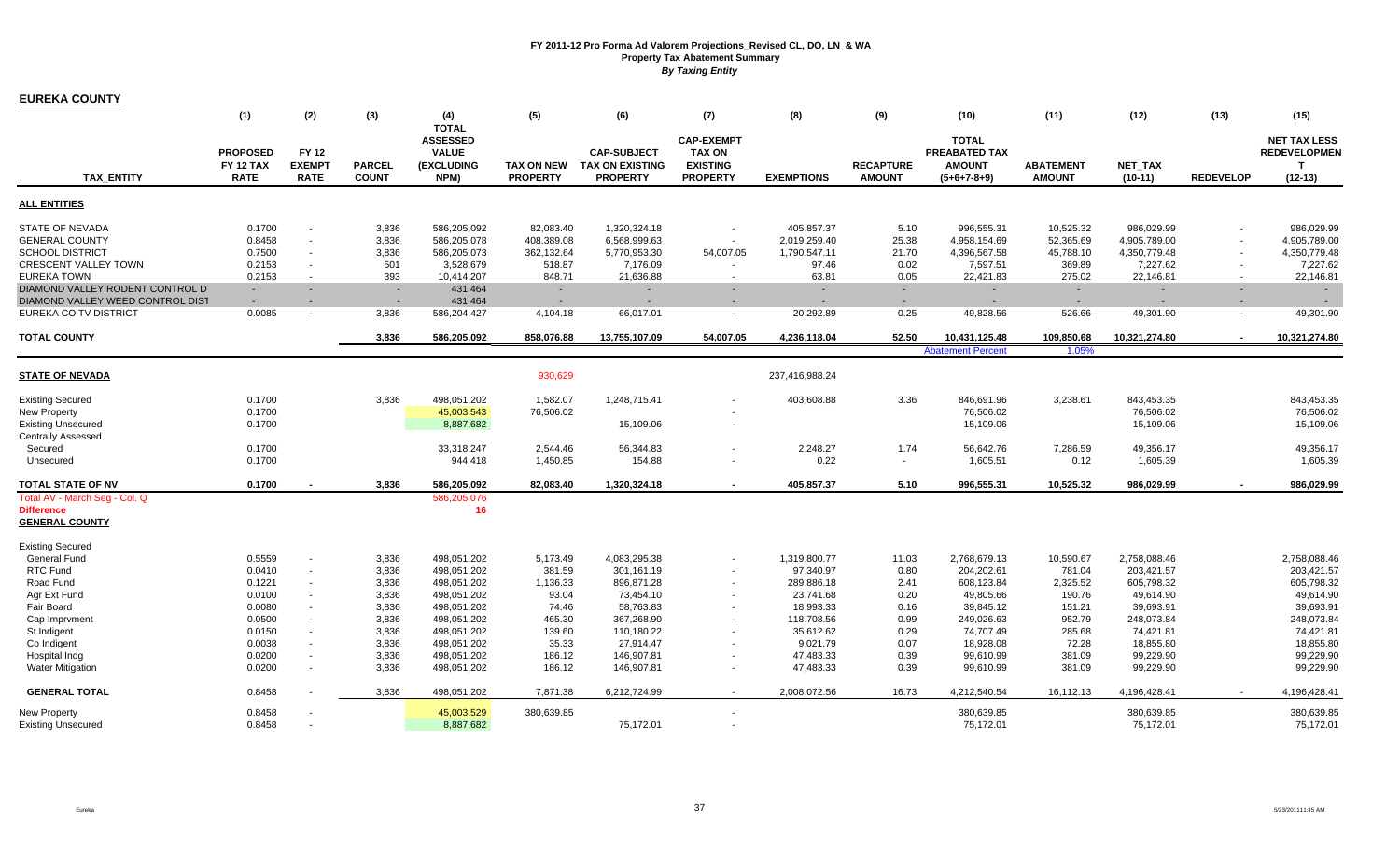| <b>EUREKA COUNTY</b>                                                                                                             |                                             |                                                  |                               |                                                                       |                                      |                                                                 |                                                                          |                   |                                   |                                                                 |                                   |                                         |                  |                                                                         |
|----------------------------------------------------------------------------------------------------------------------------------|---------------------------------------------|--------------------------------------------------|-------------------------------|-----------------------------------------------------------------------|--------------------------------------|-----------------------------------------------------------------|--------------------------------------------------------------------------|-------------------|-----------------------------------|-----------------------------------------------------------------|-----------------------------------|-----------------------------------------|------------------|-------------------------------------------------------------------------|
|                                                                                                                                  | (1)                                         | (2)                                              | (3)                           | (4)                                                                   | (5)                                  | (6)                                                             | (7)                                                                      | (8)               | (9)                               | (10)                                                            | (11)                              | (12)                                    | (13)             | (15)                                                                    |
| TAX_ENTITY                                                                                                                       | <b>PROPOSED</b><br>FY 12 TAX<br><b>RATE</b> | <b>FY 12</b><br><b>EXEMPT</b><br><b>RATE</b>     | <b>PARCEL</b><br><b>COUNT</b> | <b>TOTAL</b><br><b>ASSESSED</b><br><b>VALUE</b><br>(EXCLUDING<br>NPM) | <b>TAX ON NEW</b><br><b>PROPERTY</b> | <b>CAP-SUBJECT</b><br><b>TAX ON EXISTING</b><br><b>PROPERTY</b> | <b>CAP-EXEMPT</b><br><b>TAX ON</b><br><b>EXISTING</b><br><b>PROPERTY</b> | <b>EXEMPTIONS</b> | <b>RECAPTURE</b><br><b>AMOUNT</b> | <b>TOTAL</b><br>PREABATED TAX<br><b>AMOUNT</b><br>$(5+6+7-8+9)$ | <b>ABATEMENT</b><br><b>AMOUNT</b> | NET_TAX<br>$(10-11)$                    | <b>REDEVELOP</b> | <b>NET TAX LESS</b><br><b>REDEVELOPMEN</b><br>$\mathbf{T}$<br>$(12-13)$ |
|                                                                                                                                  |                                             |                                                  |                               |                                                                       |                                      |                                                                 |                                                                          |                   |                                   |                                                                 |                                   |                                         |                  |                                                                         |
| <b>Centrally Assessed</b><br>Secured<br>Unsecured                                                                                |                                             |                                                  |                               | 33,318,247<br>944,418                                                 | 12,659.48<br>7,218.37                | 280,332.06<br>770.57                                            | $\sim$                                                                   | 11,185.74<br>1.10 | 8.65<br>$\sim$                    | 281,814.45<br>7,987.84                                          | 36,252.97<br>0.59                 | 245,561.48<br>7,987.25                  |                  | 245,561.48<br>7,987.25                                                  |
| <b>TOTAL GENERAL COUNTY</b>                                                                                                      | 0.8458                                      |                                                  | 3,836                         | 586,205,078                                                           | 408,389.08                           | 6,568,999.63                                                    | $\overline{\phantom{a}}$                                                 | 2,019,259.40      | 25.38                             | 4,958,154.69                                                    | 52,365.69                         | 4,905,789.00                            |                  | 4,905,789.00                                                            |
| <b>March Assessors Report:</b><br>New secured<br><b>Existing Secured</b><br><b>Difference</b><br>Total AV - March Seg - Col. Q   |                                             |                                                  |                               | 930,645<br>497,120,557<br>498,051,202<br>$\sim$<br>586,205,076        | 0.00%                                |                                                                 |                                                                          |                   |                                   |                                                                 |                                   |                                         |                  |                                                                         |
| <b>Difference</b>                                                                                                                |                                             |                                                  |                               | $\overline{2}$                                                        |                                      |                                                                 |                                                                          |                   |                                   |                                                                 |                                   |                                         |                  |                                                                         |
| <b>SCHOOL DISTRICT</b>                                                                                                           |                                             |                                                  |                               |                                                                       |                                      |                                                                 |                                                                          |                   |                                   |                                                                 |                                   |                                         |                  |                                                                         |
| <b>Existing Secured</b><br><b>New Property</b><br><b>Existing Unsecured</b><br><b>Centrally Assessed</b>                         | 0.7500<br>0.7500<br>0.7500                  | ÷,<br>$\overline{\phantom{a}}$<br>$\blacksquare$ | 3,836                         | 498,051,202<br>45,003,524<br>8,887,682                                | 6,979.86<br>337,526.43               | 5,509,039.37<br>66,657.62                                       | $\sim$<br>$\sim$                                                         | 1,780,627.35      | 14.84                             | 3,735,406.72<br>337,526.43<br>66,657.62                         | 14,288.07                         | 3,721,118.65<br>337,526.43<br>66,657.62 |                  | 3,721,118.65<br>337,526.43<br>66,657.62                                 |
| Secured<br>Unsecured                                                                                                             | 0.7500<br>0.7500                            | $\blacksquare$                                   |                               | 33,318,247<br>944,418                                                 | 11,225.56<br>6,400.79                | 194,721.06<br>535.25                                            | 53,859.01<br>148.04                                                      | 9,918.78<br>0.98  | 6.86<br>$\blacksquare$            | 249,893.71<br>7,083.10                                          | 31,499.62<br>0.41                 | 218,394.09<br>7,082.69                  |                  | 218,394.09<br>7,082.69                                                  |
| TOTAL SCHOOL OPERATING                                                                                                           | 0.7500                                      |                                                  | 3,836                         | 586,205,073                                                           | 362,132.64                           | 5,770,953.30                                                    | 54,007.05                                                                | 1,790,547.11      | 21.70                             | 4,396,567.58                                                    | 45,788.10                         | 4,350,779.48                            | $\sim$           | 4,350,779.48                                                            |
| <b>SCHOOL DEBT</b>                                                                                                               |                                             |                                                  |                               |                                                                       | 11,225.56<br>6,400.79                | 194,721.06<br>535.25                                            | 53,859.01<br>148.04                                                      | 9,918.78<br>0.98  | 6.86<br>$\sim$                    | 249,893.71<br>7,083.10                                          | 1.04%<br>31,499.62<br>0.41        | 218,394.09<br>7,082.69                  |                  | 218,394.09<br>7,082.69                                                  |
| <b>Existing Secured</b><br><b>New Property</b><br><b>Existing Unsecured</b><br><b>Centrally Assessed</b><br>Secured<br>Unsecured |                                             |                                                  |                               |                                                                       |                                      |                                                                 |                                                                          |                   |                                   |                                                                 |                                   |                                         |                  |                                                                         |
| <b>TOTAL SCHOOL DEBT</b>                                                                                                         |                                             |                                                  |                               |                                                                       |                                      |                                                                 |                                                                          |                   |                                   |                                                                 |                                   |                                         |                  |                                                                         |
|                                                                                                                                  |                                             |                                                  |                               |                                                                       |                                      |                                                                 |                                                                          |                   |                                   |                                                                 |                                   |                                         |                  |                                                                         |
| <b>TOTAL SCHOOL DISTRICT</b><br>Total AV - March Seg - Col. Q<br><b>Difference</b><br><b>CRESCENT VALLEY TOWN</b>                | 0.7500                                      |                                                  | 3,836                         | 586,205,073<br>586,205,076<br>(3)                                     | 362,132.64                           | 5,770,953.30                                                    | 54,007.05                                                                | 1,790,547.11      | 21.70                             | 4,396,567.58                                                    | 45,788.10                         | 4,350,779.48                            | $\sim$           | 4,350,779.48                                                            |
| <b>Existing Secured</b><br><b>New Property</b><br><b>Existing Unsecured</b>                                                      | 0.2153<br>0.2153<br>0.2153                  | $\blacksquare$<br>$\blacksquare$                 | 501                           | 2,754,244<br>187,449<br>145,693                                       | 72.86<br>403.58                      | 5,887.51<br>313.68                                              |                                                                          | 30.24             |                                   | 5,930.13<br>403.58<br>313.68                                    | 190.98                            | 5,739.15<br>403.58<br>313.68            |                  | 5,739.15<br>403.58<br>313.68                                            |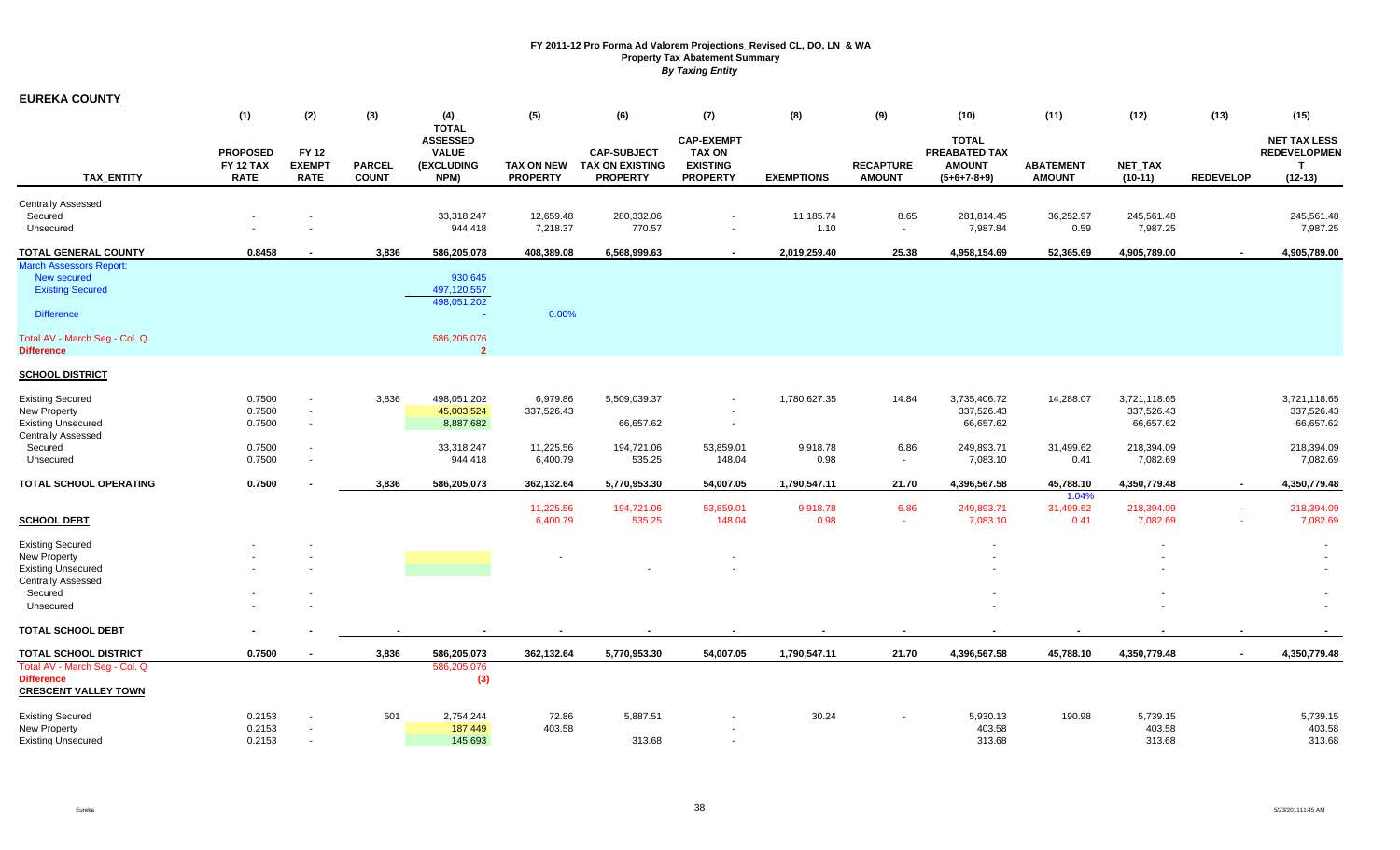| <b>EUREKA COUNTY</b>                                               |                              |                               |               |                                                               |                 |                                              |                                                       |                   |                  |                                                |                  |           |                  |                                                            |
|--------------------------------------------------------------------|------------------------------|-------------------------------|---------------|---------------------------------------------------------------|-----------------|----------------------------------------------|-------------------------------------------------------|-------------------|------------------|------------------------------------------------|------------------|-----------|------------------|------------------------------------------------------------|
|                                                                    | (1)                          | (2)                           | (3)           | (4)                                                           | (5)             | (6)                                          | (7)                                                   | (8)               | (9)              | (10)                                           | (11)             | (12)      | (13)             | (15)                                                       |
|                                                                    | <b>PROPOSED</b><br>FY 12 TAX | <b>FY 12</b><br><b>EXEMPT</b> | <b>PARCEL</b> | <b>TOTAL</b><br><b>ASSESSED</b><br><b>VALUE</b><br>(EXCLUDING | TAX ON NEW      | <b>CAP-SUBJECT</b><br><b>TAX ON EXISTING</b> | <b>CAP-EXEMPT</b><br><b>TAX ON</b><br><b>EXISTING</b> |                   | <b>RECAPTURE</b> | <b>TOTAL</b><br>PREABATED TAX<br><b>AMOUNT</b> | <b>ABATEMENT</b> | NET_TAX   |                  | <b>NET TAX LESS</b><br><b>REDEVELOPMEN</b><br>$\mathbf{T}$ |
| <b>TAX ENTITY</b>                                                  | <b>RATE</b>                  | <b>RATE</b>                   | <b>COUNT</b>  | NPM)                                                          | <b>PROPERTY</b> | <b>PROPERTY</b>                              | <b>PROPERTY</b>                                       | <b>EXEMPTIONS</b> | <b>AMOUNT</b>    | $(5+6+7-8+9)$                                  | <b>AMOUNT</b>    | $(10-11)$ | <b>REDEVELOP</b> | $(12-13)$                                                  |
| <b>Centrally Assessed</b>                                          |                              |                               |               |                                                               |                 |                                              |                                                       |                   |                  |                                                |                  |           |                  |                                                            |
| Secured                                                            | 0.2153                       | $\sim$                        |               | 421,587                                                       | $\sim$          | 974.90                                       | $\blacksquare$                                        | 67.22             | 0.02             | 907.70                                         | 178.91           | 728.79    |                  | 728.79                                                     |
| Unsecured                                                          | 0.2153                       |                               |               | 19,706                                                        | 42.43           |                                              |                                                       | $\sim$            | $\sim$           | 42.43                                          |                  | 42.43     |                  | 42.43                                                      |
| TOTAL CRESCENT VALLEY                                              | 0.2153                       |                               | 501           | 3,528,679                                                     | 518.87          | 7,176.09                                     | $\blacksquare$                                        | 97.46             | 0.02             | 7,597.51                                       | 369.89           | 7,227.62  |                  | 7,227.62                                                   |
| Total AV - March Seg - Col. Q                                      |                              |                               |               | 3,528,675                                                     |                 |                                              |                                                       |                   |                  |                                                |                  |           |                  |                                                            |
| <b>Difference</b>                                                  |                              |                               |               |                                                               |                 |                                              |                                                       |                   |                  |                                                |                  |           |                  |                                                            |
| <b>EUREKA TOWN</b>                                                 |                              |                               |               |                                                               |                 |                                              |                                                       |                   |                  |                                                |                  |           |                  |                                                            |
| <b>Existing Secured</b>                                            | 0.2153                       | $\sim$                        | 393           | 8,797,982                                                     | 188.79          | 18,788.53                                    | $\overline{\phantom{a}}$                              | 35.28             | $\sim$           | 18,942.04                                      | 262.03           | 18,680.01 |                  | 18,680.01                                                  |
| New Property                                                       | 0.2153                       | $\sim$                        |               | 226,363                                                       | 487.36          |                                              | $\overline{\phantom{a}}$                              |                   |                  | 487.36                                         |                  | 487.36    |                  | 487.36                                                     |
| <b>Existing Unsecured</b>                                          | 0.2153                       | $\sim$                        |               | 106,949                                                       |                 | 230.26                                       | $\blacksquare$                                        |                   |                  | 230.26                                         |                  | 230.26    |                  | 230.26                                                     |
| Centrally Assessed                                                 |                              |                               |               |                                                               |                 |                                              |                                                       |                   |                  |                                                |                  |           |                  |                                                            |
| Secured                                                            | 0.2153                       |                               |               | 1,247,639                                                     | 96.61           | 2,618.09                                     | $\overline{\phantom{a}}$                              | 28.53             | 0.05             | 2,686.22                                       | 12.99            | 2,673.23  |                  | 2,673.23                                                   |
| Unsecured                                                          | 0.2153                       | $\sim$                        |               | 35,273                                                        | 75.95           | $\sim$                                       | $\sim$                                                | $\sim$            | $\sim$           | 75.95                                          |                  | 75.95     |                  | 75.95                                                      |
| <b>TOTAL EUREKA TOWN</b>                                           | 0.2153                       |                               | 393           | 10,414,207                                                    | 848.71          | 21.636.88                                    | $\blacksquare$                                        | 63.81             | 0.05             | 22.421.83                                      | 275.02           | 22,146.81 |                  | 22,146.81                                                  |
| Total AV - March Seg - Col. Q                                      |                              |                               |               | 10,414,210                                                    |                 |                                              |                                                       |                   |                  |                                                |                  |           |                  |                                                            |
| <b>Difference</b><br><b>DIAMOND VALLEY RODENT CONTROL DISTRICT</b> |                              |                               |               | (3)                                                           |                 |                                              |                                                       |                   |                  |                                                |                  |           |                  |                                                            |
|                                                                    |                              |                               |               |                                                               |                 |                                              |                                                       |                   |                  |                                                |                  |           |                  |                                                            |
| <b>Existing Secured</b>                                            |                              |                               |               | 200,000                                                       |                 |                                              |                                                       |                   |                  |                                                |                  |           |                  |                                                            |
| <b>New Property</b>                                                |                              |                               |               | 231,464                                                       |                 |                                              |                                                       |                   |                  |                                                |                  |           |                  |                                                            |
| <b>Existing Unsecured</b>                                          |                              |                               |               |                                                               |                 |                                              |                                                       |                   |                  |                                                |                  |           |                  |                                                            |
| <b>Centrally Assessed</b>                                          |                              |                               |               |                                                               |                 |                                              |                                                       |                   |                  |                                                |                  |           |                  |                                                            |
| Secured                                                            |                              |                               |               |                                                               |                 |                                              |                                                       |                   |                  |                                                |                  |           |                  |                                                            |
| Unsecured                                                          |                              |                               |               |                                                               |                 |                                              |                                                       |                   |                  |                                                |                  |           |                  |                                                            |
| TOTAL DIAMOND VLLY RODENT                                          |                              |                               |               |                                                               |                 |                                              |                                                       |                   |                  | SSESSMENT DISTRICTS                            |                  |           |                  |                                                            |
| Total AV - March Seg - Col. Q                                      |                              |                               |               |                                                               |                 |                                              |                                                       |                   |                  |                                                |                  |           |                  |                                                            |
| <b>Difference</b>                                                  |                              |                               |               |                                                               |                 |                                              |                                                       |                   |                  |                                                |                  |           |                  |                                                            |
| DIAMOND VALLEY WEED CONTROL DISTRICT                               |                              |                               |               |                                                               |                 |                                              |                                                       |                   |                  |                                                |                  |           |                  |                                                            |
| <b>Existing Secured</b>                                            |                              |                               |               |                                                               |                 |                                              |                                                       |                   |                  |                                                |                  |           |                  |                                                            |
| <b>New Property</b>                                                |                              |                               |               | 200,000                                                       |                 |                                              |                                                       |                   |                  |                                                |                  |           |                  |                                                            |
| <b>Existing Unsecured</b>                                          |                              |                               |               | 231,464                                                       |                 |                                              |                                                       |                   |                  |                                                |                  |           |                  |                                                            |
| <b>Centrally Assessed</b>                                          |                              |                               |               |                                                               |                 |                                              |                                                       |                   |                  |                                                |                  |           |                  |                                                            |
| Secured                                                            |                              |                               |               |                                                               |                 |                                              |                                                       |                   |                  |                                                |                  |           |                  |                                                            |
| Unsecured                                                          |                              |                               |               |                                                               |                 |                                              |                                                       |                   |                  |                                                |                  |           |                  |                                                            |
| TOTAL DIAMOND VLLY WEED                                            |                              |                               |               | 431,464                                                       |                 |                                              |                                                       |                   |                  |                                                |                  |           |                  |                                                            |
| Total AV - March Seg - Col. Q                                      |                              |                               |               |                                                               |                 |                                              |                                                       |                   |                  |                                                |                  |           |                  |                                                            |
| <b>Difference</b>                                                  |                              |                               |               | #DIV/0!                                                       |                 |                                              |                                                       |                   |                  |                                                |                  |           |                  |                                                            |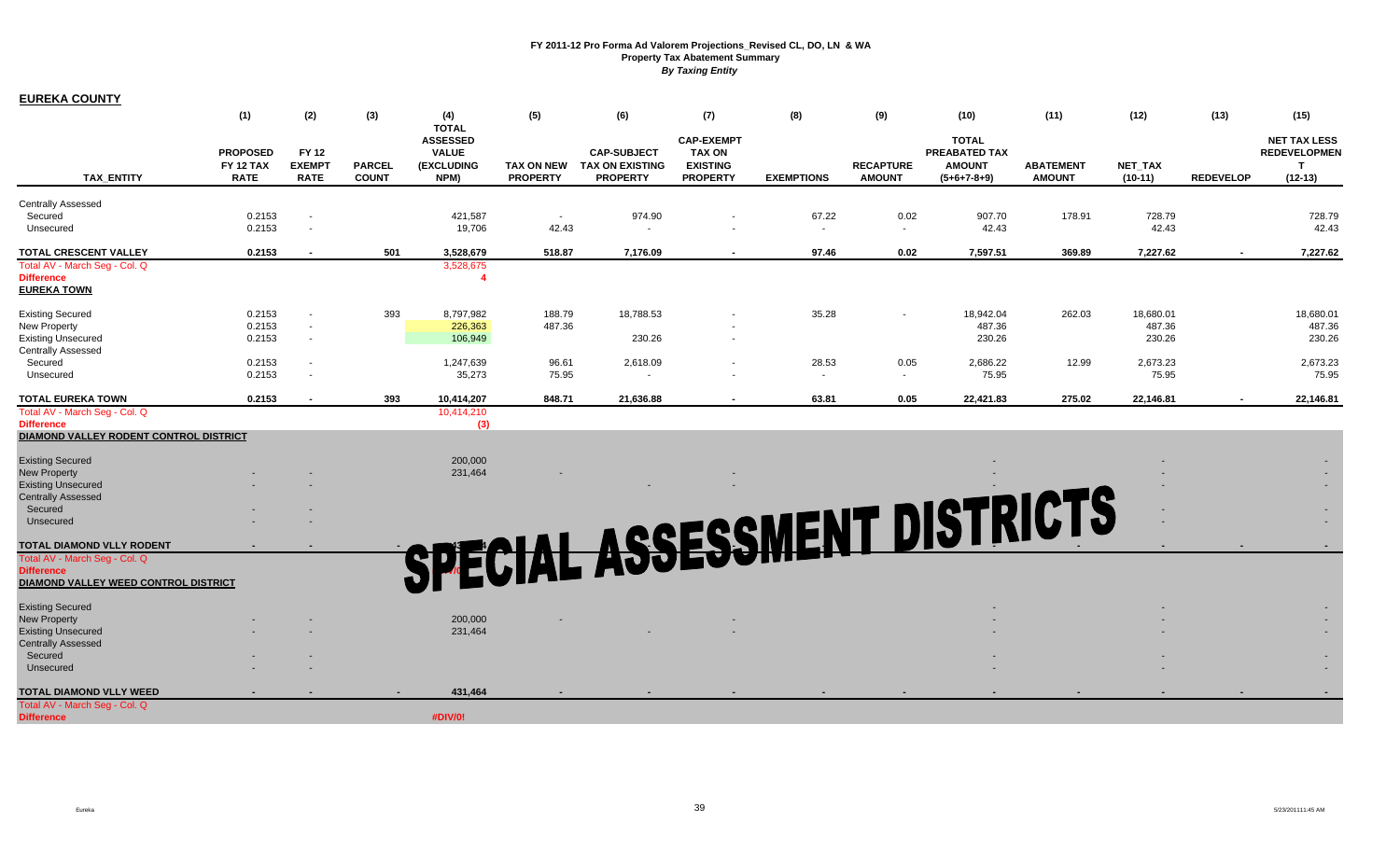| <b>EUREKA COUNTY</b>                               |                                             |                                              |                               |                                                              |                                      |                                                          |                                                                          |                   |                                   |                                                                 |                                   |                      |                  |                                                         |
|----------------------------------------------------|---------------------------------------------|----------------------------------------------|-------------------------------|--------------------------------------------------------------|--------------------------------------|----------------------------------------------------------|--------------------------------------------------------------------------|-------------------|-----------------------------------|-----------------------------------------------------------------|-----------------------------------|----------------------|------------------|---------------------------------------------------------|
|                                                    | (1)                                         | (2)                                          | (3)                           | (4)<br><b>TOTAL</b>                                          | (5)                                  | (6)                                                      | (7)                                                                      | (8)               | (9)                               | (10)                                                            | (11)                              | (12)                 | (13)             | (15)                                                    |
| <b>TAX ENTITY</b>                                  | <b>PROPOSED</b><br>FY 12 TAX<br><b>RATE</b> | <b>FY 12</b><br><b>EXEMPT</b><br><b>RATE</b> | <b>PARCEL</b><br><b>COUNT</b> | <b>ASSESSED</b><br><b>VALUE</b><br><b>(EXCLUDING</b><br>NPM) | <b>TAX ON NEW</b><br><b>PROPERTY</b> | <b>CAP-SUBJECT</b><br>TAX ON EXISTING<br><b>PROPERTY</b> | <b>CAP-EXEMPT</b><br><b>TAX ON</b><br><b>EXISTING</b><br><b>PROPERTY</b> | <b>EXEMPTIONS</b> | <b>RECAPTURE</b><br><b>AMOUNT</b> | <b>TOTAL</b><br>PREABATED TAX<br><b>AMOUNT</b><br>$(5+6+7-8+9)$ | <b>ABATEMENT</b><br><b>AMOUNT</b> | NET_TAX<br>$(10-11)$ | <b>REDEVELOP</b> | <b>NET TAX LESS</b><br><b>REDEVELOPMEN</b><br>$(12-13)$ |
| <b>EUREKA COUNTY TV DISTRICT</b>                   |                                             |                                              |                               |                                                              |                                      |                                                          |                                                                          |                   |                                   |                                                                 |                                   |                      |                  |                                                         |
| <b>Existing Secured</b>                            | 0.0085                                      | $\sim$                                       | 3,836                         | 498,051,202                                                  | 79.16                                | 62,436.57                                                | $\sim$                                                                   | 20,180.47         | 0.17                              | 42,335.43                                                       | 162.32                            | 42,173.11            |                  | 42,173.11                                               |
| New Property                                       | 0.0085                                      | $\sim$                                       |                               | 45,002,878                                                   | 3,825.24                             |                                                          | $\overline{\phantom{a}}$                                                 |                   |                                   | 3,825.24                                                        |                                   | 3,825.24             |                  | 3,825.24                                                |
| <b>Existing Unsecured</b>                          | 0.0085                                      | $\sim$                                       |                               | 8,887,682                                                    |                                      | 755.45                                                   |                                                                          |                   |                                   | 755.45                                                          |                                   | 755.45               |                  | 755.45                                                  |
| <b>Centrally Assessed</b>                          |                                             |                                              |                               |                                                              |                                      |                                                          |                                                                          |                   |                                   |                                                                 |                                   |                      |                  |                                                         |
| Secured                                            | 0.0085                                      | $\sim$                                       |                               | 33,318,247                                                   | 127.24                               | 2,817.24                                                 | $\sim$                                                                   | 112.41            | 0.08                              | 2,832.15                                                        | 364.33                            | 2,467.82             |                  | 2,467.82                                                |
| Unsecured                                          | 0.0085                                      | $\sim$                                       |                               | 944,418                                                      | 72.54                                | 7.75                                                     | $\sim$                                                                   | 0.01              | $\sim$                            | 80.28                                                           | 0.01                              | 80.27                |                  | 80.27                                                   |
| <b>TOTAL EUREKA CO TV</b>                          | 0.0085                                      |                                              | 3,836                         | 586,204,427                                                  | 4,104.18                             | 66,017.01                                                | $\overline{\phantom{a}}$                                                 | 20,292.89         | 0.25                              | 49,828.56                                                       | 526.66                            | 49,301.90            |                  | 49,301.90                                               |
| Total AV - March Seg - Col. Q<br><b>Difference</b> |                                             |                                              |                               | 586,205,076<br>(649)                                         |                                      |                                                          |                                                                          |                   |                                   |                                                                 |                                   |                      |                  |                                                         |

**Note:**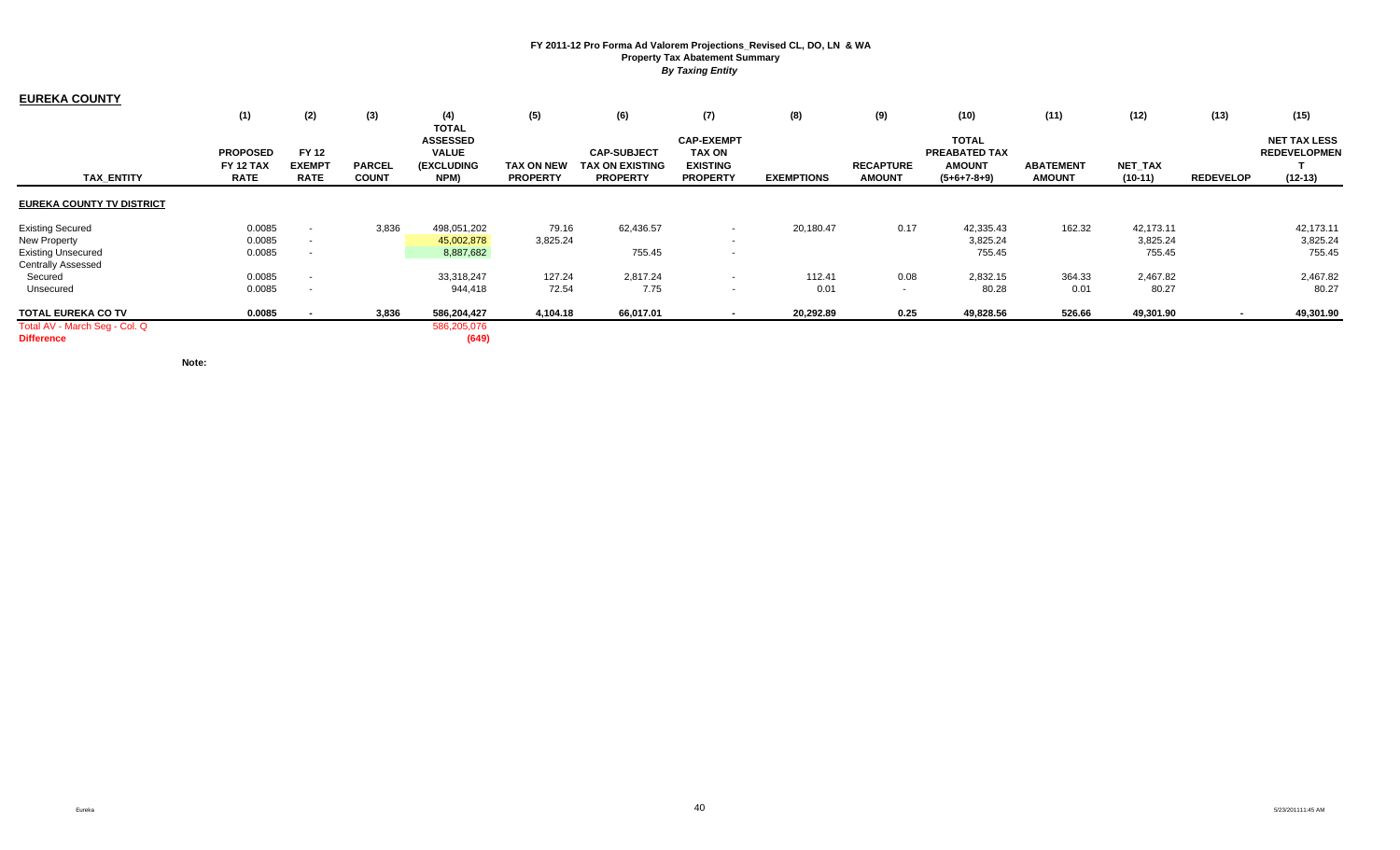| <b>HUMBOLDT COUNTY</b>                             |                  |                |               |                            |                 |                            |                          |                   |                  |                          |                  |               |                          |                     |
|----------------------------------------------------|------------------|----------------|---------------|----------------------------|-----------------|----------------------------|--------------------------|-------------------|------------------|--------------------------|------------------|---------------|--------------------------|---------------------|
|                                                    | (1)              | (2)            | (3)           | (4)                        | (5)             | (6)                        | (7)                      | (8)               | (9)              | (10)                     | (11)             | (12)          | (13)                     | (15)                |
|                                                    |                  |                |               | <b>TOTAL</b>               |                 |                            |                          |                   |                  |                          |                  |               |                          |                     |
|                                                    |                  |                |               | <b>ASSESSED</b>            |                 |                            | <b>CAP-EXEMPT</b>        |                   |                  | <b>TOTAL</b>             |                  |               |                          | <b>NET TAX LESS</b> |
|                                                    | <b>PROPOSED</b>  | <b>FY 12</b>   |               | <b>VALUE</b>               |                 | <b>CAP-SUBJECT</b>         | <b>TAX ON</b>            |                   |                  | PREABATED TAX            |                  |               |                          | <b>REDEVELOPME</b>  |
|                                                    | <b>FY 12 TAX</b> | <b>EXEMPT</b>  | <b>PARCEL</b> | <b>(EXCLUDING</b>          |                 | TAX ON NEW TAX ON EXISTING | <b>EXISTING</b>          |                   | <b>RECAPTURE</b> | <b>AMOUNT</b>            | <b>ABATEMENT</b> | NET_TAX       |                          | NT                  |
| <b>TAX ENTITY</b>                                  | <b>RATE</b>      | <b>RATE</b>    | <b>COUNT</b>  | NPM)                       | <b>PROPERTY</b> | <b>PROPERTY</b>            | <b>PROPERTY</b>          | <b>EXEMPTIONS</b> | <b>AMOUNT</b>    | $(5+6+7-8+9)$            | <b>AMOUNT</b>    | $(10-11)$     | <b>REDEVELOP</b>         | $(12-13)$           |
| <b>ALL ENTITIES</b>                                |                  |                |               |                            |                 |                            |                          |                   |                  |                          |                  |               |                          |                     |
| STATE OF NEVADA                                    | 0.1700           | $\sim$         | 15,202        | 628,972,698                | 29,988.69       | 1,165,415.92               | $\sim$                   | 126,152.12        | 6.85             | 1,069,259.34             | 46,720.29        | 1,022,539.05  | $\sim$                   | 1,022,539.05        |
| <b>GENERAL COUNTY</b>                              | 0.7512           | $\sim$         | 15,202        | 628,972,626                | 132,514.70      | 5,149,759.55               | $\sim$                   | 557,440.96        | 30.38            | 4,724,863.67             | 206,508.59       | 4,518,355.08  | $\blacksquare$           | 4,518,355.08        |
| <b>SCHOOL DISTRICT</b>                             | 0.8850           | $\blacksquare$ | 15,202        | 628,972,623                | 156,117.56      | 6,067,024.61               | $\blacksquare$           | 656,730.46        | 35.75            | 5,566,447.46             | 243,220.44       | 5,323,227.02  | $\overline{\phantom{a}}$ | 5,323,227.02        |
| <b>CITY OF WINNEMUCCA</b>                          | 0.9700           | $\sim$         | 3,153         | 159,361,234                | 13,777.30       | 1,538,594.78               | $\overline{\phantom{a}}$ | 6,568.34          | 13.93            | 1,545,817.67             | 61,873.49        | 1,483,944.18  |                          | 1,483,944.18        |
| <b>GOLCONDA FIRE PROTECTION DISTRICT</b>           | 0.0290           | $\sim$         | 2,822         | 208,484,415                | 636.32          | 78,935.15                  | $\overline{\phantom{a}}$ | 19,110.95         | 0.08             | 60,460.60                | 2,343.61         | 58,116.99     |                          | 58,116.99           |
| HUMBOLDT COUNTY FIRE DISTRICT                      | 0.1047           | $\blacksquare$ | 1,729         | 25,014,620                 | 1,734.99        | 24,839.69                  | $\sim$                   | 385.21            | 0.03             | 26,189.49                | 1,737.69         | 24,451.80     |                          | 24,451.80           |
| HUMBOLDT COUNTY HOSPITAL DISTRICT                  | 0.3954           | $\blacksquare$ | 15,202        | 628,972,586                | 69,750.16       | 2,710,626.59               | $\blacksquare$           | 293,413.63        | 15.76            | 2,486,978.88             | 109,532.09       | 2,377,446.79  |                          | 2,377,446.79        |
| KINGS RIVER GID                                    | 0.2000           |                | 76            | 4,189,082                  | 103.41          | 8,277.57                   |                          | 2.80              |                  | 8,378.18                 | 258.59           | 8,119.59      |                          | 8,119.59            |
| MCDERMITT FIRE PROTECTION DISTRICT                 | 0.4655           |                | 434           | 4,067,135                  | 447.90          | 18,554.70                  | $\overline{\phantom{a}}$ | 69.84             |                  | 18,932.76                | 2,821.70         | 16,111.06     | $\sim$                   | 16,111.06           |
| OROVADA COMMUNITY SERVICES DISTR                   | 0.0974           | $\blacksquare$ | 378           | 21,883,028                 | 1,177.05        | 22,369.81                  | $\blacksquare$           | 2,232.84          |                  | 21,314.02                | 73.05            | 21,240.97     |                          | 21,240.97           |
| OROVADA FIRE PROTECTION DISTRICT                   | 0.1500           | $\blacksquare$ | 378           | 21,883,028                 | 1,812.70        | 34,450.34                  | $\blacksquare$           | 3,438.65          |                  | 32,824.39                | 112.47           | 32,711.92     |                          | 32,711.92           |
| PARADISE VALLEY FIRE DISTRICT                      | 0.1745           | $\blacksquare$ | 1,418         | 23,850,450                 | 775.97          | 41,979.97                  | $\blacksquare$           | 1,138.34          | $\sim$           | 41,617.61                | 3,811.14         | 37,806.47     | $\overline{\phantom{a}}$ | 37,806.47           |
| PUEBLO FIRE PROTECTION DISTRICT                    | 0.3500           | $\sim$         | 197           | 4.690.229                  | 169.61          | 16,286.40                  |                          | 40.35             | 0.51             | 16.416.17                | 1,285.22         | 15.130.95     |                          | 15,130.95           |
| WINNEMUCCA RURAL FIRE PROTECTION                   | 0.1047           |                | 2,949         | 93,874,093                 | 8,759.87        | 90,387.37                  | $\overline{\phantom{a}}$ | 861.30            | 0.28             | 98,286.22                | 4,862.49         | 93,423.73     |                          | 93,423.73           |
|                                                    |                  |                |               |                            |                 |                            |                          |                   |                  |                          |                  |               |                          |                     |
| <b>TOTAL COUNTY</b>                                |                  |                | 15,202        | 628,972,698                | 417,766.22      | 16,967,502.45              | $\sim$                   | 1,667,585.79      | 103.57           | 15,717,786.45            | 685,160.86       | 15,032,625.59 | $\overline{\phantom{a}}$ | 15,032,625.59       |
|                                                    |                  |                |               |                            |                 |                            |                          |                   |                  | <b>Abatement Percent</b> | $4.36^{\circ}$   |               |                          |                     |
| <b>STATE OF NEVADA</b>                             |                  |                |               |                            |                 |                            |                          |                   |                  |                          |                  |               |                          |                     |
| <b>Existing Secured</b>                            | 0.1700           |                | 15,202        | 444,063,903                | 5,487.61        | 857,279.97                 |                          | 107,860.05        | 2.60             | 754,910.13               | 22,689.68        | 732,220.45    |                          | 732,220.45          |
| <b>New Property</b>                                | 0.1700           |                |               | 7,718,680                  | 13,121.76       |                            |                          |                   |                  | 13,121.76                |                  | 13,121.76     |                          | 13,121.76           |
| <b>Existing Unsecured</b>                          | 0.1700           |                |               | 56,400,000                 |                 | 95,880.00                  | $\sim$                   |                   |                  | 95,880.00                |                  | 95,880.00     |                          | 95,880.00           |
| <b>Centrally Assessed</b>                          |                  |                |               |                            |                 |                            |                          |                   |                  |                          |                  |               |                          |                     |
| Secured                                            | 0.1700           |                |               | 117,944,146                | 6,542.55        | 212,254.57                 | $\overline{\phantom{a}}$ | 18,292.07         | 4.25             | 200,509.30               | 24,029.23        | 176,480.07    |                          | 176,480.07          |
| Unsecured                                          | 0.1700           |                |               | 2,845,969                  | 4,836.77        | 1.38                       | $\sim$                   |                   | $\sim$           | 4,838.15                 | 1.38             | 4,836.77      |                          | 4,836.77            |
|                                                    |                  |                |               |                            |                 |                            |                          |                   |                  |                          |                  |               |                          |                     |
| TOTAL STATE OF NV<br>Total AV - March Seg - Col. Q | 0.1700           |                | 15,202        | 628,972,698<br>628,969,539 | 29,988.69       | 1,165,415.92               | $\blacksquare$           | 126,152.12        | 6.85             | 1,069,259.34             | 46,720.29        | 1,022,539.05  |                          | 1,022,539.05        |
| <b>Difference</b>                                  |                  |                |               | 3,159                      |                 |                            |                          |                   |                  |                          |                  |               |                          |                     |
| <b>GENERAL COUNTY</b>                              |                  |                |               |                            |                 |                            |                          |                   |                  |                          |                  |               |                          |                     |
| <b>Existing Secured</b>                            |                  |                |               |                            |                 |                            |                          |                   |                  |                          |                  |               |                          |                     |
| <b>General Fund</b>                                | 0.2720           | $\sim$         | 15,202        | 444,063,903                | 8,780.70        | 1,371,634.15               | $\overline{\phantom{a}}$ | 172,576.36        | 4.29             | 1,207,842.78             | 36,353.12        | 1,171,489.66  |                          | 1,171,489.66        |
| <b>Senior Citizens</b>                             | 0.0300           | $\sim$         | 15,202        | 444,063,903                | 968.72          | 151,285.91                 |                          | 19,032.89         | 0.48             | 133,222.22               | 4,010.09         | 129,212.13    |                          | 129,212.13          |
| Indigent Fund                                      | 0.0227           | $\sim$         | 15,202        | 444,063,903                | 732.68          | 114,482.83                 | $\sim$                   | 14,402.83         | 0.34             | 100,813.02               | 3,029.03         | 97,783.99     |                          | 97,783.99           |
| <b>State Accident Indigent</b>                     | 0.0150           | $\sim$         | 15,202        | 444,063,903                | 484.12          | 75,646.66                  | $\blacksquare$           | 9.517.50          | 0.23             | 66.613.51                | 2,002.80         | 64.610.71     |                          | 64,610.71           |
| <b>Building Reserve</b>                            | 0.0100           | $\blacksquare$ | 15,202        | 444,063,903                | 322.70          | 50,427.41                  | $\overline{\phantom{a}}$ | 6,344.25          | 0.14             | 44,406.00                | 1,335.37         | 43,070.63     |                          | 43,070.63           |
| <b>Cooperative Extension</b>                       | 0.0165           | $\blacksquare$ | 15,202        | 444,063,903                | 532.58          | 83,205.87                  | $\sim$                   | 10,469.10         | 0.27             | 73,269.62                | 2,201.27         | 71,068.35     |                          | 71,068.35           |
| 6th Judicial                                       | 0.1886           | $\blacksquare$ | 15,202        | 444,063,903                | 6,088.10        | 951,071.12                 | $\sim$                   | 119,660.38        | 2.88             | 837,501.72               | 25,178.72        | 812,323.00    |                          | 812,323.00          |
| <b>Capital Projects</b>                            | 0.0100           | $\blacksquare$ | 15,202        | 444,063,903                | 322.69          | 50,427.33                  | $\sim$                   | 6,344.25          | 0.14             | 44,405.91                | 1,335.33         | 43,070.58     |                          | 43,070.58           |
| Library                                            | 0.0950           | $\blacksquare$ | 15,202        | 444,063,903                | 3,066.62        | 479,072.57                 | $\blacksquare$           | 60,273.54         | 1.46             | 421,867.11               | 12,678.40        | 409,188.71    |                          | 409,188.71          |
| Museum                                             | 0.0150           | $\sim$         | 15,202        | 444,063,903                | 484.14          | 75,646.18                  |                          | 9,517.50          | 0.23             | 66,613.05                | 2,001.87         | 64,611.18     |                          | 64,611.18           |
| Medical Indigent                                   | 0.0200           | $\sim$         | 15,202        | 444,063,903                | 645.51          | 100,851.19                 |                          | 12.689.17         | 0.31             | 88.807.84                | 2.669.83         | 86,138.01     |                          | 86,138.01           |
|                                                    |                  |                |               |                            |                 |                            |                          |                   |                  |                          |                  |               |                          |                     |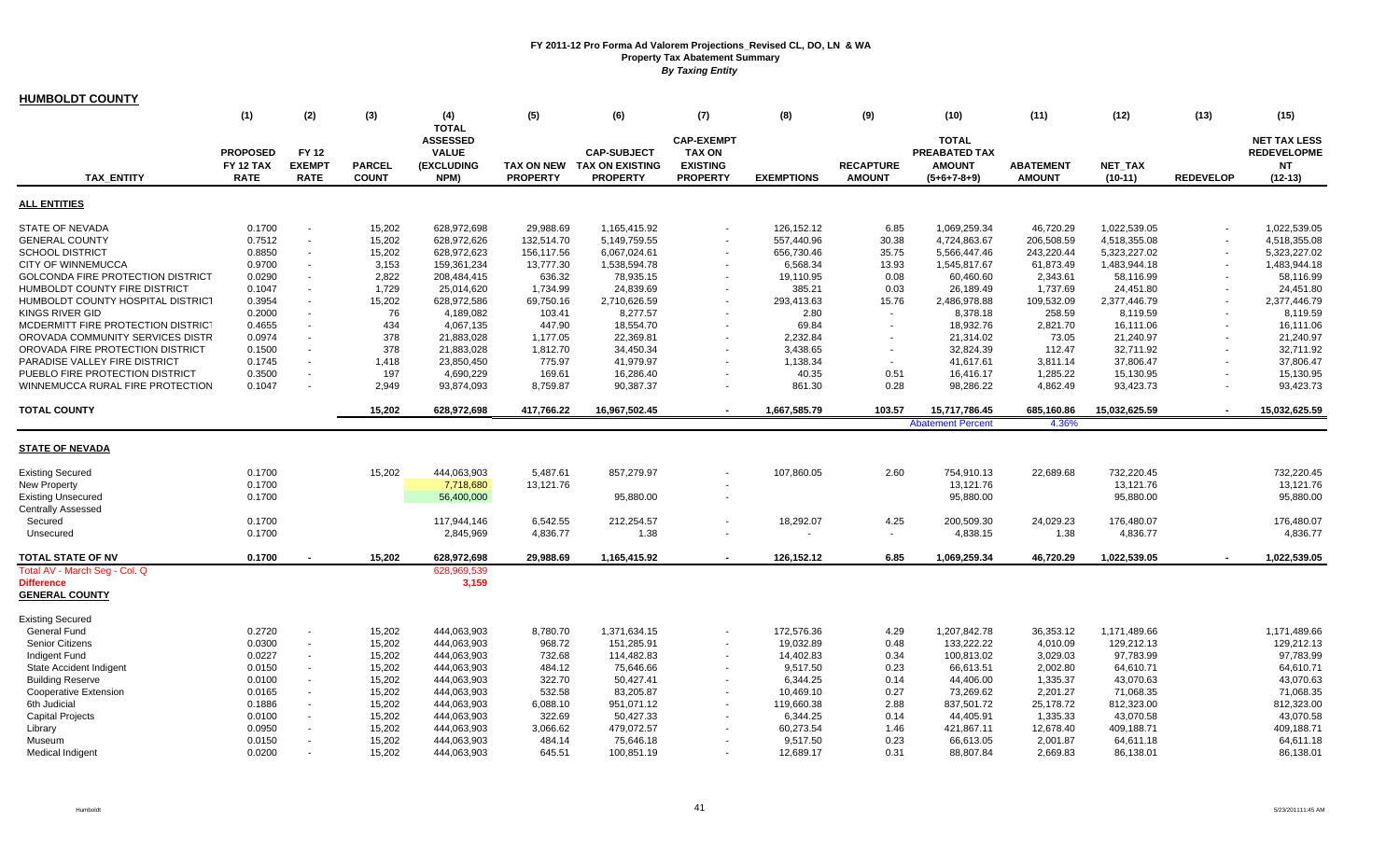**HUMBOLDT COUNTY**

|                                                                    | (1)                                                | (2)                                          | (3)                           | (4)                                                                   | (5)                    | (6)                                                                 | (7)                                                                      | (8)                  | (9)                               | (10)                                                            | (11)                              | (12)                        | (13)             | (15)                                                                |
|--------------------------------------------------------------------|----------------------------------------------------|----------------------------------------------|-------------------------------|-----------------------------------------------------------------------|------------------------|---------------------------------------------------------------------|--------------------------------------------------------------------------|----------------------|-----------------------------------|-----------------------------------------------------------------|-----------------------------------|-----------------------------|------------------|---------------------------------------------------------------------|
| <b>TAX ENTITY</b>                                                  | <b>PROPOSED</b><br><b>FY 12 TAX</b><br><b>RATE</b> | <b>FY 12</b><br><b>EXEMPT</b><br><b>RATE</b> | <b>PARCEL</b><br><b>COUNT</b> | <b>TOTAL</b><br><b>ASSESSED</b><br><b>VALUE</b><br>(EXCLUDING<br>NPM) | <b>PROPERTY</b>        | <b>CAP-SUBJECT</b><br>TAX ON NEW TAX ON EXISTING<br><b>PROPERTY</b> | <b>CAP-EXEMPT</b><br><b>TAX ON</b><br><b>EXISTING</b><br><b>PROPERTY</b> | <b>EXEMPTIONS</b>    | <b>RECAPTURE</b><br><b>AMOUNT</b> | <b>TOTAL</b><br>PREABATED TAX<br><b>AMOUNT</b><br>$(5+6+7-8+9)$ | <b>ABATEMENT</b><br><b>AMOUNT</b> | <b>NET TAX</b><br>$(10-11)$ | <b>REDEVELOP</b> | <b>NET TAX LESS</b><br><b>REDEVELOPME</b><br><b>NT</b><br>$(12-13)$ |
|                                                                    |                                                    | $\sim$                                       |                               |                                                                       |                        |                                                                     | $\sim$                                                                   |                      |                                   |                                                                 |                                   | 43,070.58                   |                  |                                                                     |
| State Medical Indigent<br>China Springs                            | 0.0100<br>0.0064                                   | $\sim$                                       | 15,202<br>15,202              | 444,063,903<br>444,063,903                                            | 322.69<br>206.64       | 50,427.33<br>32,268.85                                              | $\blacksquare$                                                           | 6,344.25<br>4,059.90 | 0.14<br>0.08                      | 44,405.91<br>28,415.67                                          | 1,335.33<br>852.08                | 27,563.59                   |                  | 43,070.58<br>27,563.59                                              |
| <b>WMCA Events</b>                                                 | 0.0400                                             | $\sim$                                       | 15,202                        | 444,063,903                                                           | 1,291.43               | 201,713.85                                                          | $\blacksquare$                                                           | 25,379.74            | 0.59                              | 177,626.13                                                      | 5,338.08                          | 172,288.05                  |                  | 172,288.05                                                          |
| <b>GENERAL TOTAL</b>                                               | 0.7512                                             |                                              | 15,202                        | 444,063,903                                                           | 24,249.32              | 3,788,161.25                                                        | $\sim$                                                                   | 476,611.66           | 11.58                             | 3,335,810.49                                                    | 100,321.32                        | 3,235,489.17                | $\sim$           | 3,235,489.17                                                        |
|                                                                    |                                                    |                                              |                               |                                                                       |                        |                                                                     |                                                                          |                      |                                   |                                                                 |                                   |                             |                  |                                                                     |
| <b>New Property</b>                                                | 0.7512                                             | $\sim$                                       |                               | 7,718,608                                                             | 57,982.19              |                                                                     | $\overline{\phantom{a}}$                                                 |                      |                                   | 57,982.19                                                       |                                   | 57,982.19                   |                  | 57,982.19                                                           |
| <b>Existing Unsecured</b>                                          | 0.7512                                             | $\sim$                                       |                               | 56,400,000                                                            |                        | 423,676.80                                                          | $\overline{\phantom{a}}$                                                 |                      |                                   | 423,676.80                                                      |                                   | 423,676.80                  |                  | 423,676.80                                                          |
| <b>Centrally Assessed</b><br>Secured                               | 0.7512                                             | $\sim$                                       |                               | 117,944,146                                                           | 28,910.39              | 937,915.39                                                          | $\overline{\phantom{a}}$                                                 | 80,829.30            | 18.80                             | 886,015.28                                                      | 106,181.16                        | 779,834.12                  |                  | 779,834.12                                                          |
| Unsecured                                                          | 0.7512                                             | $\sim$                                       |                               | 2,845,969                                                             | 21,372.80              | 6.11                                                                |                                                                          | $\blacksquare$       |                                   | 21,378.91                                                       | 6.11                              | 21,372.80                   |                  | 21,372.80                                                           |
|                                                                    |                                                    |                                              |                               |                                                                       |                        |                                                                     |                                                                          |                      |                                   |                                                                 |                                   |                             |                  |                                                                     |
| <b>TOTAL GENERAL COUNTY</b><br><b>March Assessors Report:</b>      | 0.7512                                             |                                              | 15,202                        | 628,972,626                                                           | 132,514.70             | 5,149,759.55                                                        |                                                                          | 557,440.96           | 30.38                             | 4,724,863.67                                                    | 206,508.59                        | 4,518,355.08                |                  | 4,518,355.08                                                        |
| <b>New secured</b><br><b>Existing Secured</b><br><b>Difference</b> |                                                    |                                              |                               | 3,328,501<br>442,587,603<br>445,916,104<br>(1,852,201)                | $-0.42%$               |                                                                     |                                                                          |                      |                                   |                                                                 |                                   |                             |                  |                                                                     |
| Total AV - March Seg - Col. Q<br><b>Difference</b>                 |                                                    |                                              |                               | 628,969,539<br>3,087                                                  |                        |                                                                     |                                                                          |                      |                                   |                                                                 |                                   |                             |                  |                                                                     |
| <b>SCHOOL DISTRICT</b>                                             |                                                    |                                              |                               |                                                                       |                        |                                                                     |                                                                          |                      |                                   |                                                                 |                                   |                             |                  |                                                                     |
| <b>Existing Secured</b>                                            | 0.7500                                             |                                              | 15,202                        | 444,063,903                                                           | 24,210.61              | 3,782,119.21                                                        |                                                                          | 475,850.77           | 11.52                             | 3,330,490.57                                                    | 100,102.17                        | 3,230,388.40                |                  | 3,230,388.40                                                        |
| New Property                                                       | 0.7500                                             | $\sim$                                       |                               | 7,718,605                                                             | 57,889.54              |                                                                     |                                                                          |                      |                                   | 57,889.54                                                       |                                   | 57,889.54                   |                  | 57,889.54                                                           |
| <b>Existing Unsecured</b>                                          | 0.7500                                             | $\sim$                                       |                               | 56,400,000                                                            |                        | 423,000.00                                                          | $\blacksquare$                                                           |                      |                                   | 423,000.00                                                      |                                   | 423,000.00                  |                  | 423,000.00                                                          |
| <b>Centrally Assessed</b>                                          |                                                    |                                              |                               |                                                                       |                        |                                                                     |                                                                          |                      |                                   |                                                                 |                                   |                             |                  |                                                                     |
| Secured                                                            | 0.7500                                             | $\sim$                                       |                               | 117,944,146                                                           | 28,864.19              | 936,417.08                                                          | $\overline{\phantom{a}}$                                                 | 80,700.21            | 18.78                             | 884,599.85                                                      | 106,011.51                        | 778,588.34                  |                  | 778,588.34                                                          |
| Unsecured                                                          | 0.7500                                             | $\sim$                                       |                               | 2,845,969                                                             | 21,338.68              | 6.10                                                                | $\blacksquare$                                                           | $\sim$               |                                   | 21,344.78                                                       | 6.10                              | 21,338.68                   |                  | 21,338.68                                                           |
| TOTAL SCHOOL OPERATING                                             | 0.7500                                             |                                              | 15,202                        | 628,972,623                                                           | 132,303.02             | 5,141,542.40                                                        | $\sim$                                                                   | 556,550.98           | 30.30                             | 4,717,324.73                                                    | 206,119.78                        | 4,511,204.95                | $\sim$           | 4,511,204.95                                                        |
|                                                                    |                                                    |                                              |                               |                                                                       |                        |                                                                     |                                                                          |                      |                                   |                                                                 | 4.37%                             |                             | $\sim$           |                                                                     |
| <b>SCHOOL DEBT</b>                                                 |                                                    |                                              |                               |                                                                       | 34,059.75<br>25,179.64 | 1,104,972.16<br>7.20                                                | $\sim$<br>$\sim$                                                         | 95,226.25<br>$\sim$  | 22.16                             | 1,043,827.82<br>25,186.84                                       | 125,093.58<br>7.20                | 918,734.24<br>25,179.64     | $\sim$           | 918,734.24<br>25,179.64                                             |
|                                                                    |                                                    |                                              |                               |                                                                       |                        |                                                                     |                                                                          |                      |                                   |                                                                 |                                   |                             |                  |                                                                     |
| <b>Existing Secured</b>                                            | 0.1350<br>0.1350                                   | $\sim$                                       | 15,202                        | 444,063,903<br>7,718,590                                              | 4,357.93<br>10,420.10  | 680,786.04                                                          | $\overline{\phantom{a}}$                                                 | 85,653.44            | 2.07                              | 599,492.60<br>10,420.10                                         | 18,017.49                         | 581,475.11<br>10,420.10     |                  | 581,475.11<br>10,420.10                                             |
| New Property<br><b>Existing Unsecured</b>                          | 0.1350                                             | $\sim$                                       |                               | 56,400,000                                                            |                        | 76,140.00                                                           | $\overline{\phantom{a}}$                                                 |                      |                                   | 76,140.00                                                       |                                   | 76,140.00                   |                  | 76,140.00                                                           |
| Centrally Assessed                                                 |                                                    |                                              |                               |                                                                       |                        |                                                                     |                                                                          |                      |                                   |                                                                 |                                   |                             |                  |                                                                     |
| Secured                                                            | 0.1350                                             |                                              |                               | 117,944,146                                                           | 5,195.56               | 168,555.08                                                          |                                                                          | 14,526.04            | 3.38                              | 159,227.97                                                      | 19,082.07                         | 140,145.90                  |                  | 140,145.90                                                          |
| Unsecured                                                          | 0.1350                                             |                                              |                               | 2,845,969                                                             | 3,840.96               | 1.10                                                                | $\blacksquare$                                                           | $\blacksquare$       |                                   | 3,842.06                                                        | 1.10                              | 3,840.96                    |                  | 3,840.96                                                            |
| <b>TOTAL SCHOOL DEBT</b>                                           | 0.1350                                             |                                              | 15,202                        | 628,972,608                                                           | 23,814.54              | 925,482.21                                                          | $\overline{\phantom{a}}$                                                 | 100,179.48           | 5.45                              | 849,122.73                                                      | 37,100.66                         | 812,022.07                  |                  | 812,022.07                                                          |
|                                                                    |                                                    |                                              |                               |                                                                       |                        |                                                                     |                                                                          |                      |                                   |                                                                 |                                   |                             |                  |                                                                     |
| <b>TOTAL SCHOOL DISTRICT</b>                                       | 0.8850                                             |                                              | 15,202                        | 628,972,623                                                           | 156,117.56             | 6,067,024.61                                                        | $\overline{\phantom{a}}$                                                 | 656.730.46           | 35.75                             | 5,566,447.46                                                    | 243,220.44                        | 5,323,227.02                |                  | 5,323,227.02                                                        |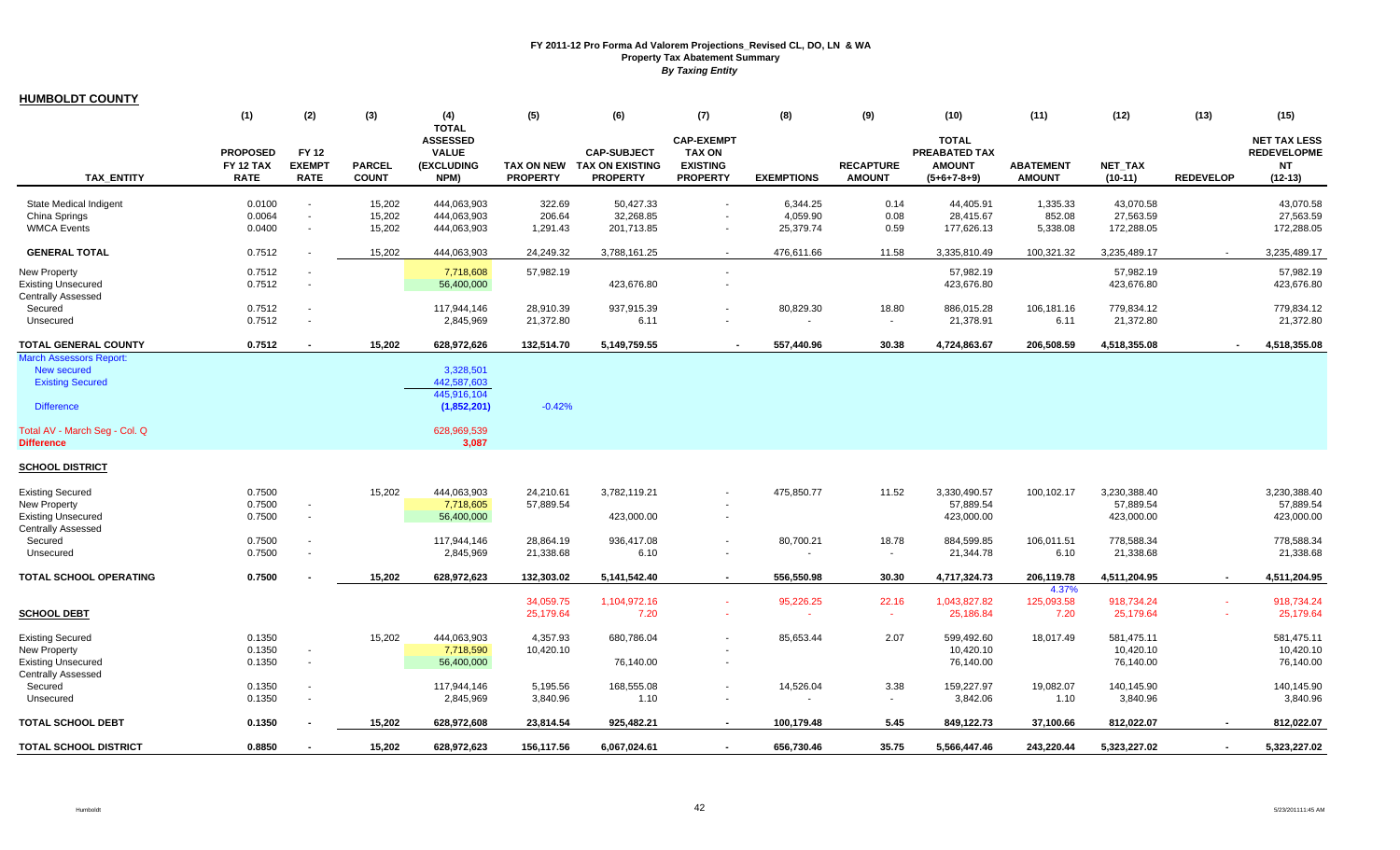|  |  | <b>HUMBOLDT COUNTY</b> |  |  |
|--|--|------------------------|--|--|
|  |  |                        |  |  |

|                                                                                                | (1)                                         | (2)                                          | (3)                           | (4)<br><b>TOTAL</b>                                          | (5)                    | (6)                                                                 | (7)                                                                      | (8)               | (9)                               | (10)                                                            | (11)                              | (12)                                    | (13)             | (15)                                                                |
|------------------------------------------------------------------------------------------------|---------------------------------------------|----------------------------------------------|-------------------------------|--------------------------------------------------------------|------------------------|---------------------------------------------------------------------|--------------------------------------------------------------------------|-------------------|-----------------------------------|-----------------------------------------------------------------|-----------------------------------|-----------------------------------------|------------------|---------------------------------------------------------------------|
| <b>TAX ENTITY</b>                                                                              | <b>PROPOSED</b><br>FY 12 TAX<br><b>RATE</b> | <b>FY 12</b><br><b>EXEMPT</b><br><b>RATE</b> | <b>PARCEL</b><br><b>COUNT</b> | <b>ASSESSED</b><br><b>VALUE</b><br><b>(EXCLUDING</b><br>NPM) | <b>PROPERTY</b>        | <b>CAP-SUBJECT</b><br>TAX ON NEW TAX ON EXISTING<br><b>PROPERTY</b> | <b>CAP-EXEMPT</b><br><b>TAX ON</b><br><b>EXISTING</b><br><b>PROPERTY</b> | <b>EXEMPTIONS</b> | <b>RECAPTURE</b><br><b>AMOUNT</b> | <b>TOTAL</b><br>PREABATED TAX<br><b>AMOUNT</b><br>$(5+6+7-8+9)$ | <b>ABATEMENT</b><br><b>AMOUNT</b> | NET_TAX<br>$(10-11)$                    | <b>REDEVELOP</b> | <b>NET TAX LESS</b><br><b>REDEVELOPME</b><br><b>NT</b><br>$(12-13)$ |
| Total AV - March Seg - Col. Q<br><b>Difference</b>                                             |                                             |                                              |                               | 628,969,539<br>3,084                                         |                        |                                                                     |                                                                          |                   |                                   |                                                                 |                                   |                                         |                  |                                                                     |
| <b>CITY OF WINNEMUCCA</b>                                                                      |                                             |                                              |                               |                                                              |                        |                                                                     |                                                                          |                   |                                   |                                                                 |                                   |                                         |                  |                                                                     |
| <b>Existing Secured</b><br><b>New Property</b><br><b>Existing Unsecured</b>                    | 0.9700<br>0.9700<br>0.9700                  | $\sim$                                       | 3,153                         | 146,682,014<br>434,745<br>5,500,000                          | 6,345.37<br>4,217.03   | 1,419,856.05<br>53,350.00                                           | $\blacksquare$<br>$\overline{\phantom{a}}$                               | 3,386.10          | 11.53                             | 1,422,826.85<br>4,217.03<br>53,350.00                           | 49,612.20                         | 1,373,214.65<br>4,217.03<br>53,350.00   |                  | 1,373,214.65<br>4,217.03<br>53,350.00                               |
| <b>Centrally Assessed</b><br>Secured                                                           | 0.9700                                      |                                              |                               | 6,493,228                                                    | 777.80                 | 65,388.73                                                           | $\blacksquare$                                                           | 3,182.24          | 2.40                              | 62,986.69                                                       | 12,261.29                         | 50,725.40                               |                  | 50,725.40                                                           |
| Unsecured                                                                                      | 0.9700                                      | $\sim$                                       |                               | 251,248                                                      | 2,437.10               |                                                                     | $\blacksquare$                                                           | $\omega$          | $\sim$                            | 2,437.10                                                        |                                   | 2,437.10                                |                  | 2,437.10                                                            |
| <b>TOTAL WINNEMUCCA</b>                                                                        | 0.9700                                      |                                              | 3,153                         | 159,361,234                                                  | 13,777.30              | 1,538,594.78                                                        |                                                                          | 6,568.34          | 13.93                             | 1,545,817.67                                                    | 61,873.49                         | 1,483,944.18                            |                  | 1,483,944.18                                                        |
| Total AV - March Seg - Col. Q<br><b>Difference</b><br><b>GOLCONDA FIRE PROTECTION DISTRICT</b> |                                             |                                              |                               | 159,359,833<br>1,401                                         |                        |                                                                     |                                                                          |                   |                                   |                                                                 |                                   |                                         |                  |                                                                     |
| <b>Existing Secured</b>                                                                        | 0.0290                                      |                                              | 2,822                         | 152,621,683                                                  | 2.93                   | 62,361.79                                                           |                                                                          | 18,104.41         | 0.03                              | 44,260.34                                                       | 795.90                            | 43,464.44                               |                  | 43,464.44                                                           |
| <b>New Property</b><br><b>Existing Unsecured</b><br><b>Centrally Assessed</b>                  | 0.0290<br>0.0290                            | $\sim$<br>$\sim$                             |                               | 9,777<br>18,500,000                                          | 2.84                   | 5,365.00                                                            | $\overline{\phantom{a}}$                                                 |                   |                                   | 2.84<br>5,365.00                                                |                                   | 2.84<br>5,365.00                        |                  | 2.84<br>5,365.00                                                    |
| Secured<br>Unsecured                                                                           | 0.0290<br>0.0290                            | $\sim$<br>$\sim$                             |                               | 36,523,781<br>829,174                                        | 390.09<br>240.46       | 11,208.36                                                           | $\overline{\phantom{a}}$<br>$\blacksquare$                               | 1,006.54          | 0.05                              | 10,591.96<br>240.46                                             | 1,547.71                          | 9,044.25<br>240.46                      |                  | 9,044.25<br>240.46                                                  |
| TOTAL GOLCONDA FIRE PROTECTION                                                                 | 0.0290                                      | $\overline{\phantom{a}}$                     | 2.822                         | 208,484,415                                                  | 636.32                 | 78,935.15                                                           | $\overline{\phantom{a}}$                                                 | 19,110.95         | 0.08                              | 60,460.60                                                       | 2,343.61                          | 58,116.99                               |                  | 58,116.99                                                           |
| Total AV - March Seg - Col. Q<br><b>Difference</b><br><b>HUMBOLDT COUNTY FIRE DISTRICT</b>     |                                             |                                              |                               | 208,484,584<br>(169)                                         |                        |                                                                     |                                                                          |                   |                                   |                                                                 |                                   |                                         |                  |                                                                     |
| <b>Existing Secured</b><br><b>New Property</b>                                                 | 0.1047<br>0.1047                            | $\sim$<br>$\sim$                             | 1,729                         | 20,635,678<br>1,055,481<br>125,000                           | 477.98<br>1,105.09     | 21,257.17<br>130.88                                                 |                                                                          | 130.44            |                                   | 21,604.71<br>1,105.09                                           | 855.69                            | 20,749.02<br>1,105.09<br>130.88         |                  | 20,749.02<br>1,105.09<br>130.88                                     |
| <b>Existing Unsecured</b><br><b>Centrally Assessed</b><br>Secured                              | 0.1047<br>0.1047                            | $\sim$                                       |                               | 3,060,036                                                    | 7.00                   | 3,451.64                                                            | $\overline{\phantom{a}}$<br>$\blacksquare$                               | 254.77            | 0.03                              | 130.88<br>3,203.90                                              | 882.00                            | 2,321.90                                |                  | 2,321.90                                                            |
| Unsecured                                                                                      | 0.1047                                      |                                              |                               | 138,425                                                      | 144.92                 |                                                                     |                                                                          | $\sim$            | $\sim$                            | 144.92                                                          |                                   | 144.92                                  |                  | 144.92                                                              |
| <b>TOTAL HUMBOLDT CO FIRE</b>                                                                  | 0.1047                                      |                                              | 1,729                         | 25,014,620                                                   | 1,734.99               | 24,839.69                                                           | $\blacksquare$                                                           | 385.21            | 0.03                              | 26,189.49                                                       | 1,737.69                          | 24,451.80                               |                  | 24,451.80                                                           |
| Total AV - March Seg - Col. Q<br><b>Difference</b><br>HUMBOLDT COUNTY HOSPITAL DISTRICT        |                                             |                                              |                               | 25,014,720<br>(100)                                          |                        |                                                                     |                                                                          |                   |                                   |                                                                 |                                   |                                         |                  |                                                                     |
| <b>Existing Secured</b><br><b>New Property</b><br><b>Existing Unsecured</b>                    | 0.3954<br>0.3954<br>0.3954                  | $\sim$<br>$\sim$                             | 15,202                        | 444,063,903<br>7,718,568<br>56,400,000                       | 12,763.98<br>30,519.22 | 1,993,938.65<br>223,005.60                                          | $\blacksquare$                                                           | 250,868.49        | 6.05                              | 1,755,840.19<br>30,519.22<br>223,005.60                         | 52,773.60                         | 1,703,066.59<br>30,519.22<br>223,005.60 |                  | 1,703,066.59<br>30,519.22<br>223,005.60                             |
| <b>Centrally Assessed</b><br>Secured<br>Unsecured                                              | 0.3954<br>0.3954                            | $\sim$                                       |                               | 117,944,146<br>2,845,969                                     | 15,217.20<br>11,249.76 | 493,679.12<br>3.22                                                  | $\blacksquare$                                                           | 42,545.14         | 9.71<br>$\sim$                    | 466,360.89<br>11,252.98                                         | 56,755.27<br>3.22                 | 409,605.62<br>11,249.76                 |                  | 409,605.62<br>11,249.76                                             |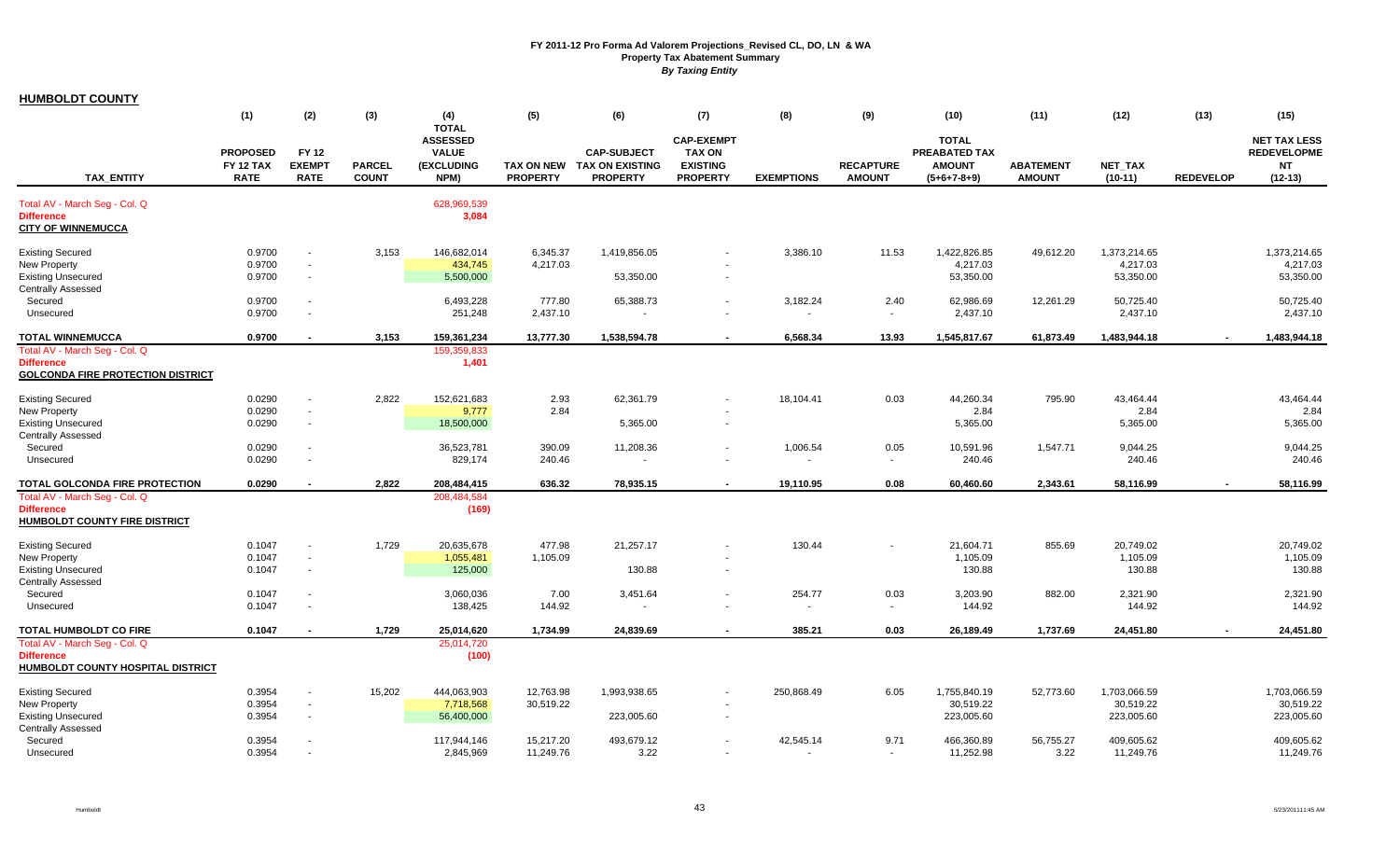**HUMBOLDT COUNTY**

|                                                                                           | (1)                                         | (2)                                          | (3)                           | (4)<br><b>TOTAL</b>                                          | (5)                                  | (6)                                                             | (7)                                                                      | (8)               | (9)                               | (10)                                                            | (11)                              | (12)                 | (13)             | (15)                                                                |
|-------------------------------------------------------------------------------------------|---------------------------------------------|----------------------------------------------|-------------------------------|--------------------------------------------------------------|--------------------------------------|-----------------------------------------------------------------|--------------------------------------------------------------------------|-------------------|-----------------------------------|-----------------------------------------------------------------|-----------------------------------|----------------------|------------------|---------------------------------------------------------------------|
| TAX_ENTITY                                                                                | <b>PROPOSED</b><br>FY 12 TAX<br><b>RATE</b> | <b>FY 12</b><br><b>EXEMPT</b><br><b>RATE</b> | <b>PARCEL</b><br><b>COUNT</b> | <b>ASSESSED</b><br><b>VALUE</b><br><b>(EXCLUDING</b><br>NPM) | <b>TAX ON NEW</b><br><b>PROPERTY</b> | <b>CAP-SUBJECT</b><br><b>TAX ON EXISTING</b><br><b>PROPERTY</b> | <b>CAP-EXEMPT</b><br><b>TAX ON</b><br><b>EXISTING</b><br><b>PROPERTY</b> | <b>EXEMPTIONS</b> | <b>RECAPTURE</b><br><b>AMOUNT</b> | <b>TOTAL</b><br>PREABATED TAX<br><b>AMOUNT</b><br>$(5+6+7-8+9)$ | <b>ABATEMENT</b><br><b>AMOUNT</b> | NET_TAX<br>$(10-11)$ | <b>REDEVELOP</b> | <b>NET TAX LESS</b><br><b>REDEVELOPME</b><br><b>NT</b><br>$(12-13)$ |
| TOTAL HUMBOLDT CO HOSPITAL                                                                | 0.3954                                      | $\sim$                                       | 15,202                        | 628,972,586                                                  | 69,750.16                            | 2,710,626.59                                                    | $\blacksquare$                                                           | 293,413.63        | 15.76                             | 2,486,978.88                                                    | 109,532.09                        | 2,377,446.79         | $\sim$           | 2,377,446.79                                                        |
| Total AV - March Seg - Col. Q<br><b>Difference</b><br><b>KINGS RIVER GID</b>              |                                             |                                              |                               | 628,969,539<br>3,047                                         |                                      |                                                                 |                                                                          |                   |                                   |                                                                 |                                   |                      |                  |                                                                     |
| <b>Existing Secured</b>                                                                   | 0.2000                                      | $\blacksquare$                               | 76                            | 4,108,925                                                    | 99.28                                | 8,120.93                                                        | $\blacksquare$                                                           | 2.34              |                                   | 8,217.87                                                        | 258.59                            | 7,959.28             |                  | 7,959.28                                                            |
| <b>New Property</b>                                                                       | 0.2000                                      | $\blacksquare$                               |                               |                                                              |                                      |                                                                 |                                                                          |                   |                                   | $\blacksquare$                                                  |                                   |                      |                  |                                                                     |
| <b>Existing Unsecured</b>                                                                 | 0.2000                                      | $\sim$                                       |                               | 26,500                                                       |                                      | 53.00                                                           | $\sim$                                                                   |                   |                                   | 53.00                                                           |                                   | 53.00                |                  | 53.00                                                               |
| <b>Centrally Assessed</b>                                                                 |                                             |                                              |                               |                                                              |                                      |                                                                 |                                                                          |                   |                                   |                                                                 |                                   |                      |                  |                                                                     |
| Secured<br>Unsecured                                                                      | 0.2000<br>0.2000                            | $\sim$<br>$\sim$                             |                               | 51,592<br>2,065                                              | $\sim$<br>4.13                       | 103.64                                                          | $\sim$                                                                   | 0.46<br>$\sim$    |                                   | 103.18<br>4.13                                                  |                                   | 103.18<br>4.13       |                  | 103.18<br>4.13                                                      |
|                                                                                           |                                             |                                              |                               |                                                              |                                      |                                                                 |                                                                          |                   |                                   |                                                                 |                                   |                      |                  |                                                                     |
| <b>TOTAL KINGS RIVER</b>                                                                  | 0.2000                                      | $\sim$                                       | 76                            | 4,189,082                                                    | 103.41                               | 8,277.57                                                        | $\blacksquare$                                                           | 2.80              |                                   | 8,378.18                                                        | 258.59                            | 8,119.59             |                  | 8,119.59                                                            |
| Total AV - March Seg - Col. Q                                                             |                                             |                                              |                               | 4,148,211                                                    |                                      |                                                                 |                                                                          |                   |                                   |                                                                 |                                   |                      |                  |                                                                     |
| <b>Difference</b><br><b>MCDERMITT FIRE PROTECTION DISTRICT</b>                            |                                             |                                              |                               | 40,871                                                       |                                      |                                                                 |                                                                          |                   |                                   |                                                                 |                                   |                      |                  |                                                                     |
| <b>Existing Secured</b>                                                                   | 0.4655                                      | $\sim$                                       | 434                           | 3,446,448                                                    | 338.42                               | 15,762.75                                                       |                                                                          | 57.71             |                                   | 16,043.46                                                       | 2,083.21                          | 13,960.25            |                  | 13,960.25                                                           |
| New Property                                                                              | 0.4655                                      | $\sim$                                       |                               |                                                              |                                      |                                                                 |                                                                          |                   |                                   |                                                                 |                                   | $\sim$               |                  |                                                                     |
| <b>Existing Unsecured</b><br><b>Centrally Assessed</b>                                    | 0.4655                                      | $\sim$                                       |                               | 9,600                                                        |                                      | 44.69                                                           | $\sim$                                                                   |                   |                                   | 44.69                                                           |                                   | 44.69                |                  | 44.69                                                               |
| Secured                                                                                   | 0.4655                                      | $\blacksquare$                               |                               | 587,568                                                      | $\sim$                               | 2,747.26                                                        | $\overline{\phantom{a}}$                                                 | 12.13             |                                   | 2,735.13                                                        | 738.49                            | 1,996.64             |                  | 1,996.64                                                            |
| Unsecured                                                                                 | 0.4655                                      | $\blacksquare$                               |                               | 23,518                                                       | 109.48                               |                                                                 | $\overline{\phantom{a}}$                                                 | $\blacksquare$    | $\sim$                            | 109.48                                                          |                                   | 109.48               |                  | 109.48                                                              |
|                                                                                           |                                             |                                              |                               |                                                              |                                      |                                                                 |                                                                          |                   |                                   |                                                                 |                                   |                      |                  |                                                                     |
| <b>TOTAL MCDERMITT FIRE</b>                                                               | 0.4655                                      |                                              | 434                           | 4,067,135                                                    | 447.90                               | 18,554.70                                                       | $\blacksquare$                                                           | 69.84             | $\blacksquare$                    | 18,932.76                                                       | 2,821.70                          | 16,111.06            |                  | 16,111.06                                                           |
| Total AV - March Seg - Col. Q<br><b>Difference</b><br>OROVADA COMMUNITY SERVICES DISTRICT |                                             |                                              |                               | 4,029,435<br>37,700                                          |                                      |                                                                 |                                                                          |                   |                                   |                                                                 |                                   |                      |                  |                                                                     |
| <b>Existing Secured</b>                                                                   | 0.0974                                      | $\sim$                                       | 378                           | 9,404,610                                                    | 309.65                               | 8,861.79                                                        |                                                                          | 11.40             |                                   | 9,160.04                                                        | 73.05                             | 9,086.99             |                  | 9,086.99                                                            |
| <b>New Property</b>                                                                       | 0.0974                                      | $\blacksquare$                               |                               |                                                              | $\sim$                               |                                                                 |                                                                          |                   |                                   | $\blacksquare$                                                  |                                   |                      |                  |                                                                     |
| <b>Existing Unsecured</b>                                                                 | 0.0974                                      | $\sim$                                       |                               | 88,000                                                       |                                      | 85.71                                                           | $\sim$                                                                   |                   |                                   | 85.71                                                           |                                   | 85.71                |                  | 85.71                                                               |
| <b>Centrally Assessed</b><br>Secured                                                      | 0.0974                                      | $\sim$                                       |                               | 12,234,579                                                   | 715.61                               | 13,422.31                                                       | $\overline{\phantom{a}}$                                                 | 2,221.44          |                                   | 11,916.48                                                       |                                   | 11,916.48            |                  | 11,916.48                                                           |
| Unsecured                                                                                 | 0.0974                                      | $\sim$                                       |                               | 155,839                                                      | 151.79                               | $\sim$                                                          | $\overline{a}$                                                           | $\overline{a}$    |                                   | 151.79                                                          |                                   | 151.79               |                  | 151.79                                                              |
|                                                                                           |                                             |                                              |                               |                                                              |                                      |                                                                 |                                                                          |                   |                                   |                                                                 |                                   |                      |                  |                                                                     |
| TOTAL OROVADA COMMUNITY SERVICE                                                           | 0.0974                                      |                                              | 378                           | 21,883,028                                                   | 1,177.05                             | 22,369.81                                                       | $\blacksquare$                                                           | 2,232.84          |                                   | 21,314.02                                                       | 73.05                             | 21,240.97            |                  | 21,240.97                                                           |
| Total AV - March Seq - Col. Q<br><b>Difference</b><br>OROVADA FIRE PROTECTION DISTRICT    |                                             |                                              |                               | 21,691,610<br>191,418                                        |                                      |                                                                 |                                                                          |                   |                                   |                                                                 |                                   |                      |                  |                                                                     |
| <b>Existing Secured</b>                                                                   | 0.1500                                      |                                              | 378                           | 9,404,610                                                    | 476.87                               | 13,647.43                                                       |                                                                          | 17.54             |                                   | 14,106.76                                                       | 112.47                            | 13,994.29            |                  | 13,994.29                                                           |
| <b>New Property</b>                                                                       | 0.1500                                      | $\blacksquare$                               |                               |                                                              |                                      |                                                                 |                                                                          |                   |                                   |                                                                 |                                   |                      |                  |                                                                     |
| <b>Existing Unsecured</b>                                                                 | 0.1500                                      | $\sim$                                       |                               | 88,000                                                       |                                      | 132.00                                                          | $\sim$                                                                   |                   |                                   | 132.00                                                          |                                   | 132.00               |                  | 132.00                                                              |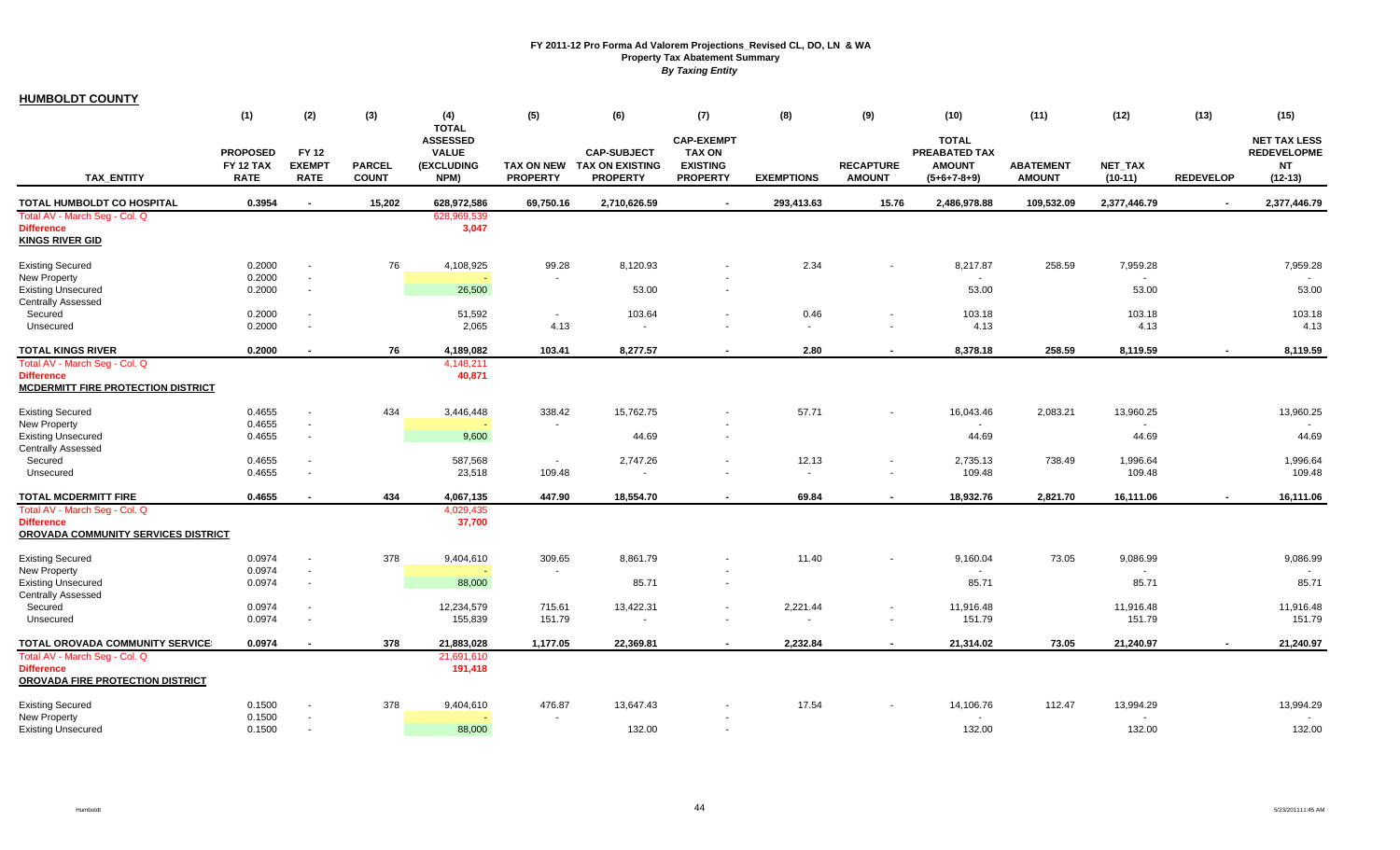**HUMBOLDT COUNTY**

|                                                        | (1)                                                | (2)                                          | (3)                           | (4)<br><b>TOTAL</b>                                   | (5)                                  | (6)                                                             | (7)                                                                      | (8)               | (9)                               | (10)                                                            | (11)                              | (12)                 | (13)             | (15)                                                                |
|--------------------------------------------------------|----------------------------------------------------|----------------------------------------------|-------------------------------|-------------------------------------------------------|--------------------------------------|-----------------------------------------------------------------|--------------------------------------------------------------------------|-------------------|-----------------------------------|-----------------------------------------------------------------|-----------------------------------|----------------------|------------------|---------------------------------------------------------------------|
| <b>TAX ENTITY</b>                                      | <b>PROPOSED</b><br><b>FY 12 TAX</b><br><b>RATE</b> | <b>FY 12</b><br><b>EXEMPT</b><br><b>RATE</b> | <b>PARCEL</b><br><b>COUNT</b> | <b>ASSESSED</b><br><b>VALUE</b><br>(EXCLUDING<br>NPM) | <b>TAX ON NEW</b><br><b>PROPERTY</b> | <b>CAP-SUBJECT</b><br><b>TAX ON EXISTING</b><br><b>PROPERTY</b> | <b>CAP-EXEMPT</b><br><b>TAX ON</b><br><b>EXISTING</b><br><b>PROPERTY</b> | <b>EXEMPTIONS</b> | <b>RECAPTURE</b><br><b>AMOUNT</b> | <b>TOTAL</b><br>PREABATED TAX<br><b>AMOUNT</b><br>$(5+6+7-8+9)$ | <b>ABATEMENT</b><br><b>AMOUNT</b> | NET_TAX<br>$(10-11)$ | <b>REDEVELOP</b> | <b>NET TAX LESS</b><br><b>REDEVELOPME</b><br><b>NT</b><br>$(12-13)$ |
| <b>Centrally Assessed</b>                              |                                                    |                                              |                               |                                                       |                                      |                                                                 |                                                                          |                   |                                   |                                                                 |                                   |                      |                  |                                                                     |
| Secured                                                | 0.1500                                             | $\sim$                                       |                               | 12,234,579                                            | 1,102.07                             | 20,670.91                                                       |                                                                          | 3,421.11          | $\sim$                            | 18,351.87                                                       |                                   | 18,351.87            |                  | 18,351.87                                                           |
| Unsecured                                              | 0.1500                                             | $\overline{\phantom{a}}$                     |                               | 155,839                                               | 233.76                               |                                                                 |                                                                          | $\sim$            | $\sim$                            | 233.76                                                          |                                   | 233.76               |                  | 233.76                                                              |
| TOTAL OROVADA FIRE                                     | 0.1500                                             | $\overline{\phantom{a}}$                     | 378                           | 21,883,028                                            | 1,812.70                             | 34,450.34                                                       | $\sim$                                                                   | 3,438.65          | $\sim$                            | 32,824.39                                                       | 112.47                            | 32,711.92            | $\sim$           | 32,711.92                                                           |
| Total AV - March Seg - Col. Q                          |                                                    |                                              |                               | 21,691,610                                            |                                      |                                                                 |                                                                          |                   |                                   |                                                                 |                                   |                      |                  |                                                                     |
| <b>Difference</b>                                      |                                                    |                                              |                               | 191,418                                               |                                      |                                                                 |                                                                          |                   |                                   |                                                                 |                                   |                      |                  |                                                                     |
| PARADISE VALLEY FIRE DISTRICT                          |                                                    |                                              |                               |                                                       |                                      |                                                                 |                                                                          |                   |                                   |                                                                 |                                   |                      |                  |                                                                     |
| <b>Existing Secured</b>                                | 0.1745                                             |                                              | 1,418                         | 14,972,652                                            | 107.60                               | 26,271.85                                                       |                                                                          | 253.60            |                                   | 26,125.85                                                       | 787.19                            | 25,338.66            |                  | 25,338.66                                                           |
| <b>New Property</b>                                    | 0.1745                                             | $\overline{\phantom{a}}$                     |                               | 58,988                                                | 102.93                               |                                                                 |                                                                          |                   |                                   | 102.93                                                          |                                   | 102.93               |                  | 102.93                                                              |
| <b>Existing Unsecured</b>                              | 0.1745                                             | $\overline{\phantom{a}}$                     |                               | 150                                                   |                                      | 0.26                                                            |                                                                          |                   |                                   | 0.26                                                            |                                   | 0.26                 |                  | 0.26                                                                |
| <b>Centrally Assessed</b>                              |                                                    |                                              |                               |                                                       |                                      |                                                                 |                                                                          |                   |                                   |                                                                 |                                   |                      |                  |                                                                     |
| Secured                                                | 0.1745                                             | $\sim$                                       |                               | 8,494,624                                             |                                      | 15,707.86                                                       |                                                                          | 884.74            |                                   | 14,823.12                                                       | 3,023.95                          | 11,799.17            |                  | 11,799.17                                                           |
| Unsecured                                              | 0.1745                                             | $\blacksquare$                               |                               | 324,035                                               | 565.44                               |                                                                 |                                                                          | $\sim$            | $\overline{\phantom{a}}$          | 565.44                                                          |                                   | 565.44               |                  | 565.44                                                              |
| TOTAL PARADISE VLLY FIRE                               | 0.1745                                             | $\blacksquare$                               | 1,418                         | 23,850,450                                            | 775.97                               | 41,979.97                                                       |                                                                          | 1,138.34          | $\sim$                            | 41,617.61                                                       | 3,811.14                          | 37,806.47            |                  | 37,806.47                                                           |
| Total AV - March Seg - Col. Q                          |                                                    |                                              |                               | 23,853,548                                            |                                      |                                                                 |                                                                          |                   |                                   |                                                                 |                                   |                      |                  |                                                                     |
| <b>Difference</b>                                      |                                                    |                                              |                               | (3,098)                                               |                                      |                                                                 |                                                                          |                   |                                   |                                                                 |                                   |                      |                  |                                                                     |
| PUEBLO FIRE PROTECTION DISTRICT                        |                                                    |                                              |                               |                                                       |                                      |                                                                 |                                                                          |                   |                                   |                                                                 |                                   |                      |                  |                                                                     |
| <b>Existing Secured</b>                                | 0.3500                                             | $\overline{\phantom{a}}$                     | 197                           | 4,227,741                                             | 137.89                               | 14,695.90                                                       |                                                                          | 36.84             | 0.51                              | 14,797.46                                                       | 1,285.22                          | 13,512.24            |                  | 13,512.24                                                           |
| New Property                                           | 0.3500                                             | $\overline{\phantom{a}}$                     |                               |                                                       |                                      |                                                                 |                                                                          |                   |                                   |                                                                 |                                   |                      |                  |                                                                     |
| <b>Existing Unsecured</b><br><b>Centrally Assessed</b> | 0.3500                                             | $\sim$                                       |                               | 227,000                                               |                                      | 794.50                                                          |                                                                          |                   |                                   | 794.50                                                          |                                   | 794.50               |                  | 794.50                                                              |
| Secured                                                | 0.3500                                             | $\blacksquare$                               |                               | 226,425                                               | $\sim$                               | 796.00                                                          |                                                                          | 3.51              |                                   | 792.49                                                          |                                   | 792.49               |                  | 792.49                                                              |
| Unsecured                                              | 0.3500                                             |                                              |                               | 9,063                                                 | 31.72                                |                                                                 |                                                                          | $\sim$            | $\sim$                            | 31.72                                                           |                                   | 31.72                |                  | 31.72                                                               |
| TOTAL PUEBLO FIRE PROTECTION                           | 0.3500                                             |                                              | 197                           | 4,690,229                                             | 169.61                               | 16,286.40                                                       |                                                                          | 40.35             | 0.51                              | 16,416.17                                                       | 1,285.22                          | 15,130.95            |                  | 15,130.95                                                           |
| Total AV - March Seg - Col. Q                          |                                                    |                                              |                               | 4,662,729                                             |                                      |                                                                 |                                                                          |                   |                                   |                                                                 |                                   |                      |                  |                                                                     |
| <b>Difference</b>                                      |                                                    |                                              |                               | 27,500                                                |                                      |                                                                 |                                                                          |                   |                                   |                                                                 |                                   |                      |                  |                                                                     |
| <b>WINNEMUCCA RURAL FIRE PROTECTION DISTRICT</b>       |                                                    |                                              |                               |                                                       |                                      |                                                                 |                                                                          |                   |                                   |                                                                 |                                   |                      |                  |                                                                     |
| <b>Existing Secured</b>                                | 0.1047                                             | $\blacksquare$                               | 2,949                         | 74,439,813                                            | 1,198.37                             | 77,117.49                                                       |                                                                          | 377.60            | 0.05                              | 77,938.31                                                       | 2,862.88                          | 75,075.43            |                  | 75,075.43                                                           |
| <b>New Property</b>                                    | 0.1047                                             | $\blacksquare$                               |                               | 6,698,466                                             | 7,013.29                             |                                                                 |                                                                          |                   |                                   | 7,013.29                                                        |                                   | 7,013.29             |                  | 7,013.29                                                            |
| <b>Existing Unsecured</b>                              | 0.1047                                             | $\blacksquare$                               |                               | 2,250,000                                             |                                      | 2,355.75                                                        |                                                                          |                   |                                   | 2,355.75                                                        |                                   | 2,355.75             |                  | 2,355.75                                                            |
| <b>Centrally Assessed</b>                              |                                                    |                                              |                               |                                                       |                                      |                                                                 |                                                                          |                   |                                   |                                                                 |                                   |                      |                  |                                                                     |
| Secured                                                | 0.1047                                             | $\overline{\phantom{a}}$                     |                               | 10,140,332                                            | 186.49                               | 10,914.13                                                       |                                                                          | 483.70            | 0.23                              | 10,617.15                                                       | 1,999.61                          | 8,617.54             |                  | 8,617.54                                                            |
| Unsecured                                              | 0.1047                                             |                                              |                               | 345,482                                               | 361.72                               | $\blacksquare$                                                  |                                                                          | $\sim$            | $\sim$                            | 361.72                                                          |                                   | 361.72               |                  | 361.72                                                              |
| TOTAL WINNEMUCCA RURAL FIRE                            | 0.1047                                             |                                              | 2.949                         | 93,874,093                                            | 8,759.87                             | 90,387.37                                                       |                                                                          | 861.30            | 0.28                              | 98,286.22                                                       | 4,862.49                          | 93,423.73            |                  | 93,423.73                                                           |
| Total AV - March Seg - Col. Q                          |                                                    |                                              |                               | 93,869,049                                            |                                      |                                                                 |                                                                          |                   |                                   |                                                                 |                                   |                      |                  |                                                                     |
| <b>Difference</b>                                      |                                                    |                                              |                               | 5,044                                                 |                                      |                                                                 |                                                                          |                   |                                   |                                                                 |                                   |                      |                  |                                                                     |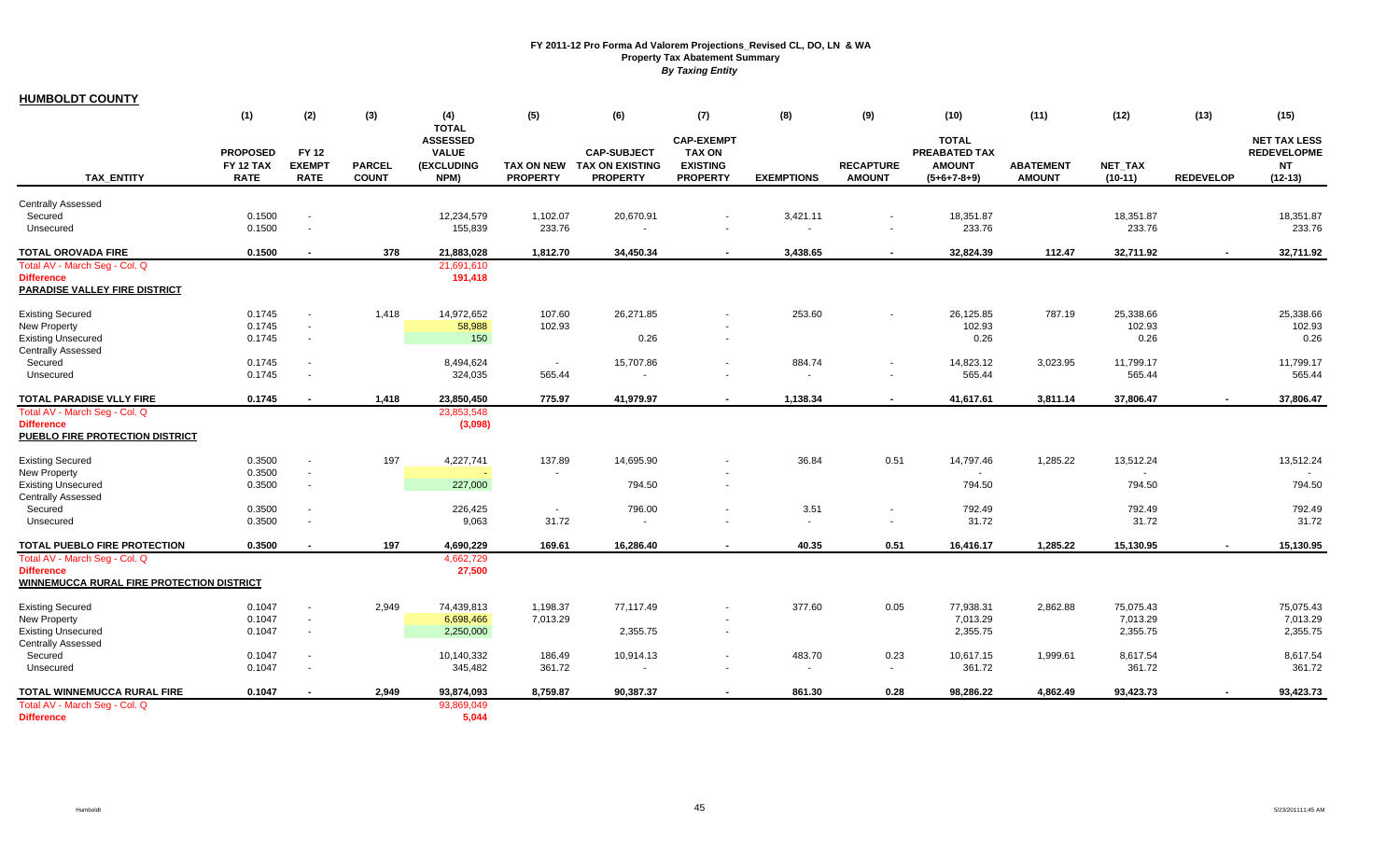| <b>LANDER COUNTY</b>                                                                                                                                                                                                   |                                                                                                            |                                              |                                                                                                 |                                                                                                                                                                   |                                                                                                            |                                                                                                                                                     |                                                                          |                                                                                                                                          |                                                                                              |                                                                                                                                                    |                                                                                                                               |                                                                                                                                                    |                  |                                                                                                                                                    |
|------------------------------------------------------------------------------------------------------------------------------------------------------------------------------------------------------------------------|------------------------------------------------------------------------------------------------------------|----------------------------------------------|-------------------------------------------------------------------------------------------------|-------------------------------------------------------------------------------------------------------------------------------------------------------------------|------------------------------------------------------------------------------------------------------------|-----------------------------------------------------------------------------------------------------------------------------------------------------|--------------------------------------------------------------------------|------------------------------------------------------------------------------------------------------------------------------------------|----------------------------------------------------------------------------------------------|----------------------------------------------------------------------------------------------------------------------------------------------------|-------------------------------------------------------------------------------------------------------------------------------|----------------------------------------------------------------------------------------------------------------------------------------------------|------------------|----------------------------------------------------------------------------------------------------------------------------------------------------|
|                                                                                                                                                                                                                        | (1)                                                                                                        | (2)                                          | (3)                                                                                             | (4)                                                                                                                                                               | (5)                                                                                                        | (6)                                                                                                                                                 | (7)                                                                      | (8)                                                                                                                                      | (9)                                                                                          | (10)                                                                                                                                               | (11)                                                                                                                          | (12)                                                                                                                                               | (13)             | (15)                                                                                                                                               |
| <b>TAX ENTITY</b>                                                                                                                                                                                                      | <b>PROPOSED</b><br>FY 12 TAX<br><b>RATE</b>                                                                | <b>FY 12</b><br><b>EXEMPT</b><br><b>RATE</b> | <b>PARCEL</b><br><b>COUNT</b>                                                                   | <b>TOTAL</b><br><b>ASSESSED</b><br><b>VALUE</b><br>(EXCLUDING NPM)                                                                                                | <b>TAX ON NEW</b><br><b>PROPERTY</b>                                                                       | <b>CAP-SUBJECT</b><br><b>TAX ON</b><br><b>EXISTING</b><br><b>PROPERTY</b>                                                                           | <b>CAP-EXEMPT</b><br><b>TAX ON</b><br><b>EXISTING</b><br><b>PROPERTY</b> | <b>EXEMPTIONS</b>                                                                                                                        | <b>RECAPTURE</b><br><b>AMOUNT</b>                                                            | <b>TOTAL</b><br>PREABATED TAX<br><b>AMOUNT</b><br>$(5+6+7-8+9)$                                                                                    | <b>ABATEMENT</b><br><b>AMOUNT</b>                                                                                             | NET_TAX<br>$(10-11)$                                                                                                                               | <b>REDEVELOP</b> | <b>NET TAX LESS</b><br><b>REDEVELOPME</b><br><b>NT</b><br>$(12-13)$                                                                                |
| <b>ALL ENTITIES</b>                                                                                                                                                                                                    |                                                                                                            |                                              |                                                                                                 |                                                                                                                                                                   |                                                                                                            |                                                                                                                                                     |                                                                          |                                                                                                                                          |                                                                                              |                                                                                                                                                    |                                                                                                                               |                                                                                                                                                    |                  |                                                                                                                                                    |
| <b>STATE OF NEVADA</b><br><b>GENERAL COUNTY</b><br><b>SCHOOL DISTRICT</b><br><b>AUSTIN TOWN</b><br>BATTLE MOUNTAIN TOWN<br><b>KINGSTON TOWN</b>                                                                        | 0.1700<br>1.9243<br>0.7500<br>0.2213<br>0.0500<br>0.3048                                                   | $\sim$<br>$\sim$<br>$\sim$                   | 6,495<br>6,495<br>6,495<br>330<br>1,311<br>913                                                  | 363,977,874<br>363,977,865<br>363,977,867<br>3,553,410<br>35,259,648<br>4,989,265                                                                                 | 108,719.29<br>1,230,638.47<br>479,643.97<br>353.84<br>659.00<br>472.99                                     | 557,008.47<br>6,305,003.24<br>2,457,388.38<br>7,686.48<br>17,121.91<br>14,908.90                                                                    |                                                                          | 46,965.24<br>531,616.74<br>207,198.63<br>176.51<br>150.72<br>174.56                                                                      | 37.92<br>429.23<br>167.29<br>0.01<br>0.03<br>$\sim$                                          | 618,800.45<br>7,004,454.20<br>2,730,001.01<br>7,863.83<br>17,630.22<br>15,207.33                                                                   | 22,916.54<br>259,506.61<br>101,101.78<br>376.70<br>531.77<br>1,915.96                                                         | 595,883.91<br>6,744,947.59<br>2,628,899.23<br>7,487.13<br>17,098.45<br>13,291.37                                                                   |                  | 595,883.91<br>6,744,947.59<br>2,628,899.23<br>7,487.13<br>17,098.45<br>13,291.37                                                                   |
| LANDER CO HOSPITAL DISTRICT<br>LANDER CO SEWER & WATER DIST #2                                                                                                                                                         | 0.5109<br>0.0677                                                                                           |                                              | 6,495<br>330                                                                                    | 363,977,868<br>3,553,410                                                                                                                                          | 326,733.45<br>108.25                                                                                       | 1,673,976.84<br>2,351.50                                                                                                                            |                                                                          | 141,143.50<br>53.94                                                                                                                      | 113.96<br>$\sim$                                                                             | 1,859,680.75<br>2,405.81                                                                                                                           | 68,871.03<br>302.00                                                                                                           | 1,790,809.72<br>2,103.81                                                                                                                           |                  | 1,790,809.72<br>2,103.81                                                                                                                           |
| <b>TOTAL COUNTY</b>                                                                                                                                                                                                    |                                                                                                            |                                              | 6.495                                                                                           | 363,977,874                                                                                                                                                       | 2,147,329.26                                                                                               | 11,035,445.73                                                                                                                                       |                                                                          | 927,479.84                                                                                                                               | 748.44                                                                                       | 12.256.043.59<br><b>Abatement Percent</b>                                                                                                          | 455.522.39<br>3.72%                                                                                                           | 11,800,521.20                                                                                                                                      |                  | 11,800,521.20                                                                                                                                      |
| STATE OF NEVADA                                                                                                                                                                                                        |                                                                                                            |                                              |                                                                                                 |                                                                                                                                                                   |                                                                                                            |                                                                                                                                                     |                                                                          |                                                                                                                                          |                                                                                              |                                                                                                                                                    |                                                                                                                               |                                                                                                                                                    |                  |                                                                                                                                                    |
| <b>Existing Secured</b><br>New Property<br><b>Existing Unsecured</b><br><b>Centrally Assessed</b>                                                                                                                      | 0.1700<br>0.1700<br>0.1700                                                                                 | $\sim$<br>$\sim$                             | 6,495                                                                                           | 160,515,337<br>60,015,056<br>89,232,308                                                                                                                           | 757.33<br>102,025.59                                                                                       | 313,667.14<br>151,694.92                                                                                                                            |                                                                          | 41,548.30                                                                                                                                | 36.14                                                                                        | 272,912.31<br>102,025.59<br>151,694.92                                                                                                             | 6,224.85                                                                                                                      | 266,687.46<br>102,025.59<br>151,694.92                                                                                                             |                  | 266,687.46<br>102,025.59<br>151,694.92                                                                                                             |
| Secured<br>Unsecured                                                                                                                                                                                                   | 0.1700<br>0.1700                                                                                           | $\overline{\phantom{a}}$                     |                                                                                                 | 52,353,247<br>1,861,926                                                                                                                                           | 3,081.31<br>2,855.06                                                                                       | 91,335.74<br>310.67                                                                                                                                 |                                                                          | 5,416.50<br>0.44                                                                                                                         | 1.78<br>$\sim$                                                                               | 89,002.33<br>3,165.29                                                                                                                              | 16,690.54<br>1.15                                                                                                             | 72,311.79<br>3,164.14                                                                                                                              |                  | 72,311.79<br>3,164.14                                                                                                                              |
| TOTAL STATE OF NV<br>Total AV - March Seg - Col. Q<br><b>Difference</b><br><b>GENERAL COUNTY</b>                                                                                                                       | 0.1700                                                                                                     |                                              | 6,495                                                                                           | 363,977,874<br>364,420,737<br>(442, 863)                                                                                                                          | 108,719.29                                                                                                 | 557,008.47                                                                                                                                          | $\blacksquare$                                                           | 46,965.24                                                                                                                                | 37.92                                                                                        | 618,800.45                                                                                                                                         | 22,916.54                                                                                                                     | 595,883.91                                                                                                                                         |                  | 595,883.91                                                                                                                                         |
| <b>Existing Secured</b><br>General<br>Road & Bridge<br>Indigent<br>St Med Indant<br>Ag Extension<br>State Indgnt<br>Cap Acquistn<br>Pub Safety Dt<br><b>Aging Service</b><br>L C Airports<br>Culture & Rec<br>Landfill | 1.2372<br>0.2045<br>0.0500<br>0.0600<br>0.0150<br>0.0150<br>0.0300<br>0.0900<br>0.0375<br>0.0900<br>0.0951 |                                              | 6,495<br>6,495<br>6,495<br>6,495<br>6,495<br>6,495<br>6,495<br>6,495<br>6,495<br>6,495<br>6,495 | 160,515,337<br>160,515,337<br>160,515,337<br>160,515,337<br>160,515,337<br>160,515,337<br>160,515,337<br>160,515,337<br>160,515,337<br>160,515,337<br>160,515,337 | 5,511.78<br>911.02<br>222.77<br>267.27<br>66.81<br>66.81<br>133.64<br>400.94<br>167.05<br>400.94<br>423.67 | 2,282,751.31<br>377,316.94<br>92,254.58<br>110,705.07<br>27,681.24<br>27,681.24<br>55,352.04<br>166,057.90<br>69,192.56<br>166,057.90<br>175,471.87 | $\sim$<br>$\sim$<br>$\sim$                                               | 302,371.42<br>49,980.36<br>12,219.94<br>14,663.65<br>3,666.20<br>3,666.20<br>7,331.78<br>21,996.16<br>9,165.28<br>21,996.16<br>23,242.68 | 262.95<br>43.45<br>10.61<br>12.75<br>3.19<br>3.19<br>6.38<br>19.14<br>7.97<br>19.14<br>20.22 | 1,986,154.62<br>328,291.05<br>80,268.02<br>96,321.44<br>24,085.04<br>24,085.04<br>48,160.28<br>144,481.82<br>60,202.30<br>144,481.82<br>152,673.08 | 45,344.27<br>7,504.88<br>1,860.68<br>2,207.15<br>549.58<br>549.58<br>1,097.74<br>3,301.24<br>1,373.07<br>3,295.58<br>3,482.83 | 1,940,810.35<br>320,786.17<br>78,407.34<br>94,114.29<br>23,535.46<br>23,535.46<br>47,062.54<br>141,180.58<br>58,829.23<br>141,186.24<br>149,190.25 |                  | 1,940,810.35<br>320,786.17<br>78,407.34<br>94,114.29<br>23,535.46<br>23,535.46<br>47,062.54<br>141,180.58<br>58,829.23<br>141,186.24<br>149,190.25 |
| <b>GENERAL TOTAL</b>                                                                                                                                                                                                   | 1.9243                                                                                                     |                                              | 6,495                                                                                           | 160,515,337                                                                                                                                                       | 8.572.70                                                                                                   | 3,550,522.65                                                                                                                                        |                                                                          | 470.299.83                                                                                                                               | 408.99                                                                                       | 3,089,204.51                                                                                                                                       | 70.566.60                                                                                                                     | 3,018,637.91                                                                                                                                       |                  | 3,018,637.91                                                                                                                                       |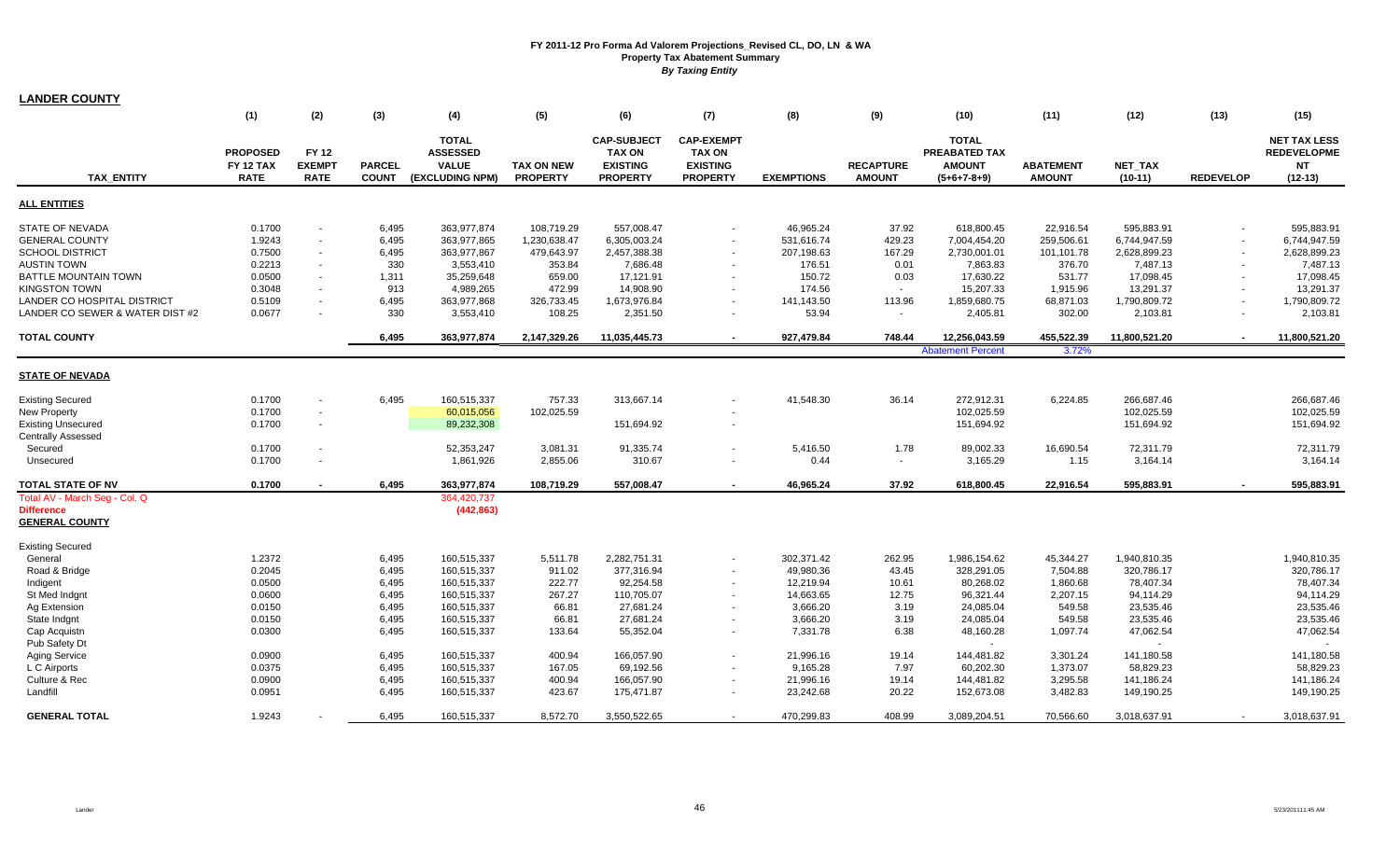| <b>LANDER COUNTY</b>                                                                                                                         |                                             |                                              |                               |                                                                                     |                               |                                                                           |                                                                          |                   |                                   |                                                                        |                                   |                                          |                  |                                                                     |
|----------------------------------------------------------------------------------------------------------------------------------------------|---------------------------------------------|----------------------------------------------|-------------------------------|-------------------------------------------------------------------------------------|-------------------------------|---------------------------------------------------------------------------|--------------------------------------------------------------------------|-------------------|-----------------------------------|------------------------------------------------------------------------|-----------------------------------|------------------------------------------|------------------|---------------------------------------------------------------------|
|                                                                                                                                              | (1)                                         | (2)                                          | (3)                           | (4)                                                                                 | (5)                           | (6)                                                                       | (7)                                                                      | (8)               | (9)                               | (10)                                                                   | (11)                              | (12)                                     | (13)             | (15)                                                                |
| <b>TAX ENTITY</b>                                                                                                                            | <b>PROPOSED</b><br>FY 12 TAX<br><b>RATE</b> | <b>FY 12</b><br><b>EXEMPT</b><br><b>RATE</b> | <b>PARCEL</b><br><b>COUNT</b> | <b>TOTAL</b><br><b>ASSESSED</b><br><b>VALUE</b><br>(EXCLUDING NPM)                  | TAX ON NEW<br><b>PROPERTY</b> | <b>CAP-SUBJECT</b><br><b>TAX ON</b><br><b>EXISTING</b><br><b>PROPERTY</b> | <b>CAP-EXEMPT</b><br><b>TAX ON</b><br><b>EXISTING</b><br><b>PROPERTY</b> | <b>EXEMPTIONS</b> | <b>RECAPTURE</b><br><b>AMOUNT</b> | <b>TOTAL</b><br><b>PREABATED TAX</b><br><b>AMOUNT</b><br>$(5+6+7-8+9)$ | <b>ABATEMENT</b><br><b>AMOUNT</b> | NET_TAX<br>$(10-11)$                     | <b>REDEVELOP</b> | <b>NET TAX LESS</b><br><b>REDEVELOPME</b><br><b>NT</b><br>$(12-13)$ |
| New Property<br><b>Existing Unsecured</b><br><b>Centrally Assessed</b>                                                                       | 1.9243<br>1.9243                            | $\sim$                                       |                               | 60,015,047<br>89,232,308                                                            | 1,154,869.55                  | 1,717,097.30                                                              |                                                                          |                   |                                   | 1,154,869.55<br>1,717,097.30                                           |                                   | 1,154,869.55<br>1,717,097.30             |                  | 1,154,869.55<br>1,717,097.30                                        |
| Secured<br>Unsecured                                                                                                                         | 1.9243<br>1.9243                            | $\sim$<br>$\sim$                             |                               | 52,353,247<br>1,861,926                                                             | 34,878.76<br>32,317.46        | 1,033,866.70<br>3,516.59                                                  |                                                                          | 61,311.90<br>5.01 | 20.24<br>$\sim$                   | 1,007,453.80<br>35,829.04                                              | 188,927.03<br>12.98               | 818,526.77<br>35,816.06                  |                  | 818,526.77<br>35,816.06                                             |
| <b>TOTAL GENERAL COUNTY</b>                                                                                                                  | 1.9243                                      |                                              | 6.495                         | 363,977,865                                                                         | 1,230,638.47                  | 6,305,003.24                                                              |                                                                          | 531.616.74        | 429.23                            | 7,004,454.20                                                           | 259,506.61                        | 6,744,947.59                             |                  | 6,744,947.59                                                        |
| March Assessors Report:<br>New secured<br><b>Existing Secured</b><br><b>Difference</b><br>Total AV - March Seg - Col. Q<br><b>Difference</b> |                                             |                                              |                               | 5,384,702<br>160,512,712<br>165,897,414<br>(5,382,077)<br>364,420,737<br>(442, 872) | $-3.24%$                      |                                                                           |                                                                          |                   |                                   |                                                                        |                                   |                                          |                  |                                                                     |
| <b>SCHOOL DISTRICT</b>                                                                                                                       |                                             |                                              |                               |                                                                                     |                               |                                                                           |                                                                          |                   |                                   |                                                                        |                                   |                                          |                  |                                                                     |
| <b>Existing Secured</b><br>New Property<br><b>Existing Unsecured</b><br><b>Centrally Assessed</b>                                            | 0.7500<br>0.7500<br>0.7500                  | $\sim$<br>$\sim$                             | 6,495                         | 160,515,337<br>60,015,048<br>89,232,308                                             | 3,341.22<br>450,112.86        | 1,383,823.73<br>669,242.31                                                | $\sim$                                                                   | 183,300.23        | 159.41                            | 1,204,024.13<br>450,112.86<br>669,242.31                               | 27,462.08                         | 1,176,562.05<br>450,112.86<br>669,242.31 |                  | 1,176,562.05<br>450,112.86<br>669,242.31                            |
| Secured<br>Unsecured                                                                                                                         | 0.7500<br>0.7500                            |                                              |                               | 52,353,247<br>1,861,926                                                             | 13,594.09<br>12,595.80        | 402,951.74<br>1,370.60                                                    |                                                                          | 23,896.45<br>1.95 | 7.88<br>$\sim$                    | 392,657.26<br>13,964.45                                                | 73,634.64<br>5.06                 | 319,022.62<br>13,959.39                  |                  | 319,022.62<br>13,959.39                                             |
| TOTAL SCHOOL OPERATING                                                                                                                       | 0.7500                                      |                                              | 6,495                         | 363,977,867                                                                         | 479,643.97                    | 2,457,388.38                                                              | $\blacksquare$                                                           | 207,198.63        | 167.29                            | 2,730,001.01                                                           | 101,101.78                        | 2,628,899.23                             | $\sim$           | 2,628,899.23                                                        |
| <b>SCHOOL DEBT</b>                                                                                                                           |                                             |                                              |                               |                                                                                     | 13,594.09<br>12,595.80        | 402,951.74<br>1,370.60                                                    |                                                                          | 23,896.45<br>1.95 | 7.88<br><b>A</b>                  | 392,657.26<br>13,964.45                                                | 3.70%<br>73,634.64<br>5.06        | 319,022.62<br>13,959.39                  |                  | 319,022.62<br>13,959.39                                             |
| <b>Existing Secured</b><br>New Property<br><b>Existing Unsecured</b><br><b>Centrally Assessed</b><br>Secured<br>Unsecured                    |                                             |                                              |                               |                                                                                     |                               |                                                                           |                                                                          |                   |                                   |                                                                        |                                   |                                          |                  |                                                                     |
| <b>TOTAL SCHOOL DEBT</b>                                                                                                                     |                                             |                                              |                               |                                                                                     |                               |                                                                           |                                                                          |                   |                                   |                                                                        |                                   |                                          |                  |                                                                     |
| <b>TOTAL SCHOOL DISTRICT</b>                                                                                                                 | 0.7500                                      |                                              | 6,495                         | 363,977,867                                                                         | 479,643.97                    | 2,457,388.38                                                              | $\blacksquare$                                                           | 207,198.63        | 167.29                            | 2,730,001.01                                                           | 101,101.78                        | 2,628,899.23                             | $\sim$           | 2,628,899.23                                                        |
| Total AV - March Seg - Col. Q<br><b>Difference</b>                                                                                           |                                             |                                              |                               | 364,420,737<br>(442, 870)                                                           |                               |                                                                           |                                                                          |                   |                                   |                                                                        |                                   |                                          |                  |                                                                     |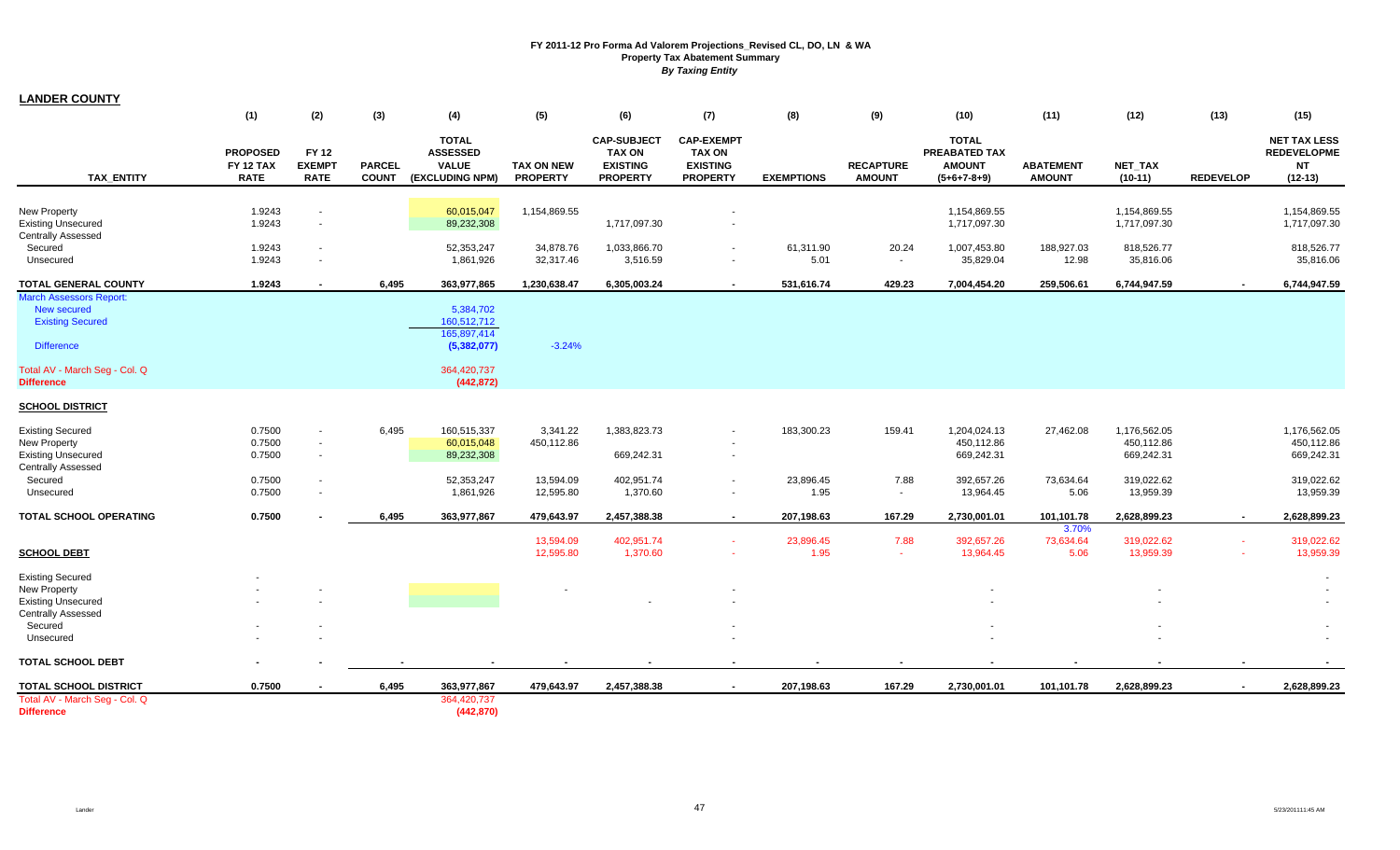| <b>LANDER COUNTY</b>                                                                                              |                                             |                                       |                               |                                                                    |                                      |                                                                           |                                                                          |                                   |                                   |                                                                 |                                   |                                        |                  |                                                                     |
|-------------------------------------------------------------------------------------------------------------------|---------------------------------------------|---------------------------------------|-------------------------------|--------------------------------------------------------------------|--------------------------------------|---------------------------------------------------------------------------|--------------------------------------------------------------------------|-----------------------------------|-----------------------------------|-----------------------------------------------------------------|-----------------------------------|----------------------------------------|------------------|---------------------------------------------------------------------|
|                                                                                                                   | (1)                                         | (2)                                   | (3)                           | (4)                                                                | (5)                                  | (6)                                                                       | (7)                                                                      | (8)                               | (9)                               | (10)                                                            | (11)                              | (12)                                   | (13)             | (15)                                                                |
| <b>TAX ENTITY</b>                                                                                                 | <b>PROPOSED</b><br>FY 12 TAX<br><b>RATE</b> | FY 12<br><b>EXEMPT</b><br><b>RATE</b> | <b>PARCEL</b><br><b>COUNT</b> | <b>TOTAL</b><br><b>ASSESSED</b><br><b>VALUE</b><br>(EXCLUDING NPM) | <b>TAX ON NEW</b><br><b>PROPERTY</b> | <b>CAP-SUBJECT</b><br><b>TAX ON</b><br><b>EXISTING</b><br><b>PROPERTY</b> | <b>CAP-EXEMPT</b><br><b>TAX ON</b><br><b>EXISTING</b><br><b>PROPERTY</b> | <b>EXEMPTIONS</b>                 | <b>RECAPTURE</b><br><b>AMOUNT</b> | <b>TOTAL</b><br>PREABATED TAX<br><b>AMOUNT</b><br>$(5+6+7-8+9)$ | <b>ABATEMENT</b><br><b>AMOUNT</b> | NET_TAX<br>$(10-11)$                   | <b>REDEVELOP</b> | <b>NET TAX LESS</b><br><b>REDEVELOPME</b><br><b>NT</b><br>$(12-13)$ |
| <b>AUSTIN TOWN</b>                                                                                                |                                             |                                       |                               |                                                                    |                                      |                                                                           |                                                                          |                                   |                                   |                                                                 |                                   |                                        |                  |                                                                     |
| <b>Existing Secured</b><br><b>New Property</b><br><b>Existing Unsecured</b><br><b>Centrally Assessed</b>          | 0.2213<br>0.2213<br>0.2213                  | $\sim$<br>$\sim$                      | 330                           | 2,780,857<br>107,733<br>152,324                                    | $\sim$<br>238.41                     | 6,273.68<br>337.09                                                        | $\sim$<br>$\sim$                                                         | 119.52                            |                                   | 6,154.16<br>238.41<br>337.09                                    | 181.01                            | 5,973.15<br>238.41<br>337.09           |                  | 5,973.15<br>238.41<br>337.09                                        |
| Secured<br>Unsecured                                                                                              | 0.2213<br>0.2213                            | $\sim$<br>$\overline{\phantom{a}}$    |                               | 496,445<br>16,051                                                  | 79.91<br>35.52                       | 1,075.71                                                                  |                                                                          | 56.99<br>$\sim$                   | 0.01<br>$\sim$                    | 1,098.64<br>35.52                                               | 195.69                            | 902.95<br>35.52                        |                  | 902.95<br>35.52                                                     |
| <b>TOTAL AUSTIN</b>                                                                                               | 0.2213                                      |                                       | 330                           | 3,553,410                                                          | 353.84                               | 7,686.48                                                                  |                                                                          | 176.51                            | 0.01                              | 7,863.83                                                        | 376.70                            | 7,487.13                               |                  | 7,487.13                                                            |
| Total AV - March Seg - Col. Q<br><b>Difference</b><br><b>BATTLE MOUNTAIN TOWN</b>                                 |                                             |                                       |                               | 3,553,410<br>$\mathbf 0$                                           |                                      |                                                                           |                                                                          |                                   |                                   |                                                                 |                                   |                                        |                  |                                                                     |
| <b>Existing Secured</b><br>New Property<br><b>Existing Unsecured</b><br><b>Centrally Assessed</b>                 | 0.0500<br>0.0500<br>0.0500                  | $\sim$<br>$\sim$                      | 1,311                         | 29,604,560<br>982,321<br>2,139,439                                 | 109.51<br>491.16                     | 14,767.32<br>1,069.72                                                     | $\sim$                                                                   | 74.21                             |                                   | 14,802.62<br>491.16<br>1,069.72                                 | 263.94                            | 14,538.68<br>491.16<br>1,069.72        |                  | 14,538.68<br>491.16<br>1,069.72                                     |
| Secured<br>Unsecured                                                                                              | 0.0500<br>0.0500                            | $\sim$                                |                               | 2,435,176<br>98,152                                                | 9.25<br>49.08                        | 1,284.87                                                                  | $\sim$                                                                   | 76.51<br>$\overline{\phantom{a}}$ | 0.03<br>$\sim$                    | 1,217.64<br>49.08                                               | 267.83                            | 949.81<br>49.08                        |                  | 949.81<br>49.08                                                     |
| <b>TOTAL BATTLE MOUNTAIN</b><br>Total AV - March Seq - Col. Q<br><b>Difference</b><br><b>KINGSTON TOWN</b>        | 0.0500                                      | $\overline{\phantom{a}}$              | 1,311                         | 35,259,648<br>35,257,014<br>2,634                                  | 659.00                               | 17,121.91                                                                 | $\overline{\phantom{a}}$                                                 | 150.72                            | 0.03                              | 17,630.22                                                       | 531.77                            | 17,098.45                              |                  | 17,098.45                                                           |
| <b>Existing Secured</b><br><b>New Property</b><br><b>Existing Unsecured</b><br><b>Centrally Assessed</b>          | 0.3048<br>0.3048<br>0.3048                  | $\sim$<br>$\sim$                      | 913                           | 4,226,686<br>137,223<br>183,127                                    | 418.26                               | 12,950.74<br>558.17                                                       | $\sim$                                                                   | 67.75                             |                                   | 12,882.99<br>418.26<br>558.17                                   | 1,559.68                          | 11,323.31<br>418.26<br>558.17          |                  | 11,323.31<br>418.26<br>558.17                                       |
| Secured<br>Unsecured                                                                                              | 0.3048<br>0.3048                            | $\sim$<br>$\overline{\phantom{a}}$    |                               | 424,271<br>17,957                                                  | $\sim$<br>54.73                      | 1,399.99                                                                  | $\sim$                                                                   | 106.81<br>$\sim$                  | $\sim$                            | 1,293.18<br>54.73                                               | 356.28                            | 936.90<br>54.73                        |                  | 936.90<br>54.73                                                     |
| <b>TOTAL KINGSTON</b><br>Total AV - March Seg - Col. Q<br><b>Difference</b><br><b>LANDER CO HOSPITAL DISTRICT</b> | 0.3048                                      | $\overline{\phantom{a}}$              | 913                           | 4,989,265<br>4,989,265<br>(0)                                      | 472.99                               | 14,908.90                                                                 | $\sim$                                                                   | 174.56                            | $\sim$                            | 15,207.33                                                       | 1,915.96                          | 13,291.37                              |                  | 13,291.37                                                           |
| <b>Existing Secured</b><br>New Property<br><b>Existing Unsecured</b><br><b>Centrally Assessed</b>                 | 0.5109<br>0.5109<br>0.5109                  | $\overline{\phantom{a}}$<br>$\sim$    | 6,495                         | 160,515,337<br>60,015,050<br>89,232,308                            | 2,276.03<br>306,616.89               | 942,664.60<br>455,887.86                                                  | $\sim$<br>$\sim$                                                         | 124,863.92                        | 108.59                            | 820,185.30<br>306,616.89<br>455,887.86                          | 18,707.63                         | 801,477.67<br>306,616.89<br>455,887.86 |                  | 801,477.67<br>306,616.89<br>455,887.86                              |
| Secured<br>Unsecured                                                                                              | 0.5109<br>0.5109                            | $\sim$                                |                               | 52,353,247<br>1,861,926                                            | 9,260.25<br>8,580.28                 | 274,490.72<br>933.66                                                      |                                                                          | 16,278.25<br>1.33                 | 5.37<br>$\sim$                    | 267,478.09<br>9.512.61                                          | 50,159.95<br>3.45                 | 217,318.14<br>9,509.16                 |                  | 217,318.14<br>9,509.16                                              |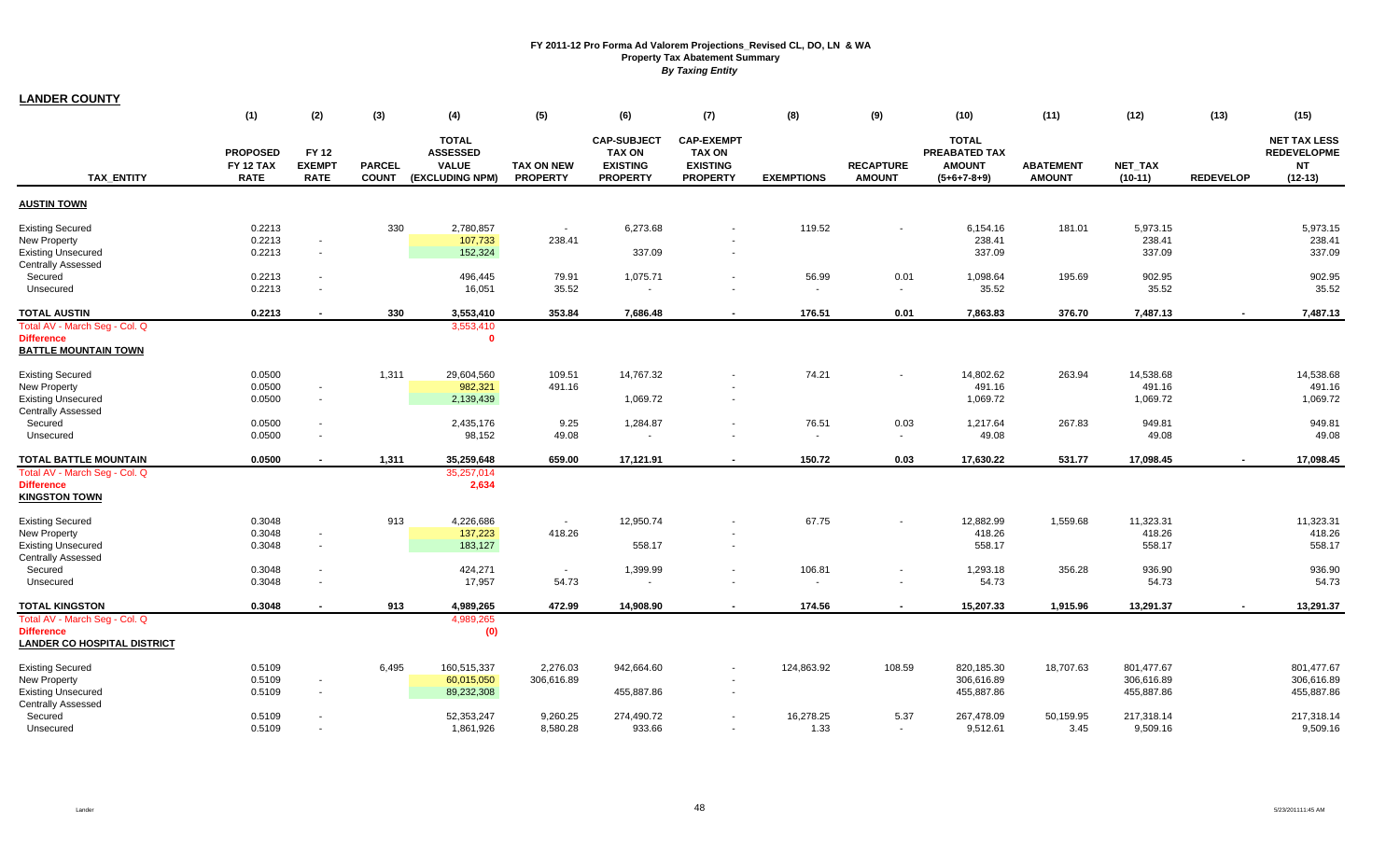| <b>LANDER COUNTY</b>                                                                                 |                                             |                                              |                               |                                                                    |                                      |                                                                           |                                                                          |                   |                                   |                                                                 |                                   |                      |                          |                                                                     |
|------------------------------------------------------------------------------------------------------|---------------------------------------------|----------------------------------------------|-------------------------------|--------------------------------------------------------------------|--------------------------------------|---------------------------------------------------------------------------|--------------------------------------------------------------------------|-------------------|-----------------------------------|-----------------------------------------------------------------|-----------------------------------|----------------------|--------------------------|---------------------------------------------------------------------|
|                                                                                                      | (1)                                         | (2)                                          | (3)                           | (4)                                                                | (5)                                  | (6)                                                                       | (7)                                                                      | (8)               | (9)                               | (10)                                                            | (11)                              | (12)                 | (13)                     | (15)                                                                |
| <b>TAX ENTITY</b>                                                                                    | <b>PROPOSED</b><br>FY 12 TAX<br><b>RATE</b> | <b>FY 12</b><br><b>EXEMPT</b><br><b>RATE</b> | <b>PARCEL</b><br><b>COUNT</b> | <b>TOTAL</b><br><b>ASSESSED</b><br><b>VALUE</b><br>(EXCLUDING NPM) | <b>TAX ON NEW</b><br><b>PROPERTY</b> | <b>CAP-SUBJECT</b><br><b>TAX ON</b><br><b>EXISTING</b><br><b>PROPERTY</b> | <b>CAP-EXEMPT</b><br><b>TAX ON</b><br><b>EXISTING</b><br><b>PROPERTY</b> | <b>EXEMPTIONS</b> | <b>RECAPTURE</b><br><b>AMOUNT</b> | <b>TOTAL</b><br>PREABATED TAX<br><b>AMOUNT</b><br>$(5+6+7-8+9)$ | <b>ABATEMENT</b><br><b>AMOUNT</b> | NET_TAX<br>$(10-11)$ | <b>REDEVELOP</b>         | <b>NET TAX LESS</b><br><b>REDEVELOPME</b><br><b>NT</b><br>$(12-13)$ |
| <b>TOTAL LANDER CO HOSPITAL</b>                                                                      | 0.5109                                      |                                              | 6,495                         | 363,977,868                                                        | 326,733.45                           | 1,673,976.84                                                              | $\sim$                                                                   | 141,143.50        | 113.96                            | 1,859,680.75                                                    | 68,871.03                         | 1,790,809.72         | $\overline{\phantom{a}}$ | 1,790,809.72                                                        |
| Total AV - March Seg - Col. Q<br><b>Difference</b><br><b>LANDER CO SEWER &amp; WATER DISTRICT #2</b> |                                             |                                              |                               | 364,420,737<br>(442, 869)                                          |                                      |                                                                           |                                                                          |                   |                                   |                                                                 |                                   |                      |                          |                                                                     |
| <b>Existing Secured</b>                                                                              | 0.0677                                      |                                              | 330                           | 2,780,857                                                          |                                      | 1,919.30                                                                  | $\sim$                                                                   | 36.51             |                                   | 1,882.79                                                        | 62.20                             | 1,820.59             |                          | 1,820.59                                                            |
| <b>New Property</b>                                                                                  | 0.0677                                      | $\sim$                                       |                               | 107,733                                                            | 72.94                                |                                                                           | $\sim$                                                                   |                   |                                   | 72.94                                                           |                                   | 72.94                |                          | 72.94                                                               |
| <b>Existing Unsecured</b><br><b>Centrally Assessed</b>                                               | 0.0677                                      | $\sim$                                       |                               | 152,324                                                            |                                      | 103.12                                                                    | $\sim$                                                                   |                   |                                   | 103.12                                                          |                                   | 103.12               |                          | 103.12                                                              |
| Secured                                                                                              | 0.0677                                      | $\sim$                                       |                               | 496,445                                                            | 24.45                                | 329.08                                                                    | $\sim$                                                                   | 17.43             | $\sim$                            | 336.10                                                          | 239.80                            | 96.30                |                          | 96.30                                                               |
| Unsecured                                                                                            | 0.0677                                      | $\sim$                                       |                               | 16,051                                                             | 10.86                                | $\sim$                                                                    | $\sim$                                                                   | $\sim$            | $\sim$                            | 10.86                                                           |                                   | 10.86                |                          | 10.86                                                               |
| <b>TOTAL LA CO SEWER &amp; WATER</b>                                                                 | 0.0677                                      | $\sim$                                       | 330                           | 3,553,410                                                          | 108.25                               | 2,351.50                                                                  | $\overline{\phantom{a}}$                                                 | 53.94             | $\sim$                            | 2,405.81                                                        | 302.00                            | 2,103.81             |                          | 2,103.81                                                            |
| Total AV - March Seg - Col. Q                                                                        |                                             |                                              |                               | 3,553,410                                                          |                                      |                                                                           |                                                                          |                   |                                   |                                                                 |                                   |                      |                          |                                                                     |
| <b>Difference</b>                                                                                    |                                             |                                              |                               |                                                                    |                                      |                                                                           |                                                                          |                   |                                   |                                                                 |                                   |                      |                          |                                                                     |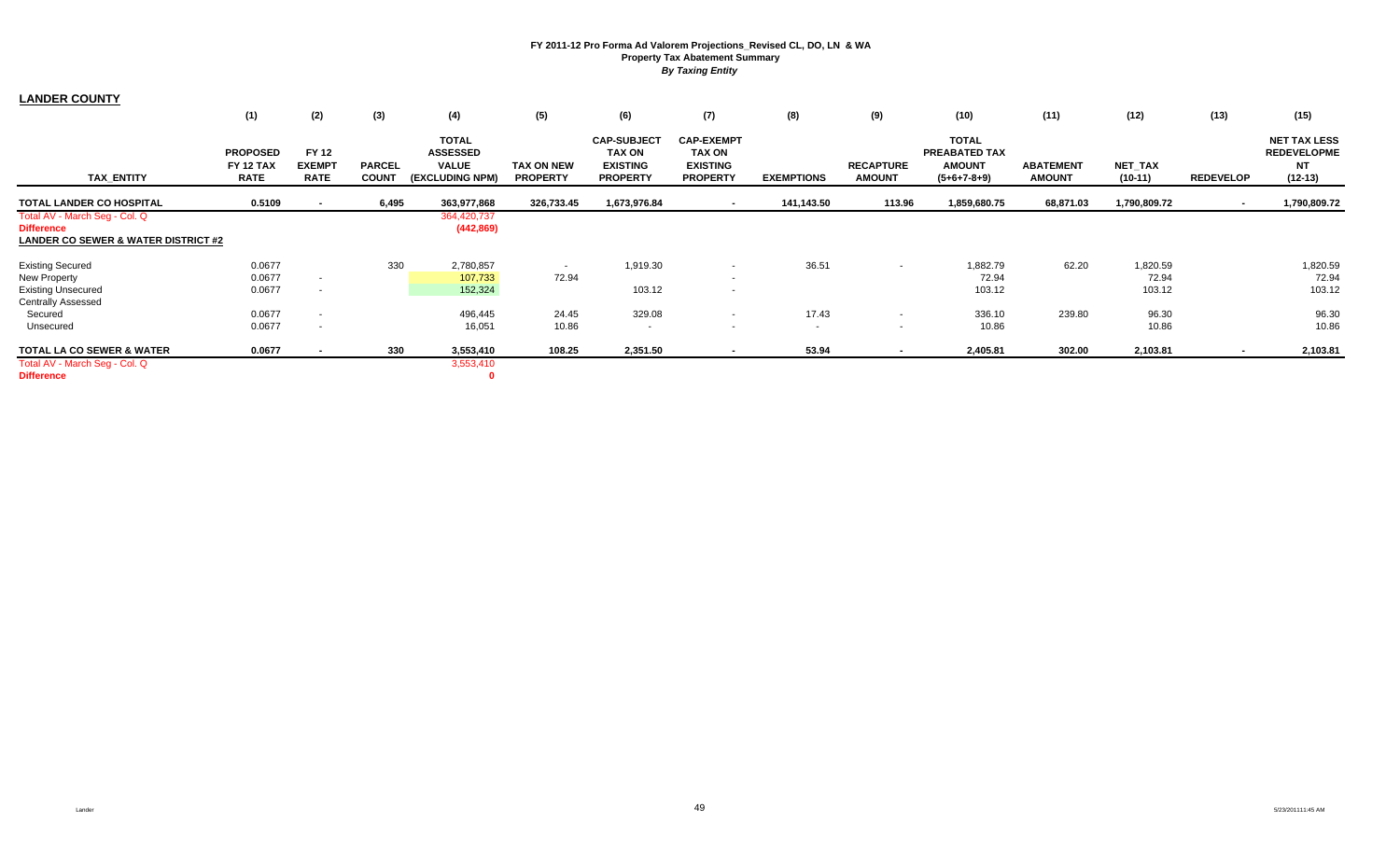| (1)<br>(2)<br>(3)<br>(5)<br>(6)<br>(7)<br>(8)<br>(9)<br>(11)<br>(15)<br>(4)<br>(10)<br>(12)<br>(13)<br><b>TOTAL</b><br><b>ASSESSED</b><br><b>CAP-EXEMPT</b><br><b>TOTAL</b><br><b>NET TAX LESS</b><br>FY 12<br><b>VALUE</b><br><b>CAP-SUBJECT</b><br><b>TAX ON</b><br>PREABATED TAX<br><b>REDEVELOPME</b><br><b>EXEMPT</b><br><b>PROPOSED FY</b><br><b>PARCEL</b><br><b>TAX ON NEW</b><br><b>TAX ON EXISTING</b><br><b>EXISTING</b><br><b>RECAPTURE</b><br><b>AMOUNT</b><br><b>ABATEMENT</b><br><b>NET TAX</b><br><b>NT</b><br><b>(EXCLUDING</b><br><b>RATE</b><br><b>AMOUNT</b><br><b>TAX ENTITY</b><br><b>12 TAX RATE</b><br><b>COUNT</b><br>NPM)<br><b>PROPERTY</b><br><b>PROPERTY</b><br><b>PROPERTY</b><br><b>EXEMPTIONS</b><br><b>AMOUNT</b><br>$(10-11)$<br><b>REDEVELOP</b><br>$(12-13)$<br>$(5+6+7-8+9)$<br>0.1700<br>4,571<br>8,578.76<br>320,556.95<br>4,241.52<br>84.98<br>324,979.17<br>296,697.42<br>STATE OF NEVADA<br>191,109,222<br>28,281.75<br>296,697.42<br>$\overline{\phantom{a}}$<br>668.75<br>2,333,506.03<br>1.3375<br>4,571<br>191,109,222<br>67,495.01<br>2,522,026.89<br>33,367.78<br>2,556,822.87<br>223,316.84<br>2,333,506.03<br>$\sim$<br><b>SCHOOL DISTRICT</b><br>4,571<br>24,277.42<br>486.60<br>1,698,333.95<br>0.9731<br>191,109,222<br>49,106.17<br>1,834,904.73<br>1,860,220.08<br>161,886.13<br>1,698,333.95<br>$\blacksquare$<br>544<br>CITY OF CALIENTE<br>0.9115<br>13,065,898<br>1,656.95<br>118,451.29<br>993.59<br>66.67<br>119,181.32<br>6,508.79<br>112,672.53<br>112,672.53<br>$\sim$<br>34,336.96<br><b>ALAMO TOWN</b><br>0.4380<br>390<br>10,108,950<br>124.25<br>44,597.41<br>400.29<br>44,321.37<br>9,984.41<br>34,336.96<br>$\sim$<br>$\blacksquare$<br>PANACA TOWN<br>483<br>1.25<br>8,574.05<br>0.0774<br>11,954,368<br>173.39<br>9,131.43<br>52.22<br>9,253.85<br>679.80<br>8,574.05<br>$\sim$<br>$\sim$<br>46,531.52<br>PIOCHE TOWN<br>0.2969<br>970<br>17,420,775<br>958.95<br>51,095.08<br>321.50<br>2.29<br>51,734.82<br>5,203.30<br>46,531.52<br>LINCOLN CO HOSPITAL DISTRICT<br>4,571<br>191,109,222<br>6,683.71<br>133.97<br>512,129.54<br>44,568.47<br>467,561.07<br>467,561.07<br>0.2679<br>13,519.24<br>505,160.04<br>PAHRANAGAT VALLEY FIRE DISTRICT<br>0.2334<br>794<br>24,993,571<br>861.10<br>57,786.13<br>295.72<br>58,402.62<br>9,131.98<br>49,270.64<br>49,270.64<br>51.11<br>$\sim$<br>$\sim$<br>$\overline{\phantom{a}}$<br>PIOCHE FIRE PROTECTION DISTRICT<br>1.072<br>19,645,805<br>180.93<br>2,971.33<br>25,776.83<br>0.1463<br>790.27<br>28,137.69<br>1.13<br>28,748.16<br>25,776.83<br>$\sim$<br><b>COYOTE SPRINGS</b><br>14<br>16,185,318<br>0.30<br>0.02<br>2,004.92<br>145,524.27<br>145,524.27<br>0.9115<br>10.50<br>147,518.97<br>147,529.19<br>$\sim$<br><b>LINCOLN CO FIRE DISTRICT</b><br>1.158<br>5,029.74<br>24,347.32<br>205,231.97<br>0.2500<br>91,815,170<br>8,633.80<br>225,933.89<br>41.34<br>229,579.29<br>205,231.97<br><b>SLCHCP GID</b><br>16<br>13,916,463<br>2.02<br>4,173.01<br>0.07<br>4,174.96<br>29.15<br>4,145.81<br>0.0300<br>4,145.81<br>$\sim$<br>PANACA FIRE<br>0.1873<br>989<br>25,252,895<br>938.02<br>46,578.07<br>217.22<br>6.53<br>47,305.40<br>4,432.53<br>42,872.87<br>42,872.87<br>$\overline{\phantom{a}}$<br>$\overline{\phantom{a}}$<br>4,571<br>152,848.43<br>5,916,051.59<br>76,062.01<br>1,544.64<br>5,994,382.65<br>523,346.72<br>5,471,035.93<br>5,471,035.93<br>191,109,222<br>$\blacksquare$<br><b>Abatement Percent</b><br>8.73%<br>0.1700<br>4,571<br>131,295,743<br>2,523.72<br>221,431.75<br>744.13<br>83.44<br>223,294.78<br>16,830.70<br>206,464.08<br>206,464.08<br>0.1700<br>2,452,573<br>4,169.37<br>4,169.37<br>4,169.37<br>4,169.37<br>0.1700<br>0.1700<br>1,899.67<br>94,952.91<br>3,497.39<br>1.54<br>93,356.73<br>11,450.06<br>81,906.67<br>54,914,852<br>81,906.67<br>Secured<br>$\sim$<br>0.1700<br>2,446,053<br>4,155.37<br>2.92<br>4,158.29<br>0.99<br>4,157.30<br>4,157.30<br>Unsecured<br>0.1700<br>4,571<br>320,556.95<br>84.98<br>296,697.42<br><b>TOTAL STATE OF NV</b><br>191,109,222<br>8,578.76<br>4,241.52<br>324,979.17<br>28,281.75<br>296,697.42<br>$\sim$<br>Total AV - March Seg - Col. Q<br>191,808,030<br>(698, 808)<br><b>Difference</b><br><b>Existing Secured</b><br>131,295,743<br>General Co.<br>0.9708<br>4,571<br>14,412.03<br>1,264,503.74<br>4,248.44<br>476.70<br>1,275,144.03<br>96,254.25<br>1,178,889.78<br>1,178,889.78<br>$\sim$<br>4,571<br>131,295,743<br>148.39<br>13,025.31<br>43.47<br>4.91<br>13,135.14<br>990.98<br>12,144.16<br>12,144.16<br>Ag Extension<br>0.0100<br>$\sim$<br>4,571<br>131,295,743<br>46,760.71<br>17.65<br>3,554.06<br>43,600.13<br>Co Indigent<br>0.0359<br>532.91<br>157.08<br>47,154.19<br>43,600.13<br>$\sim$<br>$\sim$<br>Cap Projects<br>0.0420<br>4,571<br>131,295,743<br>623.53<br>54,706.80<br>183.45<br>20.62<br>55,167.50<br>4,158.02<br>51,009.48<br>51,009.48<br>$\sim$<br>4,571<br>4.90<br>12,145.52<br>St Indigent<br>0.0100<br>131,295,743<br>148.45<br>13,025.50<br>43.49<br>989.84<br>12,145.52<br>13,135.36<br>$\sim$<br>St Acc Ind<br>4,571<br>131,295,743<br>222.64<br>19,538.13<br>65.73<br>7.36<br>19,702.40<br>1,484.88<br>18,217.52<br>18,217.52<br>0.0150<br>$\sim$<br>97,159.45<br>0.0800<br>4,571<br>131,295,743<br>1,187.62<br>104,202.82<br>350.06<br>39.30<br>105,079.68<br>7,920.23<br>97,159.45<br>Spec Indgt<br>$\sim$<br>Alamo Cap Prj<br>0.0010<br>4,571<br>131,295,743<br>14.82<br>1,302.34<br>3.99<br>0.49<br>1,313.66<br>98.05<br>1,215.61<br>1,215.61<br>$\overline{\phantom{a}}$<br>2,428.75<br>Panaca Cap Pi<br>4.571<br>131,295,743<br>29.67<br>2,604.91<br>8.91<br>0.97<br>2,626.64<br>197.89<br>2,428.75<br>0.0020<br>1,953.30<br>1,821.40<br>Pioche Cap Pr<br>0.0015<br>4,571<br>131,295,743<br>22.31<br>7.10<br>0.71<br>1,969.22<br>147.82<br>1,821.40 | <b>LINCOLN COUNTY</b>     |        |       |             |       |          |       |      |          |        |          |          |
|---------------------------------------------------------------------------------------------------------------------------------------------------------------------------------------------------------------------------------------------------------------------------------------------------------------------------------------------------------------------------------------------------------------------------------------------------------------------------------------------------------------------------------------------------------------------------------------------------------------------------------------------------------------------------------------------------------------------------------------------------------------------------------------------------------------------------------------------------------------------------------------------------------------------------------------------------------------------------------------------------------------------------------------------------------------------------------------------------------------------------------------------------------------------------------------------------------------------------------------------------------------------------------------------------------------------------------------------------------------------------------------------------------------------------------------------------------------------------------------------------------------------------------------------------------------------------------------------------------------------------------------------------------------------------------------------------------------------------------------------------------------------------------------------------------------------------------------------------------------------------------------------------------------------------------------------------------------------------------------------------------------------------------------------------------------------------------------------------------------------------------------------------------------------------------------------------------------------------------------------------------------------------------------------------------------------------------------------------------------------------------------------------------------------------------------------------------------------------------------------------------------------------------------------------------------------------------------------------------------------------------------------------------------------------------------------------------------------------------------------------------------------------------------------------------------------------------------------------------------------------------------------------------------------------------------------------------------------------------------------------------------------------------------------------------------------------------------------------------------------------------------------------------------------------------------------------------------------------------------------------------------------------------------------------------------------------------------------------------------------------------------------------------------------------------------------------------------------------------------------------------------------------------------------------------------------------------------------------------------------------------------------------------------------------------------------------------------------------------------------------------------------------------------------------------------------------------------------------------------------------------------------------------------------------------------------------------------------------------------------------------------------------------------------------------------------------------------------------------------------------------------------------------------------------------------------------------------------------------------------------------------------------------------------------------------------------------------------------------------------------------------------------------------------------------------------------------------------------------------------------------------------------------------------------------------------------------------------------------------------------------------------------------------------------------------------------------------------------------------------------------------------------------------------------------------------------------------------------------------------------------------------------------------------------------------------------------------------------------------------------------------------------------------------------------------------------------------------------------------------------------------------------------------------------------------------------------------------------------------------------------------------------------------------------------------------------------------------------------------------------------------------------------------------------------------------------------------------------------------------------------------------------------------------------------------------------------------------------------------------------------------------------------------------------------------------------------------------------------------------------------------------------------------------------------------------|---------------------------|--------|-------|-------------|-------|----------|-------|------|----------|--------|----------|----------|
|                                                                                                                                                                                                                                                                                                                                                                                                                                                                                                                                                                                                                                                                                                                                                                                                                                                                                                                                                                                                                                                                                                                                                                                                                                                                                                                                                                                                                                                                                                                                                                                                                                                                                                                                                                                                                                                                                                                                                                                                                                                                                                                                                                                                                                                                                                                                                                                                                                                                                                                                                                                                                                                                                                                                                                                                                                                                                                                                                                                                                                                                                                                                                                                                                                                                                                                                                                                                                                                                                                                                                                                                                                                                                                                                                                                                                                                                                                                                                                                                                                                                                                                                                                                                                                                                                                                                                                                                                                                                                                                                                                                                                                                                                                                                                                                                                                                                                                                                                                                                                                                                                                                                                                                                                                                                                                                                                                                                                                                                                                                                                                                                                                                                                                                                                                                                                     |                           |        |       |             |       |          |       |      |          |        |          |          |
|                                                                                                                                                                                                                                                                                                                                                                                                                                                                                                                                                                                                                                                                                                                                                                                                                                                                                                                                                                                                                                                                                                                                                                                                                                                                                                                                                                                                                                                                                                                                                                                                                                                                                                                                                                                                                                                                                                                                                                                                                                                                                                                                                                                                                                                                                                                                                                                                                                                                                                                                                                                                                                                                                                                                                                                                                                                                                                                                                                                                                                                                                                                                                                                                                                                                                                                                                                                                                                                                                                                                                                                                                                                                                                                                                                                                                                                                                                                                                                                                                                                                                                                                                                                                                                                                                                                                                                                                                                                                                                                                                                                                                                                                                                                                                                                                                                                                                                                                                                                                                                                                                                                                                                                                                                                                                                                                                                                                                                                                                                                                                                                                                                                                                                                                                                                                                     |                           |        |       |             |       |          |       |      |          |        |          |          |
|                                                                                                                                                                                                                                                                                                                                                                                                                                                                                                                                                                                                                                                                                                                                                                                                                                                                                                                                                                                                                                                                                                                                                                                                                                                                                                                                                                                                                                                                                                                                                                                                                                                                                                                                                                                                                                                                                                                                                                                                                                                                                                                                                                                                                                                                                                                                                                                                                                                                                                                                                                                                                                                                                                                                                                                                                                                                                                                                                                                                                                                                                                                                                                                                                                                                                                                                                                                                                                                                                                                                                                                                                                                                                                                                                                                                                                                                                                                                                                                                                                                                                                                                                                                                                                                                                                                                                                                                                                                                                                                                                                                                                                                                                                                                                                                                                                                                                                                                                                                                                                                                                                                                                                                                                                                                                                                                                                                                                                                                                                                                                                                                                                                                                                                                                                                                                     |                           |        |       |             |       |          |       |      |          |        |          |          |
|                                                                                                                                                                                                                                                                                                                                                                                                                                                                                                                                                                                                                                                                                                                                                                                                                                                                                                                                                                                                                                                                                                                                                                                                                                                                                                                                                                                                                                                                                                                                                                                                                                                                                                                                                                                                                                                                                                                                                                                                                                                                                                                                                                                                                                                                                                                                                                                                                                                                                                                                                                                                                                                                                                                                                                                                                                                                                                                                                                                                                                                                                                                                                                                                                                                                                                                                                                                                                                                                                                                                                                                                                                                                                                                                                                                                                                                                                                                                                                                                                                                                                                                                                                                                                                                                                                                                                                                                                                                                                                                                                                                                                                                                                                                                                                                                                                                                                                                                                                                                                                                                                                                                                                                                                                                                                                                                                                                                                                                                                                                                                                                                                                                                                                                                                                                                                     |                           |        |       |             |       |          |       |      |          |        |          |          |
|                                                                                                                                                                                                                                                                                                                                                                                                                                                                                                                                                                                                                                                                                                                                                                                                                                                                                                                                                                                                                                                                                                                                                                                                                                                                                                                                                                                                                                                                                                                                                                                                                                                                                                                                                                                                                                                                                                                                                                                                                                                                                                                                                                                                                                                                                                                                                                                                                                                                                                                                                                                                                                                                                                                                                                                                                                                                                                                                                                                                                                                                                                                                                                                                                                                                                                                                                                                                                                                                                                                                                                                                                                                                                                                                                                                                                                                                                                                                                                                                                                                                                                                                                                                                                                                                                                                                                                                                                                                                                                                                                                                                                                                                                                                                                                                                                                                                                                                                                                                                                                                                                                                                                                                                                                                                                                                                                                                                                                                                                                                                                                                                                                                                                                                                                                                                                     | <b>ALL ENTITIES</b>       |        |       |             |       |          |       |      |          |        |          |          |
|                                                                                                                                                                                                                                                                                                                                                                                                                                                                                                                                                                                                                                                                                                                                                                                                                                                                                                                                                                                                                                                                                                                                                                                                                                                                                                                                                                                                                                                                                                                                                                                                                                                                                                                                                                                                                                                                                                                                                                                                                                                                                                                                                                                                                                                                                                                                                                                                                                                                                                                                                                                                                                                                                                                                                                                                                                                                                                                                                                                                                                                                                                                                                                                                                                                                                                                                                                                                                                                                                                                                                                                                                                                                                                                                                                                                                                                                                                                                                                                                                                                                                                                                                                                                                                                                                                                                                                                                                                                                                                                                                                                                                                                                                                                                                                                                                                                                                                                                                                                                                                                                                                                                                                                                                                                                                                                                                                                                                                                                                                                                                                                                                                                                                                                                                                                                                     |                           |        |       |             |       |          |       |      |          |        |          |          |
|                                                                                                                                                                                                                                                                                                                                                                                                                                                                                                                                                                                                                                                                                                                                                                                                                                                                                                                                                                                                                                                                                                                                                                                                                                                                                                                                                                                                                                                                                                                                                                                                                                                                                                                                                                                                                                                                                                                                                                                                                                                                                                                                                                                                                                                                                                                                                                                                                                                                                                                                                                                                                                                                                                                                                                                                                                                                                                                                                                                                                                                                                                                                                                                                                                                                                                                                                                                                                                                                                                                                                                                                                                                                                                                                                                                                                                                                                                                                                                                                                                                                                                                                                                                                                                                                                                                                                                                                                                                                                                                                                                                                                                                                                                                                                                                                                                                                                                                                                                                                                                                                                                                                                                                                                                                                                                                                                                                                                                                                                                                                                                                                                                                                                                                                                                                                                     | <b>GENERAL COUNTY</b>     |        |       |             |       |          |       |      |          |        |          |          |
|                                                                                                                                                                                                                                                                                                                                                                                                                                                                                                                                                                                                                                                                                                                                                                                                                                                                                                                                                                                                                                                                                                                                                                                                                                                                                                                                                                                                                                                                                                                                                                                                                                                                                                                                                                                                                                                                                                                                                                                                                                                                                                                                                                                                                                                                                                                                                                                                                                                                                                                                                                                                                                                                                                                                                                                                                                                                                                                                                                                                                                                                                                                                                                                                                                                                                                                                                                                                                                                                                                                                                                                                                                                                                                                                                                                                                                                                                                                                                                                                                                                                                                                                                                                                                                                                                                                                                                                                                                                                                                                                                                                                                                                                                                                                                                                                                                                                                                                                                                                                                                                                                                                                                                                                                                                                                                                                                                                                                                                                                                                                                                                                                                                                                                                                                                                                                     |                           |        |       |             |       |          |       |      |          |        |          |          |
|                                                                                                                                                                                                                                                                                                                                                                                                                                                                                                                                                                                                                                                                                                                                                                                                                                                                                                                                                                                                                                                                                                                                                                                                                                                                                                                                                                                                                                                                                                                                                                                                                                                                                                                                                                                                                                                                                                                                                                                                                                                                                                                                                                                                                                                                                                                                                                                                                                                                                                                                                                                                                                                                                                                                                                                                                                                                                                                                                                                                                                                                                                                                                                                                                                                                                                                                                                                                                                                                                                                                                                                                                                                                                                                                                                                                                                                                                                                                                                                                                                                                                                                                                                                                                                                                                                                                                                                                                                                                                                                                                                                                                                                                                                                                                                                                                                                                                                                                                                                                                                                                                                                                                                                                                                                                                                                                                                                                                                                                                                                                                                                                                                                                                                                                                                                                                     |                           |        |       |             |       |          |       |      |          |        |          |          |
|                                                                                                                                                                                                                                                                                                                                                                                                                                                                                                                                                                                                                                                                                                                                                                                                                                                                                                                                                                                                                                                                                                                                                                                                                                                                                                                                                                                                                                                                                                                                                                                                                                                                                                                                                                                                                                                                                                                                                                                                                                                                                                                                                                                                                                                                                                                                                                                                                                                                                                                                                                                                                                                                                                                                                                                                                                                                                                                                                                                                                                                                                                                                                                                                                                                                                                                                                                                                                                                                                                                                                                                                                                                                                                                                                                                                                                                                                                                                                                                                                                                                                                                                                                                                                                                                                                                                                                                                                                                                                                                                                                                                                                                                                                                                                                                                                                                                                                                                                                                                                                                                                                                                                                                                                                                                                                                                                                                                                                                                                                                                                                                                                                                                                                                                                                                                                     |                           |        |       |             |       |          |       |      |          |        |          |          |
|                                                                                                                                                                                                                                                                                                                                                                                                                                                                                                                                                                                                                                                                                                                                                                                                                                                                                                                                                                                                                                                                                                                                                                                                                                                                                                                                                                                                                                                                                                                                                                                                                                                                                                                                                                                                                                                                                                                                                                                                                                                                                                                                                                                                                                                                                                                                                                                                                                                                                                                                                                                                                                                                                                                                                                                                                                                                                                                                                                                                                                                                                                                                                                                                                                                                                                                                                                                                                                                                                                                                                                                                                                                                                                                                                                                                                                                                                                                                                                                                                                                                                                                                                                                                                                                                                                                                                                                                                                                                                                                                                                                                                                                                                                                                                                                                                                                                                                                                                                                                                                                                                                                                                                                                                                                                                                                                                                                                                                                                                                                                                                                                                                                                                                                                                                                                                     |                           |        |       |             |       |          |       |      |          |        |          |          |
|                                                                                                                                                                                                                                                                                                                                                                                                                                                                                                                                                                                                                                                                                                                                                                                                                                                                                                                                                                                                                                                                                                                                                                                                                                                                                                                                                                                                                                                                                                                                                                                                                                                                                                                                                                                                                                                                                                                                                                                                                                                                                                                                                                                                                                                                                                                                                                                                                                                                                                                                                                                                                                                                                                                                                                                                                                                                                                                                                                                                                                                                                                                                                                                                                                                                                                                                                                                                                                                                                                                                                                                                                                                                                                                                                                                                                                                                                                                                                                                                                                                                                                                                                                                                                                                                                                                                                                                                                                                                                                                                                                                                                                                                                                                                                                                                                                                                                                                                                                                                                                                                                                                                                                                                                                                                                                                                                                                                                                                                                                                                                                                                                                                                                                                                                                                                                     |                           |        |       |             |       |          |       |      |          |        |          |          |
|                                                                                                                                                                                                                                                                                                                                                                                                                                                                                                                                                                                                                                                                                                                                                                                                                                                                                                                                                                                                                                                                                                                                                                                                                                                                                                                                                                                                                                                                                                                                                                                                                                                                                                                                                                                                                                                                                                                                                                                                                                                                                                                                                                                                                                                                                                                                                                                                                                                                                                                                                                                                                                                                                                                                                                                                                                                                                                                                                                                                                                                                                                                                                                                                                                                                                                                                                                                                                                                                                                                                                                                                                                                                                                                                                                                                                                                                                                                                                                                                                                                                                                                                                                                                                                                                                                                                                                                                                                                                                                                                                                                                                                                                                                                                                                                                                                                                                                                                                                                                                                                                                                                                                                                                                                                                                                                                                                                                                                                                                                                                                                                                                                                                                                                                                                                                                     |                           |        |       |             |       |          |       |      |          |        |          |          |
|                                                                                                                                                                                                                                                                                                                                                                                                                                                                                                                                                                                                                                                                                                                                                                                                                                                                                                                                                                                                                                                                                                                                                                                                                                                                                                                                                                                                                                                                                                                                                                                                                                                                                                                                                                                                                                                                                                                                                                                                                                                                                                                                                                                                                                                                                                                                                                                                                                                                                                                                                                                                                                                                                                                                                                                                                                                                                                                                                                                                                                                                                                                                                                                                                                                                                                                                                                                                                                                                                                                                                                                                                                                                                                                                                                                                                                                                                                                                                                                                                                                                                                                                                                                                                                                                                                                                                                                                                                                                                                                                                                                                                                                                                                                                                                                                                                                                                                                                                                                                                                                                                                                                                                                                                                                                                                                                                                                                                                                                                                                                                                                                                                                                                                                                                                                                                     |                           |        |       |             |       |          |       |      |          |        |          |          |
|                                                                                                                                                                                                                                                                                                                                                                                                                                                                                                                                                                                                                                                                                                                                                                                                                                                                                                                                                                                                                                                                                                                                                                                                                                                                                                                                                                                                                                                                                                                                                                                                                                                                                                                                                                                                                                                                                                                                                                                                                                                                                                                                                                                                                                                                                                                                                                                                                                                                                                                                                                                                                                                                                                                                                                                                                                                                                                                                                                                                                                                                                                                                                                                                                                                                                                                                                                                                                                                                                                                                                                                                                                                                                                                                                                                                                                                                                                                                                                                                                                                                                                                                                                                                                                                                                                                                                                                                                                                                                                                                                                                                                                                                                                                                                                                                                                                                                                                                                                                                                                                                                                                                                                                                                                                                                                                                                                                                                                                                                                                                                                                                                                                                                                                                                                                                                     |                           |        |       |             |       |          |       |      |          |        |          |          |
|                                                                                                                                                                                                                                                                                                                                                                                                                                                                                                                                                                                                                                                                                                                                                                                                                                                                                                                                                                                                                                                                                                                                                                                                                                                                                                                                                                                                                                                                                                                                                                                                                                                                                                                                                                                                                                                                                                                                                                                                                                                                                                                                                                                                                                                                                                                                                                                                                                                                                                                                                                                                                                                                                                                                                                                                                                                                                                                                                                                                                                                                                                                                                                                                                                                                                                                                                                                                                                                                                                                                                                                                                                                                                                                                                                                                                                                                                                                                                                                                                                                                                                                                                                                                                                                                                                                                                                                                                                                                                                                                                                                                                                                                                                                                                                                                                                                                                                                                                                                                                                                                                                                                                                                                                                                                                                                                                                                                                                                                                                                                                                                                                                                                                                                                                                                                                     |                           |        |       |             |       |          |       |      |          |        |          |          |
|                                                                                                                                                                                                                                                                                                                                                                                                                                                                                                                                                                                                                                                                                                                                                                                                                                                                                                                                                                                                                                                                                                                                                                                                                                                                                                                                                                                                                                                                                                                                                                                                                                                                                                                                                                                                                                                                                                                                                                                                                                                                                                                                                                                                                                                                                                                                                                                                                                                                                                                                                                                                                                                                                                                                                                                                                                                                                                                                                                                                                                                                                                                                                                                                                                                                                                                                                                                                                                                                                                                                                                                                                                                                                                                                                                                                                                                                                                                                                                                                                                                                                                                                                                                                                                                                                                                                                                                                                                                                                                                                                                                                                                                                                                                                                                                                                                                                                                                                                                                                                                                                                                                                                                                                                                                                                                                                                                                                                                                                                                                                                                                                                                                                                                                                                                                                                     |                           |        |       |             |       |          |       |      |          |        |          |          |
|                                                                                                                                                                                                                                                                                                                                                                                                                                                                                                                                                                                                                                                                                                                                                                                                                                                                                                                                                                                                                                                                                                                                                                                                                                                                                                                                                                                                                                                                                                                                                                                                                                                                                                                                                                                                                                                                                                                                                                                                                                                                                                                                                                                                                                                                                                                                                                                                                                                                                                                                                                                                                                                                                                                                                                                                                                                                                                                                                                                                                                                                                                                                                                                                                                                                                                                                                                                                                                                                                                                                                                                                                                                                                                                                                                                                                                                                                                                                                                                                                                                                                                                                                                                                                                                                                                                                                                                                                                                                                                                                                                                                                                                                                                                                                                                                                                                                                                                                                                                                                                                                                                                                                                                                                                                                                                                                                                                                                                                                                                                                                                                                                                                                                                                                                                                                                     |                           |        |       |             |       |          |       |      |          |        |          |          |
|                                                                                                                                                                                                                                                                                                                                                                                                                                                                                                                                                                                                                                                                                                                                                                                                                                                                                                                                                                                                                                                                                                                                                                                                                                                                                                                                                                                                                                                                                                                                                                                                                                                                                                                                                                                                                                                                                                                                                                                                                                                                                                                                                                                                                                                                                                                                                                                                                                                                                                                                                                                                                                                                                                                                                                                                                                                                                                                                                                                                                                                                                                                                                                                                                                                                                                                                                                                                                                                                                                                                                                                                                                                                                                                                                                                                                                                                                                                                                                                                                                                                                                                                                                                                                                                                                                                                                                                                                                                                                                                                                                                                                                                                                                                                                                                                                                                                                                                                                                                                                                                                                                                                                                                                                                                                                                                                                                                                                                                                                                                                                                                                                                                                                                                                                                                                                     |                           |        |       |             |       |          |       |      |          |        |          |          |
|                                                                                                                                                                                                                                                                                                                                                                                                                                                                                                                                                                                                                                                                                                                                                                                                                                                                                                                                                                                                                                                                                                                                                                                                                                                                                                                                                                                                                                                                                                                                                                                                                                                                                                                                                                                                                                                                                                                                                                                                                                                                                                                                                                                                                                                                                                                                                                                                                                                                                                                                                                                                                                                                                                                                                                                                                                                                                                                                                                                                                                                                                                                                                                                                                                                                                                                                                                                                                                                                                                                                                                                                                                                                                                                                                                                                                                                                                                                                                                                                                                                                                                                                                                                                                                                                                                                                                                                                                                                                                                                                                                                                                                                                                                                                                                                                                                                                                                                                                                                                                                                                                                                                                                                                                                                                                                                                                                                                                                                                                                                                                                                                                                                                                                                                                                                                                     |                           |        |       |             |       |          |       |      |          |        |          |          |
|                                                                                                                                                                                                                                                                                                                                                                                                                                                                                                                                                                                                                                                                                                                                                                                                                                                                                                                                                                                                                                                                                                                                                                                                                                                                                                                                                                                                                                                                                                                                                                                                                                                                                                                                                                                                                                                                                                                                                                                                                                                                                                                                                                                                                                                                                                                                                                                                                                                                                                                                                                                                                                                                                                                                                                                                                                                                                                                                                                                                                                                                                                                                                                                                                                                                                                                                                                                                                                                                                                                                                                                                                                                                                                                                                                                                                                                                                                                                                                                                                                                                                                                                                                                                                                                                                                                                                                                                                                                                                                                                                                                                                                                                                                                                                                                                                                                                                                                                                                                                                                                                                                                                                                                                                                                                                                                                                                                                                                                                                                                                                                                                                                                                                                                                                                                                                     | <b>TOTAL COUNTY</b>       |        |       |             |       |          |       |      |          |        |          |          |
|                                                                                                                                                                                                                                                                                                                                                                                                                                                                                                                                                                                                                                                                                                                                                                                                                                                                                                                                                                                                                                                                                                                                                                                                                                                                                                                                                                                                                                                                                                                                                                                                                                                                                                                                                                                                                                                                                                                                                                                                                                                                                                                                                                                                                                                                                                                                                                                                                                                                                                                                                                                                                                                                                                                                                                                                                                                                                                                                                                                                                                                                                                                                                                                                                                                                                                                                                                                                                                                                                                                                                                                                                                                                                                                                                                                                                                                                                                                                                                                                                                                                                                                                                                                                                                                                                                                                                                                                                                                                                                                                                                                                                                                                                                                                                                                                                                                                                                                                                                                                                                                                                                                                                                                                                                                                                                                                                                                                                                                                                                                                                                                                                                                                                                                                                                                                                     |                           |        |       |             |       |          |       |      |          |        |          |          |
|                                                                                                                                                                                                                                                                                                                                                                                                                                                                                                                                                                                                                                                                                                                                                                                                                                                                                                                                                                                                                                                                                                                                                                                                                                                                                                                                                                                                                                                                                                                                                                                                                                                                                                                                                                                                                                                                                                                                                                                                                                                                                                                                                                                                                                                                                                                                                                                                                                                                                                                                                                                                                                                                                                                                                                                                                                                                                                                                                                                                                                                                                                                                                                                                                                                                                                                                                                                                                                                                                                                                                                                                                                                                                                                                                                                                                                                                                                                                                                                                                                                                                                                                                                                                                                                                                                                                                                                                                                                                                                                                                                                                                                                                                                                                                                                                                                                                                                                                                                                                                                                                                                                                                                                                                                                                                                                                                                                                                                                                                                                                                                                                                                                                                                                                                                                                                     | <b>STATE OF NEVADA</b>    |        |       |             |       |          |       |      |          |        |          |          |
|                                                                                                                                                                                                                                                                                                                                                                                                                                                                                                                                                                                                                                                                                                                                                                                                                                                                                                                                                                                                                                                                                                                                                                                                                                                                                                                                                                                                                                                                                                                                                                                                                                                                                                                                                                                                                                                                                                                                                                                                                                                                                                                                                                                                                                                                                                                                                                                                                                                                                                                                                                                                                                                                                                                                                                                                                                                                                                                                                                                                                                                                                                                                                                                                                                                                                                                                                                                                                                                                                                                                                                                                                                                                                                                                                                                                                                                                                                                                                                                                                                                                                                                                                                                                                                                                                                                                                                                                                                                                                                                                                                                                                                                                                                                                                                                                                                                                                                                                                                                                                                                                                                                                                                                                                                                                                                                                                                                                                                                                                                                                                                                                                                                                                                                                                                                                                     | <b>Existing Secured</b>   |        |       |             |       |          |       |      |          |        |          |          |
|                                                                                                                                                                                                                                                                                                                                                                                                                                                                                                                                                                                                                                                                                                                                                                                                                                                                                                                                                                                                                                                                                                                                                                                                                                                                                                                                                                                                                                                                                                                                                                                                                                                                                                                                                                                                                                                                                                                                                                                                                                                                                                                                                                                                                                                                                                                                                                                                                                                                                                                                                                                                                                                                                                                                                                                                                                                                                                                                                                                                                                                                                                                                                                                                                                                                                                                                                                                                                                                                                                                                                                                                                                                                                                                                                                                                                                                                                                                                                                                                                                                                                                                                                                                                                                                                                                                                                                                                                                                                                                                                                                                                                                                                                                                                                                                                                                                                                                                                                                                                                                                                                                                                                                                                                                                                                                                                                                                                                                                                                                                                                                                                                                                                                                                                                                                                                     | <b>New Property</b>       |        |       |             |       |          |       |      |          |        |          |          |
|                                                                                                                                                                                                                                                                                                                                                                                                                                                                                                                                                                                                                                                                                                                                                                                                                                                                                                                                                                                                                                                                                                                                                                                                                                                                                                                                                                                                                                                                                                                                                                                                                                                                                                                                                                                                                                                                                                                                                                                                                                                                                                                                                                                                                                                                                                                                                                                                                                                                                                                                                                                                                                                                                                                                                                                                                                                                                                                                                                                                                                                                                                                                                                                                                                                                                                                                                                                                                                                                                                                                                                                                                                                                                                                                                                                                                                                                                                                                                                                                                                                                                                                                                                                                                                                                                                                                                                                                                                                                                                                                                                                                                                                                                                                                                                                                                                                                                                                                                                                                                                                                                                                                                                                                                                                                                                                                                                                                                                                                                                                                                                                                                                                                                                                                                                                                                     | <b>Existing Unsecured</b> |        |       |             |       |          |       |      |          |        |          |          |
|                                                                                                                                                                                                                                                                                                                                                                                                                                                                                                                                                                                                                                                                                                                                                                                                                                                                                                                                                                                                                                                                                                                                                                                                                                                                                                                                                                                                                                                                                                                                                                                                                                                                                                                                                                                                                                                                                                                                                                                                                                                                                                                                                                                                                                                                                                                                                                                                                                                                                                                                                                                                                                                                                                                                                                                                                                                                                                                                                                                                                                                                                                                                                                                                                                                                                                                                                                                                                                                                                                                                                                                                                                                                                                                                                                                                                                                                                                                                                                                                                                                                                                                                                                                                                                                                                                                                                                                                                                                                                                                                                                                                                                                                                                                                                                                                                                                                                                                                                                                                                                                                                                                                                                                                                                                                                                                                                                                                                                                                                                                                                                                                                                                                                                                                                                                                                     | <b>Centrally Assessed</b> |        |       |             |       |          |       |      |          |        |          |          |
|                                                                                                                                                                                                                                                                                                                                                                                                                                                                                                                                                                                                                                                                                                                                                                                                                                                                                                                                                                                                                                                                                                                                                                                                                                                                                                                                                                                                                                                                                                                                                                                                                                                                                                                                                                                                                                                                                                                                                                                                                                                                                                                                                                                                                                                                                                                                                                                                                                                                                                                                                                                                                                                                                                                                                                                                                                                                                                                                                                                                                                                                                                                                                                                                                                                                                                                                                                                                                                                                                                                                                                                                                                                                                                                                                                                                                                                                                                                                                                                                                                                                                                                                                                                                                                                                                                                                                                                                                                                                                                                                                                                                                                                                                                                                                                                                                                                                                                                                                                                                                                                                                                                                                                                                                                                                                                                                                                                                                                                                                                                                                                                                                                                                                                                                                                                                                     |                           |        |       |             |       |          |       |      |          |        |          |          |
|                                                                                                                                                                                                                                                                                                                                                                                                                                                                                                                                                                                                                                                                                                                                                                                                                                                                                                                                                                                                                                                                                                                                                                                                                                                                                                                                                                                                                                                                                                                                                                                                                                                                                                                                                                                                                                                                                                                                                                                                                                                                                                                                                                                                                                                                                                                                                                                                                                                                                                                                                                                                                                                                                                                                                                                                                                                                                                                                                                                                                                                                                                                                                                                                                                                                                                                                                                                                                                                                                                                                                                                                                                                                                                                                                                                                                                                                                                                                                                                                                                                                                                                                                                                                                                                                                                                                                                                                                                                                                                                                                                                                                                                                                                                                                                                                                                                                                                                                                                                                                                                                                                                                                                                                                                                                                                                                                                                                                                                                                                                                                                                                                                                                                                                                                                                                                     |                           |        |       |             |       |          |       |      |          |        |          |          |
|                                                                                                                                                                                                                                                                                                                                                                                                                                                                                                                                                                                                                                                                                                                                                                                                                                                                                                                                                                                                                                                                                                                                                                                                                                                                                                                                                                                                                                                                                                                                                                                                                                                                                                                                                                                                                                                                                                                                                                                                                                                                                                                                                                                                                                                                                                                                                                                                                                                                                                                                                                                                                                                                                                                                                                                                                                                                                                                                                                                                                                                                                                                                                                                                                                                                                                                                                                                                                                                                                                                                                                                                                                                                                                                                                                                                                                                                                                                                                                                                                                                                                                                                                                                                                                                                                                                                                                                                                                                                                                                                                                                                                                                                                                                                                                                                                                                                                                                                                                                                                                                                                                                                                                                                                                                                                                                                                                                                                                                                                                                                                                                                                                                                                                                                                                                                                     |                           |        |       |             |       |          |       |      |          |        |          |          |
|                                                                                                                                                                                                                                                                                                                                                                                                                                                                                                                                                                                                                                                                                                                                                                                                                                                                                                                                                                                                                                                                                                                                                                                                                                                                                                                                                                                                                                                                                                                                                                                                                                                                                                                                                                                                                                                                                                                                                                                                                                                                                                                                                                                                                                                                                                                                                                                                                                                                                                                                                                                                                                                                                                                                                                                                                                                                                                                                                                                                                                                                                                                                                                                                                                                                                                                                                                                                                                                                                                                                                                                                                                                                                                                                                                                                                                                                                                                                                                                                                                                                                                                                                                                                                                                                                                                                                                                                                                                                                                                                                                                                                                                                                                                                                                                                                                                                                                                                                                                                                                                                                                                                                                                                                                                                                                                                                                                                                                                                                                                                                                                                                                                                                                                                                                                                                     |                           |        |       |             |       |          |       |      |          |        |          |          |
|                                                                                                                                                                                                                                                                                                                                                                                                                                                                                                                                                                                                                                                                                                                                                                                                                                                                                                                                                                                                                                                                                                                                                                                                                                                                                                                                                                                                                                                                                                                                                                                                                                                                                                                                                                                                                                                                                                                                                                                                                                                                                                                                                                                                                                                                                                                                                                                                                                                                                                                                                                                                                                                                                                                                                                                                                                                                                                                                                                                                                                                                                                                                                                                                                                                                                                                                                                                                                                                                                                                                                                                                                                                                                                                                                                                                                                                                                                                                                                                                                                                                                                                                                                                                                                                                                                                                                                                                                                                                                                                                                                                                                                                                                                                                                                                                                                                                                                                                                                                                                                                                                                                                                                                                                                                                                                                                                                                                                                                                                                                                                                                                                                                                                                                                                                                                                     |                           |        |       |             |       |          |       |      |          |        |          |          |
|                                                                                                                                                                                                                                                                                                                                                                                                                                                                                                                                                                                                                                                                                                                                                                                                                                                                                                                                                                                                                                                                                                                                                                                                                                                                                                                                                                                                                                                                                                                                                                                                                                                                                                                                                                                                                                                                                                                                                                                                                                                                                                                                                                                                                                                                                                                                                                                                                                                                                                                                                                                                                                                                                                                                                                                                                                                                                                                                                                                                                                                                                                                                                                                                                                                                                                                                                                                                                                                                                                                                                                                                                                                                                                                                                                                                                                                                                                                                                                                                                                                                                                                                                                                                                                                                                                                                                                                                                                                                                                                                                                                                                                                                                                                                                                                                                                                                                                                                                                                                                                                                                                                                                                                                                                                                                                                                                                                                                                                                                                                                                                                                                                                                                                                                                                                                                     | <b>GENERAL COUNTY</b>     |        |       |             |       |          |       |      |          |        |          |          |
|                                                                                                                                                                                                                                                                                                                                                                                                                                                                                                                                                                                                                                                                                                                                                                                                                                                                                                                                                                                                                                                                                                                                                                                                                                                                                                                                                                                                                                                                                                                                                                                                                                                                                                                                                                                                                                                                                                                                                                                                                                                                                                                                                                                                                                                                                                                                                                                                                                                                                                                                                                                                                                                                                                                                                                                                                                                                                                                                                                                                                                                                                                                                                                                                                                                                                                                                                                                                                                                                                                                                                                                                                                                                                                                                                                                                                                                                                                                                                                                                                                                                                                                                                                                                                                                                                                                                                                                                                                                                                                                                                                                                                                                                                                                                                                                                                                                                                                                                                                                                                                                                                                                                                                                                                                                                                                                                                                                                                                                                                                                                                                                                                                                                                                                                                                                                                     |                           |        |       |             |       |          |       |      |          |        |          |          |
|                                                                                                                                                                                                                                                                                                                                                                                                                                                                                                                                                                                                                                                                                                                                                                                                                                                                                                                                                                                                                                                                                                                                                                                                                                                                                                                                                                                                                                                                                                                                                                                                                                                                                                                                                                                                                                                                                                                                                                                                                                                                                                                                                                                                                                                                                                                                                                                                                                                                                                                                                                                                                                                                                                                                                                                                                                                                                                                                                                                                                                                                                                                                                                                                                                                                                                                                                                                                                                                                                                                                                                                                                                                                                                                                                                                                                                                                                                                                                                                                                                                                                                                                                                                                                                                                                                                                                                                                                                                                                                                                                                                                                                                                                                                                                                                                                                                                                                                                                                                                                                                                                                                                                                                                                                                                                                                                                                                                                                                                                                                                                                                                                                                                                                                                                                                                                     |                           |        |       |             |       |          |       |      |          |        |          |          |
|                                                                                                                                                                                                                                                                                                                                                                                                                                                                                                                                                                                                                                                                                                                                                                                                                                                                                                                                                                                                                                                                                                                                                                                                                                                                                                                                                                                                                                                                                                                                                                                                                                                                                                                                                                                                                                                                                                                                                                                                                                                                                                                                                                                                                                                                                                                                                                                                                                                                                                                                                                                                                                                                                                                                                                                                                                                                                                                                                                                                                                                                                                                                                                                                                                                                                                                                                                                                                                                                                                                                                                                                                                                                                                                                                                                                                                                                                                                                                                                                                                                                                                                                                                                                                                                                                                                                                                                                                                                                                                                                                                                                                                                                                                                                                                                                                                                                                                                                                                                                                                                                                                                                                                                                                                                                                                                                                                                                                                                                                                                                                                                                                                                                                                                                                                                                                     |                           |        |       |             |       |          |       |      |          |        |          |          |
|                                                                                                                                                                                                                                                                                                                                                                                                                                                                                                                                                                                                                                                                                                                                                                                                                                                                                                                                                                                                                                                                                                                                                                                                                                                                                                                                                                                                                                                                                                                                                                                                                                                                                                                                                                                                                                                                                                                                                                                                                                                                                                                                                                                                                                                                                                                                                                                                                                                                                                                                                                                                                                                                                                                                                                                                                                                                                                                                                                                                                                                                                                                                                                                                                                                                                                                                                                                                                                                                                                                                                                                                                                                                                                                                                                                                                                                                                                                                                                                                                                                                                                                                                                                                                                                                                                                                                                                                                                                                                                                                                                                                                                                                                                                                                                                                                                                                                                                                                                                                                                                                                                                                                                                                                                                                                                                                                                                                                                                                                                                                                                                                                                                                                                                                                                                                                     |                           |        |       |             |       |          |       |      |          |        |          |          |
|                                                                                                                                                                                                                                                                                                                                                                                                                                                                                                                                                                                                                                                                                                                                                                                                                                                                                                                                                                                                                                                                                                                                                                                                                                                                                                                                                                                                                                                                                                                                                                                                                                                                                                                                                                                                                                                                                                                                                                                                                                                                                                                                                                                                                                                                                                                                                                                                                                                                                                                                                                                                                                                                                                                                                                                                                                                                                                                                                                                                                                                                                                                                                                                                                                                                                                                                                                                                                                                                                                                                                                                                                                                                                                                                                                                                                                                                                                                                                                                                                                                                                                                                                                                                                                                                                                                                                                                                                                                                                                                                                                                                                                                                                                                                                                                                                                                                                                                                                                                                                                                                                                                                                                                                                                                                                                                                                                                                                                                                                                                                                                                                                                                                                                                                                                                                                     |                           |        |       |             |       |          |       |      |          |        |          |          |
|                                                                                                                                                                                                                                                                                                                                                                                                                                                                                                                                                                                                                                                                                                                                                                                                                                                                                                                                                                                                                                                                                                                                                                                                                                                                                                                                                                                                                                                                                                                                                                                                                                                                                                                                                                                                                                                                                                                                                                                                                                                                                                                                                                                                                                                                                                                                                                                                                                                                                                                                                                                                                                                                                                                                                                                                                                                                                                                                                                                                                                                                                                                                                                                                                                                                                                                                                                                                                                                                                                                                                                                                                                                                                                                                                                                                                                                                                                                                                                                                                                                                                                                                                                                                                                                                                                                                                                                                                                                                                                                                                                                                                                                                                                                                                                                                                                                                                                                                                                                                                                                                                                                                                                                                                                                                                                                                                                                                                                                                                                                                                                                                                                                                                                                                                                                                                     |                           |        |       |             |       |          |       |      |          |        |          |          |
|                                                                                                                                                                                                                                                                                                                                                                                                                                                                                                                                                                                                                                                                                                                                                                                                                                                                                                                                                                                                                                                                                                                                                                                                                                                                                                                                                                                                                                                                                                                                                                                                                                                                                                                                                                                                                                                                                                                                                                                                                                                                                                                                                                                                                                                                                                                                                                                                                                                                                                                                                                                                                                                                                                                                                                                                                                                                                                                                                                                                                                                                                                                                                                                                                                                                                                                                                                                                                                                                                                                                                                                                                                                                                                                                                                                                                                                                                                                                                                                                                                                                                                                                                                                                                                                                                                                                                                                                                                                                                                                                                                                                                                                                                                                                                                                                                                                                                                                                                                                                                                                                                                                                                                                                                                                                                                                                                                                                                                                                                                                                                                                                                                                                                                                                                                                                                     |                           |        |       |             |       |          |       |      |          |        |          |          |
|                                                                                                                                                                                                                                                                                                                                                                                                                                                                                                                                                                                                                                                                                                                                                                                                                                                                                                                                                                                                                                                                                                                                                                                                                                                                                                                                                                                                                                                                                                                                                                                                                                                                                                                                                                                                                                                                                                                                                                                                                                                                                                                                                                                                                                                                                                                                                                                                                                                                                                                                                                                                                                                                                                                                                                                                                                                                                                                                                                                                                                                                                                                                                                                                                                                                                                                                                                                                                                                                                                                                                                                                                                                                                                                                                                                                                                                                                                                                                                                                                                                                                                                                                                                                                                                                                                                                                                                                                                                                                                                                                                                                                                                                                                                                                                                                                                                                                                                                                                                                                                                                                                                                                                                                                                                                                                                                                                                                                                                                                                                                                                                                                                                                                                                                                                                                                     |                           |        |       |             |       |          |       |      |          |        |          |          |
|                                                                                                                                                                                                                                                                                                                                                                                                                                                                                                                                                                                                                                                                                                                                                                                                                                                                                                                                                                                                                                                                                                                                                                                                                                                                                                                                                                                                                                                                                                                                                                                                                                                                                                                                                                                                                                                                                                                                                                                                                                                                                                                                                                                                                                                                                                                                                                                                                                                                                                                                                                                                                                                                                                                                                                                                                                                                                                                                                                                                                                                                                                                                                                                                                                                                                                                                                                                                                                                                                                                                                                                                                                                                                                                                                                                                                                                                                                                                                                                                                                                                                                                                                                                                                                                                                                                                                                                                                                                                                                                                                                                                                                                                                                                                                                                                                                                                                                                                                                                                                                                                                                                                                                                                                                                                                                                                                                                                                                                                                                                                                                                                                                                                                                                                                                                                                     |                           |        |       |             |       |          |       |      |          |        |          |          |
|                                                                                                                                                                                                                                                                                                                                                                                                                                                                                                                                                                                                                                                                                                                                                                                                                                                                                                                                                                                                                                                                                                                                                                                                                                                                                                                                                                                                                                                                                                                                                                                                                                                                                                                                                                                                                                                                                                                                                                                                                                                                                                                                                                                                                                                                                                                                                                                                                                                                                                                                                                                                                                                                                                                                                                                                                                                                                                                                                                                                                                                                                                                                                                                                                                                                                                                                                                                                                                                                                                                                                                                                                                                                                                                                                                                                                                                                                                                                                                                                                                                                                                                                                                                                                                                                                                                                                                                                                                                                                                                                                                                                                                                                                                                                                                                                                                                                                                                                                                                                                                                                                                                                                                                                                                                                                                                                                                                                                                                                                                                                                                                                                                                                                                                                                                                                                     |                           |        |       |             |       |          |       |      |          |        |          |          |
|                                                                                                                                                                                                                                                                                                                                                                                                                                                                                                                                                                                                                                                                                                                                                                                                                                                                                                                                                                                                                                                                                                                                                                                                                                                                                                                                                                                                                                                                                                                                                                                                                                                                                                                                                                                                                                                                                                                                                                                                                                                                                                                                                                                                                                                                                                                                                                                                                                                                                                                                                                                                                                                                                                                                                                                                                                                                                                                                                                                                                                                                                                                                                                                                                                                                                                                                                                                                                                                                                                                                                                                                                                                                                                                                                                                                                                                                                                                                                                                                                                                                                                                                                                                                                                                                                                                                                                                                                                                                                                                                                                                                                                                                                                                                                                                                                                                                                                                                                                                                                                                                                                                                                                                                                                                                                                                                                                                                                                                                                                                                                                                                                                                                                                                                                                                                                     |                           |        |       |             |       |          |       |      |          |        |          |          |
|                                                                                                                                                                                                                                                                                                                                                                                                                                                                                                                                                                                                                                                                                                                                                                                                                                                                                                                                                                                                                                                                                                                                                                                                                                                                                                                                                                                                                                                                                                                                                                                                                                                                                                                                                                                                                                                                                                                                                                                                                                                                                                                                                                                                                                                                                                                                                                                                                                                                                                                                                                                                                                                                                                                                                                                                                                                                                                                                                                                                                                                                                                                                                                                                                                                                                                                                                                                                                                                                                                                                                                                                                                                                                                                                                                                                                                                                                                                                                                                                                                                                                                                                                                                                                                                                                                                                                                                                                                                                                                                                                                                                                                                                                                                                                                                                                                                                                                                                                                                                                                                                                                                                                                                                                                                                                                                                                                                                                                                                                                                                                                                                                                                                                                                                                                                                                     | Caliente Cap              | 0.0035 | 4.571 | 131,295,743 | 52.00 | 4,558.73 | 15.12 | 1.72 | 4,597.33 | 345.93 | 4,251.40 | 4,251.40 |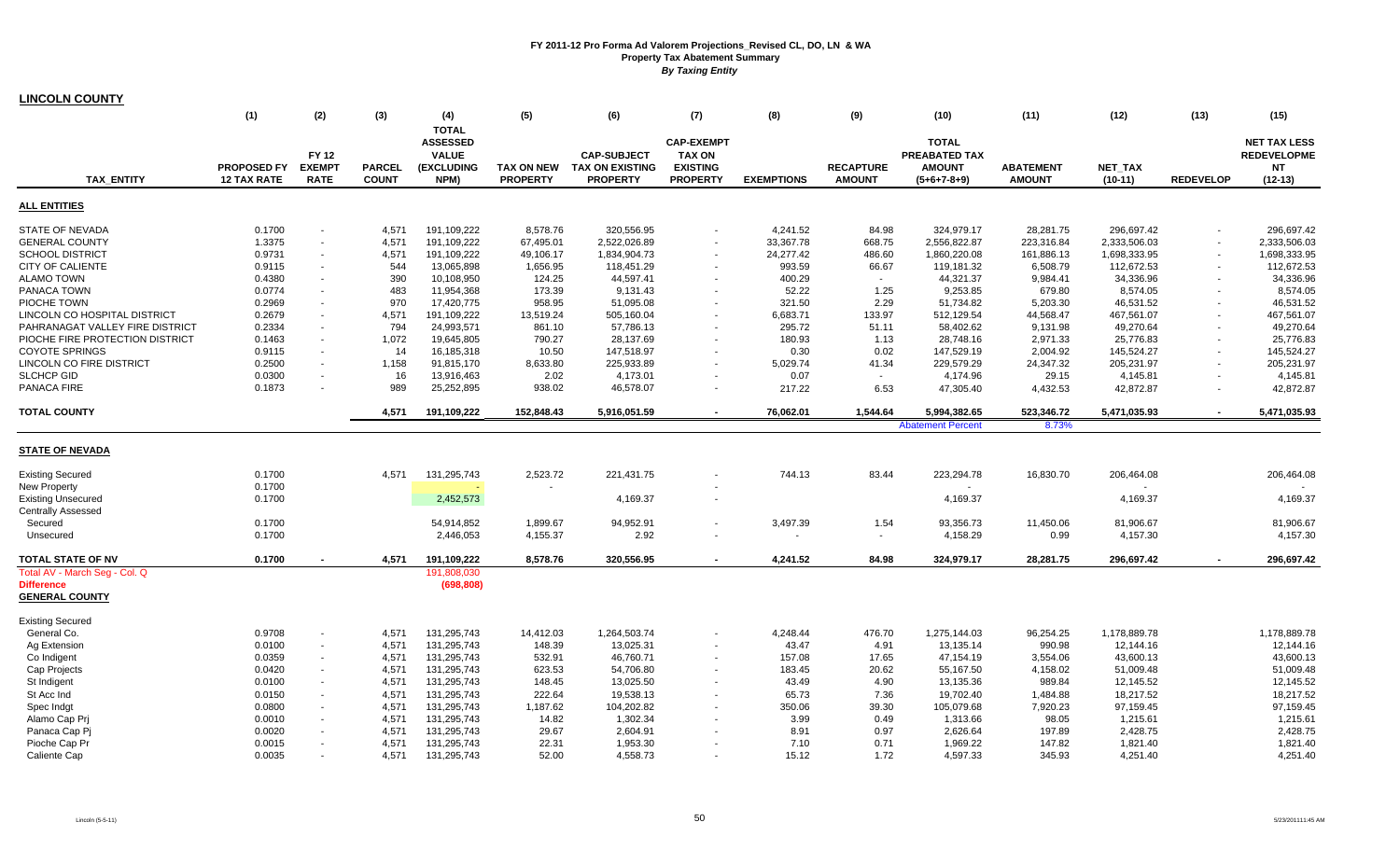**LINCOLN COUNTY**

|                                | (1)                                      | (2)                                          | (3)                           | (4)                                | (5)                                  | (6)                                                             | (7)                                                 | (8)               | (9)                               | (10)                                            | (11)                              | (12)                        | (13)             | (15)                                         |
|--------------------------------|------------------------------------------|----------------------------------------------|-------------------------------|------------------------------------|--------------------------------------|-----------------------------------------------------------------|-----------------------------------------------------|-------------------|-----------------------------------|-------------------------------------------------|-----------------------------------|-----------------------------|------------------|----------------------------------------------|
|                                |                                          |                                              |                               | <b>TOTAL</b><br><b>ASSESSED</b>    |                                      |                                                                 | <b>CAP-EXEMPT</b>                                   |                   |                                   | <b>TOTAL</b>                                    |                                   |                             |                  | <b>NET TAX LESS</b>                          |
| <b>TAX ENTITY</b>              | <b>PROPOSED FY</b><br><b>12 TAX RATE</b> | <b>FY 12</b><br><b>EXEMPT</b><br><b>RATE</b> | <b>PARCEL</b><br><b>COUNT</b> | <b>VALUE</b><br>(EXCLUDING<br>NPM) | <b>TAX ON NEW</b><br><b>PROPERTY</b> | <b>CAP-SUBJECT</b><br><b>TAX ON EXISTING</b><br><b>PROPERTY</b> | <b>TAX ON</b><br><b>EXISTING</b><br><b>PROPERTY</b> | <b>EXEMPTIONS</b> | <b>RECAPTURE</b><br><b>AMOUNT</b> | PREABATED TAX<br><b>AMOUNT</b><br>$(5+6+7-8+9)$ | <b>ABATEMENT</b><br><b>AMOUNT</b> | <b>NET TAX</b><br>$(10-11)$ | <b>REDEVELOP</b> | <b>REDEVELOPME</b><br><b>NT</b><br>$(12-13)$ |
| China Sprgs                    | 0.0077                                   | $\sim$                                       | 4,571                         | 131,295,743                        | 114.36                               | 10,029.52                                                       | $\sim$                                              | 33.67             | 3.74                              | 10,113.95                                       | 762.38                            | 9,351.57                    |                  | 9,351.57                                     |
| Alamo Clinic                   | 0.0425                                   | $\blacksquare$                               | 4,571                         | 131,295,743                        | 630.98                               | 55,358.43                                                       | $\sim$                                              | 185.68            | 20.88                             | 55,824.61                                       | 4,207.04                          | 51,617.57                   |                  | 51,617.57                                    |
| Museum                         | 0.0216                                   | $\blacksquare$                               | 4,571                         | 131,295,743                        | 320.61                               | 28,135.16                                                       | $\sim$                                              | 94.82             | 10.58                             | 28,371.53                                       | 2,137.99                          | 26,233.54                   |                  | 26,233.54                                    |
| Library                        | 0.0425                                   | $\sim$                                       | 4,571                         | 131,295,743                        | 630.98                               | 55,358.43                                                       | $\sim$                                              | 185.68            | 20.88                             | 55,824.61                                       | 4,345.87                          | 51,478.74                   |                  | 51,478.74                                    |
| Nutrition                      | 0.0515                                   | $\blacksquare$                               | 4,571                         | 131,295,743                        | 764.60                               | 67,080.73                                                       | $\sim$                                              | 224.96            | 25.29                             | 67,645.66                                       | 5,628.83                          | 62,016.83                   |                  | 62,016.83                                    |
| <b>GENERAL TOTAL</b>           | 1.3375                                   |                                              | 4,571                         | 131,295,743                        | 19,855.90                            | 1,742,144.56                                                    | $\sim$                                              | 5,851.65          | 656.70                            | 1,756,805.51                                    | 133,224.06                        | 1,623,581.45                | $\sim$           | 1,623,581.45                                 |
| <b>New Property</b>            | 1.3375                                   | $\overline{\phantom{a}}$                     |                               |                                    |                                      |                                                                 | $\overline{\phantom{a}}$                            |                   |                                   | $\sim$                                          |                                   |                             |                  |                                              |
| <b>Existing Unsecured</b>      | 1.3375                                   | $\blacksquare$                               |                               | 2,452,573                          |                                      | 32,803.16                                                       | $\blacksquare$                                      |                   |                                   | 32,803.16                                       |                                   | 32,803.16                   |                  | 32,803.16                                    |
| <b>Centrally Assessed</b>      |                                          |                                              |                               |                                    |                                      |                                                                 |                                                     |                   |                                   |                                                 |                                   |                             |                  |                                              |
| Secured                        | 1.3375                                   | ÷,                                           |                               | 54,914,852                         | 14,946.17                            | 747,056.14                                                      |                                                     | 27,516.13         | 12.05                             | 734,498.23                                      | 90,084.97                         | 644,413.26                  |                  | 644,413.26                                   |
| Unsecured                      | 1.3375                                   | $\blacksquare$                               |                               | 2,446,053                          | 32,692.94                            | 23.03                                                           | $\blacksquare$                                      |                   | $\sim$                            | 32,715.97                                       | 7.81                              | 32,708.16                   |                  | 32,708.16                                    |
| <b>TOTAL GENERAL COUNTY</b>    | 1.3375                                   |                                              | 4,571                         | 191,109,222                        | 67,495                               | 2,522,027                                                       |                                                     | 33,368            | 669                               | 2,556,823                                       | 223,317                           | 2,333,506                   |                  | 2,333,506                                    |
| <b>March Assessors Report:</b> |                                          |                                              |                               |                                    |                                      |                                                                 |                                                     |                   |                                   |                                                 |                                   |                             |                  |                                              |
| New secured                    |                                          |                                              |                               | 1,288,256                          |                                      |                                                                 |                                                     |                   |                                   |                                                 |                                   |                             |                  |                                              |
| <b>Existing Secured</b>        |                                          |                                              |                               | 130,851,888                        |                                      |                                                                 |                                                     |                   |                                   |                                                 |                                   |                             |                  |                                              |
|                                |                                          |                                              |                               | 132,140,144                        |                                      |                                                                 |                                                     |                   |                                   |                                                 |                                   |                             |                  |                                              |
| <b>Difference</b>              |                                          |                                              |                               | (844, 401)                         | $-0.64%$                             |                                                                 |                                                     |                   |                                   |                                                 |                                   |                             |                  |                                              |
| Total AV - March Seg - Col. Q  |                                          |                                              |                               | 191,808,030                        |                                      |                                                                 |                                                     |                   |                                   |                                                 |                                   |                             |                  |                                              |
| <b>Difference</b>              |                                          |                                              |                               | (698, 808)                         |                                      |                                                                 |                                                     |                   |                                   |                                                 |                                   |                             |                  |                                              |
| <b>SCHOOL DISTRICT</b>         |                                          |                                              |                               |                                    |                                      |                                                                 |                                                     |                   |                                   |                                                 |                                   |                             |                  |                                              |
| <b>Existing Secured</b>        | 0.7500                                   | $\blacksquare$                               | 4,571                         | 131,295,743                        | 11,134.23                            | 976,904.33                                                      |                                                     | 3,281.77          | 368.28                            | 985,125.07                                      | 74,251.89                         | 910,873.18                  |                  | 910,873.18                                   |
| <b>New Property</b>            | 0.7500                                   | $\blacksquare$                               |                               |                                    |                                      |                                                                 |                                                     |                   |                                   |                                                 |                                   |                             |                  |                                              |
| <b>Existing Unsecured</b>      | 0.7500                                   | $\blacksquare$                               |                               | 2,452,573                          |                                      | 18,394.30                                                       | $\sim$                                              |                   |                                   | 18,394.30                                       |                                   | 18,394.30                   |                  | 18,394.30                                    |
| Centrally Assessed             |                                          |                                              |                               |                                    |                                      |                                                                 |                                                     |                   |                                   |                                                 |                                   |                             |                  |                                              |
| Secured                        | 0.7500                                   | $\mathbf{r}$                                 |                               | 54,914,852                         | 8,381.04                             | 418,909.98                                                      | $\sim$                                              | 15,429.62         | 6.76                              | 411,868.16                                      | 50,514.92                         | 361,353.24                  |                  | 361,353.24                                   |
| Unsecured                      | 0.7500                                   | ä,                                           |                               | 2,446,053                          | 18,332.49                            | 12.93                                                           | $\blacksquare$                                      |                   | $\sim$                            | 18,345.41                                       | 4.39                              | 18,341.03                   |                  | 18,341.03                                    |
| TOTAL SCHOOL OPERATING         | 0.7500                                   |                                              | 4,571                         | 191,109,222                        | 37,847.76                            | 1,414,221.54                                                    | $\sim$                                              | 18,711.39         | 375.04                            | 1,433,732.94                                    | 124,771.19                        | 1,308,961.75                | $\sim$           | 1,308,961.75                                 |
|                                |                                          |                                              |                               |                                    |                                      |                                                                 |                                                     |                   |                                   |                                                 | 8.70%                             |                             |                  |                                              |
|                                |                                          |                                              |                               |                                    | 10,874.12                            | 543,521.74                                                      | $\sim$                                              | 20,019.42         | 8.77                              | 534,385.21                                      | 65,541.42                         | 468,843.79                  |                  | 468,843.79                                   |
| <b>SCHOOL DEBT</b>             |                                          |                                              |                               |                                    | 23,785.79                            | 16.77                                                           | $\sim$                                              |                   | $\sim$                            | 23,802.56                                       | 5.69                              | 23,796.87                   | $\sim$           | 23,796.87                                    |
| <b>Existing Secured</b>        | 0.2231                                   |                                              | 4,576                         | 131,295,743                        | 3,312.03                             | 290,595.90                                                      |                                                     | 976.23            | 109.55                            | 293,041.25                                      | 22,087.13                         | 270,954.12                  |                  | 270,954.12                                   |
| <b>New Property</b>            | 0.2231                                   | $\overline{\phantom{a}}$                     |                               |                                    | $\sim$                               |                                                                 |                                                     |                   |                                   |                                                 |                                   |                             |                  |                                              |
| <b>Existing Unsecured</b>      | 0.2231                                   | $\blacksquare$                               |                               | 2,452,573                          |                                      | 5,471.69                                                        | $\sim$                                              |                   |                                   | 5,471.69                                        |                                   | 5,471.69                    |                  | 5,471.69                                     |
| <b>Centrally Assessed</b>      |                                          |                                              |                               |                                    |                                      |                                                                 |                                                     |                   |                                   |                                                 |                                   |                             |                  |                                              |
| Secured                        | 0.2231                                   | $\overline{\phantom{a}}$                     |                               | 54,914,852                         | 2,493.08                             | 124,611.76                                                      | $\blacksquare$                                      | 4,589.80          | 2.01                              | 122,517.05                                      | 15,026.50                         | 107,490.55                  |                  | 107,490.55                                   |
| Unsecured                      | 0.2231                                   | ä,                                           |                               | 2,446,053                          | 5,453.30                             | 3.84                                                            | $\sim$                                              |                   | $\sim$                            | 5,457.15                                        | 1.30                              | 5,455.84                    |                  | 5,455.84                                     |
| <b>TOTAL SCHOOL DEBT</b>       | 0.2231                                   |                                              | 4,576                         | 191,109,222                        | 11,258.41                            | 420,683.19                                                      | $\sim$                                              | 5,566.03          | 111.56                            | 426,487.14                                      | 37,114.94                         | 389,372.20                  | $\blacksquare$   | 389,372.20                                   |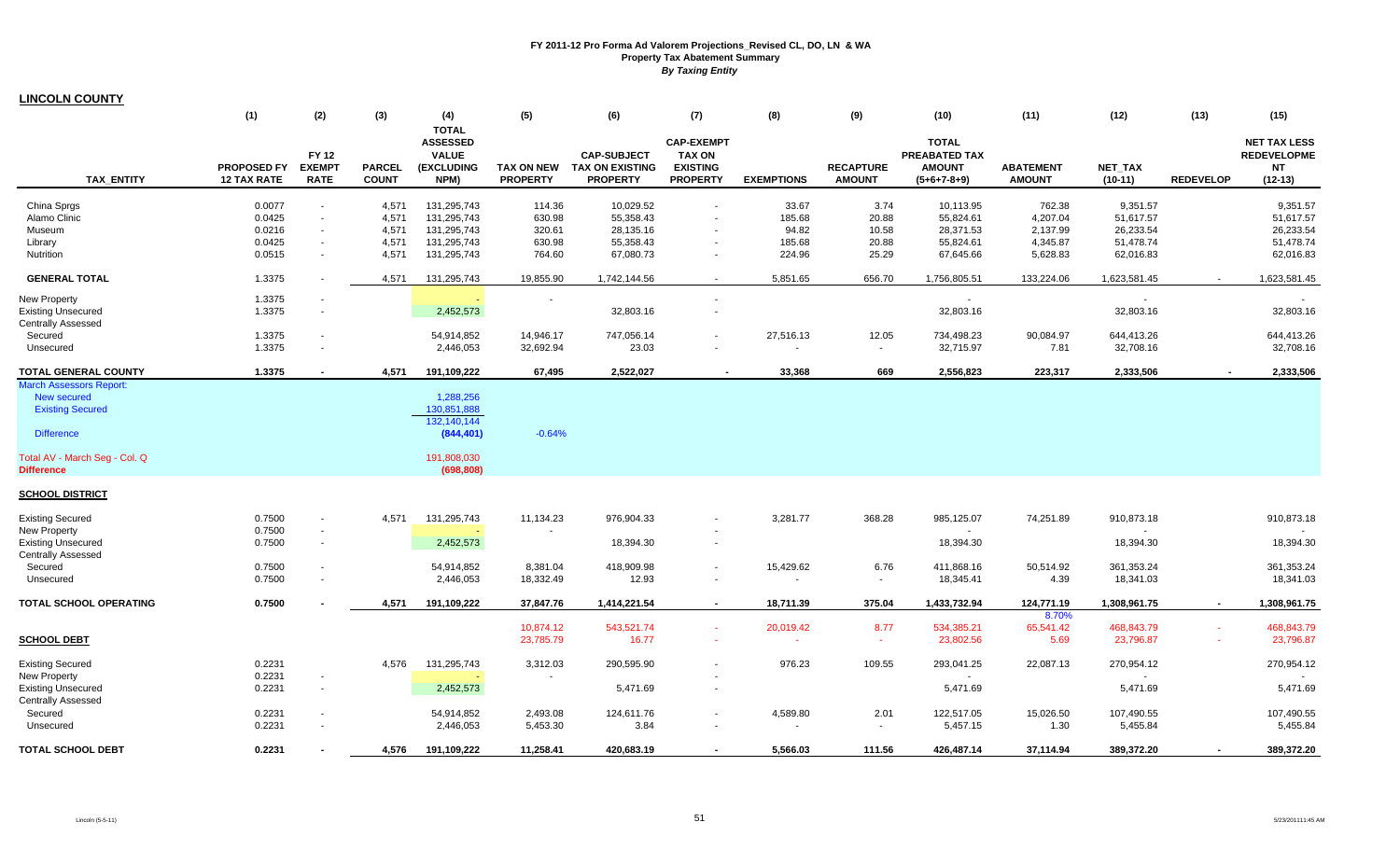| <b>LINCOLN COUNTY</b> |  |
|-----------------------|--|
|-----------------------|--|

|                                                                               | (1)                                      | (2)                                          | (3)                           | (4)                                                                   | (5)             | (6)                                                                 | (7)                                                                      | (8)               | (9)                               | (10)                                                            | (11)                              | (12)                 | (13)             | (15)                                                                |
|-------------------------------------------------------------------------------|------------------------------------------|----------------------------------------------|-------------------------------|-----------------------------------------------------------------------|-----------------|---------------------------------------------------------------------|--------------------------------------------------------------------------|-------------------|-----------------------------------|-----------------------------------------------------------------|-----------------------------------|----------------------|------------------|---------------------------------------------------------------------|
| <b>TAX ENTITY</b>                                                             | <b>PROPOSED FY</b><br><b>12 TAX RATE</b> | <b>FY 12</b><br><b>EXEMPT</b><br><b>RATE</b> | <b>PARCEL</b><br><b>COUNT</b> | <b>TOTAL</b><br><b>ASSESSED</b><br><b>VALUE</b><br>(EXCLUDING<br>NPM) | <b>PROPERTY</b> | <b>CAP-SUBJECT</b><br>TAX ON NEW TAX ON EXISTING<br><b>PROPERTY</b> | <b>CAP-EXEMPT</b><br><b>TAX ON</b><br><b>EXISTING</b><br><b>PROPERTY</b> | <b>EXEMPTIONS</b> | <b>RECAPTURE</b><br><b>AMOUNT</b> | <b>TOTAL</b><br>PREABATED TAX<br><b>AMOUNT</b><br>$(5+6+7-8+9)$ | <b>ABATEMENT</b><br><b>AMOUNT</b> | NET_TAX<br>$(10-11)$ | <b>REDEVELOP</b> | <b>NET TAX LESS</b><br><b>REDEVELOPME</b><br><b>NT</b><br>$(12-13)$ |
|                                                                               |                                          |                                              |                               |                                                                       |                 |                                                                     |                                                                          |                   |                                   |                                                                 |                                   |                      |                  |                                                                     |
| <b>TOTAL SCHOOL DISTRICT</b>                                                  | 0.9731                                   |                                              | 4,571                         | 191,109,222                                                           | 49,106.17       | 1,834,904.73                                                        | $\blacksquare$                                                           | 24,277.42         | 486.60                            | 1,860,220.08                                                    | 161,886.13                        | 1,698,333.95         |                  | 1,698,333.95                                                        |
| Total AV - March Seg - Col. Q<br><b>Difference</b><br><b>CITY OF CALIENTE</b> |                                          |                                              |                               | 191,808,030<br>(698, 808)                                             |                 |                                                                     |                                                                          |                   |                                   |                                                                 |                                   |                      |                  |                                                                     |
| <b>Existing Secured</b>                                                       | 0.9115                                   | $\sim$                                       | 544                           | 11,675,264                                                            | 1,011.89        | 106,277.26                                                          |                                                                          | 850.13            | 66.63                             | 106,505.65                                                      | 5,659.96                          | 100,845.69           |                  | 100,845.69                                                          |
| <b>New Property</b>                                                           | 0.9115                                   | $\sim$                                       |                               |                                                                       |                 |                                                                     |                                                                          |                   |                                   |                                                                 |                                   |                      |                  |                                                                     |
| <b>Existing Unsecured</b><br><b>Centrally Assessed</b>                        | 0.9115                                   | $\sim$                                       |                               | 330,476                                                               |                 | 3,012.29                                                            | $\sim$                                                                   |                   |                                   | 3,012.29                                                        |                                   | 3,012.29             |                  | 3,012.29                                                            |
| Secured                                                                       | 0.9115                                   | $\sim$                                       |                               | 1,030,385                                                             | 373.68          | 9,161.74                                                            | $\sim$                                                                   | 143.46            | 0.04                              | 9,392.00                                                        | 848.83                            | 8,543.17             |                  | 8,543.17                                                            |
| Unsecured                                                                     | 0.9115                                   |                                              |                               | 29,773                                                                | 271.38          | $\blacksquare$                                                      | $\overline{\phantom{a}}$                                                 | $\sim$            | $\mathbf{r}$                      | 271.38                                                          |                                   | 271.38               |                  | 271.38                                                              |
| <b>TOTAL CALIENTE</b>                                                         | 0.9115                                   | $\overline{\phantom{a}}$                     | 544                           | 13,065,898                                                            | 1,656.95        | 118,451.29                                                          | $\sim$                                                                   | 993.59            | 66.67                             | 119,181.32                                                      | 6,508.79                          | 112,672.53           |                  | 112,672.53                                                          |
| Total AV - March Seg - Col. Q<br><b>Difference</b><br><b>ALAMO TOWN</b>       |                                          |                                              |                               | 13,055,412<br>10,486                                                  |                 |                                                                     |                                                                          |                   |                                   |                                                                 |                                   |                      |                  |                                                                     |
| <b>Existing Secured</b>                                                       | 0.4380                                   |                                              | 390                           | 9,636,519                                                             | 39.98           | 42,567.47                                                           |                                                                          | 355.34            | $\blacksquare$                    | 42,252.11                                                       | 9,423.05                          | 32,829.06            |                  | 32,829.06                                                           |
| <b>New Property</b>                                                           | 0.4380                                   | $\sim$                                       |                               |                                                                       | $\sim$          |                                                                     | $\sim$                                                                   |                   |                                   | $\sim$                                                          |                                   |                      |                  |                                                                     |
| <b>Existing Unsecured</b><br><b>Centrally Assessed</b>                        | 0.4380                                   | $\sim$                                       |                               | 219,009                                                               |                 | 959.26                                                              | $\sim$                                                                   |                   |                                   | 959.26                                                          |                                   | 959.26               |                  | 959.26                                                              |
| Secured                                                                       | 0.4380                                   | $\overline{\phantom{a}}$                     |                               | 234,184                                                               | $\sim$          | 1,070.68                                                            | $\sim$                                                                   | 44.95             | $\blacksquare$                    | 1,025.73                                                        | 561.36                            | 464.37               |                  | 464.37                                                              |
| Unsecured                                                                     | 0.4380                                   | $\sim$                                       |                               | 19,239                                                                | 84.27           |                                                                     |                                                                          |                   | $\overline{\phantom{a}}$          | 84.27                                                           |                                   | 84.27                |                  | 84.27                                                               |
| <b>TOTAL ALAMO</b>                                                            | 0.4380                                   |                                              | 390                           | 10,108,950                                                            | 124.25          | 44,597.41                                                           | $\sim$                                                                   | 400.29            | $\blacksquare$                    | 44,321.37                                                       | 9,984.41                          | 34,336.96            |                  | 34,336.96                                                           |
| Total AV - March Seg - Col. Q<br><b>Difference</b><br><b>PANACA TOWN</b>      |                                          |                                              |                               | 10,119,136<br>(10, 186)                                               |                 |                                                                     |                                                                          |                   |                                   |                                                                 |                                   |                      |                  |                                                                     |
| <b>Existing Secured</b>                                                       | 0.0774                                   | $\blacksquare$                               | 483                           | 11,684,485                                                            | 161.74          | 8,928.18                                                            | $\blacksquare$                                                           | 46.21             | 1.25                              | 9,044.96                                                        | 672.29                            | 8,372.67             |                  | 8,372.67                                                            |
| New Property                                                                  | 0.0774                                   | $\overline{\phantom{a}}$                     |                               |                                                                       |                 |                                                                     |                                                                          |                   |                                   |                                                                 |                                   |                      |                  |                                                                     |
| <b>Existing Unsecured</b><br><b>Centrally Assessed</b>                        | 0.0774                                   | $\sim$                                       |                               | 70,302                                                                |                 | 54.41                                                               | $\sim$                                                                   |                   |                                   | 54.41                                                           |                                   | 54.41                |                  | 54.41                                                               |
| Secured                                                                       | 0.0774                                   | $\blacksquare$                               |                               | 184,683                                                               | 0.12            | 148.84                                                              | $\sim$                                                                   | 6.01              | $\blacksquare$                    | 142.95                                                          | 7.51                              | 135.44               |                  | 135.44                                                              |
| Unsecured                                                                     | 0.0774                                   | $\sim$                                       |                               | 14,898                                                                | 11.53           | $\ddot{\phantom{1}}$                                                | $\overline{\phantom{a}}$                                                 | $\sim$            | $\blacksquare$                    | 11.53                                                           |                                   | 11.53                |                  | 11.53                                                               |
| <b>TOTAL PANACA</b>                                                           | 0.0774                                   |                                              | 483                           | 11,954,368                                                            | 173.39          | 9,131.43                                                            | $\blacksquare$                                                           | 52.22             | 1.25                              | 9,253.85                                                        | 679.80                            | 8,574.05             |                  | 8,574.05                                                            |
| Total AV - March Seg - Col. Q<br><b>Difference</b><br><b>PIOCHE TOWN</b>      |                                          |                                              |                               | 11,927,602<br>26,766                                                  |                 |                                                                     |                                                                          |                   |                                   |                                                                 |                                   |                      |                  |                                                                     |
| <b>Existing Secured</b>                                                       | 0.2969                                   |                                              | 970                           | 16,835,351                                                            | 856.56          | 49,404.72                                                           |                                                                          | 266.87            | 2.29                              | 49,996.70                                                       | 5,135.10                          | 44,861.60            |                  | 44,861.60                                                           |
| <b>New Property</b>                                                           | 0.2969                                   |                                              |                               |                                                                       |                 |                                                                     |                                                                          |                   |                                   | $\sim$                                                          |                                   |                      |                  | $\sim$                                                              |
| <b>Existing Unsecured</b>                                                     | 0.2969                                   | $\sim$                                       |                               | 131,132                                                               |                 | 389.33                                                              | $\sim$                                                                   |                   |                                   | 389.33                                                          |                                   | 389.33               |                  | 389.33                                                              |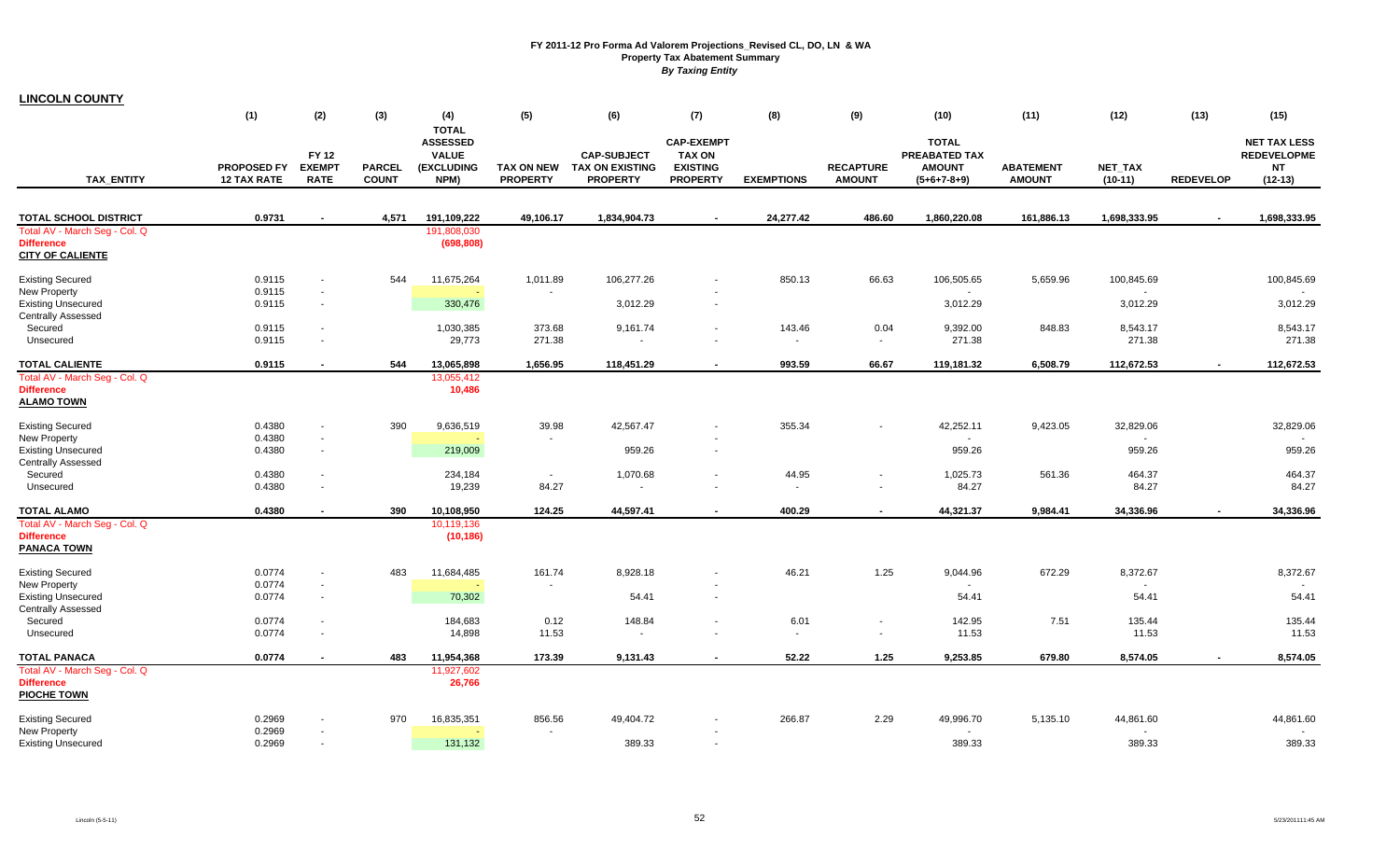**LINCOLN COUNTY**

| <b>ASSESSED</b><br><b>CAP-EXEMPT</b><br><b>TOTAL</b><br><b>NET TAX LESS</b><br><b>FY 12</b><br><b>VALUE</b><br><b>CAP-SUBJECT</b><br><b>TAX ON</b><br>PREABATED TAX<br><b>REDEVELOPME</b><br><b>NT</b><br><b>PROPOSED FY</b><br><b>EXEMPT</b><br><b>PARCEL</b><br><b>(EXCLUDING</b><br><b>TAX ON NEW</b><br><b>TAX ON EXISTING</b><br><b>EXISTING</b><br><b>RECAPTURE</b><br><b>AMOUNT</b><br><b>ABATEMENT</b><br>NET_TAX<br>TAX_ENTITY<br>NPM)<br><b>PROPERTY</b><br><b>PROPERTY</b><br><b>AMOUNT</b><br><b>AMOUNT</b><br>$(10-11)$<br>$(12-13)$<br><b>12 TAX RATE</b><br><b>RATE</b><br><b>COUNT</b><br><b>PROPERTY</b><br><b>EXEMPTIONS</b><br>$(5+6+7-8+9)$<br><b>REDEVELOP</b><br><b>Centrally Assessed</b><br>0.2969<br>1,178.20<br>1,178.20<br>Secured<br>419,804<br>1,301.03<br>54.63<br>1,246.40<br>68.20<br>$\sim$<br>$\sim$<br>$\overline{\phantom{a}}$<br>0.2969<br>34,488<br>102.39<br>102.39<br>102.39<br>102.39<br>Unsecured<br>$\sim$<br>÷<br>$\sim$<br>$\blacksquare$<br>46,531.52<br><b>TOTAL PIOCHE</b><br>0.2969<br>17,420,775<br>958.95<br>51,095.08<br>321.50<br>2.29<br>51,734.82<br>5,203.30<br>46,531.52<br>970<br>$\blacksquare$<br>Total AV - March Seg - Col. Q<br>17,526,313<br>(105, 538)<br><b>Existing Secured</b><br>0.2679<br>4,571<br>131,295,743<br>3,977.18<br>348,950.33<br>1,172.24<br>131.56<br>351,886.83<br>26,523.00<br>325,363.83<br>325,363.83<br>$\blacksquare$<br>$\overline{\phantom{a}}$<br><b>New Property</b><br>0.2679<br>$\sim$<br>2,452,573<br>6,570.44<br><b>Existing Unsecured</b><br>0.2679<br>6,570.44<br>6,570.44<br>6,570.44<br>$\Delta$<br>$\sim$<br><b>Centrally Assessed</b><br>0.2679<br>54,914,852<br>2,993.72<br>149,634.66<br>5,511.47<br>18,043.91<br>129,075.41<br>Secured<br>2.41<br>147,119.32<br>129,075.41<br>$\sim$<br>$\blacksquare$<br>0.2679<br>2,446,053<br>6,548.34<br>4.61<br>6,552.95<br>1.56<br>6,551.39<br>6,551.39<br>Unsecured<br>$\sim$<br>$\sim$<br>$\blacksquare$<br>$\sim$<br>0.2679<br>44,568.47<br>467,561.07<br>TOTAL LN CO HOSPITAL<br>4,571<br>191,109,222<br>13,519.24<br>505,160.04<br>6,683.71<br>133.97<br>512,129.54<br>467,561.07<br>$\blacksquare$<br>$\blacksquare$<br>Total AV - March Seg - Col. Q<br>191,808,030<br>(698, 808)<br>0.2334<br>794<br>23,714,819<br>632.94<br>54,952.16<br>218.19<br>50.98<br>55,417.89<br>46,407.40<br>46,407.40<br><b>Existing Secured</b><br>9,010.49<br>$\sim$<br>0.2334<br><b>New Property</b><br>$\sim$<br>$\sim$<br>$\sim$<br>783.60<br>0.2334<br>335,734<br>783.60<br>783.60<br><b>Existing Unsecured</b><br>783.60<br>$\sim$<br>$\blacksquare$<br><b>Centrally Assessed</b><br>0.2334<br>859,406<br>33.01<br>2,050.37<br>77.53<br>0.13<br>121.49<br>1,884.49<br>Secured<br>2,005.98<br>1,884.49<br>$\blacksquare$<br>$\blacksquare$<br>0.2334<br>83,612<br>195.15<br>195.15<br>195.15<br>195.15<br>Unsecured<br>$\sim$<br>÷<br>$\blacksquare$<br>$\sim$<br>0.2334<br>295.72<br>49,270.64<br>TOTAL PAHRANAGAT VLLY FIRE<br>794<br>24,993,571<br>861.10<br>57,786.13<br>51.11<br>58,402.62<br>9,131.98<br>49,270.64<br>$\sim$<br>$\sim$<br>Total AV - March Seg - Col. Q<br>24,684,585<br>308,986<br>0.1463<br>1.072<br>18,719,261<br>703.82<br>26.822.49<br>134.81<br>1.13<br>27,392.63<br>2,913.78<br>24,478.85<br>24,478.85<br><b>Existing Secured</b><br>$\sim$<br>New Property<br>0.1463<br>$\sim$<br>148,230<br>216.86<br>0.1463<br>216.86<br>216.86<br>216.86<br>$\sim$<br>$\blacksquare$<br>57.55<br>719,228<br>1,098.34<br>46.12<br>1,052.22<br>994.67<br>994.67<br>Secured<br>0.1463<br>$\sim$<br>$\sim$<br>$\blacksquare$<br>$\blacksquare$<br>0.1463<br>59,086<br>86.45<br>86.45<br>86.45<br>86.45<br>Unsecured<br>$\blacksquare$<br>$\blacksquare$<br>$\overline{\phantom{a}}$<br>TOTAL PIOCHE FIRE PROTECTION<br>1,072<br>19,645,805<br>28,137.69<br>180.93<br>1.13<br>2,971.33<br>25,776.83<br>25,776.83<br>0.1463<br>790.27<br>28,748.16<br>$\sim$<br>$\sim$<br>19,741,675<br>(95, 870)<br>16,180,727<br>147,487.33<br>2,002.95<br>145,484.38<br><b>Existing Secured</b><br>0.9115<br>14<br>147,487.33<br>145,484.38<br>0.9115<br>New Property<br>0.9115<br>$\sim$ |                                            | (1) | (2) | (3) | (4)          | (5) | (6) | (7) | (8) | (9) | (10) | (11) | (12) | (13) | (15) |
|---------------------------------------------------------------------------------------------------------------------------------------------------------------------------------------------------------------------------------------------------------------------------------------------------------------------------------------------------------------------------------------------------------------------------------------------------------------------------------------------------------------------------------------------------------------------------------------------------------------------------------------------------------------------------------------------------------------------------------------------------------------------------------------------------------------------------------------------------------------------------------------------------------------------------------------------------------------------------------------------------------------------------------------------------------------------------------------------------------------------------------------------------------------------------------------------------------------------------------------------------------------------------------------------------------------------------------------------------------------------------------------------------------------------------------------------------------------------------------------------------------------------------------------------------------------------------------------------------------------------------------------------------------------------------------------------------------------------------------------------------------------------------------------------------------------------------------------------------------------------------------------------------------------------------------------------------------------------------------------------------------------------------------------------------------------------------------------------------------------------------------------------------------------------------------------------------------------------------------------------------------------------------------------------------------------------------------------------------------------------------------------------------------------------------------------------------------------------------------------------------------------------------------------------------------------------------------------------------------------------------------------------------------------------------------------------------------------------------------------------------------------------------------------------------------------------------------------------------------------------------------------------------------------------------------------------------------------------------------------------------------------------------------------------------------------------------------------------------------------------------------------------------------------------------------------------------------------------------------------------------------------------------------------------------------------------------------------------------------------------------------------------------------------------------------------------------------------------------------------------------------------------------------------------------------------------------------------------------------------------------------------------------------------------------------------------------------------------------------------------------------------------------------------------------------------------------------------------------------------------------------------------------------------------------------------------------------------------------------------------------------------------------------------------------------------------------------------------------------------------------------|--------------------------------------------|-----|-----|-----|--------------|-----|-----|-----|-----|-----|------|------|------|------|------|
|                                                                                                                                                                                                                                                                                                                                                                                                                                                                                                                                                                                                                                                                                                                                                                                                                                                                                                                                                                                                                                                                                                                                                                                                                                                                                                                                                                                                                                                                                                                                                                                                                                                                                                                                                                                                                                                                                                                                                                                                                                                                                                                                                                                                                                                                                                                                                                                                                                                                                                                                                                                                                                                                                                                                                                                                                                                                                                                                                                                                                                                                                                                                                                                                                                                                                                                                                                                                                                                                                                                                                                                                                                                                                                                                                                                                                                                                                                                                                                                                                                                                                                                                 |                                            |     |     |     | <b>TOTAL</b> |     |     |     |     |     |      |      |      |      |      |
|                                                                                                                                                                                                                                                                                                                                                                                                                                                                                                                                                                                                                                                                                                                                                                                                                                                                                                                                                                                                                                                                                                                                                                                                                                                                                                                                                                                                                                                                                                                                                                                                                                                                                                                                                                                                                                                                                                                                                                                                                                                                                                                                                                                                                                                                                                                                                                                                                                                                                                                                                                                                                                                                                                                                                                                                                                                                                                                                                                                                                                                                                                                                                                                                                                                                                                                                                                                                                                                                                                                                                                                                                                                                                                                                                                                                                                                                                                                                                                                                                                                                                                                                 |                                            |     |     |     |              |     |     |     |     |     |      |      |      |      |      |
|                                                                                                                                                                                                                                                                                                                                                                                                                                                                                                                                                                                                                                                                                                                                                                                                                                                                                                                                                                                                                                                                                                                                                                                                                                                                                                                                                                                                                                                                                                                                                                                                                                                                                                                                                                                                                                                                                                                                                                                                                                                                                                                                                                                                                                                                                                                                                                                                                                                                                                                                                                                                                                                                                                                                                                                                                                                                                                                                                                                                                                                                                                                                                                                                                                                                                                                                                                                                                                                                                                                                                                                                                                                                                                                                                                                                                                                                                                                                                                                                                                                                                                                                 |                                            |     |     |     |              |     |     |     |     |     |      |      |      |      |      |
|                                                                                                                                                                                                                                                                                                                                                                                                                                                                                                                                                                                                                                                                                                                                                                                                                                                                                                                                                                                                                                                                                                                                                                                                                                                                                                                                                                                                                                                                                                                                                                                                                                                                                                                                                                                                                                                                                                                                                                                                                                                                                                                                                                                                                                                                                                                                                                                                                                                                                                                                                                                                                                                                                                                                                                                                                                                                                                                                                                                                                                                                                                                                                                                                                                                                                                                                                                                                                                                                                                                                                                                                                                                                                                                                                                                                                                                                                                                                                                                                                                                                                                                                 |                                            |     |     |     |              |     |     |     |     |     |      |      |      |      |      |
|                                                                                                                                                                                                                                                                                                                                                                                                                                                                                                                                                                                                                                                                                                                                                                                                                                                                                                                                                                                                                                                                                                                                                                                                                                                                                                                                                                                                                                                                                                                                                                                                                                                                                                                                                                                                                                                                                                                                                                                                                                                                                                                                                                                                                                                                                                                                                                                                                                                                                                                                                                                                                                                                                                                                                                                                                                                                                                                                                                                                                                                                                                                                                                                                                                                                                                                                                                                                                                                                                                                                                                                                                                                                                                                                                                                                                                                                                                                                                                                                                                                                                                                                 |                                            |     |     |     |              |     |     |     |     |     |      |      |      |      |      |
|                                                                                                                                                                                                                                                                                                                                                                                                                                                                                                                                                                                                                                                                                                                                                                                                                                                                                                                                                                                                                                                                                                                                                                                                                                                                                                                                                                                                                                                                                                                                                                                                                                                                                                                                                                                                                                                                                                                                                                                                                                                                                                                                                                                                                                                                                                                                                                                                                                                                                                                                                                                                                                                                                                                                                                                                                                                                                                                                                                                                                                                                                                                                                                                                                                                                                                                                                                                                                                                                                                                                                                                                                                                                                                                                                                                                                                                                                                                                                                                                                                                                                                                                 |                                            |     |     |     |              |     |     |     |     |     |      |      |      |      |      |
|                                                                                                                                                                                                                                                                                                                                                                                                                                                                                                                                                                                                                                                                                                                                                                                                                                                                                                                                                                                                                                                                                                                                                                                                                                                                                                                                                                                                                                                                                                                                                                                                                                                                                                                                                                                                                                                                                                                                                                                                                                                                                                                                                                                                                                                                                                                                                                                                                                                                                                                                                                                                                                                                                                                                                                                                                                                                                                                                                                                                                                                                                                                                                                                                                                                                                                                                                                                                                                                                                                                                                                                                                                                                                                                                                                                                                                                                                                                                                                                                                                                                                                                                 | <b>Difference</b>                          |     |     |     |              |     |     |     |     |     |      |      |      |      |      |
|                                                                                                                                                                                                                                                                                                                                                                                                                                                                                                                                                                                                                                                                                                                                                                                                                                                                                                                                                                                                                                                                                                                                                                                                                                                                                                                                                                                                                                                                                                                                                                                                                                                                                                                                                                                                                                                                                                                                                                                                                                                                                                                                                                                                                                                                                                                                                                                                                                                                                                                                                                                                                                                                                                                                                                                                                                                                                                                                                                                                                                                                                                                                                                                                                                                                                                                                                                                                                                                                                                                                                                                                                                                                                                                                                                                                                                                                                                                                                                                                                                                                                                                                 | LINCOLN CO HOSPITAL DISTRICT               |     |     |     |              |     |     |     |     |     |      |      |      |      |      |
|                                                                                                                                                                                                                                                                                                                                                                                                                                                                                                                                                                                                                                                                                                                                                                                                                                                                                                                                                                                                                                                                                                                                                                                                                                                                                                                                                                                                                                                                                                                                                                                                                                                                                                                                                                                                                                                                                                                                                                                                                                                                                                                                                                                                                                                                                                                                                                                                                                                                                                                                                                                                                                                                                                                                                                                                                                                                                                                                                                                                                                                                                                                                                                                                                                                                                                                                                                                                                                                                                                                                                                                                                                                                                                                                                                                                                                                                                                                                                                                                                                                                                                                                 |                                            |     |     |     |              |     |     |     |     |     |      |      |      |      |      |
|                                                                                                                                                                                                                                                                                                                                                                                                                                                                                                                                                                                                                                                                                                                                                                                                                                                                                                                                                                                                                                                                                                                                                                                                                                                                                                                                                                                                                                                                                                                                                                                                                                                                                                                                                                                                                                                                                                                                                                                                                                                                                                                                                                                                                                                                                                                                                                                                                                                                                                                                                                                                                                                                                                                                                                                                                                                                                                                                                                                                                                                                                                                                                                                                                                                                                                                                                                                                                                                                                                                                                                                                                                                                                                                                                                                                                                                                                                                                                                                                                                                                                                                                 |                                            |     |     |     |              |     |     |     |     |     |      |      |      |      |      |
|                                                                                                                                                                                                                                                                                                                                                                                                                                                                                                                                                                                                                                                                                                                                                                                                                                                                                                                                                                                                                                                                                                                                                                                                                                                                                                                                                                                                                                                                                                                                                                                                                                                                                                                                                                                                                                                                                                                                                                                                                                                                                                                                                                                                                                                                                                                                                                                                                                                                                                                                                                                                                                                                                                                                                                                                                                                                                                                                                                                                                                                                                                                                                                                                                                                                                                                                                                                                                                                                                                                                                                                                                                                                                                                                                                                                                                                                                                                                                                                                                                                                                                                                 |                                            |     |     |     |              |     |     |     |     |     |      |      |      |      |      |
|                                                                                                                                                                                                                                                                                                                                                                                                                                                                                                                                                                                                                                                                                                                                                                                                                                                                                                                                                                                                                                                                                                                                                                                                                                                                                                                                                                                                                                                                                                                                                                                                                                                                                                                                                                                                                                                                                                                                                                                                                                                                                                                                                                                                                                                                                                                                                                                                                                                                                                                                                                                                                                                                                                                                                                                                                                                                                                                                                                                                                                                                                                                                                                                                                                                                                                                                                                                                                                                                                                                                                                                                                                                                                                                                                                                                                                                                                                                                                                                                                                                                                                                                 |                                            |     |     |     |              |     |     |     |     |     |      |      |      |      |      |
|                                                                                                                                                                                                                                                                                                                                                                                                                                                                                                                                                                                                                                                                                                                                                                                                                                                                                                                                                                                                                                                                                                                                                                                                                                                                                                                                                                                                                                                                                                                                                                                                                                                                                                                                                                                                                                                                                                                                                                                                                                                                                                                                                                                                                                                                                                                                                                                                                                                                                                                                                                                                                                                                                                                                                                                                                                                                                                                                                                                                                                                                                                                                                                                                                                                                                                                                                                                                                                                                                                                                                                                                                                                                                                                                                                                                                                                                                                                                                                                                                                                                                                                                 |                                            |     |     |     |              |     |     |     |     |     |      |      |      |      |      |
|                                                                                                                                                                                                                                                                                                                                                                                                                                                                                                                                                                                                                                                                                                                                                                                                                                                                                                                                                                                                                                                                                                                                                                                                                                                                                                                                                                                                                                                                                                                                                                                                                                                                                                                                                                                                                                                                                                                                                                                                                                                                                                                                                                                                                                                                                                                                                                                                                                                                                                                                                                                                                                                                                                                                                                                                                                                                                                                                                                                                                                                                                                                                                                                                                                                                                                                                                                                                                                                                                                                                                                                                                                                                                                                                                                                                                                                                                                                                                                                                                                                                                                                                 |                                            |     |     |     |              |     |     |     |     |     |      |      |      |      |      |
|                                                                                                                                                                                                                                                                                                                                                                                                                                                                                                                                                                                                                                                                                                                                                                                                                                                                                                                                                                                                                                                                                                                                                                                                                                                                                                                                                                                                                                                                                                                                                                                                                                                                                                                                                                                                                                                                                                                                                                                                                                                                                                                                                                                                                                                                                                                                                                                                                                                                                                                                                                                                                                                                                                                                                                                                                                                                                                                                                                                                                                                                                                                                                                                                                                                                                                                                                                                                                                                                                                                                                                                                                                                                                                                                                                                                                                                                                                                                                                                                                                                                                                                                 |                                            |     |     |     |              |     |     |     |     |     |      |      |      |      |      |
|                                                                                                                                                                                                                                                                                                                                                                                                                                                                                                                                                                                                                                                                                                                                                                                                                                                                                                                                                                                                                                                                                                                                                                                                                                                                                                                                                                                                                                                                                                                                                                                                                                                                                                                                                                                                                                                                                                                                                                                                                                                                                                                                                                                                                                                                                                                                                                                                                                                                                                                                                                                                                                                                                                                                                                                                                                                                                                                                                                                                                                                                                                                                                                                                                                                                                                                                                                                                                                                                                                                                                                                                                                                                                                                                                                                                                                                                                                                                                                                                                                                                                                                                 |                                            |     |     |     |              |     |     |     |     |     |      |      |      |      |      |
|                                                                                                                                                                                                                                                                                                                                                                                                                                                                                                                                                                                                                                                                                                                                                                                                                                                                                                                                                                                                                                                                                                                                                                                                                                                                                                                                                                                                                                                                                                                                                                                                                                                                                                                                                                                                                                                                                                                                                                                                                                                                                                                                                                                                                                                                                                                                                                                                                                                                                                                                                                                                                                                                                                                                                                                                                                                                                                                                                                                                                                                                                                                                                                                                                                                                                                                                                                                                                                                                                                                                                                                                                                                                                                                                                                                                                                                                                                                                                                                                                                                                                                                                 | <b>Difference</b>                          |     |     |     |              |     |     |     |     |     |      |      |      |      |      |
|                                                                                                                                                                                                                                                                                                                                                                                                                                                                                                                                                                                                                                                                                                                                                                                                                                                                                                                                                                                                                                                                                                                                                                                                                                                                                                                                                                                                                                                                                                                                                                                                                                                                                                                                                                                                                                                                                                                                                                                                                                                                                                                                                                                                                                                                                                                                                                                                                                                                                                                                                                                                                                                                                                                                                                                                                                                                                                                                                                                                                                                                                                                                                                                                                                                                                                                                                                                                                                                                                                                                                                                                                                                                                                                                                                                                                                                                                                                                                                                                                                                                                                                                 | PAHRANAGAT VALLEY FIRE DISTRICT            |     |     |     |              |     |     |     |     |     |      |      |      |      |      |
|                                                                                                                                                                                                                                                                                                                                                                                                                                                                                                                                                                                                                                                                                                                                                                                                                                                                                                                                                                                                                                                                                                                                                                                                                                                                                                                                                                                                                                                                                                                                                                                                                                                                                                                                                                                                                                                                                                                                                                                                                                                                                                                                                                                                                                                                                                                                                                                                                                                                                                                                                                                                                                                                                                                                                                                                                                                                                                                                                                                                                                                                                                                                                                                                                                                                                                                                                                                                                                                                                                                                                                                                                                                                                                                                                                                                                                                                                                                                                                                                                                                                                                                                 |                                            |     |     |     |              |     |     |     |     |     |      |      |      |      |      |
|                                                                                                                                                                                                                                                                                                                                                                                                                                                                                                                                                                                                                                                                                                                                                                                                                                                                                                                                                                                                                                                                                                                                                                                                                                                                                                                                                                                                                                                                                                                                                                                                                                                                                                                                                                                                                                                                                                                                                                                                                                                                                                                                                                                                                                                                                                                                                                                                                                                                                                                                                                                                                                                                                                                                                                                                                                                                                                                                                                                                                                                                                                                                                                                                                                                                                                                                                                                                                                                                                                                                                                                                                                                                                                                                                                                                                                                                                                                                                                                                                                                                                                                                 |                                            |     |     |     |              |     |     |     |     |     |      |      |      |      |      |
|                                                                                                                                                                                                                                                                                                                                                                                                                                                                                                                                                                                                                                                                                                                                                                                                                                                                                                                                                                                                                                                                                                                                                                                                                                                                                                                                                                                                                                                                                                                                                                                                                                                                                                                                                                                                                                                                                                                                                                                                                                                                                                                                                                                                                                                                                                                                                                                                                                                                                                                                                                                                                                                                                                                                                                                                                                                                                                                                                                                                                                                                                                                                                                                                                                                                                                                                                                                                                                                                                                                                                                                                                                                                                                                                                                                                                                                                                                                                                                                                                                                                                                                                 |                                            |     |     |     |              |     |     |     |     |     |      |      |      |      |      |
|                                                                                                                                                                                                                                                                                                                                                                                                                                                                                                                                                                                                                                                                                                                                                                                                                                                                                                                                                                                                                                                                                                                                                                                                                                                                                                                                                                                                                                                                                                                                                                                                                                                                                                                                                                                                                                                                                                                                                                                                                                                                                                                                                                                                                                                                                                                                                                                                                                                                                                                                                                                                                                                                                                                                                                                                                                                                                                                                                                                                                                                                                                                                                                                                                                                                                                                                                                                                                                                                                                                                                                                                                                                                                                                                                                                                                                                                                                                                                                                                                                                                                                                                 |                                            |     |     |     |              |     |     |     |     |     |      |      |      |      |      |
|                                                                                                                                                                                                                                                                                                                                                                                                                                                                                                                                                                                                                                                                                                                                                                                                                                                                                                                                                                                                                                                                                                                                                                                                                                                                                                                                                                                                                                                                                                                                                                                                                                                                                                                                                                                                                                                                                                                                                                                                                                                                                                                                                                                                                                                                                                                                                                                                                                                                                                                                                                                                                                                                                                                                                                                                                                                                                                                                                                                                                                                                                                                                                                                                                                                                                                                                                                                                                                                                                                                                                                                                                                                                                                                                                                                                                                                                                                                                                                                                                                                                                                                                 |                                            |     |     |     |              |     |     |     |     |     |      |      |      |      |      |
|                                                                                                                                                                                                                                                                                                                                                                                                                                                                                                                                                                                                                                                                                                                                                                                                                                                                                                                                                                                                                                                                                                                                                                                                                                                                                                                                                                                                                                                                                                                                                                                                                                                                                                                                                                                                                                                                                                                                                                                                                                                                                                                                                                                                                                                                                                                                                                                                                                                                                                                                                                                                                                                                                                                                                                                                                                                                                                                                                                                                                                                                                                                                                                                                                                                                                                                                                                                                                                                                                                                                                                                                                                                                                                                                                                                                                                                                                                                                                                                                                                                                                                                                 |                                            |     |     |     |              |     |     |     |     |     |      |      |      |      |      |
|                                                                                                                                                                                                                                                                                                                                                                                                                                                                                                                                                                                                                                                                                                                                                                                                                                                                                                                                                                                                                                                                                                                                                                                                                                                                                                                                                                                                                                                                                                                                                                                                                                                                                                                                                                                                                                                                                                                                                                                                                                                                                                                                                                                                                                                                                                                                                                                                                                                                                                                                                                                                                                                                                                                                                                                                                                                                                                                                                                                                                                                                                                                                                                                                                                                                                                                                                                                                                                                                                                                                                                                                                                                                                                                                                                                                                                                                                                                                                                                                                                                                                                                                 |                                            |     |     |     |              |     |     |     |     |     |      |      |      |      |      |
|                                                                                                                                                                                                                                                                                                                                                                                                                                                                                                                                                                                                                                                                                                                                                                                                                                                                                                                                                                                                                                                                                                                                                                                                                                                                                                                                                                                                                                                                                                                                                                                                                                                                                                                                                                                                                                                                                                                                                                                                                                                                                                                                                                                                                                                                                                                                                                                                                                                                                                                                                                                                                                                                                                                                                                                                                                                                                                                                                                                                                                                                                                                                                                                                                                                                                                                                                                                                                                                                                                                                                                                                                                                                                                                                                                                                                                                                                                                                                                                                                                                                                                                                 |                                            |     |     |     |              |     |     |     |     |     |      |      |      |      |      |
|                                                                                                                                                                                                                                                                                                                                                                                                                                                                                                                                                                                                                                                                                                                                                                                                                                                                                                                                                                                                                                                                                                                                                                                                                                                                                                                                                                                                                                                                                                                                                                                                                                                                                                                                                                                                                                                                                                                                                                                                                                                                                                                                                                                                                                                                                                                                                                                                                                                                                                                                                                                                                                                                                                                                                                                                                                                                                                                                                                                                                                                                                                                                                                                                                                                                                                                                                                                                                                                                                                                                                                                                                                                                                                                                                                                                                                                                                                                                                                                                                                                                                                                                 | <b>Difference</b>                          |     |     |     |              |     |     |     |     |     |      |      |      |      |      |
|                                                                                                                                                                                                                                                                                                                                                                                                                                                                                                                                                                                                                                                                                                                                                                                                                                                                                                                                                                                                                                                                                                                                                                                                                                                                                                                                                                                                                                                                                                                                                                                                                                                                                                                                                                                                                                                                                                                                                                                                                                                                                                                                                                                                                                                                                                                                                                                                                                                                                                                                                                                                                                                                                                                                                                                                                                                                                                                                                                                                                                                                                                                                                                                                                                                                                                                                                                                                                                                                                                                                                                                                                                                                                                                                                                                                                                                                                                                                                                                                                                                                                                                                 | PIOCHE FIRE PROTECTION DISTRICT            |     |     |     |              |     |     |     |     |     |      |      |      |      |      |
|                                                                                                                                                                                                                                                                                                                                                                                                                                                                                                                                                                                                                                                                                                                                                                                                                                                                                                                                                                                                                                                                                                                                                                                                                                                                                                                                                                                                                                                                                                                                                                                                                                                                                                                                                                                                                                                                                                                                                                                                                                                                                                                                                                                                                                                                                                                                                                                                                                                                                                                                                                                                                                                                                                                                                                                                                                                                                                                                                                                                                                                                                                                                                                                                                                                                                                                                                                                                                                                                                                                                                                                                                                                                                                                                                                                                                                                                                                                                                                                                                                                                                                                                 |                                            |     |     |     |              |     |     |     |     |     |      |      |      |      |      |
|                                                                                                                                                                                                                                                                                                                                                                                                                                                                                                                                                                                                                                                                                                                                                                                                                                                                                                                                                                                                                                                                                                                                                                                                                                                                                                                                                                                                                                                                                                                                                                                                                                                                                                                                                                                                                                                                                                                                                                                                                                                                                                                                                                                                                                                                                                                                                                                                                                                                                                                                                                                                                                                                                                                                                                                                                                                                                                                                                                                                                                                                                                                                                                                                                                                                                                                                                                                                                                                                                                                                                                                                                                                                                                                                                                                                                                                                                                                                                                                                                                                                                                                                 |                                            |     |     |     |              |     |     |     |     |     |      |      |      |      |      |
|                                                                                                                                                                                                                                                                                                                                                                                                                                                                                                                                                                                                                                                                                                                                                                                                                                                                                                                                                                                                                                                                                                                                                                                                                                                                                                                                                                                                                                                                                                                                                                                                                                                                                                                                                                                                                                                                                                                                                                                                                                                                                                                                                                                                                                                                                                                                                                                                                                                                                                                                                                                                                                                                                                                                                                                                                                                                                                                                                                                                                                                                                                                                                                                                                                                                                                                                                                                                                                                                                                                                                                                                                                                                                                                                                                                                                                                                                                                                                                                                                                                                                                                                 | <b>Existing Unsecured</b>                  |     |     |     |              |     |     |     |     |     |      |      |      |      |      |
|                                                                                                                                                                                                                                                                                                                                                                                                                                                                                                                                                                                                                                                                                                                                                                                                                                                                                                                                                                                                                                                                                                                                                                                                                                                                                                                                                                                                                                                                                                                                                                                                                                                                                                                                                                                                                                                                                                                                                                                                                                                                                                                                                                                                                                                                                                                                                                                                                                                                                                                                                                                                                                                                                                                                                                                                                                                                                                                                                                                                                                                                                                                                                                                                                                                                                                                                                                                                                                                                                                                                                                                                                                                                                                                                                                                                                                                                                                                                                                                                                                                                                                                                 | <b>Centrally Assessed</b>                  |     |     |     |              |     |     |     |     |     |      |      |      |      |      |
|                                                                                                                                                                                                                                                                                                                                                                                                                                                                                                                                                                                                                                                                                                                                                                                                                                                                                                                                                                                                                                                                                                                                                                                                                                                                                                                                                                                                                                                                                                                                                                                                                                                                                                                                                                                                                                                                                                                                                                                                                                                                                                                                                                                                                                                                                                                                                                                                                                                                                                                                                                                                                                                                                                                                                                                                                                                                                                                                                                                                                                                                                                                                                                                                                                                                                                                                                                                                                                                                                                                                                                                                                                                                                                                                                                                                                                                                                                                                                                                                                                                                                                                                 |                                            |     |     |     |              |     |     |     |     |     |      |      |      |      |      |
|                                                                                                                                                                                                                                                                                                                                                                                                                                                                                                                                                                                                                                                                                                                                                                                                                                                                                                                                                                                                                                                                                                                                                                                                                                                                                                                                                                                                                                                                                                                                                                                                                                                                                                                                                                                                                                                                                                                                                                                                                                                                                                                                                                                                                                                                                                                                                                                                                                                                                                                                                                                                                                                                                                                                                                                                                                                                                                                                                                                                                                                                                                                                                                                                                                                                                                                                                                                                                                                                                                                                                                                                                                                                                                                                                                                                                                                                                                                                                                                                                                                                                                                                 |                                            |     |     |     |              |     |     |     |     |     |      |      |      |      |      |
|                                                                                                                                                                                                                                                                                                                                                                                                                                                                                                                                                                                                                                                                                                                                                                                                                                                                                                                                                                                                                                                                                                                                                                                                                                                                                                                                                                                                                                                                                                                                                                                                                                                                                                                                                                                                                                                                                                                                                                                                                                                                                                                                                                                                                                                                                                                                                                                                                                                                                                                                                                                                                                                                                                                                                                                                                                                                                                                                                                                                                                                                                                                                                                                                                                                                                                                                                                                                                                                                                                                                                                                                                                                                                                                                                                                                                                                                                                                                                                                                                                                                                                                                 |                                            |     |     |     |              |     |     |     |     |     |      |      |      |      |      |
|                                                                                                                                                                                                                                                                                                                                                                                                                                                                                                                                                                                                                                                                                                                                                                                                                                                                                                                                                                                                                                                                                                                                                                                                                                                                                                                                                                                                                                                                                                                                                                                                                                                                                                                                                                                                                                                                                                                                                                                                                                                                                                                                                                                                                                                                                                                                                                                                                                                                                                                                                                                                                                                                                                                                                                                                                                                                                                                                                                                                                                                                                                                                                                                                                                                                                                                                                                                                                                                                                                                                                                                                                                                                                                                                                                                                                                                                                                                                                                                                                                                                                                                                 | Total AV - March Seg - Col. Q              |     |     |     |              |     |     |     |     |     |      |      |      |      |      |
|                                                                                                                                                                                                                                                                                                                                                                                                                                                                                                                                                                                                                                                                                                                                                                                                                                                                                                                                                                                                                                                                                                                                                                                                                                                                                                                                                                                                                                                                                                                                                                                                                                                                                                                                                                                                                                                                                                                                                                                                                                                                                                                                                                                                                                                                                                                                                                                                                                                                                                                                                                                                                                                                                                                                                                                                                                                                                                                                                                                                                                                                                                                                                                                                                                                                                                                                                                                                                                                                                                                                                                                                                                                                                                                                                                                                                                                                                                                                                                                                                                                                                                                                 | <b>Difference</b><br><b>COYOTE SPRINGS</b> |     |     |     |              |     |     |     |     |     |      |      |      |      |      |
|                                                                                                                                                                                                                                                                                                                                                                                                                                                                                                                                                                                                                                                                                                                                                                                                                                                                                                                                                                                                                                                                                                                                                                                                                                                                                                                                                                                                                                                                                                                                                                                                                                                                                                                                                                                                                                                                                                                                                                                                                                                                                                                                                                                                                                                                                                                                                                                                                                                                                                                                                                                                                                                                                                                                                                                                                                                                                                                                                                                                                                                                                                                                                                                                                                                                                                                                                                                                                                                                                                                                                                                                                                                                                                                                                                                                                                                                                                                                                                                                                                                                                                                                 |                                            |     |     |     |              |     |     |     |     |     |      |      |      |      |      |
|                                                                                                                                                                                                                                                                                                                                                                                                                                                                                                                                                                                                                                                                                                                                                                                                                                                                                                                                                                                                                                                                                                                                                                                                                                                                                                                                                                                                                                                                                                                                                                                                                                                                                                                                                                                                                                                                                                                                                                                                                                                                                                                                                                                                                                                                                                                                                                                                                                                                                                                                                                                                                                                                                                                                                                                                                                                                                                                                                                                                                                                                                                                                                                                                                                                                                                                                                                                                                                                                                                                                                                                                                                                                                                                                                                                                                                                                                                                                                                                                                                                                                                                                 |                                            |     |     |     |              |     |     |     |     |     |      |      |      |      |      |
|                                                                                                                                                                                                                                                                                                                                                                                                                                                                                                                                                                                                                                                                                                                                                                                                                                                                                                                                                                                                                                                                                                                                                                                                                                                                                                                                                                                                                                                                                                                                                                                                                                                                                                                                                                                                                                                                                                                                                                                                                                                                                                                                                                                                                                                                                                                                                                                                                                                                                                                                                                                                                                                                                                                                                                                                                                                                                                                                                                                                                                                                                                                                                                                                                                                                                                                                                                                                                                                                                                                                                                                                                                                                                                                                                                                                                                                                                                                                                                                                                                                                                                                                 | <b>Existing Unsecured</b>                  |     |     |     |              |     |     |     |     |     |      |      |      |      |      |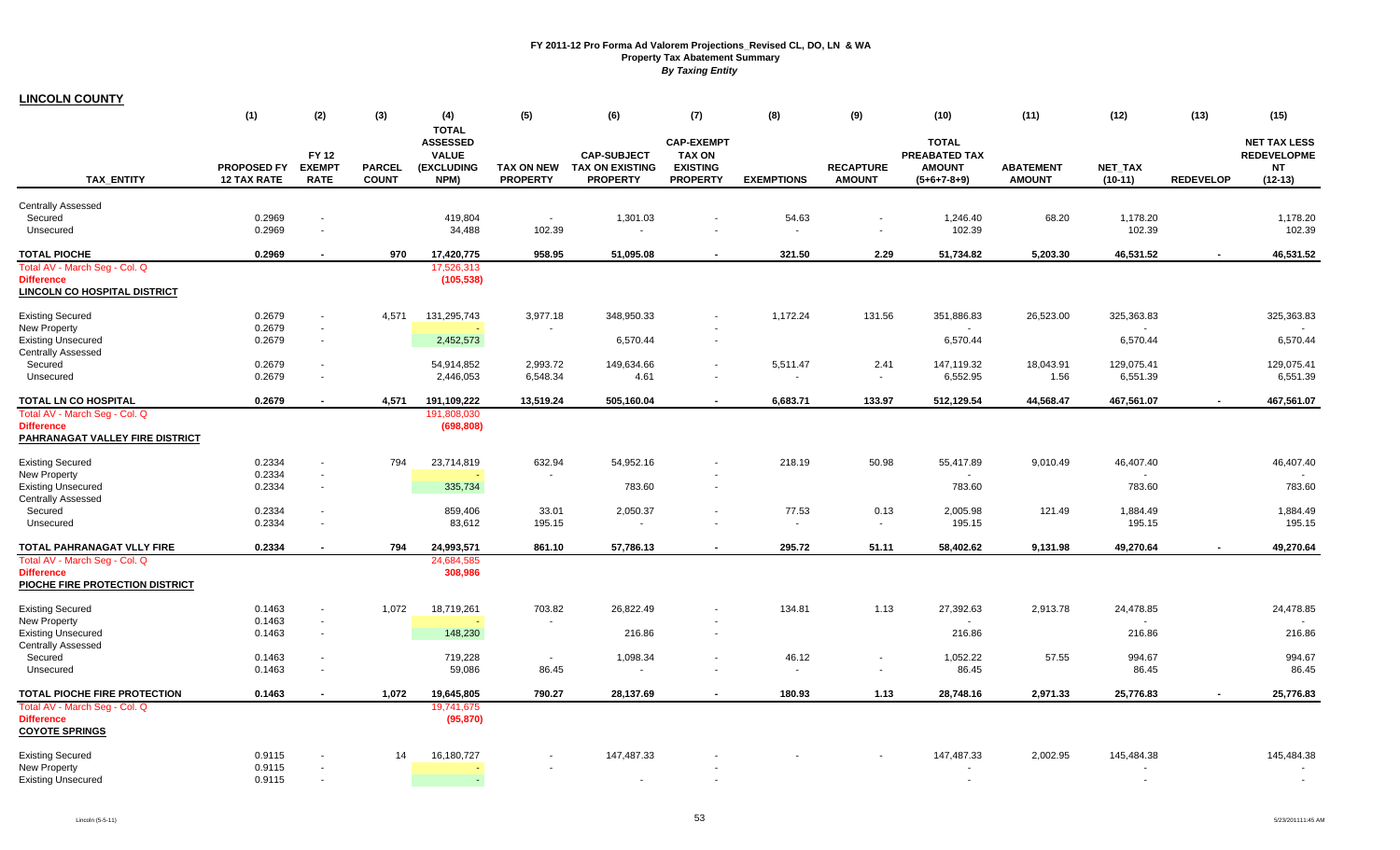**LINCOLN COUNTY**

|                                                                                                   | (1)                                      | (2)                                          | (3)                           | (4)<br><b>TOTAL</b>                                          | (5)                                  | (6)                                                             | (7)                                                                      | (8)                | (9)                               | (10)                                                            | (11)                              | (12)                   | (13)             | (15)                                                                |
|---------------------------------------------------------------------------------------------------|------------------------------------------|----------------------------------------------|-------------------------------|--------------------------------------------------------------|--------------------------------------|-----------------------------------------------------------------|--------------------------------------------------------------------------|--------------------|-----------------------------------|-----------------------------------------------------------------|-----------------------------------|------------------------|------------------|---------------------------------------------------------------------|
| <b>TAX ENTITY</b>                                                                                 | <b>PROPOSED FY</b><br><b>12 TAX RATE</b> | <b>FY 12</b><br><b>EXEMPT</b><br><b>RATE</b> | <b>PARCEL</b><br><b>COUNT</b> | <b>ASSESSED</b><br><b>VALUE</b><br><b>(EXCLUDING</b><br>NPM) | <b>TAX ON NEW</b><br><b>PROPERTY</b> | <b>CAP-SUBJECT</b><br><b>TAX ON EXISTING</b><br><b>PROPERTY</b> | <b>CAP-EXEMPT</b><br><b>TAX ON</b><br><b>EXISTING</b><br><b>PROPERTY</b> | <b>EXEMPTIONS</b>  | <b>RECAPTURE</b><br><b>AMOUNT</b> | <b>TOTAL</b><br>PREABATED TAX<br><b>AMOUNT</b><br>$(5+6+7-8+9)$ | <b>ABATEMENT</b><br><b>AMOUNT</b> | NET_TAX<br>$(10-11)$   | <b>REDEVELOP</b> | <b>NET TAX LESS</b><br><b>REDEVELOPME</b><br><b>NT</b><br>$(12-13)$ |
| <b>Centrally Assessed</b>                                                                         |                                          |                                              |                               |                                                              |                                      |                                                                 |                                                                          |                    |                                   |                                                                 |                                   |                        |                  |                                                                     |
| Secured<br>Unsecured                                                                              | 0.9115<br>0.9115                         | $\sim$<br>$\overline{\phantom{a}}$           |                               | 3,873<br>718                                                 | 3.96<br>6.54                         | 31.64<br>٠                                                      |                                                                          | 0.30<br>$\sim$     | 0.02<br>$\blacksquare$            | 35.32<br>6.54                                                   | 1.97                              | 33.35<br>6.54          |                  | 33.35<br>6.54                                                       |
| <b>TOTAL COYOTE SPRINGS</b>                                                                       | 0.9115                                   | $\sim$                                       | 14                            | 16,185,318                                                   | 10.50                                | 147.518.97                                                      | $\blacksquare$                                                           | 0.30               | 0.02                              | 147,529.19                                                      | 2.004.92                          | 145,524.27             |                  | 145,524.27                                                          |
| Total AV - March Seg - Col. Q<br><b>Difference</b><br><b>LINCOLN COUNTY FIRE DISTRICT</b>         |                                          |                                              |                               | 17,117,718<br>(932, 400)                                     |                                      |                                                                 |                                                                          |                    |                                   |                                                                 |                                   |                        |                  |                                                                     |
| <b>Existing Secured</b>                                                                           | 0.2500                                   | $\sim$                                       | 1,158                         | 36,576,230                                                   | 536.02                               | 91,033.79                                                       |                                                                          | 129.22             | 39.48                             | 91,480.07                                                       | 8,031.37                          | 83,448.70              |                  | 83,448.70                                                           |
| New Property<br><b>Existing Unsecured</b><br><b>Centrally Assessed</b>                            | 0.2500<br>0.2500                         | $\sim$<br>$\sim$                             |                               | 1,412,331                                                    |                                      | 3,530.83                                                        | $\blacksquare$                                                           |                    |                                   | 3,530.83                                                        |                                   | 3,530.83               |                  | 3,530.83                                                            |
| Secured<br>Unsecured                                                                              | 0.2500<br>0.2500                         | $\overline{\phantom{a}}$<br>$\sim$           |                               | 51,625,248<br>2,201,361                                      | 2,598.69<br>5,499.09                 | 131,364.96<br>4.31                                              | $\blacksquare$<br>$\sim$                                                 | 4,900.52<br>$\sim$ | 1.86<br>$\blacksquare$            | 129,064.99<br>5,503.40                                          | 16,314.49<br>1.46                 | 112,750.50<br>5,501.94 |                  | 112,750.50<br>5,501.94                                              |
| TOTAL LINCOLN COUNTY FIRE DIST                                                                    | 0.2500                                   | $\sim$                                       | 1,158                         | 91,815,170                                                   | 8,633.80                             | 225,933.89                                                      | $\blacksquare$                                                           | 5,029.74           | 41.34                             | 229,579.29                                                      | 24,347.32                         | 205,231.97             |                  | 205,231.97                                                          |
| Total AV - March Seg - Col. Q<br><b>Difference</b><br><b>SLCHCP GID</b>                           |                                          |                                              |                               | 91,757,767<br>57,403                                         |                                      |                                                                 |                                                                          |                    |                                   |                                                                 |                                   |                        |                  |                                                                     |
| <b>Existing Secured</b><br>New Property<br><b>Existing Unsecured</b><br><b>Centrally Assessed</b> | 0.0300<br>0.0300<br>0.0300               | $\sim$<br>$\sim$                             | 16                            | 13,577,813<br>G.                                             |                                      | 4,073.36                                                        |                                                                          |                    |                                   | 4,073.36<br>$\blacksquare$                                      | 29.06                             | 4,044.30               |                  | 4,044.30<br>$\overline{a}$                                          |
| Secured                                                                                           | 0.0300                                   |                                              |                               | 331,914                                                      | $\sim$                               | 99.65                                                           |                                                                          | 0.07               |                                   | 99.58                                                           | 0.09                              | 99.49                  |                  | 99.49                                                               |
| Unsecured                                                                                         | 0.0300                                   | $\sim$                                       |                               | 6,736                                                        | 2.02                                 |                                                                 |                                                                          | $\sim$             | $\blacksquare$                    | 2.02                                                            |                                   | 2.02                   |                  | 2.02                                                                |
| TOTAL SLCHCP GID                                                                                  | 0.0300                                   | $\sim$                                       | 16                            | 13,916,463                                                   | 2.02                                 | 4,173.01                                                        | $\blacksquare$                                                           | 0.07               | $\blacksquare$                    | 4,174.96                                                        | 29.15                             | 4,145.81               |                  | 4,145.81                                                            |
| Total AV - March Seg - Col. Q<br><b>Difference</b><br><b>PANACA FIRE</b>                          |                                          |                                              |                               | 13,916,463<br>$\Omega$                                       |                                      |                                                                 |                                                                          |                    |                                   |                                                                 |                                   |                        |                  |                                                                     |
| <b>Existing Secured</b><br>New Property                                                           | 0.1873<br>0.1873                         | $\overline{\phantom{a}}$<br>$\sim$           | 989                           | 24,429,442                                                   | 762.09                               | 45,180.64                                                       | $\overline{\phantom{a}}$                                                 | 186.21             | 6.37                              | 45,762.89                                                       | 4,376.95                          | 41,385.94              |                  | 41,385.94                                                           |
| <b>Existing Unsecured</b><br><b>Centrally Assessed</b>                                            | 0.1873                                   | $\sim$                                       |                               | 75,236                                                       |                                      | 140.92                                                          | $\sim$                                                                   |                    |                                   | 140.92                                                          |                                   | 140.92                 |                  | 140.92                                                              |
| Secured<br>Unsecured                                                                              | 0.1873<br>0.1873                         | $\sim$                                       |                               | 676,714<br>71,503                                            | 42.00<br>133.93                      | 1,256.51<br>$\blacksquare$                                      | $\blacksquare$<br>$\overline{\phantom{a}}$                               | 31.01<br>$\sim$    | 0.16<br>$\sim$                    | 1,267.66<br>133.93                                              | 55.58                             | 1,212.08<br>133.93     |                  | 1,212.08<br>133.93                                                  |
| <b>TOTAL PANACA FIRE</b>                                                                          | 0.1873                                   |                                              | 989                           | 25,252,895                                                   | 938.02                               | 46,578.07                                                       | $\blacksquare$                                                           | 217.22             | 6.53                              | 47,305.40                                                       | 4,432.53                          | 42,872.87              |                  | 42,872.87                                                           |
| Total AV - March Seg - Col. Q<br><b>Difference</b>                                                |                                          |                                              |                               | 25, 133, 359<br>119,536                                      |                                      |                                                                 |                                                                          |                    |                                   |                                                                 |                                   |                        |                  |                                                                     |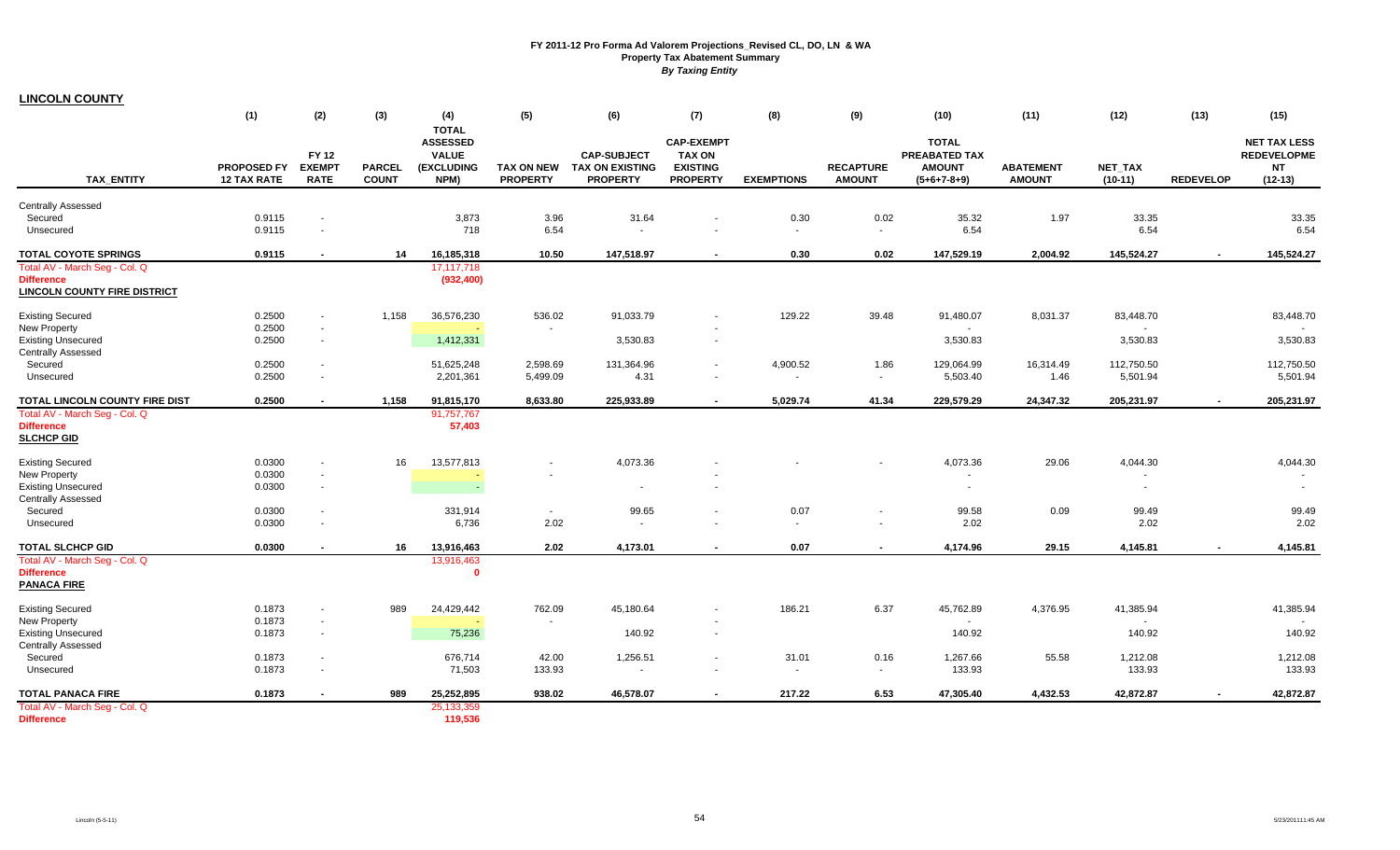| <b>LYON COUNTY</b>                         |                                                    |                                              |                               |                                                          |                                      |                                                                           |                                                                          |                   |                                   |                                                                        |                                   |                      |                          |                                                              |
|--------------------------------------------|----------------------------------------------------|----------------------------------------------|-------------------------------|----------------------------------------------------------|--------------------------------------|---------------------------------------------------------------------------|--------------------------------------------------------------------------|-------------------|-----------------------------------|------------------------------------------------------------------------|-----------------------------------|----------------------|--------------------------|--------------------------------------------------------------|
|                                            | (1)                                                | (2)                                          | (3)                           | (4)                                                      | (5)                                  | (6)                                                                       | (7)                                                                      | (8)               | (9)                               | (10)                                                                   | (11)                              | (12)                 | (13)                     | (15)                                                         |
| <b>TAX ENTITY</b>                          | <b>PROPOSED</b><br><b>FY 12 TAX</b><br><b>RATE</b> | <b>FY 12</b><br><b>EXEMPT</b><br><b>RATE</b> | <b>PARCEL</b><br><b>COUNT</b> | <b>TOTAL ASSESSED</b><br><b>VALUE</b><br>(EXCLUDING NPM) | <b>TAX ON NEW</b><br><b>PROPERTY</b> | <b>CAP-SUBJECT</b><br><b>TAX ON</b><br><b>EXISTING</b><br><b>PROPERTY</b> | <b>CAP-EXEMPT</b><br><b>TAX ON</b><br><b>EXISTING</b><br><b>PROPERTY</b> | <b>EXEMPTIONS</b> | <b>RECAPTURE</b><br><b>AMOUNT</b> | <b>TOTAL</b><br><b>PREABATED</b><br><b>TAX AMOUNT</b><br>$(5+6+7-8+9)$ | <b>ABATEMENT</b><br><b>AMOUNT</b> | NET_TAX<br>$(10-11)$ | <b>REDEVELOP</b>         | <b>NET TAX LESS</b><br><b>REDEVELOPMEN</b><br>Т<br>$(12-13)$ |
| <b>ALL ENTITIES</b>                        |                                                    |                                              |                               |                                                          |                                      |                                                                           |                                                                          |                   |                                   |                                                                        |                                   |                      |                          |                                                              |
| <b>STATE OF NEVADA</b>                     | 0.1700                                             |                                              | 32,110                        | 1,332,015,037                                            | 54,040.49                            | 2,230,244.41                                                              |                                                                          | 19,858.39         | 4,046.54                          | 2,268,473.05                                                           | 118,715.59                        | 2,149,757.46         | $\sim$                   | 2,149,757.46                                                 |
| <b>GENERAL COUNTY</b>                      | 0.8644                                             | $\sim$                                       | 32,110                        | 1,332,015,170                                            | 274,779.86                           | 11,340,128.36                                                             |                                                                          | 100,961.14        | 20,575.23                         | 11,534,522.32                                                          | 603,617.60                        | 10,930,904.72        |                          | 10,930,904.72                                                |
| <b>SCHOOL DISTRICT</b>                     | 1.3367                                             | $\sim$                                       | 32,110                        | 1,332,015,185                                            | 424,917.03                           | 17,536,234.37                                                             |                                                                          | 156,135.60        | 31,816.61                         | 17,836,832.41                                                          | 933,467.67                        | 16,903,364.74        | $\sim$                   | 16,903,364.74                                                |
| <b>CITY OF FERNLEY</b>                     | 0.5469                                             | $\sim$                                       | 9,353                         | 458,321,626                                              | 69,979.39                            | 2,458,095.74                                                              |                                                                          | 21,033.54         | 222.30                            | 2,507,263.89                                                           | 614,190.23                        | 1,893,073.66         | $\overline{\phantom{a}}$ | 1,893,073.66                                                 |
| <b>CITY OF YERINGTON</b>                   | 0.4044                                             | $\blacksquare$                               | 1,522                         | 55,656,695                                               | 5,034.12                             | 221,375.97                                                                |                                                                          | 1,334.72          | 2.73                              | 225,078.09                                                             | 1,840.92                          | 223,237.17           |                          | 223,237.17                                                   |
| CARSON WATER SUBCONSERVANCY DIST           | 0.0300                                             | $\sim$                                       | 15,822                        | 572,312,461                                              | 3,160.46                             | 169,799.34                                                                |                                                                          | 1,259.61          | 700.56                            | 172,400.76                                                             | 9,441.34                          | 162,959.42           |                          | 162,959.42                                                   |
| <b>CENTRAL LYON COUNTY FIRE DISTRICT</b>   | 0.4568                                             |                                              | 16,049                        | 580,504,175                                              | 49,870.59                            | 2,621,582.82                                                              |                                                                          | 19,648.45         | 10,668.48                         | 2,662,473.44                                                           | 178,568.74                        | 2,483,904.70         |                          | 2,483,904.70                                                 |
| CENTRAL LYON VECTOR CONTROL DISTR          | 0.0350                                             |                                              | 15,718                        | 566,652,347                                              | 3,425.38                             | 196,400.05                                                                |                                                                          | 1,491.76          | 817.54                            | 199,151.21                                                             | 10,219.39                         | 188,931.82           |                          | 188,931.82                                                   |
| FERNLEY SWIMMING POOL DISTRICT             | 0.2000                                             | $\sim$                                       | 9,455                         | 469,759,166                                              | 27,005.53                            | 921,006.57                                                                |                                                                          | 8,506.04          | 81.10                             | 939,587.16                                                             | 54,694.85                         | 884,892.31           |                          | 884,892.31                                                   |
| MASON VALLEY FIRE MAINTENANCE DISTI        | 0.2886                                             | $\sim$                                       | 3,360                         | 121,751,321                                              | 8,724.13                             | 347,429.54                                                                |                                                                          | 4,779.29          | 9.48                              | 351,383.86                                                             | 29,157.77                         | 322,226.09           |                          | 322,226.09                                                   |
| <b>MASON VALLEY MOSQUITO DISTRICT</b>      | 0.0838                                             |                                              | 4,882                         | 177,407,973                                              | 3,576.37                             | 146,755.66                                                                |                                                                          | 1,664.20          | 3.31                              | 148,671.14                                                             | 5,673.17                          | 142,997.97           |                          | 142,997.97                                                   |
| MASON VALLEY SWIMMING POOL DISTRIC         | 0.1749                                             | ÷.                                           | 4,881                         | 174,750,658                                              | 7,446.76                             | 301,656.71                                                                |                                                                          | 3,466.01          | 6.92                              | 305,644.39                                                             | 11,839.98                         | 293,804.41           | $\sim$                   | 293,804.41                                                   |
| NO LYON CO FIRE MAINTENANCE DISTRIC        | 0.2567                                             |                                              | 9,473                         | 470,734,885                                              | 34,938.50                            | 1,184,340.79                                                              |                                                                          | 10,885.44         | 103.89                            | 1,208,497.74                                                           | 124,682.73                        | 1,083,815.01         |                          | 1,083,815.01                                                 |
| SILVER SPRINGS-STAGECOACH HOSPITAL         | 0.0450                                             |                                              | 7,736                         | 153,709,359                                              | 1,446.57                             | 68,678.33                                                                 |                                                                          | 943.47            | 3.46                              | 69,184.89                                                              | 9,093.65                          | 60,091.24            |                          | 60,091.24                                                    |
| SMITH VALLEY FIRE MAINTENANCE DISTR        | 0.3074                                             | $\sim$                                       | 1,538                         | 82,226,537                                               | 4,736.55                             |                                                                           |                                                                          | 1,929.06          | $\sim$                            |                                                                        | 18,844.84                         | 233,919.71           |                          | 233,919.71                                                   |
| SOUTH LYON COUNTY HOSPITAL DISTRICT        | 0.5615                                             |                                              | 6,588                         | 280,568,002                                              | 40,767.68                            | 249,957.06<br>1,552,122.24                                                |                                                                          | 17,500.77         | 23.20                             | 252,764.55<br>1,575,412.36                                             | 59,953.86                         | 1,515,458.50         |                          | 1,515,458.50                                                 |
|                                            |                                                    |                                              |                               |                                                          |                                      |                                                                           |                                                                          |                   |                                   |                                                                        |                                   |                      |                          |                                                              |
| <b>WILLOW CREEK GID</b>                    | 0.0156                                             |                                              | 253                           | 4,477,217                                                | 3.35                                 | 700.93                                                                    |                                                                          | 5.91              |                                   | 698.37                                                                 | 8.28                              | 690.09               |                          | 690.09                                                       |
| <b>TOTAL COUNTY</b>                        |                                                    |                                              | 32,110                        | 1,332,015,037                                            | 1,013,852.79                         | 41,546,508.88                                                             |                                                                          | 371,403.40        | 69,081.35                         | 42,258,039.63                                                          | 2,784,010.61                      | 39,474,029.02        |                          | 39,474,029.02                                                |
|                                            |                                                    |                                              |                               |                                                          |                                      |                                                                           |                                                                          |                   |                                   | <b>Abatement Percent</b>                                               | 6.59%                             |                      |                          |                                                              |
| <b>STATE OF NEVADA</b>                     |                                                    |                                              |                               |                                                          |                                      |                                                                           |                                                                          |                   |                                   |                                                                        |                                   |                      |                          |                                                              |
| <b>Existing Secured</b>                    | 0.1700                                             |                                              | 32,110                        | 1,144,800,778                                            | 6,699.85                             | 1,951,389.65                                                              |                                                                          | 11,927.26         | 4,044.44                          | 1,950,206.68                                                           | 98,418.48                         | 1,851,788.20         |                          | 1,851,788.20                                                 |
| New Property                               | 0.1700                                             |                                              |                               | 22,014,255                                               | 37,424.23                            |                                                                           |                                                                          |                   |                                   | 37,424.23                                                              |                                   | 37,424.23            |                          | 37,424.23                                                    |
| <b>Existing Unsecured</b>                  | 0.1700                                             |                                              |                               | 72,091,877                                               |                                      | 122,556.19                                                                |                                                                          |                   |                                   | 122,556.19                                                             |                                   | 122,556.19           |                          | 122,556.19                                                   |
| <b>Centrally Assessed</b>                  |                                                    |                                              |                               |                                                          |                                      |                                                                           |                                                                          |                   |                                   |                                                                        |                                   |                      |                          |                                                              |
| Secured                                    | 0.1700                                             |                                              |                               | 89,874,309                                               | 4,439.24                             | 156,278.24                                                                |                                                                          | 7,931.13          | 2.10                              | 152,788.45                                                             | 20,297.03                         | 132,491.42           |                          | 132,491.42                                                   |
| Unsecured                                  | 0.1700                                             |                                              |                               | 3,233,818                                                | 5,477.17                             | 20.33                                                                     |                                                                          |                   |                                   | 5,497.50                                                               | 0.08                              | 5,497.42             |                          | 5,497.42                                                     |
|                                            |                                                    |                                              |                               |                                                          |                                      |                                                                           |                                                                          |                   |                                   |                                                                        |                                   |                      |                          |                                                              |
| <b>TOTAL STATE OF NV</b>                   | 0.1700                                             |                                              | 32,110                        | 1,332,015,037                                            | 54,040.49                            | 2,230,244.41                                                              |                                                                          | 19,858.39         | 4,046.54                          | 2,268,473.05                                                           | 118,715.59                        | 2,149,757.46         |                          | 2,149,757.46                                                 |
| Total AV - March Seg - Col. Q              |                                                    |                                              |                               | 1,332,045,833                                            |                                      |                                                                           |                                                                          |                   |                                   |                                                                        |                                   |                      |                          |                                                              |
| <b>Difference</b><br><b>GENERAL COUNTY</b> |                                                    |                                              |                               | (30, 796)                                                |                                      |                                                                           |                                                                          |                   |                                   |                                                                        |                                   |                      |                          |                                                              |
| <b>Existing Secured</b>                    |                                                    |                                              |                               |                                                          |                                      |                                                                           |                                                                          |                   |                                   |                                                                        |                                   |                      |                          |                                                              |
| General Fund                               | 0.6304                                             | $\sim$                                       | 32,110                        | 1,144,800,778                                            | 24,844.01                            | 7,236,198.18                                                              |                                                                          | 44,221.84         | 14,997.33                         | 7,231,817.68                                                           | 364,955.49                        | 6,866,862.19         |                          | 6,866,862.19                                                 |
| Gen. Indigent                              | 0.0280                                             | $\sim$                                       | 32,110                        | 1,144,800,778                                            | 1,103.29                             | 321,403.77                                                                |                                                                          | 1,967.79          | 666.10                            | 321,205.37                                                             | 16,210.76                         | 304,994.61           |                          | 304,994.61                                                   |
| Med Indigent                               | 0.0420                                             | $\sim$                                       | 32,110                        | 1,144,800,778                                            | 1,655.28                             | 482,110.62                                                                |                                                                          | 2,944.18          | 999.17                            | 481,820.89                                                             | 24,313.52                         | 457,507.37           |                          | 457,507.37                                                   |
| Spec Indigent                              | 0.0500                                             | $\sim$                                       | 32,110                        | 1,144,800,778                                            | 1,970.37                             | 573,937.75                                                                |                                                                          | 3,507.41          | 1,189.67                          | 573,590.38                                                             | 28,941.71                         | 544,648.67           |                          | 544,648.67                                                   |
| Capital Improvement                        | 0.0500                                             |                                              | 32,110                        | 1,144,800,778                                            | 1,970.37                             | 573,937.75                                                                |                                                                          | 3,507.41          | 1,189.67                          | 573,590.38                                                             | 28,941.71                         | 544,648.67           |                          | 544,648.67                                                   |
| Co-Op Extensn                              | 0.0130                                             |                                              | 32,110                        | 1,144,800,778                                            | 512.34                               | 149,222.82                                                                |                                                                          | 908.70            | 309.51                            | 149,135.97                                                             | 7,526.01                          | 141,609.96           |                          | 141,609.96                                                   |
| China Springs                              | 0.0090                                             |                                              | 32,110                        | 1,144,800,778                                            | 354.68                               | 103,312.43                                                                |                                                                          | 632.21            | 213.87                            | 103,248.77                                                             | 5,210.01                          | 98,038.76            |                          | 98,038.76                                                    |
| Juvenile Cntr                              | 0.0420                                             |                                              | 32,110                        | 1,144,800,778                                            | 1,655.28                             | 482,110.62                                                                |                                                                          | 2,944.18          | 999.17                            | 481,820.89                                                             | 24,313.52                         | 457,507.37           |                          | 457,507.37                                                   |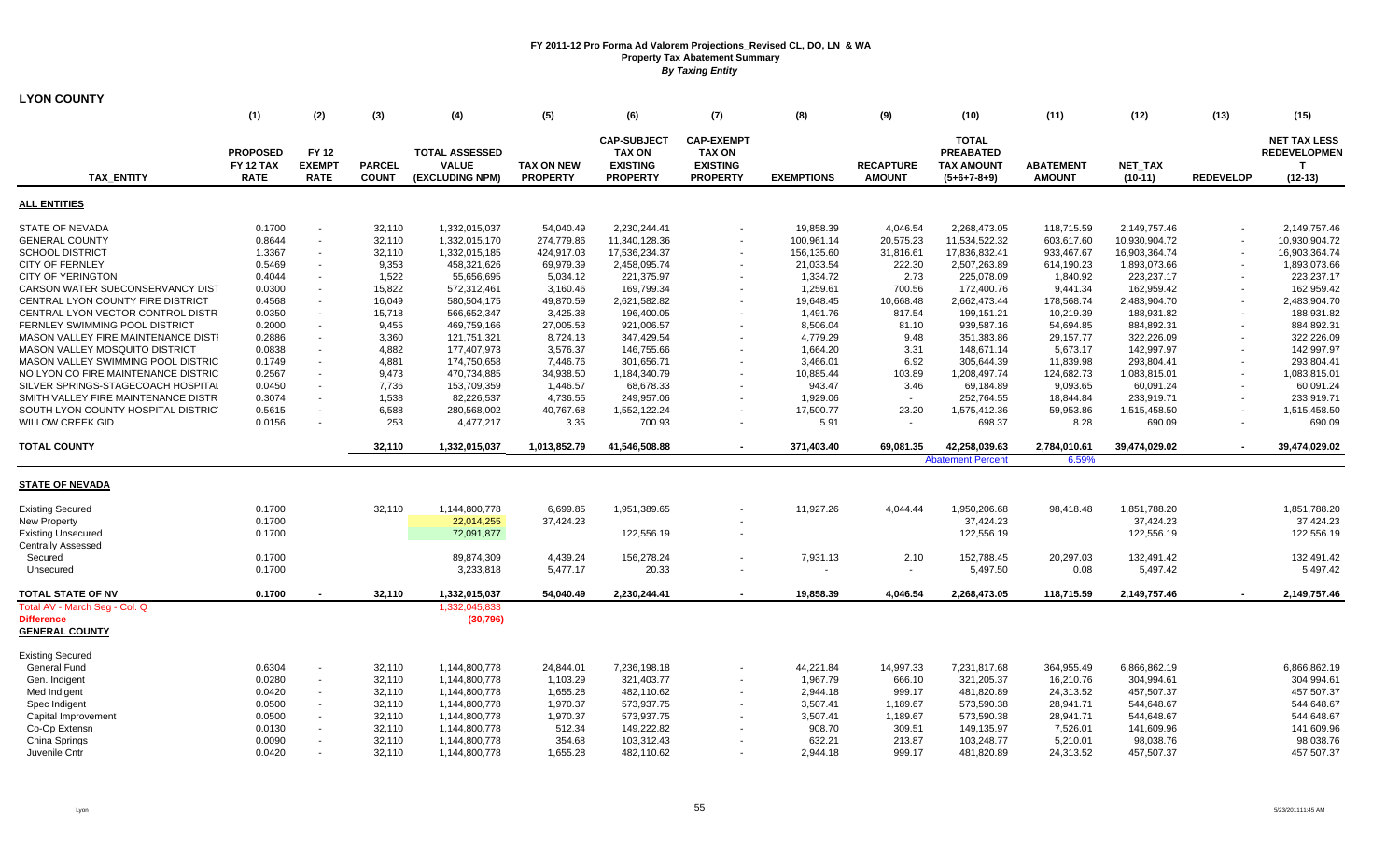| <b>LYON COUNTY</b>                                                                                                                    |                                             |                                             |                               |                                                                        |                                      |                                                                           |                                                                          |                        |                                   |                                                                        |                                   |                                                        |                  |                                                                         |
|---------------------------------------------------------------------------------------------------------------------------------------|---------------------------------------------|---------------------------------------------|-------------------------------|------------------------------------------------------------------------|--------------------------------------|---------------------------------------------------------------------------|--------------------------------------------------------------------------|------------------------|-----------------------------------|------------------------------------------------------------------------|-----------------------------------|--------------------------------------------------------|------------------|-------------------------------------------------------------------------|
|                                                                                                                                       | (1)                                         | (2)                                         | (3)                           | (4)                                                                    | (5)                                  | (6)                                                                       | (7)                                                                      | (8)                    | (9)                               | (10)                                                                   | (11)                              | (12)                                                   | (13)             | (15)                                                                    |
| <b>TAX ENTITY</b>                                                                                                                     | <b>PROPOSED</b><br>FY 12 TAX<br><b>RATE</b> | <b>FY12</b><br><b>EXEMPT</b><br><b>RATE</b> | <b>PARCEL</b><br><b>COUNT</b> | <b>TOTAL ASSESSED</b><br><b>VALUE</b><br>(EXCLUDING NPM)               | <b>TAX ON NEW</b><br><b>PROPERTY</b> | <b>CAP-SUBJECT</b><br><b>TAX ON</b><br><b>EXISTING</b><br><b>PROPERTY</b> | <b>CAP-EXEMPT</b><br><b>TAX ON</b><br><b>EXISTING</b><br><b>PROPERTY</b> | <b>EXEMPTIONS</b>      | <b>RECAPTURE</b><br><b>AMOUNT</b> | <b>TOTAL</b><br><b>PREABATED</b><br><b>TAX AMOUNT</b><br>$(5+6+7-8+9)$ | <b>ABATEMENT</b><br><b>AMOUNT</b> | <b>NET TAX</b><br>$(10-11)$                            | <b>REDEVELOP</b> | <b>NET TAX LESS</b><br><b>REDEVELOPMEN</b><br>$\mathbf{T}$<br>$(12-13)$ |
|                                                                                                                                       |                                             |                                             |                               |                                                                        |                                      |                                                                           |                                                                          |                        |                                   |                                                                        |                                   |                                                        |                  |                                                                         |
| <b>GENERAL TOTAL</b>                                                                                                                  | 0.8644                                      |                                             | 32,110                        | 1,144,800,778                                                          | 34,065.62                            | 9,922,233.94                                                              |                                                                          | 60,633.72              | 20,564.49                         | 9,916,230.33                                                           | 500,412.73                        | 9,415,817.60                                           | $\sim$           | 9,415,817.60                                                            |
| <b>New Property</b><br><b>Existing Unsecured</b><br><b>Centrally Assessed</b>                                                         | 0.8644<br>0.8644                            | $\overline{\phantom{a}}$                    |                               | 22,014,387<br>72,091,877                                               | 190,292.36                           | 623,162.18                                                                | $\sim$                                                                   |                        |                                   | 190,292.36<br>623,162.18                                               |                                   | 190,292.36<br>623,162.18                               |                  | 190,292.36<br>623,162.18                                                |
| Secured<br>Unsecured                                                                                                                  | 0.8644<br>0.8644                            | $\overline{\phantom{a}}$                    |                               | 89,874,309<br>3,233,818                                                | 22,572.12<br>27,849.76               | 794,628.89<br>103.35                                                      |                                                                          | 40,327.42              | 10.74<br>$\sim$                   | 776,884.33<br>27,953.11                                                | 103,204.47<br>0.40                | 673,679.86<br>27,952.71                                |                  | 673,679.86<br>27,952.71                                                 |
| <b>TOTAL GENERAL COUNTY</b>                                                                                                           | 0.8644                                      |                                             | 32,110                        | 1,332,015,170                                                          | 274,779.86                           | 11,340,128.36                                                             |                                                                          | 100,961.14             | 20,575.23                         | 11,534,522.32                                                          | 603,617.60                        | 10,930,904.72                                          |                  | 10,930,904.72                                                           |
| <b>March Assessors Report:</b><br><b>New secured</b><br><b>Existing Secured</b><br><b>Difference</b><br>Total AV - March Seg - Col. Q |                                             |                                             |                               | 3,878,741<br>1,140,890,486<br>1,144,769,227<br>31,551<br>1,332,045,833 | 0.00%                                |                                                                           |                                                                          |                        |                                   |                                                                        |                                   |                                                        |                  |                                                                         |
| <b>Difference</b>                                                                                                                     |                                             |                                             |                               | (30, 663)                                                              |                                      |                                                                           |                                                                          |                        |                                   |                                                                        |                                   |                                                        |                  |                                                                         |
| <b>SCHOOL DISTRICT</b>                                                                                                                |                                             |                                             |                               |                                                                        |                                      |                                                                           |                                                                          |                        |                                   |                                                                        |                                   |                                                        |                  |                                                                         |
| <b>Existing Secured</b><br><b>New Property</b><br><b>Existing Unsecured</b><br><b>Centrally Assessed</b><br>Secured                   | 0.7500<br>0.7500<br>0.7500<br>0.7500        | $\sim$<br>$\sim$<br>$\sim$<br>$\sim$        | 32,110                        | 1,144,800,778<br>22,014,403<br>72,091,877<br>89,874,309                | 29,557.05<br>165,108.02<br>19,584.80 | 8,609,038.23<br>540,689.08<br>689,462.76                                  |                                                                          | 52,616.32<br>34,990.26 | 17,842.56<br>9.32                 | 8,603,821.52<br>165,108.02<br>540,689.08<br>674,066.62                 | 434,208.92<br>89,545.74           | 8,169,612.60<br>165,108.02<br>540,689.08<br>584,520.88 |                  | 8,169,612.60<br>165,108.02<br>540,689.08<br>584,520.88                  |
| Unsecured                                                                                                                             | 0.7500                                      |                                             |                               | 3,233,818                                                              | 24,163.97                            | 89.67                                                                     |                                                                          |                        |                                   | 24,253.64                                                              | 0.35                              | 24,253.29                                              |                  | 24,253.29                                                               |
| TOTAL SCHOOL OPERATING                                                                                                                | 0.7500                                      |                                             | 32,110                        | 1,332,015,185                                                          | 238,413.83                           | 9,839,279.74                                                              | $\sim$                                                                   | 87,606.58              | 17,851.88                         | 10,007,938.87                                                          | 523,755.00                        | 9,484,183.87                                           | $\sim$           | 9,484,183.87                                                            |
| <b>SCHOOL DEBT</b>                                                                                                                    |                                             |                                             |                               |                                                                        | 34,905.33<br>43,066.63               | 1,228,806.50<br>159.82                                                    | $\sim$                                                                   | 62,361.98              | 16.61<br>$\sim$                   | 1,201,366.46<br>43,226.45                                              | 5.23%<br>159,594.38<br>0.62       | 1,041,772.08<br>43,225.83                              | $\sim$           | 1,041,772.08<br>43,225.83                                               |
| <b>Existing Secured</b><br><b>New Property</b><br><b>Existing Unsecured</b><br><b>Centrally Assessed</b>                              | 0.5867<br>0.5867<br>0.5867                  | $\sim$                                      | 32,110                        | 1,144,800,778<br>22,014,371<br>72,091,877                              | 23,121.68<br>129,158.32              | 6,734,577.70<br>422,963.04                                                |                                                                          | 41,157.30              | 13,957.44                         | 6,730,499.52<br>129,158.32<br>422,963.04                               | 339,663.75                        | 6,390,835.77<br>129,158.32<br>422,963.04               |                  | 6,390,835.77<br>129,158.32<br>422,963.04                                |
| Secured<br>Unsecured                                                                                                                  | 0.5867<br>0.5867                            | $\sim$<br>$\sim$                            |                               | 89,874,309<br>3,233,818                                                | 15,320.53<br>18,902.66               | 539,343.74<br>70.15                                                       | $\sim$<br>$\sim$                                                         | 27,371.72              | 7.29<br>$\sim$                    | 527,299.84<br>18,972.81                                                | 70,048.64<br>0.27                 | 457,251.20<br>18,972.54                                |                  | 457,251.20<br>18,972.54                                                 |
| <b>TOTAL SCHOOL DEBT</b>                                                                                                              | 0.5867                                      |                                             | 32,110                        | 1,332,015,154                                                          | 186,503.20                           | 7,696,954.63                                                              | $\sim$                                                                   | 68,529.02              | 13,964.73                         | 7,828,893.54                                                           | 409,712.67                        | 7,419,180.87                                           | $\sim$           | 7,419,180.87                                                            |
| <b>TOTAL SCHOOL DISTRICT</b>                                                                                                          | 1.3367                                      |                                             | 32,110                        | 1,332,015,185                                                          | 424,917.03                           | 17,536,234.37                                                             | $\sim$                                                                   | 156,135.60             | 31,816.61                         | 17,836,832.41                                                          | 933,467.67                        | 16,903,364.74                                          | $\blacksquare$   | 16,903,364.74                                                           |
| Total AV - March Seg - Col. Q<br><b>Difference</b>                                                                                    |                                             |                                             |                               | 1,332,045,833<br>(30, 648)                                             |                                      |                                                                           |                                                                          |                        |                                   |                                                                        |                                   |                                                        |                  |                                                                         |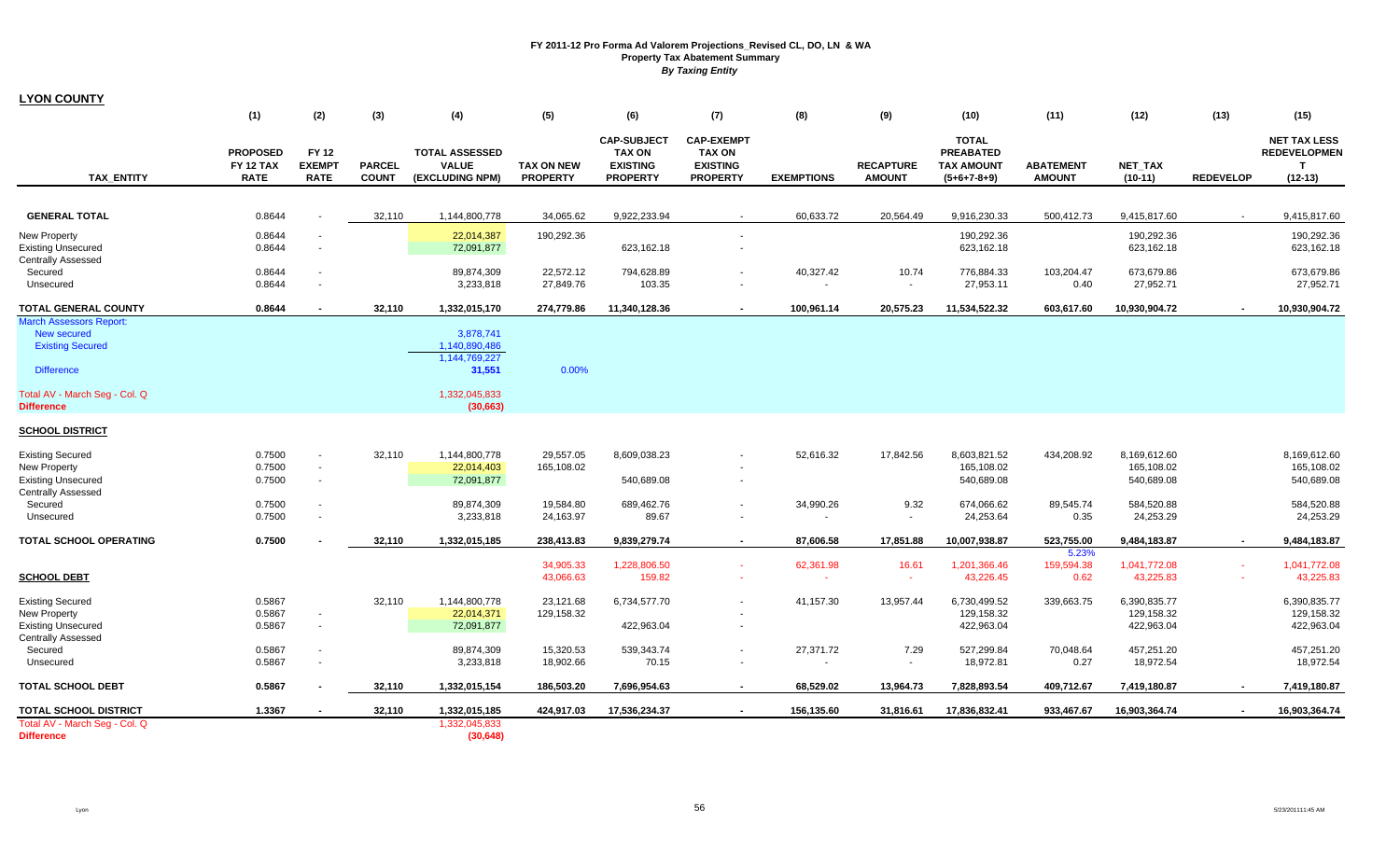|                                                                                                                             | (1)                                         | (2)                                                            | (3)                           | (4)                                                      | (5)                                  | (6)                                                                       | (7)                                                                      | (8)                | (9)                                        | (10)                                                                   | (11)                              | (12)                                    | (13)             | (15)                                                                    |
|-----------------------------------------------------------------------------------------------------------------------------|---------------------------------------------|----------------------------------------------------------------|-------------------------------|----------------------------------------------------------|--------------------------------------|---------------------------------------------------------------------------|--------------------------------------------------------------------------|--------------------|--------------------------------------------|------------------------------------------------------------------------|-----------------------------------|-----------------------------------------|------------------|-------------------------------------------------------------------------|
| <b>TAX ENTITY</b>                                                                                                           | <b>PROPOSED</b><br>FY 12 TAX<br><b>RATE</b> | <b>FY 12</b><br><b>EXEMPT</b><br><b>RATE</b>                   | <b>PARCEL</b><br><b>COUNT</b> | <b>TOTAL ASSESSED</b><br><b>VALUE</b><br>(EXCLUDING NPM) | <b>TAX ON NEW</b><br><b>PROPERTY</b> | <b>CAP-SUBJECT</b><br><b>TAX ON</b><br><b>EXISTING</b><br><b>PROPERTY</b> | <b>CAP-EXEMPT</b><br><b>TAX ON</b><br><b>EXISTING</b><br><b>PROPERTY</b> | <b>EXEMPTIONS</b>  | <b>RECAPTURE</b><br><b>AMOUNT</b>          | <b>TOTAL</b><br><b>PREABATED</b><br><b>TAX AMOUNT</b><br>$(5+6+7-8+9)$ | <b>ABATEMENT</b><br><b>AMOUNT</b> | <b>NET TAX</b><br>$(10-11)$             | <b>REDEVELOP</b> | <b>NET TAX LESS</b><br><b>REDEVELOPMEN</b><br>$\mathbf{T}$<br>$(12-13)$ |
| <b>CITY OF FERNLEY</b>                                                                                                      |                                             |                                                                |                               |                                                          |                                      |                                                                           |                                                                          |                    |                                            |                                                                        |                                   |                                         |                  |                                                                         |
| <b>Existing Secured</b><br>New Property<br><b>Existing Unsecured</b><br><b>Centrally Assessed</b>                           | 0.5469<br>0.5469<br>0.5469                  | ٠<br>$\sim$<br>÷.                                              | 9,353                         | 396,074,768<br>11,645,704<br>39,916,370                  | 2,852.61<br>63,690.35                | 2,181,130.73<br>218,302.63                                                |                                                                          | 17,369.80          | 219.47                                     | 2,166,833.01<br>63,690.35<br>218,302.63                                | 573,139.52                        | 1,593,693.49<br>63,690.35<br>218,302.63 |                  | 1,593,693.49<br>63,690.35<br>218,302.63                                 |
| Secured<br>Unsecured                                                                                                        | 0.5469<br>0.5469                            | ÷<br>$\sim$                                                    |                               | 10,191,254<br>493,530                                    | 737.33<br>2,699.10                   | 58,662.38                                                                 | $\blacksquare$<br>$\sim$                                                 | 3,663.74<br>$\sim$ | 2.83<br>$\sim$                             | 55,738.80<br>2,699.10                                                  | 41,050.71                         | 14,688.09<br>2,699.10                   |                  | 14,688.09<br>2.699.10                                                   |
| <b>TOTAL FERNLEY</b><br>Total AV - March Seg - Col. Q<br><b>Difference</b><br><b>CITY OF YERINGTON</b>                      | 0.5469                                      | $\overline{a}$                                                 | 9,353                         | 458,321,626<br>458,273,479<br>48,147                     | 69,979.39                            | 2,458,095.74                                                              | $\blacksquare$                                                           | 21,033.54          | 222.30                                     | 2,507,263.89                                                           | 614,190.23<br>0.2450              | 1,893,073.66                            |                  | 1,893,073.66                                                            |
| <b>Existing Secured</b><br><b>New Property</b><br><b>Existing Unsecured</b><br><b>Centrally Assessed</b>                    | 0.4044<br>0.4044<br>0.4044                  | $\overline{\phantom{a}}$<br>$\overline{\phantom{a}}$<br>$\sim$ | 1,522                         | 48,956,485<br>889,213<br>3,851,639                       | 1,220.78<br>3,595.98                 | 197,697.23<br>15,576.03                                                   |                                                                          | 938.30             | 2.73                                       | 197,982.44<br>3,595.98<br>15,576.03                                    | 818.00                            | 197,164.44<br>3,595.98<br>15,576.03     |                  | 197,164.44<br>3,595.98<br>15,576.03                                     |
| Secured<br>Unsecured                                                                                                        | 0.4044<br>0.4044                            | $\sim$<br>$\overline{\phantom{a}}$                             |                               | 1,906,242<br>53,116                                      | 2.55<br>214.81                       | 8,102.71                                                                  |                                                                          | 396.42             | $\blacksquare$<br>$\overline{\phantom{a}}$ | 7,708.84<br>214.81                                                     | 1,022.92                          | 6,685.92<br>214.81                      |                  | 6,685.92<br>214.81                                                      |
| <b>TOTAL YERINGTON</b><br>Total AV - March Seg - Col. Q<br><b>Difference</b><br><b>CARSON WATER SUBCONSERVANCY DISTRICT</b> | 0.4044                                      |                                                                | 1,522                         | 55,656,695<br>55,656,691                                 | 5,034.12                             | 221,375.97                                                                |                                                                          | 1,334.72           | 2.73                                       | 225,078.09                                                             | 1,840.92                          | 223,237.17                              |                  | 223,237.17                                                              |
| <b>Existing Secured</b><br><b>New Property</b><br><b>Existing Unsecured</b><br><b>Centrally Assessed</b>                    | 0.0300<br>0.0300<br>0.0300                  | $\blacksquare$<br>٠<br>$\sim$                                  | 15,822                        | 512,099,644<br>6,355,911<br>23,021,848                   | 609.05<br>1,906.77                   | 153,818.02<br>6,906.55                                                    | $\sim$                                                                   | 790.75             | 700.49                                     | 154,336.81<br>1,906.77<br>6,906.55                                     | 8,204.14                          | 146,132.67<br>1,906.77<br>6,906.55      |                  | 146,132.67<br>1,906.77<br>6,906.55                                      |
| Secured<br>Unsecured                                                                                                        | 0.0300<br>0.0300                            | $\overline{\phantom{a}}$<br>÷                                  |                               | 29,802,887<br>1,032,171                                  | 335.81<br>308.83                     | 9,073.95<br>0.82                                                          |                                                                          | 468.86             | 0.07<br>$\sim$                             | 8,940.97<br>309.65                                                     | 1,237.20                          | 7,703.77<br>309.65                      |                  | 7,703.77<br>309.65                                                      |
| <b>TOTAL CWSD</b><br>Total AV - March Seg - Col. Q<br><b>Difference</b><br><b>CENTRAL LYON COUNTY FIRE DISTRICT</b>         | 0.0300                                      |                                                                | 15,822                        | 572,312,461<br>572,374,571<br>(62, 110)                  | 3,160.46                             | 169,799.34                                                                |                                                                          | 1,259.61           | 700.56                                     | 172,400.76                                                             | 9,441.34                          | 162,959.42                              |                  | 162,959.42                                                              |
| <b>Existing Secured</b><br><b>New Property</b><br><b>Existing Unsecured</b><br><b>Centrally Assessed</b>                    | 0.4568<br>0.4568<br>0.4568                  | $\sim$<br>$\sim$<br>$\sim$                                     | 16,049                        | 513,467,973<br>6,354,943<br>23,054,564                   | 9,278.86<br>29,029.38                | 2,348,314.10<br>105,313.25                                                |                                                                          | 12,009.39          | 10,665.93                                  | 2,356,249.50<br>29,029.38<br>105,313.25                                | 162,704.66                        | 2,193,544.84<br>29,029.38<br>105,313.25 |                  | 2,193,544.84<br>29,029.38<br>105,313.25                                 |
| Secured<br>Unsecured                                                                                                        | 0.4568<br>0.4568                            |                                                                |                               | 36,299,872<br>1,326,823                                  | 5,513.96<br>6.048.39                 | 167,942.91<br>12.56                                                       | $\sim$                                                                   | 7,639.06<br>$\sim$ | 2.55<br>$\sim$                             | 165,820.36<br>6.060.95                                                 | 15,864.03<br>0.05                 | 149,956.33<br>6.060.90                  |                  | 149,956.33<br>6.060.90                                                  |

**LYON COUNTY**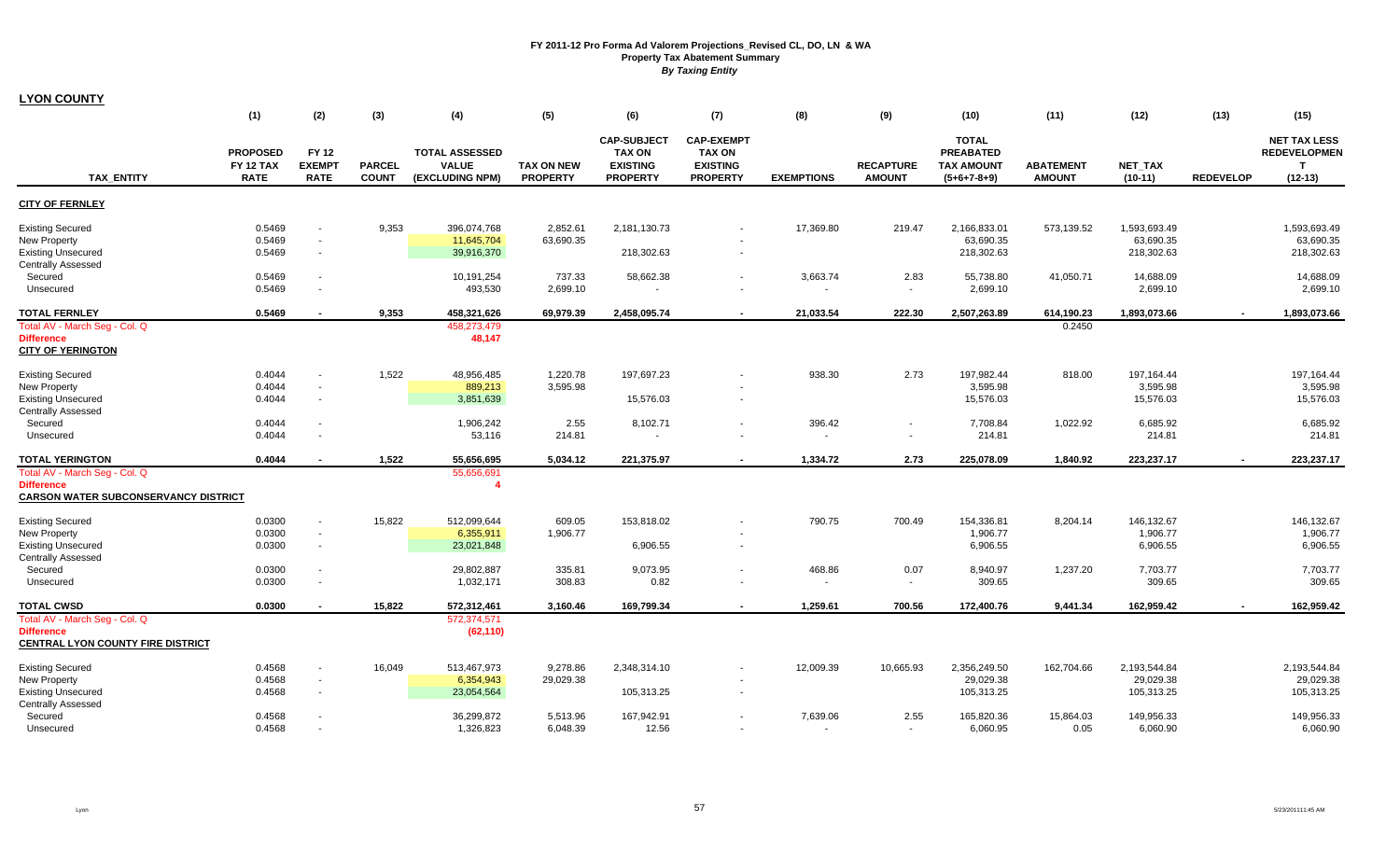| <b>LYON COUNTY</b>                                                                                                                 |                                             |                                              |                               |                                                          |                                      |                                                                           |                                                                          |                   |                                   |                                                                        |                                   |                                      |                  |                                                                         |
|------------------------------------------------------------------------------------------------------------------------------------|---------------------------------------------|----------------------------------------------|-------------------------------|----------------------------------------------------------|--------------------------------------|---------------------------------------------------------------------------|--------------------------------------------------------------------------|-------------------|-----------------------------------|------------------------------------------------------------------------|-----------------------------------|--------------------------------------|------------------|-------------------------------------------------------------------------|
|                                                                                                                                    | (1)                                         | (2)                                          | (3)                           | (4)                                                      | (5)                                  | (6)                                                                       | (7)                                                                      | (8)               | (9)                               | (10)                                                                   | (11)                              | (12)                                 | (13)             | (15)                                                                    |
| TAX_ENTITY                                                                                                                         | <b>PROPOSED</b><br>FY 12 TAX<br><b>RATE</b> | <b>FY12</b><br><b>EXEMPT</b><br><b>RATE</b>  | <b>PARCEL</b><br><b>COUNT</b> | <b>TOTAL ASSESSED</b><br><b>VALUE</b><br>(EXCLUDING NPM) | <b>TAX ON NEW</b><br><b>PROPERTY</b> | <b>CAP-SUBJECT</b><br><b>TAX ON</b><br><b>EXISTING</b><br><b>PROPERTY</b> | <b>CAP-EXEMPT</b><br><b>TAX ON</b><br><b>EXISTING</b><br><b>PROPERTY</b> | <b>EXEMPTIONS</b> | <b>RECAPTURE</b><br><b>AMOUNT</b> | <b>TOTAL</b><br><b>PREABATED</b><br><b>TAX AMOUNT</b><br>$(5+6+7-8+9)$ | <b>ABATEMENT</b><br><b>AMOUNT</b> | <b>NET TAX</b><br>$(10-11)$          | <b>REDEVELOP</b> | <b>NET TAX LESS</b><br><b>REDEVELOPMEN</b><br>$\mathbf{T}$<br>$(12-13)$ |
|                                                                                                                                    |                                             |                                              |                               |                                                          |                                      |                                                                           |                                                                          |                   |                                   |                                                                        |                                   |                                      |                  |                                                                         |
| <b>TOTAL CENTRAL LYON FIRE</b>                                                                                                     | 0.4568                                      |                                              | 16,049                        | 580,504,175                                              | 49,870.59                            | 2,621,582.82                                                              |                                                                          | 19,648.45         | 10,668.48                         | 2,662,473.44                                                           | 178,568.74                        | 2,483,904.70                         |                  | 2,483,904.70                                                            |
| Total AV - March Seg - Col. Q<br><b>Difference</b><br>CENTRAL LYON VECTOR CONTROL DISTRICT                                         |                                             |                                              |                               | 580,566,275<br>(62, 100)                                 |                                      |                                                                           |                                                                          |                   |                                   |                                                                        |                                   |                                      |                  |                                                                         |
| <b>Existing Secured</b>                                                                                                            | 0.0350                                      | $\blacksquare$                               | 15,718                        | 503,325,918                                              | 710.94                               | 176,376.60                                                                |                                                                          | 918.10            | 817.33                            | 176,986.77                                                             | 9,525.66                          | 167,461.11                           |                  | 167,461.11                                                              |
| <b>New Property</b><br><b>Existing Unsecured</b><br><b>Centrally Assessed</b>                                                      | 0.0350<br>0.0350                            | $\sim$                                       |                               | 5,243,685<br>20,903,679                                  | 1,835.29                             | 7,316.29                                                                  |                                                                          |                   |                                   | 1,835.29<br>7,316.29                                                   |                                   | 1,835.29<br>7,316.29                 |                  | 1,835.29<br>7,316.29                                                    |
| Secured<br>Unsecured                                                                                                               | 0.0350<br>0.0350                            | $\blacksquare$<br>$\sim$                     |                               | 35,871,484<br>1,307,581                                  | 422.46<br>456.69                     | 12,706.20<br>0.96                                                         |                                                                          | 573.66            | 0.21<br>$\sim$                    | 12,555.21<br>457.65                                                    | 693.73                            | 11,861.48<br>457.65                  |                  | 11,861.48<br>457.65                                                     |
| TOTAL CENTRAL LYON VECTOR CONTROI                                                                                                  | 0.0350                                      | $\overline{\phantom{a}}$                     | 15,718                        | 566,652,347                                              | 3,425.38                             | 196,400.05                                                                |                                                                          | 1,491.76          | 817.54                            | 199,151.21                                                             | 10,219.39                         | 188,931.82                           |                  | 188,931.82                                                              |
| Total AV - March Seg - Col. Q<br><b>Difference</b><br>FERNLEY SWIMMING POOL DISTRICT                                               |                                             |                                              |                               | 566,714,430<br>(62,083)                                  |                                      |                                                                           |                                                                          |                   |                                   |                                                                        |                                   |                                      |                  |                                                                         |
| <b>Existing Secured</b><br><b>New Property</b><br><b>Existing Unsecured</b>                                                        | 0.2000<br>0.2000<br>0.2000                  | $\sim$<br>$\sim$<br>$\sim$                   | 9,455                         | 406,605,037<br>12,295,447<br>40,173,898                  | 1,157.96<br>24,590.89                | 819,206.08<br>80,347.80                                                   | $\sim$                                                                   | 7,166.22          | 80.25                             | 813,278.07<br>24,590.89<br>80,347.80                                   | 51,256.51                         | 762.021.56<br>24,590.89<br>80,347.80 |                  | 762,021.56<br>24,590.89<br>80,347.80                                    |
| <b>Centrally Assessed</b><br>Secured<br>Unsecured                                                                                  | 0.2000<br>0.2000                            |                                              |                               | 10,191,254<br>493,530                                    | 269.63<br>987.05                     | 21,452.69                                                                 |                                                                          | 1,339.82          | 0.85<br>$\sim$                    | 20,383.35<br>987.05                                                    | 3,438.34                          | 16.945.01<br>987.05                  |                  | 16,945.01<br>987.05                                                     |
| TOTAL FERNLEY SWIMMING POOL<br>Total AV - March Seg - Col. Q<br><b>Difference</b><br><b>MASON VALLEY FIRE MAINTENANCE DISTRICT</b> | 0.2000                                      | $\overline{\phantom{a}}$                     | 9,455                         | 469,759,166<br>469,711,040<br>48,126                     | 27,005.53                            | 921,006.57                                                                |                                                                          | 8,506.04          | 81.10                             | 939,587.16                                                             | 54,694.85                         | 884,892.31                           |                  | 884,892.31                                                              |
| <b>Existing Secured</b><br><b>New Property</b><br><b>Existing Unsecured</b><br><b>Centrally Assessed</b>                           | 0.2886<br>0.2886<br>0.2886                  | $\blacksquare$<br>$\blacksquare$<br>$\omega$ | 3,360                         | 97,978,682<br>1,525,118<br>3,475,326                     | 1,719.11<br>4,401.49                 | 282,228.84<br>10,029.79                                                   |                                                                          | 1,181.40          | 9.47                              | 282,776.02<br>4,401.49<br>10,029.79                                    | 16,775.93                         | 266,000.09<br>4,401.49<br>10,029.79  |                  | 266,000.09<br>4,401.49<br>10,029.79                                     |
| Secured<br>Unsecured                                                                                                               | 0.2886<br>0.2886                            | $\sim$<br>$\sim$                             |                               | 18,130,220<br>641,975                                    | 768.83<br>1,834.70                   | 55,152.87<br>18.04                                                        | $\sim$                                                                   | 3,597.89          | 0.01<br>$\sim$                    | 52,323.82<br>1,852.74                                                  | 12,381.31<br>0.53                 | 39,942.51<br>1,852.21                |                  | 39,942.51<br>1,852.21                                                   |
| TOTAL MASON VLLY FIRE MAINTENANCE                                                                                                  | 0.2886                                      |                                              | 3,360                         | 121,751,321                                              | 8,724.13                             | 347,429.54                                                                |                                                                          | 4,779.29          | 9.48                              | 351,383.86                                                             | 29,157.77                         | 322,226.09                           |                  | 322,226.09                                                              |
| Total AV - March Seg - Col. Q<br><b>Difference</b><br><b>MASON VALLEY MOSQUITO DISTRICT</b>                                        |                                             |                                              |                               | 121,762,204<br>(10, 883)                                 |                                      |                                                                           |                                                                          |                   |                                   |                                                                        |                                   |                                      |                  |                                                                         |
| <b>Existing Secured</b><br><b>New Property</b><br><b>Existing Unsecured</b>                                                        | 0.0838<br>0.0838<br>0.0838                  |                                              | 4,882                         | 146,935,167<br>2,414,288<br>7,326,965                    | 752.18<br>2,023.17                   | 122,916.78<br>6.140.00                                                    | $\sim$                                                                   | 537.34            | 3.31                              | 123,134.93<br>2,023.17<br>6,140.00                                     | 2,847.90                          | 120,287.03<br>2,023.17<br>6.140.00   |                  | 120,287.03<br>2,023.17<br>6,140.00                                      |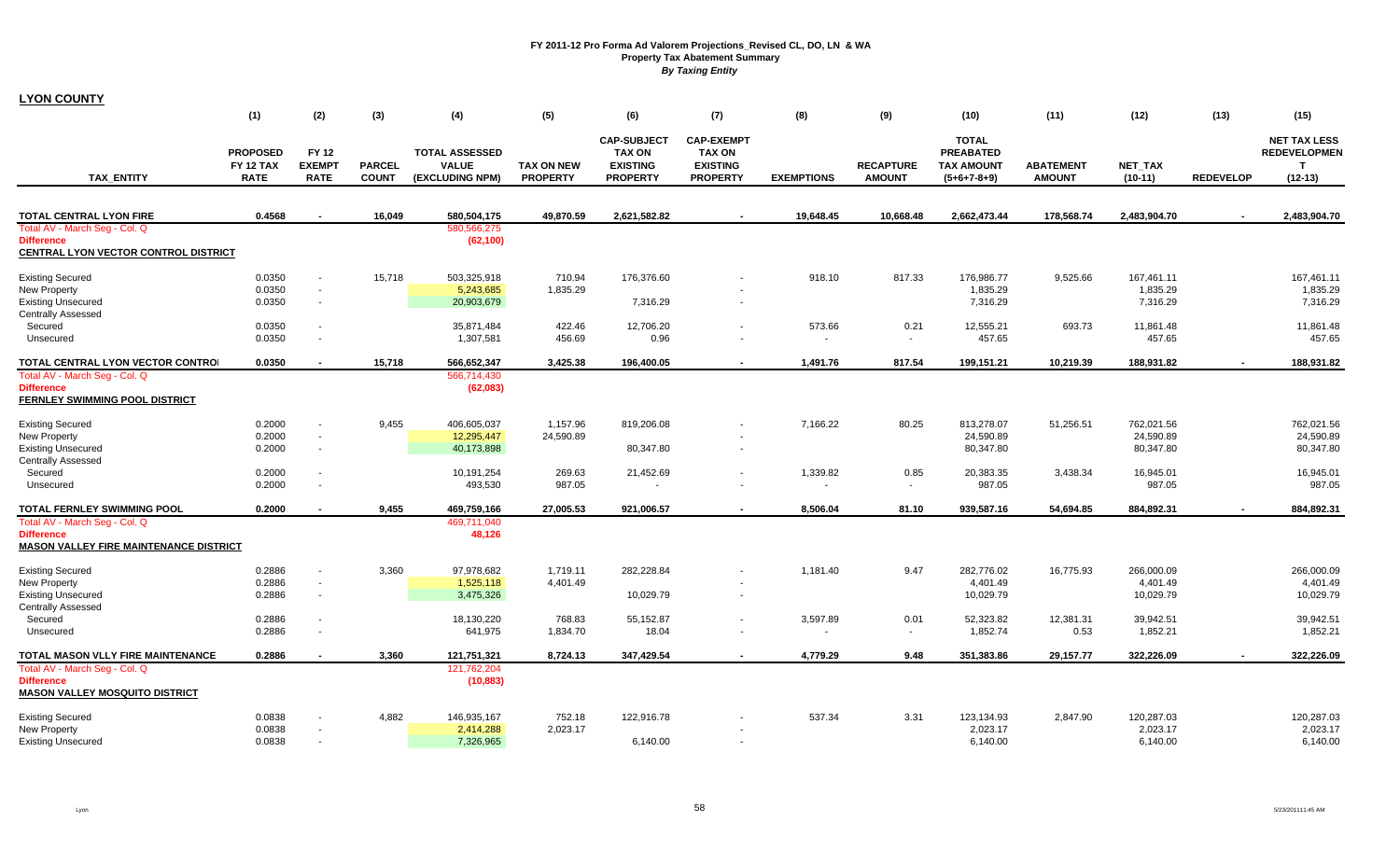| <b>LYON COUNTY</b> |
|--------------------|
|--------------------|

|                                                                 | (1)                                                | (2)                                          | (3)                           | (4)                                                      | (5)                                  | (6)                                                                       | (7)                                                                      | (8)               | (9)                               | (10)                                                                   | (11)                              | (12)                        | (13)             | (15)                                                          |
|-----------------------------------------------------------------|----------------------------------------------------|----------------------------------------------|-------------------------------|----------------------------------------------------------|--------------------------------------|---------------------------------------------------------------------------|--------------------------------------------------------------------------|-------------------|-----------------------------------|------------------------------------------------------------------------|-----------------------------------|-----------------------------|------------------|---------------------------------------------------------------|
| <b>TAX ENTITY</b>                                               | <b>PROPOSED</b><br><b>FY 12 TAX</b><br><b>RATE</b> | <b>FY 12</b><br><b>EXEMPT</b><br><b>RATE</b> | <b>PARCEL</b><br><b>COUNT</b> | <b>TOTAL ASSESSED</b><br><b>VALUE</b><br>(EXCLUDING NPM) | <b>TAX ON NEW</b><br><b>PROPERTY</b> | <b>CAP-SUBJECT</b><br><b>TAX ON</b><br><b>EXISTING</b><br><b>PROPERTY</b> | <b>CAP-EXEMPT</b><br><b>TAX ON</b><br><b>EXISTING</b><br><b>PROPERTY</b> | <b>EXEMPTIONS</b> | <b>RECAPTURE</b><br><b>AMOUNT</b> | <b>TOTAL</b><br><b>PREABATED</b><br><b>TAX AMOUNT</b><br>$(5+6+7-8+9)$ | <b>ABATEMENT</b><br><b>AMOUNT</b> | <b>NET TAX</b><br>$(10-11)$ | <b>REDEVELOP</b> | <b>NET TAX LESS</b><br><b>REDEVELOPMEN</b><br>T.<br>$(12-13)$ |
| <b>Centrally Assessed</b>                                       |                                                    |                                              |                               |                                                          |                                      |                                                                           |                                                                          |                   |                                   |                                                                        |                                   |                             |                  |                                                               |
| Secured                                                         | 0.0838                                             |                                              |                               | 20,036,463                                               | 223.77                               | 17.693.64                                                                 |                                                                          | 1,126.86          |                                   | 16,790.55                                                              | 2,825.25                          | 13.965.30                   |                  | 13,965.30                                                     |
| Unsecured                                                       | 0.0838                                             |                                              |                               | 695,091                                                  | 577.25                               | 5.24                                                                      |                                                                          |                   |                                   | 582.49                                                                 | 0.02                              | 582.47                      |                  | 582.47                                                        |
| <b>TOTAL MASON VLLY MOSQUITO</b>                                | 0.0838                                             | $\blacksquare$                               | 4,882                         | 177,407,973                                              | 3,576.37                             | 146,755.66                                                                | $\overline{\phantom{a}}$                                                 | 1,664.20          | 3.31                              | 148,671.14                                                             | 5,673.17                          | 142,997.97                  | $\sim$           | 142,997.97                                                    |
| Total AV - March Seg - Col. Q                                   |                                                    |                                              |                               | 177,418,895                                              |                                      |                                                                           |                                                                          |                   |                                   |                                                                        |                                   |                             |                  |                                                               |
| <b>Difference</b><br><b>MASON VALLEY SWIMMING POOL DISTRICT</b> |                                                    |                                              |                               | (10, 922)                                                |                                      |                                                                           |                                                                          |                   |                                   |                                                                        |                                   |                             |                  |                                                               |
| <b>Existing Secured</b>                                         | 0.1749                                             |                                              | 4,881                         | 144,675,786                                              | 1,569.88                             | 252,588.55                                                                |                                                                          | 1,121.88          | 6.92                              | 253,043.47                                                             | 5,943.31                          | 247,100.16                  |                  | 247,100.16                                                    |
| New Property                                                    | 0.1749                                             | $\sim$                                       |                               | 2,414,290                                                | 4,222.59                             |                                                                           |                                                                          |                   |                                   | 4,222.59                                                               |                                   | 4,222.59                    |                  | 4,222.59                                                      |
| <b>Existing Unsecured</b>                                       | 0.1749                                             | $\sim$                                       |                               | 7,320,579                                                |                                      | 12,803.69                                                                 |                                                                          |                   |                                   | 12,803.69                                                              |                                   | 12,803.69                   |                  | 12,803.69                                                     |
| <b>Centrally Assessed</b>                                       |                                                    |                                              |                               |                                                          |                                      |                                                                           |                                                                          |                   |                                   |                                                                        |                                   |                             |                  |                                                               |
| Secured                                                         | 0.1749                                             |                                              |                               | 19,654,901                                               | 467.01                               | 36,253.54                                                                 |                                                                          | 2,344.13          | $\sim$                            | 34,376.42                                                              | 5,896.63                          | 28,479.79                   |                  | 28,479.79                                                     |
| Unsecured                                                       | 0.1749                                             | $\overline{\phantom{a}}$                     |                               | 685,102                                                  | 1,187.28                             | 10.93                                                                     |                                                                          |                   | $\sim$                            | 1,198.21                                                               | 0.04                              | 1,198.17                    |                  | 1,198.17                                                      |
| TOTAL MASON VLLY SWIMMING POOL                                  | 0.1749                                             |                                              | 4,881                         | 174,750,658                                              | 7,446.76                             | 301,656.71                                                                |                                                                          | 3,466.01          | 6.92                              | 305,644.39                                                             | 11,839.98                         | 293,804.41                  |                  | 293,804.41                                                    |
| Total AV - March Seg - Col. Q                                   |                                                    |                                              |                               | 174,761,577                                              |                                      |                                                                           |                                                                          |                   |                                   |                                                                        |                                   |                             |                  |                                                               |
| <b>Difference</b><br>NO LYON CO FIRE MAINTENANCE DISTRICT       |                                                    |                                              |                               | (10, 919)                                                |                                      |                                                                           |                                                                          |                   |                                   |                                                                        |                                   |                             |                  |                                                               |
| <b>Existing Secured</b>                                         | 0.2567                                             |                                              | 9,473                         | 407,318,309                                              | 1,486.26                             | 1,053,283.02                                                              |                                                                          | 9,165.78          | 103.00                            | 1,045,706.50                                                           | 119,893.98                        | 925,812.52                  |                  | 925,812.52                                                    |
| <b>New Property</b>                                             | 0.2567                                             | $\overline{\phantom{a}}$                     |                               | 12,295,440                                               | 31,562.39                            |                                                                           |                                                                          |                   |                                   | 31,562.39                                                              |                                   | 31,562.39                   |                  | 31,562.39                                                     |
| <b>Existing Unsecured</b>                                       | 0.2567                                             | $\blacksquare$                               |                               | 40,173,898                                               |                                      | 103,126.40                                                                |                                                                          |                   |                                   | 103,126.40                                                             |                                   | 103,126.40                  |                  | 103,126.40                                                    |
| <b>Centrally Assessed</b>                                       |                                                    |                                              |                               |                                                          |                                      |                                                                           |                                                                          |                   |                                   |                                                                        |                                   |                             |                  |                                                               |
| Secured                                                         | 0.2567                                             |                                              |                               | 10,446,142                                               | 603.54                               | 27,931.37                                                                 |                                                                          | 1,719.66          | 0.89                              | 26,816.14                                                              | 4,788.75                          | 22,027.39                   |                  | 22,027.39                                                     |
| Unsecured                                                       | 0.2567                                             |                                              |                               | 501,096                                                  | 1,286.31                             |                                                                           |                                                                          |                   | $\sim$                            | 1,286.31                                                               |                                   | 1,286.31                    |                  | 1,286.31                                                      |
| TOTAL NO LYON CO FIRE MAINTENANCE                               | 0.2567                                             |                                              | 9,473                         | 470,734,885                                              | 34,938.50                            | 1,184,340.79                                                              |                                                                          | 10,885.44         | 103.89                            | 1,208,497.74                                                           | 124,682.73                        | 1,083,815.01                |                  | 1,083,815.01                                                  |
| Total AV - March Seg - Col. Q                                   |                                                    |                                              |                               | 470,686,766                                              |                                      |                                                                           |                                                                          |                   |                                   |                                                                        |                                   |                             |                  |                                                               |
| <b>Difference</b>                                               |                                                    |                                              |                               | 48,119                                                   |                                      |                                                                           |                                                                          |                   |                                   |                                                                        |                                   |                             |                  |                                                               |
| SILVER SPRINGS-STAGECOACH HOSPITAL DIST                         |                                                    |                                              |                               |                                                          |                                      |                                                                           |                                                                          |                   |                                   |                                                                        |                                   |                             |                  |                                                               |
| <b>Existing Secured</b>                                         | 0.0450                                             |                                              | 7,736                         | 126,000,699                                              | 385.27                               | 56,853.11                                                                 |                                                                          | 525.89            | 3.17                              | 56,715.66                                                              | 6,571.29                          | 50,144.37                   |                  | 50,144.37                                                     |
| New Property                                                    | 0.0450                                             | $\ddot{\phantom{1}}$                         |                               | 1,123,002                                                | 505.35                               |                                                                           |                                                                          |                   |                                   | 505.35                                                                 |                                   | 505.35                      |                  | 505.35                                                        |
| <b>Existing Unsecured</b>                                       | 0.0450                                             | $\blacksquare$                               |                               | 5,240,579                                                |                                      | 2,358.26                                                                  |                                                                          |                   |                                   | 2,358.26                                                               |                                   | 2,358.26                    |                  | 2,358.26                                                      |
| <b>Centrally Assessed</b>                                       |                                                    |                                              |                               |                                                          |                                      |                                                                           |                                                                          |                   |                                   |                                                                        |                                   |                             |                  |                                                               |
| Secured                                                         | 0.0450                                             |                                              |                               | 20,542,516                                               | 196.02                               | 9,465.73                                                                  |                                                                          | 417.58            | 0.29                              | 9,244.46                                                               | 2,522.36                          | 6,722.10                    |                  | 6,722.10                                                      |
| Unsecured                                                       | 0.0450                                             |                                              |                               | 802,563                                                  | 359.93                               | 1.23                                                                      |                                                                          |                   | $\overline{\phantom{a}}$          | 361.16                                                                 |                                   | 361.16                      |                  | 361.16                                                        |
| TOTAL SILVER SPRINGS-STAGECOACH HI                              | 0.0450                                             |                                              | 7,736                         | 153,709,359                                              | 1,446.57                             | 68,678.33                                                                 |                                                                          | 943.47            | 3.46                              | 69,184.89                                                              | 9,093.65                          | 60,091.24                   |                  | 60,091.24                                                     |
| Total AV - March Seg - Col. Q                                   |                                                    |                                              |                               | 153,783,132                                              |                                      |                                                                           |                                                                          |                   |                                   |                                                                        |                                   |                             |                  |                                                               |
| <b>Difference</b>                                               |                                                    |                                              |                               | (73, 773)                                                |                                      |                                                                           |                                                                          |                   |                                   |                                                                        |                                   |                             |                  |                                                               |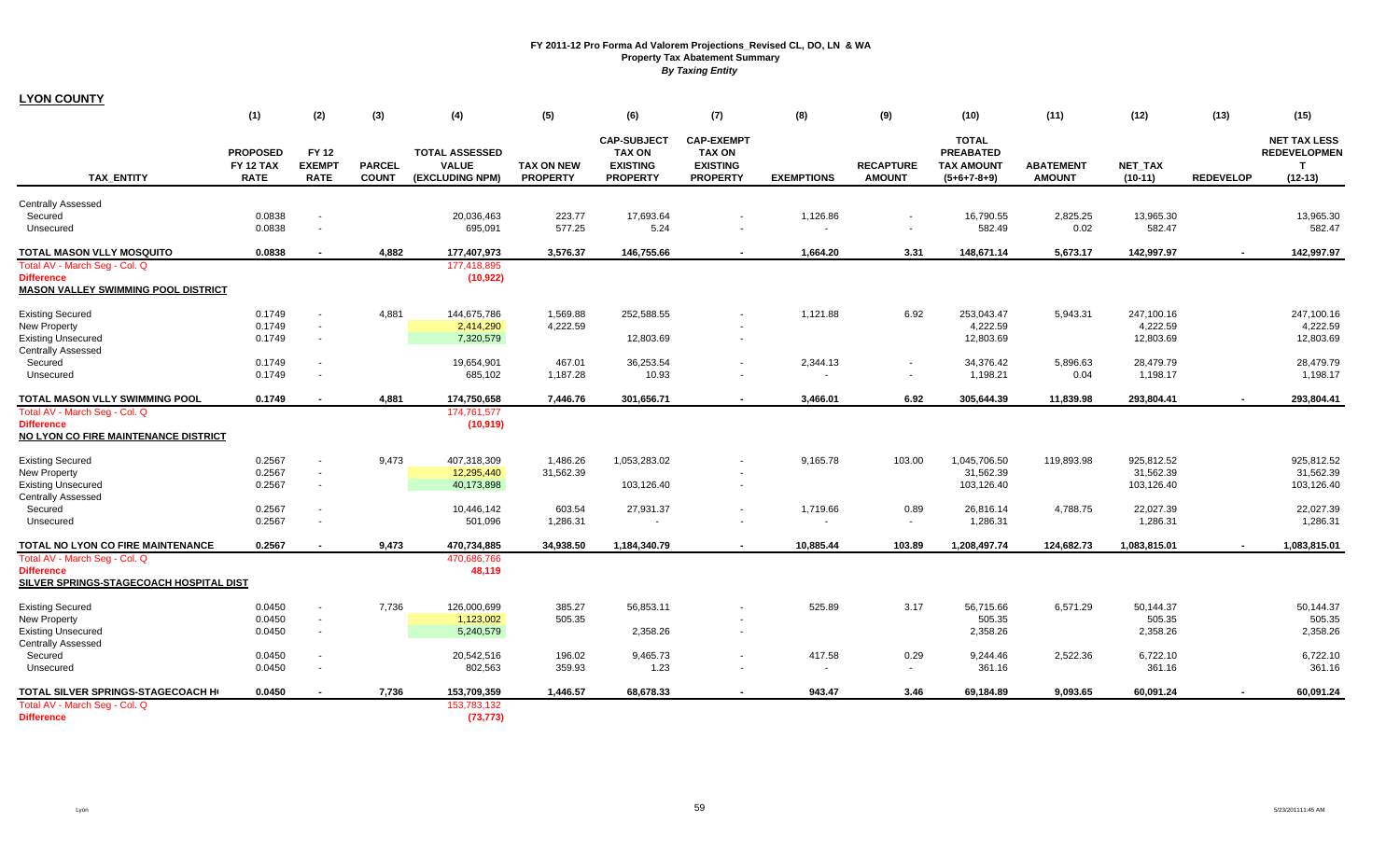|                                                                                                            | (1)                                         | (2)                                          | (3)                           | (4)                                                      | (5)                                  | (6)                                                                       | (7)                                                                      | (8)               | (9)                               | (10)                                                                   | (11)                              | (12)                                   | (13)             | (15)                                                         |
|------------------------------------------------------------------------------------------------------------|---------------------------------------------|----------------------------------------------|-------------------------------|----------------------------------------------------------|--------------------------------------|---------------------------------------------------------------------------|--------------------------------------------------------------------------|-------------------|-----------------------------------|------------------------------------------------------------------------|-----------------------------------|----------------------------------------|------------------|--------------------------------------------------------------|
| <b>TAX ENTITY</b>                                                                                          | <b>PROPOSED</b><br>FY 12 TAX<br><b>RATE</b> | <b>FY 12</b><br><b>EXEMPT</b><br><b>RATE</b> | <b>PARCEL</b><br><b>COUNT</b> | <b>TOTAL ASSESSED</b><br><b>VALUE</b><br>(EXCLUDING NPM) | <b>TAX ON NEW</b><br><b>PROPERTY</b> | <b>CAP-SUBJECT</b><br><b>TAX ON</b><br><b>EXISTING</b><br><b>PROPERTY</b> | <b>CAP-EXEMPT</b><br><b>TAX ON</b><br><b>EXISTING</b><br><b>PROPERTY</b> | <b>EXEMPTIONS</b> | <b>RECAPTURE</b><br><b>AMOUNT</b> | <b>TOTAL</b><br><b>PREABATED</b><br><b>TAX AMOUNT</b><br>$(5+6+7-8+9)$ | <b>ABATEMENT</b><br><b>AMOUNT</b> | NET_TAX<br>$(10-11)$                   | <b>REDEVELOP</b> | <b>NET TAX LESS</b><br><b>REDEVELOPMEN</b><br>т<br>$(12-13)$ |
| SMITH VALLEY FIRE MAINTENANCE DISTRICT                                                                     |                                             |                                              |                               |                                                          |                                      |                                                                           |                                                                          |                   |                                   |                                                                        |                                   |                                        |                  |                                                              |
| <b>Existing Secured</b><br><b>New Property</b><br><b>Existing Unsecured</b>                                | 0.3074<br>0.3074<br>0.3074                  | $\sim$<br>$\sim$<br>$\sim$                   | 1,538                         | 73,631,337<br>914,744<br>1,007,370                       | 1,173.50<br>2,811.92                 | 225,636.84<br>3,096.66                                                    | $\sim$                                                                   | 467.44            | $\sim$                            | 226,342.90<br>2,811.92<br>3,096.66                                     | 11,414.83                         | 214,928.07<br>2,811.92<br>3,096.66     |                  | 214,928.07<br>2,811.92<br>3,096.66                           |
| <b>Centrally Assessed</b><br>Secured<br>Unsecured                                                          | 0.3074<br>0.3074                            | $\sim$<br>$\sim$                             |                               | 6,429,439<br>243,647                                     | 2.16<br>748.97                       | 21,223.56                                                                 |                                                                          | 1,461.62          | $\sim$<br>$\sim$                  | 19,764.10<br>748.97                                                    | 7,430.01                          | 12,334.09<br>748.97                    |                  | 12,334.09<br>748.97                                          |
| TOTAL SMITH VLLY FIRE MAINTENANCE                                                                          | 0.3074                                      |                                              | 1,538                         | 82,226,537                                               | 4,736.55                             | 249,957.06                                                                |                                                                          | 1,929.06          | $\blacksquare$                    | 252,764.55                                                             | 18,844.84                         | 233,919.71                             |                  | 233,919.71                                                   |
| Total AV - March Seq - Col. Q<br><b>Difference</b><br>SOUTH LYON COUNTY HOSPITAL DISTRICT                  |                                             |                                              |                               | 82,232,392<br>(5,855)                                    |                                      |                                                                           |                                                                          |                   |                                   |                                                                        |                                   |                                        |                  |                                                              |
| <b>Existing Secured</b><br><b>New Property</b><br><b>Existing Unsecured</b><br><b>Centrally Assessed</b>   | 0.5615<br>0.5615<br>0.5615                  | $\sim$<br>$\sim$<br>$\sim$                   | 6,588                         | 224,014,496<br>3,363,974<br>8,655,338                    | 7,472.02<br>18,888.71                | 1,254,825.43<br>48,599.72                                                 | $\sim$                                                                   | 4,456.21          | 22.24                             | 1,257,863.48<br>18,888.71<br>48,599.72                                 | 26,698.66                         | 1,231,164.82<br>18,888.71<br>48,599.72 |                  | 1,231,164.82<br>18,888.71<br>48,599.72                       |
| Secured<br>Unsecured                                                                                       | 0.5615<br>0.5615                            | $\sim$<br>$\sim$                             |                               | 43,128,294<br>1,405,899                                  | 6.564.53<br>7,842.42                 | 248,645.39<br>51.70                                                       |                                                                          | 13,044.56         | 0.96<br>$\sim$                    | 242,166.32<br>7,894.12                                                 | 33.255.00<br>0.20                 | 208,911.32<br>7,893.92                 |                  | 208,911.32<br>7,893.92                                       |
| TOTAL SO LYON CO HOSPITAL<br>Total AV - March Seg - Col. Q<br><b>Difference</b><br><b>WILLOW CREEK GID</b> | 0.5615                                      | $\overline{\phantom{a}}$                     | 6,588                         | 280,568,002<br>280,584,715<br>(16, 713)                  | 40,767.68                            | 1,552,122.24                                                              | $\sim$                                                                   | 17,500.77         | 23.20                             | 1,575,412.36                                                           | 59,953.86                         | 1,515,458.50                           |                  | 1,515,458.50                                                 |
| <b>Existing Secured</b><br>New Property<br><b>Existing Unsecured</b>                                       | 0.0156<br>0.0156<br>0.0156                  | $\sim$<br>$\sim$<br>$\sim$                   | 253                           | 4,305,447<br>12,130<br>76,293                            | 0.93<br>1.89                         | 675.52<br>11.90                                                           |                                                                          | 4.88              |                                   | 671.57<br>1.89<br>11.90                                                | 5.55                              | 666.02<br>1.89<br>11.90                |                  | 666.02<br>1.89<br>11.90                                      |
| <b>Centrally Assessed</b><br>Secured<br>Unsecured                                                          | 0.0156<br>0.0156                            | $\sim$                                       |                               | 79,961<br>3,386                                          | $\sim$<br>0.53                       | 13.51<br>$\sim$                                                           |                                                                          | 1.03              | $\sim$<br>$\sim$                  | 12.48<br>0.53                                                          | 2.73                              | 9.75<br>0.53                           |                  | 9.75<br>0.53                                                 |
| <b>TOTAL WILLOW CREEK</b><br>Total AV - March Seg - Col. Q                                                 | 0.0156                                      | $\blacksquare$                               | 253                           | 4,477,217<br>4,477,228                                   | 3.35                                 | 700.93                                                                    | $\sim$                                                                   | 5.91              | $\sim$                            | 698.37                                                                 | 8.28                              | 690.09                                 | $\blacksquare$   | 690.09                                                       |
| <b>Difference</b>                                                                                          |                                             |                                              |                               | (11)                                                     |                                      |                                                                           |                                                                          |                   |                                   |                                                                        |                                   |                                        |                  |                                                              |

**LYON COUNTY**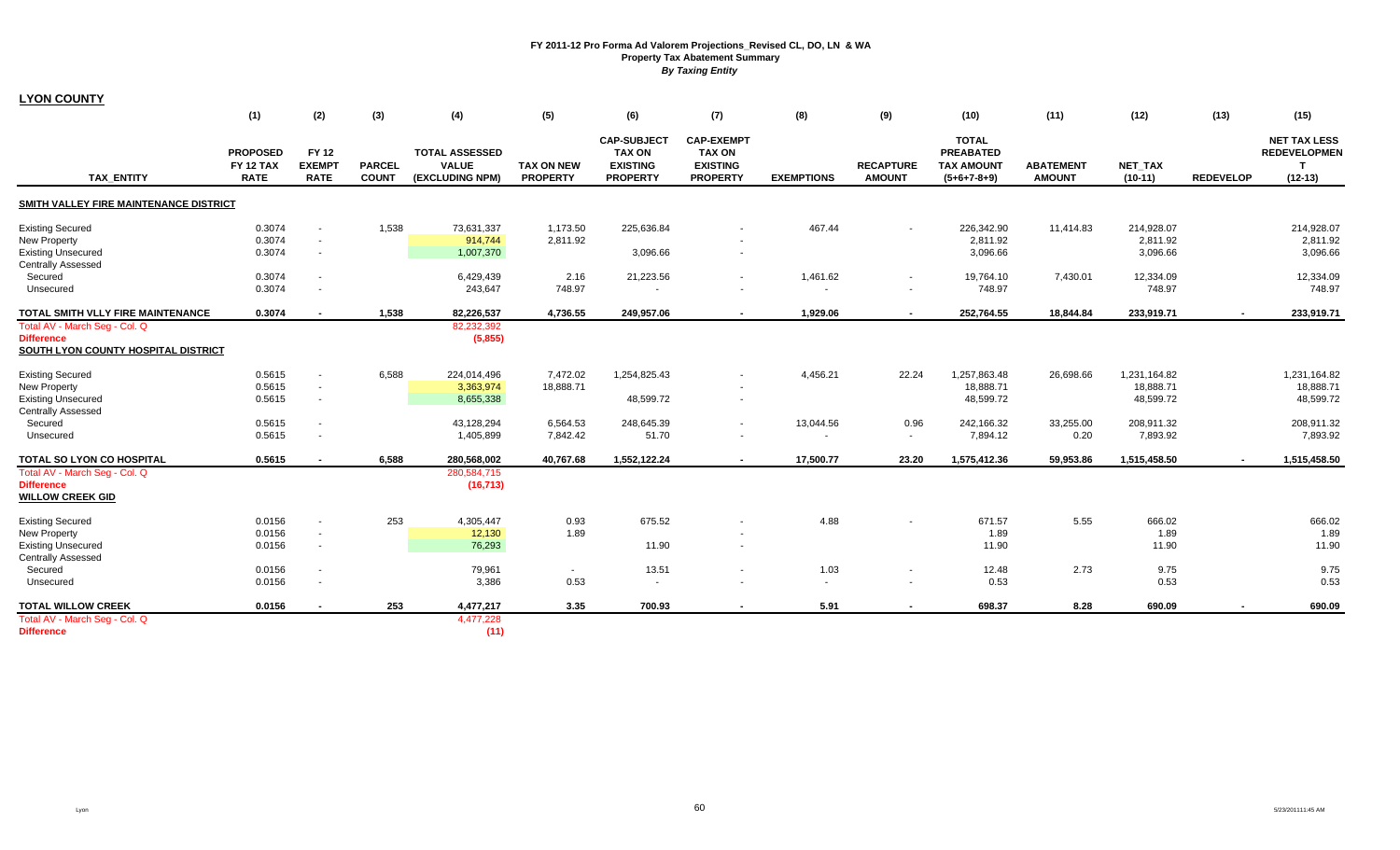| <b>MINERAL COUNTY</b>                                                                                              |                                                          |                                                          |                                                    |                                                                                  |                                                          |                                                                                  |                                                                          |                                                             |                                                    |                                                                             |                                                                 |                                                                           |                          |                                                                             |
|--------------------------------------------------------------------------------------------------------------------|----------------------------------------------------------|----------------------------------------------------------|----------------------------------------------------|----------------------------------------------------------------------------------|----------------------------------------------------------|----------------------------------------------------------------------------------|--------------------------------------------------------------------------|-------------------------------------------------------------|----------------------------------------------------|-----------------------------------------------------------------------------|-----------------------------------------------------------------|---------------------------------------------------------------------------|--------------------------|-----------------------------------------------------------------------------|
|                                                                                                                    | (1)                                                      | (2)                                                      | (3)                                                | (4)                                                                              | (5)                                                      | (6)                                                                              | (7)                                                                      | (8)                                                         | (9)                                                | (10)                                                                        | (11)                                                            | (12)                                                                      | (13)                     | (15)                                                                        |
| <b>TAX ENTITY</b>                                                                                                  | <b>PROPOSED</b><br>FY 12 TAX<br><b>RATE</b>              | <b>FY 12</b><br><b>EXEMPT</b><br><b>RATE</b>             | <b>PARCEL</b><br><b>COUNT</b>                      | <b>TOTAL ASSESSED</b><br><b>VALUE</b><br>(EXCLUDING NPM)                         | <b>PROPERTY</b>                                          | <b>CAP-SUBJECT</b><br>TAX ON NEW TAX ON EXISTING<br><b>PROPERTY</b>              | <b>CAP-EXEMPT</b><br><b>TAX ON</b><br><b>EXISTING</b><br><b>PROPERTY</b> | <b>EXEMPTIONS</b>                                           | <b>RECAPTURE</b><br><b>AMOUNT</b>                  | <b>TOTAL</b><br>PREABATED TAX<br><b>AMOUNT</b><br>$(5+6+7-8+9)$             | <b>ABATEMENT</b><br><b>AMOUNT</b>                               | NET_TAX<br>$(10-11)$                                                      | <b>REDEVELOP</b>         | <b>NET TAX LESS</b><br><b>REDEVELOPMEN</b><br>(12)<br>$\mathbf \tau$<br>13) |
| <b>ALL ENTITIES</b>                                                                                                |                                                          |                                                          |                                                    |                                                                                  |                                                          |                                                                                  |                                                                          |                                                             |                                                    |                                                                             |                                                                 |                                                                           |                          |                                                                             |
| <b>STATE OF NEVADA</b><br><b>GENERAL COUNTY</b><br><b>SCHOOL DISTRICT</b><br>MINERAL CO HOSPITAL                   | 0.1700<br>2.0900<br>1.2000<br>0.2000                     | $\sim$<br>0.0600<br>$\sim$<br>$\sim$                     | 3,624<br>3,624<br>3,624<br>3,624                   | 92,783,745<br>92,783,754<br>92,783,741<br>92,783,759                             | 2,712.56<br>33,318.64<br>19,147.56<br>3,191.26           | 159,483.80<br>1,904,430.94<br>1,125,773.20<br>187,629.43                         | 56,318.96                                                                | 4,453.85<br>54,755.13<br>31,433.82<br>5,239.15              | 36.05<br>430.79<br>254.22<br>42.41                 | 157,778.56<br>1,939,744.20<br>1,113,741.16<br>185,623.95                    | 16,028.61<br>211,950.35<br>96,650.78<br>18,857.90               | 141,749.95<br>1,727,793.85<br>1,017,090.38<br>166,766.05                  | $\overline{\phantom{a}}$ | 141,749.95<br>1,727,793.85<br>1,017,090.38<br>166,766.05                    |
| <b>TOTAL COUNTY</b>                                                                                                |                                                          |                                                          | 3,624                                              | 92,783,745                                                                       | 58,370.01                                                | 3,377,317.38                                                                     | 56,318.96                                                                | 95,881.95                                                   | 763.47                                             | 3,396,887.87<br><b>Abatement Percent</b>                                    | 343,487.64<br>10.11%                                            | 3,053,400.23                                                              | $\blacksquare$           | 3,053,400.23                                                                |
|                                                                                                                    |                                                          |                                                          |                                                    |                                                                                  |                                                          |                                                                                  |                                                                          |                                                             |                                                    |                                                                             |                                                                 |                                                                           |                          |                                                                             |
| <b>STATE OF NEVADA</b>                                                                                             |                                                          |                                                          |                                                    |                                                                                  |                                                          |                                                                                  |                                                                          |                                                             |                                                    |                                                                             |                                                                 |                                                                           |                          |                                                                             |
| <b>Existing Secured</b><br><b>New Property</b><br><b>Existing Unsecured</b><br><b>Centrally Assessed</b>           | 0.1700<br>0.1700<br>0.1700                               |                                                          | 3,624                                              | 55,930,561<br>49,995<br>12,042,036                                               | 355.74<br>84.99                                          | 96,372.42<br>20,471.46                                                           |                                                                          | 1,636.04                                                    | 35.86                                              | 95,127.98<br>84.99<br>20,471.46                                             | 6,881.56                                                        | 88,246.42<br>84.99<br>20,471.46                                           |                          | 88,246.42<br>84.99<br>20,471.46                                             |
| Secured<br>Unsecured                                                                                               | 0.1700<br>0.1700                                         |                                                          |                                                    | 23,879,703<br>881,450                                                            | 818.28<br>1,453.55                                       | 42,595.01<br>44.91                                                               |                                                                          | 2,817.81                                                    | 0.19<br>$\sim$                                     | 40,595.67<br>1,498.46                                                       | 9,147.01<br>0.04                                                | 31,448.66<br>1,498.42                                                     |                          | 31,448.66<br>1,498.42                                                       |
| TOTAL STATE OF NV                                                                                                  | 0.1700                                                   |                                                          | 3,624                                              | 92,783,745                                                                       | 2,712.56                                                 | 159,483.80                                                                       |                                                                          | 4,453.85                                                    | 36.05                                              | 157,778.56                                                                  | 16,028.61                                                       | 141,749.95                                                                |                          | 141,749.95                                                                  |
| Total AV - March Seg - Col. Q<br><b>Difference</b><br><b>GENERAL COUNTY</b>                                        |                                                          |                                                          |                                                    | 92,761,194<br>22,551                                                             |                                                          |                                                                                  |                                                                          |                                                             |                                                    |                                                                             |                                                                 |                                                                           |                          |                                                                             |
| <b>Existing Secured</b>                                                                                            |                                                          |                                                          |                                                    |                                                                                  |                                                          |                                                                                  |                                                                          |                                                             |                                                    |                                                                             |                                                                 |                                                                           |                          |                                                                             |
| General<br>China Springs<br><b>Medical Indigent</b><br>General Indigent<br>Care & Share<br><b>Capital Projects</b> | 1.8562<br>0.0088<br>0.1050<br>0.0100<br>0.0600<br>0.0500 | $\sim$<br>$\sim$<br>$\sim$<br>$\sim$<br>0.0600<br>$\sim$ | 3,624<br>3,624<br>3,624<br>3,624<br>3,624<br>3,624 | 55,930,561<br>55,930,561<br>55,930,561<br>55,930,561<br>55,930,561<br>55,930,561 | 3,883.97<br>18.37<br>219.79<br>20.97<br>125.58<br>104.64 | 1,052,280.22<br>4,988.36<br>59,524.98<br>5,668.57<br>$\blacksquare$<br>28,344.77 | $\sim$<br>34,014.36                                                      | 17,858.51<br>84.80<br>1,010.97<br>95.95<br>582.25<br>480.43 | 391.57<br>1.86<br>22.15<br>2.12<br>$\sim$<br>10.53 | 1,038,697.25<br>4,923.79<br>58,755.95<br>5,595.71<br>33,557.69<br>27,979.51 | 75,142.23<br>355.85<br>4,250.19<br>404.26<br>(0.04)<br>2,022.93 | 963,555.02<br>4,567.94<br>54,505.76<br>5,191.45<br>33,557.73<br>25,956.58 |                          | 963,555.02<br>4,567.94<br>54,505.76<br>5,191.45<br>33,557.73<br>25,956.58   |
| <b>GENERAL TOTAL</b>                                                                                               | 2.0900                                                   | 0.0600                                                   | 3,624                                              | 55,930,561                                                                       | 4,373.32                                                 | 1,150,806.90                                                                     | 34,014.36                                                                | 20,112.91                                                   | 428.23                                             | 1,169,509.90                                                                | 82,175.42                                                       | 1,087,334.48                                                              |                          | 1,087,334.48                                                                |
| <b>New Property</b><br><b>Existing Unsecured</b><br><b>Centrally Assessed</b><br>Secured<br>Unsecured              | 2.0900<br>2.0900<br>2.0900<br>2.0900                     | 0.0600<br>0.0600<br>0.0600<br>0.0600                     |                                                    | 50,004<br>12,042,036<br>23,879,703<br>881,450                                    | 1,015.09<br>10,060.14<br>17,870.09                       | 244,453.33<br>508,634.35<br>536.36                                               | 30.00<br>7,225.22<br>15,033.53<br>15.85                                  | 34,642.22                                                   | 2.56<br>$\sim$                                     | 1,045.09<br>251,678.55<br>499,088.36<br>18,422.30                           | 129,774.46<br>0.47                                              | 1,045.09<br>251,678.55<br>369,313.90<br>18,421.83                         |                          | 1,045.09<br>251,678.55<br>369,313.90<br>18,421.83                           |
| TOTAL GENERAL COUNTY                                                                                               | 2.0900                                                   | 0.0600                                                   | 3,624                                              | 92,783,754                                                                       | 33,318.64                                                | 1,904,430.94                                                                     | 56,318.96                                                                | 54,755.13                                                   | 430.79                                             | 1,939,744.20                                                                | 211,950.35                                                      | 1,727,793.85                                                              |                          | 1,727,793.85                                                                |
| <b>March Assessors Report:</b><br><b>New secured</b>                                                               |                                                          |                                                          |                                                    | 259,254                                                                          |                                                          |                                                                                  |                                                                          |                                                             |                                                    |                                                                             |                                                                 |                                                                           |                          |                                                                             |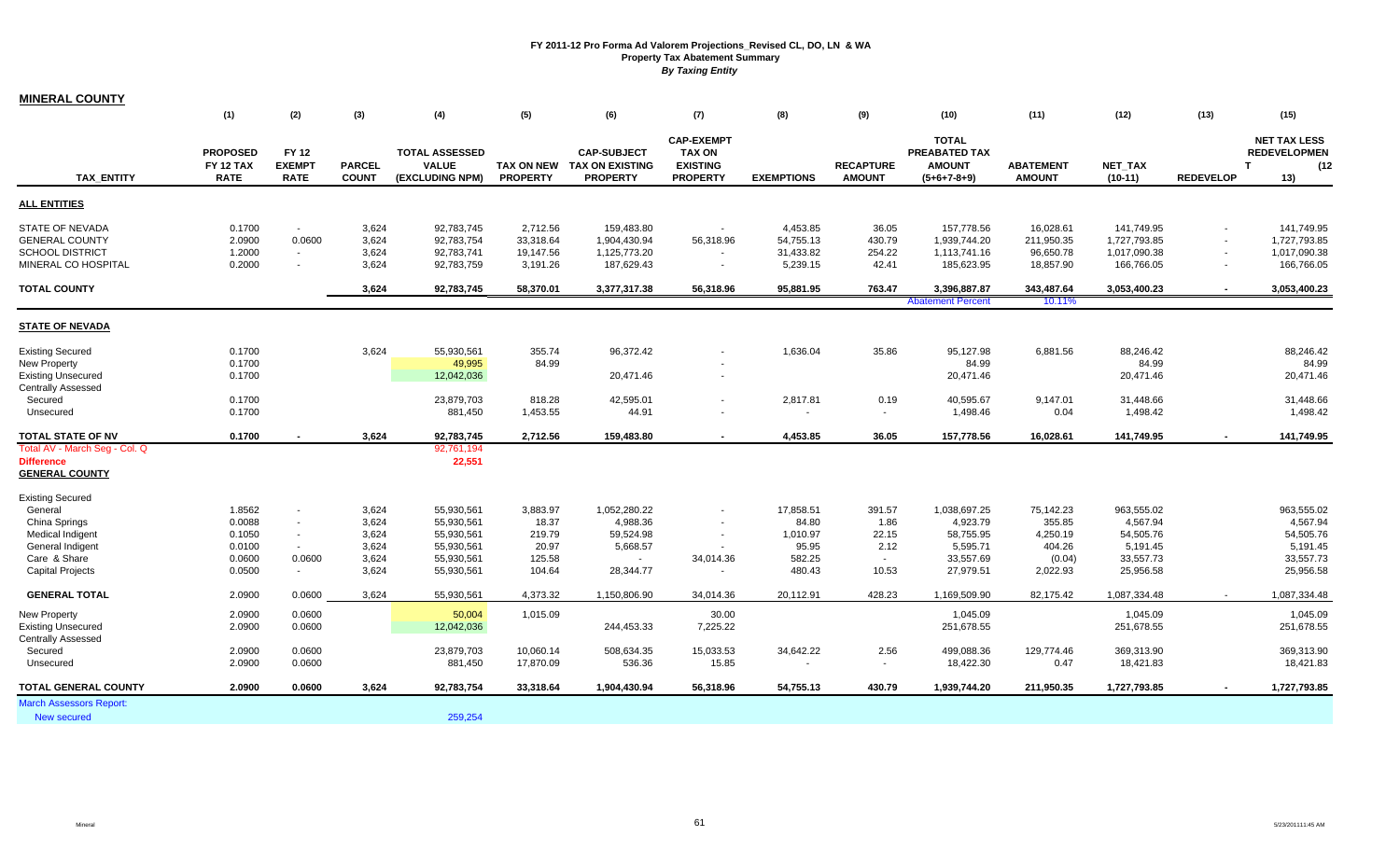| <b>MINERAL COUNTY</b>                                        |                                             |                                              |                               |                                                          |                 |                                                                     |                                                                          |                   |                                   |                                                                 |                                   |                      |                  |                                                                           |
|--------------------------------------------------------------|---------------------------------------------|----------------------------------------------|-------------------------------|----------------------------------------------------------|-----------------|---------------------------------------------------------------------|--------------------------------------------------------------------------|-------------------|-----------------------------------|-----------------------------------------------------------------|-----------------------------------|----------------------|------------------|---------------------------------------------------------------------------|
|                                                              | (1)                                         | (2)                                          | (3)                           | (4)                                                      | (5)             | (6)                                                                 | (7)                                                                      | (8)               | (9)                               | (10)                                                            | (11)                              | (12)                 | (13)             | (15)                                                                      |
| <b>TAX ENTITY</b>                                            | <b>PROPOSED</b><br>FY 12 TAX<br><b>RATE</b> | <b>FY 12</b><br><b>EXEMPT</b><br><b>RATE</b> | <b>PARCEL</b><br><b>COUNT</b> | <b>TOTAL ASSESSED</b><br><b>VALUE</b><br>(EXCLUDING NPM) | <b>PROPERTY</b> | <b>CAP-SUBJECT</b><br>TAX ON NEW TAX ON EXISTING<br><b>PROPERTY</b> | <b>CAP-EXEMPT</b><br><b>TAX ON</b><br><b>EXISTING</b><br><b>PROPERTY</b> | <b>EXEMPTIONS</b> | <b>RECAPTURE</b><br><b>AMOUNT</b> | <b>TOTAL</b><br>PREABATED TAX<br><b>AMOUNT</b><br>$(5+6+7-8+9)$ | <b>ABATEMENT</b><br><b>AMOUNT</b> | NET_TAX<br>$(10-11)$ | <b>REDEVELOP</b> | <b>NET TAX LESS</b><br><b>REDEVELOPMEN</b><br>$\mathbf{T}$<br>(12)<br>13) |
| <b>Existing Secured</b>                                      |                                             |                                              |                               | 55,698,751                                               |                 |                                                                     |                                                                          |                   |                                   |                                                                 |                                   |                      |                  |                                                                           |
|                                                              |                                             |                                              |                               | 55,958,005                                               |                 |                                                                     |                                                                          |                   |                                   |                                                                 |                                   |                      |                  |                                                                           |
| <b>Difference</b>                                            |                                             |                                              |                               | (27, 444)                                                | $-0.05%$        |                                                                     |                                                                          |                   |                                   |                                                                 |                                   |                      |                  |                                                                           |
| Total AV - March Seg - Col. Q<br><b>Difference</b>           |                                             |                                              |                               | 92,761,194<br>22,560                                     |                 |                                                                     |                                                                          |                   |                                   |                                                                 |                                   |                      |                  |                                                                           |
| <b>SCHOOL DISTRICT</b>                                       |                                             |                                              |                               |                                                          |                 |                                                                     |                                                                          |                   |                                   |                                                                 |                                   |                      |                  |                                                                           |
| <b>Existing Secured</b>                                      | 0.7500                                      | $\sim$                                       | 3,624                         | 55,930,561                                               | 1,569.47        | 425,175.52                                                          | $\blacksquare$                                                           | 7,214.84          | 158.22                            | 419,688.37                                                      | 30,361.47                         | 389,326.90           |                  | 389,326.90                                                                |
| New Property                                                 | 0.7500                                      | $\blacksquare$                               |                               | 49,991                                                   | 374.94          |                                                                     |                                                                          |                   |                                   | 374.94                                                          |                                   | 374.94               |                  | 374.94                                                                    |
| <b>Existing Unsecured</b><br><b>Centrally Assessed</b>       | 0.7500                                      | $\sim$                                       |                               | 12,042,036                                               |                 | 90,315.27                                                           |                                                                          |                   |                                   | 90,315.27                                                       |                                   | 90,315.27            |                  | 90,315.27                                                                 |
| Secured                                                      | 0.7500                                      | $\sim$                                       |                               | 23,879,703                                               | 3,610.10        | 187,919.09                                                          | $\blacksquare$                                                           | 12,431.43         | 0.68                              | 179,098.44                                                      | 30,045.91                         | 149,052.53           |                  | 149,052.53                                                                |
| Unsecured                                                    | 0.7500                                      |                                              |                               | 881,450                                                  | 6,412.72        | 198.16                                                              | $\blacksquare$                                                           |                   | $\sim$                            | 6,610.88                                                        | 0.18                              | 6,610.71             |                  | 6,610.71                                                                  |
| <b>TOTAL SCHOOL OPERATING</b>                                | 0.7500                                      |                                              | 3,624                         | 92,783,741                                               | 11,967.22       | 703,608.05                                                          | $\sim$                                                                   | 19,646.27         | 158.90                            | 696,087.89                                                      | 60,407.55                         | 635,680.34           |                  | 635,680.34                                                                |
|                                                              |                                             |                                              |                               |                                                          | 5,776.16        | 300,670.55                                                          | $\sim$                                                                   | 19,890.29         | 1.08                              | 286,557.50                                                      | 8.68%<br>48,073.45                | 238,484.05           | $\sim$           | 238,484.05                                                                |
| <b>SCHOOL DEBT</b>                                           |                                             |                                              |                               |                                                          | 10,260.35       | 317.06                                                              | $\sim$                                                                   | $\sim$            | $\sim$                            | 10,577.41                                                       | 0.28                              | 10,577.13            |                  | 10,577.13                                                                 |
| <b>Existing Secured</b>                                      | 0.4500                                      |                                              | 3,624                         | 55,930,561                                               | 941.69          | 255,105.64                                                          | $\sim$                                                                   | 4,328.69          | 94.92                             | 251,813.56                                                      | 18,215.58                         | 233,597.98           |                  | 233,597.98                                                                |
| New Property                                                 | 0.4500                                      |                                              |                               | 49,990                                                   | 224.95          |                                                                     |                                                                          |                   |                                   | 224.95                                                          |                                   | 224.95               |                  | 224.95                                                                    |
| <b>Existing Unsecured</b>                                    | 0.4500                                      | $\sim$                                       |                               | 12,042,036                                               |                 | 54,189.16                                                           | $\sim$                                                                   |                   |                                   | 54,189.16                                                       |                                   | 54,189.16            |                  | 54,189.16                                                                 |
| <b>Centrally Assessed</b>                                    |                                             |                                              |                               |                                                          |                 |                                                                     |                                                                          |                   |                                   |                                                                 |                                   |                      |                  |                                                                           |
| Secured                                                      | 0.4500                                      | $\sim$                                       |                               | 23,879,703                                               | 2,166.06        | 112,751.46                                                          | $\sim$                                                                   | 7,458.86          | 0.41                              | 107,459.06                                                      | 18,027.54                         | 89,431.52            |                  | 89,431.52                                                                 |
| Unsecured                                                    | 0.4500                                      | $\sim$                                       |                               | 881,450                                                  | 3,847.63        | 118.90                                                              | $\blacksquare$                                                           |                   | $\sim$                            | 3,966.53                                                        | 0.11                              | 3,966.42             |                  | 3,966.42                                                                  |
| <b>TOTAL SCHOOL DEBT</b>                                     | 0.4500                                      |                                              | 3,624                         | 92,783,739                                               | 7,180.33        | 422,165.16                                                          | $\sim$                                                                   | 11,787.55         | 95.33                             | 417,653.27                                                      | 36,243.23                         | 381,410.04           |                  | 381,410.04                                                                |
| <b>TOTAL SCHOOL DISTRICT</b>                                 | 1.2000                                      | $\blacksquare$                               | 3,624                         | 92,783,741                                               | 19,147.56       | 1,125,773.20                                                        | $\sim$                                                                   | 31,433.82         | 254.22                            | 1,113,741.16                                                    | 96,650.78                         | 1,017,090.38         |                  | 1,017,090.38                                                              |
| Total AV - March Seg - Col. Q                                |                                             |                                              |                               | 92,761,194                                               |                 |                                                                     |                                                                          |                   |                                   |                                                                 |                                   |                      |                  |                                                                           |
| <b>Difference</b><br><b>MINERAL COUNTY HOSPITAL DISTRICT</b> |                                             |                                              |                               | 22,547                                                   |                 |                                                                     |                                                                          |                   |                                   |                                                                 |                                   |                      |                  |                                                                           |
| <b>Existing Secured</b>                                      | 0.2000                                      | $\sim$                                       | 3,624                         | 55,930,561                                               | 418.49          | 113,380.76                                                          | $\sim$                                                                   | 1,924.10          | 42.19                             | 111,917.34                                                      | 8,096.67                          | 103,820.67           |                  | 103,820.67                                                                |
| New Property                                                 | 0.2000                                      | $\blacksquare$                               |                               | 50,009                                                   | 100.02          |                                                                     |                                                                          |                   |                                   | 100.02                                                          |                                   | 100.02               |                  | 100.02                                                                    |
| <b>Existing Unsecured</b><br><b>Centrally Assessed</b>       | 0.2000                                      | $\sim$                                       |                               | 12,042,036                                               |                 | 24,084.07                                                           | $\blacksquare$                                                           |                   |                                   | 24,084.07                                                       |                                   | 24,084.07            |                  | 24,084.07                                                                 |
| Secured                                                      | 0.2000                                      | $\sim$                                       |                               | 23,879,703                                               | 962.69          | 50,111.76                                                           | $\blacksquare$                                                           | 3,315.05          | 0.22                              | 47,759.62                                                       | 10,761.18                         | 36,998.44            |                  | 36,998.44                                                                 |
| Unsecured                                                    | 0.2000                                      | $\sim$                                       |                               | 881,450                                                  | 1,710.06        | 52.84                                                               | $\blacksquare$                                                           | $\blacksquare$    | $\sim$                            | 1,762.90                                                        | 0.05                              | 1,762.85             |                  | 1,762.85                                                                  |
| TOTAL MINERAL CO HOSPITAL                                    | 0.2000                                      |                                              | 3,624                         | 92,783,759                                               | 3,191.26        | 187,629.43                                                          | $\sim$                                                                   | 5,239.15          | 42.41                             | 185,623.95                                                      | 18,857.90                         | 166,766.05           |                  | 166,766.05                                                                |
| Total AV - March Seg - Col. Q                                |                                             |                                              |                               | 92,761,194                                               |                 |                                                                     |                                                                          |                   |                                   |                                                                 |                                   |                      |                  |                                                                           |
| <b>Difference</b>                                            |                                             |                                              |                               | 22.565                                                   |                 |                                                                     |                                                                          |                   |                                   |                                                                 |                                   |                      |                  |                                                                           |

 $\sim$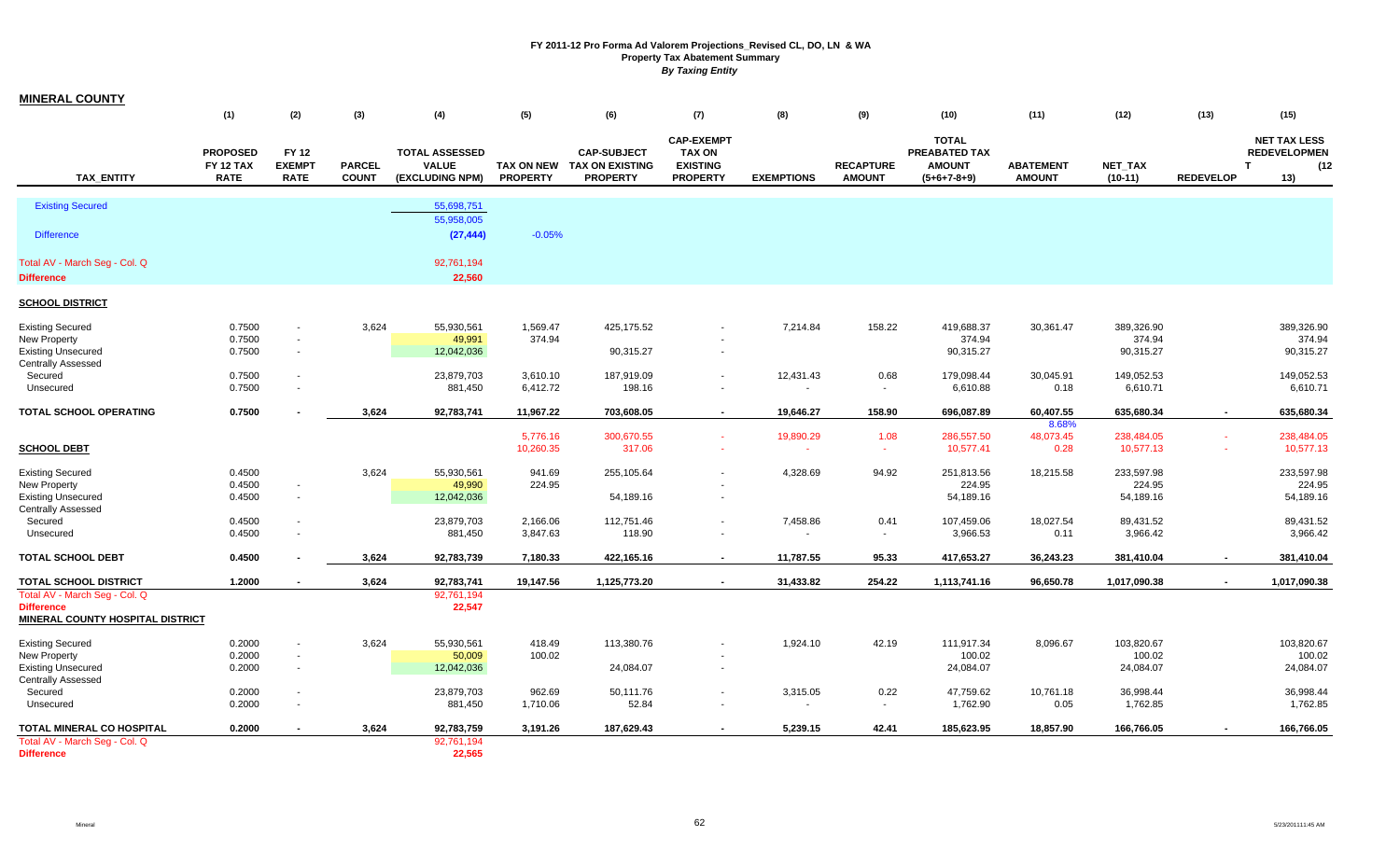| <b>NYE COUNTY</b>              |                                 |                              |                               |                                 |                               |                                           |                                    |                         |                                   |                                      |                                   |                      |                          |                                   |
|--------------------------------|---------------------------------|------------------------------|-------------------------------|---------------------------------|-------------------------------|-------------------------------------------|------------------------------------|-------------------------|-----------------------------------|--------------------------------------|-----------------------------------|----------------------|--------------------------|-----------------------------------|
|                                | (1)                             | (2)                          | (3)                           | (4)                             | (5)                           | (6)                                       | (7)                                | (8)                     | (9)                               | (10)                                 | (11)                              | (12)                 | (13)                     | (15)                              |
|                                | <b>PROPOSED</b>                 | <b>FY12</b>                  |                               | <b>TOTAL ASSESSED</b>           |                               | <b>CAP-SUBJECT</b>                        | <b>CAP-EXEMPT</b><br><b>TAX ON</b> |                         |                                   | <b>TOTAL</b><br><b>PREABATED TAX</b> |                                   |                      |                          | <b>NET TAX LESS</b>               |
| <b>TAX ENTITY</b>              | <b>FY 12 TAX</b><br><b>RATE</b> | <b>EXEMPT</b><br><b>RATE</b> | <b>PARCEL</b><br><b>COUNT</b> | <b>VALUE</b><br>(EXCLUDING NPM) | TAX ON NEW<br><b>PROPERTY</b> | <b>TAX ON EXISTING</b><br><b>PROPERTY</b> | <b>EXISTING</b><br><b>PROPERTY</b> | <b>EXEMPTIONS</b>       | <b>RECAPTURE</b><br><b>AMOUNT</b> | <b>AMOUNT</b><br>$(5+6+7-8+9)$       | <b>ABATEMENT</b><br><b>AMOUNT</b> | NET_TAX<br>$(10-11)$ | <b>REDEVELOP</b>         | <b>REDEVELOPMENT</b><br>$(12-13)$ |
| <b>ALL ENTITIES</b>            |                                 |                              |                               |                                 |                               |                                           |                                    |                         |                                   |                                      |                                   |                      |                          |                                   |
| <b>STATE OF NEVADA</b>         | 0.1700                          | $\overline{\phantom{a}}$     | 57,374                        |                                 | 35,821.58                     |                                           |                                    |                         | 403.57                            |                                      |                                   | 1,752,029.22         |                          | 1,752,029.22                      |
| <b>GENERAL COUNTY</b>          | 1.3468                          | $\sim$                       | 57,374                        | 1,074,436,480<br>1,074,436,602  | 283,791.18                    | 1,824,600.37<br>14,455,392.21             |                                    | 33,905.20<br>268,608.97 | 3,197.53                          | 1,826,920.31<br>14,473,771.95        | 74,891.09<br>593,544.22           | 13,880,227.73        |                          | 13,880,227.73                     |
| <b>SCHOOL DISTRICT</b>         | 1.3350                          | $\sim$                       | 57,374                        |                                 | 281,304.73                    |                                           |                                    |                         | 3,169.37                          |                                      | 588,116.54                        |                      |                          |                                   |
| <b>AMARGOSA TOWN</b>           | 0.4949                          |                              |                               | 1,074,436,596                   |                               | 14,328,627.60                             |                                    | 266,255.60              |                                   | 14,346,846.10                        |                                   | 13,758,729.56        |                          | 13,758,729.56                     |
|                                |                                 | $\sim$                       | 1,966                         | 34,304,846                      | 3,210.32                      | 170,989.34                                |                                    | 4,424.33                | 34.18                             | 169,809.51                           | 30,415.57                         | 139,393.94           |                          | 139,393.94                        |
| <b>BEATTY TOWN</b>             | 0.2105                          | $\sim$                       | 760                           | 18,616,064                      | 2,339.45                      | 36,952.57                                 | $\sim$                             | 105.43                  | 1.83                              | 39,188.42                            | 185.11                            | 39,003.31            | $\overline{\phantom{a}}$ | 39,003.31                         |
| <b>GABBS TOWN</b>              | 0.4846                          | $\sim$                       | 244                           | 6,404,704                       | 150.58                        | 31,344.87                                 |                                    | 458.27                  | 0.02                              | 31,037.20                            | 1,742.80                          | 29,294.40            |                          | 29,294.40                         |
| <b>MANHATTAN TOWN</b>          | 0.3164                          | $\sim$                       | 222                           | 2,105,554                       | 287.23                        | 6,466.42                                  |                                    | 91.73                   | $\sim$                            | 6,661.91                             | 292.47                            | 6,369.44             |                          | 6,369.44                          |
| PAHRUMP TOWN                   | 0.3704                          | $\sim$                       | 50,426                        | 760,499,973                     | 43,204.61                     | 2,774,501.42                              |                                    | 848.41                  | 848.30                            | 2,817,705.91                         | 177,928.66                        | 2,639,777.25         |                          | 2,639,777.25                      |
| ROUND MOUNTAIN TOWN            | 0.3164                          | $\sim$                       | 592                           | 83,860,209                      | 13,548.38                     | 298,128.55                                |                                    | 46,343.41               | 0.07                              | 265,333.59                           | 667.92                            | 264,665.67           |                          | 264,665.67                        |
| <b>TONOPAH TOWN</b>            | 0.5881                          | $\sim$                       | 1,553                         | 29,820,192                      | 3,121.10                      | 173,539.93                                |                                    | 1,288.57                | $\sim$                            | 175,372.47                           | 43,129.68                         | 132,242.79           |                          | 132,242.79                        |
| AMARGOSA LIBRARY DISTRICT      | 0.3100                          | $\sim$                       | 2,130                         | 36,112,248                      | 2,111.45                      | 112,625.03                                |                                    | 2,788.24                | 21.61                             | 111,969.86                           | 19,229.65                         | 92,740.21            |                          | 92,740.21                         |
| <b>BEATTY LIBRARY DISTRICT</b> | 0.2741                          | $\blacksquare$               | 823                           | 20,398,206                      | 3,733.47                      | 52,324.47                                 |                                    | 146.49                  | 2.43                              | 55,913.88                            | 818.86                            | 55,095.02            |                          | 55,095.02                         |
| NYE COUNTY HOSPITAL DISTRICT   | $\sim$                          | $\sim$                       |                               |                                 |                               |                                           |                                    | $\sim$                  | $\sim$                            | $\sim$                               | $\blacksquare$                    | $\sim$               |                          |                                   |
| PAHRUMP COMMUNITY LIBRARY DIST | 0.0662                          | $\sim$                       | 50,426                        | 760,499,848                     | 7,721.78                      | 495,883.86                                | $\overline{\phantom{a}}$           | 151.63                  | 152.63                            | 503,606.63                           | 35,557.62                         | 468,049.01           |                          | 468,049.01                        |
| PAHRUMP SWIMMING POOL DISTRICT | 0.0131                          | $\sim$                       | 50,426                        | 760,499,271                     | 1,528.03                      | 98,176.96                                 | $\overline{\phantom{a}}$           | 30.03                   | 30.19                             | 99,705.14                            | 6,068.70                          | 93,636.44            |                          | 93,636.44                         |
| SMOKY VALLEY LIBRARY DISTRICT  | 0.2686                          | $\sim$                       | 1,443                         | 99,815,690                      | 12,758.47                     | 296,048.09                                | $\mathbf{r}$                       | 40,701.36               | 0.04                              | 268,105.24                           | 11,196.70                         | 256,908.54           |                          | 256,908.54                        |
| TONOPAH LIBRARY DISTRICT       | 0.2000                          | $\overline{\phantom{a}}$     | 1,775                         | 39,984,538                      | 1,758.20                      | 79,724.57                                 | $\blacksquare$                     | 1,513.68                | 0.01                              | 79,969.10                            | 13,580.66                         | 66,388.44            |                          | 66,388.44                         |
| <b>TOTAL COUNTY</b>            |                                 |                              | 57.374                        | 1,074,436,480                   | 696,390.54                    | 35,235,326.26                             | $\blacksquare$                     | 667,661.35              | 7.861.78                          | 35,271,917.24                        | 1,597,366.25                      | 33,674,550.99        |                          | 33,674,550.99                     |
|                                |                                 |                              |                               |                                 |                               |                                           |                                    |                         |                                   | <b>Abatement Percent</b>             | 4.53%                             |                      |                          |                                   |
| <b>STATE OF NEVADA</b>         |                                 |                              |                               |                                 |                               |                                           |                                    |                         |                                   |                                      |                                   |                      |                          |                                   |
| <b>Existing Secured</b>        | 0.1700                          |                              | 57,374                        | 856,594,828                     | 6,848.99                      | 1,475,750.29                              |                                    | 26,413.35               | 393.79                            | 1,456,579.72                         | 64,086.77                         | 1,392,492.95         |                          | 1,392,492.95                      |
| <b>New Property</b>            | 0.1700                          |                              |                               | 11,859,009                      | 20,160.32                     |                                           |                                    |                         |                                   | 20,160.32                            |                                   | 20,160.32            |                          | 20,160.32                         |
| <b>Existing Unsecured</b>      | 0.1700                          |                              |                               | 124,878,486                     |                               | 212,293.43                                | $\sim$                             |                         |                                   | 212,293.43                           |                                   | 212,293.43           |                          | 212,293.43                        |
| <b>Centrally Assessed</b>      |                                 |                              |                               |                                 |                               |                                           |                                    |                         |                                   |                                      |                                   |                      |                          |                                   |
| Secured                        | 0.1700                          |                              |                               | 75,775,937                      | 1,801.62                      | 133,671.86                                | $\overline{\phantom{a}}$           | 6,654.38                | 9.78                              | 128,828.88                           | 10,803.36                         | 118,025.52           |                          | 118,025.52                        |
| Unsecured                      | 0.1700                          |                              |                               | 5,328,220                       | 7,010.65                      | 2.884.79                                  | $\sim$                             | 837.47                  | $\overline{\phantom{a}}$          | 9.057.97                             | 0.96                              | 9,057.01             |                          | 9,057.01                          |
| <b>TOTAL STATE OF NV</b>       | 0.1700                          |                              | 57,374                        | 1,074,436,480                   | 35,821.58                     | 1,824,600.37                              | $\blacksquare$                     | 33,905.20               | 403.57                            | 1,826,920.31                         | 74,891.09                         | 1,752,029.22         | $\blacksquare$           | 1,752,029.22                      |
| Total AV - March Seg - Col. Q  |                                 |                              |                               | 1,070,307,749                   |                               |                                           |                                    |                         |                                   |                                      |                                   |                      |                          |                                   |
| <b>Difference</b>              |                                 |                              |                               | 4,128,731                       |                               |                                           |                                    |                         |                                   |                                      |                                   |                      |                          |                                   |
| <b>GENERAL COUNTY</b>          |                                 |                              |                               |                                 |                               |                                           |                                    |                         |                                   |                                      |                                   |                      |                          |                                   |
| <b>Existing Secured</b>        |                                 |                              |                               |                                 |                               |                                           |                                    |                         |                                   |                                      |                                   |                      |                          |                                   |
| General Fund                   | 1.0007                          |                              | 57,374                        | 856,594,828                     | 40,314.96                     | 8,687,104.37                              | $\blacksquare$                     | 155,481.41              | 2,318.24                          | 8,574,256.16                         | 377,416.46                        | 8,196,839.70         |                          | 8,196,839.70                      |
| Road                           | 0.0050                          |                              | 57,374                        | 856,594,828                     | 201.35                        | 43,413.52                                 | $\blacksquare$                     | 776.85                  | 11.66                             | 42,849.68                            | 1,892.35                          | 40,957.33            |                          | 40,957.33                         |
| <b>Agriculture Extension</b>   | 0.0150                          |                              | 57,374                        | 856,594,828                     | 604.24                        | 130,212.29                                |                                    | 2,330.55                | 34.77                             | 128,520.75                           | 5,657.91                          | 122,862.84           |                          | 122,862.84                        |
| Medical & General Indigent     | 0.0670                          |                              | 57,374                        | 856,594,828                     | 2,699.20                      | 581,648.43                                |                                    | 10,409.99               | 155.22                            | 574,092.86                           | 25,257.12                         | 548,835.74           |                          | 548,835.74                        |
| Dedicated Co. Medical          | 0.0202                          |                              | 57,374                        | 856,594,828                     | 813.91                        | 175,411.39                                |                                    | 3,138.52                | 46.77                             | 173,133.55                           | 7,618.49                          | 165,515.06           |                          | 165,515.06                        |
| Auto Accident Indigent         | 0.0150                          |                              | 57,374                        | 856,594,828                     | 604.32                        | 130,196.75                                |                                    | 2,330.61                | 34.74                             | 128,505.20                           | 5,655.91                          | 122,849.29           |                          | 122,849.29                        |
| Museum                         | 0.0117                          |                              | 57.374                        | 856,594,828                     | 471.23                        | 101,596.13                                |                                    | 1.817.87                | 27.08                             | 100,276.57                           | 4.462.09                          | 95,814.48            |                          | 95.814.48                         |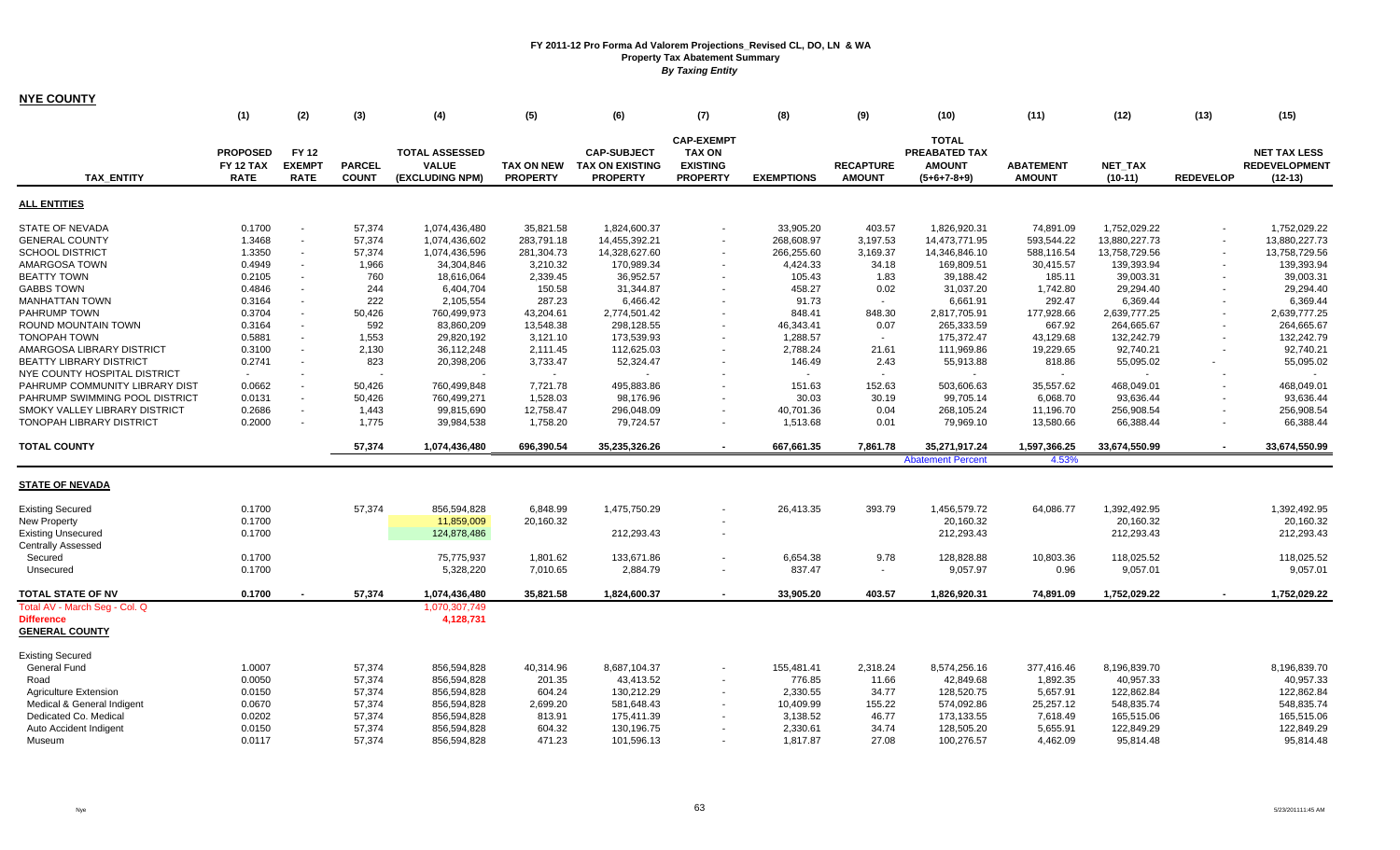|                                                                                                                                                            | (1)                                         | (2)                                          | (3)                           | (4)                                                                   | (5)                                  | (6)                                                             | (7)                                                                      | (8)               | (9)                               | (10)                                                                   | (11)                              | (12)                 | (13)             | (15)                                                     |
|------------------------------------------------------------------------------------------------------------------------------------------------------------|---------------------------------------------|----------------------------------------------|-------------------------------|-----------------------------------------------------------------------|--------------------------------------|-----------------------------------------------------------------|--------------------------------------------------------------------------|-------------------|-----------------------------------|------------------------------------------------------------------------|-----------------------------------|----------------------|------------------|----------------------------------------------------------|
| <b>TAX ENTITY</b>                                                                                                                                          | <b>PROPOSED</b><br>FY 12 TAX<br><b>RATE</b> | <b>FY 12</b><br><b>EXEMPT</b><br><b>RATE</b> | <b>PARCEL</b><br><b>COUNT</b> | <b>TOTAL ASSESSED</b><br><b>VALUE</b><br>(EXCLUDING NPM)              | <b>TAX ON NEW</b><br><b>PROPERTY</b> | <b>CAP-SUBJECT</b><br><b>TAX ON EXISTING</b><br><b>PROPERTY</b> | <b>CAP-EXEMPT</b><br><b>TAX ON</b><br><b>EXISTING</b><br><b>PROPERTY</b> | <b>EXEMPTIONS</b> | <b>RECAPTURE</b><br><b>AMOUNT</b> | <b>TOTAL</b><br><b>PREABATED TAX</b><br><b>AMOUNT</b><br>$(5+6+7-8+9)$ | <b>ABATEMENT</b><br><b>AMOUNT</b> | NET_TAX<br>$(10-11)$ | <b>REDEVELOP</b> | <b>NET TAX LESS</b><br><b>REDEVELOPMENT</b><br>$(12-13)$ |
| Juvenile Probation                                                                                                                                         | 0.1000                                      |                                              | 57,374                        | 856,594,828                                                           | 4,028.67                             | 868,140.45                                                      |                                                                          | 15,537.26         | 231.65                            | 856,863.51                                                             | 37,697.65                         | 819,165.86           |                  | 819,165.86                                               |
| <b>Health Clinc</b>                                                                                                                                        | 0.0395                                      |                                              | 57,374                        | 856,594,828                                                           | 1,591.43                             | 342,878.84                                                      |                                                                          | 6,137.25          | 91.50                             | 338,424.52                                                             | 14,888.15                         | 323,536.37           |                  | 323,536.37                                               |
| <b>Capital Projects</b>                                                                                                                                    | 0.0177                                      |                                              | 57,374                        | 856,594,828                                                           | 713.33                               | 153,681.53                                                      |                                                                          | 2,750.10          | 40.97                             | 151,685.73                                                             | 6,670.72                          | 145,015.01           |                  | 145,015.01                                               |
| <b>Special Capital Projects</b>                                                                                                                            | 0.0500                                      |                                              | 57,374                        | 856,594,828                                                           | 2,014.27                             | 433,996.61                                                      | $\sim$                                                                   | 7,768.62          | 115.86                            | 428,358.12                                                             | 18,846.02                         | 409,512.10           |                  | 409,512.10                                               |
| 911 Emergency                                                                                                                                              | 0.0050                                      |                                              | 57,374                        | 856,594,828                                                           | 201.56                               | 43,398.55                                                       |                                                                          | 776.89            | 11.60                             | 42,834.82                                                              | 1,885.70                          | 40,949.12            |                  | 40,949.12                                                |
| <b>GENERAL TOTAL</b>                                                                                                                                       | 1.3468                                      |                                              | 57,374                        | 856,594,828                                                           | 54,258.47                            | 11,691,678.86                                                   | $\sim$                                                                   | 209,255.92        | 3,120.06                          | 11,539,801.47                                                          | 507,948.57                        | 11,031,852.90        |                  | 11,031,852.90                                            |
| <b>New Property</b>                                                                                                                                        | 1.3468                                      |                                              |                               | 11,859,132                                                            | 159,718.78                           |                                                                 |                                                                          |                   |                                   | 159,718.78                                                             |                                   | 159,718.78           |                  | 159,718.78                                               |
| <b>Existing Unsecured</b>                                                                                                                                  | 1.3468                                      | $\sim$                                       |                               | 124,878,486                                                           |                                      | 1,681,863.45                                                    |                                                                          |                   |                                   | 1,681,863.45                                                           |                                   | 1,681,863.45         |                  | 1,681,863.45                                             |
| <b>Centrally Assessed</b>                                                                                                                                  |                                             |                                              |                               |                                                                       |                                      |                                                                 |                                                                          |                   |                                   |                                                                        |                                   |                      |                  |                                                          |
| Secured                                                                                                                                                    | 1.3468                                      |                                              |                               | 75,775,937                                                            | 14,273.07                            | 1,058,995.60                                                    |                                                                          | 52,718.34         | 77.47                             | 1,020,627.80                                                           | 85,588.06                         | 935,039.74           |                  | 935,039.74                                               |
| Unsecured                                                                                                                                                  | 1.3468                                      |                                              |                               | 5,328,220                                                             | 55,540.86                            | 22,854.30                                                       |                                                                          | 6,634.71          | $\sim$                            | 71,760.45                                                              | 7.59                              | 71,752.86            |                  | 71,752.86                                                |
| <b>TOTAL GENERAL COUNTY</b>                                                                                                                                | 1.3468                                      |                                              | 57,374                        | 1,074,436,602                                                         | 283,791.18                           | 14,455,392.21                                                   | $\sim$                                                                   | 268,608.97        | 3,197.53                          | 14,473,771.95                                                          | 593,544.22                        | 13,880,227.73        | $\sim$           | 13,880,227.73                                            |
| <b>March Assessors Report:</b><br><b>New secured</b><br><b>Existing Secured</b><br><b>Difference</b><br>Total AV - March Seg - Col. Q<br><b>Difference</b> |                                             |                                              |                               | 848,437,280<br>848,437,280<br>8,157,548<br>1,070,307,749<br>4,128,853 | 0.96%                                |                                                                 |                                                                          |                   |                                   |                                                                        |                                   |                      |                  |                                                          |
| SCHOOL DISTRICT                                                                                                                                            |                                             |                                              |                               |                                                                       |                                      |                                                                 |                                                                          |                   |                                   |                                                                        |                                   |                      |                  |                                                          |
| <b>Existing Secured</b>                                                                                                                                    | 0.7500                                      |                                              | 57,374                        | 856,594,828                                                           | 30,215.26                            | 6,510,766.56                                                    |                                                                          | 116,529.50        | 1,737.41                          | 6,426,189.73                                                           | 282,739.74                        | 6,143,449.99         |                  | 6,143,449.99                                             |
| <b>New Property</b>                                                                                                                                        | 0.7500                                      | $\overline{\phantom{a}}$                     |                               | 11,859,126                                                            | 88,943.44                            |                                                                 |                                                                          |                   |                                   | 88,943.44                                                              |                                   | 88,943.44            |                  | 88,943.44                                                |
| <b>Existing Unsecured</b>                                                                                                                                  | 0.7500                                      | $\sim$                                       |                               | 124,878,486                                                           |                                      | 936,588.65                                                      |                                                                          |                   |                                   | 936,588.65                                                             |                                   | 936,588.65           |                  | 936,588.65                                               |
| <b>Centrally Assessed</b>                                                                                                                                  |                                             |                                              |                               |                                                                       |                                      |                                                                 |                                                                          |                   |                                   |                                                                        |                                   |                      |                  |                                                          |
| Secured                                                                                                                                                    | 0.7500                                      |                                              |                               | 75,775,937                                                            | 7,948.32                             | 589,728.77                                                      |                                                                          | 29,357.57         | 43.15                             | 568,362.66                                                             | 47,661.90                         | 520,700.76           |                  | 520,700.76                                               |
| Unsecured                                                                                                                                                  | 0.7500                                      |                                              |                               | 5,328,220                                                             | 30.929.34                            | 12,727.01                                                       |                                                                          | 3,694.71          | $\sim$                            | 39,961.64                                                              | 4.22                              | 39.957.42            |                  | 39,957.42                                                |
| <b>TOTAL SCHOOL OPERATING</b>                                                                                                                              | 0.7500                                      |                                              | 57,374                        | 1,074,436,596                                                         | 158,036.37                           | 8,049,810.98                                                    | $\sim$                                                                   | 149,581.78        | 1,780.56                          | 8,060,046.12                                                           | 330,405.87                        | 7,729,640.25         |                  | 7,729,640.25                                             |
|                                                                                                                                                            |                                             |                                              |                               |                                                                       |                                      |                                                                 |                                                                          |                   |                                   |                                                                        | 4.10%                             |                      |                  |                                                          |
|                                                                                                                                                            |                                             |                                              |                               |                                                                       | 14,148.01                            | 1,049,717.21                                                    | <b>Section</b>                                                           | 52,256.48         | 76.80                             | 1,011,685.54                                                           | 84,838.19                         | 926,847.35           | $\sim$           | 926,847.35                                               |
| <b>SCHOOL DEBT</b>                                                                                                                                         |                                             |                                              |                               |                                                                       | 55,054.23                            | 22,654.07                                                       | $\sim$                                                                   | 6,576.58          | $\sim$                            | 71,131.72                                                              | 7.52                              | 71,124.20            | $\sim$           | 71,124.20                                                |
| <b>Existing Secured</b>                                                                                                                                    | 0.5850                                      |                                              | 57,374                        | 856,594,828                                                           | 23,568.04                            | 5,078,361.97                                                    |                                                                          | 90,893.04         | 1,355.16                          | 5,012,392.13                                                           | 220,531.09                        | 4,791,861.04         |                  | 4,791,861.04                                             |
| <b>New Property</b>                                                                                                                                        | 0.5850                                      | $\blacksquare$                               |                               | 11,859,102                                                            | 69,375.75                            |                                                                 |                                                                          |                   |                                   | 69,375.75                                                              |                                   | 69,375.75            |                  | 69,375.75                                                |
| <b>Existing Unsecured</b>                                                                                                                                  | 0.5850                                      | $\sim$                                       |                               | 124,878,486                                                           |                                      | 730,539.14                                                      | $\sim$                                                                   |                   |                                   | 730,539.14                                                             |                                   | 730,539.14           |                  | 730,539.14                                               |
| <b>Centrally Assessed</b>                                                                                                                                  |                                             |                                              |                               |                                                                       |                                      |                                                                 |                                                                          |                   |                                   |                                                                        |                                   |                      |                  |                                                          |
| Secured                                                                                                                                                    | 0.5850                                      |                                              |                               | 75,775,937                                                            | 6,199.69                             | 459,988.44                                                      |                                                                          | 22,898.91         | 33.65                             | 443,322.88                                                             | 37,176.29                         | 406,146.59           |                  | 406,146.59                                               |
| Unsecured                                                                                                                                                  | 0.5850                                      |                                              |                               | 5,328,220                                                             | 24,124.89                            | 9,927.06                                                        |                                                                          | 2,881.87          | $\sim$                            | 31,170.08                                                              | 3.30                              | 31,166.78            |                  | 31,166.78                                                |
|                                                                                                                                                            |                                             |                                              |                               |                                                                       |                                      |                                                                 |                                                                          |                   |                                   |                                                                        |                                   |                      |                  |                                                          |
| <b>TOTAL SCHOOL DEBT</b>                                                                                                                                   | 0.5850                                      |                                              | 57.374                        | 1.074.436.572                                                         | 123,268.37                           | 6,278,816.62                                                    |                                                                          | 116,673.82        | 1.388.81                          | 6.286.799.98                                                           | 257.710.67                        | 6,029,089.31         |                  | 6,029,089.31                                             |

**NYE COUNTY**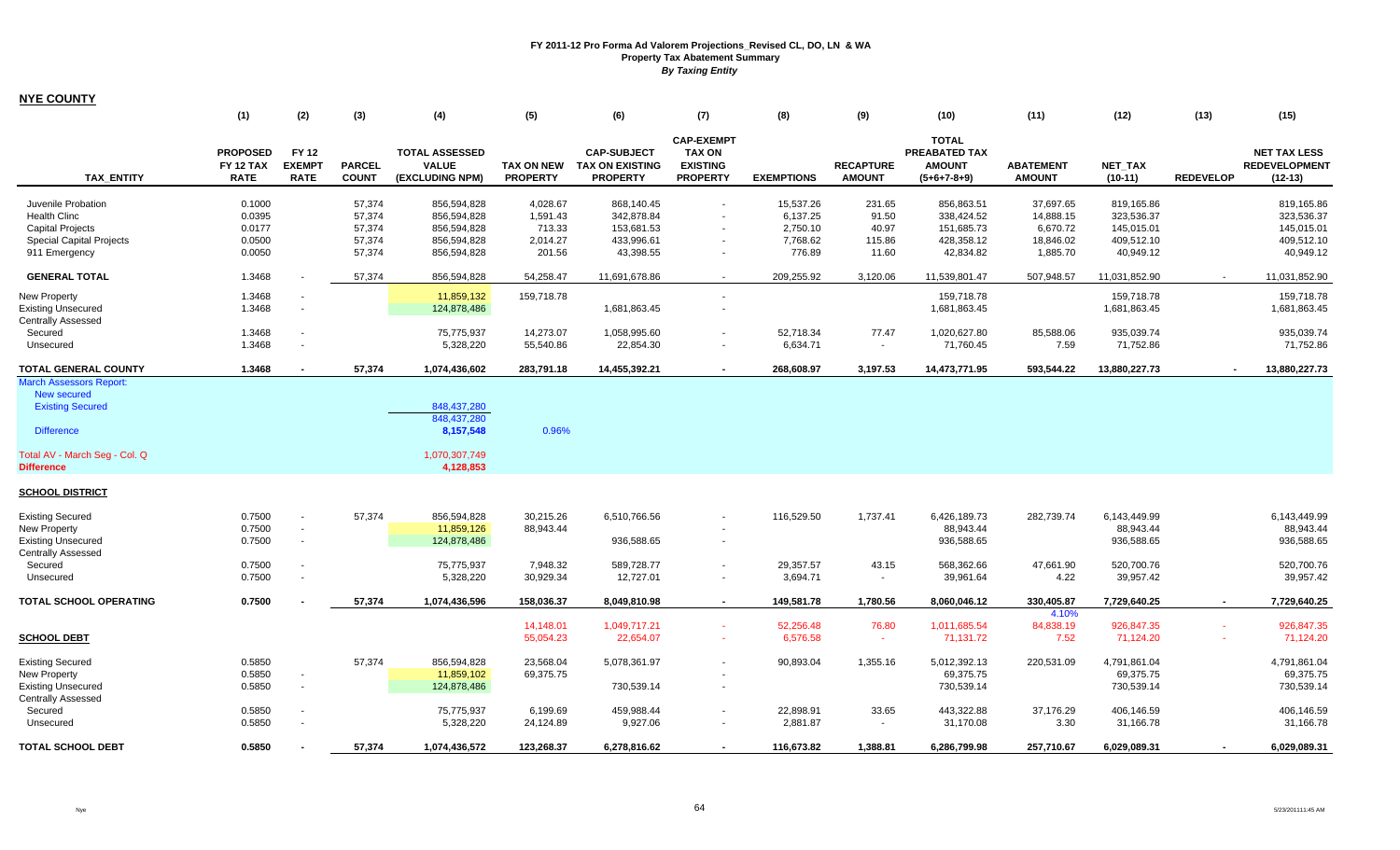| <b>NYE COUNTY</b>                                                                                        |                                             |                                              |                               |                                                          |                                      |                                                                 |                                                                          |                   |                                   |                                                                 |                                   |                                   |                  |                                                          |
|----------------------------------------------------------------------------------------------------------|---------------------------------------------|----------------------------------------------|-------------------------------|----------------------------------------------------------|--------------------------------------|-----------------------------------------------------------------|--------------------------------------------------------------------------|-------------------|-----------------------------------|-----------------------------------------------------------------|-----------------------------------|-----------------------------------|------------------|----------------------------------------------------------|
|                                                                                                          | (1)                                         | (2)                                          | (3)                           | (4)                                                      | (5)                                  | (6)                                                             | (7)                                                                      | (8)               | (9)                               | (10)                                                            | (11)                              | (12)                              | (13)             | (15)                                                     |
| <b>TAX ENTITY</b>                                                                                        | <b>PROPOSED</b><br>FY 12 TAX<br><b>RATE</b> | <b>FY 12</b><br><b>EXEMPT</b><br><b>RATE</b> | <b>PARCEL</b><br><b>COUNT</b> | <b>TOTAL ASSESSED</b><br><b>VALUE</b><br>(EXCLUDING NPM) | <b>TAX ON NEW</b><br><b>PROPERTY</b> | <b>CAP-SUBJECT</b><br><b>TAX ON EXISTING</b><br><b>PROPERTY</b> | <b>CAP-EXEMPT</b><br><b>TAX ON</b><br><b>EXISTING</b><br><b>PROPERTY</b> | <b>EXEMPTIONS</b> | <b>RECAPTURE</b><br><b>AMOUNT</b> | <b>TOTAL</b><br>PREABATED TAX<br><b>AMOUNT</b><br>$(5+6+7-8+9)$ | <b>ABATEMENT</b><br><b>AMOUNT</b> | <b>NET TAX</b><br>$(10-11)$       | <b>REDEVELOP</b> | <b>NET TAX LESS</b><br><b>REDEVELOPMENT</b><br>$(12-13)$ |
| <b>TOTAL SCHOOL DISTRICT</b>                                                                             | 1.3350                                      |                                              | 57,374                        | 1,074,436,596                                            | 281,304.73                           | 14,328,627.60                                                   |                                                                          | 266,255.60        | 3,169.37                          | 14,346,846.10                                                   | 588,116.54                        | 13,758,729.56                     | $\blacksquare$   | 13,758,729.56                                            |
| Total AV - March Seg - Col. Q<br><b>Difference</b><br><b>AMARGOSA TOWN</b>                               |                                             |                                              |                               | 1,070,307,749<br>4,128,847                               |                                      |                                                                 |                                                                          |                   |                                   |                                                                 |                                   |                                   |                  |                                                          |
| <b>Existing Secured</b><br><b>New Property</b><br><b>Existing Unsecured</b>                              | 0.4949<br>0.4949<br>0.4949                  | $\blacksquare$<br>$\blacksquare$             | 1,966                         | 26,549,468<br>99,959<br>2,160,944                        | 41.39<br>494.70                      | 135,493.30<br>10,694.51                                         |                                                                          | 4,140.74          | 29.26                             | 131,423.21<br>494.70<br>10,694.51                               | 30,192.46                         | 101,230.75<br>494.70<br>10,694.51 |                  | 101,230.75<br>494.70<br>10,694.51                        |
| <b>Centrally Assessed</b><br>Secured<br>Unsecured                                                        | 0.4949<br>0.4949                            | $\blacksquare$<br>$\blacksquare$             |                               | 4,986,258<br>508,217                                     | 159.06<br>2,515.17                   | 24,801.53                                                       |                                                                          | 283.59            | 4.92<br>$\sim$                    | 24,681.92<br>2,515.17                                           | 223.11                            | 24,458.81<br>2,515.17             |                  | 24,458.81<br>2,515.17                                    |
| <b>TOTAL AMARGOSA</b>                                                                                    | 0.4949                                      |                                              | 1,966                         | 34,304,846                                               | 3,210.32                             | 170,989.34                                                      |                                                                          | 4,424.33          | 34.18                             | 169,809.51                                                      | 30,415.57                         | 139,393.94                        | $\blacksquare$   | 139,393.94                                               |
| Total AV - March Seg - Col. Q<br><b>Difference</b><br><b>BEATTY TOWN</b>                                 |                                             |                                              |                               | 34,390,932<br>(86,086)                                   |                                      |                                                                 |                                                                          |                   |                                   |                                                                 |                                   |                                   |                  |                                                          |
| <b>Existing Secured</b><br><b>New Property</b><br><b>Existing Unsecured</b><br><b>Centrally Assessed</b> | 0.2105<br>0.2105<br>0.2105                  | $\blacksquare$<br>$\mathbf{r}$               | 760                           | 11,237,380<br>338,503<br>2,218,985                       | 603.21<br>712.55                     | 23,051.25<br>4,670.96                                           |                                                                          |                   |                                   | 23,654.46<br>712.55<br>4,670.96                                 | 93.49                             | 23,560.97<br>712.55<br>4,670.96   |                  | 23,560.97<br>712.55<br>4,670.96                          |
| Secured<br>Unsecured                                                                                     | 0.2105<br>0.2105                            | $\blacksquare$<br>$\blacksquare$             |                               | 4,365,918<br>455,277                                     | 65.33<br>958.36                      | 9,230.36                                                        |                                                                          | 105.43            | 1.83<br>$\sim$                    | 9,192.09<br>958.36                                              | 91.62                             | 9,100.47<br>958.36                |                  | 9,100.47<br>958.36                                       |
| <b>TOTAL BEATTY</b>                                                                                      | 0.2105                                      | $\blacksquare$                               | 760                           | 18,616,064                                               | 2,339.45                             | 36.952.57                                                       | $\sim$                                                                   | 105.43            | 1.83                              | 39,188.42                                                       | 185.11                            | 39,003.31                         | $\blacksquare$   | 39,003.31                                                |
| Total AV - March Seg - Col. Q<br><b>Difference</b><br><b>GABBS TOWN</b>                                  |                                             |                                              |                               | 18,500,236<br>115,828                                    |                                      |                                                                 |                                                                          |                   |                                   |                                                                 |                                   |                                   |                  |                                                          |
| <b>Existing Secured</b><br><b>New Property</b><br><b>Existing Unsecured</b>                              | 0.4846<br>0.4846<br>0.4846                  | $\blacksquare$<br>$\blacksquare$             | 244                           | 5,438,739<br>4,451<br>294,206                            | 0.94<br>21.57                        | 26,599.55<br>1,425.72                                           |                                                                          | 244.36            |                                   | 26,356.13<br>21.57<br>1,425.72                                  | 1,158.10                          | 25,198.03<br>21.57<br>1,425.72    |                  | 25,198.03<br>21.57<br>1,425.72                           |
| <b>Centrally Assessed</b><br>Secured<br>Unsecured                                                        | 0.4846<br>0.4846                            | ٠<br>$\sim$                                  |                               | 640,879<br>26,428                                        | $\sim$<br>128.07                     | 3,319.60                                                        |                                                                          | 213.91            | 0.02<br>$\sim$                    | 3,105.71<br>128.07                                              | 584.70                            | 2,521.01<br>128.07                |                  | 2,521.01<br>128.07                                       |
| <b>TOTAL GABBS</b>                                                                                       | 0.4846                                      | $\blacksquare$                               | 244                           | 6,404,704                                                | 150.58                               | 31,344.87                                                       | $\blacksquare$                                                           | 458.27            | 0.02                              | 31,037.20                                                       | 1,742.80                          | 29,294.40                         | $\blacksquare$   | 29,294.40                                                |
| Total AV - March Seg - Col. Q<br><b>Difference</b>                                                       |                                             |                                              |                               | 6,433,164<br>(28, 460)                                   |                                      |                                                                 |                                                                          |                   |                                   |                                                                 |                                   |                                   |                  |                                                          |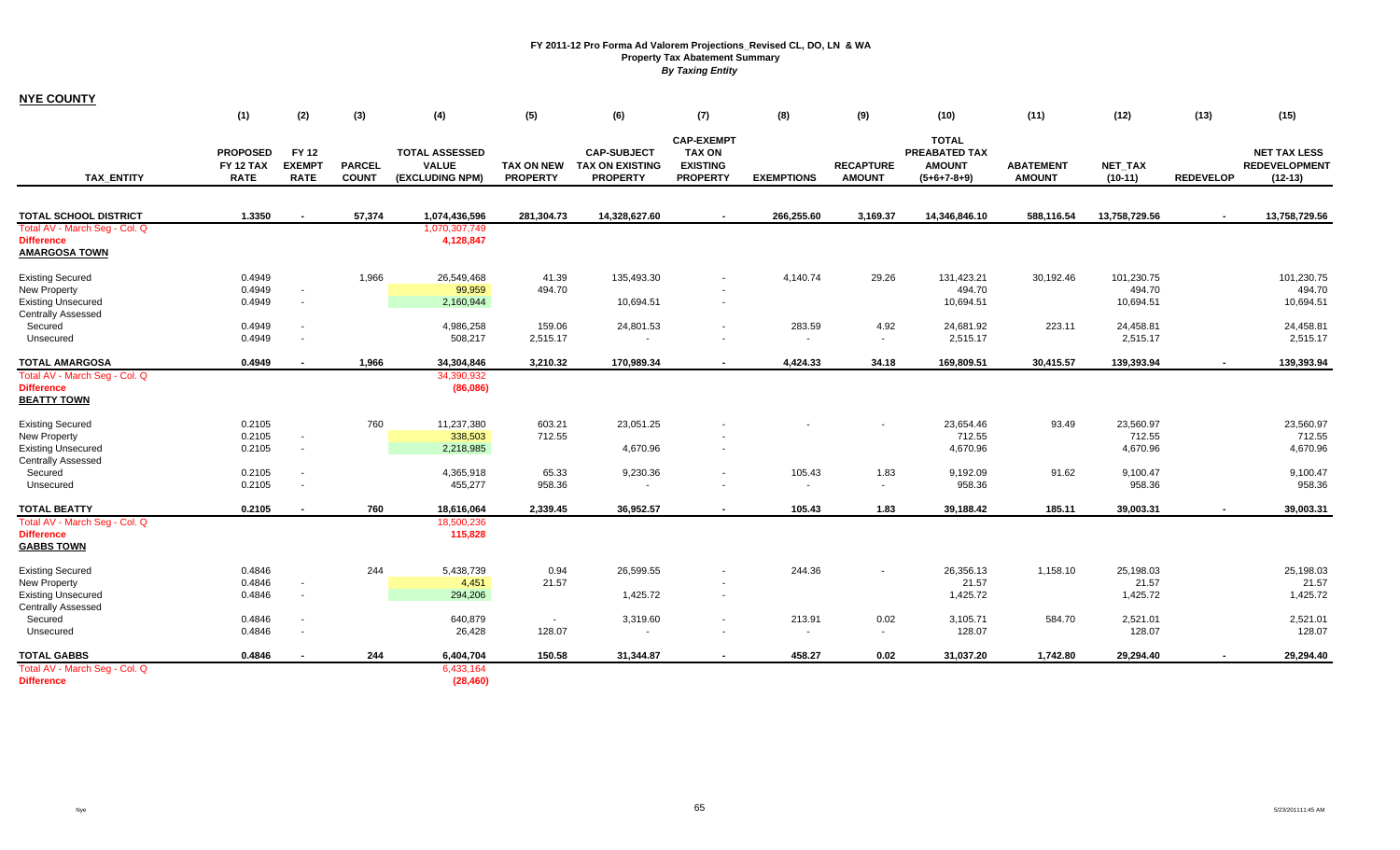|                                                                                                          | (1)                                         | (2)                                   | (3)                           | (4)                                                      | (5)                           | (6)                                                             | (7)                                                                      | (8)                      | (9)                               | (10)                                                                   | (11)                              | (12)                                    | (13)             | (15)                                                     |
|----------------------------------------------------------------------------------------------------------|---------------------------------------------|---------------------------------------|-------------------------------|----------------------------------------------------------|-------------------------------|-----------------------------------------------------------------|--------------------------------------------------------------------------|--------------------------|-----------------------------------|------------------------------------------------------------------------|-----------------------------------|-----------------------------------------|------------------|----------------------------------------------------------|
| <b>TAX ENTITY</b>                                                                                        | <b>PROPOSED</b><br>FY 12 TAX<br><b>RATE</b> | FY 12<br><b>EXEMPT</b><br><b>RATE</b> | <b>PARCEL</b><br><b>COUNT</b> | <b>TOTAL ASSESSED</b><br><b>VALUE</b><br>(EXCLUDING NPM) | TAX ON NEW<br><b>PROPERTY</b> | <b>CAP-SUBJECT</b><br><b>TAX ON EXISTING</b><br><b>PROPERTY</b> | <b>CAP-EXEMPT</b><br><b>TAX ON</b><br><b>EXISTING</b><br><b>PROPERTY</b> | <b>EXEMPTIONS</b>        | <b>RECAPTURE</b><br><b>AMOUNT</b> | <b>TOTAL</b><br><b>PREABATED TAX</b><br><b>AMOUNT</b><br>$(5+6+7-8+9)$ | <b>ABATEMENT</b><br><b>AMOUNT</b> | NET_TAX<br>$(10-11)$                    | <b>REDEVELOP</b> | <b>NET TAX LESS</b><br><b>REDEVELOPMENT</b><br>$(12-13)$ |
| <b>MANHATTAN TOWN</b>                                                                                    |                                             |                                       |                               |                                                          |                               |                                                                 |                                                                          |                          |                                   |                                                                        |                                   |                                         |                  |                                                          |
| <b>Existing Secured</b><br><b>New Property</b><br><b>Existing Unsecured</b><br><b>Centrally Assessed</b> | 0.3164<br>0.3164<br>0.3164                  | $\blacksquare$<br>$\omega$            | 222                           | 987,508<br>73,759<br>643,504                             | 7.07<br>233.38                | 3,117.34<br>2,036.05                                            |                                                                          |                          |                                   | 3,124.41<br>233.38<br>2,036.05                                         | 18.60                             | 3,105.81<br>233.38<br>2,036.05          |                  | 3,105.81<br>233.38<br>2,036.05                           |
| Secured<br>Unsecured                                                                                     | 0.3164<br>0.3164                            | $\sim$<br>$\sim$                      |                               | 385,999<br>14,784                                        | $\sim$<br>46.78               | 1,313.03                                                        |                                                                          | 91.73<br>$\sim$          | $\sim$<br>$\sim$                  | 1,221.30<br>46.78                                                      | 273.87                            | 947.43<br>46.78                         |                  | 947.43<br>46.78                                          |
| TOTAL MANHATTAN                                                                                          | 0.3164                                      |                                       | 222                           | 2,105,554                                                | 287.23                        | 6,466.42                                                        | $\blacksquare$                                                           | 91.73                    | $\blacksquare$                    | 6,661.91                                                               | 292.47                            | 6,369.44                                |                  | 6,369.44                                                 |
| Total AV - March Seg - Col. Q<br><b>Difference</b><br><b>PAHRUMP TOWN</b>                                |                                             |                                       |                               | 2,101,624<br>3,930                                       |                               |                                                                 |                                                                          |                          |                                   |                                                                        |                                   |                                         |                  |                                                          |
| <b>Existing Secured</b><br><b>New Property</b><br><b>Existing Unsecured</b><br><b>Centrally Assessed</b> | 0.3704<br>0.3704<br>0.3704                  | $\sim$<br>$\sim$                      | 50,426                        | 696,684,273<br>6,133,115<br>36,115,023                   | 12,888.17<br>22,717.06        | 2,567,607.20<br>133,770.05                                      | $\sim$                                                                   | 11.10                    | 836.15                            | 2,581,320.42<br>22,717.06<br>133,770.05                                | 148,734.52                        | 2,432,585.90<br>22,717.06<br>133,770.05 |                  | 2,432,585.90<br>22,717.06<br>133,770.05                  |
| Secured<br>Unsecured                                                                                     | 0.3704<br>0.3704                            | $\sim$<br>$\sim$                      |                               | 19,625,890<br>1,941,672                                  | 407.43<br>7,191.95            | 73,124.17                                                       | $\sim$                                                                   | 837.31<br>$\blacksquare$ | 12.15<br>$\sim$                   | 72,706.44<br>7,191.95                                                  | 29,194.14                         | 43,512.30<br>7,191.95                   |                  | 43,512.30<br>7,191.95                                    |
| <b>TOTAL PAHRUMP</b>                                                                                     | 0.3704                                      |                                       | 50,426                        | 760,499,973                                              | 43,204.61                     | 2,774,501.42                                                    |                                                                          | 848.41                   | 848.30                            | 2,817,705.91                                                           | 177,928.66                        | 2,639,777.25                            |                  | 2,639,777.25                                             |
| Total AV - March Seg - Col. Q<br><b>Difference</b><br><b>ROUND MOUNTAIN TOWN</b>                         |                                             |                                       |                               | 755,825,260<br>4,674,713                                 |                               |                                                                 |                                                                          |                          |                                   |                                                                        |                                   |                                         |                  |                                                          |
| <b>Existing Secured</b><br>New Property<br><b>Existing Unsecured</b>                                     | 0.3164<br>0.3164<br>0.3164                  | $\sim$<br>$\sim$                      | 592                           | 73,695,602<br>4,177,999<br>4,958,775                     | 183.69<br>13,219.19           | 279,102.95<br>15,689.56                                         | $\sim$                                                                   | 46,113.92                |                                   | 233,172.72<br>13,219.19<br>15,689.56                                   | 35.42                             | 233,137.30<br>13,219.19<br>15,689.56    |                  | 233,137.30<br>13,219.19<br>15,689.56                     |
| <b>Centrally Assessed</b><br>Secured<br>Unsecured                                                        | 0.3164<br>0.3164                            | $\sim$                                |                               | 981,845<br>45,989                                        | $\sim$<br>145.50              | 3,336.04                                                        | $\sim$                                                                   | 229.49<br>$\sim$         | 0.07<br>$\sim$                    | 3,106.62<br>145.50                                                     | 632.50                            | 2,474.12<br>145.50                      |                  | 2,474.12<br>145.50                                       |
| <b>TOTAL ROUND MOUNTAIN</b>                                                                              | 0.3164                                      |                                       | 592                           | 83,860,209                                               | 13,548.38                     | 298,128.55                                                      | $\sim$                                                                   | 46,343.41                | 0.07                              | 265,333.59                                                             | 667.92                            | 264,665.67                              |                  | 264,665.67                                               |
| Total AV - March Seg - Col. Q<br><b>Difference</b><br><b>TONOPAH TOWN</b>                                |                                             |                                       |                               | 83,855,387<br>4,822                                      |                               |                                                                 |                                                                          |                          |                                   |                                                                        |                                   |                                         |                  |                                                          |
| <b>Existing Secured</b><br><b>New Property</b><br><b>Existing Unsecured</b><br><b>Centrally Assessed</b> | 0.5881<br>0.5881<br>0.5881                  | $\sim$<br>$\sim$                      | 1,553                         | 23,695,422<br>288,309<br>1,784,904                       | 781.05<br>1,695.54            | 138,571.65<br>10,497.02                                         |                                                                          |                          |                                   | 139,352.70<br>1,695.54<br>10,497.02                                    | 22,077.86                         | 117,274.84<br>1,695.54<br>10,497.02     |                  | 117,274.84<br>1,695.54<br>10,497.02                      |
| Secured<br>Unsecured                                                                                     | 0.5881<br>0.5881                            | $\sim$                                |                               | 3,941,965<br>109,592                                     | $\sim$<br>644.51              | 24,471.26                                                       |                                                                          | 1,288.57<br>$\sim$       | $\sim$<br>$\sim$                  | 23,182.69<br>644.51                                                    | 21,051.82                         | 2,130.87<br>644.51                      |                  | 2,130.87<br>644.51                                       |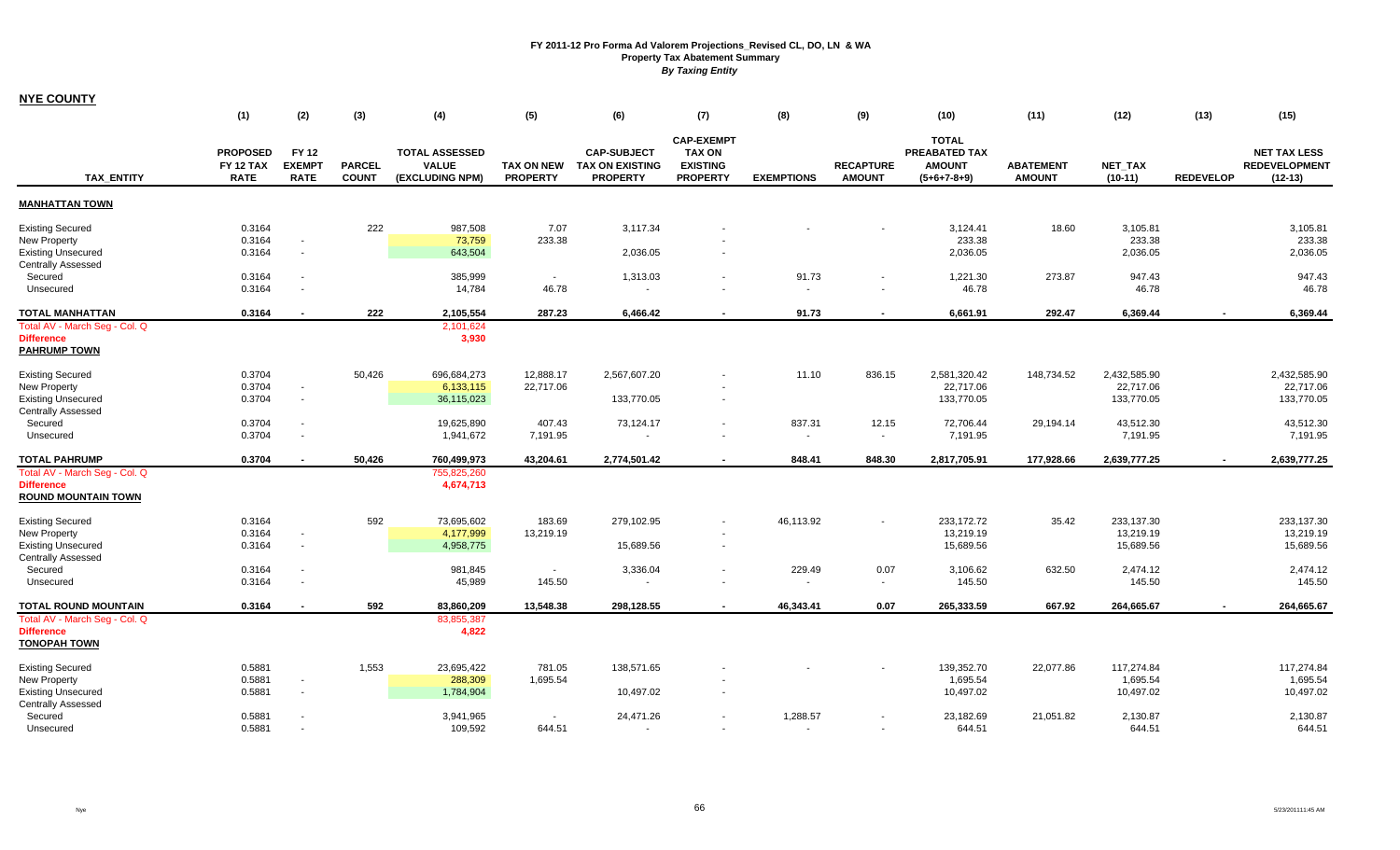**NYE COUNTY**

|                                                       | (1)                                                | (2)                                          | (3)                           | (4)                                                      | (5)                                  | (6)                                                             | (7)                                                                      | (8)                      | (9)                               | (10)                                                            | (11)                              | (12)                        | (13)             | (15)                                                     |
|-------------------------------------------------------|----------------------------------------------------|----------------------------------------------|-------------------------------|----------------------------------------------------------|--------------------------------------|-----------------------------------------------------------------|--------------------------------------------------------------------------|--------------------------|-----------------------------------|-----------------------------------------------------------------|-----------------------------------|-----------------------------|------------------|----------------------------------------------------------|
| <b>TAX ENTITY</b>                                     | <b>PROPOSED</b><br><b>FY 12 TAX</b><br><b>RATE</b> | <b>FY 12</b><br><b>EXEMPT</b><br><b>RATE</b> | <b>PARCEL</b><br><b>COUNT</b> | <b>TOTAL ASSESSED</b><br><b>VALUE</b><br>(EXCLUDING NPM) | <b>TAX ON NEW</b><br><b>PROPERTY</b> | <b>CAP-SUBJECT</b><br><b>TAX ON EXISTING</b><br><b>PROPERTY</b> | <b>CAP-EXEMPT</b><br><b>TAX ON</b><br><b>EXISTING</b><br><b>PROPERTY</b> | <b>EXEMPTIONS</b>        | <b>RECAPTURE</b><br><b>AMOUNT</b> | <b>TOTAL</b><br>PREABATED TAX<br><b>AMOUNT</b><br>$(5+6+7-8+9)$ | <b>ABATEMENT</b><br><b>AMOUNT</b> | <b>NET TAX</b><br>$(10-11)$ | <b>REDEVELOP</b> | <b>NET TAX LESS</b><br><b>REDEVELOPMENT</b><br>$(12-13)$ |
| <b>TOTAL TONOPAH</b>                                  | 0.5881                                             | $\blacksquare$                               | 1,553                         | 29,820,192                                               | 3,121.10                             | 173,539.93                                                      | $\blacksquare$                                                           | 1.288.57                 |                                   | 175,372.47                                                      | 43,129.68                         | 132,242.79                  |                  | 132,242.79                                               |
| Total AV - March Seq - Col. Q                         |                                                    |                                              |                               | 29.937.165                                               |                                      |                                                                 |                                                                          |                          |                                   |                                                                 |                                   |                             |                  |                                                          |
| <b>Difference</b><br><b>AMARGOSA LIBRARY DISTRICT</b> |                                                    |                                              |                               | (116, 973)                                               |                                      |                                                                 |                                                                          |                          |                                   |                                                                 |                                   |                             |                  |                                                          |
|                                                       |                                                    |                                              |                               |                                                          |                                      |                                                                 |                                                                          |                          |                                   |                                                                 |                                   |                             |                  |                                                          |
| <b>Existing Secured</b>                               | 0.3100                                             |                                              | 2,130                         | 27,843,902                                               | 25.93                                | 88,888.80                                                       |                                                                          | 2,598.36                 | 18.33                             | 86,334.70                                                       | 19,089.91                         | 67,244.79                   |                  | 67,244.79                                                |
| <b>New Property</b>                                   | 0.3100                                             | $\blacksquare$                               |                               | 105,704                                                  | 327.68                               |                                                                 |                                                                          |                          |                                   | 327.68                                                          |                                   | 327.68                      |                  | 327.68                                                   |
| <b>Existing Unsecured</b>                             | 0.3100                                             | $\omega$                                     |                               | 2,303,704                                                |                                      | 7,141.48                                                        | $\blacksquare$                                                           |                          |                                   | 7,141.48                                                        |                                   | 7,141.48                    |                  | 7,141.48                                                 |
| <b>Centrally Assessed</b>                             |                                                    |                                              |                               |                                                          |                                      |                                                                 |                                                                          |                          |                                   |                                                                 |                                   |                             |                  |                                                          |
| Secured                                               | 0.3100                                             | $\blacksquare$                               |                               | 5,324,032                                                | 99.63                                | 16,594.75                                                       | $\sim$                                                                   | 189.88                   | 3.28                              | 16,507.78                                                       | 139.74                            | 16,368.04                   |                  | 16,368.04                                                |
| Unsecured                                             | 0.3100                                             | $\mathbf{r}$                                 |                               | 534,905                                                  | 1,658.21                             |                                                                 |                                                                          | $\overline{\phantom{a}}$ | $\sim$                            | 1,658.21                                                        |                                   | 1,658.21                    |                  | 1,658.21                                                 |
| <b>TOTAL AMARGOSA LIBRARY</b>                         | 0.3100                                             | $\blacksquare$                               | 2,130                         | 36,112,248                                               | 2,111.45                             | 112,625.03                                                      | $\blacksquare$                                                           | 2,788.24                 | 21.61                             | 111,969.86                                                      | 19,229.65                         | 92,740.21                   |                  | 92,740.21                                                |
| Total AV - March Seg - Col. Q                         |                                                    |                                              |                               | 36,189,056                                               |                                      |                                                                 |                                                                          |                          |                                   |                                                                 |                                   |                             |                  |                                                          |
| <b>Difference</b><br><b>BEATTY LIBRARY DISTRICT</b>   |                                                    |                                              |                               | (76, 808)                                                |                                      |                                                                 |                                                                          |                          |                                   |                                                                 |                                   |                             |                  |                                                          |
| <b>Existing Secured</b>                               | 0.2741                                             |                                              | 823                           | 11,844,141                                               | 785.46                               | 31,679.30                                                       |                                                                          |                          |                                   | 32.464.76                                                       | 683.25                            | 31,781.51                   |                  | 31,781.51                                                |
| New Property                                          | 0.2741                                             | $\blacksquare$                               |                               | 579,714                                                  | 1,589.00                             |                                                                 |                                                                          |                          |                                   | 1,589.00                                                        |                                   | 1,589.00                    |                  | 1,589.00                                                 |
| <b>Existing Unsecured</b>                             | 0.2741                                             | $\blacksquare$                               |                               | 3,011,609                                                |                                      | 8,254.82                                                        | $\sim$                                                                   |                          |                                   | 8,254.82                                                        |                                   | 8,254.82                    |                  | 8,254.82                                                 |
| <b>Centrally Assessed</b>                             |                                                    |                                              |                               |                                                          |                                      |                                                                 |                                                                          |                          |                                   |                                                                 |                                   |                             |                  |                                                          |
| Secured                                               | 0.2741                                             | $\mathbf{r}$                                 |                               | 4,497,970                                                | 85.07                                | 12,390.35                                                       | $\sim$                                                                   | 146.49                   | 2.43                              | 12,331.36                                                       | 135.61                            | 12,195.75                   |                  | 12,195.75                                                |
| Unsecured                                             | 0.2741                                             | $\blacksquare$                               |                               | 464,772                                                  | 1,273.94                             |                                                                 | $\overline{\phantom{a}}$                                                 | $\blacksquare$           | $\sim$                            | 1,273.94                                                        |                                   | 1,273.94                    |                  | 1,273.94                                                 |
| <b>TOTAL BEATTY LIBRARY</b>                           | 0.2741                                             | $\blacksquare$                               | 823                           | 20,398,206                                               | 3,733.47                             | 52,324.47                                                       | $\sim$                                                                   | 146.49                   | 2.43                              | 55,913.88                                                       | 818.86                            | 55,095.02                   | $\blacksquare$   | 55,095.02                                                |
| Total AV - March Seg - Col. Q                         |                                                    |                                              |                               | 20,278,897                                               |                                      |                                                                 |                                                                          |                          |                                   |                                                                 |                                   |                             |                  |                                                          |
| <b>Difference</b>                                     |                                                    |                                              |                               | 119,309                                                  |                                      |                                                                 |                                                                          |                          |                                   |                                                                 |                                   |                             |                  |                                                          |
| PAHRUMP COMMUNITY LIBRARY DISTRICT                    |                                                    |                                              |                               |                                                          |                                      |                                                                 |                                                                          |                          |                                   |                                                                 |                                   |                             |                  |                                                          |
| <b>Existing Secured</b>                               | 0.0662                                             |                                              | 50,426                        | 696,684,273                                              | 2,303.53                             | 458,906.54                                                      |                                                                          | 1.98                     | 149.46                            | 461,357.55                                                      | 28,344.31                         | 433,013.24                  |                  | 433,013.24                                               |
| <b>New Property</b>                                   | 0.0662                                             | $\blacksquare$                               |                               | 6,132,990                                                | 4,060.04                             |                                                                 |                                                                          |                          |                                   | 4,060.04                                                        |                                   | 4,060.04                    |                  | 4,060.04                                                 |
| <b>Existing Unsecured</b>                             | 0.0662                                             | $\blacksquare$                               |                               | 36,115,023                                               |                                      | 23,908.15                                                       | $\sim$                                                                   |                          |                                   | 23,908.15                                                       |                                   | 23,908.15                   |                  | 23,908.15                                                |
| <b>Centrally Assessed</b>                             |                                                    |                                              |                               |                                                          |                                      |                                                                 |                                                                          |                          |                                   |                                                                 |                                   |                             |                  |                                                          |
| Secured                                               | 0.0662                                             | $\blacksquare$                               |                               | 19,625,890                                               | 72.82                                | 13,069.17                                                       | $\overline{\phantom{a}}$                                                 | 149.65                   | 3.17                              | 12,995.51                                                       | 7,213.31                          | 5,782.20                    |                  | 5,782.20                                                 |
| Unsecured                                             | 0.0662                                             | $\blacksquare$                               |                               | 1,941,672                                                | 1,285.39                             |                                                                 | $\overline{\phantom{a}}$                                                 | $\blacksquare$           | $\sim$                            | 1,285.39                                                        |                                   | 1,285.39                    |                  | 1,285.39                                                 |
| <b>TOTAL PAHRUMP COMM LIBRARY</b>                     | 0.0662                                             |                                              | 50,426                        | 760,499,848                                              | 7,721.78                             | 495,883.86                                                      | $\sim$                                                                   | 151.63                   | 152.63                            | 503,606.63                                                      | 35,557.62                         | 468,049.01                  |                  | 468,049.01                                               |
| Total AV - March Seq - Col. Q                         |                                                    |                                              |                               | 755,825,260                                              |                                      |                                                                 |                                                                          |                          |                                   |                                                                 |                                   |                             |                  |                                                          |
| <b>Difference</b>                                     |                                                    |                                              |                               | 4,674,588                                                |                                      |                                                                 |                                                                          |                          |                                   |                                                                 |                                   |                             |                  |                                                          |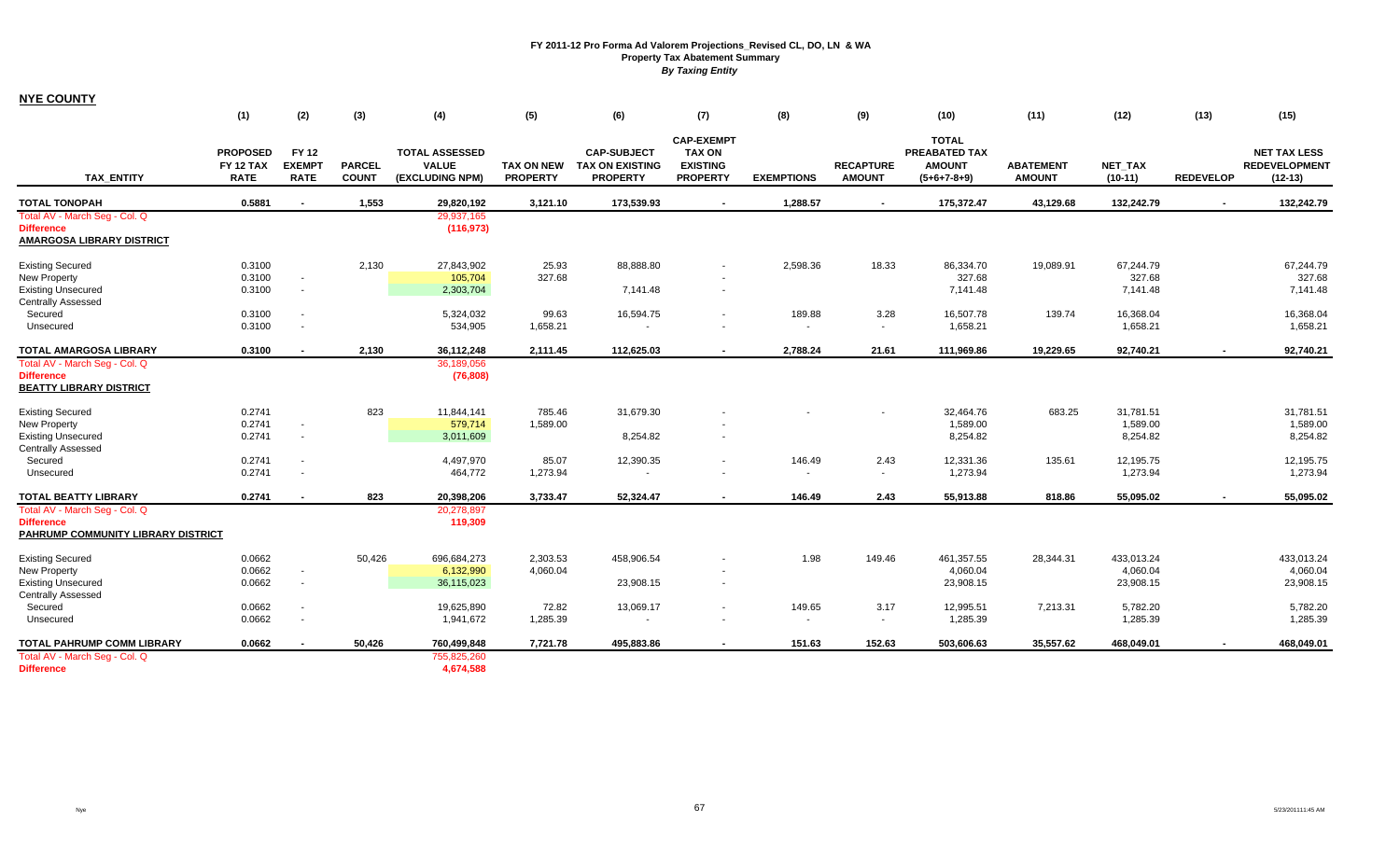|                                                                                                          | (1)                                         | (2)                                   | (3)                           | (4)                                                      | (5)                                  | (6)                                                             | (7)                                                                      | (8)                | (9)                               | (10)                                                                   | (11)                              | (12)                                 | (13)             | (15)                                                     |
|----------------------------------------------------------------------------------------------------------|---------------------------------------------|---------------------------------------|-------------------------------|----------------------------------------------------------|--------------------------------------|-----------------------------------------------------------------|--------------------------------------------------------------------------|--------------------|-----------------------------------|------------------------------------------------------------------------|-----------------------------------|--------------------------------------|------------------|----------------------------------------------------------|
| <b>TAX ENTITY</b>                                                                                        | <b>PROPOSED</b><br>FY 12 TAX<br><b>RATE</b> | FY 12<br><b>EXEMPT</b><br><b>RATE</b> | <b>PARCEL</b><br><b>COUNT</b> | <b>TOTAL ASSESSED</b><br><b>VALUE</b><br>(EXCLUDING NPM) | <b>TAX ON NEW</b><br><b>PROPERTY</b> | <b>CAP-SUBJECT</b><br><b>TAX ON EXISTING</b><br><b>PROPERTY</b> | <b>CAP-EXEMPT</b><br><b>TAX ON</b><br><b>EXISTING</b><br><b>PROPERTY</b> | <b>EXEMPTIONS</b>  | <b>RECAPTURE</b><br><b>AMOUNT</b> | <b>TOTAL</b><br><b>PREABATED TAX</b><br><b>AMOUNT</b><br>$(5+6+7-8+9)$ | <b>ABATEMENT</b><br><b>AMOUNT</b> | <b>NET TAX</b><br>$(10-11)$          | <b>REDEVELOP</b> | <b>NET TAX LESS</b><br><b>REDEVELOPMENT</b><br>$(12-13)$ |
| PAHRUMP SWIMMING POOL DISTRICT                                                                           |                                             |                                       |                               |                                                          |                                      |                                                                 |                                                                          |                    |                                   |                                                                        |                                   |                                      |                  |                                                          |
| <b>Existing Secured</b><br><b>New Property</b><br><b>Existing Unsecured</b><br><b>Centrally Assessed</b> | 0.0131<br>0.0131<br>0.0131                  | $\sim$<br>$\sim$                      | 50,426                        | 696,684,273<br>6,132,414<br>36,115,023                   | 455.91<br>803.35                     | 90,859.69<br>4,731.07                                           | $\overline{\phantom{a}}$                                                 | 0.41               | 29.58                             | 91,344.77<br>803.35<br>4,731.07                                        | 5,068.92                          | 86,275.85<br>803.35<br>4,731.07      |                  | 86,275.85<br>803.35<br>4,731.07                          |
| Secured<br>Unsecured                                                                                     | 0.0131<br>0.0131                            | $\sim$<br>$\sim$                      |                               | 19,625,890<br>1,941,672                                  | 14.41<br>254.36                      | 2,586.20<br>$\sim$                                              | $\sim$<br>$\overline{\phantom{a}}$                                       | 29.62<br>$\sim$    | 0.61<br>$\sim$                    | 2,571.60<br>254.36                                                     | 999.78                            | 1,571.82<br>254.36                   |                  | 1,571.82<br>254.36                                       |
| <b>TOTAL PAHRUMP SWIMMING POOL</b>                                                                       | 0.0131                                      | $\blacksquare$                        | 50,426                        | 760,499,271                                              | 1,528.03                             | 98,176.96                                                       | $\blacksquare$                                                           | 30.03              | 30.19                             | 99,705.14                                                              | 6,068.70                          | 93,636.44                            |                  | 93,636.44                                                |
| Total AV - March Seq - Col. Q<br><b>Difference</b><br><b>SMOKY VALLEY LIBRARY DISTRICT</b>               |                                             |                                       |                               | 755,825,260<br>4,674,011                                 |                                      |                                                                 |                                                                          |                    |                                   |                                                                        |                                   |                                      |                  |                                                          |
| <b>Existing Secured</b><br>New Property<br><b>Existing Unsecured</b><br><b>Centrally Assessed</b>        | 0.2686<br>0.2686<br>0.2686                  | $\sim$<br>$\sim$                      | 1.443                         | 81,697,138<br>4,327,933<br>6,364,249                     | 315.98<br>11,624.83                  | 258,275.43<br>17,094.37                                         | $\sim$<br>$\sim$<br>$\sim$                                               | 39,152.65          |                                   | 219,438.76<br>11.624.83<br>17,094.37                                   | 669.28                            | 218,769.48<br>11.624.83<br>17,094.37 |                  | 218,769.48<br>11,624.83<br>17,094.37                     |
| Secured<br>Unsecured                                                                                     | 0.2686<br>0.2686                            | $\sim$<br>$\sim$                      |                               | 7,121,950<br>304,420                                     | $\overline{\phantom{a}}$<br>817.66   | 20,678.29<br>$\overline{\phantom{a}}$                           | $\blacksquare$<br>$\overline{\phantom{a}}$                               | 1,548.71<br>$\sim$ | 0.04<br>$\sim$                    | 19,129.62<br>817.66                                                    | 10,527.42                         | 8,602.20<br>817.66                   |                  | 8,602.20<br>817.66                                       |
| TOTAL SMOKY VLLY LIBRARY                                                                                 | 0.2686                                      | $\sim$                                | 1,443                         | 99,815,690                                               | 12,758.47                            | 296,048.09                                                      | $\sim$                                                                   | 40,701.36          | 0.04                              | 268,105.24                                                             | 11,196.70                         | 256,908.54                           |                  | 256,908.54                                               |
| Total AV - March Seq - Col. Q<br><b>Difference</b><br><b>TONOPAH LIBRARY DISTRICT</b>                    |                                             |                                       |                               | 99,938,695<br>(123,005)                                  |                                      |                                                                 |                                                                          |                    |                                   |                                                                        |                                   |                                      |                  |                                                          |
| <b>Existing Secured</b><br><b>New Property</b><br><b>Existing Unsecured</b>                              | 0.2000<br>0.2000<br>0.2000                  | $\blacksquare$<br>$\sim$              | 1,775                         | 26,729,459<br>360,588<br>2,064,297                       | 265.60<br>721.18                     | 53,198.09<br>4,128.59                                           | $\overline{\phantom{a}}$<br>$\sim$                                       | 4.76               | $\sim$                            | 53,458.93<br>721.18<br>4,128.59                                        | 7,036.45                          | 46,422.48<br>721.18<br>4,128.59      |                  | 46,422.48<br>721.18<br>4,128.59                          |
| <b>Centrally Assessed</b><br>Secured<br>Unsecured                                                        | 0.2000<br>0.2000                            | $\blacksquare$<br>$\sim$              |                               | 10,444,484<br>385,710                                    | $\sim$<br>771.42                     | 22,397.89<br>$\blacksquare$                                     | $\overline{\phantom{a}}$<br>$\overline{\phantom{a}}$                     | 1,508.92<br>$\sim$ | 0.01<br>$\sim$                    | 20,888.98<br>771.42                                                    | 6,544.21                          | 14,344.77<br>771.42                  |                  | 14,344.77<br>771.42                                      |
| <b>TOTAL TONOPAH LIBRARY</b>                                                                             | 0.2000                                      |                                       | 1,775                         | 39,984,538                                               | 1,758.20                             | 79,724.57                                                       | $\sim$                                                                   | 1,513.68           | 0.01                              | 79,969.10                                                              | 13,580.66                         | 66,388.44                            |                  | 66,388.44                                                |
| Total AV - March Seg - Col. Q<br><b>Difference</b>                                                       |                                             |                                       |                               | 40,179,801<br>(195, 263)                                 |                                      |                                                                 |                                                                          |                    |                                   |                                                                        |                                   |                                      |                  |                                                          |

**NYE COUNTY**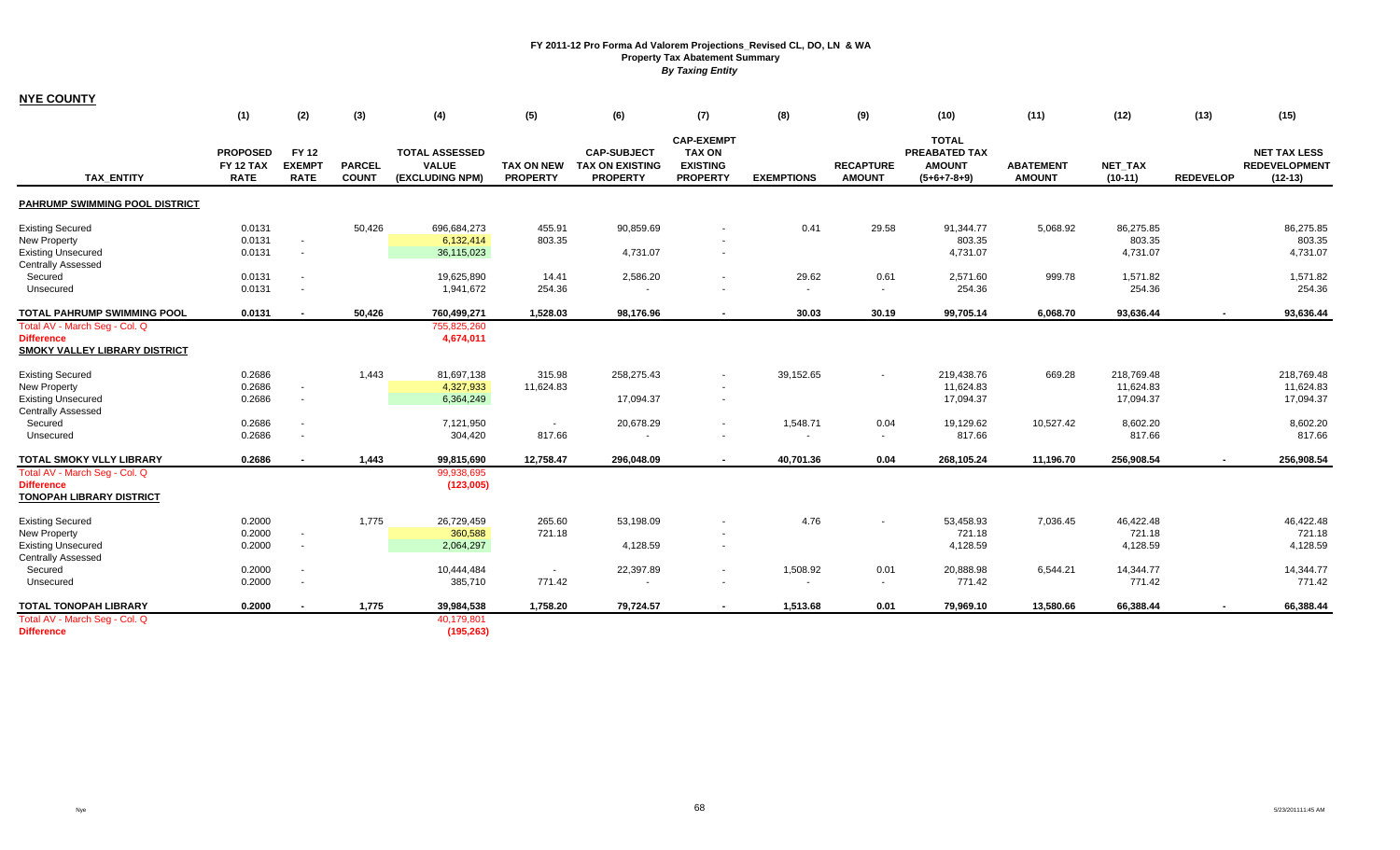| <b>PERSHING COUNTY</b>                                                                                               |                                                |                                                                |                                          |                                                                      |                                                             |                                                                      |                                                                          |                                                         |                                           |                                                                      |                                                             |                                                                      |                  |                                                                      |
|----------------------------------------------------------------------------------------------------------------------|------------------------------------------------|----------------------------------------------------------------|------------------------------------------|----------------------------------------------------------------------|-------------------------------------------------------------|----------------------------------------------------------------------|--------------------------------------------------------------------------|---------------------------------------------------------|-------------------------------------------|----------------------------------------------------------------------|-------------------------------------------------------------|----------------------------------------------------------------------|------------------|----------------------------------------------------------------------|
|                                                                                                                      | (1)                                            | (2)                                                            | (3)                                      | (4)                                                                  | (5)                                                         | (6)                                                                  | (7)                                                                      | (8)                                                     | (9)                                       | (10)                                                                 | (11)                                                        | (12)                                                                 | (13)             | (15)                                                                 |
| <b>TAX ENTITY</b>                                                                                                    | <b>PROPOSED</b><br>FY 12 TAX<br><b>RATE</b>    | <b>FY 12</b><br><b>EXEMPT</b><br><b>RATE</b>                   | <b>PARCEL</b><br><b>COUNT</b>            | <b>TOTAL</b><br><b>ASSESSED VALUE</b><br>(EXCLUDING NPM)             | <b>TAX ON NEW</b><br><b>PROPERTY</b>                        | <b>CAP-SUBJECT</b><br><b>TAX ON EXISTING</b><br><b>PROPERTY</b>      | <b>CAP-EXEMPT</b><br><b>TAX ON</b><br><b>EXISTING</b><br><b>PROPERTY</b> | <b>EXEMPTIONS</b>                                       | <b>RECAPTURE</b><br><b>AMOUNT</b>         | <b>TOTAL</b><br>PREABATED TAX<br><b>AMOUNT</b><br>$(5+6+7-8+9)$      | <b>ABATEMENT</b><br><b>AMOUNT</b>                           | NET_TAX<br>$(10-11)$                                                 | <b>REDEVELOP</b> | <b>NET TAX LESS</b><br><b>REDEVELOPMEN</b><br>$(12-13)$              |
| <b>ALL ENTITIES</b>                                                                                                  |                                                |                                                                |                                          |                                                                      |                                                             |                                                                      |                                                                          |                                                         |                                           |                                                                      |                                                             |                                                                      |                  |                                                                      |
| <b>STATE OF NEVADA</b><br><b>GENERAL COUNTY</b><br><b>SCHOOL DISTRICT</b><br><b>CITY OF LOVELOCK</b><br><b>IMLAY</b> | 0.1700<br>1.3568<br>1.1500<br>0.5624<br>0.1500 | $\blacksquare$<br>$\blacksquare$<br>$\sim$<br>$\sim$<br>$\sim$ | 10,592<br>10,592<br>10,592<br>742<br>253 | 194,325,493<br>194,325,485<br>194,325,503<br>20,925,387<br>1,927,158 | 28,068.09<br>224,016.50<br>189,872.43<br>2,978.54<br>206.44 | 309,051.40<br>2,466,595.77<br>2,090,632.48<br>116,637.82<br>2,762.22 | $\sim$<br>$\sim$<br>$\sim$<br>$\sim$<br>$\sim$                           | 6,765.31<br>53,992.53<br>45,763.61<br>1,931.97<br>77.91 | 27.67<br>223.43<br>191.15<br>0.37<br>0.43 | 330,381.85<br>2,636,843.16<br>2,234,932.45<br>117,684.76<br>2,891.18 | 30,268.66<br>271,700.35<br>250,415.28<br>4,683.05<br>269.94 | 300,113.19<br>2,365,142.81<br>1,984,517.17<br>113,001.71<br>2,621.24 |                  | 300.113.19<br>2,365,142.81<br>1,984,517.17<br>113,001.71<br>2,621.24 |
| PERSHING CO HOSPITAL                                                                                                 | 0.4200                                         | $\sim$                                                         | 10,592                                   | 194,325,495                                                          | 69,344.72                                                   | 763,524.39                                                           | $\sim$                                                                   | 16,713.36                                               | 68.54                                     | 816,224.29                                                           | 102,291.34                                                  | 713,932.95                                                           |                  | 713,932.95                                                           |
| <b>TOTAL COUNTY</b>                                                                                                  |                                                |                                                                | 10,592                                   | 194,325,493                                                          | 514,486.71                                                  | 5,749,204.07                                                         | $\sim$                                                                   | 125,244.69                                              | 511.59                                    | 6,138,957.68<br><b>Abatement Percent</b>                             | 659,628.62<br>10.74%                                        | 5,479,329.06                                                         |                  | 5,479,329.06                                                         |
|                                                                                                                      |                                                |                                                                |                                          |                                                                      |                                                             |                                                                      |                                                                          |                                                         |                                           |                                                                      |                                                             |                                                                      |                  |                                                                      |
| <b>STATE OF NEVADA</b>                                                                                               |                                                |                                                                |                                          |                                                                      |                                                             |                                                                      |                                                                          |                                                         |                                           |                                                                      |                                                             |                                                                      |                  |                                                                      |
| <b>Existing Secured</b><br><b>New Property</b><br><b>Existing Unsecured</b><br><b>Centrally Assessed</b>             | 0.1700<br>0.1700<br>0.1700                     |                                                                | 10,592                                   | 88,445,267<br>12,144,470<br>27,558,735                               | 1,499.03<br>20,645.60                                       | 150,120.25<br>46,849.85                                              | $\blacksquare$<br>$\sim$                                                 | 1,261.49                                                | 23.14                                     | 150,380.93<br>20,645.60<br>46,849.85                                 | 8,911.60                                                    | 141,469.33<br>20,645.60<br>46,849.85                                 |                  | 141,469.33<br>20,645.60<br>46,849.85                                 |
| Secured<br>Unsecured                                                                                                 | 0.1700<br>0.1700                               |                                                                |                                          | 63,931,346<br>2,245,676                                              | 2,417.00<br>3,506.46                                        | 111,769.70<br>311.60                                                 | $\sim$<br>$\sim$                                                         | 5,503.38<br>0.44                                        | 4.53<br>$\sim$                            | 108,687.85<br>3,817.62                                               | 21,356.98<br>0.08                                           | 87,330.87<br>3,817.54                                                |                  | 87,330.87<br>3,817.54                                                |
| <b>TOTAL STATE OF NV</b>                                                                                             | 0.1700                                         |                                                                | 10,592                                   | 194,325,493                                                          | 28.068.09                                                   | 309,051.40                                                           | $\sim$                                                                   | 6,765.31                                                | 27.67                                     | 330,381.85                                                           | 30.268.66                                                   | 300,113.19                                                           |                  | 300,113.19                                                           |
| Total AV - March Seg - Col. Q<br><b>Difference</b><br><b>GENERAL COUNTY</b>                                          |                                                |                                                                |                                          | 193,990,446<br>335,047                                               |                                                             |                                                                      |                                                                          |                                                         |                                           |                                                                      |                                                             |                                                                      |                  |                                                                      |
| <b>Existing Secured</b><br><b>General Fund</b>                                                                       | 0.9514                                         |                                                                | 10,592                                   | 88,445,267                                                           | 8,389.11                                                    | 840,154.05                                                           | $\sim$                                                                   | 7,057.60                                                | 130.07                                    | 841,615.63                                                           | 56,744.25                                                   | 784,871.38                                                           |                  | 784,871.38                                                           |
| China Springs<br>Emergency 911                                                                                       | 0.0074<br>0.0035                               |                                                                | 10,592<br>10,592                         | 88,445,267<br>88,445,267                                             | 65.34<br>30.70                                              | 6,546.84<br>3,092.58                                                 | $\sim$                                                                   | 54.76<br>25.70                                          | 0.98<br>0.44                              | 6,558.40<br>3,098.02                                                 | 389.59<br>183.06                                            | 6,168.81<br>2,914.96                                                 |                  | 6,168.81<br>2,914.96                                                 |
| General Indigent<br>Medical Indigent #1                                                                              | 0.0060<br>0.0605                               |                                                                | 10,592<br>10,592                         | 88,445,267<br>88,445,267                                             | 52.90<br>533.54                                             | 5,287.88<br>53,426.40                                                | $\blacksquare$<br>$\sim$                                                 | 44.44<br>449.31                                         | 0.77<br>8.30                              | 5,297.11<br>53,518.93                                                | 311.68<br>3,169.55                                          | 4,985.43<br>50,349.38                                                |                  | 4,985.43<br>50,349.38                                                |
| Medical Indigent HVS<br>Medical Indigent #2                                                                          | 0.0150<br>0.0700                               |                                                                | 10,592<br>10,592                         | 88,445,267<br>88,445,267                                             | 132.31<br>617.30                                            | 13,249.83<br>61,808.36                                               | $\sim$<br>$\sim$                                                         | 111.44<br>519.59                                        | 2.01<br>9.62                              | 13,272.71<br>61,915.69                                               | 785.42<br>3,669.53                                          | 12,487.29<br>58,246.16                                               |                  | 12,487.29<br>58,246.16                                               |
| Library Fund<br><b>Agriculture Extension</b>                                                                         | 0.1360<br>0.0370                               |                                                                | 10,592<br>10,592                         | 88,445,267<br>88,445,267                                             | 1,199.23<br>326.44                                          | 120,094.20<br>32,672.25                                              | $\sim$<br>$\sim$                                                         | 1,008.64<br>274.78                                      | 18.63<br>5.06                             | 120,303.42<br>32,728.97                                              | 7,128.43<br>1,940.79                                        | 113,174.99<br>30,788.18                                              |                  | 113,174.99<br>30,788.18                                              |
| Ad Valorem Capital Projects<br>Recreation                                                                            | 0.0500<br>0.0200                               |                                                                | 10,592<br>10,592                         | 88,445,267<br>88,445,267                                             | 440.85<br>176.42                                            | 44,155.19<br>17,650.62                                               | $\sim$<br>$\blacksquare$                                                 | 370.83<br>148.37                                        | 6.95<br>2.65                              | 44.232.16<br>17,681.32                                               | 2,618.65<br>1,044.98                                        | 41,613.51<br>16,636.34                                               |                  | 41,613.51<br>16,636.34                                               |
| <b>GENERAL</b>                                                                                                       | 1.3568                                         |                                                                | 10.592                                   | 88.445.267                                                           | 11,964.14                                                   | 1,198,138.20                                                         |                                                                          | 10.065.46                                               | 185.48                                    | 1.200.222.36                                                         | 77,985.93                                                   | 1,122,236.43                                                         |                  | 1,122,236.43                                                         |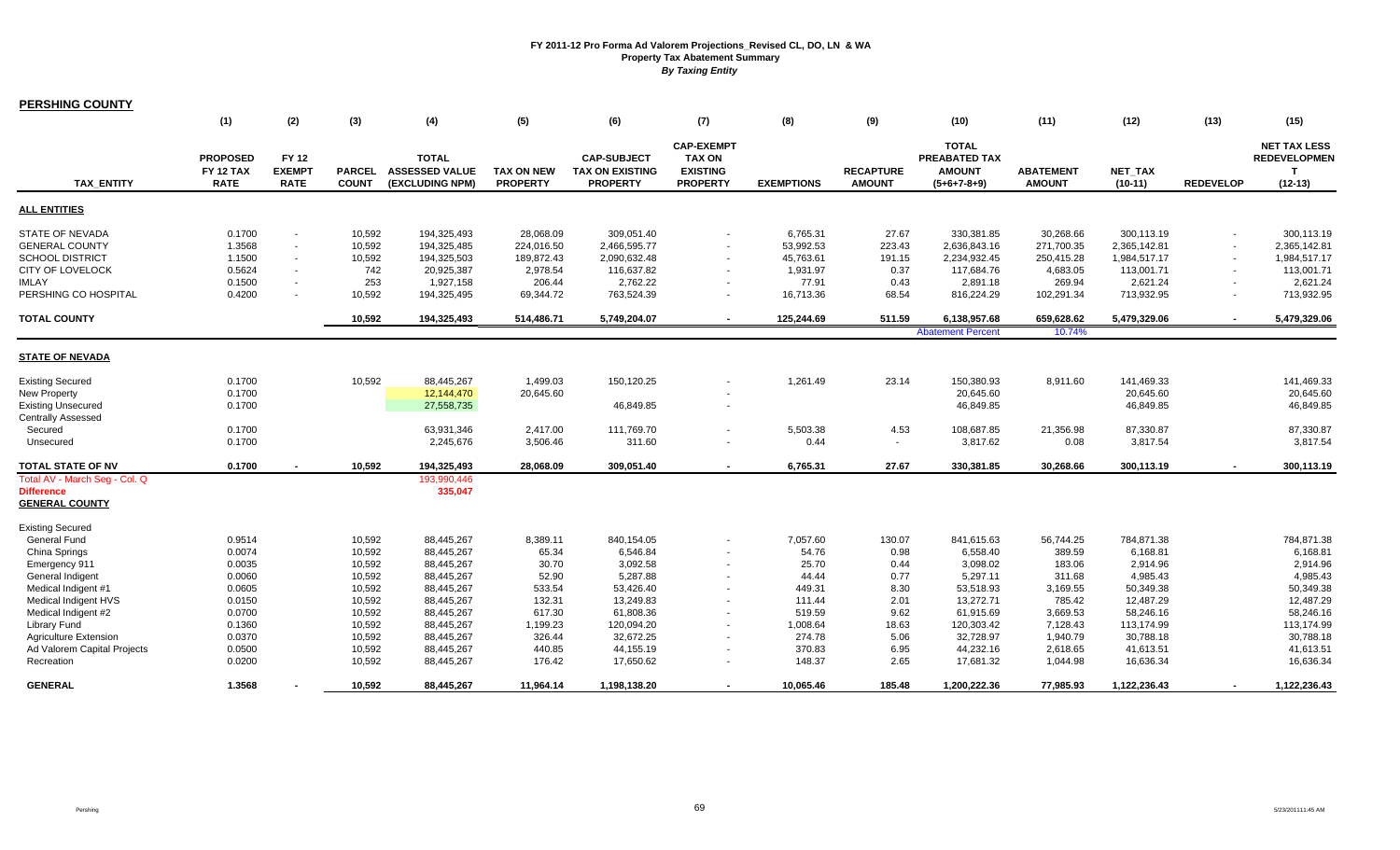**PERSHING COUNTY**

|                                                        | (1)                                         | (2)                                          | (3)                           | (4)                                                      | (5)                                  | (6)                                                             | (7)                                                                      | (8)               | (9)                               | (10)                                                            | (11)                              | (12)                     | (13)             | (15)                                                         |
|--------------------------------------------------------|---------------------------------------------|----------------------------------------------|-------------------------------|----------------------------------------------------------|--------------------------------------|-----------------------------------------------------------------|--------------------------------------------------------------------------|-------------------|-----------------------------------|-----------------------------------------------------------------|-----------------------------------|--------------------------|------------------|--------------------------------------------------------------|
| <b>TAX ENTITY</b>                                      | <b>PROPOSED</b><br>FY 12 TAX<br><b>RATE</b> | <b>FY 12</b><br><b>EXEMPT</b><br><b>RATE</b> | <b>PARCEL</b><br><b>COUNT</b> | <b>TOTAL</b><br><b>ASSESSED VALUE</b><br>(EXCLUDING NPM) | <b>TAX ON NEW</b><br><b>PROPERTY</b> | <b>CAP-SUBJECT</b><br><b>TAX ON EXISTING</b><br><b>PROPERTY</b> | <b>CAP-EXEMPT</b><br><b>TAX ON</b><br><b>EXISTING</b><br><b>PROPERTY</b> | <b>EXEMPTIONS</b> | <b>RECAPTURE</b><br><b>AMOUNT</b> | <b>TOTAL</b><br>PREABATED TAX<br><b>AMOUNT</b><br>$(5+6+7-8+9)$ | <b>ABATEMENT</b><br><b>AMOUNT</b> | NET_TAX<br>$(10-11)$     | <b>REDEVELOP</b> | <b>NET TAX LESS</b><br><b>REDEVELOPMEN</b><br>T<br>$(12-13)$ |
|                                                        |                                             |                                              |                               |                                                          |                                      |                                                                 |                                                                          |                   |                                   |                                                                 |                                   |                          |                  |                                                              |
| <b>New Property</b><br><b>Existing Unsecured</b>       | 1.3568<br>1.3568                            | $\overline{\phantom{a}}$                     |                               | 12,144,461<br>27,558,735                                 | 164,776.05                           | 373,916.92                                                      |                                                                          |                   |                                   | 164,776.05<br>373,916.92                                        |                                   | 164,776.05<br>373,916.92 |                  | 164,776.05<br>373,916.92                                     |
| <b>Centrally Assessed</b>                              |                                             |                                              |                               |                                                          |                                      |                                                                 |                                                                          |                   |                                   |                                                                 |                                   |                          |                  |                                                              |
| Secured<br>Unsecured                                   | 1.3568<br>1.3568                            |                                              |                               | 63,931,346<br>2,245,676                                  | 19,290.40<br>27,985.91               | 892,053.69<br>2,486.96                                          |                                                                          | 43,923.54<br>3.53 | 37.95                             | 867,458.50<br>30,469.34                                         | 193,713.79<br>0.63                | 673,744.71<br>30,468.71  |                  | 673,744.71<br>30,468.71                                      |
| <b>TOTAL GENERAL COUNTY</b>                            | 1.3568                                      | $\sim$                                       | 10,592                        | 194,325,485                                              | 224,016.50                           | 2,466,595.77                                                    | $\overline{\phantom{a}}$                                                 | 53,992.53         | 223.43                            | 2,636,843.16                                                    | 271,700.35                        | 2,365,142.81             | $\sim$           | 2,365,142.81                                                 |
| <b>March Assessors Report:</b>                         |                                             |                                              |                               |                                                          |                                      |                                                                 |                                                                          |                   |                                   |                                                                 |                                   |                          |                  |                                                              |
| <b>New secured</b>                                     |                                             |                                              |                               | 1,181,752                                                |                                      |                                                                 |                                                                          |                   |                                   |                                                                 |                                   |                          |                  |                                                              |
| <b>Existing Secured</b>                                |                                             |                                              |                               | 87,228,437<br>88,410,189                                 |                                      |                                                                 |                                                                          |                   |                                   |                                                                 |                                   |                          |                  |                                                              |
| <b>Difference</b>                                      |                                             |                                              |                               | 35,078                                                   | 0.04%                                |                                                                 |                                                                          |                   |                                   |                                                                 |                                   |                          |                  |                                                              |
| Total AV - March Seg - Col. Q<br><b>Difference</b>     |                                             |                                              |                               | 193,990,446<br>335,039                                   |                                      |                                                                 |                                                                          |                   |                                   |                                                                 |                                   |                          |                  |                                                              |
| <b>SCHOOL DISTRICT</b>                                 |                                             |                                              |                               |                                                          |                                      |                                                                 |                                                                          |                   |                                   |                                                                 |                                   |                          |                  |                                                              |
| <b>Existing Secured</b>                                | 0.7500                                      |                                              | 10,592                        | 88,445,267                                               | 6,613.30                             | 662,288.16                                                      | $\blacksquare$                                                           | 5,564.17          | 102.39                            | 663,439.68                                                      | 39,310.74                         | 624,128.94               |                  | 624,128.94                                                   |
| <b>New Property</b>                                    | 0.7500                                      |                                              |                               | 12,144,479                                               | 91,083.59                            |                                                                 |                                                                          |                   |                                   | 91,083.59                                                       |                                   | 91,083.59                |                  | 91,083.59                                                    |
| <b>Existing Unsecured</b>                              | 0.7500                                      | $\sim$                                       |                               | 27,558,735                                               |                                      | 206,690.51                                                      | $\sim$                                                                   |                   |                                   | 206,690.51                                                      |                                   | 206,690.51               |                  | 206,690.51                                                   |
| <b>Centrally Assessed</b>                              |                                             |                                              |                               |                                                          |                                      |                                                                 |                                                                          |                   |                                   |                                                                 |                                   |                          |                  |                                                              |
| Secured                                                | 0.7500                                      | $\sim$                                       |                               | 63,931,346                                               | 10,663.15                            | 493,101.61                                                      | $\sim$                                                                   | 24,279.67         | 22.28                             | 479,507.38                                                      | 124,002.67                        | 355,504.71               |                  | 355,504.71                                                   |
| Unsecured                                              | 0.7500                                      |                                              |                               | 2,245,676                                                | 15,469.80                            | 1,374.72                                                        | $\blacksquare$                                                           | 1.95              |                                   | 16,842.57                                                       | 0.35                              | 16,842.23                |                  | 16,842.23                                                    |
| TOTAL SCHOOL OPERATING                                 | 0.7500                                      |                                              | 10,592                        | 194,325,503                                              | 123,829.84                           | 1,363,455.01                                                    | $\sim$                                                                   | 29,845.79         | 124.67                            | 1,457,563.74                                                    | 163,313.76                        | 1,294,249.98             | $\sim$           | 1,294,249.98                                                 |
|                                                        |                                             |                                              |                               |                                                          |                                      |                                                                 |                                                                          |                   |                                   |                                                                 | 11.20%                            |                          |                  |                                                              |
| <b>SCHOOL DEBT</b>                                     |                                             |                                              |                               |                                                          | 16,350.17<br>23,720.36               | 756,089.14<br>2,107.91                                          | $\sim$<br>$\sim$                                                         | 37,228.83<br>2.99 | 34.17<br>$\sim$                   | 735,244.65<br>25,825.28                                         | 190,137.43<br>0.53                | 545,107.22<br>25,824.75  | $\sim$           | 545,107.22<br>25,824.75                                      |
|                                                        |                                             |                                              |                               |                                                          |                                      |                                                                 |                                                                          |                   |                                   |                                                                 |                                   |                          |                  |                                                              |
| <b>Existing Secured</b>                                | 0.4000                                      |                                              | 10,592                        | 88,445,267                                               | 3,527.10                             | 353,221.82                                                      | ÷.                                                                       | 2,967.62          | 54.59                             | 353,835.89                                                      | 20,966.58                         | 332,869.31               |                  | 332,869.31                                                   |
| <b>New Property</b>                                    | 0.4000                                      | $\overline{\phantom{a}}$                     |                               | 12,144,477                                               | 48,577.91                            |                                                                 |                                                                          |                   |                                   | 48,577.91                                                       |                                   | 48,577.91                |                  | 48,577.91                                                    |
| <b>Existing Unsecured</b><br><b>Centrally Assessed</b> | 0.4000                                      | $\sim$                                       |                               | 27,558,735                                               |                                      | 110,234.94                                                      | $\sim$                                                                   |                   |                                   | 110,234.94                                                      |                                   | 110,234.94               |                  | 110,234.94                                                   |
| Secured                                                | 0.4000                                      |                                              |                               | 63,931,346                                               | 5,687.02                             | 262,987.53                                                      | $\sim$                                                                   | 12,949.16         | 11.89                             | 255,737.27                                                      | 66,134.76                         | 189,602.51               |                  | 189,602.51                                                   |
| Unsecured                                              | 0.4000                                      |                                              |                               | 2,245,676                                                | 8,250.56                             | 733.19                                                          | $\blacksquare$                                                           | 1.04              | $\sim$                            | 8,982.71                                                        | 0.18                              | 8,982.52                 |                  | 8,982.52                                                     |
| <b>TOTAL SCHOOL DEBT</b>                               | 0.4000                                      |                                              | 10,592                        | 194,325,501                                              | 66,042.58                            | 727,177.47                                                      | $\sim$                                                                   | 15,917.82         | 66.48                             | 777,368.71                                                      | 87,101.52                         | 690,267.19               |                  | 690,267.19                                                   |
| <b>TOTAL SCHOOL DISTRICT</b>                           | 1.1500                                      |                                              | 10,592                        | 194,325,503                                              | 189,872.43                           | 2,090,632.48                                                    | $\blacksquare$                                                           | 45,763.61         | 191.15                            | 2,234,932.45                                                    | 250,415.28                        | 1,984,517.17             |                  | 1,984,517.17                                                 |
| Total AV - March Seg - Col. Q                          |                                             |                                              |                               | 193,990,446                                              |                                      |                                                                 |                                                                          |                   |                                   |                                                                 |                                   |                          |                  |                                                              |
| <b>Difference</b>                                      |                                             |                                              |                               | 335,057                                                  |                                      |                                                                 |                                                                          |                   |                                   |                                                                 |                                   |                          |                  |                                                              |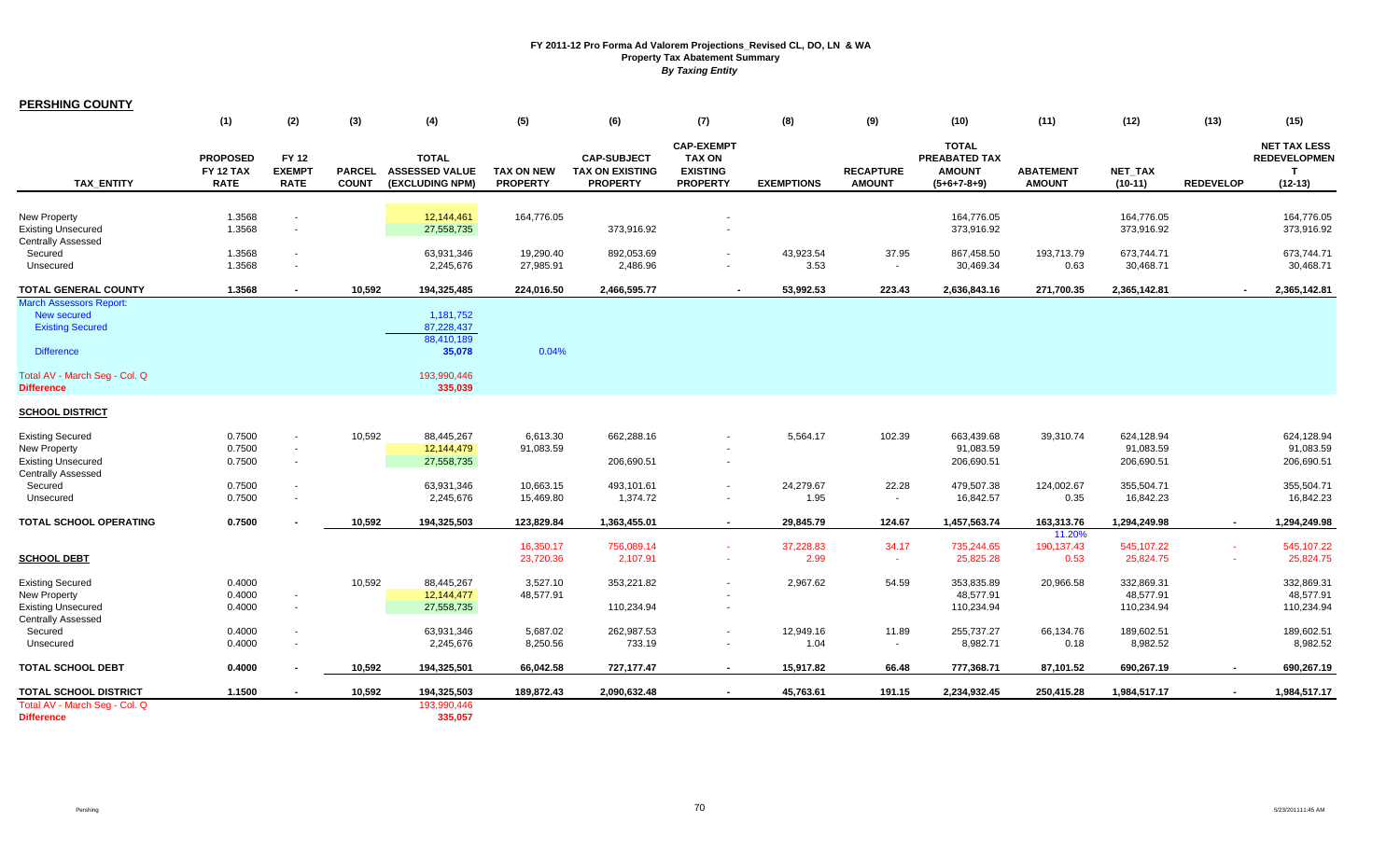**PERSHING COUNTY**

|                                                                                                           | (1)                                         | (2)                                          | (3)                           | (4)                                                      | (5)                                  | (6)                                                             | (7)                                                                      | (8)                | (9)                               | (10)                                                                   | (11)                              | (12)                                  | (13)             | (15)                                                                   |
|-----------------------------------------------------------------------------------------------------------|---------------------------------------------|----------------------------------------------|-------------------------------|----------------------------------------------------------|--------------------------------------|-----------------------------------------------------------------|--------------------------------------------------------------------------|--------------------|-----------------------------------|------------------------------------------------------------------------|-----------------------------------|---------------------------------------|------------------|------------------------------------------------------------------------|
| <b>TAX ENTITY</b>                                                                                         | <b>PROPOSED</b><br>FY 12 TAX<br><b>RATE</b> | <b>FY 12</b><br><b>EXEMPT</b><br><b>RATE</b> | <b>PARCEL</b><br><b>COUNT</b> | <b>TOTAL</b><br><b>ASSESSED VALUE</b><br>(EXCLUDING NPM) | <b>TAX ON NEW</b><br><b>PROPERTY</b> | <b>CAP-SUBJECT</b><br><b>TAX ON EXISTING</b><br><b>PROPERTY</b> | <b>CAP-EXEMPT</b><br><b>TAX ON</b><br><b>EXISTING</b><br><b>PROPERTY</b> | <b>EXEMPTIONS</b>  | <b>RECAPTURE</b><br><b>AMOUNT</b> | <b>TOTAL</b><br><b>PREABATED TAX</b><br><b>AMOUNT</b><br>$(5+6+7-8+9)$ | <b>ABATEMENT</b><br><b>AMOUNT</b> | NET_TAX<br>$(10-11)$                  | <b>REDEVELOP</b> | <b>NET TAX LESS</b><br><b>REDEVELOPMEN</b><br>$\mathbf T$<br>$(12-13)$ |
| <b>CITY OF LOVELOCK</b>                                                                                   |                                             |                                              |                               |                                                          |                                      |                                                                 |                                                                          |                    |                                   |                                                                        |                                   |                                       |                  |                                                                        |
| <b>Existing Secured</b><br>New Property<br><b>Existing Unsecured</b><br>Centrally Assessed                | 0.5624<br>0.5624<br>0.5624                  | $\overline{\phantom{a}}$<br>$\sim$           | 742                           | 16,937,816<br>376,844<br>426,034                         | 76.94<br>2,119.37                    | 95,882.71<br>2,396.02                                           | $\sim$                                                                   | 701.35             | $\blacksquare$                    | 95,258.30<br>2,119.37<br>2,396.02                                      | 321.90                            | 94,936.40<br>2,119.37<br>2,396.02     |                  | 94,936.40<br>2,119.37<br>2,396.02                                      |
| Secured<br>Unsecured                                                                                      | 0.5624<br>0.5624                            | $\overline{\phantom{a}}$                     |                               | 3,055,891<br>128,801                                     | 57.86<br>724.37                      | 18,359.09                                                       | $\sim$                                                                   | 1,230.62<br>$\sim$ | 0.37<br>$\sim$                    | 17,186.70<br>724.37                                                    | 4,361.15                          | 12,825.55<br>724.37                   |                  | 12,825.55<br>724.37                                                    |
| <b>TOTAL LOVELOCK</b>                                                                                     | 0.5624                                      |                                              | 742                           | 20,925,387                                               | 2,978.54                             | 116,637.82                                                      | $\sim$                                                                   | 1,931.97           | 0.37                              | 117,684.76                                                             | 4,683.05                          | 113,001.71                            |                  | 113,001.71                                                             |
| Total AV - March Seg - Col. Q<br><b>Difference</b><br><b>TOWN OF IMLAY</b>                                |                                             |                                              |                               | 20,975,000<br>(49, 613)                                  |                                      |                                                                 |                                                                          |                    |                                   |                                                                        |                                   |                                       |                  |                                                                        |
| <b>Existing Secured</b><br><b>New Property</b><br><b>Existing Unsecured</b><br><b>Centrally Assessed</b>  | 0.1500<br>0.1500<br>0.1500                  | $\sim$<br>$\sim$                             | 253                           | 1,162,723<br>19,390<br>18,775                            | 112.93<br>29.09                      | 1,668.03<br>28.16                                               | $\sim$                                                                   | 36.87              | 0.40                              | 1,744.49<br>29.09<br>28.16                                             | 58.28                             | 1,686.21<br>29.09<br>28.16            |                  | 1,686.21<br>29.09<br>28.16                                             |
| Secured<br>Unsecured                                                                                      | 0.1500<br>0.1500                            | $\sim$<br>$\overline{\phantom{a}}$           |                               | 703,814<br>22,456                                        | 30.74<br>33.68                       | 1,066.03                                                        |                                                                          | 41.04<br>$\sim$    | 0.03<br>$\overline{\phantom{a}}$  | 1,055.76<br>33.68                                                      | 211.66                            | 844.10<br>33.68                       |                  | 844.10<br>33.68                                                        |
| <b>TOTAL IMLAY</b><br>Total AV - March Seg - Col. Q<br><b>Difference</b><br>PERSHING CO HOSPITAL DISTRICT | 0.1500                                      |                                              | 253                           | 1,927,158<br>1,927,999<br>(841)                          | 206.44                               | 2,762.22                                                        | $\sim$                                                                   | 77.91              | 0.43                              | 2,891.18                                                               | 269.94                            | 2,621.24                              |                  | 2,621.24                                                               |
| <b>Existing Secured</b><br><b>New Property</b><br><b>Existing Unsecured</b>                               | 0.4200<br>0.4200<br>0.4200                  | $\sim$<br>$\sim$                             | 10,592                        | 88,445,267<br>12,144,471<br>27,558,735                   | 3,703.48<br>51,006.78                | 370,870.95<br>115,746.69                                        | $\sim$                                                                   | 3,115.65           | 57.34                             | 371,516.12<br>51,006.78<br>115,746.69                                  | 26,542.37                         | 344,973.75<br>51,006.78<br>115,746.69 |                  | 344,973.75<br>51,006.78<br>115,746.69                                  |
| <b>Centrally Assessed</b><br>Secured<br>Unsecured                                                         | 0.4200<br>0.4200                            |                                              |                               | 63,931,346<br>2,245,676                                  | 5,971.38<br>8,663.08                 | 276,136.90<br>769.85                                            | $\sim$                                                                   | 13,596.62<br>1.09  | 11.20<br>$\sim$                   | 268,522.86<br>9,431.84                                                 | 75,748.77<br>0.20                 | 192,774.09<br>9,431.64                |                  | 192,774.09<br>9,431.64                                                 |
| <b>TOTAL PERSHING CO HOSP</b>                                                                             | 0.4200                                      |                                              | 10,592                        | 194,325,495                                              | 69,344.72                            | 763,524.39                                                      | $\sim$                                                                   | 16,713.36          | 68.54                             | 816,224.29                                                             | 102,291.34                        | 713,932.95                            |                  | 713,932.95                                                             |
| Total AV - March Seg - Col. Q<br><b>Difference</b>                                                        |                                             |                                              |                               | 193,990,446<br>335,049                                   |                                      |                                                                 |                                                                          |                    |                                   |                                                                        |                                   |                                       |                  |                                                                        |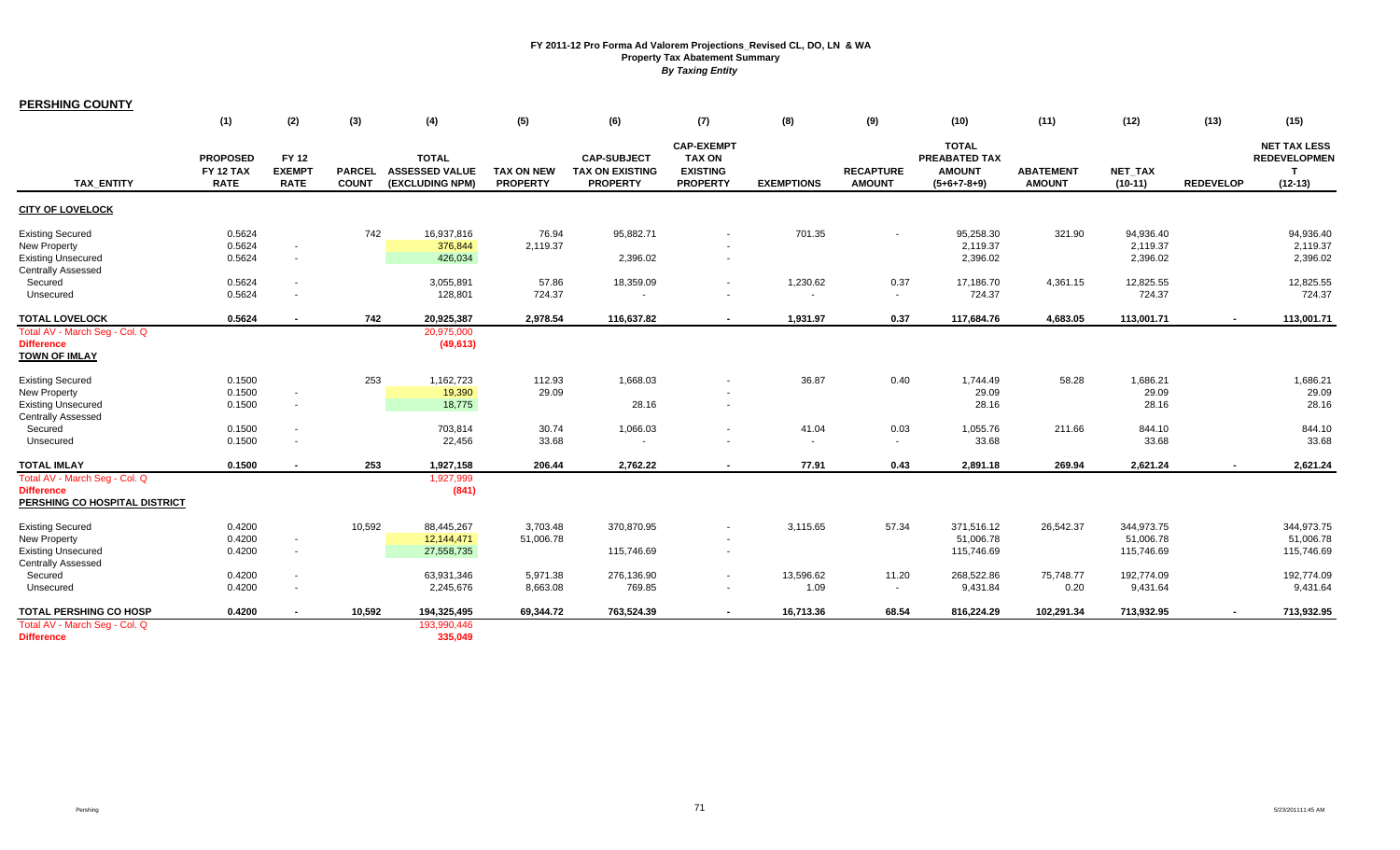| <b>STOREY COUNTY</b>                                                                              |                                             |                                              |                               |                                                   |                                      |                                                                 |                                                                          |                                       |                                   |                                                                 |                                       |                                             |                                                              |                                                          |
|---------------------------------------------------------------------------------------------------|---------------------------------------------|----------------------------------------------|-------------------------------|---------------------------------------------------|--------------------------------------|-----------------------------------------------------------------|--------------------------------------------------------------------------|---------------------------------------|-----------------------------------|-----------------------------------------------------------------|---------------------------------------|---------------------------------------------|--------------------------------------------------------------|----------------------------------------------------------|
|                                                                                                   | (1)                                         | (2)                                          | (3)                           | (4)                                               | (5)                                  | (6)                                                             | (7)                                                                      | (8)                                   | (9)                               | (10)                                                            | (11)                                  | (12)                                        | (13)                                                         | (15)                                                     |
| <b>TAX ENTITY</b>                                                                                 | <b>PROPOSED</b><br>FY 12 TAX<br><b>RATE</b> | <b>FY 12</b><br><b>EXEMPT</b><br><b>RATE</b> | <b>PARCEL</b><br><b>COUNT</b> | <b>TOTAL ASSESSED</b><br>VALUE<br>(EXCLUDING NPM) | <b>TAX ON NEW</b><br><b>PROPERTY</b> | <b>CAP-SUBJECT TAX</b><br><b>ON EXISTING</b><br><b>PROPERTY</b> | <b>CAP-EXEMPT</b><br><b>TAX ON</b><br><b>EXISTING</b><br><b>PROPERTY</b> | <b>EXEMPTIONS</b>                     | <b>RECAPTURE</b><br><b>AMOUNT</b> | <b>TOTAL</b><br>PREABATED TAX<br><b>AMOUNT</b><br>$(5+6+7-8+9)$ | <b>ABATEMENT</b><br><b>AMOUNT</b>     | NET_TAX<br>$(10-11)$                        | <b>REDEVELOP</b>                                             | <b>NET TAX LESS</b><br><b>REDEVELOPMENT</b><br>$(12-13)$ |
| <b>ALL ENTITIES</b>                                                                               |                                             |                                              |                               |                                                   |                                      |                                                                 |                                                                          |                                       |                                   |                                                                 |                                       |                                             |                                                              |                                                          |
| <b>STATE OF NEVADA</b><br><b>GENERAL COUNTY</b><br><b>SCHOOL DISTRICT</b>                         | 0.1700<br>2.3960<br>0.8947                  | $\sim$<br>$\sim$                             | 4,707<br>4,707<br>4,707       | 547,283,846<br>547,283,871<br>547,283,848         | 18,364.01<br>258,824.35<br>96,648.62 | 931,711.76<br>13,131,674.49<br>4,903,549.38                     | $\sim$                                                                   | 19,694.63<br>277,575.37<br>103,650.76 | 12.97<br>182.38<br>68.20          | 930,394.11<br>13,113,105.85<br>4,896,615.44                     | 72,515.97<br>987,827.13<br>381,644.46 | 857,878.14<br>12,125,278.72<br>4,514,970.98 | $\blacksquare$<br>$\blacksquare$<br>$\overline{\phantom{a}}$ | 857,878.14<br>12,125,278.72<br>4,514,970.98              |
| <b>TOTAL COUNTY</b>                                                                               |                                             |                                              | 4,707                         | 547,283,846                                       | 373,836.98                           | 18,966,935.63                                                   | $\sim$                                                                   | 400,920.76                            | 263.55                            | 18,940,115.40                                                   | 1,441,987.56                          | 17,498,127.84                               | $\overline{\phantom{a}}$                                     | 17,498,127.84                                            |
|                                                                                                   |                                             |                                              |                               |                                                   |                                      |                                                                 |                                                                          |                                       |                                   | <b>Abatement Percent</b>                                        | 7.61%                                 |                                             |                                                              |                                                          |
| <b>STATE OF NEVADA</b>                                                                            |                                             |                                              |                               |                                                   | 1,626,094                            |                                                                 |                                                                          |                                       |                                   |                                                                 |                                       |                                             |                                                              |                                                          |
| <b>Existing Secured</b><br>New Property<br><b>Existing Unsecured</b><br><b>Centrally Assessed</b> | 0.1700<br>0.1700<br>0.1700                  |                                              | 4,707                         | 319,630,625<br>7,473,906<br>80,000,000            | 2,764.36<br>12,705.64                | 541,524.47<br>136,000.00                                        |                                                                          | 918.17                                | 12.36                             | 543,383.02<br>12,705.64<br>136,000.00                           | 24,625.58                             | 518,757.44<br>12,705.64<br>136,000.00       |                                                              | 518,757.44<br>12,705.64<br>136,000.00                    |
| Secured<br>Unsecured                                                                              | 0.1700<br>0.1700                            |                                              |                               | 139,636,950<br>542,365                            | 1,982.09<br>911.92                   | 254,177.17<br>10.12                                             |                                                                          | 18,776.46                             | 0.61<br>$\sim$                    | 237,383.41<br>922.04                                            | 47,890.39                             | 189,493.02<br>922.04                        |                                                              | 189,493.02<br>922.04                                     |
| <b>TOTAL STATE OF NV</b>                                                                          | 0.1700                                      |                                              | 4,707                         | 547,283,846                                       | 18,364.01                            | 931,711.76                                                      |                                                                          | 19,694.63                             | 12.97                             | 930,394.11                                                      | 72,515.97                             | 857,878.14                                  | $\blacksquare$                                               | 857,878.14                                               |
| Total AV - March Seg - Col. Q<br><b>Difference</b><br><b>GENERAL COUNTY</b>                       |                                             |                                              |                               | 547,013,474<br>270,372                            |                                      |                                                                 |                                                                          |                                       |                                   |                                                                 |                                       |                                             |                                                              |                                                          |
| <b>Existing Secured</b>                                                                           |                                             |                                              |                               |                                                   |                                      |                                                                 |                                                                          |                                       |                                   |                                                                 |                                       |                                             |                                                              |                                                          |
| <b>GENERAL</b><br><b>CAPITAL AQUIS</b><br><b>IND MEDICAL</b>                                      | 1.6974<br>0.0500<br>0.0100                  |                                              | 4,707<br>4,707<br>4,707       | 319,630,625<br>319,630,625<br>319,630,625         | 27,600.82<br>813.07<br>162.62        | 5,406,980.21<br>159,271.68<br>31,852.81                         |                                                                          | 9,166.18<br>269.79<br>53.73           | 123.43<br>3.63<br>0.72            | 5,425,538.28<br>159,818.59<br>31,962.42                         | 245,878.28<br>7,241.94<br>1,448.22    | 5,179,660.00<br>152,576.65<br>30,514.20     |                                                              | 5,179,660.00<br>152,576.65<br>30,514.20                  |
| <b>IND ACCIDENT</b><br><b>FORESTRY</b><br>YOUTH SERVICE                                           | 0.0150<br>0.1100<br>0.0045                  |                                              | 4,707<br>4,707<br>4,707       | 319,630,625<br>319,630,625<br>319,630,625         | 243.87<br>1,788.70<br>73.16          | 47,780.23<br>350,397.72<br>14,335.17                            |                                                                          | 81.06<br>593.73<br>24.61              | 1.09<br>8.00<br>0.33              | 47,944.13<br>351,600.69<br>14,384.05                            | 2,173.48<br>15,933.63<br>651.62       | 45,770.65<br>335,667.06<br>13,732.43        |                                                              | 45,770.65<br>335,667.06<br>13,732.43                     |
| <b>JAIL FUND</b><br>FIRE/EMER SRV                                                                 | 0.0745<br>0.4346                            |                                              | 4,707<br>4,707                | 319,630,625<br>319,630,625                        | 1,211.44<br>7,066.92                 | 237,316.48<br>1,384,394.52                                      |                                                                          | 401.95<br>2,346.69                    | 5.42<br>31.61                     | 238,131.39<br>1,389,146.36                                      | 10,791.86<br>62,953.55                | 227,339.53<br>1,326,192.81                  |                                                              | 227,339.53<br>1,326,192.81                               |
| <b>GENERAL TOTAL</b>                                                                              | 2.3960                                      |                                              | 4,707                         | 319,630,625                                       | 38,960.60                            | 7,632,328.82                                                    | $\sim$                                                                   | 12,937.74                             | 174.23                            | 7,658,525.91                                                    | 347,072.58                            | 7,311,453.33                                | $\sim$                                                       | 7,311,453.33                                             |
| <b>New Property</b><br><b>Existing Unsecured</b><br><b>Centrally Assessed</b>                     | 2.3960<br>2.3960                            |                                              |                               | 7,473,932<br>80,000,000                           | 179,075.40                           | 1,916,800.00                                                    |                                                                          |                                       |                                   | 179,075.40<br>1,916,800.00                                      |                                       | 179,075.40<br>1,916,800.00                  |                                                              | 179,075.40<br>1,916,800.00                               |
| Secured<br>Unsecured                                                                              | 2.3960<br>2.3960                            |                                              |                               | 139,636,950<br>542,365                            | 27,935.98<br>12,852.37               | 3,582,402.99<br>142.68                                          |                                                                          | 264,637.63                            | 8.15<br>$\sim$                    | 3,345,709.49<br>12,995.05                                       | 640,754.55                            | 2,704,954.94<br>12,995.05                   |                                                              | 2,704,954.94<br>12,995.05                                |
| <b>TOTAL GENERAL COUNTY</b>                                                                       | 2.3960                                      |                                              | 4,707                         | 547,283,871                                       | 258,824.35                           | 13,131,674.49                                                   |                                                                          | 277,575.37                            | 182.38                            | 13,113,105.85                                                   | 987,827.13                            | 12,125,278.72                               |                                                              | 12,125,278.72                                            |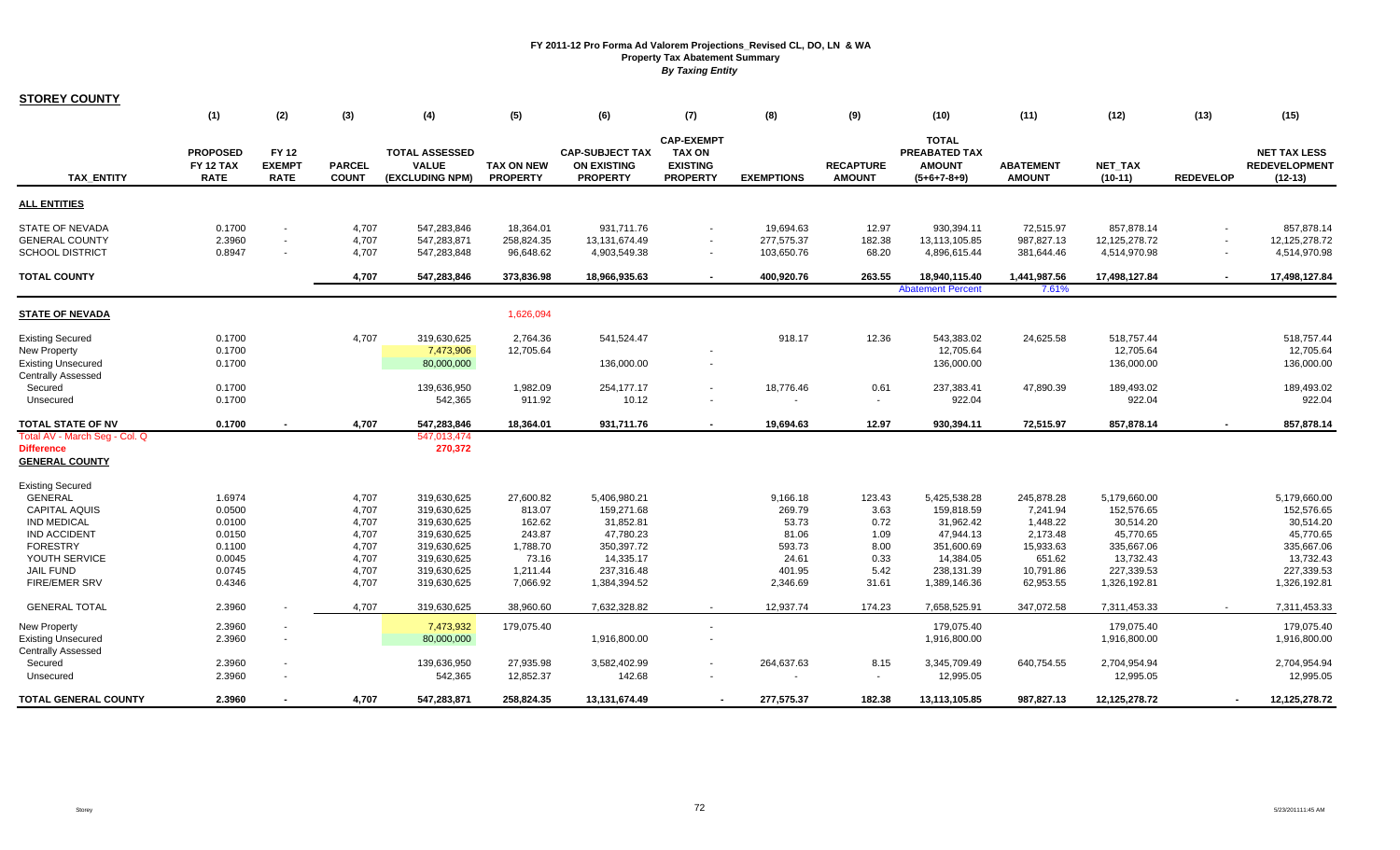| <b>STOREY COUNTY</b>                                                                                     |                                             |                                              |                               |                                                          |                                      |                                                                 |                                                                          |                     |                                   |                                                                 |                                   |                                         |                  |                                                          |
|----------------------------------------------------------------------------------------------------------|---------------------------------------------|----------------------------------------------|-------------------------------|----------------------------------------------------------|--------------------------------------|-----------------------------------------------------------------|--------------------------------------------------------------------------|---------------------|-----------------------------------|-----------------------------------------------------------------|-----------------------------------|-----------------------------------------|------------------|----------------------------------------------------------|
|                                                                                                          | (1)                                         | (2)                                          | (3)                           | (4)                                                      | (5)                                  | (6)                                                             | (7)                                                                      | (8)                 | (9)                               | (10)                                                            | (11)                              | (12)                                    | (13)             | (15)                                                     |
| <b>TAX ENTITY</b>                                                                                        | <b>PROPOSED</b><br>FY 12 TAX<br><b>RATE</b> | <b>FY 12</b><br><b>EXEMPT</b><br><b>RATE</b> | <b>PARCEL</b><br><b>COUNT</b> | <b>TOTAL ASSESSED</b><br><b>VALUE</b><br>(EXCLUDING NPM) | <b>TAX ON NEW</b><br><b>PROPERTY</b> | <b>CAP-SUBJECT TAX</b><br><b>ON EXISTING</b><br><b>PROPERTY</b> | <b>CAP-EXEMPT</b><br><b>TAX ON</b><br><b>EXISTING</b><br><b>PROPERTY</b> | <b>EXEMPTIONS</b>   | <b>RECAPTURE</b><br><b>AMOUNT</b> | <b>TOTAL</b><br>PREABATED TAX<br><b>AMOUNT</b><br>$(5+6+7-8+9)$ | <b>ABATEMENT</b><br><b>AMOUNT</b> | <b>NET TAX</b><br>$(10-11)$             | <b>REDEVELOP</b> | <b>NET TAX LESS</b><br><b>REDEVELOPMENT</b><br>$(12-13)$ |
| <b>March Assessors Report:</b><br>New secured<br><b>Existing Secured</b><br><b>Difference</b>            |                                             |                                              |                               | 1,626,073<br>317,734,159<br>319,360,232<br>270,393       | 0.08%                                |                                                                 |                                                                          |                     |                                   |                                                                 |                                   |                                         |                  |                                                          |
| Total AV - March Seg - Col. Q<br><b>Difference</b>                                                       |                                             |                                              |                               | 547,013,474<br>270,397                                   |                                      |                                                                 |                                                                          |                     |                                   |                                                                 |                                   |                                         |                  |                                                          |
| <b>SCHOOL DISTRICT</b>                                                                                   |                                             |                                              |                               |                                                          |                                      |                                                                 |                                                                          |                     |                                   |                                                                 |                                   |                                         |                  |                                                          |
| <b>Existing Secured</b><br><b>New Property</b><br><b>Existing Unsecured</b><br><b>Centrally Assessed</b> | 0.7500<br>0.7500<br>0.7500                  | $\sim$<br>$\sim$<br>$\sim$                   | 4,707                         | 319,630,625<br>7,473,908<br>80,000,000                   | 12,195.69<br>56,054.31               | 2,389,084.45<br>600,000.00                                      | $\sim$                                                                   | 4,049.75            | 54.54                             | 2,397,284.93<br>56,054.31<br>600,000.00                         | 108,640.38                        | 2,288,644.55<br>56,054.31<br>600,000.00 |                  | 2,288,644.55<br>56,054.31<br>600,000.00                  |
| Secured<br>Unsecured                                                                                     | 0.7500<br>0.7500                            |                                              |                               | 139,636,950<br>542,365                                   | 8,744.57<br>4,023.05                 | 1,121,369.89<br>44.66                                           | $\sim$                                                                   | 82,837.33<br>$\sim$ | 2.62<br>$\sim$                    | 1,047,279.76<br>4,067.71                                        | 211,280.96                        | 835,998.80<br>4,067.71                  |                  | 835,998.80<br>4,067.71                                   |
| <b>TOTAL SCHOOL OPERATING</b>                                                                            | 0.7500                                      |                                              | 4,707                         | 547,283,848                                              | 81,017.62                            | 4,110,499.00                                                    | $\sim$                                                                   | 86,887.08           | 57.16                             | 4,104,686.71                                                    | 319,921.34<br>7.79%               | 3,784,765.37                            | $\sim$           | 3,784,765.37                                             |
| <b>SCHOOL DEBT</b>                                                                                       |                                             |                                              |                               |                                                          | 10,431.69<br>4,799.23                | 1,337,719.52<br>53.28                                           | $\sim$                                                                   | 98,819.41<br>$\sim$ | 3.13<br>a.                        | 1,249,334.93<br>4,852.51                                        | 252,044.10<br>$\sim$              | 997,290.83<br>4,852.51                  | $\sim$<br>$\sim$ | 997,290.83<br>4,852.51                                   |
| <b>Existing Secured</b><br><b>New Property</b><br><b>Existing Unsecured</b><br><b>Centrally Assessed</b> | 0.1447<br>0.1447<br>0.1447                  | $\sim$<br>$\sim$                             | 4,707                         | 319,630,625<br>7,473,905<br>80,000,000                   | 2,352.96<br>10,814.74                | 460,932.13<br>115,760.00                                        | $\sim$                                                                   | 781.60              | 10.53                             | 462,514.02<br>10,814.74<br>115,760.00                           | 20,959.98                         | 441,554.04<br>10,814.74<br>115,760.00   |                  | 441,554.04<br>10,814.74<br>115,760.00                    |
| Secured<br>Unsecured                                                                                     | 0.1447<br>0.1447                            | $\sim$<br>$\sim$                             |                               | 139,636,950<br>542,365                                   | 1,687.12<br>776.18                   | 216,349.63<br>8.62                                              | $\blacksquare$<br>$\blacksquare$                                         | 15,982.08<br>$\sim$ | 0.51<br>$\sim$                    | 202,055.17<br>784.80                                            | 40,763.14                         | 161,292.03<br>784.80                    |                  | 161,292.03<br>784.80                                     |
| <b>TOTAL SCHOOL DEBT</b>                                                                                 | 0.1447                                      |                                              | 4,707                         | 547,283,845                                              | 15,631.00                            | 793,050.38                                                      | $\overline{\phantom{a}}$                                                 | 16,763.68           | 11.04                             | 791,928.73                                                      | 61,723.12                         | 730,205.61                              | $\blacksquare$   | 730,205.61                                               |
| <b>TOTAL SCHOOL DISTRICT</b>                                                                             | 0.8947                                      |                                              | 4,707                         | 547,283,848                                              | 96,648.62                            | 4,903,549.38                                                    | $\sim$                                                                   | 103,650.76          | 68.20                             | 4,896,615.44                                                    | 381,644.46                        | 4,514,970.98                            | $\sim$           | 4,514,970.98                                             |
| Total AV - March Seg - Col. Q<br><b>Difference</b>                                                       |                                             |                                              |                               | 547,013,474<br>270,374                                   |                                      |                                                                 |                                                                          |                     |                                   |                                                                 |                                   |                                         |                  |                                                          |

**Note:**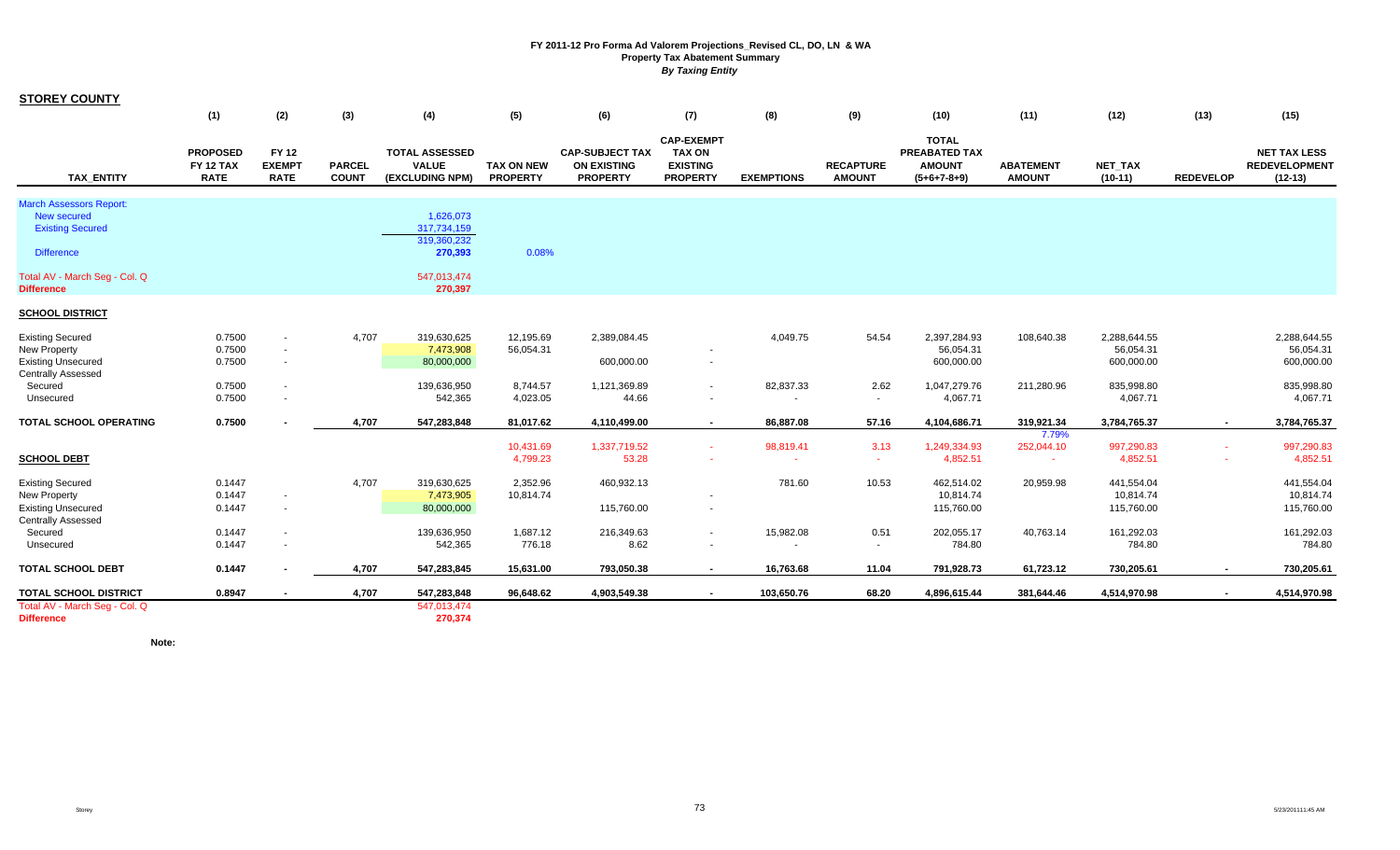| <b>WASHOE COUNTY</b> |  |
|----------------------|--|
|----------------------|--|

| ו ואוטטע בעווטמיו                                                                                                                                                                                                                                                                                                                                                                                                                         | (1)                                                                                                                       | (2)                                                                                                                        | (3)                                                                                                                     | (4)                                                                                                                                                                                                          | (5)                                                                                                                                                     | (6)                                                                                                                                                                                               | (7)                                                                                                                            | (8)                                                                                                                                                                              | (9)                                                                                               | (10)                                                                                                                                                                                                                     | (11)                                                                                                                                                                                         | (12)                                                                                                                                                                                                                                           | (13)                                                                                                                                                                     | (15)                                                                                                                                                                                                             |
|-------------------------------------------------------------------------------------------------------------------------------------------------------------------------------------------------------------------------------------------------------------------------------------------------------------------------------------------------------------------------------------------------------------------------------------------|---------------------------------------------------------------------------------------------------------------------------|----------------------------------------------------------------------------------------------------------------------------|-------------------------------------------------------------------------------------------------------------------------|--------------------------------------------------------------------------------------------------------------------------------------------------------------------------------------------------------------|---------------------------------------------------------------------------------------------------------------------------------------------------------|---------------------------------------------------------------------------------------------------------------------------------------------------------------------------------------------------|--------------------------------------------------------------------------------------------------------------------------------|----------------------------------------------------------------------------------------------------------------------------------------------------------------------------------|---------------------------------------------------------------------------------------------------|--------------------------------------------------------------------------------------------------------------------------------------------------------------------------------------------------------------------------|----------------------------------------------------------------------------------------------------------------------------------------------------------------------------------------------|------------------------------------------------------------------------------------------------------------------------------------------------------------------------------------------------------------------------------------------------|--------------------------------------------------------------------------------------------------------------------------------------------------------------------------|------------------------------------------------------------------------------------------------------------------------------------------------------------------------------------------------------------------|
| <b>TAX ENTITY</b>                                                                                                                                                                                                                                                                                                                                                                                                                         | <b>PROPOSED</b><br>FY 12 TAX<br><b>RATE</b>                                                                               | <b>FY 12</b><br><b>EXEMPT</b><br><b>RATE</b>                                                                               | <b>PARCEL</b><br><b>COUNT</b>                                                                                           | <b>TOTAL</b><br><b>ASSESSED</b><br><b>VALUE</b><br>(EXCLUDING<br>NPM)                                                                                                                                        | <b>TAX ON NEW</b><br><b>PROPERTY</b>                                                                                                                    | <b>CAP-SUBJECT</b><br>TAX ON EXISTING ON EXISTING<br><b>PROPERTY</b>                                                                                                                              | CAP-<br><b>EXEMPT TAX</b><br><b>PROPERTY</b>                                                                                   | <b>EXEMPTIONS</b>                                                                                                                                                                | <b>RECAPTURE</b><br><b>AMOUNT</b>                                                                 | <b>TOTAL</b><br><b>PREABATED TAX</b><br><b>AMOUNT</b><br>$(5+6+7-8+9)$                                                                                                                                                   | <b>ABATEMENT</b><br><b>AMOUNT</b>                                                                                                                                                            | NET_TAX<br>$(10-11)$                                                                                                                                                                                                                           | <b>REDEVELOP</b>                                                                                                                                                         | <b>NET TAX LESS</b><br><b>REDEVELOPMENT</b><br>$(12-13)$                                                                                                                                                         |
| <b>ALL ENTITIES</b>                                                                                                                                                                                                                                                                                                                                                                                                                       |                                                                                                                           |                                                                                                                            |                                                                                                                         |                                                                                                                                                                                                              |                                                                                                                                                         |                                                                                                                                                                                                   |                                                                                                                                |                                                                                                                                                                                  |                                                                                                   |                                                                                                                                                                                                                          |                                                                                                                                                                                              |                                                                                                                                                                                                                                                |                                                                                                                                                                          |                                                                                                                                                                                                                  |
| STATE OF NEVADA<br><b>GENERAL COUNTY</b><br><b>SCHOOL DISTRICT</b><br>CITY OF RENO<br><b>CITY OF SPARKS</b><br><b>INCLINE VILLAGE GID</b><br>LEMMON VALLEY UNDERGROUND WATER B<br>NO LAKE TAHOE FIRE PROTECTION DISTRIC<br>PALOMINO VALLEY GID<br><b>RENO INCREMENT DISTRICT</b><br><b>RENO REDEVELOPMENT AGENCY</b><br>SIERRA FOREST FIRE PROTECTION DIST<br><b>SPARKS REDEVELOPMENT AGENCY</b><br><b>SPARKS REDEVELOPMENT AGENCY #2</b> | 0.1700<br>1.3917<br>1.1385<br>0.9456<br>0.9161<br>0.1129<br>$\sim$<br>0.6340<br>0.4885<br>$\sim$<br><b>Page</b><br>0.5200 | $\overline{\phantom{a}}$<br>$\sim$<br>$\sim$<br>$\sim$<br>$\sim$<br>$\sim$<br>$\sim$<br>$\overline{\phantom{a}}$<br>$\sim$ | 171,357<br>171,357<br>171,357<br>80,594<br>33.415<br>9,323<br>9,371<br>1,486<br>1,725<br>3,310<br>8,582<br>1,770<br>609 | 15,083,025,692<br>15,083,025,821<br>15,083,025,719<br>7,562,529,591<br>2,394,525,862<br>1,537,742,526<br>1,551,730,353<br>57,617,062<br>33,789,348<br>1,234,247<br>1,092,502,300<br>76,464,877<br>76,257,503 | 390,910.95<br>3,200,180.90<br>2,617,953.48<br>1,211,172.37<br>405,739.30<br>8,839.41<br>$\sim$<br>49,666.21<br>3,199.25<br>587.77<br>70,579.80<br>81.29 | 25,282,652.66<br>206,976,580.35<br>169,319,479.75<br>70,368,434.28<br>21,552,043.72<br>1,727,713.56<br>9,790,793.08<br>280,478.50<br>1,413,148.43<br>5,615,970.41<br>2,765,041.16<br>2,489,512.78 | $\overline{\phantom{a}}$<br>$\overline{\phantom{a}}$<br>$\blacksquare$<br>$\blacksquare$<br>$\overline{\phantom{a}}$<br>$\sim$ | 3,771,653.52<br>30,876,519.05<br>25,232,398.84<br>13,856,845.24<br>1,296,771.85<br>191,279.28<br>1,143,003.85<br>5,718.06<br>369,362.64<br>807,373.84<br>416,917.63<br>71,081.80 | 97.50<br>799.51<br>653.23<br>249.27<br>118.56<br>0.23<br>$\sim$<br>1.66<br>0.28<br>$\sim$<br>5.62 | 21,902,007.58<br>179,301,041.70<br>146,705,687.63<br>57,723,010.68<br>20,661,129.73<br>1,545,273.92<br>$\sim$<br>8,697,457.10<br>277,959.97<br>1,086,446.90<br>18,511.50<br>4,879,182.00<br>2,454,842.24<br>2,444,859.17 | 276,594.88<br>2,264,346.05<br>1,852,377.44<br>568,724.88<br>250,122.63<br>163,739.99<br>$\sim$<br>578,809.67<br>12,607.97<br>179,723.26<br>144,157.93<br>63,269.69<br>9,257.30<br>346,689.22 | 21,625,412.70<br>177,036,695.65<br>144,853,310.19<br>57, 154, 285.80<br>20,411,007.10<br>1,381,533.93<br>$\overline{\phantom{a}}$<br>8,118,647.43<br>265,352.00<br>906,723.64<br>(125, 646.43)<br>4,815,912.31<br>2,445,584.94<br>2,098,169.95 | 258,505.67<br>2,155,745.49<br>1,404,672.11<br>211,645.61<br>1,293,451.95<br>$\sim$<br>$\sim$<br>$\overline{\phantom{a}}$<br>$\blacksquare$<br>$\sim$<br>$\sim$<br>$\sim$ | 21,366,907.03<br>174,880,950.16<br>143,448,638.08<br>56,942,640.19<br>19,117,555.15<br>1,381,533.93<br>8,118,647.43<br>265,352.00<br>906,723.64<br>(125, 646.43)<br>4,815,912.31<br>2,445,584.94<br>2,098,169.95 |
| SUN VALLEY WATER & SANITATION DISTRIC<br>TRUCKEE MEADOWS FIRE PROTECTION DIS<br>TRUCKEE MEADOWS UNDERGROUND WATE<br><b>GERLACH GID</b>                                                                                                                                                                                                                                                                                                    | 0.1736<br>0.4713<br>0.0005<br>0.2500                                                                                      | $\sim$<br>$\sim$<br>$\sim$                                                                                                 | 6,067<br>34,656<br>109,479<br>195                                                                                       | 166, 164, 673<br>2,304,522,763<br>9,947,937,323<br>4,853,032                                                                                                                                                 | 3,445.48<br>142,750.48<br>730.27<br>1,670.70                                                                                                            | 286,066.24<br>10,750,200.77<br>49,058.37<br>10,482.91                                                                                                                                             | $\sim$<br>$\overline{\phantom{a}}$<br>$\overline{\phantom{a}}$<br>$\blacksquare$                                               | 18,204.26<br>940,818.62<br>8,351.13<br>3,370.73                                                                                                                                  | 2.18<br>61.08<br>1.23<br>$\sim$                                                                   | 271,309.63<br>9,952,193.71<br>41,438.74<br>8,782.88                                                                                                                                                                      | 2,973.24<br>149,486.38<br>423.24<br>653.85                                                                                                                                                   | 268,336.39<br>9,802,707.33<br>41,015.50<br>8,129.03                                                                                                                                                                                            | $\sim$<br>$\sim$<br>811.27                                                                                                                                               | 268,336.39<br>9,802,707.33<br>40,204.23<br>8,129.03                                                                                                                                                              |
| <b>TOTAL COUNTY</b>                                                                                                                                                                                                                                                                                                                                                                                                                       |                                                                                                                           |                                                                                                                            | 171,357                                                                                                                 | 15,083,025,692                                                                                                                                                                                               | 8,107,507.66                                                                                                                                            | 528,677,656.97                                                                                                                                                                                    | $\blacksquare$                                                                                                                 | 79,009,670.34                                                                                                                                                                    | 1,990.35                                                                                          | 457,971,135.09                                                                                                                                                                                                           | 6,863,957.62                                                                                                                                                                                 | 451, 107, 177. 47                                                                                                                                                                                                                              | 5,324,832.10                                                                                                                                                             | 445,782,345.37                                                                                                                                                                                                   |
|                                                                                                                                                                                                                                                                                                                                                                                                                                           |                                                                                                                           |                                                                                                                            |                                                                                                                         |                                                                                                                                                                                                              |                                                                                                                                                         |                                                                                                                                                                                                   |                                                                                                                                |                                                                                                                                                                                  |                                                                                                   | <b>Abatement Percent</b>                                                                                                                                                                                                 | 1.50%                                                                                                                                                                                        |                                                                                                                                                                                                                                                |                                                                                                                                                                          |                                                                                                                                                                                                                  |
| <b>STATE OF NEVADA</b>                                                                                                                                                                                                                                                                                                                                                                                                                    |                                                                                                                           |                                                                                                                            |                                                                                                                         |                                                                                                                                                                                                              |                                                                                                                                                         | 23,923,514.13                                                                                                                                                                                     |                                                                                                                                | 2,201,139,782                                                                                                                                                                    |                                                                                                   |                                                                                                                                                                                                                          |                                                                                                                                                                                              |                                                                                                                                                                                                                                                |                                                                                                                                                                          |                                                                                                                                                                                                                  |
| <b>Existing Secured</b><br><b>New Property</b><br><b>Existing Unsecured</b><br><b>Centrally Assessed</b>                                                                                                                                                                                                                                                                                                                                  | 0.1700<br>0.1700<br>0.1700                                                                                                |                                                                                                                            | 171,357                                                                                                                 | 14,071,064,791<br>196,820,309<br>467,025,534                                                                                                                                                                 | 8,223.41<br>334,594.53                                                                                                                                  | 23,915,290.72<br>793,943.41                                                                                                                                                                       | $\blacksquare$<br>$\overline{\phantom{a}}$                                                                                     | 3,741,937.63                                                                                                                                                                     |                                                                                                   | 20, 181, 576.50<br>334,594.53<br>793,943.41                                                                                                                                                                              | 212,276.06                                                                                                                                                                                   | 19,969,300.44<br>334,594.53<br>793,943.41                                                                                                                                                                                                      | 249,426.77                                                                                                                                                               | 19,719,873.67<br>334,594.53<br>793,943.41                                                                                                                                                                        |
| Secured<br>Unsecured                                                                                                                                                                                                                                                                                                                                                                                                                      | 0.1700<br>0.1700                                                                                                          |                                                                                                                            |                                                                                                                         | 333,395,702<br>14,719,356                                                                                                                                                                                    | 23,653.71<br>24,439.30                                                                                                                                  | 572,802.58<br>615.95                                                                                                                                                                              | $\blacksquare$<br>$\blacksquare$                                                                                               | 29,683.62<br>32.27                                                                                                                                                               | 97.50                                                                                             | 566,870.17<br>25,022.98                                                                                                                                                                                                  | 64,316.37<br>2.45                                                                                                                                                                            | 502,553.80<br>25,020.53                                                                                                                                                                                                                        | 8,556.11<br>522.79                                                                                                                                                       | 493,997.69<br>24,497.74                                                                                                                                                                                          |
| <b>TOTAL STATE OF NV</b>                                                                                                                                                                                                                                                                                                                                                                                                                  | 0.1700                                                                                                                    |                                                                                                                            | 171,357                                                                                                                 | 15,083,025,692                                                                                                                                                                                               | 390,910.95                                                                                                                                              | 25,282,652.66                                                                                                                                                                                     | $\sim$                                                                                                                         | 3,771,653.52                                                                                                                                                                     | 97.50                                                                                             | 21,902,007.58                                                                                                                                                                                                            | 276,594.88                                                                                                                                                                                   | 21,625,412.70                                                                                                                                                                                                                                  | 258,505.67                                                                                                                                                               | 21,366,907.03                                                                                                                                                                                                    |
| Total AV - March Seg - Col. Q<br><b>Difference</b><br><b>GENERAL COUNTY</b>                                                                                                                                                                                                                                                                                                                                                               |                                                                                                                           |                                                                                                                            |                                                                                                                         | 12,675,216,318<br>206,669,592                                                                                                                                                                                |                                                                                                                                                         |                                                                                                                                                                                                   |                                                                                                                                |                                                                                                                                                                                  |                                                                                                   |                                                                                                                                                                                                                          |                                                                                                                                                                                              |                                                                                                                                                                                                                                                |                                                                                                                                                                          |                                                                                                                                                                                                                  |
| <b>Existing Secured</b><br>AB104 Fair Share<br>Ag. Extension<br><b>Animal Shelter Operating</b><br><b>Capital Facilities</b><br><b>Child Protection</b><br><b>County General</b><br><b>District Court</b><br>Indigent Health                                                                                                                                                                                                              |                                                                                                                           |                                                                                                                            |                                                                                                                         |                                                                                                                                                                                                              |                                                                                                                                                         |                                                                                                                                                                                                   |                                                                                                                                |                                                                                                                                                                                  |                                                                                                   |                                                                                                                                                                                                                          |                                                                                                                                                                                              |                                                                                                                                                                                                                                                |                                                                                                                                                                          |                                                                                                                                                                                                                  |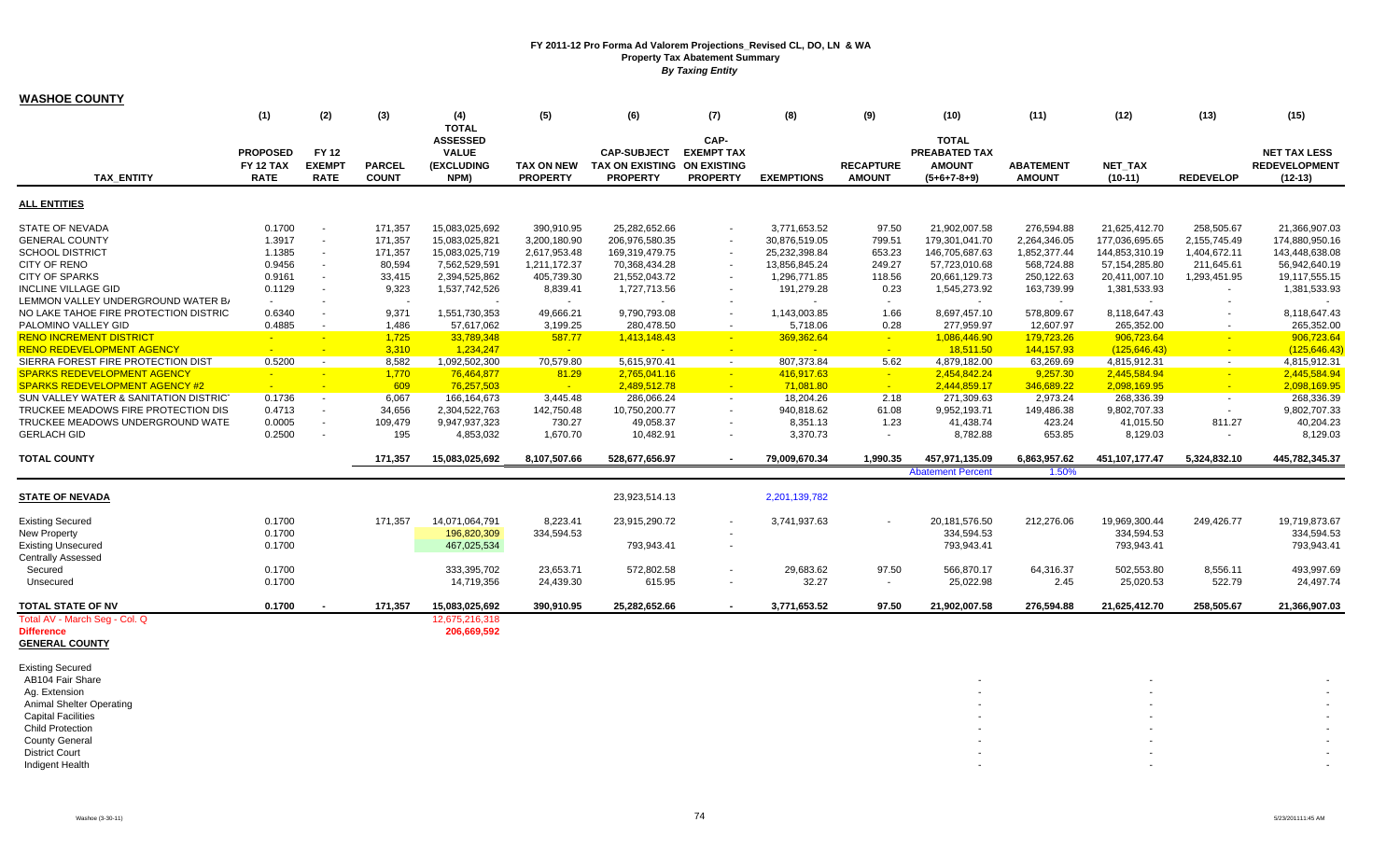| <b>WASHOE COUNTY</b> |  |
|----------------------|--|
|----------------------|--|

|                                                  | (1)                                                | (2)                                          | (3)                           | (4)<br><b>TOTAL</b>                                          | (5)                                  | (6)                                                             | (7)                                                                | (8)                            | (9)                               | (10)                                                                   | (11)                              | (12)                         | (13)             | (15)                                                     |
|--------------------------------------------------|----------------------------------------------------|----------------------------------------------|-------------------------------|--------------------------------------------------------------|--------------------------------------|-----------------------------------------------------------------|--------------------------------------------------------------------|--------------------------------|-----------------------------------|------------------------------------------------------------------------|-----------------------------------|------------------------------|------------------|----------------------------------------------------------|
| <b>TAX ENTITY</b>                                | <b>PROPOSED</b><br><b>FY 12 TAX</b><br><b>RATE</b> | <b>FY 12</b><br><b>EXEMPT</b><br><b>RATE</b> | <b>PARCEL</b><br><b>COUNT</b> | <b>ASSESSED</b><br><b>VALUE</b><br><b>(EXCLUDING</b><br>NPM) | <b>TAX ON NEW</b><br><b>PROPERTY</b> | <b>CAP-SUBJECT</b><br><b>TAX ON EXISTING</b><br><b>PROPERTY</b> | CAP-<br><b>EXEMPT TAX</b><br><b>ON EXISTING</b><br><b>PROPERTY</b> | <b>EXEMPTIONS</b>              | <b>RECAPTURE</b><br><b>AMOUNT</b> | <b>TOTAL</b><br><b>PREABATED TAX</b><br><b>AMOUNT</b><br>$(5+6+7-8+9)$ | <b>ABATEMENT</b><br><b>AMOUNT</b> | <b>NET TAX</b><br>$(10-11)$  | <b>REDEVELOP</b> | <b>NET TAX LESS</b><br><b>REDEVELOPMENT</b><br>$(12-13)$ |
| Indigent Insurance                               |                                                    |                                              |                               |                                                              |                                      |                                                                 |                                                                    |                                |                                   |                                                                        |                                   |                              |                  |                                                          |
| Library Override<br>Senior Citizens              |                                                    |                                              |                               |                                                              |                                      |                                                                 |                                                                    |                                |                                   |                                                                        |                                   |                              |                  |                                                          |
| County Jail Override                             |                                                    |                                              |                               |                                                              |                                      |                                                                 |                                                                    |                                |                                   |                                                                        |                                   |                              |                  |                                                          |
| Youth Facilities                                 |                                                    |                                              |                               |                                                              |                                      |                                                                 |                                                                    |                                |                                   |                                                                        |                                   |                              |                  |                                                          |
| <b>County Debt</b>                               |                                                    |                                              |                               |                                                              |                                      |                                                                 |                                                                    |                                |                                   |                                                                        |                                   |                              |                  |                                                          |
| <b>GENERAL TOTAL</b>                             | 1.3917                                             |                                              | 171,357                       | 14,071,064,791                                               | 67,318.91                            | 195,782,712.59                                                  |                                                                    | 2,201,138,972<br>30,633,251.07 | $\sim$                            | 165,216,780.43                                                         | 1,737,803.69                      | 163,478,976.74               | 2,081,420.74     | 161,397,556.00                                           |
|                                                  |                                                    |                                              |                               |                                                              |                                      |                                                                 |                                                                    |                                |                                   |                                                                        |                                   |                              |                  |                                                          |
| <b>New Property</b><br><b>Existing Unsecured</b> | 1.3917<br>1.3917                                   | $\blacksquare$<br>$\overline{\phantom{a}}$   |                               | 196,820,438<br>467,025,534                                   | 2,739,150.04                         | 6,499,594.36                                                    | $\sim$<br>$\overline{\phantom{a}}$                                 |                                |                                   | 2,739,150.04<br>6,499,594.36                                           |                                   | 2,739,150.04<br>6,499,594.36 |                  | 2,739,150.04<br>6,499,594.36                             |
| <b>Centrally Assessed</b>                        |                                                    |                                              |                               |                                                              |                                      |                                                                 |                                                                    |                                |                                   |                                                                        |                                   |                              |                  |                                                          |
| Secured                                          | 1.3917                                             | $\overline{\phantom{a}}$                     |                               | 333,395,702                                                  | 193,640.83                           | 4,689,231.02                                                    |                                                                    | 243,003.81                     | 799.51                            | 4,640,667.55                                                           | 526,522.30                        | 4,114,145.25                 | 70,044.68        | 4,044,100.57                                             |
| Unsecured                                        | 1.3917                                             | $\sim$                                       |                               | 14,719,356                                                   | 200,071.12                           | 5,042.38                                                        | $\blacksquare$                                                     | 264.17                         | $\sim$                            | 204,849.33                                                             | 20.06                             | 204,829.27                   | 4,280.07         | 200,549.20                                               |
| <b>TOTAL GENERAL COUNTY</b>                      | 1.3917                                             | $\overline{\phantom{a}}$                     | 171,357                       | 15,083,025,821                                               | 3,200,180.90                         | 206,976,580.35                                                  | $\sim$                                                             | 30,876,519.05                  | 799.51                            | 179,301,041.70                                                         | 2,264,346.05                      | 177,036,695.65               | 2,155,745.49     | 174,880,950.16                                           |
| March Assessors Report:<br>New secured           |                                                    |                                              |                               | 4,980,536                                                    |                                      |                                                                 |                                                                    |                                |                                   |                                                                        |                                   |                              |                  |                                                          |
| <b>Existing Secured</b>                          |                                                    |                                              |                               | 11,664,372,180                                               |                                      |                                                                 |                                                                    |                                |                                   |                                                                        |                                   |                              |                  |                                                          |
|                                                  |                                                    |                                              |                               | 11,669,352,716                                               | Value is net of exemptions           |                                                                 |                                                                    |                                |                                   |                                                                        |                                   |                              |                  |                                                          |
| <b>Difference</b>                                |                                                    |                                              |                               | 200,573,103                                                  | 1.72%                                |                                                                 |                                                                    |                                |                                   |                                                                        |                                   |                              |                  |                                                          |
| Total AV - March Seg - Col. Q                    |                                                    |                                              |                               | 12,675,216,318                                               |                                      |                                                                 |                                                                    |                                |                                   |                                                                        |                                   |                              |                  |                                                          |
| <b>Difference</b>                                |                                                    |                                              |                               | 206,670,531                                                  |                                      |                                                                 |                                                                    |                                |                                   |                                                                        |                                   |                              |                  |                                                          |
| <b>SCHOOL DISTRICT</b>                           |                                                    |                                              |                               |                                                              |                                      |                                                                 |                                                                    |                                |                                   |                                                                        |                                   |                              |                  |                                                          |
|                                                  |                                                    |                                              |                               |                                                              |                                      |                                                                 |                                                                    | 2.198.804.562                  |                                   |                                                                        |                                   |                              |                  |                                                          |
| <b>Existing Secured</b>                          | 0.7500<br>0.7500                                   | $\blacksquare$                               | 171,357                       | 14,071,064,791                                               | 36,279.55                            | 105,508,680.34                                                  |                                                                    | 16,491,034.22                  | $\overline{\phantom{a}}$          | 89,053,925.67                                                          | 936,516.30                        | 88,117,409.37                | 885,289.68       | 87,232,119.70                                            |
| New Property<br><b>Existing Unsecured</b>        | 0.7500                                             | $\sim$<br>$\sim$                             |                               | 196,820,336<br>467,025,534                                   | 1,476,152.52                         | 3,502,691.51                                                    | $\overline{\phantom{a}}$                                           |                                |                                   | 1,476,152.52<br>3,502,691.51                                           |                                   | 1,476,152.52<br>3,502,691.51 |                  | 1,476,152.52<br>3,502,691.51                             |
| <b>Centrally Assessed</b>                        |                                                    |                                              |                               |                                                              |                                      |                                                                 |                                                                    |                                |                                   |                                                                        |                                   |                              |                  |                                                          |
| Secured                                          | 0.7500                                             | $\sim$                                       |                               | 333,395,702                                                  | 104,354.83                           | 2,527,070.02                                                    | $\overline{\phantom{a}}$                                           | 130,957.04                     | 430.32                            | 2,500,898.13                                                           | 283,747.89                        | 2,217,150.24                 | 37,747.70        | 2,179,402.54                                             |
| Unsecured                                        | 0.7500                                             | $\sim$                                       |                               | 14,719,356                                                   | 107,820.14                           | 2,717.40                                                        | $\overline{\phantom{a}}$                                           | 142.36                         | $\sim$                            | 110,395.17                                                             | 10.81                             | 110,384.36                   | 2,306.57         | 108,077.79                                               |
| TOTAL SCHOOL OPERATING                           | 0.7500                                             |                                              | 171,357                       | 15,083,025,719                                               | 1,724,607.04                         | 111,541,159.26                                                  | $\sim$                                                             | 16,622,133.62                  | 430.32                            | 96,644,062.99                                                          | 1,220,274.99                      | 95,423,788.00                | 925,343.95       | 94,498,444.05                                            |
|                                                  |                                                    |                                              |                               |                                                              | 55,072.36                            | 160, 162, 176. 75                                               | o a                                                                | 25,033,389.94                  | $\sim$                            | 135, 183, 859. 17                                                      | 1.26%<br>1,421,631.74             | 133,762,227.43               | 1,343,869.73     | 132,418,357.70                                           |
| <b>SCHOOL DEBT</b>                               |                                                    |                                              |                               |                                                              | 158,410.63                           | 3,836,092.29                                                    |                                                                    | 198,792.79                     | 653.23                            | 3,796,363.36                                                           | 430,729.29                        | 3,365,634.07                 | 57,301.01        | 3,308,333.06                                             |
|                                                  |                                                    |                                              |                               |                                                              | 163,670.97                           | 4,125.01                                                        | $\sim$                                                             | 216.11                         | $\sim$                            | 167,579.87                                                             | 16.41                             | 167,563.46                   | 3,501.37         | 164,062.09                                               |
| <b>Existing Secured</b><br>New Property          | 0.3885<br>0.3885                                   |                                              | 171,357                       | 14,071,064,791<br>196,820,336                                | 18,792.81                            | 54,653,496.41                                                   |                                                                    | 8,542,355.72                   |                                   | 46,129,933.50<br>764,647.00                                            | 485,115.44                        | 45,644,818.06<br>764,647.00  | 458,580.05       | 45,186,238.00<br>764,647.00                              |
| <b>Existing Unsecured</b>                        | 0.3885                                             | $\blacksquare$                               |                               | 467,025,534                                                  | 764,647.00                           | 1,814,394.20                                                    | $\overline{\phantom{a}}$                                           |                                |                                   | 1,814,394.20                                                           |                                   | 1,814,394.20                 |                  | 1,814,394.20                                             |
| <b>Centrally Assessed</b>                        |                                                    |                                              |                               |                                                              |                                      |                                                                 |                                                                    |                                |                                   |                                                                        |                                   |                              |                  |                                                          |
| Secured                                          | 0.3885                                             | $\ddot{\phantom{0}}$                         |                               | 333,395,702                                                  | 54,055.80                            | 1,309,022.27                                                    | $\blacksquare$                                                     | 67,835.75                      | 222.91                            | 1,295,465.23                                                           | 146,981.40                        | 1,148,483.83                 | 19,553.31        | 1,128,930.52                                             |
| Unsecured                                        | 0.3885                                             |                                              |                               | 14,719,356                                                   | 55,850.83                            | 1,407.61                                                        | $\sim$                                                             | 73.75                          | $\sim$                            | 57,184.70                                                              | 5.60                              | 57,179.10                    | 1,194.80         | 55,984.30                                                |
| <b>TOTAL SCHOOL DEBT</b>                         | 0.3885                                             |                                              | 171,357                       | 15,083,025,719                                               | 893,346.44                           | 57,778,320.50                                                   |                                                                    | 8,610,265.22                   | 222.91                            | 50,061,624.63                                                          | 632,102.45                        | 49,429,522.18                | 479,328.16       | 48,950,194.02                                            |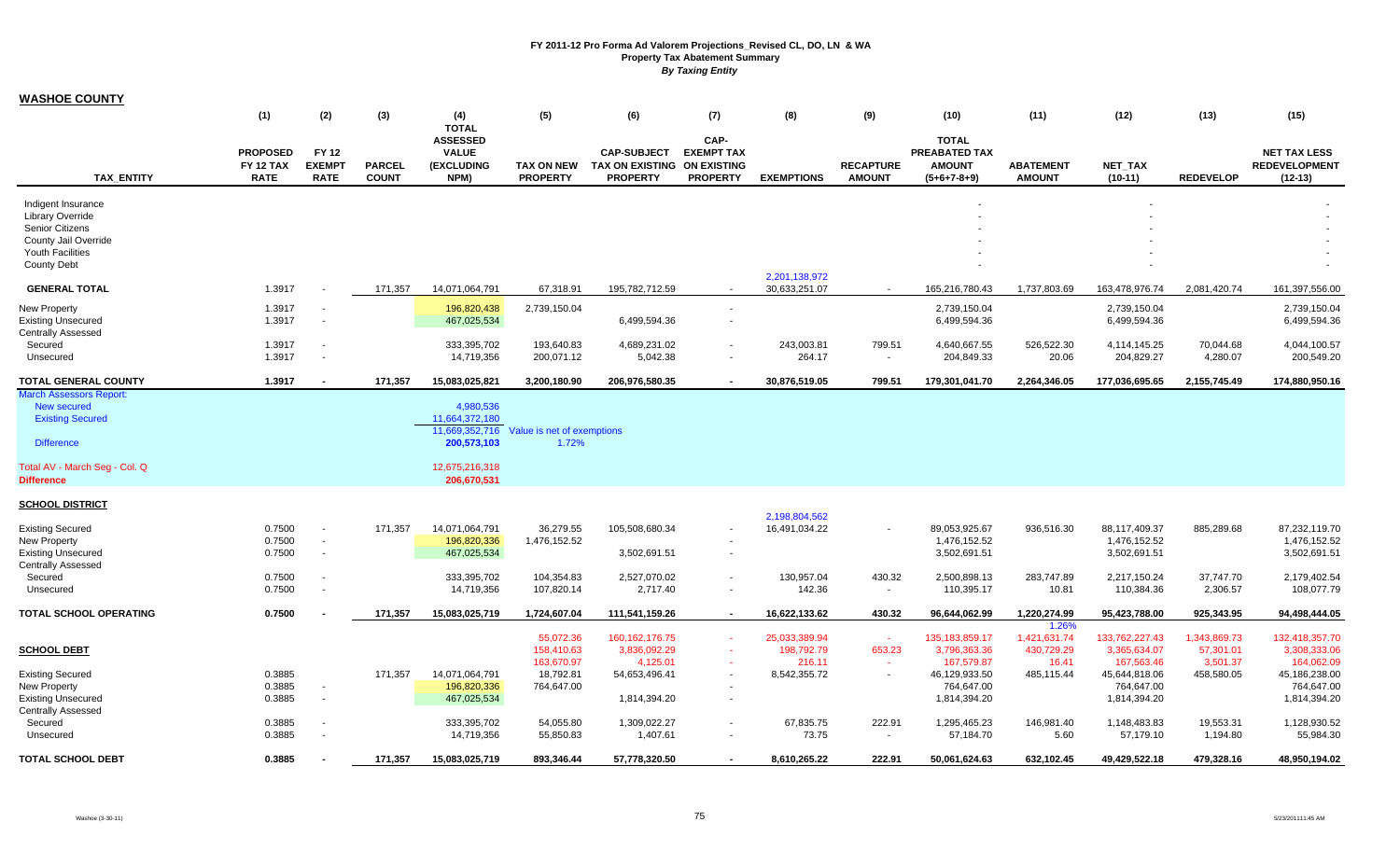| <b>WASHOE COUNTY</b>                                   |                                                    |                                              |                               |                                                              |                                      |                                                                      |                                              |                   |                                   |                                                                        |                                   |                             |                  |                                                          |
|--------------------------------------------------------|----------------------------------------------------|----------------------------------------------|-------------------------------|--------------------------------------------------------------|--------------------------------------|----------------------------------------------------------------------|----------------------------------------------|-------------------|-----------------------------------|------------------------------------------------------------------------|-----------------------------------|-----------------------------|------------------|----------------------------------------------------------|
|                                                        | (1)                                                | (2)                                          | (3)                           | (4)<br><b>TOTAL</b>                                          | (5)                                  | (6)                                                                  | (7)                                          | (8)               | (9)                               | (10)                                                                   | (11)                              | (12)                        | (13)             | (15)                                                     |
| <b>TAX ENTITY</b>                                      | <b>PROPOSED</b><br><b>FY 12 TAX</b><br><b>RATE</b> | <b>FY 12</b><br><b>EXEMPT</b><br><b>RATE</b> | <b>PARCEL</b><br><b>COUNT</b> | <b>ASSESSED</b><br><b>VALUE</b><br><b>(EXCLUDING</b><br>NPM) | <b>TAX ON NEW</b><br><b>PROPERTY</b> | <b>CAP-SUBJECT</b><br>TAX ON EXISTING ON EXISTING<br><b>PROPERTY</b> | CAP-<br><b>EXEMPT TAX</b><br><b>PROPERTY</b> | <b>EXEMPTIONS</b> | <b>RECAPTURE</b><br><b>AMOUNT</b> | <b>TOTAL</b><br><b>PREABATED TAX</b><br><b>AMOUNT</b><br>$(5+6+7-8+9)$ | <b>ABATEMENT</b><br><b>AMOUNT</b> | <b>NET TAX</b><br>$(10-11)$ | <b>REDEVELOP</b> | <b>NET TAX LESS</b><br><b>REDEVELOPMENT</b><br>$(12-13)$ |
| <b>TOTAL SCHOOL DISTRICT</b>                           | 1.1385                                             |                                              | 171,357                       | 15,083,025,719                                               | 2,617,953.48                         | 169,319,479.75                                                       |                                              | 25,232,398.84     | 653.23                            | 146,705,687.63                                                         | 1,852,377.44                      | 144,853,310.19              | 1,404,672.11     | 143,448,638.08                                           |
| Total AV - March Seq - Col. Q                          |                                                    |                                              |                               | 12,675,216,318                                               |                                      |                                                                      |                                              |                   |                                   |                                                                        |                                   |                             |                  |                                                          |
| <b>Difference</b>                                      |                                                    |                                              |                               | 209,004,839                                                  |                                      |                                                                      |                                              |                   |                                   |                                                                        |                                   |                             |                  |                                                          |
| <b>CITY OF RENO</b>                                    |                                                    |                                              |                               |                                                              |                                      |                                                                      |                                              |                   |                                   |                                                                        |                                   |                             |                  |                                                          |
|                                                        |                                                    |                                              |                               |                                                              |                                      |                                                                      |                                              | 1,459,755,369     |                                   |                                                                        |                                   |                             |                  |                                                          |
| <b>Existing Secured</b>                                | 0.9456                                             |                                              | 80,594                        | 7,037,781,205                                                | 30,290.58                            | 66,533,896.94                                                        | $\sim$                                       | 13,803,446.77     | $\sim$                            | 52,760,740.75                                                          | 440,036.87                        | 52,320,703.88               | 195,934.24       | 52,124,769.64                                            |
| <b>New Property</b>                                    | 0.9456                                             | $\sim$                                       |                               | 116,940,575                                                  | 1,105,790.07                         |                                                                      |                                              |                   |                                   | 1,105,790.07                                                           |                                   | 1,105,790.07                |                  | 1,105,790.07                                             |
| <b>Existing Unsecured</b>                              | 0.9456                                             | $\sim$                                       |                               | 292,051,179                                                  |                                      | 2,761,635.95                                                         | $\sim$                                       |                   |                                   | 2,761,635.95                                                           |                                   | 2,761,635.95                |                  | 2,761,635.95                                             |
| <b>Centrally Assessed</b>                              |                                                    |                                              |                               |                                                              |                                      |                                                                      |                                              |                   |                                   |                                                                        |                                   |                             |                  |                                                          |
| Secured                                                | 0.9456                                             | $\sim$                                       |                               | 110,166,870                                                  | 22,592.06                            | 1,072,524.52                                                         | $\sim$                                       | 53,378.72         | 249.27                            | 1,041,987.13                                                           | 128,686.51                        | 913,300.62                  | 14,740.67        | 898,559.95                                               |
| Unsecured                                              | 0.9456                                             |                                              |                               | 5,589,762                                                    | 52,499.66                            | 376.87                                                               |                                              | 19.75             | $\sim$                            | 52,856.78                                                              | 1.50                              | 52,855.28                   | 970.70           | 51,884.58                                                |
| <b>TOTAL RENO</b>                                      | 0.9456                                             |                                              | 80,594                        | 7,562,529,591                                                | 1,211,172.37                         | 70,368,434.28                                                        | $\sim$                                       | 13,856,845.24     | 249.27                            | 57,723,010.68                                                          | 568,724.88                        | 57,154,285.80               | 211,645.61       | 56,942,640.19                                            |
| Total AV - March Seg - Col. Q                          |                                                    |                                              |                               | 6,046,671,279                                                |                                      |                                                                      |                                              |                   |                                   |                                                                        |                                   |                             |                  |                                                          |
| <b>Difference</b>                                      |                                                    |                                              |                               | 56,102,943                                                   |                                      |                                                                      |                                              |                   |                                   |                                                                        |                                   |                             |                  |                                                          |
| <b>CITY OF SPARKS</b>                                  |                                                    |                                              |                               |                                                              |                                      |                                                                      |                                              |                   |                                   |                                                                        |                                   |                             |                  |                                                          |
|                                                        |                                                    |                                              |                               |                                                              |                                      |                                                                      |                                              | 139,203,538       |                                   |                                                                        |                                   |                             |                  |                                                          |
| <b>Existing Secured</b>                                | 0.9161                                             |                                              | 33,415                        | 2,213,370,690                                                | 6,791.76                             | 20,269,900.50                                                        |                                              | 1,275,243.61      | $\sim$                            | 19,001,448.65                                                          | 200,017.91                        | 18,801,430.74               | 1,259,748.29     | 17,541,682.45                                            |
| <b>New Property</b>                                    | 0.9161                                             | $\sim$                                       |                               | 39,870,555                                                   | 365,254.15                           |                                                                      |                                              |                   |                                   | 365,254.15                                                             |                                   | 365,254.15                  |                  | 365,254.15                                               |
| <b>Existing Unsecured</b><br><b>Centrally Assessed</b> | 0.9161                                             | $\sim$                                       |                               | 91,940,409                                                   |                                      | 842,266.09                                                           | $\sim$                                       |                   |                                   | 842,266.09                                                             |                                   | 842,266.09                  |                  | 842,266.09                                               |
| Secured                                                | 0.9161                                             | $\sim$                                       |                               | 47,102,134                                                   | 13,405.34                            | 439,611.62                                                           | $\sim$                                       | 21,514.33         | 118.56                            | 431,621.19                                                             | 50,103.67                         | 381,517.52                  | 31,826.69        | 349,690.83                                               |
| Unsecured                                              | 0.9161                                             | $\sim$                                       |                               | 2,242,074                                                    | 20,288.05                            | 265.51                                                               | $\sim$                                       | 13.91             | $\sim$                            | 20,539.65                                                              | 1.05                              | 20,538.60                   | 1,876.97         | 18,661.63                                                |
|                                                        |                                                    |                                              |                               |                                                              |                                      |                                                                      |                                              |                   |                                   |                                                                        |                                   |                             |                  |                                                          |
| <b>TOTAL SPARKS</b>                                    | 0.9161                                             |                                              | 33,415                        | 2,394,525,862                                                | 405,739.30                           | 21,552,043.72                                                        | $\sim$                                       | 1,296,771.85      | 118.56                            | 20,661,129.73                                                          | 250.122.63                        | 20.411.007.10               | 1,293,451.95     | 19,117,555.15                                            |
| Total AV - March Seg - Col. Q                          |                                                    |                                              |                               | 2,104,164,855                                                |                                      |                                                                      |                                              |                   |                                   |                                                                        |                                   |                             |                  |                                                          |
| <b>Difference</b>                                      |                                                    |                                              |                               | 151, 157, 469                                                |                                      |                                                                      |                                              |                   |                                   |                                                                        |                                   |                             |                  |                                                          |
| <b>INCLINE VILLAGE GID</b>                             |                                                    |                                              |                               |                                                              |                                      |                                                                      |                                              | 169,033,933       |                                   |                                                                        |                                   |                             |                  |                                                          |
| <b>Existing Secured</b>                                | 0.1129                                             |                                              | 9,323                         | 1,513,857,013                                                | 47.69                                | 1,709,098.56                                                         |                                              | 190,839.31        |                                   | 1,518,306.94                                                           | 160,497.68                        | 1,357,809.26                |                  | 1,357,809.26                                             |
| New Property                                           | 0.1129                                             | $\sim$                                       |                               | 5,719,027                                                    | 6,456.78                             |                                                                      |                                              |                   |                                   | 6,456.78                                                               |                                   | 6,456.78                    |                  | 6,456.78                                                 |
| <b>Existing Unsecured</b>                              | 0.1129                                             | $\sim$                                       |                               | 7,463,111                                                    |                                      | 8,425.85                                                             | $\sim$                                       |                   |                                   | 8,425.85                                                               |                                   | 8,425.85                    |                  | 8,425.85                                                 |
| <b>Centrally Assessed</b>                              |                                                    |                                              |                               |                                                              |                                      |                                                                      |                                              |                   |                                   |                                                                        |                                   |                             |                  |                                                          |
| Secured                                                | 0.1129                                             | $\sim$                                       |                               | 10,261,011                                                   | 1,835.51                             | 10,189.15                                                            |                                              | 439.97            | 0.23                              | 11,584.92                                                              | 3,242.31                          | 8,342.61                    |                  | 8,342.61                                                 |
| Unsecured                                              | 0.1129                                             | $\sim$                                       |                               | 442,364                                                      | 499.43                               |                                                                      |                                              |                   | $\sim$                            | 499.43                                                                 |                                   | 499.43                      |                  | 499.43                                                   |
| <b>TOTAL INCLINE VILLAGE</b>                           | 0.1129                                             |                                              | 9,323                         | 1,537,742,526                                                | 8,839.41                             | 1,727,713.56                                                         | $\sim$                                       | 191,279.28        | 0.23                              | 1,545,273.92                                                           | 163,739.99                        | 1,381,533.93                |                  | 1,381,533.93                                             |
| Total AV - March Seg - Col. Q                          |                                                    |                                              |                               | 1,368,961,464                                                |                                      |                                                                      |                                              |                   |                                   |                                                                        |                                   |                             |                  |                                                          |
| <b>Difference</b>                                      |                                                    |                                              |                               | (252, 871)                                                   |                                      |                                                                      |                                              |                   |                                   |                                                                        |                                   |                             |                  |                                                          |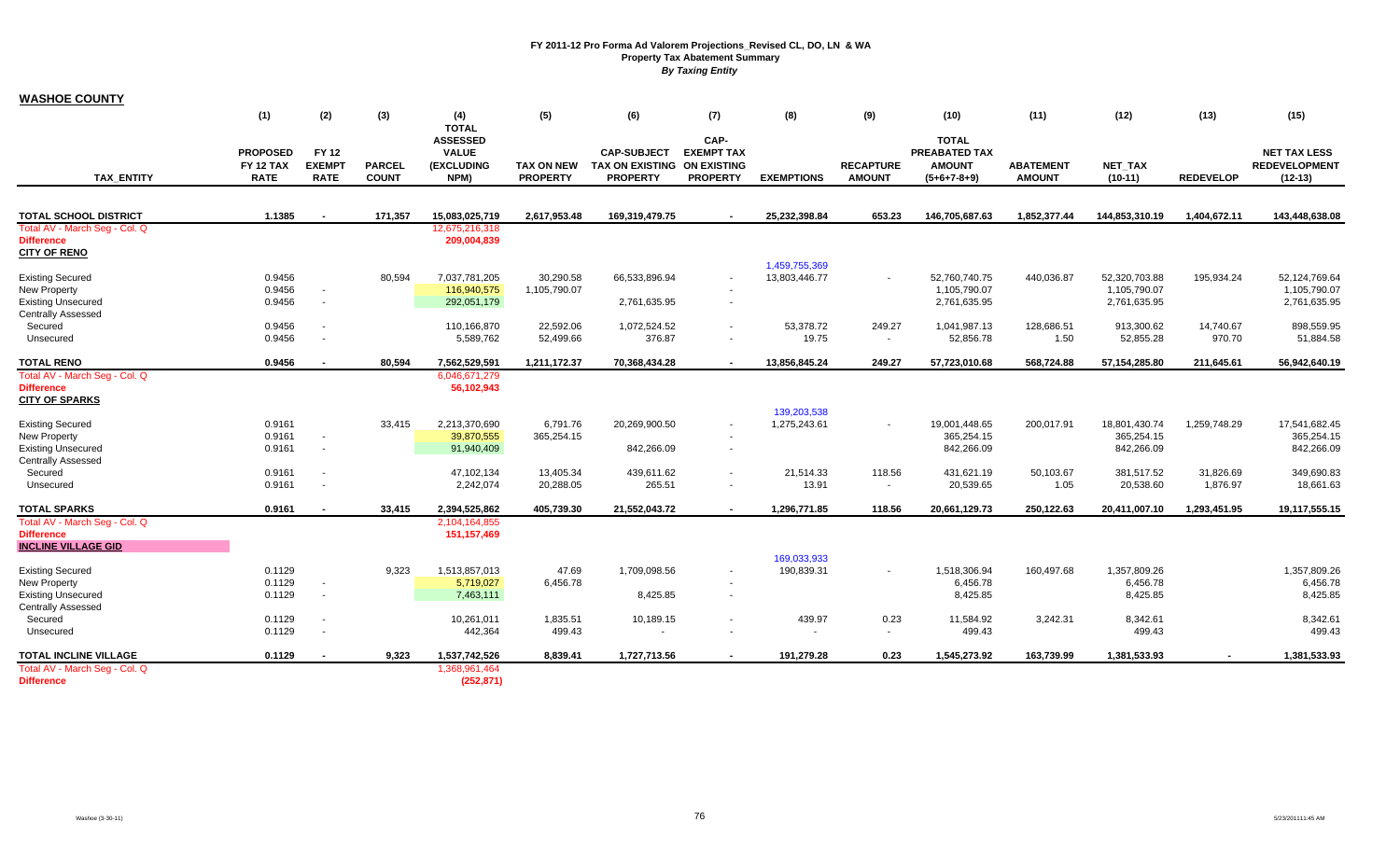#### **WASHOE COUNTY**

|                                                          | (1)                                         | (2)                                          | (3)                           | (4)<br><b>TOTAL</b>                                          | (5)                           | (6)                                                             | (7)                                                                | (8)               | (9)                               | (10)                                                                   | (11)                              | (12)                 | (13)                     | (15)                                                     |
|----------------------------------------------------------|---------------------------------------------|----------------------------------------------|-------------------------------|--------------------------------------------------------------|-------------------------------|-----------------------------------------------------------------|--------------------------------------------------------------------|-------------------|-----------------------------------|------------------------------------------------------------------------|-----------------------------------|----------------------|--------------------------|----------------------------------------------------------|
| <b>TAX ENTITY</b>                                        | <b>PROPOSED</b><br>FY 12 TAX<br><b>RATE</b> | <b>FY 12</b><br><b>EXEMPT</b><br><b>RATE</b> | <b>PARCEL</b><br><b>COUNT</b> | <b>ASSESSED</b><br><b>VALUE</b><br><b>(EXCLUDING</b><br>NPM) | TAX ON NEW<br><b>PROPERTY</b> | <b>CAP-SUBJECT</b><br><b>TAX ON EXISTING</b><br><b>PROPERTY</b> | CAP-<br><b>EXEMPT TAX</b><br><b>ON EXISTING</b><br><b>PROPERTY</b> | <b>EXEMPTIONS</b> | <b>RECAPTURE</b><br><b>AMOUNT</b> | <b>TOTAL</b><br><b>PREABATED TAX</b><br><b>AMOUNT</b><br>$(5+6+7-8+9)$ | <b>ABATEMENT</b><br><b>AMOUNT</b> | NET_TAX<br>$(10-11)$ | <b>REDEVELOP</b>         | <b>NET TAX LESS</b><br><b>REDEVELOPMENT</b><br>$(12-13)$ |
| NO LAKE TAHOE FIRE PROTECTION DISTRICT                   |                                             |                                              |                               |                                                              |                               |                                                                 |                                                                    |                   |                                   |                                                                        |                                   |                      |                          |                                                          |
|                                                          |                                             |                                              |                               | 9,686,318.81                                                 |                               |                                                                 |                                                                    | 179,892,350       |                                   |                                                                        |                                   |                      |                          |                                                          |
| <b>Existing Secured</b>                                  | 0.6340                                      |                                              | 9,371                         | 1,527,810,538                                                | 267.87                        | 9,686,053.45                                                    |                                                                    | 1,140,517.50      |                                   | 8,545,803.82                                                           | 565,845.35                        | 7,979,958.47         |                          | 7,979,958.47                                             |
| New Property                                             | 0.6340                                      | $\sim$                                       |                               | 5,722,128                                                    | 36,278.29                     |                                                                 |                                                                    |                   |                                   | 36,278.29                                                              |                                   | 36,278.29            |                          | 36,278.29                                                |
| <b>Existing Unsecured</b>                                | 0.6340                                      | $\blacksquare$                               |                               | 7,463,140                                                    |                               | 47,316.31                                                       | $\blacksquare$                                                     |                   |                                   | 47,316.31                                                              |                                   | 47,316.31            |                          | 47,316.31                                                |
| <b>Centrally Assessed</b>                                |                                             |                                              |                               |                                                              |                               |                                                                 |                                                                    |                   |                                   |                                                                        |                                   |                      |                          |                                                          |
| Secured                                                  | 0.6340                                      | $\sim$                                       |                               | 10,290,917                                                   | 10,307.44                     | 57,423.32                                                       | $\sim$                                                             | 2,486.35          | 1.66                              | 65,246.07                                                              | 12,964.32                         | 52,281.75            |                          | 52,281.75                                                |
| Unsecured                                                | 0.6340                                      | $\blacksquare$                               |                               | 443,630                                                      | 2,812.61                      |                                                                 |                                                                    |                   | $\sim$                            | 2,812.61                                                               |                                   | 2,812.61             |                          | 2,812.61                                                 |
| TOTAL N LAKE TAHOE FIRE                                  | 0.6340                                      | $\overline{\phantom{a}}$                     | 9,371                         | 1,551,730,353                                                | 49,666.21                     | 9,790,793.08                                                    | $\sim$                                                             | 1,143,003.85      | 1.66                              | 8,697,457.10                                                           | 578,809.67                        | 8,118,647.43         | $\sim$                   | 8,118,647.43                                             |
| Total AV - March Seg - Col. Q                            |                                             |                                              |                               | 1,372,090,599                                                |                               |                                                                 |                                                                    |                   |                                   |                                                                        |                                   |                      |                          |                                                          |
| <b>Difference</b>                                        |                                             |                                              |                               | (252, 597)                                                   |                               |                                                                 |                                                                    |                   |                                   |                                                                        |                                   |                      |                          |                                                          |
| PALOMINO VALLEY GID                                      |                                             |                                              |                               |                                                              |                               |                                                                 |                                                                    |                   |                                   |                                                                        |                                   |                      |                          |                                                          |
|                                                          |                                             |                                              |                               | 242,482.53                                                   |                               |                                                                 |                                                                    | 716,434           |                                   |                                                                        |                                   |                      |                          |                                                          |
| <b>Existing Secured</b>                                  | 0.4885                                      |                                              | 1,486                         | 49,638,185                                                   | 230.41                        | 242,252.26                                                      |                                                                    | 3,499.78          |                                   | 238,982.89                                                             | 3,289.80                          | 235,693.09           |                          | 235,693.09                                               |
| <b>New Property</b>                                      | 0.4885                                      | $\sim$                                       |                               | 349,820                                                      | 1,708.87                      |                                                                 |                                                                    |                   |                                   | 1,708.87                                                               |                                   | 1,708.87             |                          | 1,708.87                                                 |
| <b>Existing Unsecured</b>                                | 0.4885                                      | $\blacksquare$                               |                               | 696,651                                                      |                               | 3,403.14                                                        | $\sim$                                                             |                   |                                   | 3,403.14                                                               |                                   | 3,403.14             |                          | 3,403.14                                                 |
| <b>Centrally Assessed</b>                                |                                             |                                              |                               |                                                              |                               |                                                                 |                                                                    |                   |                                   |                                                                        |                                   |                      |                          |                                                          |
| Secured                                                  | 0.4885                                      | $\sim$                                       |                               | 6,678,373                                                    | 19.03                         | 34,823.10                                                       | $\blacksquare$                                                     | 2,218.28          | 0.28                              | 32,624.13                                                              | 9,318.17                          | 23,305.96            |                          | 23,305.96                                                |
| Unsecured                                                | 0.4885                                      | $\blacksquare$                               |                               | 254,033                                                      | 1,240.94                      |                                                                 | $\overline{\phantom{a}}$                                           |                   | $\sim$                            | 1,240.94                                                               |                                   | 1,240.94             |                          | 1,240.94                                                 |
| <b>TOTAL PALOMINO VALLEY</b>                             | 0.4885                                      |                                              | 1,486                         | 57,617,062                                                   | 3,199.25                      | 280,478.50                                                      | $\sim$                                                             | 5,718.06          | 0.28                              | 277,959.97                                                             | 12,607.97                         | 265,352.00           | $\blacksquare$           | 265,352.00                                               |
| Total AV - March Seg - Col. Q                            |                                             |                                              |                               | 56,875,295                                                   |                               |                                                                 |                                                                    |                   |                                   |                                                                        |                                   |                      |                          |                                                          |
| <b>Difference</b>                                        |                                             |                                              |                               | 25,333                                                       |                               |                                                                 |                                                                    |                   |                                   |                                                                        |                                   |                      |                          |                                                          |
| <b>RENO REDEVELOPMENT AGENCY #1</b>                      |                                             |                                              |                               |                                                              |                               |                                                                 |                                                                    |                   |                                   |                                                                        |                                   |                      |                          |                                                          |
|                                                          |                                             |                                              |                               |                                                              |                               |                                                                 |                                                                    | #DIV/0!           |                                   |                                                                        |                                   |                      |                          |                                                          |
| <b>Existing Secured</b>                                  |                                             |                                              | 1,725                         | 33,183,222                                                   | 587.77                        | 1,413,148.43                                                    |                                                                    | 369,362.64        |                                   | 1,044,373.56                                                           | 179,723.26                        | 864,650.30           |                          | 864,650.30                                               |
| <b>New Property</b>                                      | 3.1473                                      | $\blacksquare$                               |                               |                                                              |                               |                                                                 |                                                                    |                   |                                   |                                                                        |                                   |                      |                          |                                                          |
| <b>Existing Unsecured</b>                                | 3.1473                                      | $\sim$                                       |                               |                                                              |                               |                                                                 |                                                                    |                   |                                   |                                                                        |                                   |                      |                          | $\sim$                                                   |
| <b>Centrally Assessed</b>                                |                                             |                                              |                               |                                                              |                               |                                                                 |                                                                    |                   |                                   |                                                                        |                                   |                      |                          |                                                          |
| Secured                                                  |                                             |                                              |                               | 576,980                                                      |                               |                                                                 |                                                                    |                   |                                   | 39,392.96                                                              |                                   | 39,392.96            |                          | 39,392.96                                                |
| Unsecured                                                |                                             |                                              |                               | 29,146                                                       |                               |                                                                 |                                                                    |                   |                                   | 2,680.38                                                               |                                   | 2,680.38             |                          | 2,680.38                                                 |
| <b>TOTAL RENO INCREMENT</b>                              |                                             |                                              | 1,725                         | 33,789,348                                                   | 587.77                        | 1,413,148.43                                                    | $\sim$                                                             | 369,362.64        |                                   | 1,086,446.90                                                           | 179,723.26                        | 906,723.64           | $\overline{\phantom{a}}$ | 906,723.64                                               |
| Total AV - March Seg - Col. Q                            |                                             |                                              |                               |                                                              |                               |                                                                 |                                                                    |                   |                                   |                                                                        |                                   |                      |                          |                                                          |
| <b>Difference</b><br><b>RENO REDEVELOPMENT AGENCY #2</b> |                                             |                                              |                               | 22,053,491                                                   |                               |                                                                 |                                                                    |                   |                                   |                                                                        |                                   |                      |                          |                                                          |
| <b>Existing Secured</b>                                  |                                             |                                              | 3,310                         |                                                              |                               |                                                                 |                                                                    | #DIV/0!           |                                   |                                                                        | 144, 157.93                       | (144, 157.93)        |                          | (144, 157.93)                                            |
| New Property                                             | 3.1473                                      | $\sim$                                       |                               |                                                              |                               |                                                                 |                                                                    |                   |                                   |                                                                        |                                   |                      |                          |                                                          |
| <b>Existing Unsecured</b>                                | 3.1473                                      | $\sim$                                       |                               |                                                              |                               |                                                                 |                                                                    |                   |                                   |                                                                        |                                   | $\blacksquare$       |                          | $\sim$                                                   |
| <b>Centrally Assessed</b>                                |                                             |                                              |                               |                                                              |                               |                                                                 |                                                                    |                   |                                   |                                                                        |                                   |                      |                          |                                                          |
| Secured                                                  | $\overline{\phantom{a}}$                    |                                              |                               | 1,160,737                                                    |                               |                                                                 |                                                                    |                   |                                   | 17,448.77                                                              |                                   | 17,448.77            |                          | 17,448.77                                                |
| Unsecured                                                | $\sim$                                      | $\sim$                                       |                               | 73,510                                                       |                               |                                                                 |                                                                    |                   |                                   | 1,062.73                                                               |                                   | 1,062.73             |                          | 1,062.73                                                 |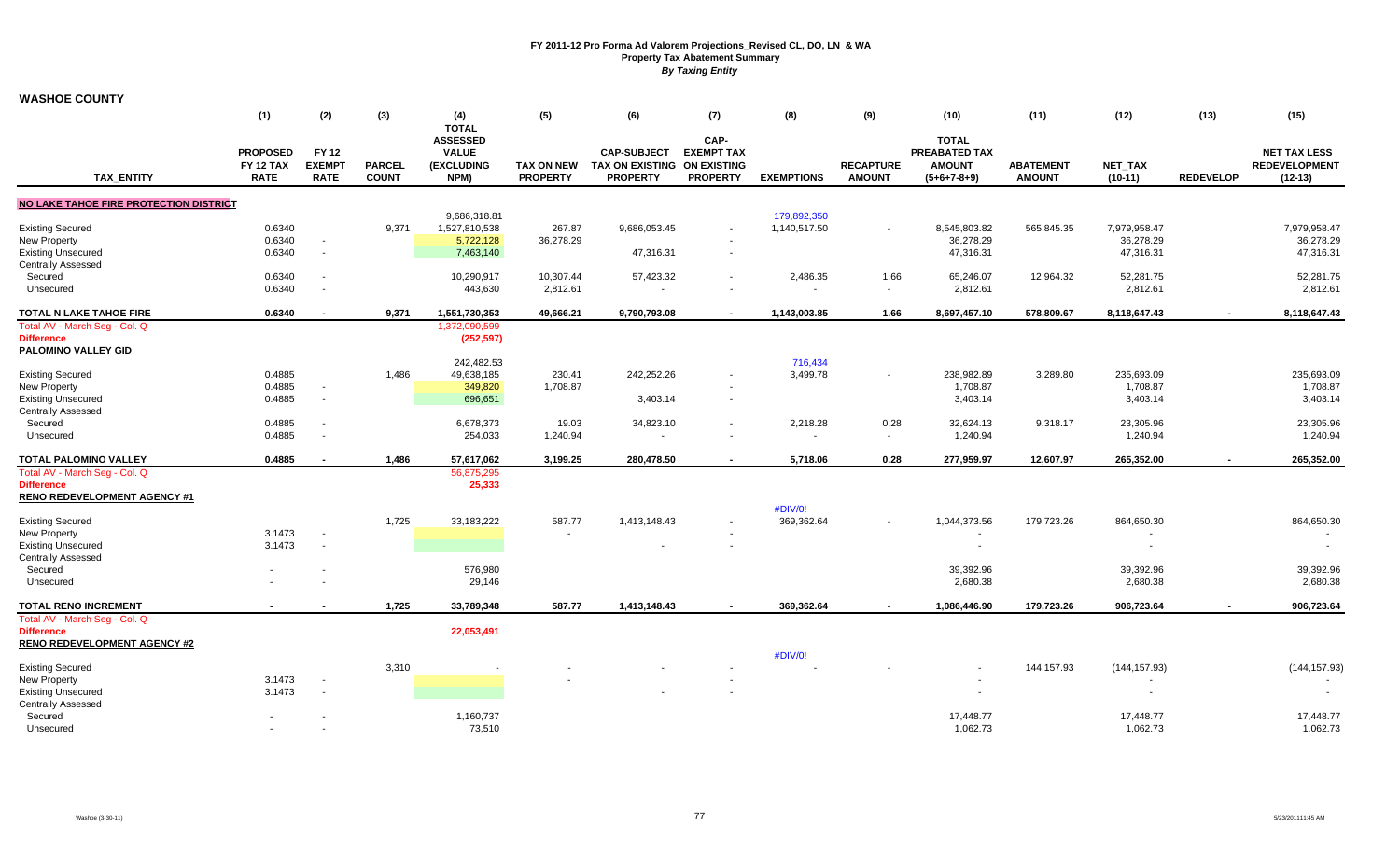| <b>WASHOE COUNTY</b>                                                                                                                            |                                                    |                                       |                               |                                                                       |                               |                                                                      |                                              |                        |                                   |                                                                 |                                   |                                           |                  |                                                          |
|-------------------------------------------------------------------------------------------------------------------------------------------------|----------------------------------------------------|---------------------------------------|-------------------------------|-----------------------------------------------------------------------|-------------------------------|----------------------------------------------------------------------|----------------------------------------------|------------------------|-----------------------------------|-----------------------------------------------------------------|-----------------------------------|-------------------------------------------|------------------|----------------------------------------------------------|
|                                                                                                                                                 | (1)                                                | (2)                                   | (3)                           | (4)                                                                   | (5)                           | (6)                                                                  | (7)                                          | (8)                    | (9)                               | (10)                                                            | (11)                              | (12)                                      | (13)             | (15)                                                     |
| <b>TAX ENTITY</b>                                                                                                                               | <b>PROPOSED</b><br><b>FY 12 TAX</b><br><b>RATE</b> | FY 12<br><b>EXEMPT</b><br><b>RATE</b> | <b>PARCEL</b><br><b>COUNT</b> | <b>TOTAL</b><br><b>ASSESSED</b><br><b>VALUE</b><br>(EXCLUDING<br>NPM) | TAX ON NEW<br><b>PROPERTY</b> | <b>CAP-SUBJECT</b><br>TAX ON EXISTING ON EXISTING<br><b>PROPERTY</b> | CAP-<br><b>EXEMPT TAX</b><br><b>PROPERTY</b> | <b>EXEMPTIONS</b>      | <b>RECAPTURE</b><br><b>AMOUNT</b> | <b>TOTAL</b><br>PREABATED TAX<br><b>AMOUNT</b><br>$(5+6+7-8+9)$ | <b>ABATEMENT</b><br><b>AMOUNT</b> | NET_TAX<br>$(10-11)$                      | <b>REDEVELOP</b> | <b>NET TAX LESS</b><br><b>REDEVELOPMENT</b><br>$(12-13)$ |
| TOTAL RENO REDEVELOPMENT                                                                                                                        |                                                    |                                       | 3,310                         | 1,234,247                                                             |                               |                                                                      |                                              |                        |                                   | 18,511.50                                                       | 144,157.93                        | (125, 646.43)                             |                  | (125, 646.43)                                            |
| Total AV - March Seg - Col. Q                                                                                                                   |                                                    |                                       |                               |                                                                       |                               |                                                                      |                                              |                        |                                   |                                                                 |                                   |                                           |                  |                                                          |
| <b>Difference</b><br>SIERRA FOREST FIRE PROTECTION DIST                                                                                         |                                                    |                                       |                               | 1,234,247                                                             |                               |                                                                      |                                              | 154,199,171            |                                   |                                                                 |                                   |                                           |                  |                                                          |
| <b>Existing Secured</b><br><b>New Property</b><br><b>Existing Unsecured</b>                                                                     | 0.5200<br>0.5200<br>0.5200                         | $\sim$<br>$\sim$                      | 8,582                         | 1,040,190,071<br>10,721,020<br>10,158,122                             | 2,371.05<br>55,749.30         | 5,406,617.37<br>52,822.23                                            | $\overline{\phantom{a}}$                     | 801,835.69             | $\blacksquare$                    | 4,607,152.73<br>55,749.30<br>52,822.23                          | 27,963.57                         | 4,579,189.16<br>55,749.30<br>52,822.23    |                  | 4,579,189.16<br>55,749.30<br>52,822.23                   |
| <b>Centrally Assessed</b><br>Secured<br>Unsecured                                                                                               | 0.5200<br>0.5200                                   | $\sim$<br>$\overline{\phantom{a}}$    |                               | 30,185,875<br>1,247,212                                               | 5,973.92<br>6,485.53          | 156,530.81<br>$\blacksquare$                                         | $\blacksquare$<br>$\sim$                     | 5,538.15<br>$\sim$     | 5.62<br>$\omega$                  | 156,972.20<br>6,485.53                                          | 35,306.12                         | 121,666.08<br>6,485.53                    |                  | 121,666.08<br>6,485.53                                   |
| <b>TOTAL SFFPD</b>                                                                                                                              | 0.5200                                             |                                       | 8,582                         | 1,092,502,300                                                         | 70,579.80                     | 5,615,970.41                                                         |                                              | 807,373.84             | 5.62                              | 4,879,182.00                                                    | 63,269.69                         | 4,815,912.31                              |                  | 4,815,912.31                                             |
| Total AV - March Seg - Col. Q<br><b>Difference</b><br><b>SPARKS REDEVELOPMENT AGENCY</b>                                                        |                                                    |                                       |                               | 938, 303, 178<br>(49)                                                 |                               |                                                                      |                                              |                        |                                   |                                                                 |                                   |                                           |                  |                                                          |
| <b>Existing Secured</b><br><b>New Property</b><br><b>Existing Unsecured</b><br><b>Centrally Assessed</b>                                        | 3.2075<br>3.2075                                   | $\sim$<br>$\sim$                      | 1,770                         | 73,209,531                                                            | 81.29                         | 2,765,041.16                                                         |                                              | #DIV/0!<br>416,917.63  |                                   | 2,348,204.82                                                    | 9,257.30                          | 2,338,947.52<br>$\mathbf{r}$              |                  | 2,338,947.52<br>$\sim$<br>$\sim$                         |
| Secured<br>Unsecured                                                                                                                            |                                                    |                                       |                               | 3,088,096<br>167,250                                                  |                               |                                                                      |                                              |                        |                                   | 100,588.84<br>6,048.58                                          |                                   | 100,588.84<br>6,048.58                    |                  | 100,588.84<br>6,048.58                                   |
| TOTAL SPARKS REDEVELOPMENT                                                                                                                      |                                                    |                                       | 1,770                         | 76,464,877                                                            | 81.29                         | 2,765,041.16                                                         | $\sim$                                       | 416,917.63             |                                   | 2,454,842.24                                                    | 9,257.30                          | 2,445,584.94                              | $\blacksquare$   | 2,445,584.94                                             |
| Total AV - March Seg - Col. Q<br><b>Difference</b><br><b>SPARKS REDEVELOPMENT AGENCY #2</b>                                                     |                                                    |                                       |                               | 63,466,666                                                            |                               |                                                                      |                                              | #DIV/0!                |                                   |                                                                 |                                   |                                           |                  |                                                          |
| <b>Existing Secured</b><br><b>New Property</b><br><b>Existing Unsecured</b><br><b>Centrally Assessed</b><br>Secured                             | 3.2075<br>3.2075                                   | $\overline{\phantom{a}}$<br>$\sim$    | 609                           | 75,399,159<br>820,694                                                 |                               | 2,489,512.78                                                         |                                              | 71,081.80              |                                   | 2,418,430.98<br>25,066.46                                       | 346,689.22                        | 2,071,741.76<br>$\mathbf{r}$<br>25,066.46 |                  | 2,071,741.76<br>$\sim$<br>$\sim$<br>25,066.46            |
| Unsecured                                                                                                                                       |                                                    |                                       |                               | 37,650                                                                |                               |                                                                      |                                              |                        |                                   | 1,361.73                                                        |                                   | 1,361.73                                  |                  | 1,361.73                                                 |
| <b>TOTAL SPARKS REDEVELOPMENT #2</b><br>Total AV - March Seg - Col. Q<br><b>Difference</b><br><b>SUN VALLEY WATER &amp; SANITATION DISTRICT</b> |                                                    |                                       | 609                           | 76,257,503<br>74,041,391                                              |                               | 2,489,512.78                                                         | $\sim$                                       | 71,081.80              |                                   | 2,444,859.17                                                    | 346,689.22                        | 2,098,169.95                              |                  | 2,098,169.95                                             |
| <b>Existing Secured</b><br><b>New Property</b><br><b>Existing Unsecured</b><br><b>Centrally Assessed</b>                                        | 0.1736<br>0.1736<br>0.1736                         | $\overline{\phantom{a}}$<br>$\sim$    | 6,067                         | 146,489,229<br>1,003,926<br>7,908,738                                 | 105.63<br>1,742.82            | 254,200.14<br>13,729.57                                              | $\sim$<br>$\overline{\phantom{a}}$           | 9,881,838<br>17,154.87 |                                   | 237,150.90<br>1,742.82<br>13,729.57                             | 330.09                            | 236,820.81<br>1,742.82<br>13,729.57       |                  | 236,820.81<br>1,742.82<br>13,729.57                      |
| Secured                                                                                                                                         | 0.1736                                             |                                       |                               | 10,189,178                                                            | 637.03                        | 18,098.79                                                            |                                              | 1.047.41               | 2.18                              | 17,690.59                                                       | 2.643.00                          | 15,047.59                                 |                  | 15,047.59                                                |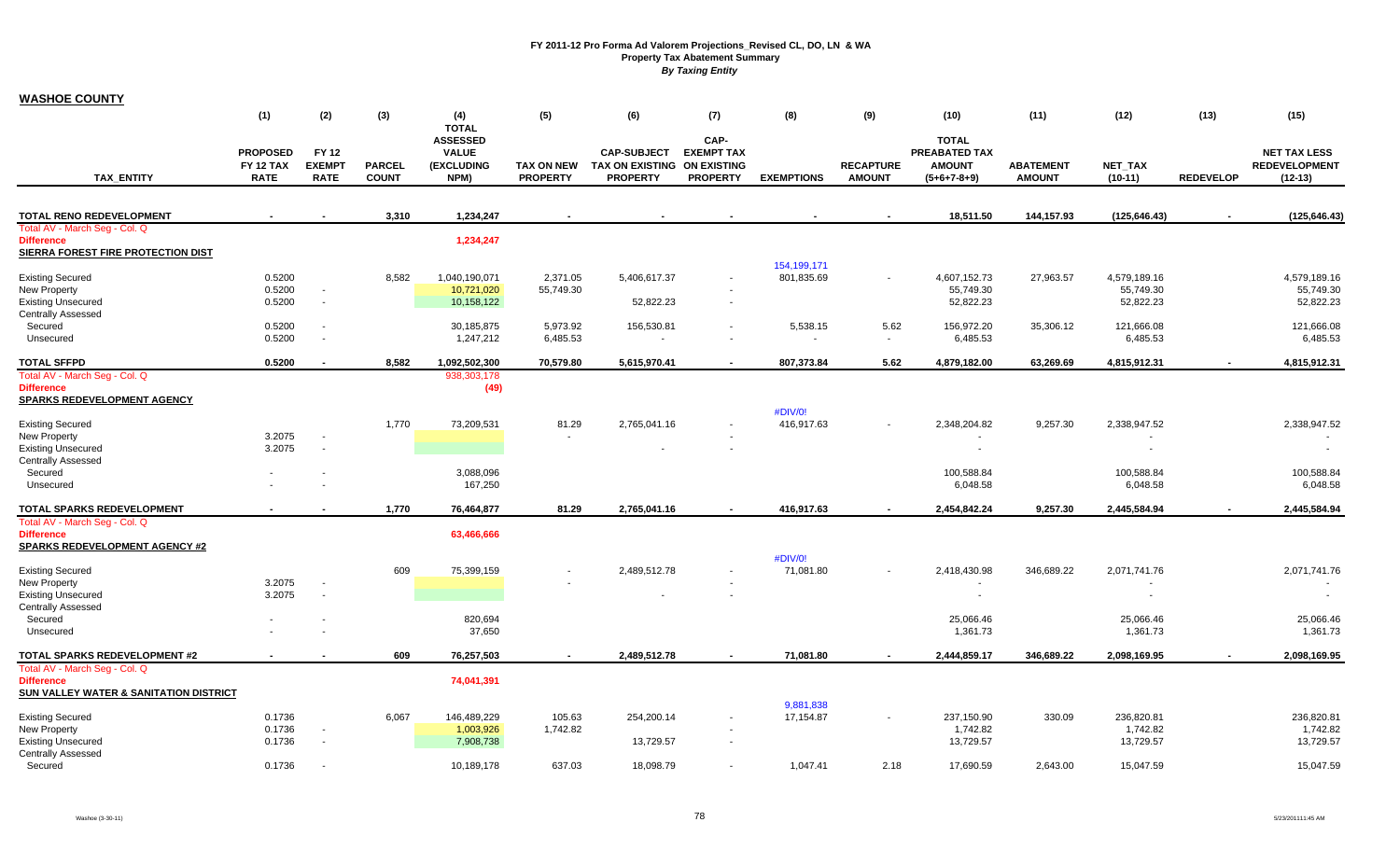**WASHOE COUNTY**

|                                                                                                   | (1)                                         | (2)                                          | (3)                           | (4)<br><b>TOTAL</b>                                   | (5)                                  | (6)                                                                  | (7)                                          | (8)                       | (9)                               | (10)                                                            | (11)                              | (12)                                     | (13)             | (15)                                                     |
|---------------------------------------------------------------------------------------------------|---------------------------------------------|----------------------------------------------|-------------------------------|-------------------------------------------------------|--------------------------------------|----------------------------------------------------------------------|----------------------------------------------|---------------------------|-----------------------------------|-----------------------------------------------------------------|-----------------------------------|------------------------------------------|------------------|----------------------------------------------------------|
| <b>TAX ENTITY</b>                                                                                 | <b>PROPOSED</b><br>FY 12 TAX<br><b>RATE</b> | <b>FY 12</b><br><b>EXEMPT</b><br><b>RATE</b> | <b>PARCEL</b><br><b>COUNT</b> | <b>ASSESSED</b><br><b>VALUE</b><br>(EXCLUDING<br>NPM) | <b>TAX ON NEW</b><br><b>PROPERTY</b> | <b>CAP-SUBJECT</b><br>TAX ON EXISTING ON EXISTING<br><b>PROPERTY</b> | CAP-<br><b>EXEMPT TAX</b><br><b>PROPERTY</b> | <b>EXEMPTIONS</b>         | <b>RECAPTURE</b><br><b>AMOUNT</b> | <b>TOTAL</b><br>PREABATED TAX<br><b>AMOUNT</b><br>$(5+6+7-8+9)$ | <b>ABATEMENT</b><br><b>AMOUNT</b> | <b>NET TAX</b><br>$(10-11)$              | <b>REDEVELOP</b> | <b>NET TAX LESS</b><br><b>REDEVELOPMENT</b><br>$(12-13)$ |
| Unsecured                                                                                         | 0.1736                                      | $\sim$                                       |                               | 573,602                                               | 960.00                               | 37.74                                                                |                                              | 1.98                      | $\mathbf{r}$                      | 995.76                                                          | 0.15                              | 995.61                                   |                  | 995.61                                                   |
| <b>TOTAL SUN VLLY WATER &amp; SANI</b>                                                            | 0.1736                                      | $\blacksquare$                               | 6,067                         | 166,164,673                                           | 3,445.48                             | 286,066.24                                                           | $\sim$                                       | 18,204.26                 | 2.18                              | 271,309.63                                                      | 2,973.24                          | 268,336.39                               | $\sim$           | 268,336.39                                               |
| Total AV - March Seg - Col. Q<br><b>Difference</b><br>TRUCKEE MEADOWS FIRE PROTECTION DIST        |                                             |                                              |                               | 156,295,521<br>(12,686)                               |                                      |                                                                      |                                              |                           |                                   |                                                                 |                                   |                                          |                  |                                                          |
| <b>Existing Secured</b><br>New Property<br><b>Existing Unsecured</b>                              | 0.4713<br>0.4713<br>0.4713                  | $\omega$<br>$\sim$                           | 34,656                        | 2,126,056,482<br>21,673,365<br>64,683,574             | 972.67<br>102,146.57                 | 10,019,132.23<br>304,853.68                                          | $\blacksquare$                               | 192,888,572<br>909,083.84 | $\sim$                            | 9,111,021.06<br>102,146.57<br>304,853.68                        | 96,583.81                         | 9,014,437.25<br>102,146.57<br>304,853.68 |                  | 9,014,437.25<br>102,146.57<br>304,853.68                 |
| <b>Centrally Assessed</b><br>Secured<br>Unsecured                                                 | 0.4713<br>0.4713                            | $\blacksquare$<br>$\tilde{\phantom{a}}$      |                               | 88,559,482<br>3,549,860                               | 24,049.63<br>15,581.61               | 425,002.47<br>1,212.39                                               | $\sim$<br>$\blacksquare$                     | 31,671.26<br>63.52        | 61.08<br>$\sim$                   | 417,441.92<br>16,730.48                                         | 52,897.74<br>4.83                 | 364,544.18<br>16,725.65                  |                  | 364,544.18<br>16,725.65                                  |
| <b>TOTAL TRUCKEE MEADOWS FIRE</b>                                                                 | 0.4713                                      | $\blacksquare$                               | 34,656                        | 2,304,522,763                                         | 142,750.48                           | 10,750,200.77                                                        | $\sim$                                       | 940,818.62                | 61.08                             | 9,952,193.71                                                    | 149,486.38                        | 9,802,707.33                             | $\sim$           | 9,802,707.33                                             |
| Total AV - March Seg - Col. Q<br><b>Difference</b><br>TRUCKEE MEADOWS UNDERGROUND WATER           |                                             |                                              |                               | 2,111,638,639<br>(4, 447)                             |                                      |                                                                      |                                              |                           |                                   |                                                                 |                                   |                                          |                  |                                                          |
| <b>Existing Secured</b><br><b>New Property</b><br><b>Existing Unsecured</b>                       | 0.0005<br>0.0005<br>0.0005                  | $\blacksquare$<br>$\sim$                     | 109,479                       | 9,303,393,428<br>135,522,551<br>365,339,074           | 15.76<br>677.61                      | 46,512.36<br>1,826.70                                                | $\sim$                                       | 1,662,654,000<br>8,313.27 | $\mathbf{r}$                      | 38,214.85<br>677.61<br>1,826.70                                 | 417.60                            | 37,797.25<br>677.61<br>1,826.70          | 781.88           | 37,015.37<br>677.61<br>1,826.70                          |
| <b>Centrally Assessed</b><br>Secured<br>Unsecured                                                 | 0.0005<br>0.0005                            | $\blacksquare$<br>$\sim$                     |                               | 137,730,418<br>5,951,852                              | 7.29<br>29.61                        | 719.20<br>0.11                                                       | $\sim$<br>$\overline{\phantom{a}}$           | 37.86                     | 1.23<br>$\sim$                    | 689.86<br>29.72                                                 | 5.64                              | 684.22<br>29.72                          | 27.87<br>1.52    | 656.35<br>28.20                                          |
| TOTAL TRUCKEE MEADOWS UND WATER                                                                   | 0.0005                                      | $\blacksquare$                               | 109,479                       | 9,947,937,323                                         | 730.27                               | 49,058.37                                                            | $\sim$                                       | 8,351.13                  | 1.23                              | 41,438.74                                                       | 423.24                            | 41,015.50                                | 811.27           | 40,204.23                                                |
| Total AV - March Seg - Col. Q<br><b>Difference</b><br><b>GERLACH GID</b>                          |                                             |                                              |                               | 8,076,166,194<br>209,117,129                          |                                      |                                                                      |                                              |                           |                                   |                                                                 |                                   |                                          |                  |                                                          |
| <b>Existing Secured</b><br>New Property<br><b>Existing Unsecured</b><br><b>Centrally Assessed</b> | 0.2500<br>0.2500<br>0.2500                  | $\sim$<br>$\mathbf{r}$                       | 195                           | 3,632,178<br>251,272<br>259,156                       | $\sim$<br>628.18                     | 9,080.71<br>647.89                                                   | $\overline{\phantom{a}}$                     | 1,339,984<br>3.349.96     |                                   | 5,730.75<br>628.18<br>647.89                                    | 592.05                            | 5,138.70<br>628.18<br>647.89             |                  | 5,138.70<br>628.18<br>647.89                             |
| Secured<br>Unsecured                                                                              | 0.2500<br>0.2500                            | $\blacksquare$<br>$\sim$                     |                               | 682,510<br>27,917                                     | 972.73<br>69.79                      | 754.31                                                               | $\overline{\phantom{a}}$                     | 20.77<br>$\sim$           | $\overline{\phantom{a}}$          | 1,706.27<br>69.79                                               | 61.80                             | 1,644.47<br>69.79                        |                  | 1,644.47<br>69.79                                        |
| <b>TOTAL GERLACH GID</b>                                                                          | 0.2500                                      | $\overline{\phantom{a}}$                     | 195                           | 4,853,032                                             | 1,670.70                             | 10,482.91                                                            | $\sim$                                       | 3,370.73                  | $\sim$                            | 8,782.88                                                        | 653.85                            | 8,129.03                                 | $\blacksquare$   | 8,129.03                                                 |
| Total AV - March Seg - Col. Q<br><b>Difference</b>                                                |                                             |                                              |                               | 3,513,068<br>(20)                                     |                                      |                                                                      |                                              |                           |                                   |                                                                 |                                   |                                          |                  |                                                          |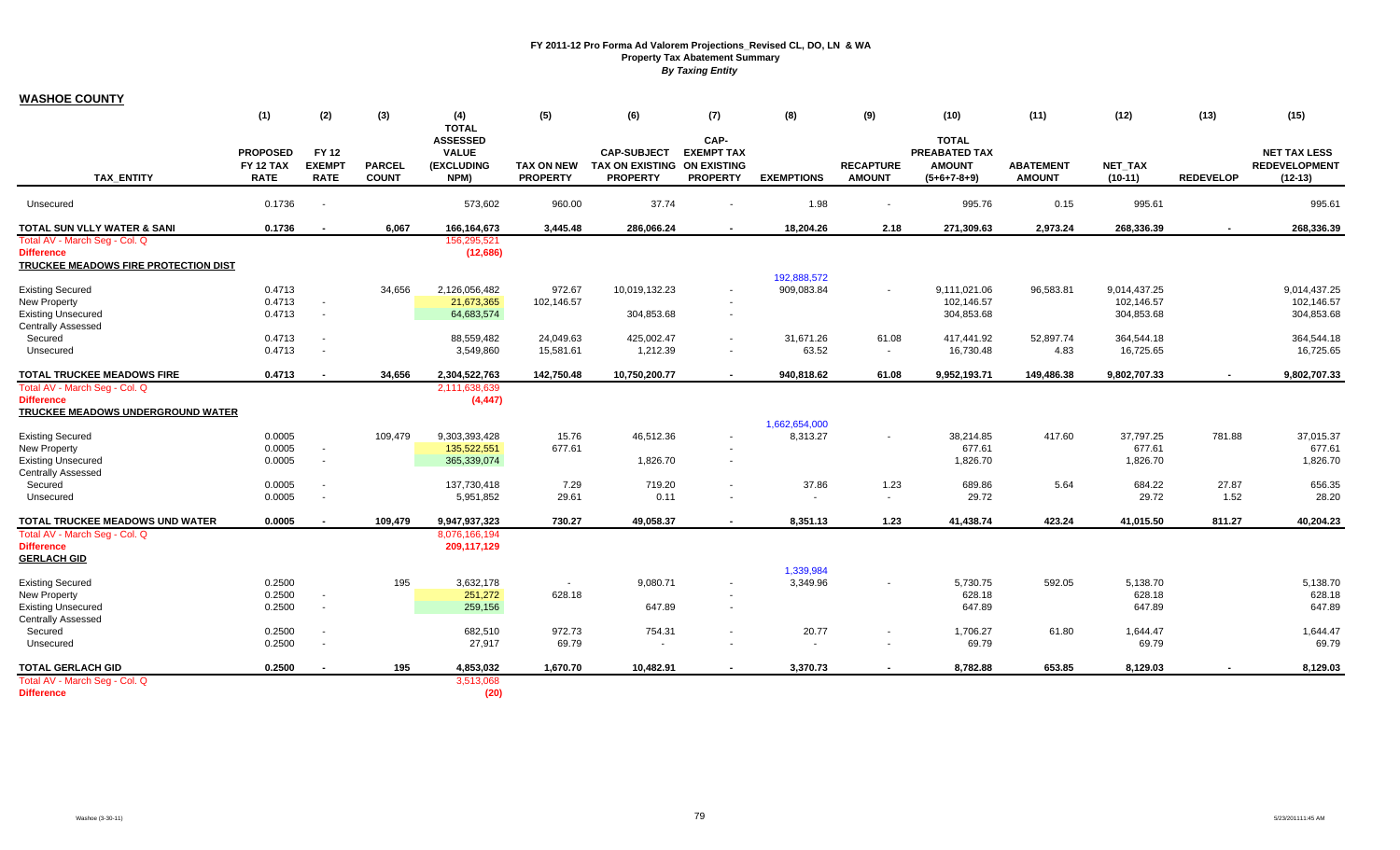| <b>WASHOE COUNTY</b> |                 |              |               |                   |                 |                             |                   |                   |                  |                      |                  |                |                  |                      |
|----------------------|-----------------|--------------|---------------|-------------------|-----------------|-----------------------------|-------------------|-------------------|------------------|----------------------|------------------|----------------|------------------|----------------------|
|                      | (1)             | (2)          | (3)           | (4)               | (5)             | (6)                         | (7)               | (8)               | (9)              | (10)                 | (11)             | (12)           | (13)             | (15)                 |
|                      |                 |              |               | <b>TOTAL</b>      |                 |                             |                   |                   |                  |                      |                  |                |                  |                      |
|                      |                 |              |               | <b>ASSESSED</b>   |                 |                             | CAP-              |                   |                  | <b>TOTAL</b>         |                  |                |                  |                      |
|                      | <b>PROPOSED</b> | <b>FY 12</b> |               | <b>VALUE</b>      |                 | <b>CAP-SUBJECT</b>          | <b>EXEMPT TAX</b> |                   |                  | <b>PREABATED TAX</b> |                  |                |                  | <b>NET TAX LESS</b>  |
|                      | FY 12 TAX       | <b>EXEMP</b> | <b>PARCEL</b> | <b>(EXCLUDING</b> | TAX ON NEW      | TAX ON EXISTING ON EXISTING |                   |                   | <b>RECAPTURE</b> | <b>AMOUNT</b>        | <b>ABATEMENT</b> | <b>NET TAX</b> |                  | <b>REDEVELOPMENT</b> |
| <b>TAX ENTITY</b>    | <b>RATE</b>     | <b>RATE</b>  | <b>COUNT</b>  | NPM)              | <b>PROPERTY</b> | <b>PROPERTY</b>             | <b>PROPERTY</b>   | <b>EXEMPTIONS</b> | <b>AMOUNT</b>    | $(5+6+7-8+9)$        | <b>AMOUNT</b>    | $(10-11)$      | <b>REDEVELOP</b> | $(12-13)$            |

NOTE: (1) Total existing secured value in column (4) represents gross assessed value whereas the assessed value from the segregation report is net of exemption. **To facilitate comparison of the two sets of data, the existing secured value has been reduced by the exempt value. (2) Total countywide assessed value in column (4) includes \$187,745,975 incremental value of the 3 Redevelopment Agencies.**

|                       | <b>Fair Share Revenue</b><br>(secured value only) | 3,195,083          |
|-----------------------|---------------------------------------------------|--------------------|
| Entity                | % Share                                           | <b>Rev. Amount</b> |
| <b>Washoe County</b>  | 66.5914%                                          | 2,127,647.35       |
| Reno                  | 15.3832%                                          | 491,505.97         |
| Sparks                | 7.7103%                                           | 246,350.47         |
| Carson Truckee Water  | 0.1336%                                           | 4,268.63           |
| Incline Village GID   | 0.9741%                                           | 31,123.30          |
| North Lake Tahoe Fire | 2.6746%                                           | 85,455.68          |
| Palomino Valley GID   | 0.1443%                                           | 4,610.50           |
| Sierra Forest Fire    | 1.6158%                                           | 51.626.15          |
| Sun Valley Water      | 0.1010%                                           | 3,227.03           |
| Truckee Meadows Fire  | 4.5184%                                           | 144.366.62         |
| Verdi TV              | 0.1534%                                           | 4,901.26           |
| Total                 | 100%                                              | 3,195,083          |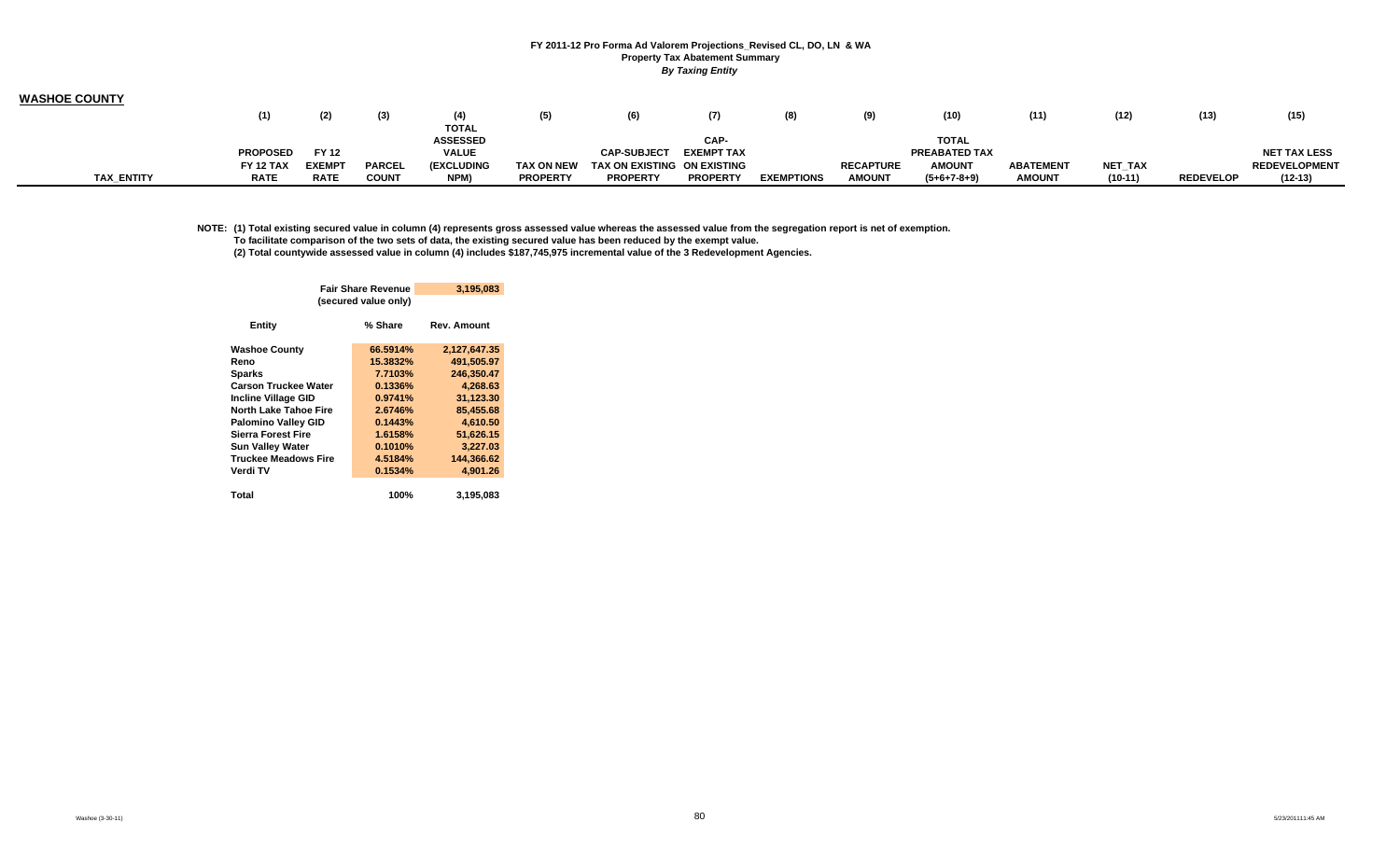| <b>WHITE PINE COUNTY</b>                                                                          |                                                    |                                                      |                                  |                                                            |                                                     |                                                                 |                                                                          |                                                   |                                   |                                                                 |                                                     |                                                            |                                            |                                                            |
|---------------------------------------------------------------------------------------------------|----------------------------------------------------|------------------------------------------------------|----------------------------------|------------------------------------------------------------|-----------------------------------------------------|-----------------------------------------------------------------|--------------------------------------------------------------------------|---------------------------------------------------|-----------------------------------|-----------------------------------------------------------------|-----------------------------------------------------|------------------------------------------------------------|--------------------------------------------|------------------------------------------------------------|
|                                                                                                   | (1)                                                | (2)                                                  | (3)                              | (4)                                                        | (5)                                                 | (6)                                                             | (7)                                                                      | (8)                                               | (9)                               | (10)                                                            | (11)                                                | (12)                                                       | (13)                                       | (15)                                                       |
| <b>TAX ENTITY</b>                                                                                 | <b>PROPOSED</b><br><b>FY 12 TAX</b><br><b>RATE</b> | <b>FY 12</b><br><b>EXEMPT</b><br><b>RATE</b>         | <b>PARCEL</b><br><b>COUNT</b>    | <b>TOTAL ASSESSED</b><br><b>VALUE</b><br>(EXCLUDING NPM)   | <b>TAX ON NEW</b><br><b>PROPERTY</b>                | <b>CAP-SUBJECT</b><br><b>TAX ON EXISTING</b><br><b>PROPERTY</b> | <b>CAP-EXEMPT</b><br><b>TAX ON</b><br><b>EXISTING</b><br><b>PROPERTY</b> | <b>EXEMPTIONS</b>                                 | <b>RECAPTURE</b><br><b>AMOUNT</b> | <b>TOTAL</b><br>PREABATED TAX<br><b>AMOUNT</b><br>$(5+6+7-8+9)$ | <b>ABATEMENT</b><br><b>AMOUNT</b>                   | <b>NET TAX</b><br>$(10-11)$                                | <b>REDEVELOP</b>                           | <b>NET TAX LESS</b><br><b>REDEVELOPMENT</b><br>$(12-13)$   |
| <b>ALL ENTITIES</b>                                                                               |                                                    |                                                      |                                  |                                                            |                                                     |                                                                 |                                                                          |                                                   |                                   |                                                                 |                                                     |                                                            |                                            |                                                            |
| STATE OF NEVADA<br><b>GENERAL COUNTY</b><br><b>SCHOOL DISTRICT</b><br>WHITE PINE CO HOSPITAL      | 0.1700<br>1.9510<br>0.9990<br>0.5400               | $\sim$<br>$\sim$<br>$\blacksquare$<br>$\blacksquare$ | 7,789<br>7,789<br>7,789<br>7,789 | 225,517,472<br>225,517,435<br>225,517,432<br>225,517,444   | 40,498.04<br>464,774.58<br>237,985.56<br>128,640.84 | 355,173.30<br>4,076,140.54<br>2,087,176.23<br>1,128,201.11      | $\sim$                                                                   | 12,175.47<br>139,716.98<br>71,546.69<br>38,673.80 | 10.11<br>109.34<br>55.31<br>29.74 | 383,505.97<br>4,401,307.48<br>2,253,670.41<br>1,218,197.89      | 33,118.14<br>387,912.63<br>194,525.04<br>105,199.24 | 350,387.83<br>4,013,394.85<br>2,059,145.37<br>1,112,998.65 | 306.55<br>3,846.54<br>1,478.62<br>1,064.69 | 350,081.28<br>4,009,548.31<br>2,057,666.75<br>1,111,933.96 |
| <b>TOTAL COUNTY</b>                                                                               |                                                    |                                                      | 7,789                            | 225,517,472                                                | 871,899.01                                          | 7,646,691.18                                                    |                                                                          | 262,112.94                                        | 204.50                            | 8,256,681.75                                                    | 720,755.05                                          | 7,535,926.70                                               | 6,696.40                                   | 7,529,230.30                                               |
| <b>STATE OF NEVADA</b>                                                                            |                                                    |                                                      |                                  |                                                            | 8,473,047                                           |                                                                 |                                                                          |                                                   |                                   | <b>Abatement Percent</b>                                        | 8.73%                                               |                                                            |                                            |                                                            |
| <b>Existing Secured</b><br>New Property<br><b>Existing Unsecured</b><br><b>Centrally Assessed</b> | 0.1700<br>0.1700<br>0.1700                         |                                                      | 7,789                            | 161,195,231<br>11,915,756<br>22,203,421                    | 14,404.18<br>20,256.79<br>4,867.64                  | 270.384.46<br>37,745.82                                         | $\sim$                                                                   | 10,640.58                                         | 9.11<br>1.00                      | 274,157.17<br>20,256.79<br>37,745.82                            | 30,283.33                                           | 243,873.84<br>20,256.79<br>37,745.82<br>47,540.74          | 306.55                                     | 243,567.29<br>20,256.79<br>37,745.82<br>47,540.74          |
| Secured<br>Unsecured                                                                              | 0.1700<br>0.1700                                   |                                                      |                                  | 29,592,126<br>610,938                                      | 969.43                                              | 46,973.88<br>69.14                                              | $\sim$                                                                   | 1,534.89                                          | $\sim$                            | 50,307.63<br>1,038.57                                           | 2,766.89<br>67.92                                   | 970.65                                                     |                                            | 970.65                                                     |
| <b>TOTAL STATE OF NV</b><br>Total AV - March Seg - Col. Q                                         | 0.1700                                             |                                                      | 7.789                            | 225,517,472<br>225,451,763                                 | 40.498.04                                           | 355,173.30                                                      |                                                                          | 12,175.47                                         | 10.11                             | 383,505.97                                                      | 33.118.14                                           | 350,387.83                                                 | 306.55                                     | 350,081.28                                                 |
| <b>Difference</b><br><b>GENERAL COUNTY</b>                                                        |                                                    |                                                      |                                  | 65,709                                                     |                                                     |                                                                 |                                                                          |                                                   |                                   |                                                                 |                                                     |                                                            |                                            |                                                            |
| <b>Existing Secured</b>                                                                           |                                                    |                                                      |                                  |                                                            |                                                     |                                                                 |                                                                          |                                                   |                                   |                                                                 |                                                     |                                                            |                                            |                                                            |
| General Fund<br>Agriculture Dist. #13<br><b>Agriculture Extension</b><br>County Indigent          | 1.5493<br>0.0350<br>0.0100<br>0.1000               | $\blacksquare$<br>$\omega$<br>$\omega$<br>$\sim$     | 7,789<br>7,789<br>7,789<br>7,789 | 161, 195, 231<br>161,195,231<br>161,195,231<br>161,195,231 | 131,273.80<br>2,965.55<br>847.33<br>8,473.08        | 2,464,159.17<br>55,663.60<br>15,903.45<br>159,050.35            |                                                                          | 96,959.42<br>2,187.87<br>625.34<br>6,258.72       | 83.83<br>1.88<br>0.54<br>5.36     | 2,498,557.38<br>56,443.16<br>16,125.98<br>161,270.07            | 275,987.38<br>6,234.77<br>1,782.06<br>17,813.43     | 2,222,570.00<br>50,208.39<br>14,343.92<br>143,456.64       | 3,054.45<br>69.02<br>19.80<br>197.12       | 2,219,515.55<br>50,139.37<br>14,324.12<br>143,259.52       |
| Senior Citizen<br><b>Emergency Medical Svc</b><br>State Indigent                                  | 0.0500<br>0.0350<br>0.1000                         | $\sim$<br>$\sim$<br>$\sim$                           | 7,789<br>7,789<br>7.789          | 161,195,231<br>161,195,231<br>161, 195, 231                | 4,236.49<br>2,965.48<br>8.473.08                    | 79,524.34<br>55,673.57<br>159.050.35                            |                                                                          | 3,128.70<br>2,193.74<br>6,258.72                  | 2.69<br>1.87<br>5.36              | 80,634.82<br>56,447.18<br>161,270.07                            | 8,906.89<br>6,235.05<br>17.813.44                   | 71,727.93<br>50,212.13<br>143,456.63                       | 98.60<br>69.01<br>197.12                   | 71,629.33<br>50,143.12<br>143,259.51                       |
| Indigent Accident<br>China Springs<br>Capital Improvements                                        | 0.0150<br>0.0067<br>0.0500                         | $\omega$<br>$\mathcal{L}^{\mathcal{A}}$<br>$\sim$    | 7,789<br>7,789<br>7,789          | 161,195,231<br>161,195,231<br>161,195,231                  | 1,270.86<br>567.72<br>4,236.49                      | 23,862.70<br>10,652.10<br>79,524.34                             | $\sim$                                                                   | 942.16<br>418.52<br>3,128.69                      | 0.80<br>0.37<br>2.69              | 24,192.20<br>10,801.67<br>80,634.83                             | 2,672.02<br>1,192.68<br>8,906.89                    | 21,520.18<br>9,608.99<br>71,727.94                         | 29.70<br>13.12<br>98.60                    | 21,490.48<br>9,595.87<br>71,629.34                         |
| <b>GENERAL TOTAL</b>                                                                              | 1.9510                                             |                                                      | 7.789                            | 161,195,231                                                | 165,309.88                                          | 3,103,063.97                                                    |                                                                          | 122,101.88                                        | 105.39                            | 3,146,377.36                                                    | 347,544.61                                          | 2,798,832.75                                               | 3,846.54                                   | 2,794,986.21                                               |
| New Property<br><b>Existing Unsecured</b><br><b>Centrally Assessed</b>                            | 1.9510<br>1.9510                                   |                                                      |                                  | 11,915,718<br>22,203,421                                   | 232,475.67                                          | 433,188.74                                                      |                                                                          |                                                   |                                   | 232,475.67<br>433,188.74                                        |                                                     | 232,475.67<br>433,188.74                                   |                                            | 232,475.67<br>433,188.74                                   |
| Secured<br>Unsecured                                                                              | 1.9510<br>1.9510                                   |                                                      |                                  | 29,592,126<br>610,938                                      | 55,863.16<br>11,125.87                              | 539,094.31<br>793.52                                            | $\sim$                                                                   | 17,615.10<br>$\sim$                               | 3.95<br>$\sim$                    | 577,346.32<br>11,919.39                                         | 39,588.48<br>779.54                                 | 537,757.84<br>11,139.85                                    |                                            | 537,757.84<br>11,139.85                                    |
| <b>TOTAL GENERAL COUNTY</b>                                                                       | 1.9510                                             |                                                      | 7,789                            | 225,517,435                                                | 464,774.58                                          | 4,076,140.54                                                    | $\sim$                                                                   | 139,716.98                                        | 109.34                            | 4,401,307.48                                                    | 387,912.63                                          | 4,013,394.85                                               | 3,846.54                                   | 4,009,548.31                                               |
| <b>March Assessors Report:</b><br><b>New secured</b><br><b>Existing Secured</b>                   |                                                    |                                                      |                                  | 8,746,515<br>152,656,474<br>161,402,989                    |                                                     |                                                                 |                                                                          |                                                   |                                   |                                                                 |                                                     |                                                            |                                            |                                                            |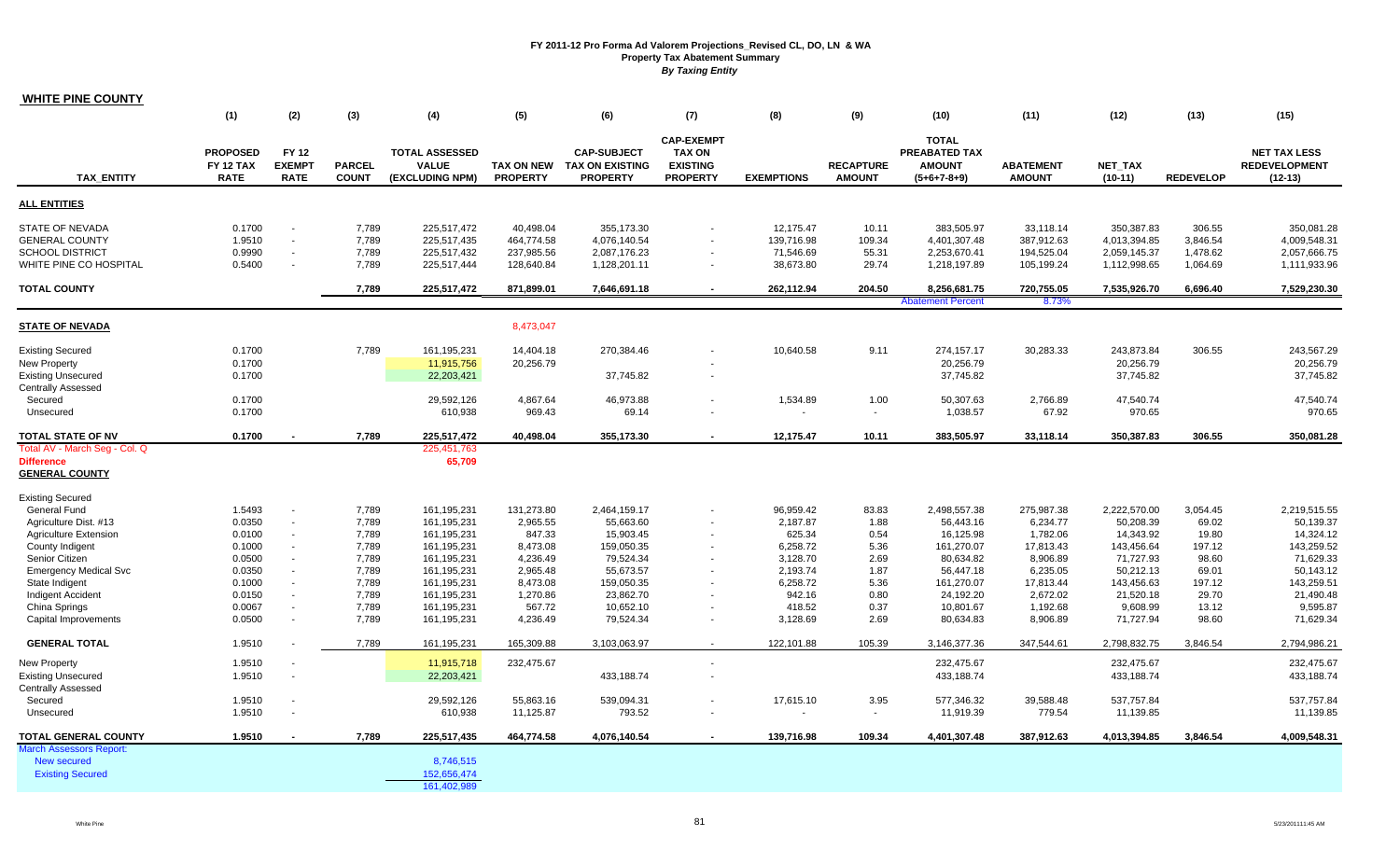| <b>WHITE PINE COUNTY</b>                               |                                             |                                              |                               |                                                          |                                      |                                                                 |                                                                          |                          |                                   |                                                                 |                                   |                             |                  |                                                          |
|--------------------------------------------------------|---------------------------------------------|----------------------------------------------|-------------------------------|----------------------------------------------------------|--------------------------------------|-----------------------------------------------------------------|--------------------------------------------------------------------------|--------------------------|-----------------------------------|-----------------------------------------------------------------|-----------------------------------|-----------------------------|------------------|----------------------------------------------------------|
|                                                        | (1)                                         | (2)                                          | (3)                           | (4)                                                      | (5)                                  | (6)                                                             | (7)                                                                      | (8)                      | (9)                               | (10)                                                            | (11)                              | (12)                        | (13)             | (15)                                                     |
| <b>TAX ENTITY</b>                                      | <b>PROPOSED</b><br>FY 12 TAX<br><b>RATE</b> | <b>FY 12</b><br><b>EXEMPT</b><br><b>RATE</b> | <b>PARCEL</b><br><b>COUNT</b> | <b>TOTAL ASSESSED</b><br><b>VALUE</b><br>(EXCLUDING NPM) | <b>TAX ON NEW</b><br><b>PROPERTY</b> | <b>CAP-SUBJECT</b><br><b>TAX ON EXISTING</b><br><b>PROPERTY</b> | <b>CAP-EXEMPT</b><br><b>TAX ON</b><br><b>EXISTING</b><br><b>PROPERTY</b> | <b>EXEMPTIONS</b>        | <b>RECAPTURE</b><br><b>AMOUNT</b> | <b>TOTAL</b><br>PREABATED TAX<br><b>AMOUNT</b><br>$(5+6+7-8+9)$ | <b>ABATEMENT</b><br><b>AMOUNT</b> | <b>NET TAX</b><br>$(10-11)$ | <b>REDEVELOP</b> | <b>NET TAX LESS</b><br><b>REDEVELOPMENT</b><br>$(12-13)$ |
| <b>Difference</b>                                      |                                             |                                              |                               | (207, 758)                                               | $-0.13%$                             |                                                                 |                                                                          |                          |                                   |                                                                 |                                   |                             |                  |                                                          |
|                                                        |                                             |                                              |                               |                                                          |                                      |                                                                 |                                                                          |                          |                                   |                                                                 |                                   |                             |                  |                                                          |
| Total AV - March Seg - Col. Q<br><b>Difference</b>     |                                             |                                              |                               | 225,451,763<br>65,672                                    |                                      |                                                                 |                                                                          |                          |                                   |                                                                 |                                   |                             |                  |                                                          |
| <b>SCHOOL DISTRICT</b>                                 |                                             |                                              |                               |                                                          |                                      |                                                                 |                                                                          |                          |                                   |                                                                 |                                   |                             |                  |                                                          |
| <b>Existing Secured</b>                                | 0.7500                                      |                                              | 7,789                         | 161,195,231                                              | 63,548.16                            | 1,192,877.66                                                    |                                                                          | 46,939.66                | 40.43                             | 1,209,526.59                                                    | 133,602.46                        | 1,075,924.13                | 1,478.62         | 1,074,445.51                                             |
| <b>New Property</b>                                    | 0.7500                                      | $\sim$                                       |                               | 11,915,715                                               | 89,367.86                            |                                                                 |                                                                          |                          |                                   | 89,367.86                                                       |                                   | 89,367.86                   |                  | 89,367.86                                                |
| <b>Existing Unsecured</b><br><b>Centrally Assessed</b> | 0.7500                                      | $\sim$                                       |                               | 22,203,421                                               |                                      | 166,525.66                                                      |                                                                          |                          |                                   | 166,525.66                                                      |                                   | 166,525.66                  |                  | 166,525.66                                               |
| Secured                                                | 0.7500                                      | $\sim$                                       |                               | 29.592.126                                               | 21.474.82                            | 207.237.67                                                      |                                                                          | 6,771.55                 | 1.13                              | 221,942.07                                                      | 12,137.88                         | 209.804.20                  |                  | 209,804.20                                               |
| Unsecured                                              | 0.7500                                      |                                              |                               | 610,938                                                  | 4,277.00                             | 305.05                                                          |                                                                          |                          | $\sim$                            | 4,582.04                                                        | 299.67                            | 4,282.37                    |                  | 4,282.37                                                 |
|                                                        |                                             |                                              |                               |                                                          |                                      |                                                                 |                                                                          |                          |                                   |                                                                 |                                   |                             |                  |                                                          |
| TOTAL SCHOOL OPERATING                                 | 0.7500                                      |                                              | 7,789                         | 225,517,432                                              | 178,667.84                           | 1,566,946.03                                                    | $\blacksquare$                                                           | 53,711.21                | 41.56                             | 1,691,944.22                                                    | 146,040.01                        | 1,545,904.22                | 1,478.62         | 1,544,425.60                                             |
|                                                        |                                             |                                              |                               |                                                          |                                      |                                                                 |                                                                          |                          |                                   |                                                                 | 8.63%                             |                             |                  |                                                          |
|                                                        |                                             |                                              |                               |                                                          | 28,604.46                            | 276,040.57                                                      |                                                                          | 9,019.70                 | 1.51                              | 295,626.84                                                      | 16,167.65                         | 279,459.19                  |                  | 279,459.19                                               |
| <b>SCHOOL DEBT</b>                                     |                                             |                                              |                               |                                                          | 5,696.96                             | 406.32                                                          |                                                                          | $\overline{\phantom{a}}$ | $\sim$                            | 6,103.28                                                        | 399.16                            | 5,704.12                    | $\sim$           | 5,704.12                                                 |
| <b>Existing Secured</b>                                | 0.2490                                      |                                              | 7,789                         | 161,195,231                                              | 21,098.04                            | 396,039.50                                                      |                                                                          | 15,587.33                | 13.37                             | 401,563.58                                                      | 44,355.77                         | 357,207.81                  | $\sim$           | 357,207.81                                               |
| New Property                                           | 0.2490                                      |                                              |                               | 11,915,695                                               | 29,670.08                            |                                                                 |                                                                          |                          |                                   | 29,670.08                                                       |                                   | 29,670.08                   |                  | 29,670.08                                                |
| <b>Existing Unsecured</b>                              | 0.2490                                      | $\sim$                                       |                               | 22,203,421                                               |                                      | 55,286.52                                                       |                                                                          |                          |                                   | 55,286.52                                                       |                                   | 55,286.52                   |                  | 55,286.52                                                |
| <b>Centrally Assessed</b>                              |                                             |                                              |                               |                                                          |                                      |                                                                 |                                                                          |                          |                                   |                                                                 |                                   |                             |                  |                                                          |
| Secured                                                | 0.2490                                      | $\sim$                                       |                               | 29,592,126                                               | 7,129.64                             | 68,802.90                                                       |                                                                          | 2,248.15                 | 0.38                              | 73,684.77                                                       | 4,029.77                          | 69,654.99                   |                  | 69,654.99                                                |
| Unsecured                                              | 0.2490                                      | $\sim$                                       |                               | 610,938                                                  | 1,419.96                             | 101.27                                                          |                                                                          |                          | $\sim$                            | 1,521.24                                                        | 99.49                             | 1,421.75                    |                  | 1,421.75                                                 |
|                                                        |                                             |                                              |                               |                                                          |                                      |                                                                 |                                                                          |                          |                                   |                                                                 |                                   |                             |                  |                                                          |
| <b>TOTAL SCHOOL DEBT</b>                               | 0.2490                                      |                                              | 7,789                         | 225,517,411                                              | 59,317.72                            | 520,230.20                                                      | $\blacksquare$                                                           | 17,835.48                | 13.75                             | 561,726.18                                                      | 48,485.03                         | 513,241.15                  |                  | 513,241.15                                               |
| <b>TOTAL SCHOOL DISTRICT</b>                           | 0.9990                                      |                                              | 7,789                         | 225,517,432                                              | 237,985.56                           | 2,087,176.23                                                    | $\overline{\phantom{a}}$                                                 | 71,546.69                | 55.31                             | 2,253,670.41                                                    | 194,525.04                        | 2,059,145.37                | 1,478.62         | 2,057,666.75                                             |
| Total AV - March Seg - Col. Q                          |                                             |                                              |                               | 225,451,763                                              |                                      |                                                                 |                                                                          |                          |                                   |                                                                 |                                   |                             |                  |                                                          |
| <b>Difference</b>                                      |                                             |                                              |                               | 65,669                                                   |                                      |                                                                 |                                                                          |                          |                                   |                                                                 |                                   |                             |                  |                                                          |
| <b>WHITE PINE COUNTY HOSPITAL DISTRICT</b>             |                                             |                                              |                               |                                                          |                                      |                                                                 |                                                                          |                          |                                   |                                                                 |                                   |                             |                  |                                                          |
| <b>Existing Secured</b>                                | 0.5400                                      |                                              | 7,789                         | 161,195,231                                              | 45,754.61                            | 858,871.88                                                      |                                                                          | 33,798.28                | 29.05                             | 870,857.26                                                      | 96,194.64                         | 774,662.62                  | 1,064.69         | 773,597.93                                               |
| <b>New Property</b>                                    | 0.5400                                      | $\sim$                                       |                               | 11,915,727                                               | 64,344.93                            |                                                                 |                                                                          |                          |                                   | 64,344.93                                                       |                                   | 64,344.93                   |                  | 64,344.93                                                |
| <b>Existing Unsecured</b>                              | 0.5400                                      | $\sim$                                       |                               | 22,203,421                                               |                                      | 119,898.47                                                      |                                                                          |                          |                                   | 119,898.47                                                      |                                   | 119,898.47                  |                  | 119,898.47                                               |
| <b>Centrally Assessed</b>                              |                                             |                                              |                               |                                                          |                                      |                                                                 |                                                                          |                          |                                   |                                                                 |                                   |                             |                  |                                                          |
| Secured                                                | 0.5400                                      | $\sim$                                       |                               | 29,592,126                                               | 15,461.86                            | 149,211.13                                                      |                                                                          | 4,875.52                 | 0.69                              | 159,798.16                                                      | 8,788.84                          | 151,009.32                  |                  | 151,009.32                                               |
| Unsecured                                              | 0.5400                                      | $\sim$                                       |                               | 610,938                                                  | 3,079.44                             | 219.63                                                          |                                                                          |                          | $\sim$                            | 3,299.07                                                        | 215.76                            | 3,083.31                    |                  | 3,083.31                                                 |
| TOTAL WHITE PINE CO HOSPITAL                           | 0.5400                                      |                                              | 7,789                         | 225,517,444                                              | 128,640.84                           | 1,128,201.11                                                    |                                                                          | 38,673.80                | 29.74                             | 1,218,197.89                                                    | 105,199.24                        | 1,112,998.65                | 1,064.69         | 1,111,933.96                                             |
| Total AV - March Seg - Col. Q                          |                                             |                                              |                               | 225.451.763                                              |                                      |                                                                 |                                                                          |                          |                                   |                                                                 |                                   |                             |                  |                                                          |
| <b>Difference</b>                                      |                                             |                                              |                               | 65.681                                                   |                                      |                                                                 |                                                                          |                          |                                   |                                                                 |                                   |                             |                  |                                                          |

**Note:**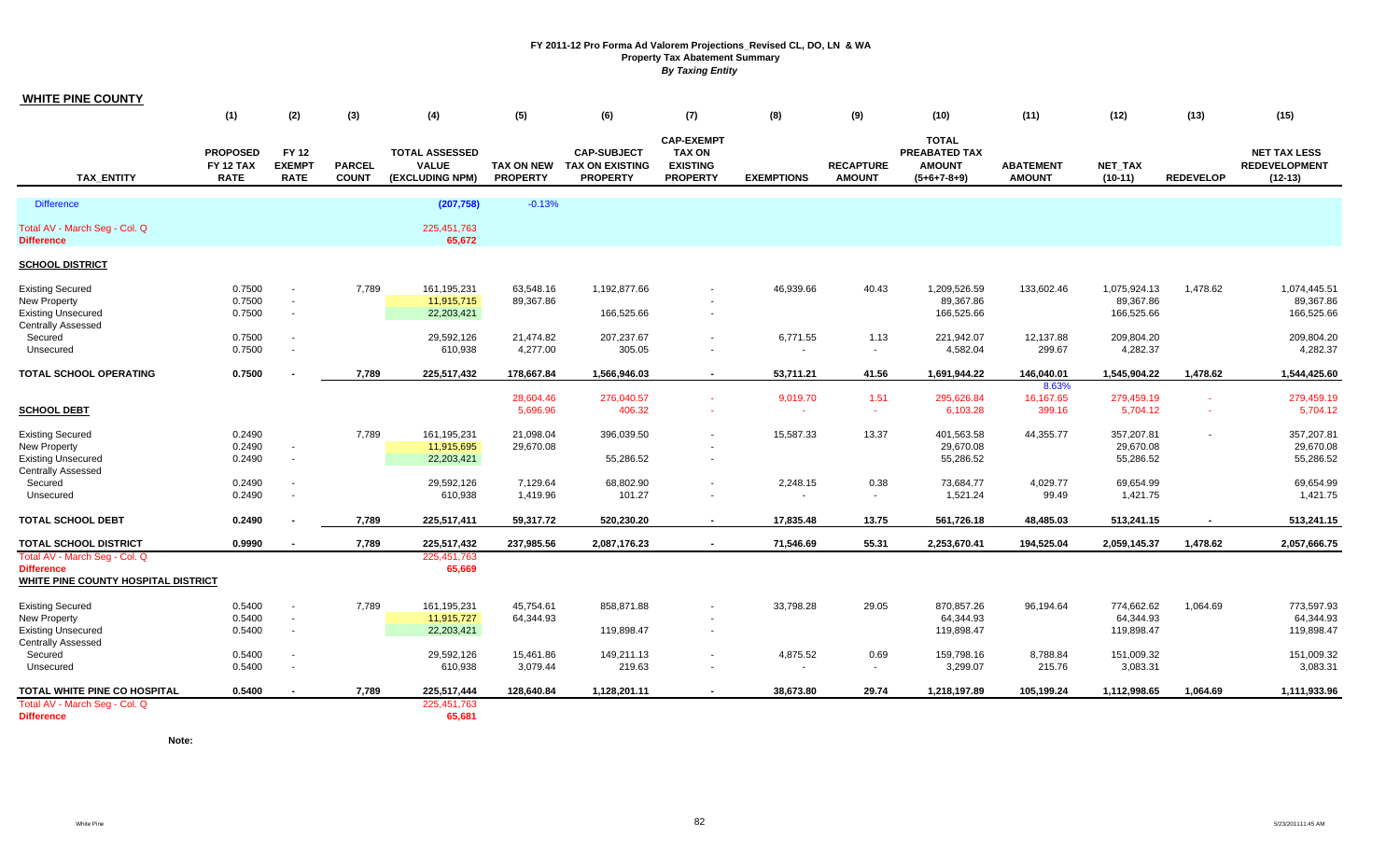# **FY 2011-12 Pro Forma Ad Valorem Projections\_Revised CL, DO, LN & WA ABATEMENT REPORT STATEWIDE TOTALS (March 2011)**

|                    | (1)                                         | (2)                                          | (3)                           | (4)                                                    | (5)                                  | (6)                                                             | (7)                                                                      | (8)               | (9)                               | (10)                                                         | (11)                              | (12)                        | (13)             | (15)                                                     |
|--------------------|---------------------------------------------|----------------------------------------------|-------------------------------|--------------------------------------------------------|--------------------------------------|-----------------------------------------------------------------|--------------------------------------------------------------------------|-------------------|-----------------------------------|--------------------------------------------------------------|-----------------------------------|-----------------------------|------------------|----------------------------------------------------------|
| <b>TAX_ENTITY</b>  | <b>PROPOSED</b><br>FY 12 TAX<br><b>RATE</b> | <b>FY 12</b><br><b>EXEMPT</b><br><b>RATE</b> | <b>PARCEL</b><br><b>COUNT</b> | <b>NET ASSESSED</b><br><b>VALUE</b><br>(EXCLUDING NPM) | <b>TAX ON NEW</b><br><b>PROPERTY</b> | <b>CAP-SUBJECT TAX</b><br><b>ON EXISTING</b><br><b>PROPERTY</b> | <b>CAP-EXEMPT</b><br><b>TAX ON</b><br><b>EXISTING</b><br><b>PROPERTY</b> | <b>EXEMPTIONS</b> | <b>RECAPTURE</b><br><b>AMOUNT</b> | <b>TOTAL PREABATED</b><br><b>TAX AMOUNT</b><br>$(5+6+7-8+9)$ | <b>ABATEMENT</b><br><b>AMOUNT</b> | <b>NET TAX</b><br>$(10-11)$ | <b>REDEVELOP</b> | <b>NET TAX LESS</b><br><b>REDEVELOPMENT</b><br>$(12-13)$ |
| <b>CARSON CITY</b> |                                             |                                              | 18,457                        | 1,559,149,477                                          | 442,770.97                           | 47,986,571.00                                                   |                                                                          | 145,125.61        | 595.52                            | 48,284,811.88                                                | 6,007,493.47                      | 42,277,318.41               | 1,729,094.79     | 40,548,223.62                                            |
| <b>CHURCHILL</b>   |                                             |                                              | 12,067                        | 708,526,176                                            | 2,578,923.63                         | 18,725,580.16                                                   | 212,196.85                                                               | 222,632.78        | 11,603.69                         | 21,305,671.55                                                | 608,887.05                        | 20,696,784.50               |                  | 20,696,784.50                                            |
| <b>CLARK</b>       |                                             |                                              | 732,417                       | 70,385,284,902                                         | 16,903,152.96                        | 2,102,021,424.64                                                | $\sim$                                                                   | 333,856,647.19    | 4,940,248.21                      | 1,790,008,178.63                                             | 55,766,845.10                     | 1,734,241,333.53            | 537,520.80       | 1,733,703,812.73                                         |
| <b>DOUGLAS</b>     |                                             |                                              | 26,449                        | 2,837,790,107                                          | 704,655.97                           | 86,533,386.53                                                   | 590,048.47                                                               | 1,086,402.43      | 0.09                              | 86,741,688.63                                                | 15,824,454.10                     | 70,917,234.53               | 1,977,699.74     | 68,939,534.79                                            |
| <b>ELKO</b>        |                                             |                                              | 42,049                        | 1,195,155,660                                          | 2,249,523.41                         | 34,931,720.40                                                   | $\sim$                                                                   | 1,197,252.08      | 3,904.13                          | 35,987,895.86                                                | 1,710,377.56                      | 34,277,518.30               | 66,745.41        | 34,210,772.89                                            |
| <b>ESMERALDA</b>   |                                             |                                              | 2,518                         | 48,464,497                                             | 85,399.83                            | 1,420,496.92                                                    |                                                                          | 42,509.17         | 49.62                             | 1,463,437.20                                                 | 131,940.58                        | 1,331,496.62                |                  | 1,331,496.62                                             |
| <b>EUREKA</b>      |                                             |                                              | 3,836                         | 586,205,092                                            | 858,076.88                           | 13,755,107.09                                                   | 54,007.05                                                                | 4,236,118.04      | 52.50                             | 10,431,125.48                                                | 109,850.68                        | 10,321,274.80               |                  | 10,321,274.80                                            |
| <b>HUMBOLDT</b>    |                                             |                                              | 15,202                        | 628,972,698                                            | 417,766.22                           | 16,967,502.45                                                   | $\sim$                                                                   | 1,667,585.79      | 103.57                            | 15,717,786.45                                                | 685,160.86                        | 15,032,625.59               |                  | 15,032,625.59                                            |
| <b>LANDER</b>      |                                             |                                              | 6,495                         | 363,977,874                                            | 2,147,329.26                         | 11,035,445.73                                                   |                                                                          | 927,479.84        | 748.44                            | 12,256,043.59                                                | 455,522.39                        | 11,800,521.20               |                  | 11,800,521.20                                            |
| <b>LINCOLN</b>     |                                             |                                              | 4,571                         | 191,109,222                                            | 152,848.43                           | 5,916,051.59                                                    |                                                                          | 76,062.01         | 1,544.64                          | 5,994,382.65                                                 | 523,346.72                        | 5,471,035.93                |                  | 5,471,035.93                                             |
| <b>LYON</b>        |                                             |                                              | 32,110                        | 1,332,015,037                                          | 1,013,852.79                         | 41,546,508.88                                                   |                                                                          | 371,403.40        | 69,081.35                         | 42,258,039.63                                                | 2,784,010.61                      | 39,474,029.02               |                  | 39,474,029.02                                            |
| <b>MINERAL</b>     |                                             |                                              | 3,624                         | 92,783,745                                             | 58,370.01                            | 3,377,317.38                                                    | 56,318.96                                                                | 95,881.95         | 763.47                            | 3,396,887.87                                                 | 343,487.64                        | 3,053,400.23                |                  | 3,053,400.23                                             |
| <b>NYE</b>         |                                             |                                              | 57,374                        | 1,074,436,480                                          | 696,390.54                           | 35,235,326.26                                                   |                                                                          | 667,661.35        | 7,861.78                          | 35,271,917.24                                                | 1,597,366.25                      | 33,674,550.99               |                  | 33,674,550.99                                            |
| <b>PERSHING</b>    |                                             |                                              | 10,592                        | 194,325,493                                            | 514,486.71                           | 5,749,204.07                                                    |                                                                          | 125,244.69        | 511.59                            | 6,138,957.68                                                 | 659,628.62                        | 5,479,329.06                |                  | 5,479,329.06                                             |
| <b>STOREY</b>      |                                             |                                              | 4,707                         | 547,283,846                                            | 373,836.98                           | 18,966,935.63                                                   | $\sim$                                                                   | 400,920.76        | 263.55                            | 18,940,115.40                                                | 1,441,987.56                      | 17.498.127.84               |                  | 17,498,127.84                                            |
| WASHOE             |                                             |                                              | 171,357                       | 15,083,025,692                                         | 8,107,507.66                         | 528,677,656.97                                                  |                                                                          | 79,009,670.34     | 1,990.35                          | 457,971,135.09                                               | 6,863,957.62                      | 451, 107, 177. 47           | 5,324,832.10     | 445,782,345.37                                           |
| <b>WHITE PINE</b>  |                                             |                                              | 7,789                         | 225,517,472                                            | 871,899.01                           | 7,646,691.18                                                    |                                                                          | 262,112.94        | 204.50                            | 8,256,681.75                                                 | 720,755.05                        | 7,535,926.70                | 6,696.40         | 7,529,230.30                                             |
| <b>STATE TOTAL</b> |                                             |                                              | 1,151,614                     | 97,054,023,470                                         | 38,176,791.27                        | 2,980,492,926.89                                                | 912,571.33                                                               | 424,390,710.37    | 5,039,527.00                      | 2,600,424,756.58                                             | 96,235,071.86                     | 2,504,189,684.72            | 9,642,589.24     | 2,494,547,095.48                                         |

Abatement Percent $\frac{3.70\%}{2.5\%}$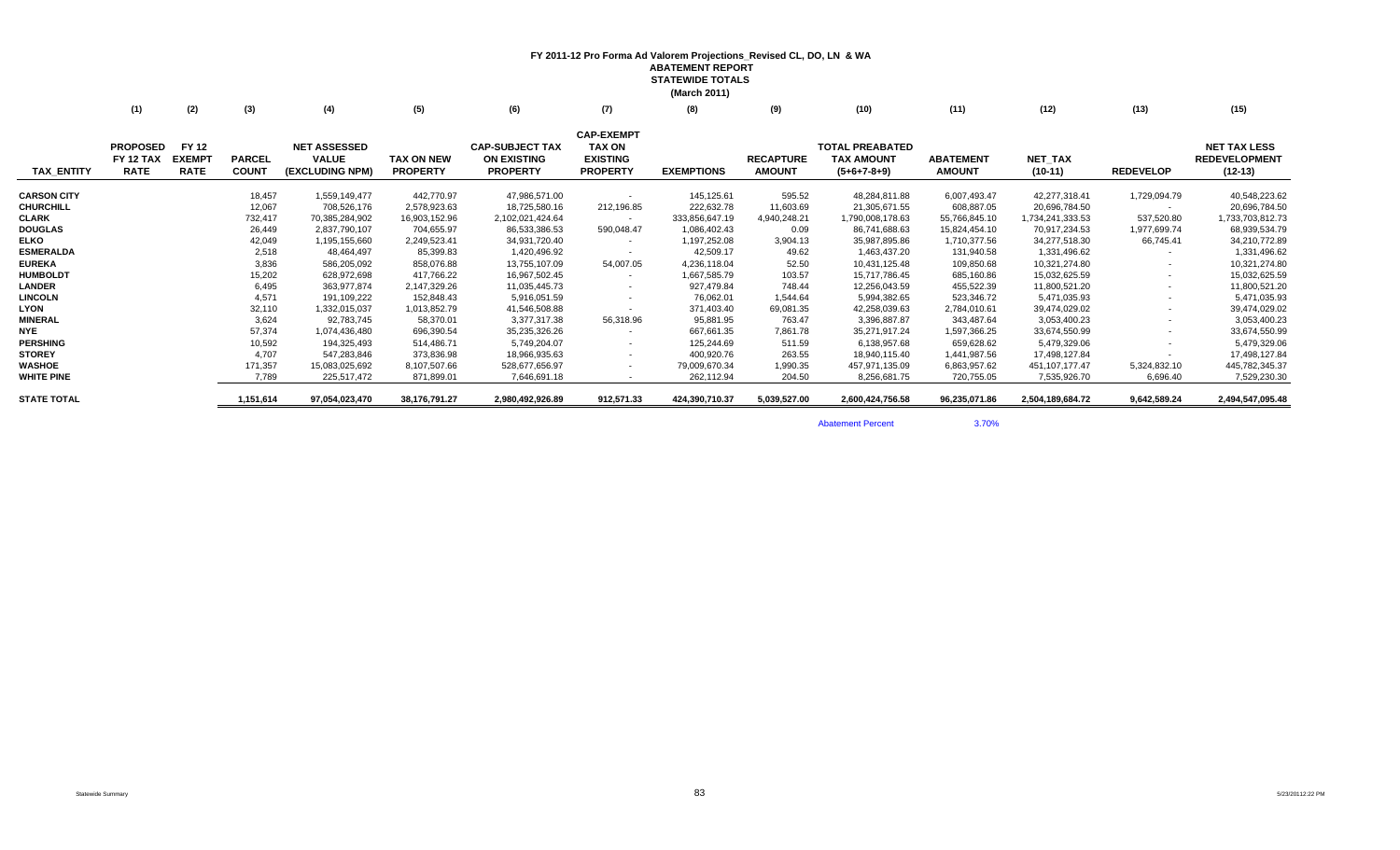# **FY 2011-12 Pro Forma Ad Valorem Projections\_Revised CL, DO, LN & WA ABATEMENT REPORT STATEWIDE TOTALS (March 2011)**

|                                                                                                          | (1)                                         | (2)                                          | (3)                           | (4)                                                    | (5)                                              | (6)                                                             | (7)                                                                      | (8)                                | (9)                               | (10)                                                         | (11)                                 | (12)                                       | (13)                    | (15)                                                     |
|----------------------------------------------------------------------------------------------------------|---------------------------------------------|----------------------------------------------|-------------------------------|--------------------------------------------------------|--------------------------------------------------|-----------------------------------------------------------------|--------------------------------------------------------------------------|------------------------------------|-----------------------------------|--------------------------------------------------------------|--------------------------------------|--------------------------------------------|-------------------------|----------------------------------------------------------|
| <b>TAX ENTITY</b>                                                                                        | <b>PROPOSED</b><br>FY 12 TAX<br><b>RATE</b> | <b>FY 12</b><br><b>EXEMPT</b><br><b>RATE</b> | <b>PARCEL</b><br><b>COUNT</b> | <b>NET ASSESSED</b><br><b>VALUE</b><br>(EXCLUDING NPM) | <b>TAX ON NEW</b><br><b>PROPERTY</b>             | <b>CAP-SUBJECT TAX</b><br><b>ON EXISTING</b><br><b>PROPERTY</b> | <b>CAP-EXEMPT</b><br><b>TAX ON</b><br><b>EXISTING</b><br><b>PROPERTY</b> | <b>EXEMPTIONS</b>                  | <b>RECAPTURE</b><br><b>AMOUNT</b> | <b>TOTAL PREABATED</b><br><b>TAX AMOUNT</b><br>$(5+6+7-8+9)$ | <b>ABATEMENT</b><br><b>AMOUNT</b>    | NET_TAX<br>$(10-11)$                       | <b>REDEVELOP</b>        | <b>NET TAX LESS</b><br><b>REDEVELOPMENT</b><br>$(12-13)$ |
| Total State 17¢                                                                                          |                                             |                                              |                               |                                                        |                                                  |                                                                 |                                                                          |                                    |                                   |                                                              |                                      |                                            |                         |                                                          |
| <b>Existing Secured</b><br><b>New Property</b><br><b>Existing Unsecured</b><br><b>Centrally Assessed</b> |                                             |                                              |                               | 88,330,673,587<br>955,857,834<br>4,203,265,761         | 107,711<br>1,624,958<br>$\overline{\phantom{a}}$ | 148,715,758<br>7,145,552                                        |                                                                          | 23,620,482<br>$\blacksquare$       | 282,604                           | 125,485,591<br>1,624,958<br>7,145,552                        | 2,868,591<br>$\blacksquare$          | 122,617,001<br>1,624,958<br>7,145,552      | 453,885                 | 122, 163, 116<br>1,624,958<br>7,145,552                  |
| Secured<br><b>Unsecured</b>                                                                              |                                             |                                              |                               | 3,416,614,300<br>147,611,988                           | 163,959<br>224,336                               | 6,170,251<br>30,869                                             |                                                                          | 525,966<br>4.265                   | 569                               | 5,808,813<br>250,940                                         | 1,564,383<br>1,493                   | 4,244,431<br>249,448                       | 37,319<br>2,882         | 4,207,112<br>246,566                                     |
| <b>TOTAL STATE OF NV</b>                                                                                 |                                             |                                              |                               | 97,054,023,470                                         | 2,120,964.07                                     | 162,062,430.79                                                  |                                                                          | 24,150,712.53                      | 283,172.83                        | 140,315,855.16                                               | 4,434,466.22                         | 135,881,388.94                             | 494,085.13              | 135,387,303.81                                           |
| <b>STATE 17¢ BY COUNTY</b>                                                                               |                                             |                                              |                               |                                                        |                                                  |                                                                 |                                                                          |                                    |                                   | <b>Abatement Percent</b>                                     | 3.16%                                |                                            |                         |                                                          |
| <b>CARSON CITY</b><br><b>CHURCHILL</b>                                                                   |                                             |                                              | 18,457<br>12,067              | 1,559,149,477<br>708,526,176                           | 24,305.74<br>155,756.98                          | 2,634,229.23<br>1,061,484.35                                    |                                                                          | 7,998.43<br>12,649.61              | 32.66<br>700.08                   | 2,650,569.20<br>1,205,291.80                                 | 132,356.32<br>33,535.47              | 2,518,212.88<br>1,171,756.33               | 89,186.74               | 2,429,026.14<br>1,171,756.33                             |
| <b>CLARK</b><br><b>DOUGLAS</b>                                                                           |                                             |                                              | 732,417<br>26,449             | 70,385,284,902<br>2,837,790,107                        | 967,942.43<br>39,410.98                          | 116,997,434.70<br>4,850,893.77                                  | $\overline{\phantom{a}}$                                                 | 19,529,687.91<br>66,984.07         | 277,461.10<br>$\sim$              | 98,713,150.32<br>4,823,320.67                                | 3,024,470.96<br>402,158.66           | 95,688,679.36<br>4,421,162.01              | 29,435.54<br>112,850.53 | 95,659,243.82<br>4,308,311.48                            |
| <b>ELKO</b><br><b>ESMERALDA</b>                                                                          |                                             |                                              | 42,049<br>2,518               | 1,195,155,660<br>48,464,497                            | 128,954.02<br>4,808.07                           | 1,982,190.93<br>79,974.60                                       |                                                                          | 79,276.55<br>2,393.34              | 206.93<br>2.80                    | 2,032,075.33<br>82,392.13                                    | 103,939.51<br>7,428.46               | 1,928,135.82<br>74,963.67                  | 3,800.10                | 1,924,335.72<br>74,963.67                                |
| <b>EUREKA</b><br><b>HUMBOLDT</b>                                                                         |                                             |                                              | 3,836<br>15,202               | 586,205,092<br>628,972,698                             | 82,083.40<br>29,988.69                           | 1,320,324.18<br>1,165,415.92                                    |                                                                          | 405,857.37<br>126, 152. 12         | 5.10<br>6.85                      | 996,555.31<br>1,069,259.34                                   | 10,525.32<br>46,720.29               | 986,029.99<br>1,022,539.05                 |                         | 986,029.99<br>1,022,539.05                               |
| <b>LANDER</b><br><b>LINCOLN</b>                                                                          |                                             |                                              | 6,495<br>4,571                | 363,977,874<br>191,109,222                             | 108,719.29<br>8,578.76                           | 557,008.47<br>320,556.95                                        | $\overline{\phantom{a}}$                                                 | 46,965.24<br>4,241.52              | 37.92<br>84.98                    | 618,800.45<br>324,979.17                                     | 22,916.54<br>28,281.75               | 595,883.91<br>296,697.42                   |                         | 595,883.91<br>296,697.42                                 |
| LYON<br><b>MINERAL</b><br><b>NYE</b>                                                                     |                                             |                                              | 32,110<br>3,624<br>57,374     | 1,332,015,037<br>92,783,745<br>1,074,436,480           | 54,040.49<br>2,712.56<br>35,821.58               | 2,230,244.41<br>159,483.80<br>1,824,600.37                      |                                                                          | 19,858.39<br>4,453.85<br>33,905.20 | 4,046.54<br>36.05<br>403.57       | 2,268,473.05<br>157,778.56<br>1,826,920.31                   | 118,715.59<br>16,028.61<br>74,891.09 | 2,149,757.46<br>141,749.95<br>1,752,029.22 |                         | 2,149,757.46<br>141,749.95<br>1,752,029.22               |
| <b>PERSHING</b><br><b>STOREY</b>                                                                         |                                             |                                              | 10,592<br>4,707               | 194,325,493<br>547,283,846                             | 28,068.09<br>18,364.01                           | 309,051.40<br>931,711.76                                        |                                                                          | 6,765.31<br>19,694.63              | 27.67<br>12.97                    | 330,381.85<br>930,394.11                                     | 30,268.66<br>72,515.97               | 300,113.19<br>857,878.14                   |                         | 300,113.19<br>857,878.14                                 |
| <b>WASHOE</b><br><b>WHITE PINE</b>                                                                       |                                             |                                              | 171,357<br>7,789              | 15,083,025,692<br>225,517,472                          | 390,910.95<br>40,498.04                          | 25,282,652.66<br>355, 173.30                                    |                                                                          | 3,771,653.52<br>12,175.47          | 97.50<br>10.11                    | 21,902,007.58<br>383,505.97                                  | 276,594.88<br>33,118.14              | 21,625,412.70<br>350,387.83                | 258,505.67<br>306.55    | 21,366,907.03<br>350,081.28                              |
| <b>STATE TOTAL</b>                                                                                       |                                             |                                              | 1,151,614                     | 97,054,023,470                                         | 2,120,964.07                                     | 162,062,430.79                                                  |                                                                          | 24, 150, 712. 53                   | 283,172.83                        | 140,315,855.16                                               | 4,434,466.22                         | 135,881,388.94                             | 494,085.13              | 135,387,303.81                                           |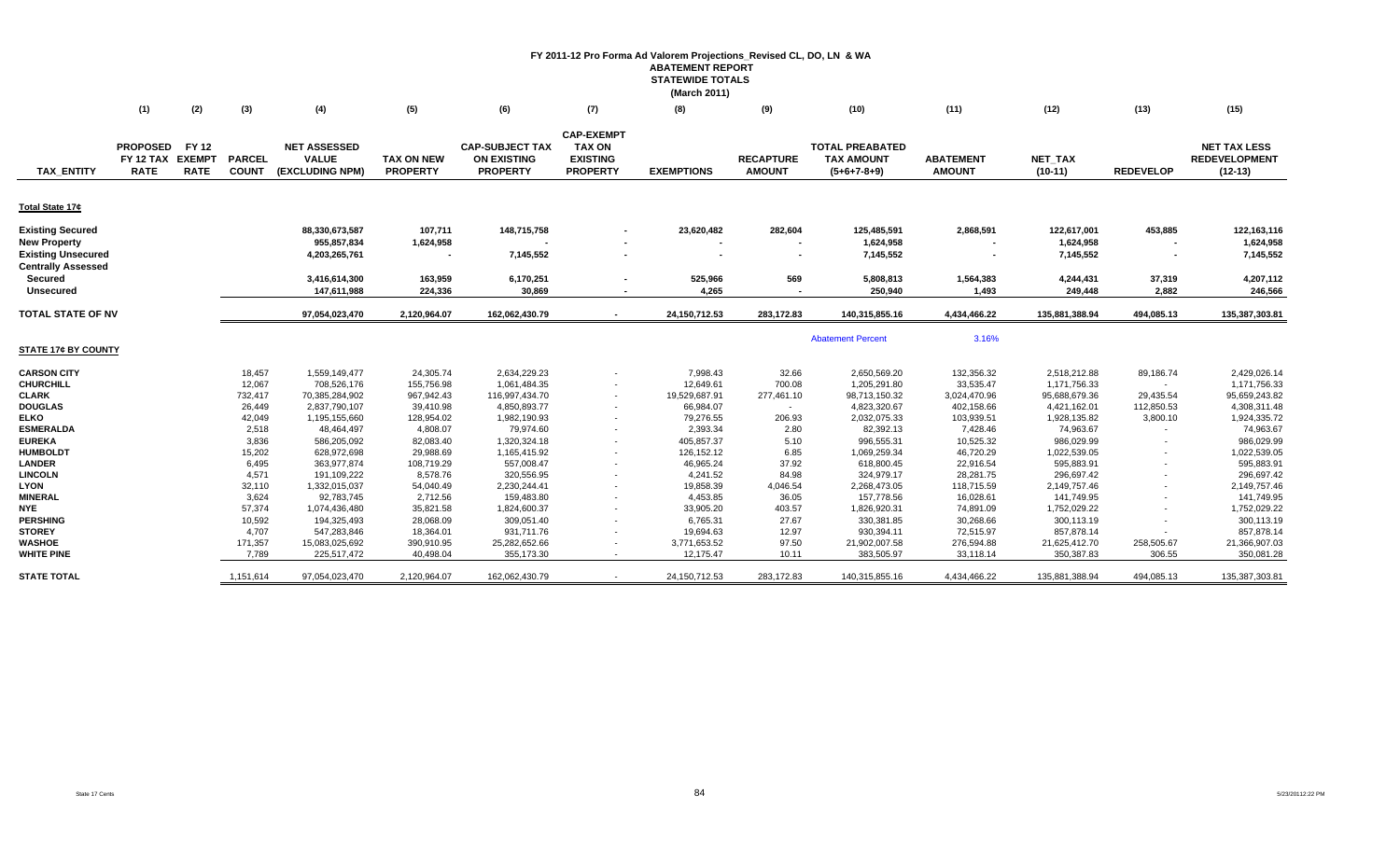# **FY 2011-12 Pro Forma Ad Valorem Projections\_Revised CL, DO, LN & WA ABATEMENT REPORT SCHOOL DISTRICTS TOTALS (March 2011)**

#### **SCHOOL DISTRICT OPERATING REVENUE**

|                                  | (1)                                                | (2)                                          | (3)                           | (4)                                                    | (5)                                  | (6)                                                             | (7)                                                                      | (8)               | (9)                               | (10)                                                         | (11)                              | (12)                        | (13)             | (15)                                                     |
|----------------------------------|----------------------------------------------------|----------------------------------------------|-------------------------------|--------------------------------------------------------|--------------------------------------|-----------------------------------------------------------------|--------------------------------------------------------------------------|-------------------|-----------------------------------|--------------------------------------------------------------|-----------------------------------|-----------------------------|------------------|----------------------------------------------------------|
| <b>SCHOOL</b><br><b>DISTRICT</b> | <b>PROPOSED</b><br><b>FY 12 TAX</b><br><b>RATE</b> | <b>FY 12</b><br><b>EXEMPT</b><br><b>RATE</b> | <b>PARCEL</b><br><b>COUNT</b> | <b>NET ASSESSED</b><br><b>VALUE</b><br>(EXCLUDING NPM) | <b>TAX ON NEW</b><br><b>PROPERTY</b> | <b>CAP-SUBJECT TAX</b><br><b>ON EXISTING</b><br><b>PROPERTY</b> | <b>CAP-EXEMPT</b><br><b>TAX ON</b><br><b>EXISTING</b><br><b>PROPERTY</b> | <b>EXEMPTIONS</b> | <b>RECAPTURE</b><br><b>AMOUNT</b> | <b>TOTAL PREABATED</b><br><b>TAX AMOUNT</b><br>$(5+6+7-8+9)$ | <b>ABATEMENT</b><br><b>AMOUNT</b> | <b>NET TAX</b><br>$(10-12)$ | <b>REDEVELOP</b> | <b>NET TAX LESS</b><br><b>REDEVELOPMENT</b><br>$(12-13)$ |
| <b>CARSON CITY</b>               | 0.7500                                             |                                              | 18,457                        | 1,559,149,472                                          | 107,231.15                           | 11,621,600.66                                                   |                                                                          | 35,280.21         | 144.48                            | 11,693,696.09                                                | 585,046.61                        | 11,108,649.47               | 429,928.52       | 10,678,720.95                                            |
|                                  | 0.7500                                             |                                              | 12,067                        | 708,526,220                                            | 687,163.08                           |                                                                 | $\sim$                                                                   | 55,801.37         | 3,088.11                          | 5,317,467.85                                                 |                                   |                             |                  | 5,176,333.05                                             |
| <b>CHURCHILL</b>                 |                                                    |                                              |                               |                                                        |                                      | 4,683,018.03                                                    | $\sim$                                                                   |                   |                                   |                                                              | 141,134.80                        | 5,176,333.05                | $\sim$           |                                                          |
| <b>CLARK</b>                     | 0.7500                                             |                                              | 732,417                       | 70,385,284,902                                         | 4,270,334.33                         | 515,252,627.54                                                  | $\sim$                                                                   | 83,512,030.37     | 1,222,941.61                      | 437,233,873.11                                               | 13,313,611.10                     | 423,920,262.01              | 129,862.68       | 423,790,399.33                                           |
| <b>DOUGLAS</b>                   | 0.7500                                             |                                              | 26,449                        | 2,837,790,107                                          | 173,872.24                           | 21,401,025.52                                                   | $\sim$                                                                   | 295,520.74        | 0.01                              | 21,279,377.03                                                | 1,774,302.67                      | 19,505,074.36               | 543,824.87       | 18,961,249.48                                            |
| <b>ELKO</b>                      | 0.7500                                             |                                              | 42,049                        | 1,195,155,728                                          | 568,914.78                           | 8,745,001.77                                                    | $\sim$                                                                   | 349,745.32        | 912.81                            | 8,965,084.05                                                 | 458,582.99                        | 8,506,501.06                | 18,327.86        | 8,488,173.20                                             |
| <b>ESMERALDA</b>                 | 0.7500                                             |                                              | 2,518                         | 48,464,556                                             | 21,212.08                            | 352,830.96                                                      |                                                                          | 10,558.66         | 12.33                             | 363,496.70                                                   | 32,772.16                         | 330,724.54                  | $\sim$           | 330,724.54                                               |
| <b>EUREKA</b>                    | 0.7500                                             |                                              | 3,836                         | 586,205,073                                            | 362,132.64                           | 5,770,953.30                                                    | 54,007.05                                                                | 1,790,547.11      | 21.70                             | 4,396,567.58                                                 | 45,788.10                         | 4,350,779.48                | $\sim$           | 4,350,779.48                                             |
| <b>HUMBOLDT</b>                  | 0.7500                                             |                                              | 15,202                        | 628,972,623                                            | 132,303.02                           | 5,141,542.40                                                    | $\sim$                                                                   | 556,550.98        | 30.30                             | 4,717,324.73                                                 | 206,119.78                        | 4,511,204.95                | $\sim$           | 4,511,204.95                                             |
| <b>LANDER</b>                    | 0.7500                                             |                                              | 6,495                         | 363,977,867                                            | 479,643.97                           | 2,457,388.38                                                    | $\sim$                                                                   | 207,198.63        | 167.29                            | 2,730,001.01                                                 | 101,101.78                        | 2,628,899.23                | $\sim$           | 2,628,899.23                                             |
| <b>LINCOLN</b>                   | 0.7500                                             |                                              | 4,571                         | 191,109,222                                            | 37,847.76                            | 1,414,221.54                                                    | $\sim$                                                                   | 18,711.39         | 375.04                            | 1,433,732.94                                                 | 124,771.19                        | 1,308,961.75                | $\sim$           | 1,308,961.75                                             |
| <b>LYON</b>                      | 0.7500                                             |                                              | 32,110                        | 1,332,015,185                                          | 238,413.83                           | 9,839,279.74                                                    | $\sim$                                                                   | 87,606.58         | 17,851.88                         | 10,007,938.87                                                | 523,755.00                        | 9,484,183.87                | $\sim$           | 9,484,183.87                                             |
| <b>MINERAL</b>                   | 0.7500                                             |                                              | 3,624                         | 92,783,741                                             | 11,967.22                            | 703,608.05                                                      | $\sim$                                                                   | 19,646.27         | 158.90                            | 696,087.89                                                   | 60,407.55                         | 635,680.34                  | $\sim$           | 635,680.34                                               |
| <b>NYE</b>                       | 0.7500                                             |                                              | 57,374                        | 1,074,436,596                                          | 158,036.37                           | 8,049,810.98                                                    | $\sim$                                                                   | 149,581.78        | 1,780.56                          | 8,060,046.12                                                 | 330,405.87                        | 7,729,640.25                | $\sim$           | 7,729,640.25                                             |
| <b>PERSHING</b>                  | 0.7500                                             |                                              | 10,592                        | 194,325,503                                            | 123,829.84                           | 1,363,455.01                                                    | $\sim$                                                                   | 29,845.79         | 124.67                            | 1,457,563.74                                                 | 163,313.76                        | 1,294,249.98                | $\sim$           | 1,294,249.98                                             |
| <b>STOREY</b>                    | 0.7500                                             |                                              | 4,707                         | 547,283,848                                            | 81,017.62                            | 4,110,499.00                                                    | $\sim$                                                                   | 86,887.08         | 57.16                             | 4,104,686.71                                                 | 319,921.34                        | 3,784,765.37                | $\sim$           | 3,784,765.37                                             |
| <b>WASHOE</b>                    | 0.7500                                             |                                              | 171,357                       | 15,083,025,719                                         | 1,724,607.04                         | 111,541,159.26                                                  | $\sim$                                                                   | 16,622,133.62     | 430.32                            | 96,644,062.99                                                | 1,220,274.99                      | 95,423,788.00               | 925,343.95       | 94,498,444.05                                            |
| <b>WHITE PINE</b>                | 0.7500                                             |                                              | 7,789                         | 225,517,432                                            | 178,667.84                           | 1,566,946.03                                                    | $\sim$                                                                   | 53,711.21         | 41.56                             | 1.691.944.22                                                 | 146,040.01                        | 1,545,904.22                | 1,478.62         | 1,544,425.60                                             |
| <b>TOTAL</b>                     |                                                    |                                              | 1,151,614                     | 97,054,023,794                                         | 9,357,194.82                         | 714,014,968.15                                                  | 54,007.05                                                                | 103,881,357.11    | 1,248,138.73                      | 620,792,951.63                                               | 19,547,349.69                     | 601,245,601.94              | 2,048,766.51     | 599,196,835.43                                           |

Abatement Percent $\frac{3.15\%}{2.15\%}$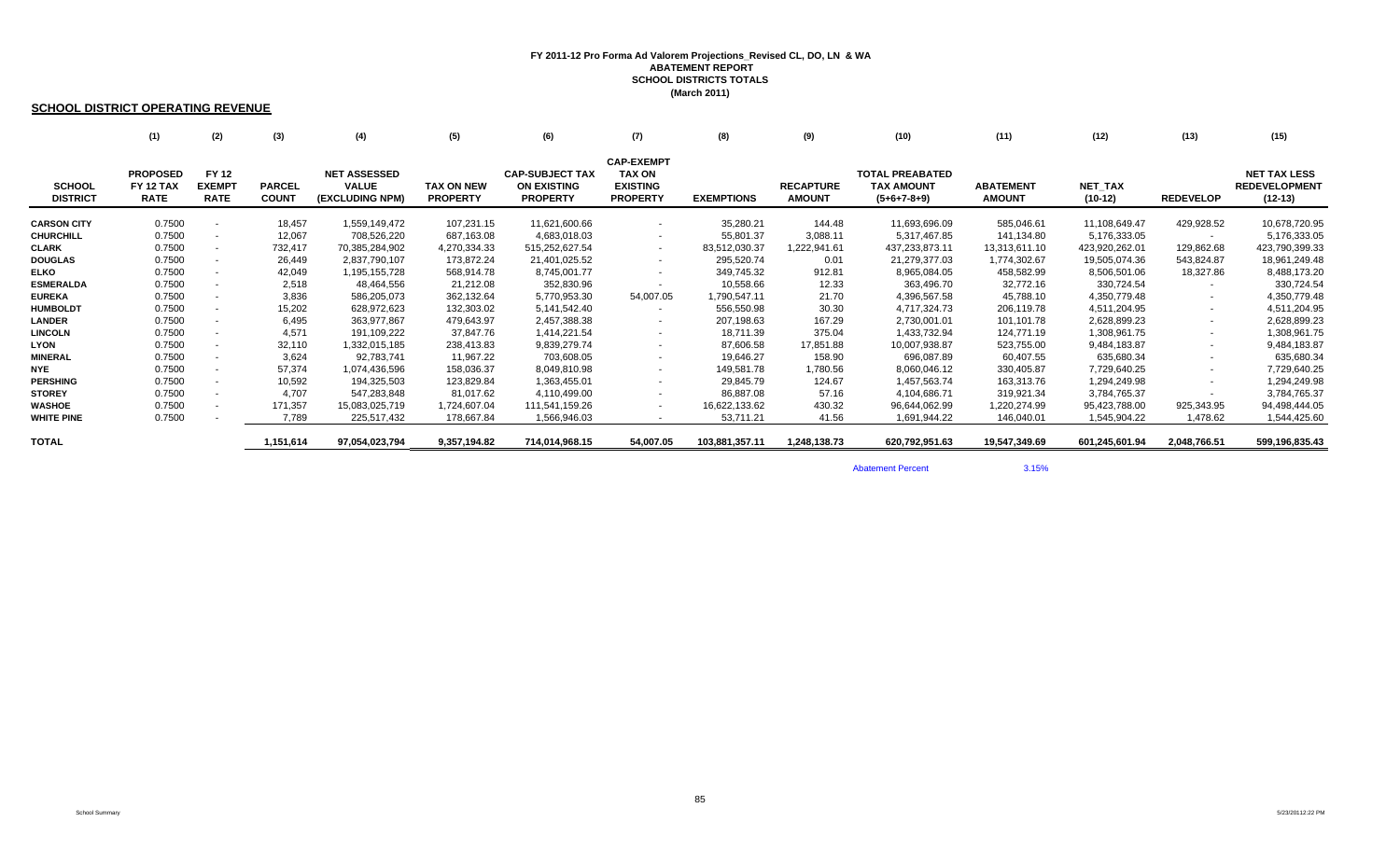# **FY 2011-12 Pro Forma Ad Valorem Projections\_Revised CL, DO, LN & WA ABATEMENT REPORT SCHOOL DISTRICTS TOTALS (March 2011)**

#### **SCHOOL DISTRICT DEBT**

|                                  | (1)                                         | (2)                                          | (3)                           | (4)                                                    | (5)                                  | (6)                                                             | (7)                                                                      | (8)               | (9)                               | (10)                                                         | (11)                              | (12)                        | (13)             | (15)                                                     |
|----------------------------------|---------------------------------------------|----------------------------------------------|-------------------------------|--------------------------------------------------------|--------------------------------------|-----------------------------------------------------------------|--------------------------------------------------------------------------|-------------------|-----------------------------------|--------------------------------------------------------------|-----------------------------------|-----------------------------|------------------|----------------------------------------------------------|
| <b>SCHOOL</b><br><b>DISTRICT</b> | <b>PROPOSED</b><br>FY 12 TAX<br><b>RATE</b> | <b>FY 12</b><br><b>EXEMPT</b><br><b>RATE</b> | <b>PARCEL</b><br><b>COUNT</b> | <b>NET ASSESSED</b><br><b>VALUE</b><br>(EXCLUDING NPM) | <b>TAX ON NEW</b><br><b>PROPERTY</b> | <b>CAP-SUBJECT TAX</b><br><b>ON EXISTING</b><br><b>PROPERTY</b> | <b>CAP-EXEMPT</b><br><b>TAX ON</b><br><b>EXISTING</b><br><b>PROPERTY</b> | <b>EXEMPTIONS</b> | <b>RECAPTURE</b><br><b>AMOUNT</b> | <b>TOTAL PREABATED</b><br><b>TAX AMOUNT</b><br>$(5+6+7-8+9)$ | <b>ABATEMENT</b><br><b>AMOUNT</b> | <b>NET TAX</b><br>$(10-12)$ | <b>REDEVELOP</b> | <b>NET TAX LESS</b><br><b>REDEVELOPMENT</b><br>$(12-13)$ |
| <b>CARSON CITY</b>               | 0.4300                                      |                                              | 18,457                        | 1,559,149,473                                          | 61,479.20                            | 6,663,052.39                                                    | $\sim$                                                                   | 20,226.80         | 82.83                             | 6,704,387.62                                                 | 335,426.04                        | 6,368,961.58                | 246,492.09       | 6,122,469.49                                             |
| <b>CHURCHILL</b>                 | 0.5500                                      | $\sim$                                       | 12,067                        | 708,526,206                                            | 503,919.60                           | 3,434,212.72                                                    | $\sim$                                                                   | 40,920.85         | 2,264.54                          | 3,899,476.01                                                 | 103,497.54                        | 3,795,978.46                | $\sim$           | 3,795,978.46                                             |
| <b>CLARK</b>                     | 0.5534                                      |                                              | 732,417                       | 70,385,284,902                                         | 3,150,937.36                         | 386,900,743.82                                                  | $\sim$                                                                   | 63,455,214.65     | 910,843.54                        | 327,507,310.08                                               | 10,041,808.39                     | 317,465,501.68              | 95,821.35        | 317,369,680.34                                           |
| <b>DOUGLAS</b>                   | 0.1000                                      |                                              | 26,449                        | 2,837,790,107                                          | 23,182.97                            | 2,853,469.14                                                    | $\sim$                                                                   | 39,401.41         | 0.00                              | 2,837,250.69                                                 | 236,560.41                        | 2,600,690.28                | 669.42           | 2,600,020.87                                             |
| <b>ELKO</b>                      |                                             |                                              |                               |                                                        |                                      |                                                                 |                                                                          |                   |                                   |                                                              |                                   |                             |                  |                                                          |
| <b>ESMERALDA</b>                 |                                             |                                              |                               |                                                        |                                      |                                                                 |                                                                          |                   |                                   |                                                              |                                   |                             |                  |                                                          |
| <b>EUREKA</b>                    |                                             |                                              |                               |                                                        |                                      |                                                                 |                                                                          |                   |                                   |                                                              |                                   |                             |                  |                                                          |
| <b>HUMBOLDT</b>                  | 0.1350                                      |                                              | 15,202                        | 628,972,608                                            | 23,814.54                            | 925,482.21                                                      | $\sim$                                                                   | 100,179.48        | 5.45                              | 849,122.73                                                   | 37,100.66                         | 812,022.07                  | $\sim$           | 812,022.07                                               |
| <b>LANDER</b>                    |                                             |                                              |                               |                                                        |                                      |                                                                 |                                                                          |                   |                                   |                                                              |                                   |                             |                  |                                                          |
| <b>LINCOLN</b>                   | 0.2231                                      | $\sim$                                       | 4,576                         | 191,109,222                                            | 11,258.41                            | 420,683.19                                                      | $\overline{\phantom{a}}$                                                 | 5,566.03          | 111.56                            | 426,487.14                                                   | 37,114.94                         | 389,372.20                  | $\sim$           | 389,372.20                                               |
| <b>LYON</b>                      | 0.5867                                      |                                              | 32,110                        | 1,332,015,154                                          | 186,503.20                           | 7,696,954.63                                                    | $\sim$                                                                   | 68,529.02         | 13,964.73                         | 7,828,893.54                                                 | 409,712.67                        | 7,419,180.87                | $\sim$           | 7,419,180.87                                             |
| <b>MINERAL</b>                   | 0.4500                                      |                                              | 3,624                         | 92,783,739                                             | 7,180.33                             | 422,165.16                                                      | $\sim$                                                                   | 11,787.55         | 95.33                             | 417,653.27                                                   | 36,243.23                         | 381,410.04                  | $\sim$           | 381,410.04                                               |
| <b>NYE</b>                       | 0.5850                                      |                                              | 57,374                        | 1,074,436,572                                          | 123,268.37                           | 6,278,816.62                                                    | $\sim$                                                                   | 116,673.82        | 1,388.81                          | 6,286,799.98                                                 | 257,710.67                        | 6,029,089.31                | $\blacksquare$   | 6,029,089.31                                             |
| <b>PERSHING</b>                  | 0.4000                                      |                                              | 10,592                        | 194,325,501                                            | 66,042.58                            | 727,177.47                                                      | $\overline{\phantom{a}}$                                                 | 15,917.82         | 66.48                             | 777,368.71                                                   | 87,101.52                         | 690,267.19                  | $\blacksquare$   | 690,267.19                                               |
| <b>STOREY</b>                    | 0.1447                                      |                                              | 4,707                         | 547,283,845                                            | 15,631.00                            | 793,050.38                                                      | $\sim$                                                                   | 16,763.68         | 11.04                             | 791,928.73                                                   | 61,723.12                         | 730,205.61                  |                  | 730,205.61                                               |
| <b>WASHOE</b>                    | 0.3885                                      |                                              | 171,357                       | 15,083,025,719                                         | 893,346.44                           | 57,778,320.50                                                   | $\sim$                                                                   | 8,610,265.22      | 222.91                            | 50,061,624.63                                                | 632,102.45                        | 49,429,522.18               | 479,328.16       | 48,950,194.02                                            |
| <b>WHITE PINE</b>                | 0.2490                                      |                                              | 7,789                         | 225,517,411                                            | 59,317.72                            | 520,230.20                                                      | $\sim$                                                                   | 17,835.48         | 13.75                             | 561,726.18                                                   | 48,485.03                         | 513,241.15                  |                  | 513,241.15                                               |
| <b>TOTAL</b>                     |                                             |                                              | 1,096,721                     | 94,860,220,459                                         | 5,125,881.72                         | 475,414,358.42                                                  | $\sim$                                                                   | 72,519,281.80     | 929,070.96                        | 408,950,029.30                                               | 12,324,586.67                     | 396,625,442.63              | 822,311.01       | 395,803,131.62                                           |